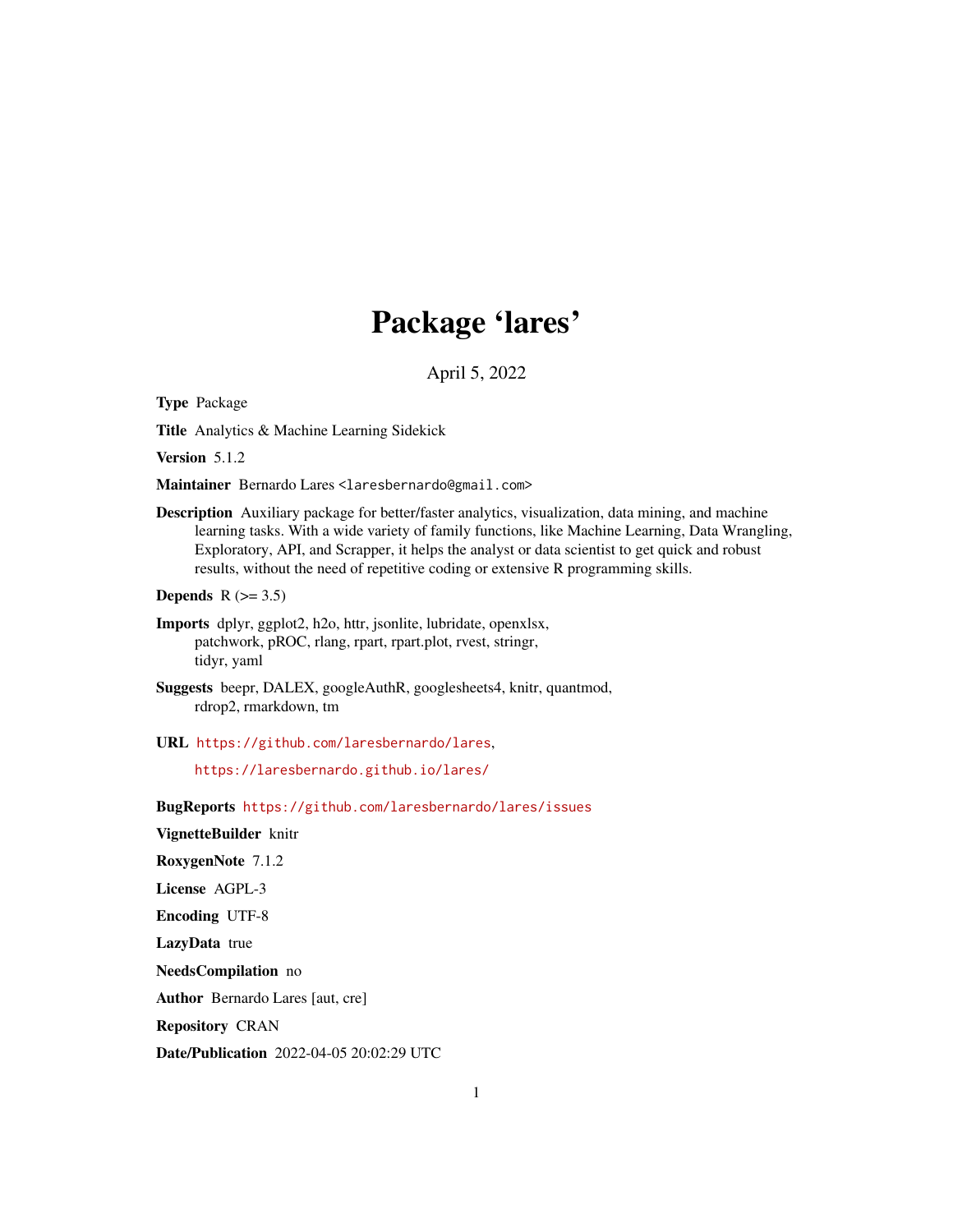# R topics documented:

|         | 6              |
|---------|----------------|
|         | $\overline{7}$ |
|         | 8              |
|         | 8              |
|         | 9              |
|         | 10             |
|         | 11             |
|         | 13             |
|         | 14             |
|         | 14             |
|         | 16             |
|         | 18             |
|         | 19             |
|         | 20             |
| corr    | 21             |
|         | 23             |
|         | 24             |
|         | 26             |
|         | 27             |
|         | 28             |
|         | 29             |
|         | 30             |
|         |                |
|         | 30             |
|         | 31             |
|         | 32             |
|         | 32             |
|         | 34             |
|         | 35             |
|         | 36             |
|         | 37             |
| df str  | 38             |
|         | 39             |
|         | 40             |
| errors  | 42             |
|         | 43             |
|         | 44             |
|         | 45             |
|         | 46             |
|         | 47             |
|         | 48             |
|         | 49             |
| fb post | 51             |
|         | 52             |
|         | 53             |
|         | 54             |
|         | 56             |
|         |                |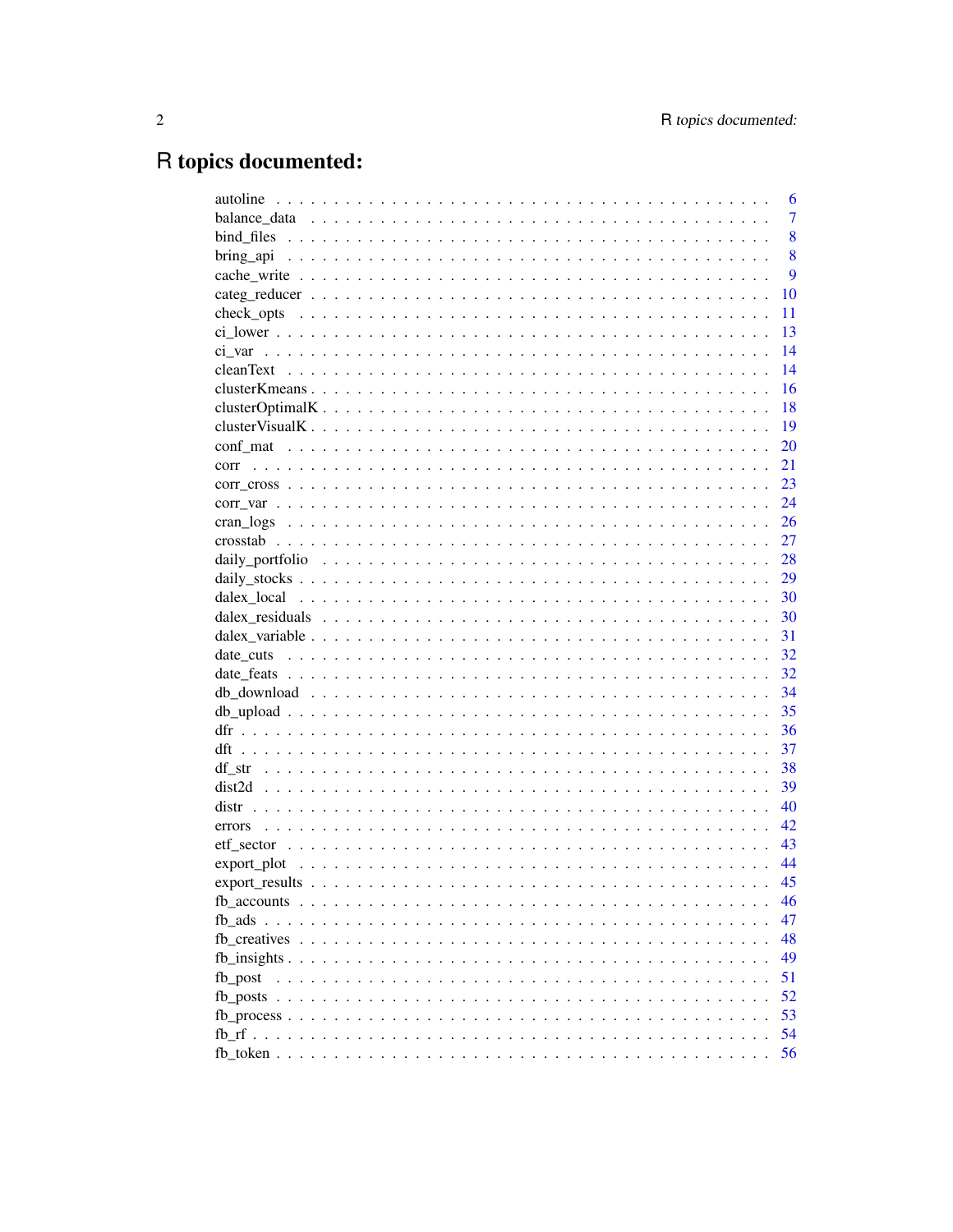|                                                                                                                                                                                                                                                                                                                     | 57 |
|---------------------------------------------------------------------------------------------------------------------------------------------------------------------------------------------------------------------------------------------------------------------------------------------------------------------|----|
|                                                                                                                                                                                                                                                                                                                     | 58 |
|                                                                                                                                                                                                                                                                                                                     | 58 |
|                                                                                                                                                                                                                                                                                                                     | 59 |
|                                                                                                                                                                                                                                                                                                                     | 60 |
|                                                                                                                                                                                                                                                                                                                     | 61 |
|                                                                                                                                                                                                                                                                                                                     | 62 |
|                                                                                                                                                                                                                                                                                                                     | 64 |
| $\frac{1}{2}$ $\frac{1}{2}$ $\frac{1}{2}$ $\frac{1}{2}$ $\frac{1}{2}$ $\frac{1}{2}$ $\frac{1}{2}$ $\frac{1}{2}$ $\frac{1}{2}$ $\frac{1}{2}$ $\frac{1}{2}$ $\frac{1}{2}$ $\frac{1}{2}$ $\frac{1}{2}$ $\frac{1}{2}$ $\frac{1}{2}$ $\frac{1}{2}$ $\frac{1}{2}$ $\frac{1}{2}$ $\frac{1}{2}$ $\frac{1}{2}$ $\frac{1}{2}$ | 66 |
|                                                                                                                                                                                                                                                                                                                     | 67 |
|                                                                                                                                                                                                                                                                                                                     | 69 |
|                                                                                                                                                                                                                                                                                                                     | 70 |
|                                                                                                                                                                                                                                                                                                                     | 71 |
|                                                                                                                                                                                                                                                                                                                     | 73 |
|                                                                                                                                                                                                                                                                                                                     | 74 |
|                                                                                                                                                                                                                                                                                                                     | 75 |
|                                                                                                                                                                                                                                                                                                                     | 76 |
|                                                                                                                                                                                                                                                                                                                     | 77 |
|                                                                                                                                                                                                                                                                                                                     | 78 |
|                                                                                                                                                                                                                                                                                                                     | 79 |
|                                                                                                                                                                                                                                                                                                                     | 80 |
|                                                                                                                                                                                                                                                                                                                     | 81 |
|                                                                                                                                                                                                                                                                                                                     | 84 |
|                                                                                                                                                                                                                                                                                                                     |    |
|                                                                                                                                                                                                                                                                                                                     | 86 |
|                                                                                                                                                                                                                                                                                                                     | 86 |
|                                                                                                                                                                                                                                                                                                                     | 87 |
|                                                                                                                                                                                                                                                                                                                     | 88 |
|                                                                                                                                                                                                                                                                                                                     | 89 |
|                                                                                                                                                                                                                                                                                                                     | 90 |
|                                                                                                                                                                                                                                                                                                                     | 91 |
|                                                                                                                                                                                                                                                                                                                     | 92 |
|                                                                                                                                                                                                                                                                                                                     | 93 |
|                                                                                                                                                                                                                                                                                                                     | 94 |
|                                                                                                                                                                                                                                                                                                                     | 94 |
|                                                                                                                                                                                                                                                                                                                     | 95 |
|                                                                                                                                                                                                                                                                                                                     | 96 |
|                                                                                                                                                                                                                                                                                                                     | 96 |
| is url                                                                                                                                                                                                                                                                                                              | 97 |
|                                                                                                                                                                                                                                                                                                                     | 98 |
|                                                                                                                                                                                                                                                                                                                     | 99 |
|                                                                                                                                                                                                                                                                                                                     |    |
|                                                                                                                                                                                                                                                                                                                     |    |
|                                                                                                                                                                                                                                                                                                                     |    |
|                                                                                                                                                                                                                                                                                                                     |    |
|                                                                                                                                                                                                                                                                                                                     |    |
|                                                                                                                                                                                                                                                                                                                     |    |
|                                                                                                                                                                                                                                                                                                                     |    |
|                                                                                                                                                                                                                                                                                                                     |    |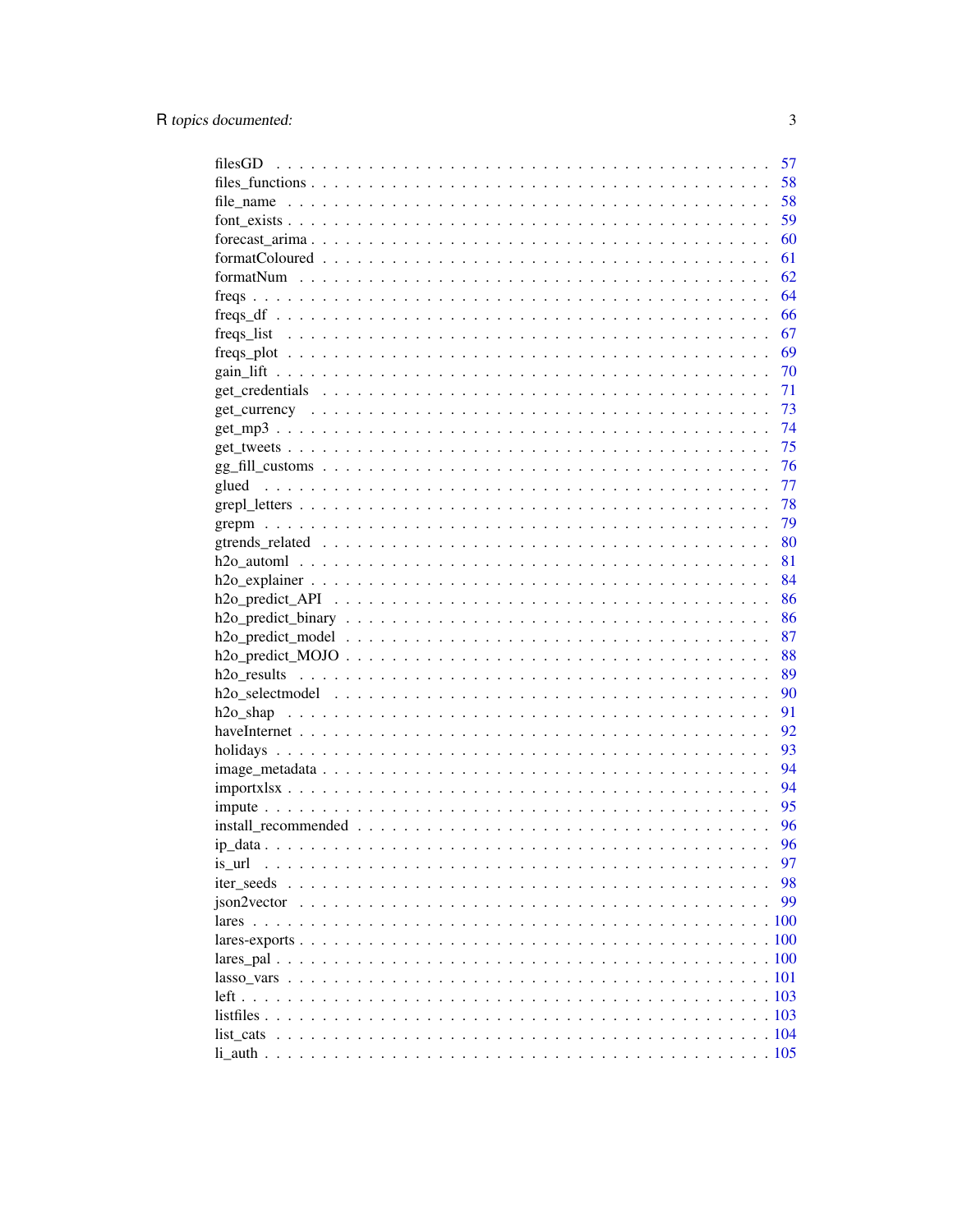| plot timeline |  |
|---------------|--|
|               |  |
|               |  |
|               |  |
|               |  |
|               |  |
| read.file     |  |
| readGS        |  |
| reduce_pca    |  |
|               |  |
|               |  |
|               |  |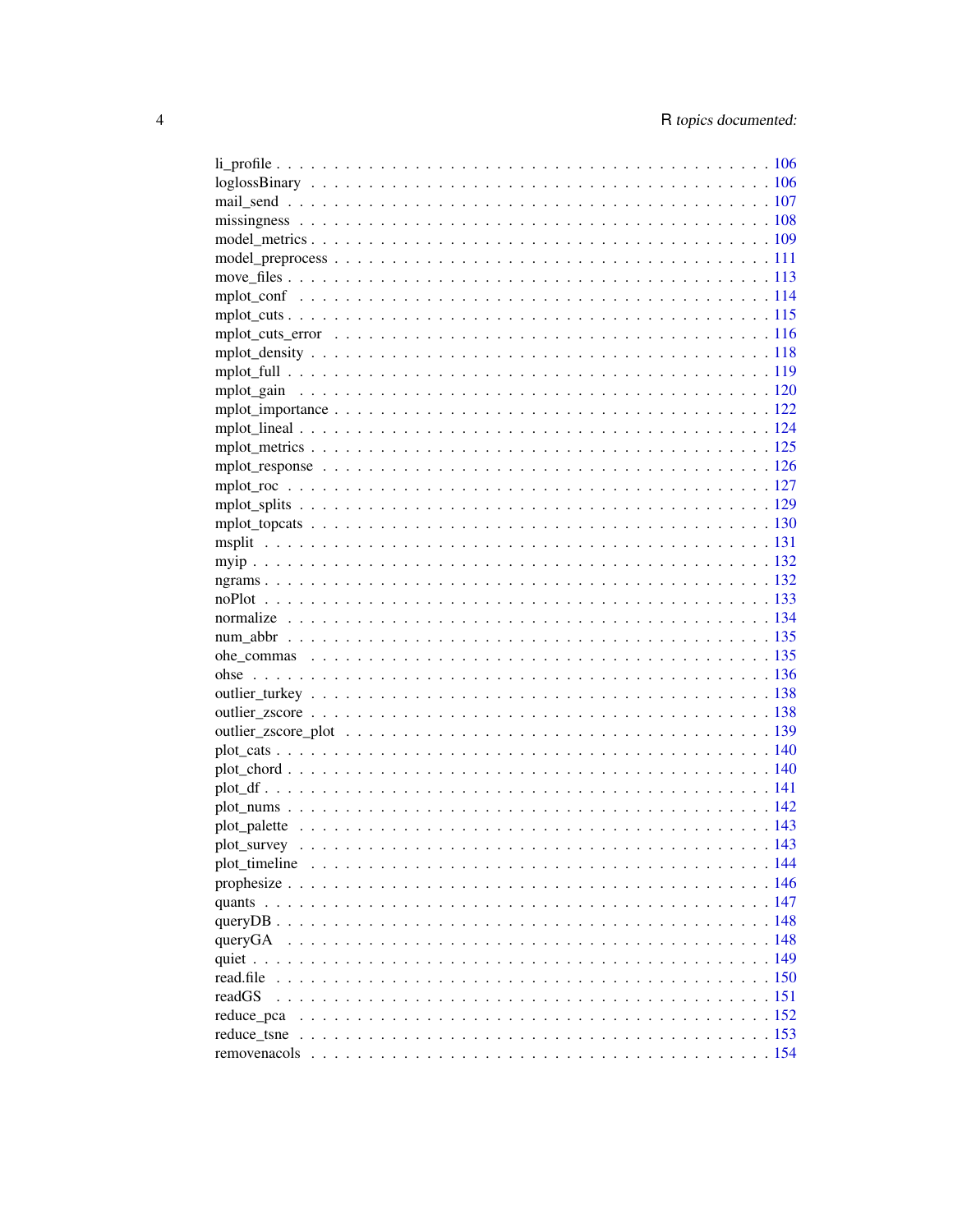| zerovar |
|---------|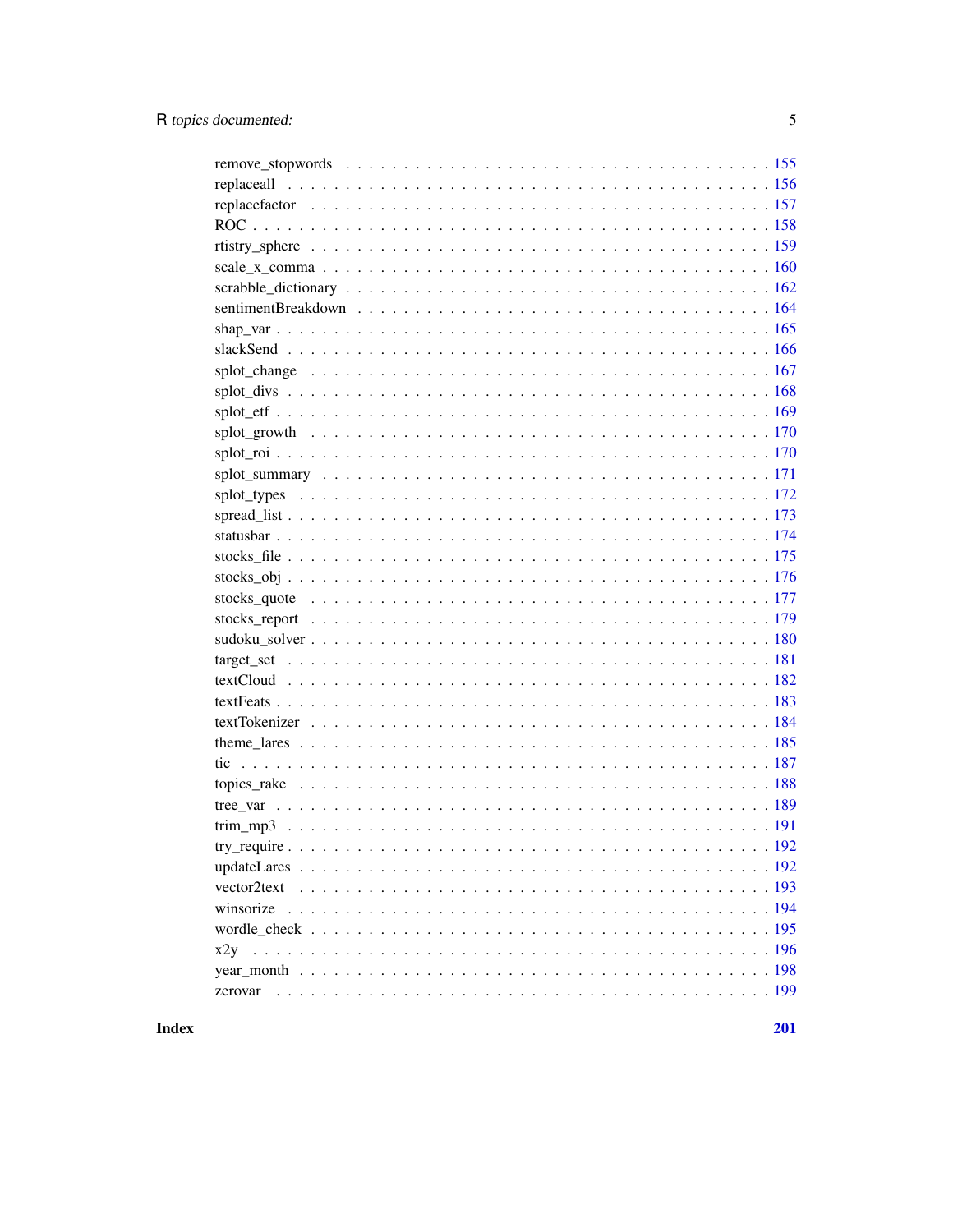Add a break or new line without breaking words. Automatically, the function can detect your plot's width and will dynamically set an auto width. You can adjust the relation (rel) parameter for different fonts and sizes until perfect harmony found. Quite similar to stringr::str\_wrap but, if the text vector is a factor, the levels will be kept in order and transformed.

#### Usage

 $autoline(text, top = "auto", rel = 9)$ 

#### Arguments

| text | Character or factor vector.                                 |
|------|-------------------------------------------------------------|
| top  | Integer. How many characters aprox, should be on each line? |
| rel  | Numeric. Relation of pixels and characters per line         |

#### Value

Character. String (vector) including some \n within.

## See Also

```
Other Tools: bind_files(), bring_api(), db_download(), db_upload(), export_plot(), export_results(),
get_credentials(), h2o_predict_API(), h2o_predict_MOJO(), h2o_predict_binary(), h2o_predict_model(),
h2o_selectmodel(), haveInternet(), image_metadata(), importxlsx(), ip_data(), json2vector(),
listfiles(), mail_send(), msplit(), myip(), quiet(), read.file(), statusbar(), tic(),
try_require(), updateLares(), zerovar()
```

```
cat(autoline("This is a long text that may not fit into a single line", 8))
```

```
text <- factor(c("First value", "Second value", "First value"),
 levels = c("First value", "Second value")
)
autoline(text, 1)
path <- file.path(R.home("doc"), "THANKS")
text <- paste(readLines(path), collapse = " ")
cat(autoline(text))
```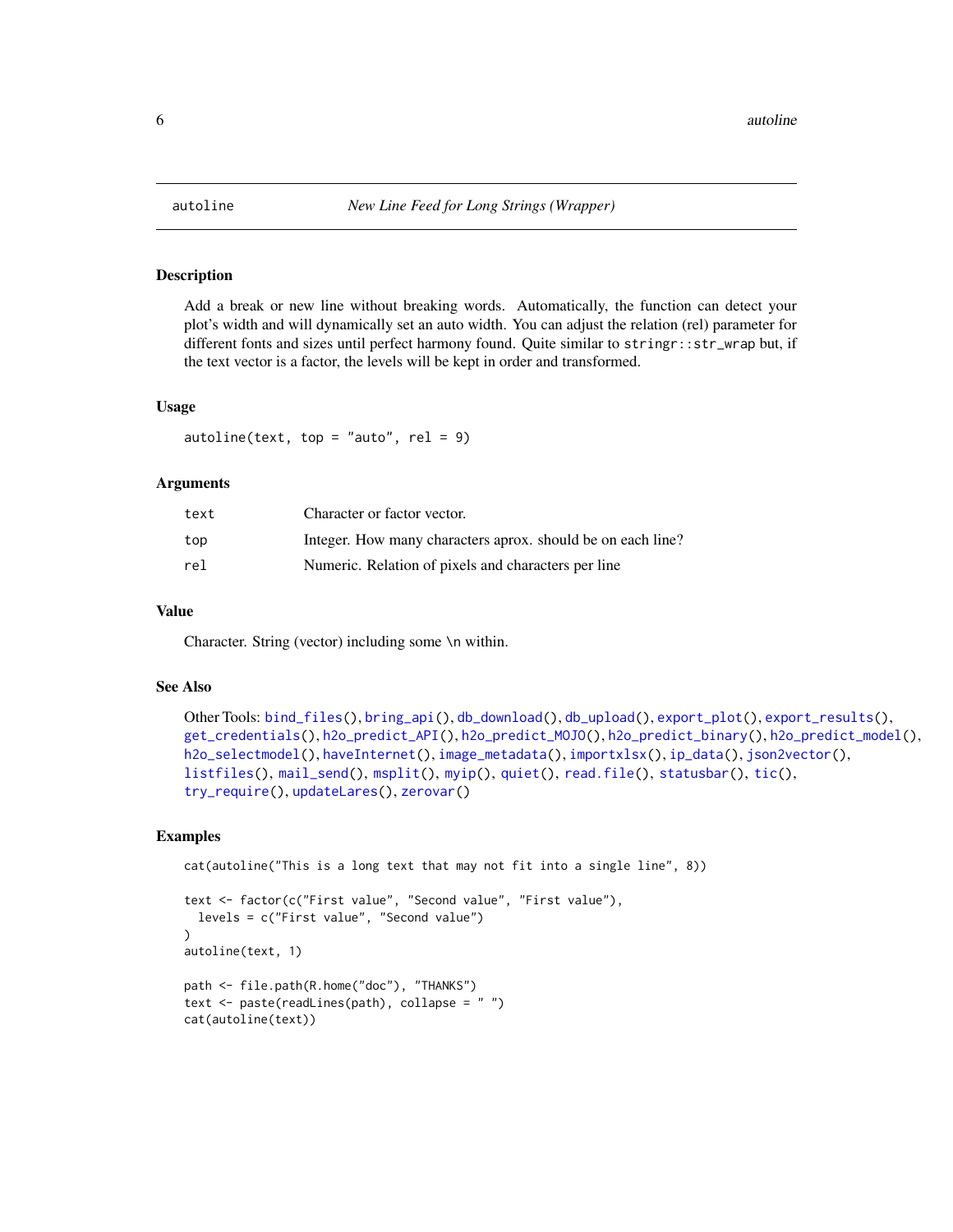<span id="page-6-1"></span><span id="page-6-0"></span>

This function lets the user balance a given data.frame by resampling with a given relation rate and a binary feature.

#### Usage

```
balance_data(df, variable, rate = 1, target = "auto", seed = 0, quiet = FALSE)
```
#### Arguments

| df       | Vector or Dataframe. Contains different variables in each column, separated by<br>a specific character                                            |
|----------|---------------------------------------------------------------------------------------------------------------------------------------------------|
| variable | Variable. Which variable should we used to re-sample dataset?                                                                                     |
| rate     | Numeric. How many X for every Y we need? Default: 1. If there are more than<br>2 unique values, rate will represent percentage for number of rows |
| target   | Character. If binary, which value should be reduced? If kept in "auto", then the<br>most frequent value will be reduced.                          |
| seed     | Numeric. Seed to replicate and obtain same values                                                                                                 |
| quiet    | Boolean. Keep quiet? If not, messages will be printed                                                                                             |

## Value

data.frame. Reduced sampled data.frame following the rate of appearance of a specific variable.

#### See Also

```
Other Data Wrangling: categ_reducer(), cleanText(), date_cuts(), date_feats(), formatNum(),
holidays(), impute(), left(), normalize(), ohe_commas(), ohse(), removenacols(), replaceall(),
textFeats(), textTokenizer(), vector2text(), year_month()
```

```
data(dft) # Titanic dataset
df <- balance_data(dft, Survived, rate = 0.5)
df <- balance_data(dft, .data$Survived, rate = 0.1, target = "TRUE")
```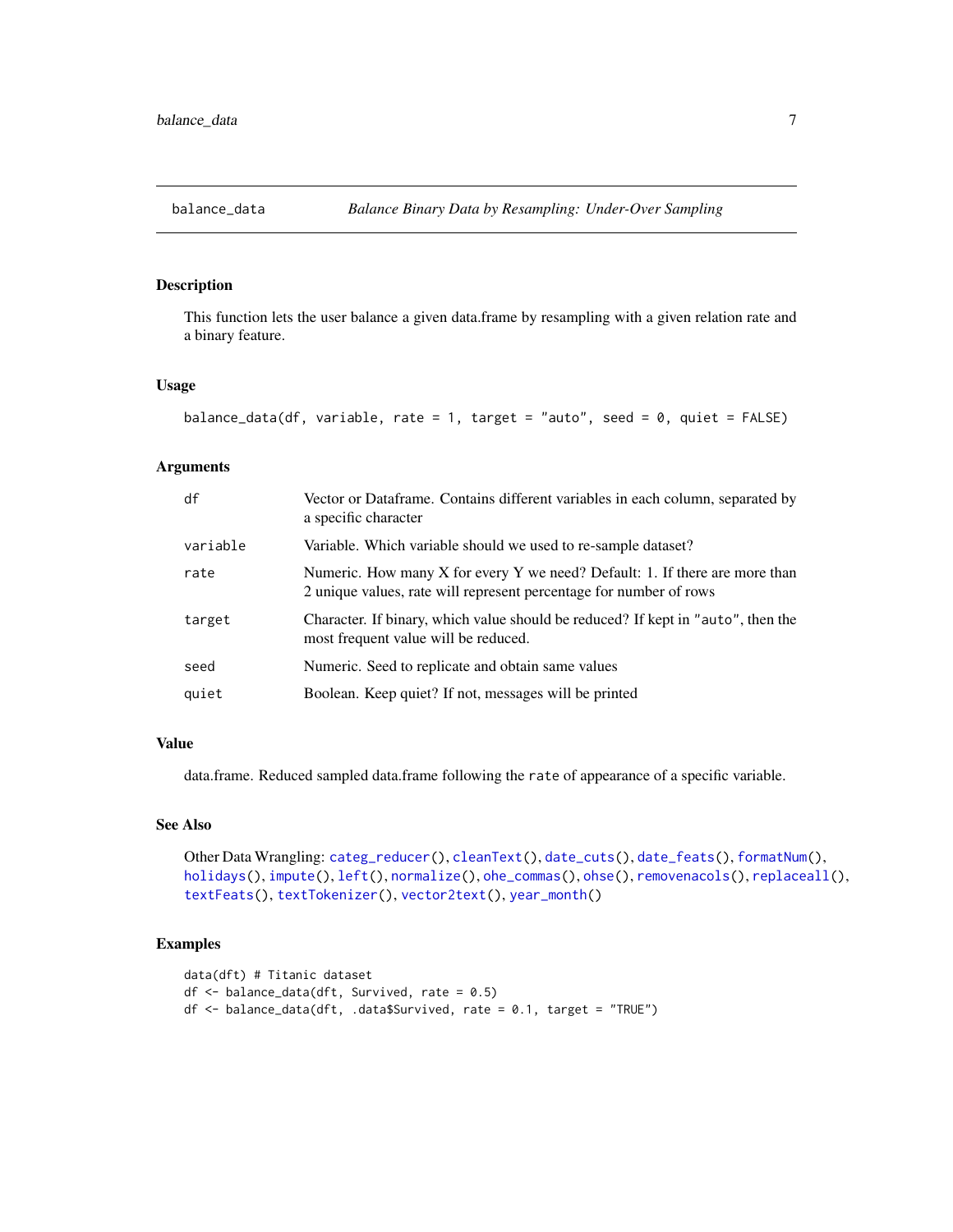<span id="page-7-1"></span><span id="page-7-0"></span>

This function imports and binds multiple files into a single data.frame. Files must be inserted with absolute roots files names.

# Usage

bind\_files(files)

#### Arguments

files Character vector. Files names.

## Value

data.frame with data joined from all files passed.

#### See Also

```
Other Tools: autoline(), bring_api(), db_download(), db_upload(), export_plot(), export_results(),
get_credentials(), h2o_predict_API(), h2o_predict_MOJO(), h2o_predict_binary(), h2o_predict_model(),
h2o_selectmodel(), haveInternet(), image_metadata(), importxlsx(), ip_data(), json2vector(),
listfiles(), mail_send(), msplit(), myip(), quiet(), read.file(), statusbar(), tic(),
try_require(), updateLares(), zerovar()
```
<span id="page-7-2"></span>bring\_api *Get API (JSON) and Transform into data.frame*

#### Description

This function lets the user bring API data as JSON format and transform it into data.frame.

#### Usage

bring\_api(url, status = TRUE)

#### Arguments

| url    | Character. API's URL to GET.     |
|--------|----------------------------------|
| status | Boolean. Display status message? |

#### Value

data.frame of url GET results or NULL if no results returned by API.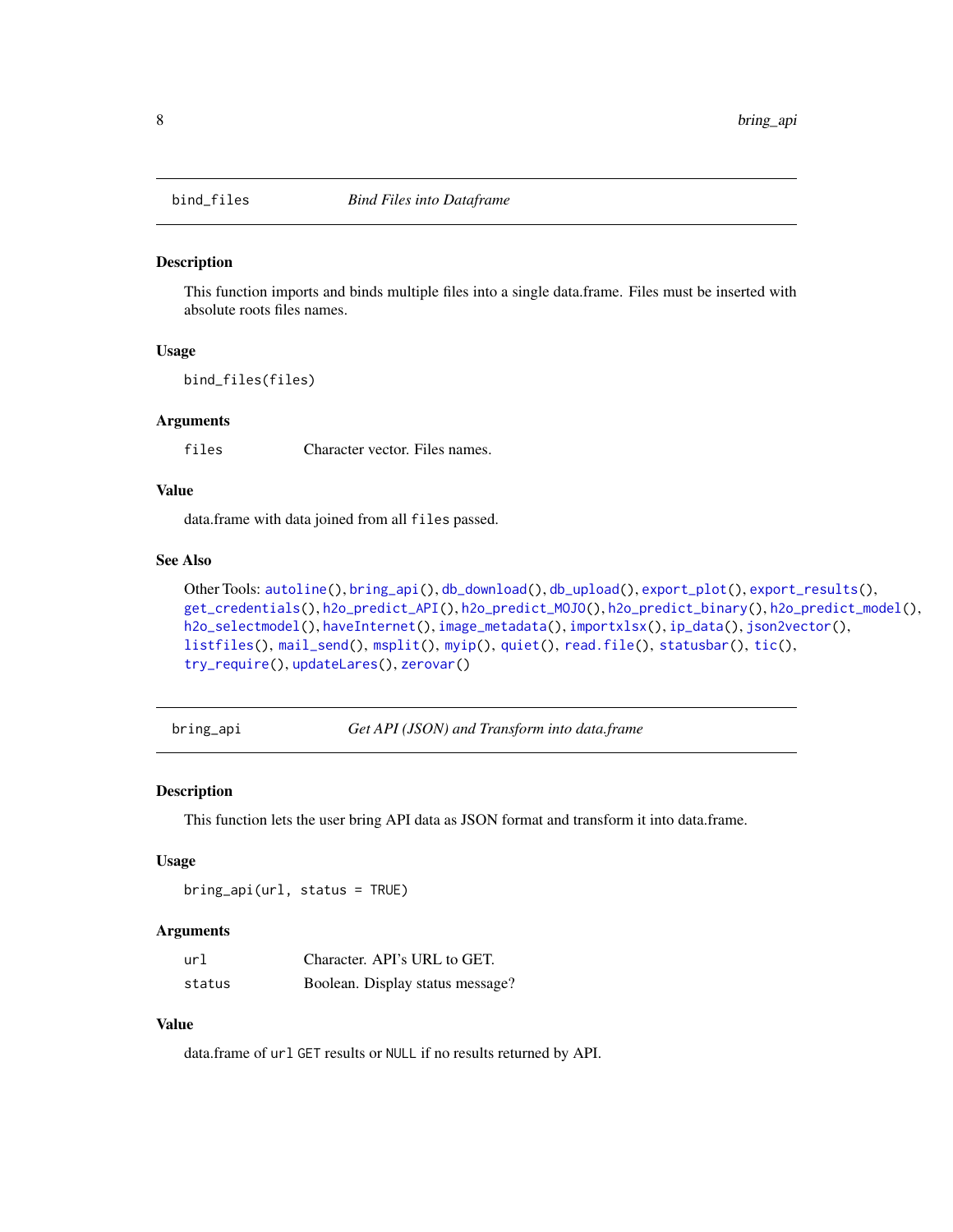## <span id="page-8-0"></span>cache\_write 9

#### See Also

```
Other Tools: autoline(), bind_files(), db_download(), db_upload(), export_plot(), export_results(),
get_credentials(), h2o_predict_API(), h2o_predict_MOJO(), h2o_predict_binary(), h2o_predict_model(),
h2o_selectmodel(), haveInternet(), image_metadata(), importxlsx(), ip_data(), json2vector(),
listfiles(), mail_send(), msplit(), myip(), quiet(), read.file(), statusbar(), tic(),
try_require(), updateLares(), zerovar()
```
Other API: [fb\\_accounts\(](#page-45-1)), [fb\\_ads\(](#page-46-1)), [fb\\_creatives\(](#page-47-1)), [fb\\_insights\(](#page-48-1)), [fb\\_posts\(](#page-51-1)), [fb\\_post\(](#page-50-1)), [fb\\_process\(](#page-52-1)), [fb\\_rf\(](#page-53-1)), [fb\\_token\(](#page-55-1)), [li\\_auth\(](#page-104-1)), [li\\_profile\(](#page-105-1)), [queryGA\(](#page-147-1)), [slackSend\(](#page-165-1))

cache\_write *Cache Save and Load (Write and Read)*

# Description

This function lets the user save and load a cache of any R object to improve timings and UX.

#### Usage

```
cache_write(
  data,
  base = "temp",cache_dir = getOption("LARES_CACHE_DIR"),
  ask = FALSE,quiet = FALSE
)
cache_read(
  base,
  cache_dir = getOption("LARES_CACHE_DIR"),
  ask = FALSE,quiet = FALSE)
cache_exists(base = NULL, cache_dir = getOption("LARES_CACHE_DIR"))
cache_clear(cache_dir = getOption("LARES_CACHE_DIR"), quiet = FALSE)
```

| data      | Object                                                                                                                                                                                                                                      |
|-----------|---------------------------------------------------------------------------------------------------------------------------------------------------------------------------------------------------------------------------------------------|
| base      | Character vector. Unique name for your cache file. You can pass a character<br>vector with multiple elements that will be concatenated. All cache files with<br>start with lares_cache_* automatically to quickly detect these cache files. |
| cache dir | Character. Where do you want to save you cache files? By default they'll be<br>stored on tempdir() but you can change it using this parameter or setting a<br>global option called "LARES_CACHE_DIR".                                       |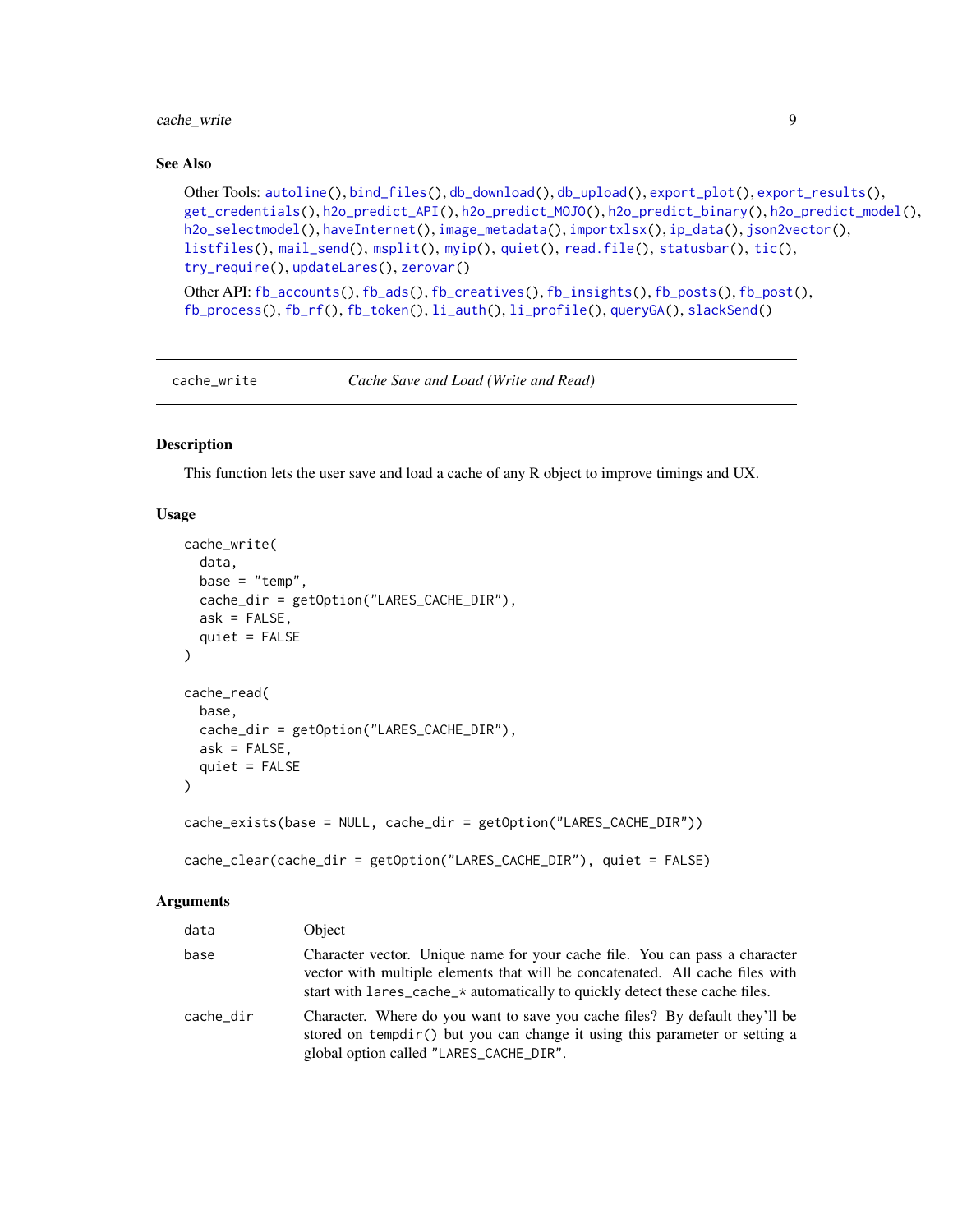<span id="page-9-0"></span>

| ask   | Boolean. If cache exists, when reading: (interactive) ask the user if the cache   |
|-------|-----------------------------------------------------------------------------------|
|       | should be used to proceed or ignored; when writing, (interactive) ask the user if |
|       | the cache should be overwritten. Note that you can only ask for one cache file    |
|       | at a time because vectors are concatenated.                                       |
| auiet | Boolean. Keep quiet? If not, message will be shown.                               |

## Value

cache\_write. No return value, called for side effects. cache\_read. R object. Data from cache file or NULL if no cache found. cache\_exists. Boolean. Result of base existence. cache\_clear. Invisible vector containing cache file names removed.

# Examples

```
x \le - list(a = 1, b = 2:4)
base <- c(as.character(Sys.Date()), "A", "B")
cache_write(x, base)
cache_read(base, ask = FALSE)
cache_exists("lares_cache_2021-06-01.A.B.C")
cache_clear()
```
<span id="page-9-1"></span>categ\_reducer *Reduce categorical values*

# Description

This function lets the user reduce categorical values in a vector. It is tidyverse friendly for use on pipelines

#### Usage

```
categ_reducer(
  df,
  var,
  nmin = 0,
  pmin = 0,
  pcummax = 100,
  top = NA,pvalue_max = 1,
  cor\_var = "tag",limit = 20,other_label = "other",
  ...
\mathcal{L}
```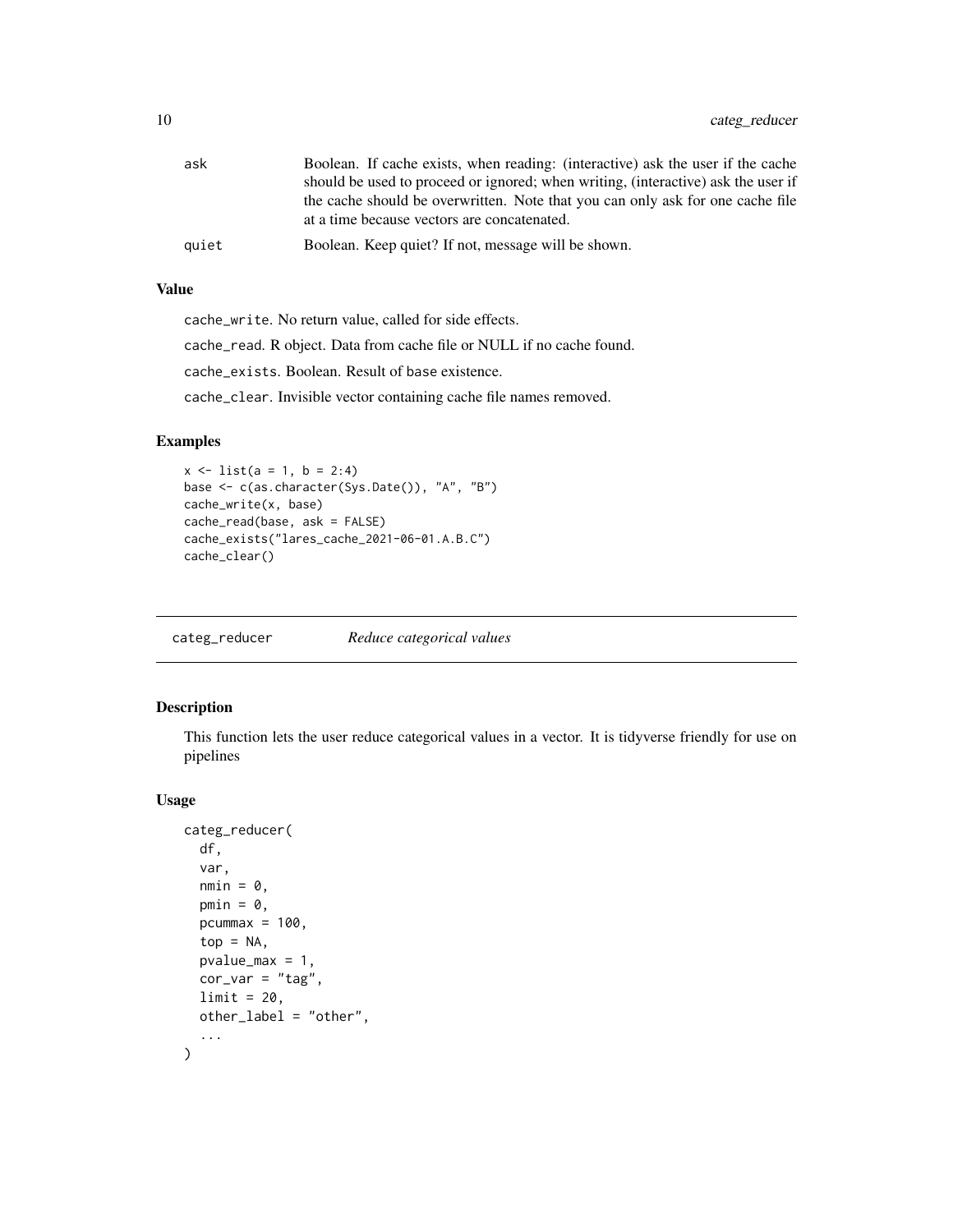# <span id="page-10-0"></span>check\_opts 11

#### Arguments

| df          | Categorical Vector                                                                                                   |
|-------------|----------------------------------------------------------------------------------------------------------------------|
| var         | Variable. Which variable do you wish to reduce?                                                                      |
| nmin        | Integer. Number of minimum times a value is repeated                                                                 |
| pmin        | Numerical. Percentage of minimum times a value is repeated                                                           |
| pcummax     | Numerical. Top cumulative percentage of most repeated values                                                         |
| top         | Integer. Keep the n most frequently repeated values                                                                  |
| pvalue_max  | Numeric (0-1). Max pvalue categories                                                                                 |
| cor_var     | Character. If pvalue_max $\lt 1$ , you must define which column name will be<br>compared with (numerical or binary). |
| limit       | Integer. Limit one hot encoding to the n most frequent values of each column.<br>Set to NA to ignore argument.       |
| other_label | Character. With which text do you wish to replace the filtered values with?                                          |
| $\ddotsc$   | Additional parameters                                                                                                |

# Value

data.frame df on which var has been transformed

# See Also

```
Other Data Wrangling: balance_data(), cleanText(), date_cuts(), date_feats(), formatNum(),
holidays(), impute(), left(), normalize(), ohe_commas(), ohse(), removenacols(), replaceall(),
textFeats(), textTokenizer(), vector2text(), year_month()
```
# Examples

```
data(dft) # Titanic dataset
categ_reducer(dft, Embarked, top = 2) %>% freqs(Embarked)
categ_reducer(dft, Ticket, nmin = 7, other_label = "Other Ticket") %>% freqs(Ticket)
categ_reducer(dft, Ticket, pvalue_max = 0.05, cor_var = "Survived") %>% freqs(Ticket)
```
check\_opts *Validate inputs (attributions, options, ...)*

# Description

This function validates if inputs match all/any of your options and return error/message with possible options to use. Similar to match.arg() but more flexible.

This function checks if an object has a specific attribute and stops if not.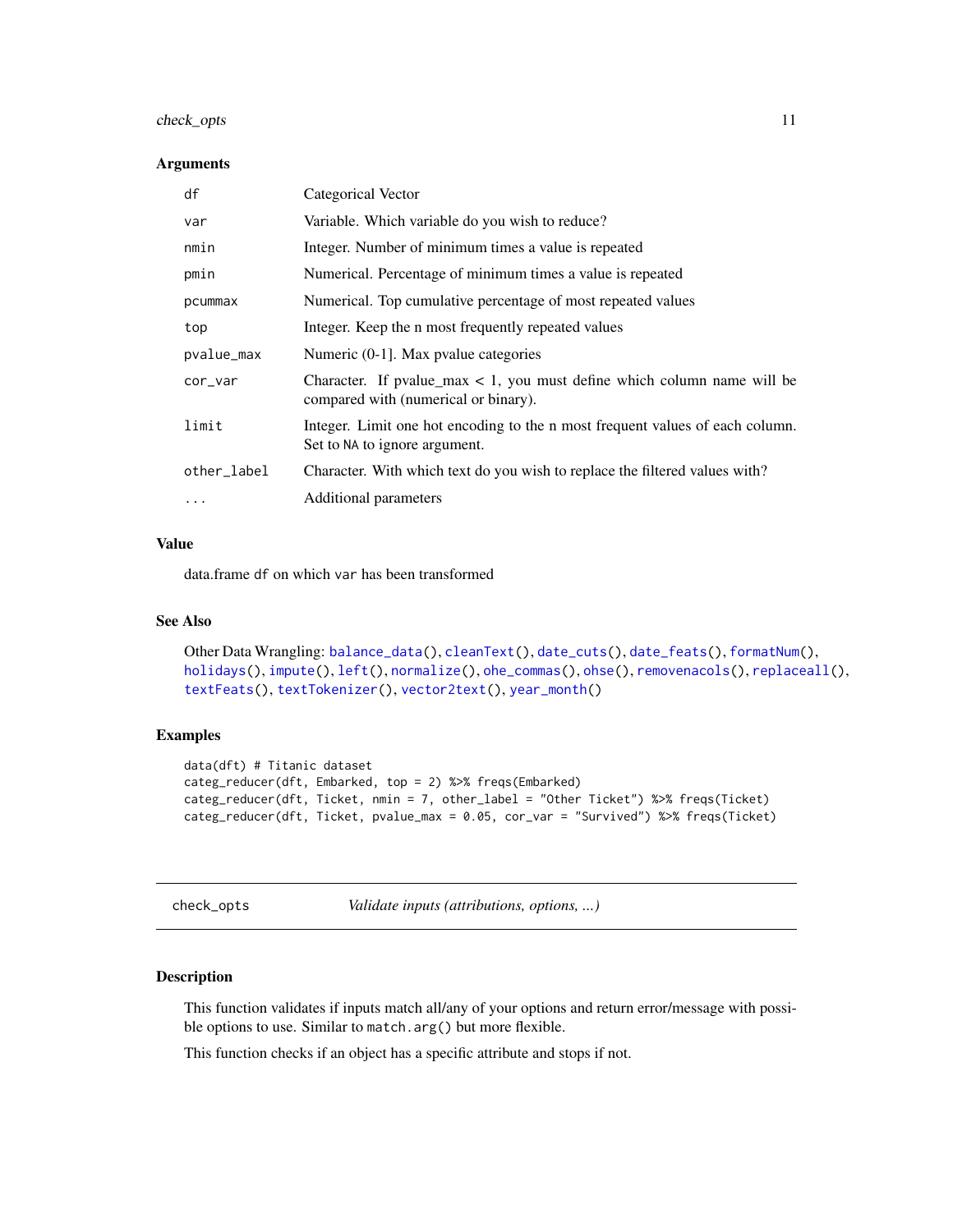# Usage

```
check_opts(
  inputs,
  opts,
  input_name = "input",
  type = "all",not = "stop",quiet = TRUE\lambda
```

```
check_attr(objject, attr = "type", check = NULL, stop = TRUE)
```
# Arguments

| inputs     | Vector character. Check options.                                                                        |
|------------|---------------------------------------------------------------------------------------------------------|
| opts       | Vector character. Valid options.                                                                        |
| input_name | Character. Custom your message and change "input" for any other string. For<br>example: "column names". |
| type       | Character. Options: "all", "any."                                                                       |
| not        | Character. Options: "stop", "message", "print", "return".                                               |
| quiet      | Boolean. Keep quiet? If not, returns logical value.                                                     |
| object     | Object of any kind                                                                                      |
| attr       | Character. Attribute to check                                                                           |
| check      | Character. Attribute value                                                                              |
| stop       | Boolean. Stop if doesn't check?                                                                         |
|            |                                                                                                         |

## Value

Boolean. Result of inputs in opts (options). Depending on type and/or stop arguments, errors or messages will be shown.

No return value, called for side effects.

```
opts <- c("A", "B", "C")
# Let's check the "all" logic
check\_opts(inputs = c("A", "B"), opts, quiet = FALSE)check_opts(inputs = c("X"), opts, not = "message", quiet = FALSE)
check_opts(inputs = c("A", "X"), opts, input_name = "value", not = "warning")
# Now let's check the "any" logic
check\_opts(inputs = c("A", "X"), opts, type = "any")check\_opts(inputs = c("X"), opts, type = "any", not = "message")check\_opts(inputs = c("A", NA), opts, type = "any")# Final trick: just ignore results
check_opts(inputs = "X", opts, not = "invisible")
test <- data.frame()
```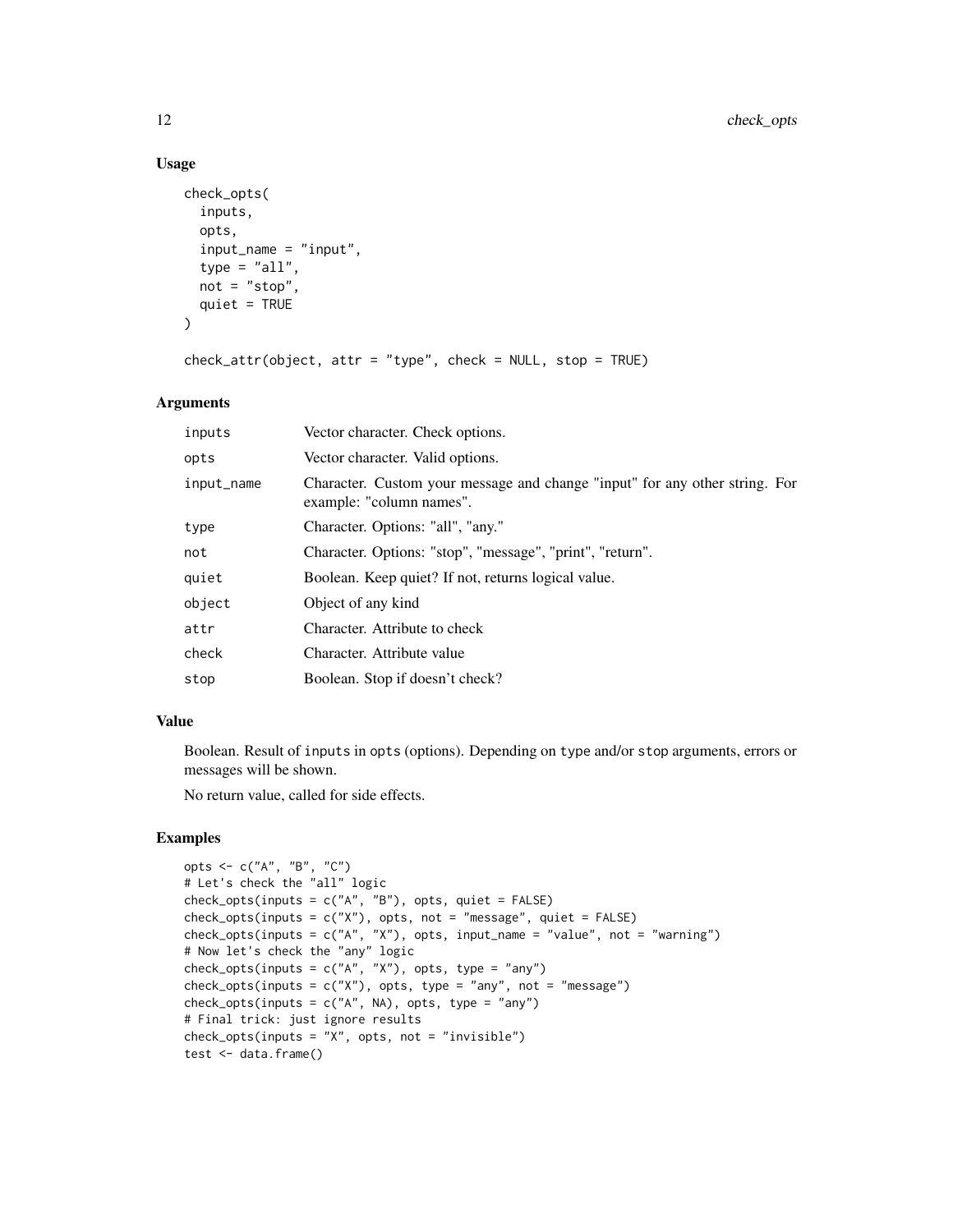#### <span id="page-12-0"></span>ci\_lower 13

```
attributes(test)
check_attr(test, "class", "data.frame")
# check_attr(test, "class", "not.data.frame")
```
# <span id="page-12-1"></span>ci\_lower *Lower/Upper Confidence Intervals*

# Description

Calculate lower and upper confidence intervals given a mean, standard deviation, sample size, and confidence level. You may want to use ci\_var() to calculate all values quickly.

## Usage

ci\_lower(mean, ssd, n, conf = 0.95)

 $ci_{\text{upper}}(mean, ssd, n, conf = 0.95)$ 

# Arguments

| mean | Numeric. Mean: mean(var, na. rm = TRUE)             |
|------|-----------------------------------------------------|
| ssd  | Numeric. Standard deviation: sd(var, na. rm = TRUE) |
| n    | Integer. Amount of observations: n()                |
| conf | Numeric (0-1). Confidence level.                    |

#### Value

Vector with confidence limit value.

# See Also

Other Confidence: [ci\\_var\(](#page-13-2))

```
ci_lower(100, 5, 10)
ci_upper(100, 5, 10)
```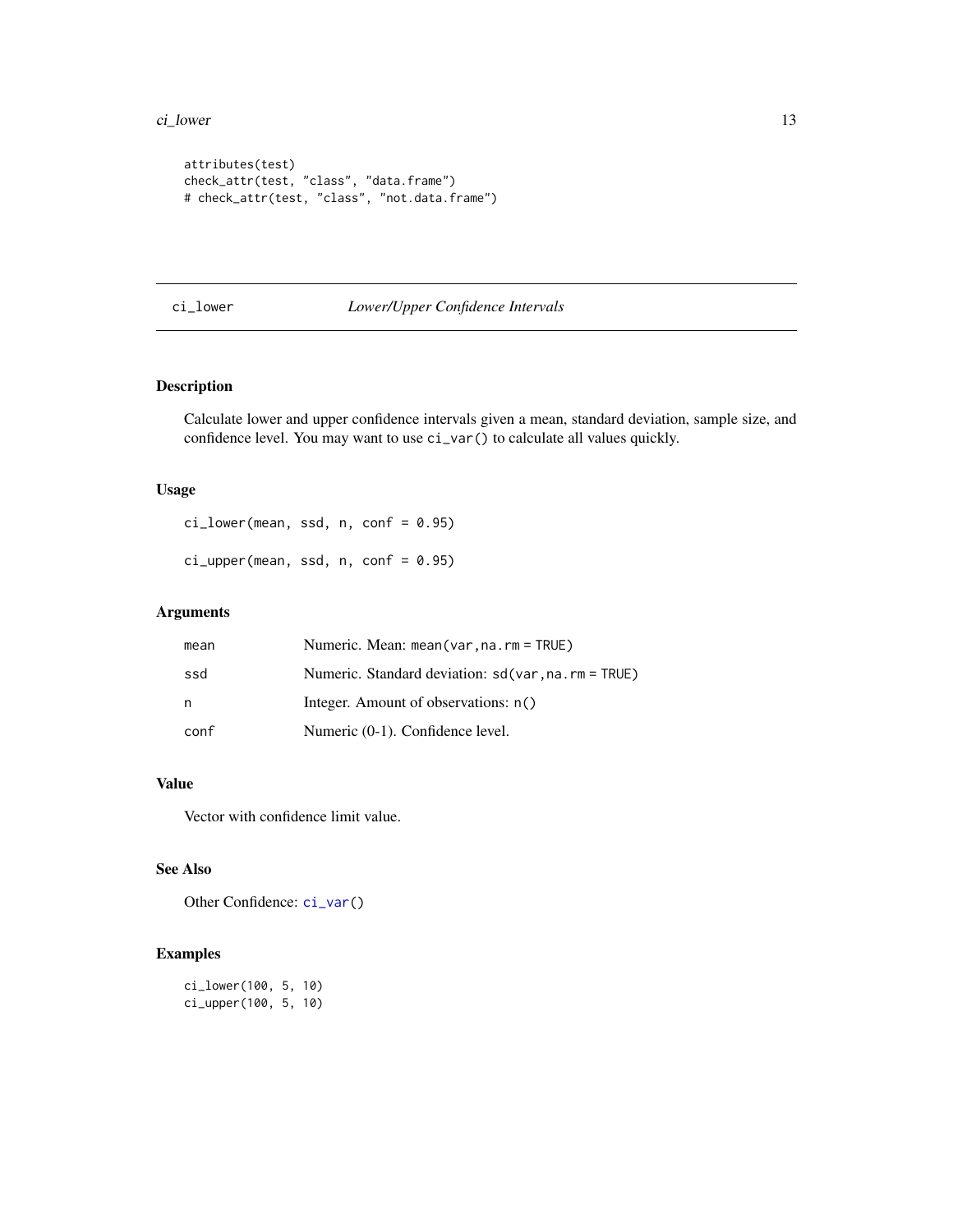<span id="page-13-2"></span><span id="page-13-0"></span>

Calculate confidence intervals for a continuous numerical column on a dataframe, given a confidence level. You may also group results using another variable. Tidyverse friendly.

#### Usage

 $ci\_var(df, var, group\_var = NULL, conf = 0.95)$ 

## Arguments

| df        | Dataframe                                         |
|-----------|---------------------------------------------------|
| var       | Variable name. Must be a numerical column.        |
| group_var | Variable name. Group results by another variable. |
| conf      | Numeric. Confidence level (0-1).                  |

# Value

data.frame mean, standard deviation, counter, upper and lower CIs.

#### See Also

Other Confidence: [ci\\_lower\(](#page-12-1))

## Examples

```
data(dft) # Titanic dataset
ci_var(dft, Fare)
ci_var(dft, Fare, Pclass)
ci_var(dft, Fare, Pclass, conf = 0.99)
```
<span id="page-13-1"></span>cleanText *Clean text*

#### Description

This function lets the user clean text into getting only alphanumeric characters and no accents/symbols on letters.

Resulting names are unique and consist only of the \_ character, numbers, and ASCII letters. Capitalization preferences can be specified using the lower parameter. Inspired by janitor::clean\_names.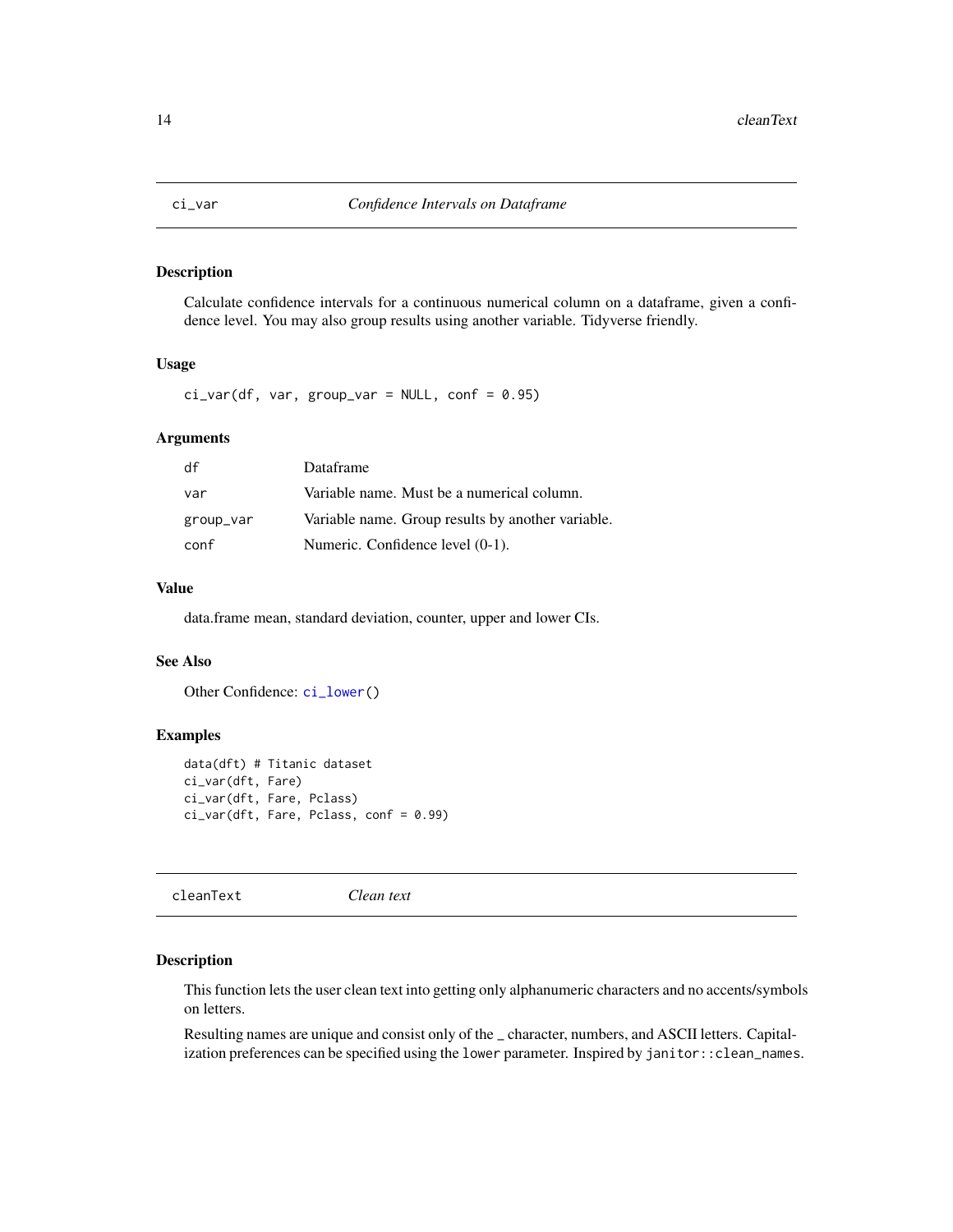#### cleanText 15

# Usage

```
cleanText(text, spaces = TRUE, lower = TRUE, ascii = TRUE, title = FALSE)
```

```
cleanNames(df, num = "x", ...)
```
#### **Arguments**

| text     | <b>Character Vector</b>                                                                       |
|----------|-----------------------------------------------------------------------------------------------|
| spaces   | Boolean. Keep spaces? If character input, spaces will be transformed into<br>passed argument. |
| lower    | Boolean. Transform all to lower case?                                                         |
| ascii    | Boolean. Only ASCII characters?                                                               |
| title    | Boolean. Transform to title format (upper case on first letters)                              |
| df       | data.frame/tibble.                                                                            |
| num      | Add character before only-numeric names.                                                      |
| $\ddots$ | Additional parameters passed to cleanText().                                                  |

# Value

Character vector with transformed strings.

data.frame/tibble with transformed column names.

#### See Also

Other Data Wrangling: [balance\\_data\(](#page-6-1)), [categ\\_reducer\(](#page-9-1)), [date\\_cuts\(](#page-31-1)), [date\\_feats\(](#page-31-2)), [formatNum\(](#page-61-1)), [holidays\(](#page-92-1)), [impute\(](#page-94-1)), [left\(](#page-102-2)), [normalize\(](#page-133-1)), [ohe\\_commas\(](#page-134-1)), [ohse\(](#page-135-1)), [removenacols\(](#page-153-1)), [replaceall\(](#page-155-1)), [textFeats\(](#page-182-1)), [textTokenizer\(](#page-183-1)), [vector2text\(](#page-192-1)), [year\\_month\(](#page-197-1))

Other Text Mining: [ngrams\(](#page-131-2)), [remove\\_stopwords\(](#page-154-1)), [replaceall\(](#page-155-1)), [sentimentBreakdown\(](#page-163-1)), [textCloud\(](#page-181-1)), [textFeats\(](#page-182-1)), [textTokenizer\(](#page-183-1)), [topics\\_rake\(](#page-187-1))

```
cleanText("Bernardo Lares 123")
cleanText("Bèrnärdo LáreS 123", lower = FALSE)
cleanText("Bernardo Lare$", spaces = ".", ascii = FALSE)
cleanText("\\@®ì÷å %ñS ..-X", spaces = FALSE)
cleanText(c("maría", "€", "núñez_a."), title = TRUE)
df <- dft[1:5, 1:6] # Dummy data
colnames(df) <- c("ID.", "34", "x_2", "Num 123", "Nòn-äscì", " white Spaces ")
print(df)
cleanNames(df)
cleanNames(df, lower = FALSE)
```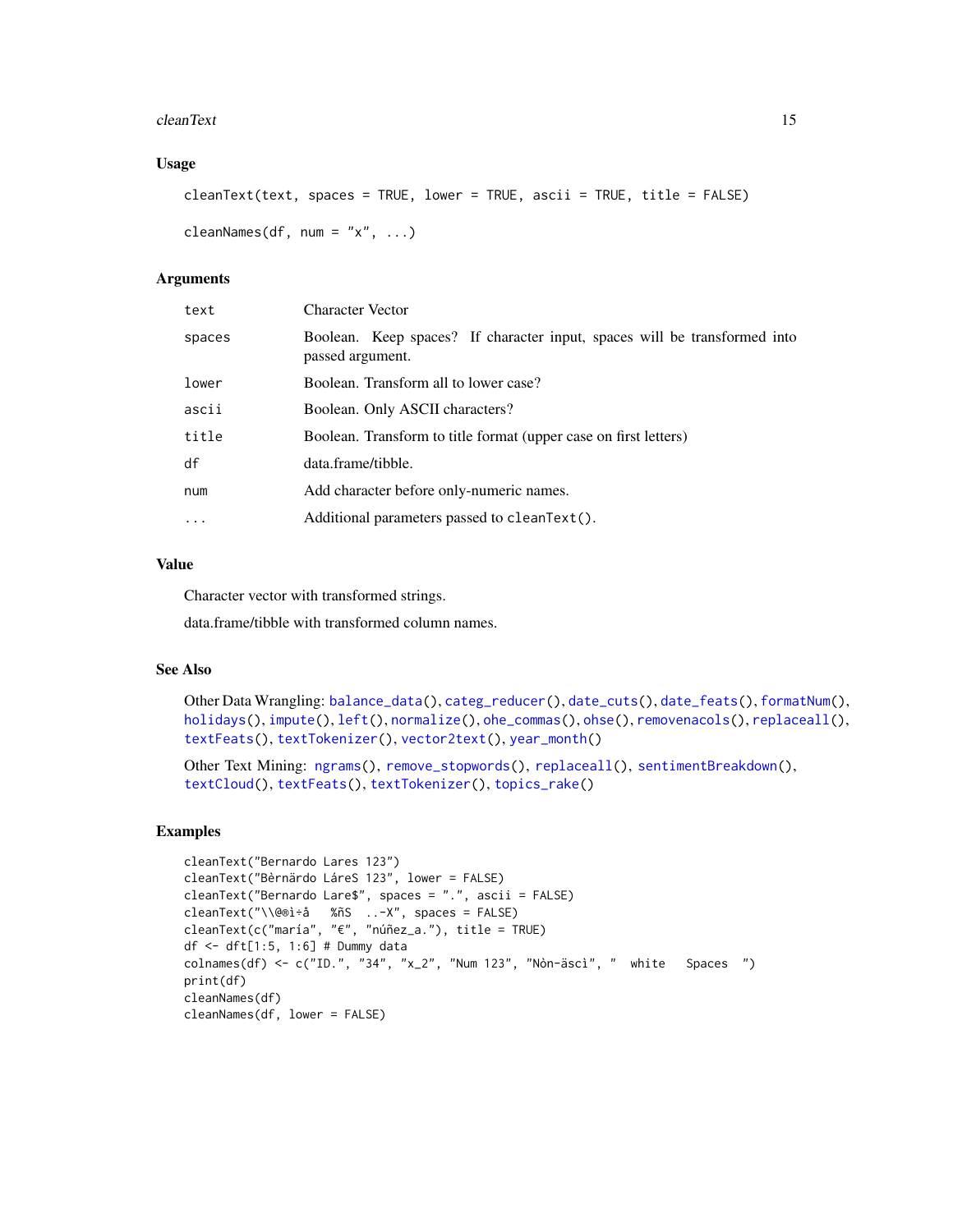This function lets the user cluster a whole data.frame automatically. As you might know, the goal of kmeans is to group data points into distinct non-overlapping subgroups. If needed, one hot encoding will be applied to categorical values automatically with this function. For consideration: Scale/standardize the data when applying kmeans. Also, kmeans assumes spherical shapes of clusters and does not work well when clusters are in different shapes such as elliptical clusters.

## Usage

```
clusterKmeans(
  df,
 k = NULL,limit = 15,
  drop_na = TRUE,ignore = NULL,
  ohse = TRUE,norm = TRUE,algorithm = c("Hartigan-Wong", "Lloyd", "Forgy", "MacQueen"),
 dim\_red = "PCA",comb = c(1, 2),
  seed = 123,
  quiet = FALSE,
  ...
)
```

| df        | Dataframe                                                                                                |
|-----------|----------------------------------------------------------------------------------------------------------|
| k         | Integer. Number of clusters                                                                              |
| limit     | Integer. How many clusters should be considered?                                                         |
| drop_na   | Boolean. Should NA rows be removed?                                                                      |
| ignore    | Character vector. Names of columns to ignore.                                                            |
| ohse      | Boolean. Do you wish to automatically run one hot encoding to non-numerical<br>columns?                  |
| norm      | Boolean. Should the data be normalized?                                                                  |
| algorithm | character: may be abbreviated. Note that "Lloyd" and "Forgy" are alternative<br>names for one algorithm. |
| dim_red   | Character. Select dimensionality reduction technique. Pass any of: $c("PCA", "tSNE", "all", "none").$    |
| comb      | Vector. Which columns do you wish to plot? Select which two variables by<br>name or column position.     |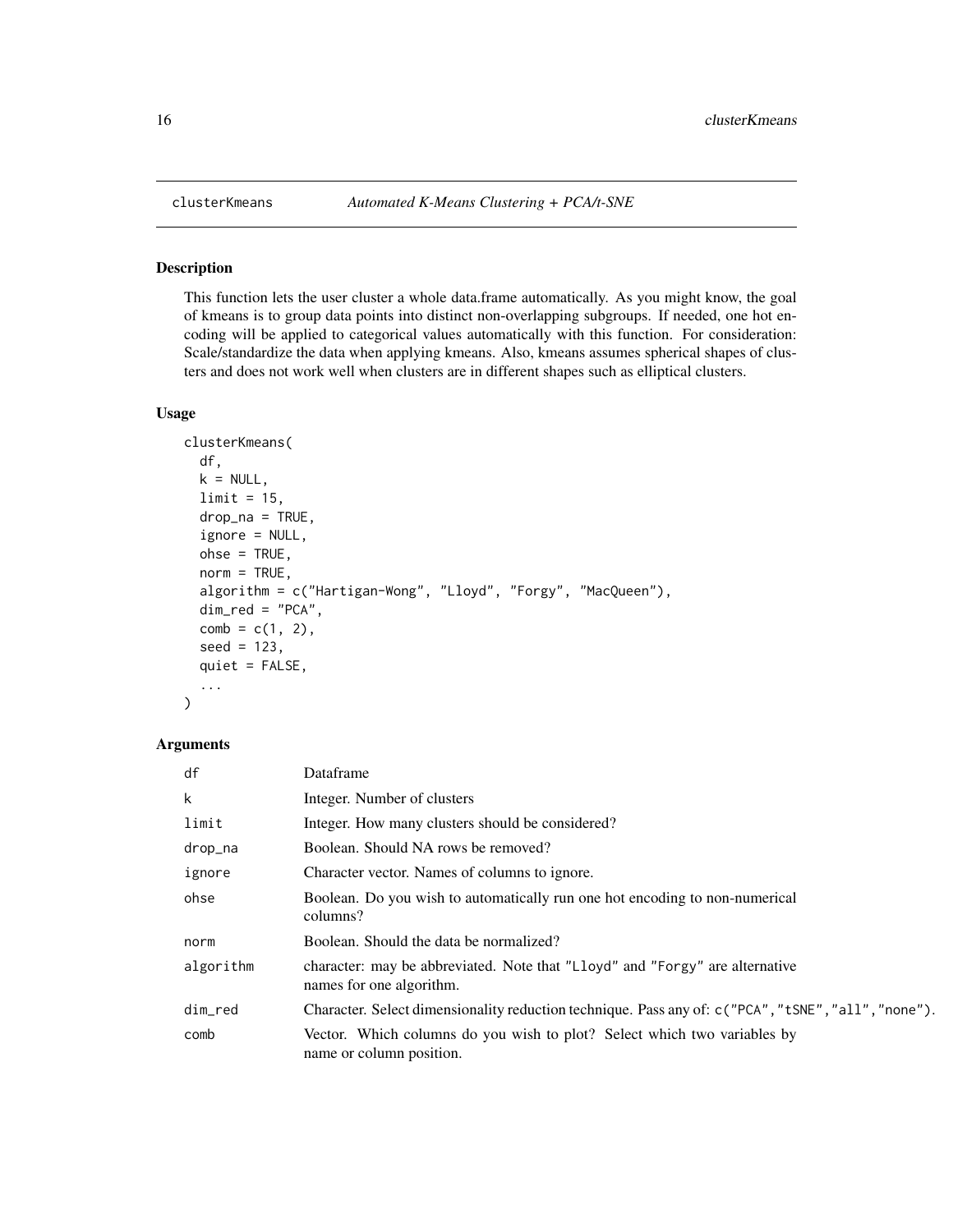| seed                    | Numeric. Seed for reproducibility            |
|-------------------------|----------------------------------------------|
| quiet                   | Boolean. Keep quiet? If not, print messages. |
| $\cdot$ $\cdot$ $\cdot$ | Additional parameters to pass sub-functions. |

## Value

List. If no k is provided, contains nclusters and nclusters\_plot to determine optimal k given their WSS (Within Groups Sum of Squares). If k is provided, additionally we get:

- df data.frame with original df plus cluster column
- clusters integer which is the same as k
- fit kmeans object used to fit clusters
- means data.frame with means and counts for each cluster
- correlations plot with correlations grouped by clusters
- PCA list with PCA results (when dim\_red="PCA")
- tSNE list with t-SNE results (when dim\_red="tSNE")

## See Also

Other Clusters: [clusterOptimalK\(](#page-17-1)), [clusterVisualK\(](#page-18-1)), [reduce\\_pca\(](#page-151-1)), [reduce\\_tsne\(](#page-152-1))

```
Sys.unsetenv("LARES_FONT") # Temporal
data("iris")
df <- subset(iris, select = c(-Species))
print(head(df))
```

```
# If dataset has +5 columns, feel free to reduce dimenstionalities
# with reduce_pca() or reduce_tsne() first
```

```
# Find optimal k
check_k <- clusterKmeans(df, limit = 10)
check_k$nclusters_plot
# You can also use our other functions:
# clusterOptimalK() and clusterVisualK()
```

```
# Run with selected k
clusters <- clusterKmeans(df, k = 3)
names(clusters)
```

```
# Cross-Correlations for each cluster
plot(clusters$correlations)
```

```
# PCA Results (when dim_red = "PCA")
plot(clusters$PCA$plot_explained)
plot(clusters$PCA$plot)
```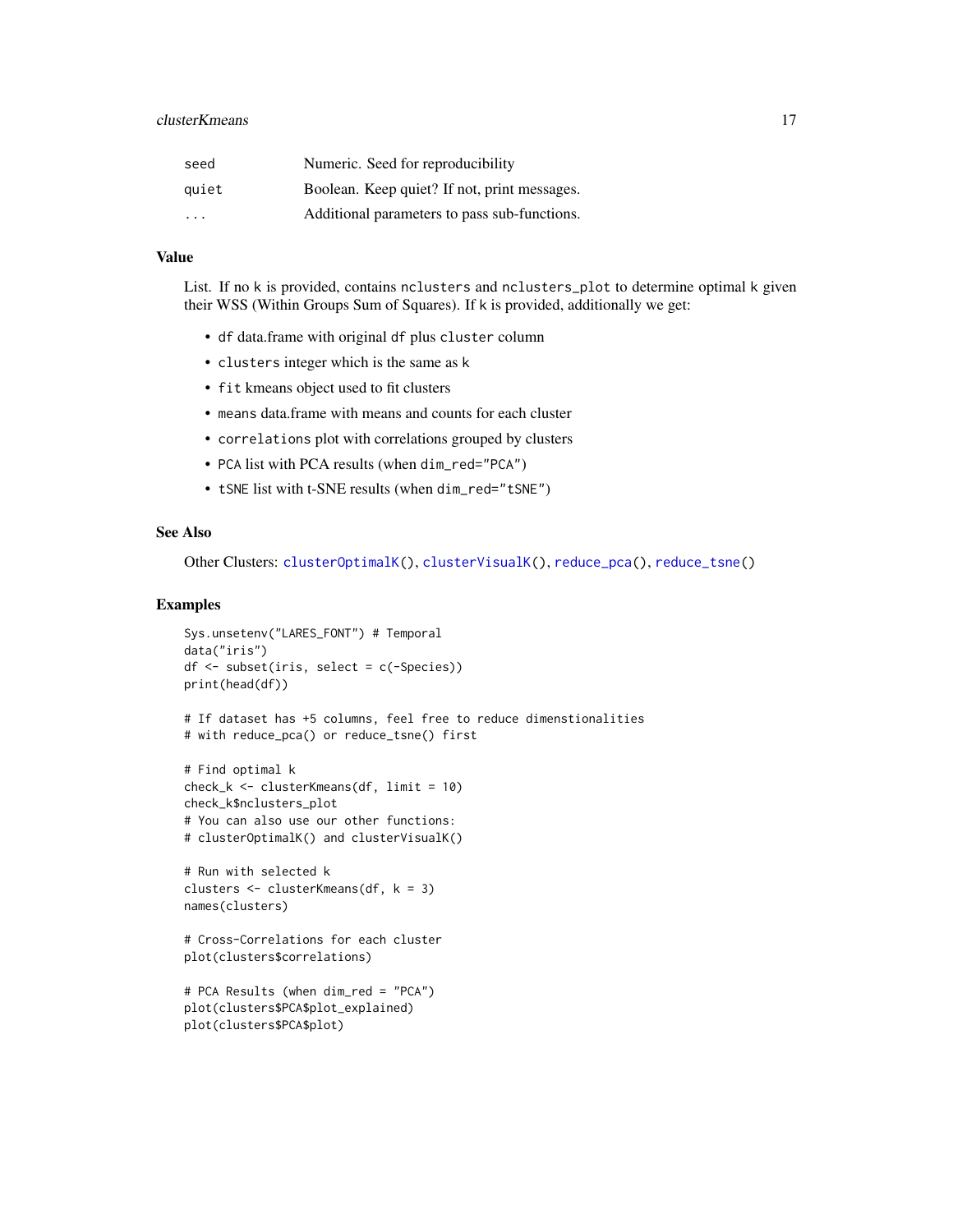<span id="page-17-1"></span><span id="page-17-0"></span>

Visualize cluster data for assorted values of k and methods such as WSS, Silhouette and Gap Statistic. See factoextra::fviz\_nbclust for more.

# Usage

```
clusterOptimalK(
  df,
 method = c("wss", "silhouette", "gap_stat"),
  drop_na = TRUE,ohse = TRUE,
 norm = TRUE,
  quiet = TRUE,
  ...
)
```
#### Arguments

| df       | Dataframe                                                                               |
|----------|-----------------------------------------------------------------------------------------|
| method   | Character vector.                                                                       |
| drop_na  | Boolean. Should NA rows be removed?                                                     |
| ohse     | Boolean. Do you wish to automatically run one hot encoding to non-numerical<br>columns? |
| norm     | Boolean. Should the data be normalized?                                                 |
| quiet    | Boolean. Keep quiet? If not, print messages.                                            |
| $\cdots$ | Additional parameters passed to factoextra:: fviz_nbclust                               |

#### Value

Plot. Optimal number of clusters of df data.frame given a selected method.

#### See Also

Other Clusters: [clusterKmeans\(](#page-15-1)), [clusterVisualK\(](#page-18-1)), [reduce\\_pca\(](#page-151-1)), [reduce\\_tsne\(](#page-152-1))

```
# You must have "factoextra" library to use this auxiliary function:
## Not run:
data("iris")
df <- subset(iris, select = c(-Species))
# Calculate and plot optimal k clusters
```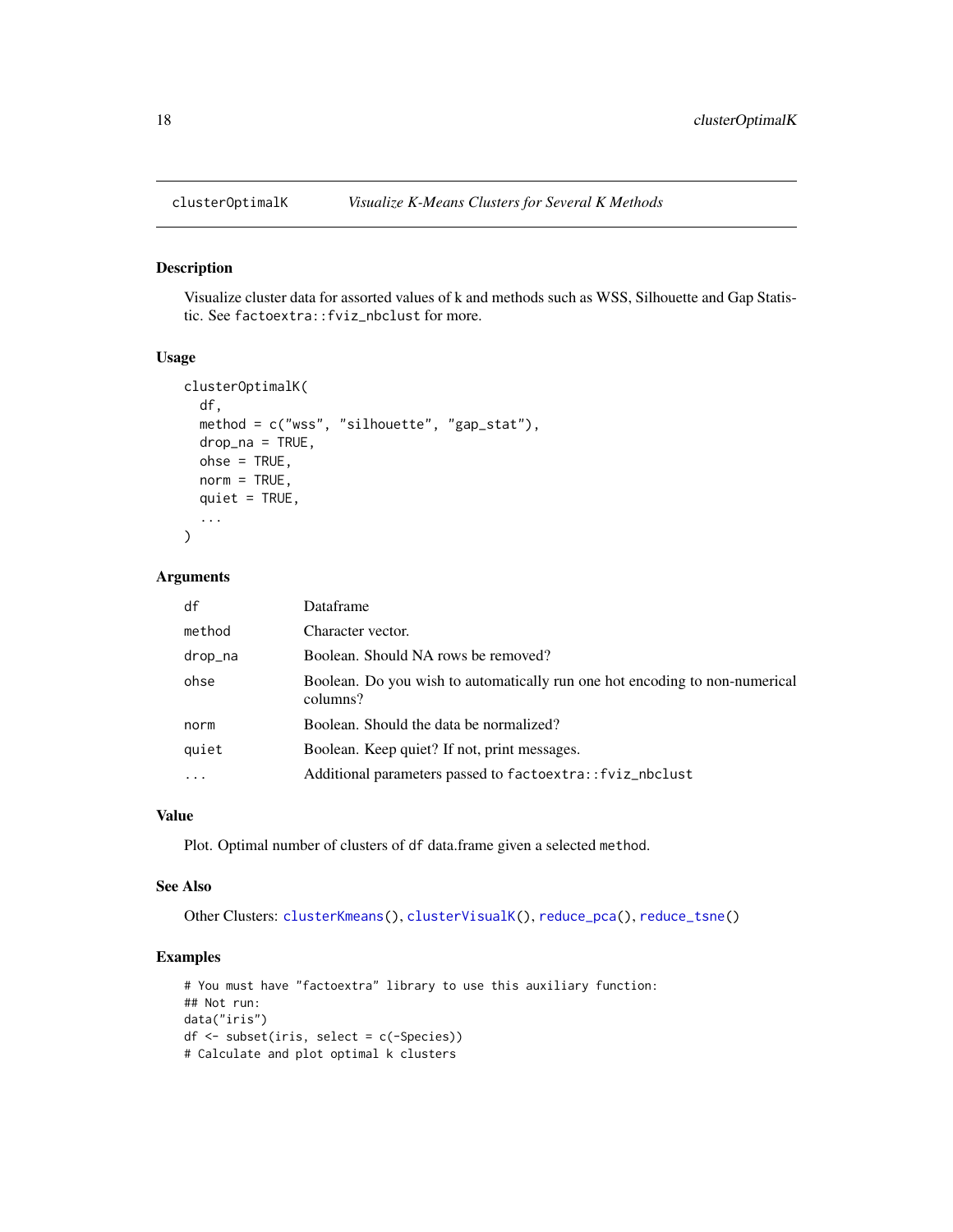# <span id="page-18-0"></span>cluster VisualK 19

clusterOptimalK(df)

## End(Not run)

<span id="page-18-1"></span>clusterVisualK *Visualize K-Means Clusters for Several K*

# Description

Visualize cluster data for assorted values of k.

# Usage

```
clusterVisualK(df, ks = 1:6, ...)
```
# Arguments

| df                      | Dataframe                                     |
|-------------------------|-----------------------------------------------|
| ks                      | Integer vector. Which k should be tested?     |
| $\cdot$ $\cdot$ $\cdot$ | Additional parameters passed to clusterKmeans |

#### Value

List. Plot and data.frame results of clustering df data.frame into ks integer clusters.

#### See Also

Other Clusters: [clusterKmeans\(](#page-15-1)), [clusterOptimalK\(](#page-17-1)), [reduce\\_pca\(](#page-151-1)), [reduce\\_tsne\(](#page-152-1))

```
Sys.unsetenv("LARES_FONT") # Temporal
data("iris")
df <- subset(iris, select = c(-Species))
```

```
# Calculate and plot
result <- clusterVisualK(df)
```

```
# You can use the data generated as well
lapply(result$data, function(x) head(x$cluster))
```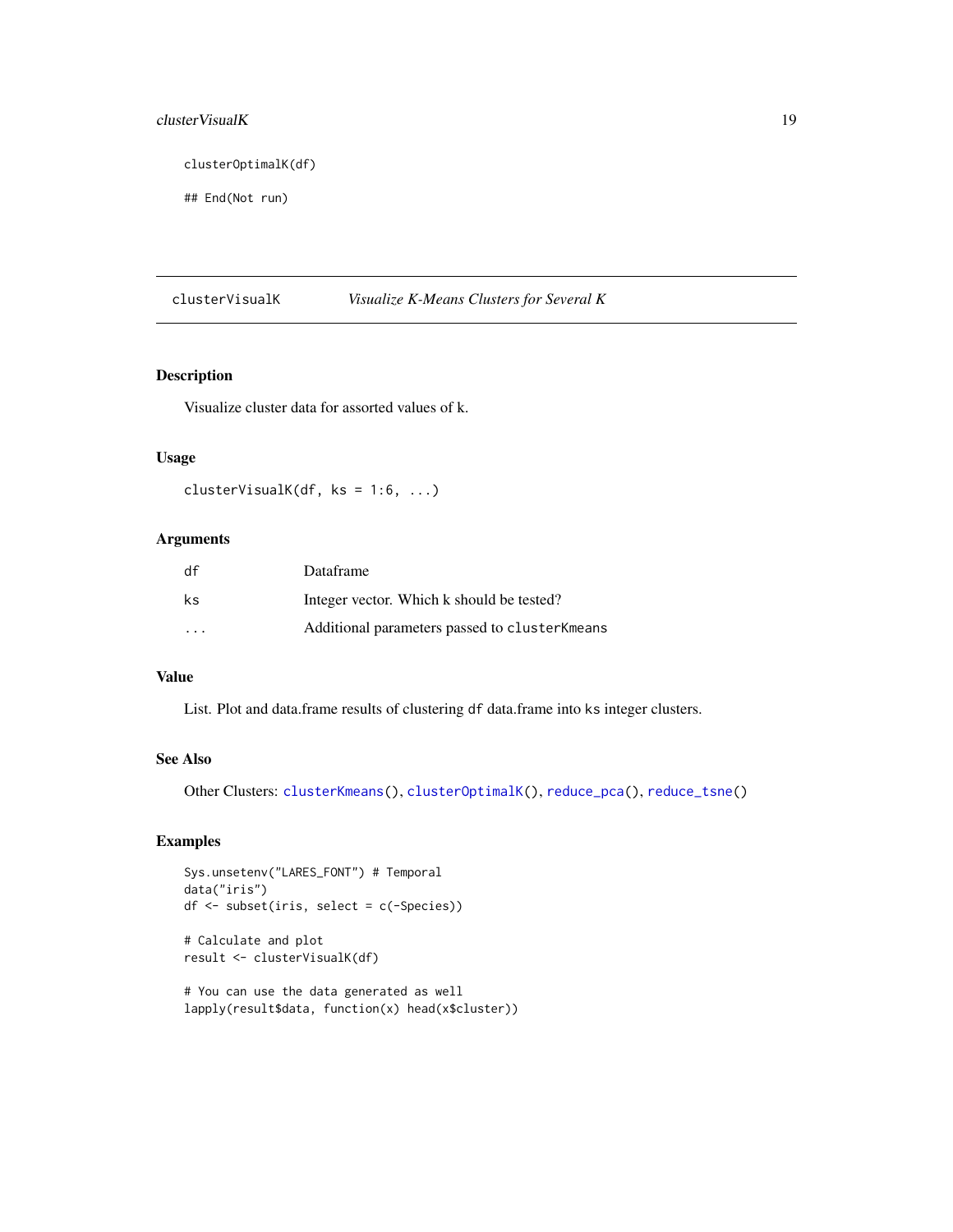<span id="page-19-0"></span>

This function calculates a Confussion Matrix using crosstab for 2 or more categories. You can either set the score and threshold or the labels you wish to cross with.

## Usage

 $conf_matrix(tag, score, thresh = 0.5, sense = ">=", diagonal = TRUE, plot = FALSE)$ 

#### Arguments

| tag      | Vector. Real known label                                                                                                                                                                     |
|----------|----------------------------------------------------------------------------------------------------------------------------------------------------------------------------------------------|
| score    | Vector. Predicted value or model's result                                                                                                                                                    |
| thresh   | Integer. Threshold for selecting binary or regression models: this number is the<br>threshold of unique values we should have in 'tag' (more than: regression; less<br>than: classification) |
| sense    | Character. Inequation sense for threshold: $\lt$ , $\lt$ =, $\gt$ =, $\gt$                                                                                                                   |
| diagonal | Boolean. FALSE to convert diagonal numbers to zeroes. Ideal to detect must<br>confusing categories.                                                                                          |
| plot     | Boolean. Plot result? Uses mplot_conf()                                                                                                                                                      |

#### Details

You may use mplot\_conf() or set plot=TRUE.

#### Value

data.frame. Result of counting tag and score's tag given a threshold, similar to base::table().

#### See Also

Other Machine Learning: [ROC\(](#page-157-1)), [export\\_results\(](#page-44-1)), [gain\\_lift\(](#page-69-1)), [h2o\\_automl\(](#page-80-1)), [h2o\\_predict\\_API\(](#page-85-1)), [h2o\\_predict\\_MOJO\(](#page-87-1)), [h2o\\_predict\\_binary\(](#page-85-2)), [h2o\\_predict\\_model\(](#page-86-1)), [h2o\\_selectmodel\(](#page-89-1)), [impute\(](#page-94-1)), [iter\\_seeds\(](#page-97-1)), [lasso\\_vars\(](#page-100-1)), [model\\_metrics\(](#page-108-1)), [model\\_preprocess\(](#page-110-1)), [msplit\(](#page-130-1))

Other Model metrics: [ROC\(](#page-157-1)), [errors\(](#page-41-1)), [gain\\_lift\(](#page-69-1)), [loglossBinary\(](#page-105-2)), [model\\_metrics\(](#page-108-1))

# Examples

data(dfr) # Results for AutoML Predictions lapply(dfr[c(1, 2)], head)

# Results for Binomial Model conf\_mat(dfr\$class2\$tag, dfr\$class2\$scores)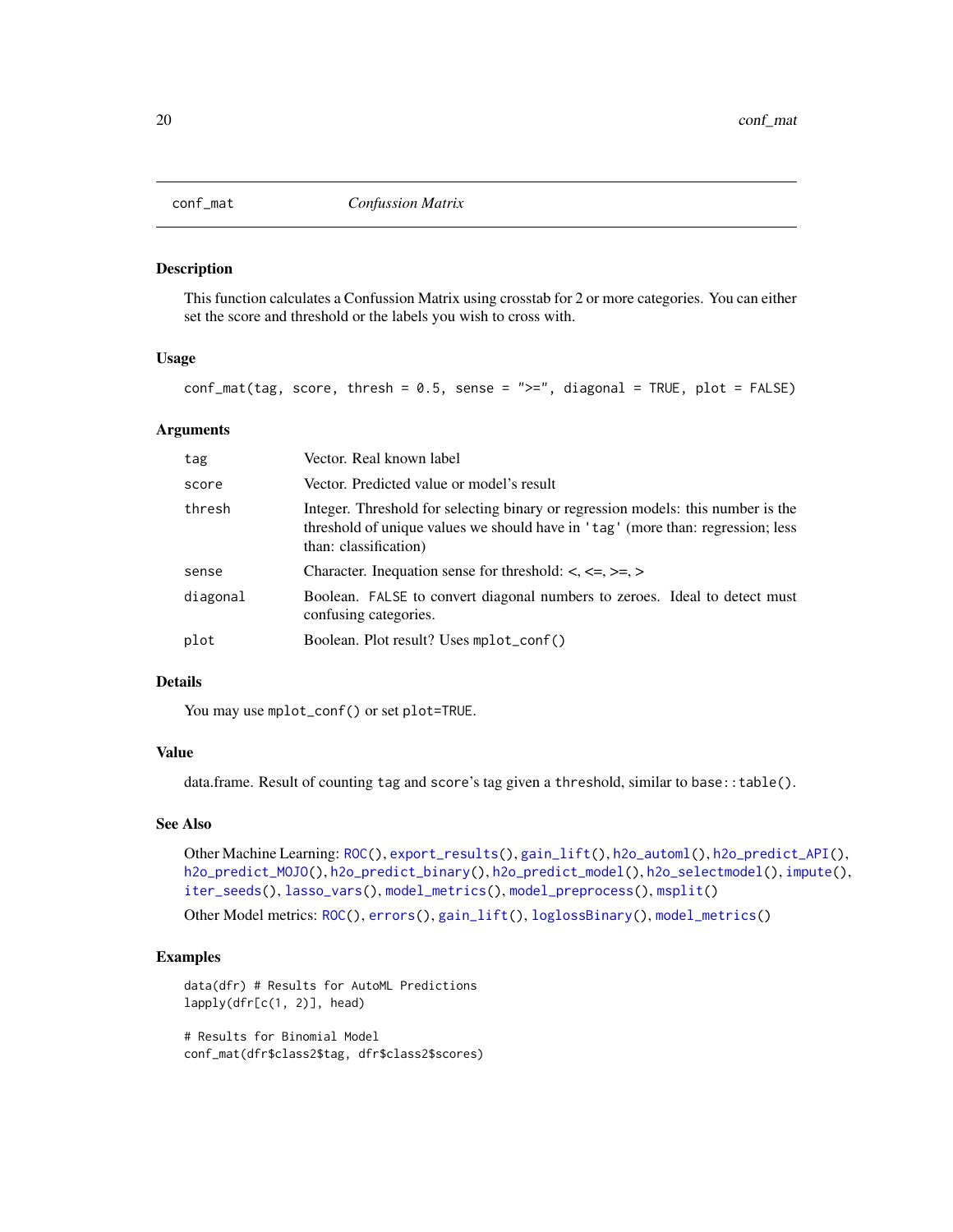```
conf_mat(dfr$class2$tag, dfr$class2$scores, thresh = 0.3)
conf_mat(dfr$class2$tag, dfr$class2$scores, sense = "<=")
# Results for Multi-Categorical Model
conf_mat(dfr$class3$tag, dfr$class3$score)
```
<span id="page-20-1"></span>corr *Correlation table*

#### Description

This function correlates a whole dataframe, running one hot smart encoding (ohse) to transform non-numerical features. Note that it will automatically suppress columns with less than 3 non missing values and warn the user.

## Usage

```
corr(
  df,
 method = "pearson",
  use = "pairwise.complete.obs",
  pvalue = FALSE,
  padjust = NULL,
  half = FALSE,dec = 6,
  ignore = NULL,
  dummy = TRUE,
  redundant = NULL,
  logs = FALSE,
  limit = 10,top = NA,
  ...
)
```

| df      | Dataframe. It doesn't matter if it's got non-numerical columns: they will be<br>filtered.                                         |
|---------|-----------------------------------------------------------------------------------------------------------------------------------|
| method  | Character. Any of: c("pearson", "kendall", "spearman").                                                                           |
| use     | Character. Method for computing covariances in the presence of missing values.<br>Check stats: : cor for options.                 |
| pvalue  | Boolean. Returns a list, with correlations and statistical significance (p-value)<br>for each value.                              |
| padjust | Character. NULL to skip or any of p. adjust. methods to calculate adjust p-<br>values for multiple comparisons using p. adjust(). |
| half    | Boolean. Return only half of the matrix? The redundant symmetrical correla-<br>tions will be NA.                                  |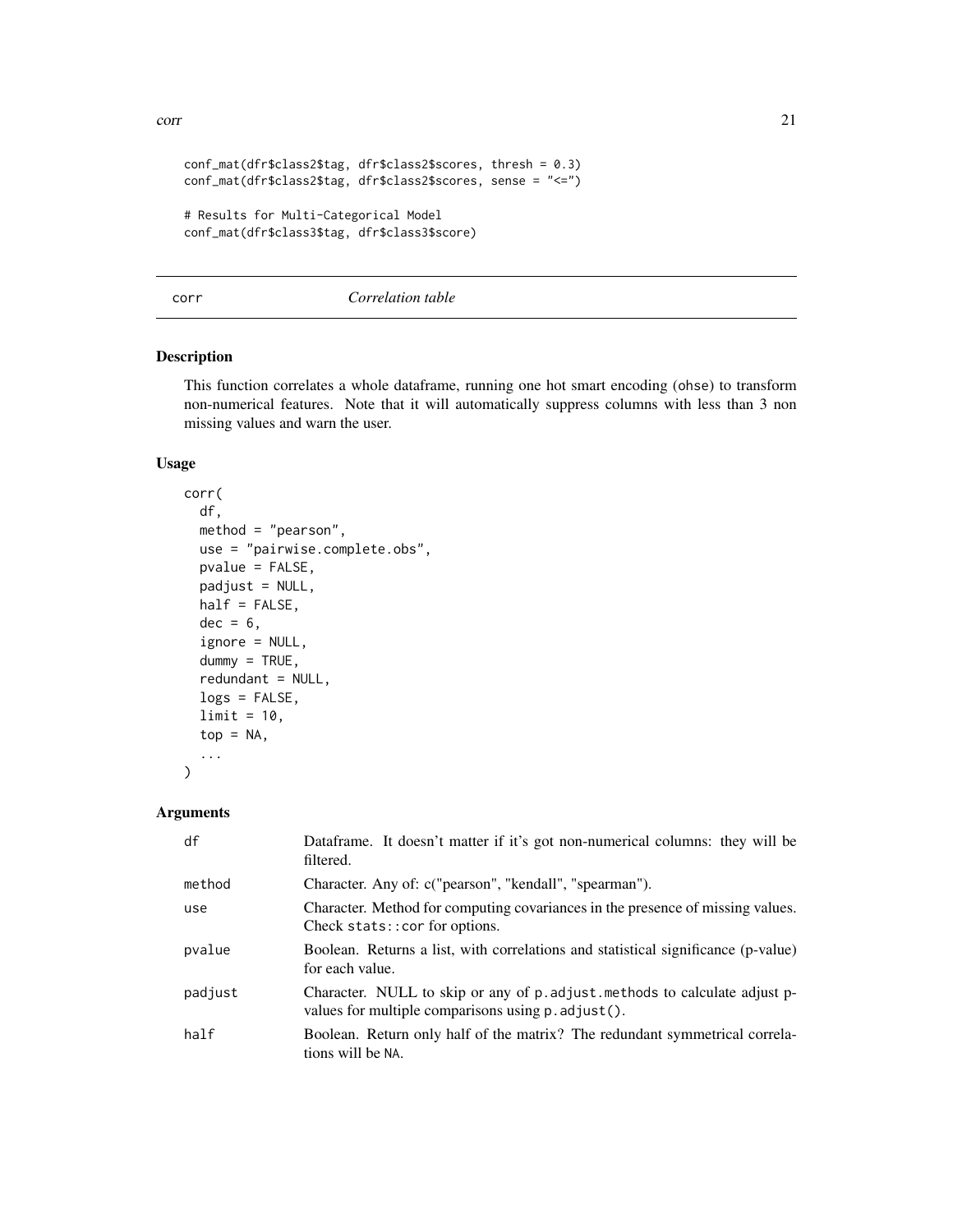| dec       | Integer. Number of decimals to round correlations and p-values.                                                                                                                                        |
|-----------|--------------------------------------------------------------------------------------------------------------------------------------------------------------------------------------------------------|
| ignore    | Vector or character. Which column should be ignored?                                                                                                                                                   |
| dummy     | Boolean. Should One Hot (Smart) Encoding (ohse()) be applied to categorical<br>columns?                                                                                                                |
| redundant | Boolean. Should we keep redundant columns? i.e. If the column only has two<br>different values, should we keep both new columns? Is set to NULL, only binary<br>variables will dump redundant columns. |
| logs      | Boolean. Calculate $log(x)+1$ for numerical columns?                                                                                                                                                   |
| limit     | Integer. Limit one hot encoding to the n most frequent values of each column.<br>Set to NA to ignore argument.                                                                                         |
| top       | Integer. Select top N most relevant variables? Filtered and sorted by mean of<br>each variable's correlations.                                                                                         |
|           | Additional parameters passed to ohse, corr, and/or cor. test.                                                                                                                                          |

# Value

data.frame. Squared dimensions (N x N) to match every correlation between every df data.frame column/variable. Notice that when using ohse() you may get more dimensions.

## See Also

Other Calculus: [dist2d\(](#page-38-1)), [model\\_metrics\(](#page-108-1)), [quants\(](#page-146-1))

Other Correlations: [corr\\_cross\(](#page-22-1)), [corr\\_var\(](#page-23-1))

```
data(dft) # Titanic dataset
df <- dft[, 2:5]
# Correlation matrix (without redundancy)
corr(df, half = TRUE)
# Ignore specific column
corr(df, ignore = "Pclass")
# Calculate p-values as well
corr(df, pvalue = TRUE, limit = 1)# Test when no more than 2 non-missing values
df$trash <- c(1, rep(NA, nrow(df) - 1))# and another method...
corr(df, method = "spearman")
```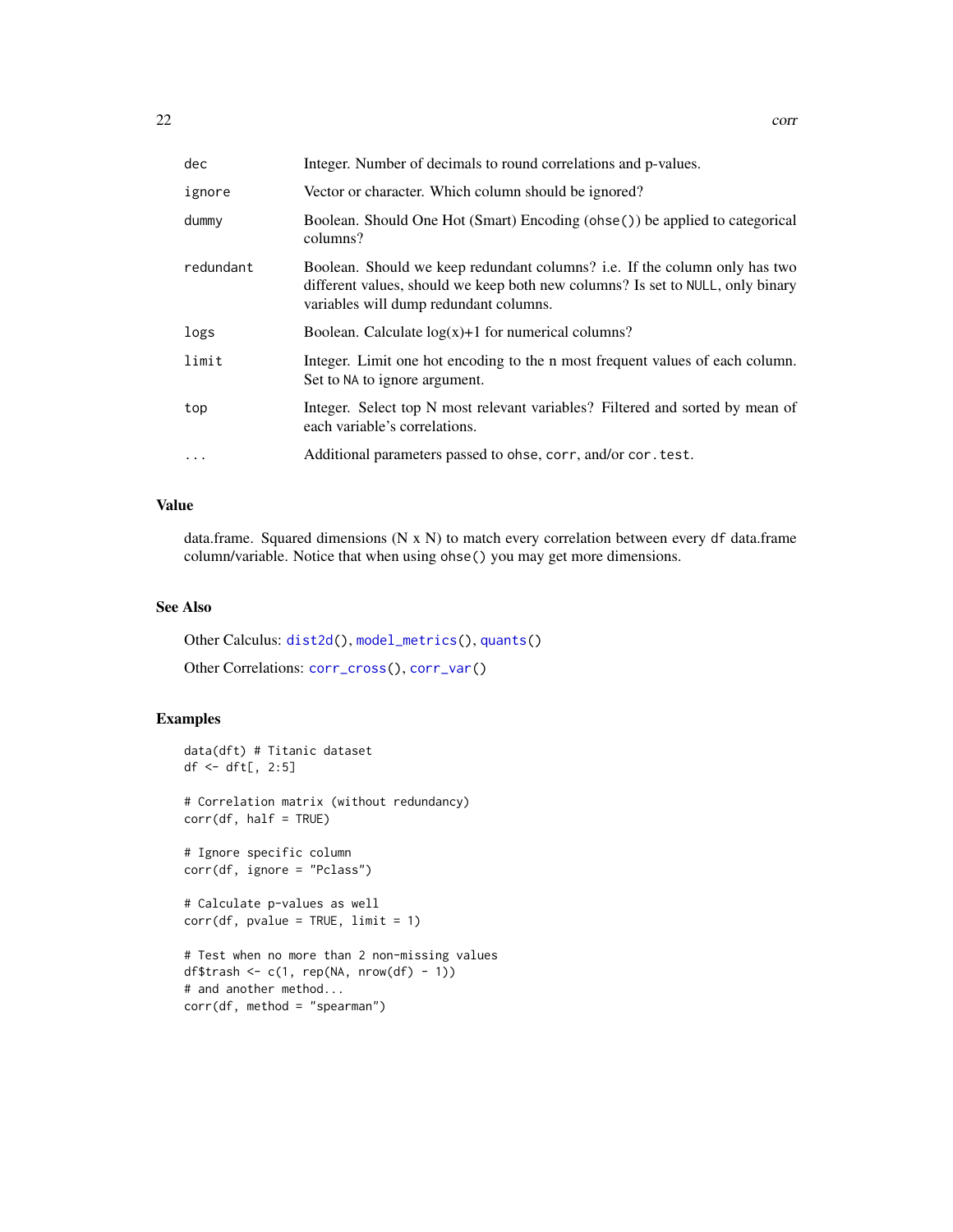<span id="page-22-1"></span><span id="page-22-0"></span>

This function creates a correlation full study and returns a rank of the highest correlation variables obtained in a cross-table.

# Usage

```
corr_cross(
  df,
 plot = TRUE,
 pvalue = TRUE,
 max_pvalue = 1,
  type = 1,
 max = 1,
  top = 25,local = 1,ignore = NULL,
  contains = NA,
 grid = TRUE,rm.na = FALSE,
 quiet = FALSE,
  ...
\mathcal{L}
```

| df         | Dataframe. It doesn't matter if it's got non-numerical columns: they will be<br>filtered.                                     |
|------------|-------------------------------------------------------------------------------------------------------------------------------|
| plot       | Boolean. Show and return a plot?                                                                                              |
| pvalue     | Boolean. Returns a list, with correlations and statistical significance (p-value)<br>for each value.                          |
| max_pvalue | Numeric. Filter non-significant variables. Range (0, 1]                                                                       |
| type       | Integer. Plot type. 1 is for overall rank. 2 is for local rank.                                                               |
| max        | Numeric. Maximum correlation permitted (from $0$ to $1$ )                                                                     |
| top        | Integer. Return top n results only. Only valid when type $= 1$ . Set value to NA to<br>use all cross-correlations             |
| local      | Integer. Label top n local correlations. Only valid when type $= 2$                                                           |
| ignore     | Vector or character. Which column should be ignored?                                                                          |
| contains   | Character vector. Filter cross-correlations with variables that contains certain<br>strings (using any value if vector used). |
| grid       | Boolean. Separate into grids?                                                                                                 |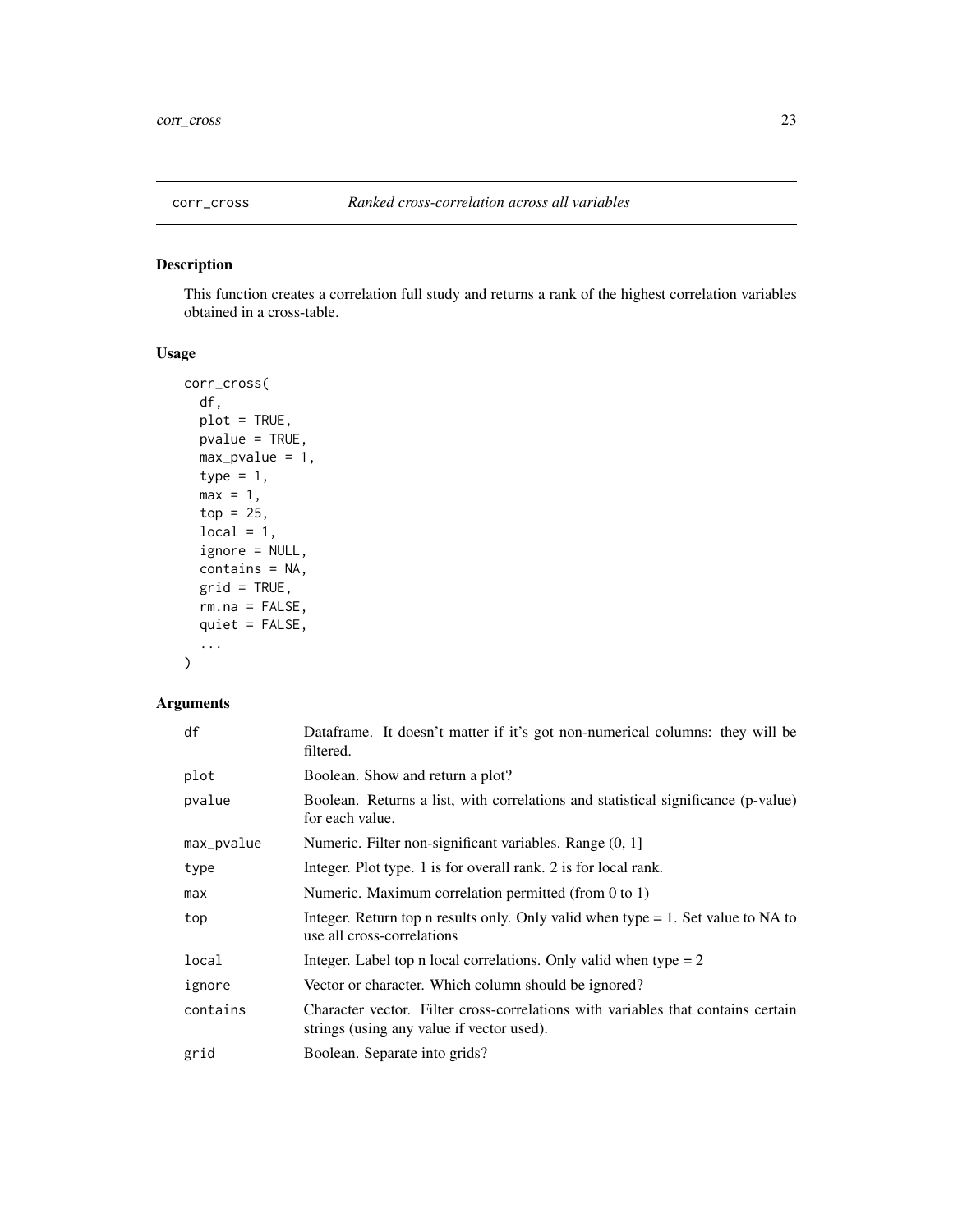<span id="page-23-0"></span>24 corr\_var

| rm.na                   | Boolean. Remove NAs?                       |
|-------------------------|--------------------------------------------|
| quiet                   | Boolean. Keep quiet? If not, show messages |
| $\cdot$ $\cdot$ $\cdot$ | Additional parameters passed to corr       |

#### Details

DataScience+ Post: [Find Insights with Ranked Cross-Correlations](https://datascienceplus.com/find-insights-with-ranked-cross-correlations/)

#### Value

Depending on input plot, we get correlation and p-value results for every combination of features, arranged by descending absolute correlation value, with a data.frame plot = FALSE or plot plot = TRUE.

# See Also

Other Correlations: [corr\\_var\(](#page-23-1)), [corr\(](#page-20-1))

```
Other Exploratory: corr_var(), crosstab(), df_str(), distr(), freqs_df(), freqs_list(),
freqs_plot(), freqs(), lasso_vars(), missingness(), plot_cats(), plot_df(), plot_nums(),
tree_var()
```
#### Examples

```
Sys.unsetenv("LARES_FONT") # Temporal
data(dft) # Titanic dataset
# Only data with no plot
corr_cross(dft, plot = FALSE, top = 10)
# Show only most relevant results filtered by pvalue
corr_cross(dft, rm.na = TRUE, max_pvalue = 0.05, top = 15)# Cross-Correlation for certain variables
corr_cross(dft, contains = c("Survived", "Fare"))
# Cross-Correlation max values per category
corr_cross(dft, type = 2, top = NA)
```
<span id="page-23-1"></span>corr\_var *Correlation between variable and dataframe*

#### Description

This function correlates a whole dataframe with a single feature. It automatically runs ohse (onehot-smart-encoding) so no need to input only numerical values.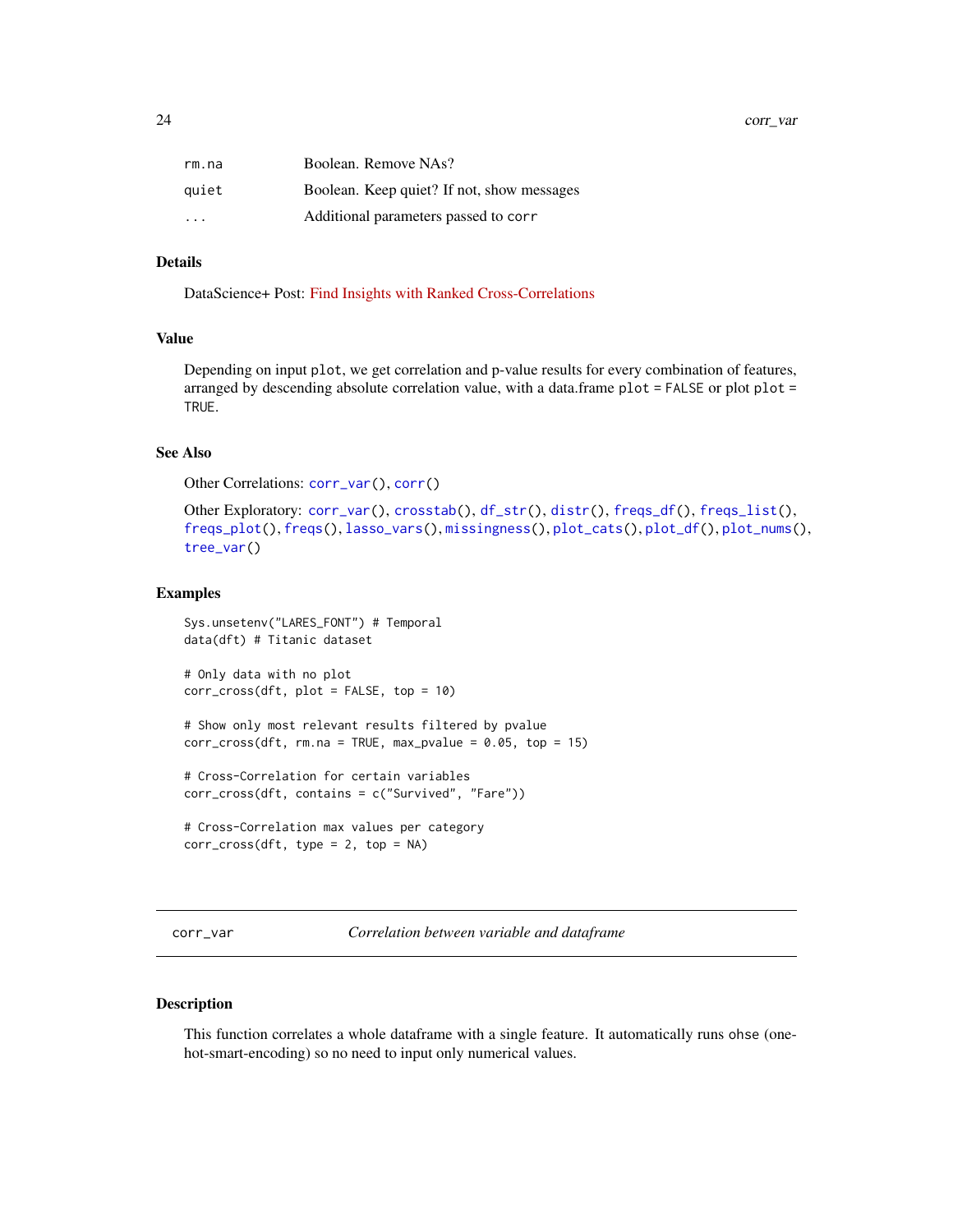corr\_var 25

# Usage

```
corr_var(
  df,
  var,
  ignore = NULL,
  trim = 0,
  clean = FALSE,
  plot = TRUE,
  top = NA,ceiling = 1,
  max\_pvalue = 1,
  limit = 10,ranks = FALSE,
  zeroes = FALSE,
  save = FALSE,
  quiet = FALSE,
  ...
\mathcal{L}## S3 method for class 'corr_var'
plot(x, var, max_pvalue = 1, top = NA, limit = NULL, ...)
```

| df         | Dataframe. It doesn't matter if it's got non-numerical columns: they will be<br>filtered.                                                                                                                                                                         |
|------------|-------------------------------------------------------------------------------------------------------------------------------------------------------------------------------------------------------------------------------------------------------------------|
| var        | Variable. Name of the variable to correlate. Note that if the variable var is not<br>numerical, 1. you may define which category to select from using 'var_category';<br>2. You may have to add redundant = TRUE to enable all categories (instead of<br>$n-1$ ). |
| ignore     | Character vector. Which columns do you wish to exclude?                                                                                                                                                                                                           |
| trim       | Integer. Trim words until the nth character for categorical values (applies for<br>both, target and values)                                                                                                                                                       |
| clean      | Boolean. Use lares::cleanText for categorical values (applies for both, target and<br>values)                                                                                                                                                                     |
| plot       | Boolean. Do you wish to plot the result? If set to TRUE, the function will return<br>only the plot and not the result's data                                                                                                                                      |
| top        | Integer. If you want to plot the top correlations, define how many                                                                                                                                                                                                |
| ceiling    | Numeric. Remove all correlations above Range: (0-1)                                                                                                                                                                                                               |
| max_pvalue | Numeric. Filter non-significant variables. Range (0, 1]                                                                                                                                                                                                           |
| limit      | Integer. Limit one hot encoding to the n most frequent values of each column.<br>Set to NA to ignore argument.                                                                                                                                                    |
| ranks      | Boolean. Add ranking numbers?                                                                                                                                                                                                                                     |
| zeroes     | Do you wish to keep zeroes in correlations too?                                                                                                                                                                                                                   |
| save       | Boolean. Save output plot into working directory                                                                                                                                                                                                                  |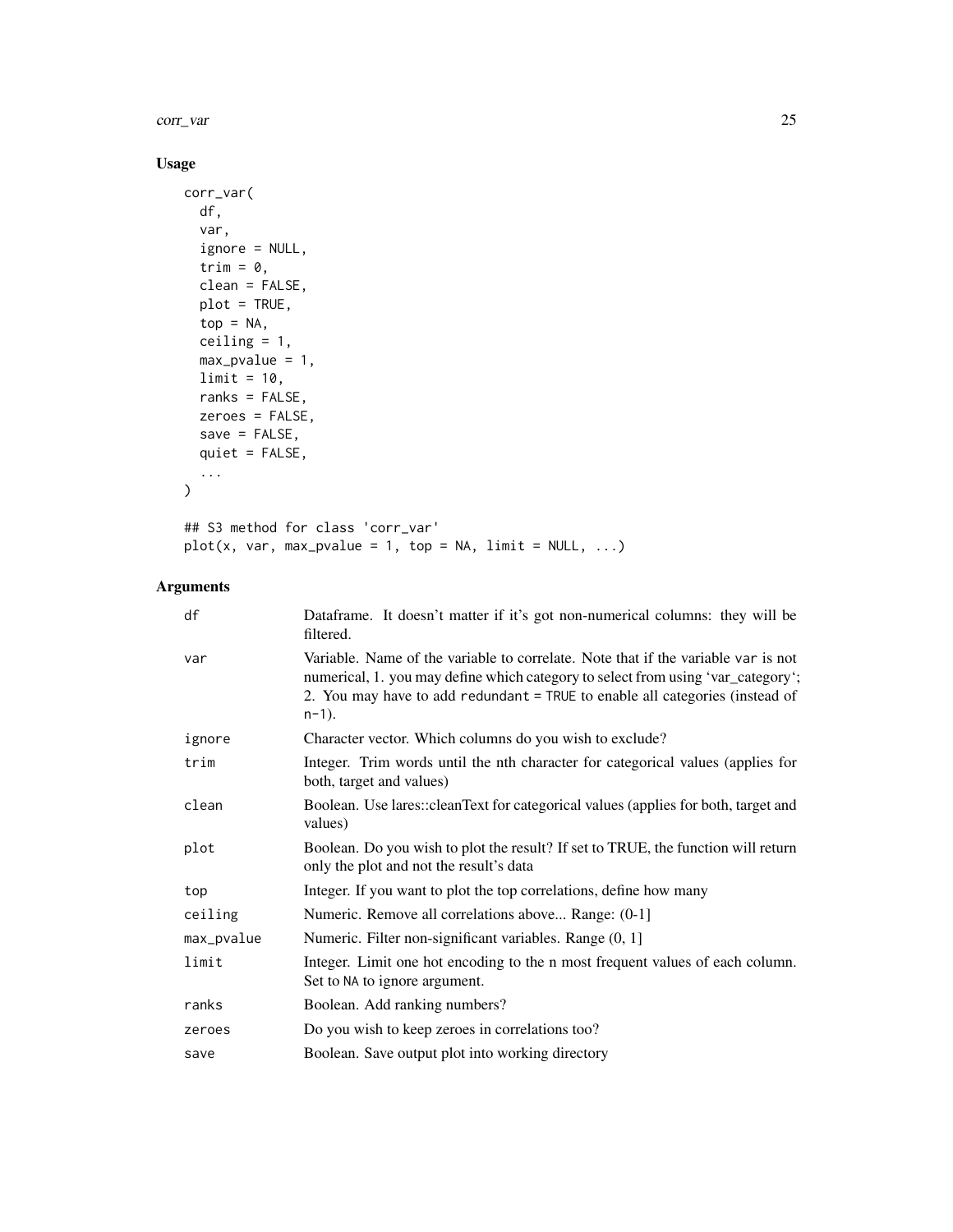<span id="page-25-0"></span>26 cran\_logs

| quiet                   | Boolean. Keep quiet? If not, show messages         |
|-------------------------|----------------------------------------------------|
| $\cdot$ $\cdot$ $\cdot$ | Additional parameters passed to corr and cor. test |
| x                       | corr var object                                    |

# Value

data.frame. With variables, correlation and p-value results for each feature, arranged by descending absolute correlation value.

#### See Also

```
Other Exploratory: corr_cross(), crosstab(), df_str(), distr(), freqs_df(), freqs_list(),
freqs_plot(), freqs(), lasso_vars(), missingness(), plot_cats(), plot_df(), plot_nums(),
tree_var()
```
Other Correlations: [corr\\_cross\(](#page-22-1)), [corr\(](#page-20-1))

#### Examples

```
Sys.unsetenv("LARES_FONT") # Temporal
data(dft) # Titanic dataset
corr\_var(dft, Survived, method = "spearman", plot = FALSE, top = 10)# With plots, results are easier to compare:
# Correlate Survived with everything else and show only significant results
dft %>% corr_var(Survived_TRUE, max_pvalue = 0.05)
# Top 15 with less than 50% correlation and show ranks
dft %>% corr_var(Survived_TRUE, ceiling = .6, top = 15, ranks = TRUE)
```
cran\_logs *Download and plot daily downloads of CRAN packages*

#### Description

Download daily downloads stats from CRAN for any package, and plot. It can also be used as an auxiliary function to plot (cranlogs::cran\_downloads) results.

#### Usage

```
cran_logs(
  input = "lares",
  from = Sys.DataFrame() - 31,to = Sys.DataFrame() - 1,plot = TRUE
)
```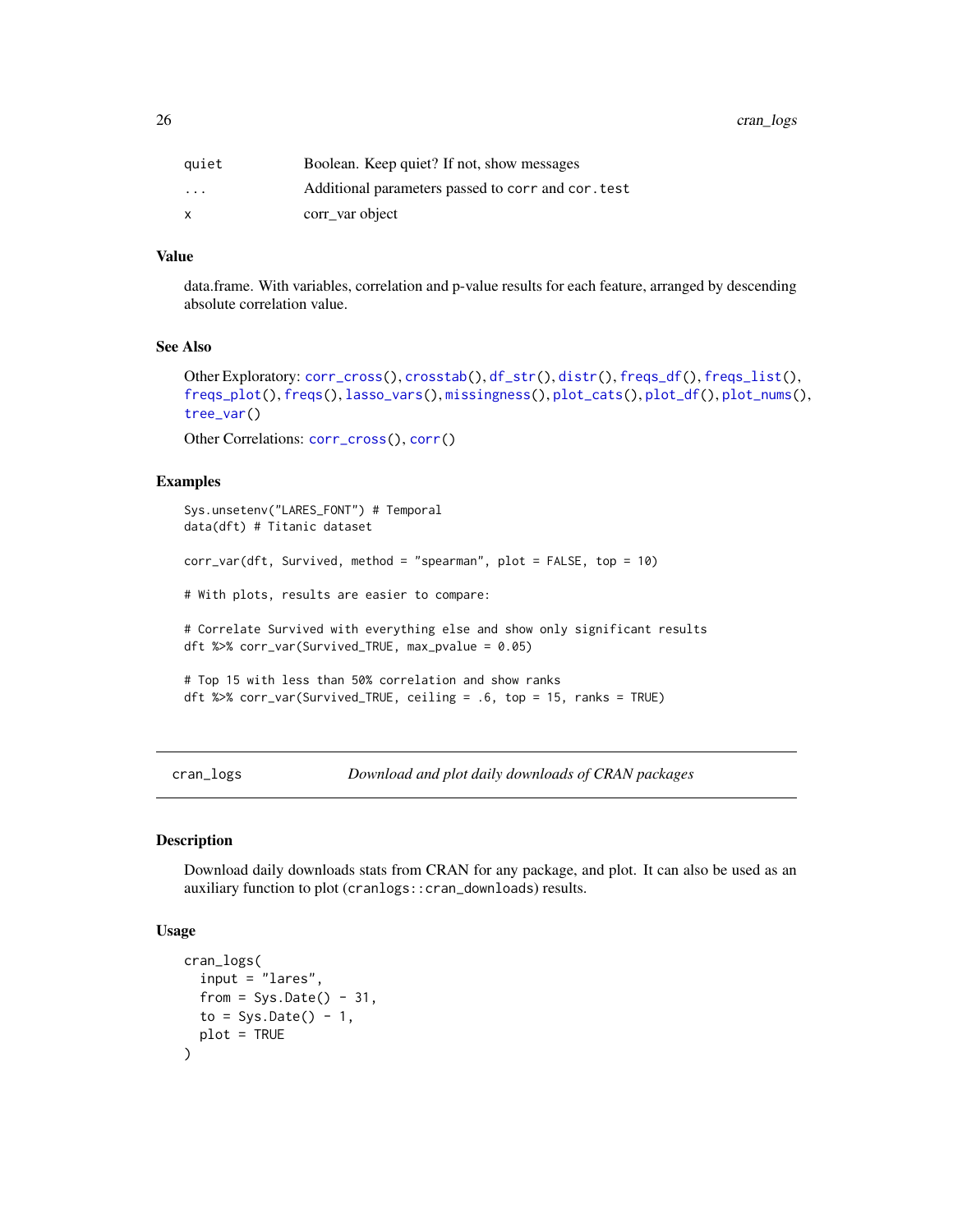#### <span id="page-26-0"></span>crosstab 27

## Arguments

| input   | Character vector with package names or data.frame product of cranlogs: : cran_downloads. |
|---------|------------------------------------------------------------------------------------------|
| from.to | Dates. Range of dates to fetch downloads metrics.                                        |
| plot    | Boolean. Create a plot?                                                                  |

# Value

List with data.frame and plot if plot=TRUE.

# Examples

cran\_logs(c("lares", "dplyr"), from = "2021-05-31")

<span id="page-26-1"></span>crosstab *Weighted Cross Tabulation*

# Description

A cross-tabulation function with output similar to STATA, tidy friendly, with weighting possibility.

#### Usage

```
crosstab(
  df,
  ...,
  wt = NULL,prow = FALSE,
  pcol = FALSE,
  pall = FALSE,decimals = 2,rm.na = FALSE,
  total = TRUE,
  order = TRUE
\mathcal{L}
```

| df             | Data.frame.                                                                                 |
|----------------|---------------------------------------------------------------------------------------------|
| $\cdots$       | Variables. Dependent and independent variables.                                             |
| wt             | Variable, numeric. Weights.                                                                 |
| prow.pcol.pall |                                                                                             |
|                | Boolean. Calculate percent values for rows, columns, or the whole table, re-<br>spectively. |
| decimals       | Integer. How many decimals should be returned?                                              |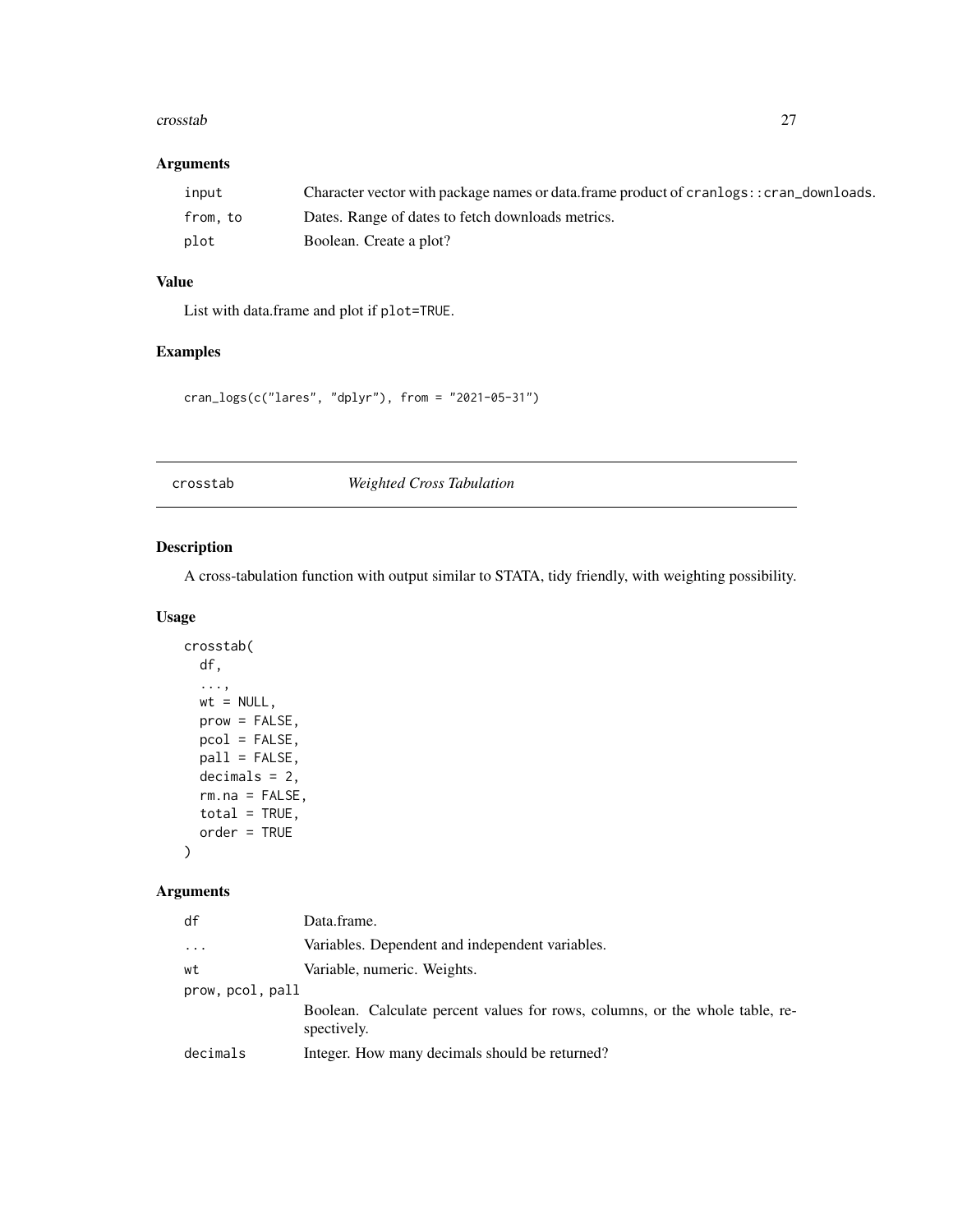<span id="page-27-0"></span>

| rm.na | Boolean. Remove NA values?                                                              |
|-------|-----------------------------------------------------------------------------------------|
| total | Boolean. Return total values column?                                                    |
| order | Boolean. Sort columns and rows by frequencies? Else, will be sorted alphabeti-<br>cally |

# Value

data.frame. Result of crossing the variables provided in ... and counting how many observations (rows) fall into each criteria.

## See Also

```
Other Exploratory: corr_cross(), corr_var(), df_str(), distr(), freqs_df(), freqs_list(),
freqs_plot(), freqs(), lasso_vars(), missingness(), plot_cats(), plot_df(), plot_nums(),
tree_var()
```
# Examples

```
data(dft) # Titanic dataset
crosstab(dft, Survived, Pclass, total = FALSE)
# Show values in percentages
crosstab(dft, Pclass, Survived, prow = TRUE)
crosstab(dft, Pclass, Survived, pall = TRUE)
# Weighted by another variable
crosstab(dft, Survived, Pclass, wt = Fare, prow = TRUE)
```
<span id="page-27-1"></span>daily\_portfolio *Daily Portfolio Dataframe*

# Description

This function creates a dataframe will all relevant metrics and values, for the overall portfolio, for every day since inception.

#### Usage

```
daily_portfolio(hist, trans, cash, cash_fix = 0, window = "MAX")
```

| hist     | Dataframe. Result from stocks_hist()                                                                   |
|----------|--------------------------------------------------------------------------------------------------------|
| trans    | Dataframe. Result from stocks_file()\$transactions                                                     |
| cash     | Dataframe. Result from stocks_file()\$cash                                                             |
| cash_fix | Numeric. If, for some reason, you need to fix your cash amount for all reports,<br>set the amount here |
| window   | Character. Choose any of: "1W", "1M", "6M", "1Y", "YTD", "5Y", "MAX"                                   |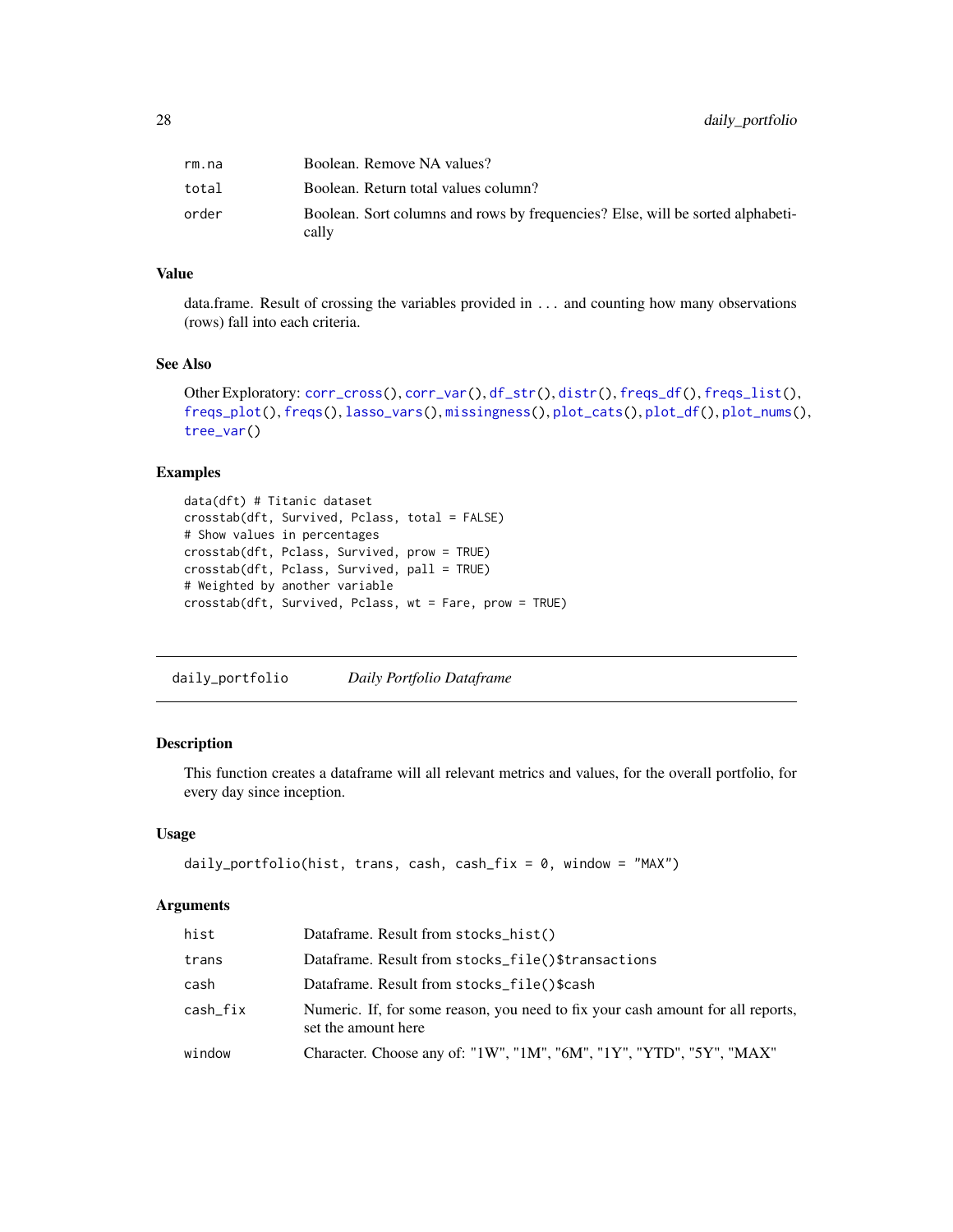# <span id="page-28-0"></span>daily\_stocks 29

## Value

data.frame. Processed at date and portfolio level.

# See Also

```
Other Investment: daily_stocks(), etf_sector(), splot_change(), splot_divs(), splot_etf(),
splot_growth(), splot_roi(), splot_summary(), splot_types(), stocks_file(), stocks_obj(),
stocks_quote(), stocks_report()
```
<span id="page-28-1"></span>daily\_stocks *Daily Stocks Dataframe*

## Description

This function creates a dataframe with all relevant metrics and values, for each ticker or symbol, for every day since inception.

## Usage

```
daily_stocks(hist, trans, tickers = NA, window = "MAX")
```
## Arguments

| hist    | Dataframe. Result from stocks_hist()                                 |
|---------|----------------------------------------------------------------------|
| trans   | Dataframe. Result from stocks_file()\$transactions                   |
| tickers | Dataframe. Result from stocks_file()\$portfolio                      |
| window  | Character. Choose any of: "1W", "1M", "6M", "1Y", "YTD", "5Y", "MAX" |

# Value

data.frame. Processed at date and symbol level.

#### See Also

```
Other Investment: daily_portfolio(), etf_sector(), splot_change(), splot_divs(), splot_etf(),
splot_growth(), splot_roi(), splot_summary(), splot_types(), stocks_file(), stocks_obj(),
stocks_quote(), stocks_report()
```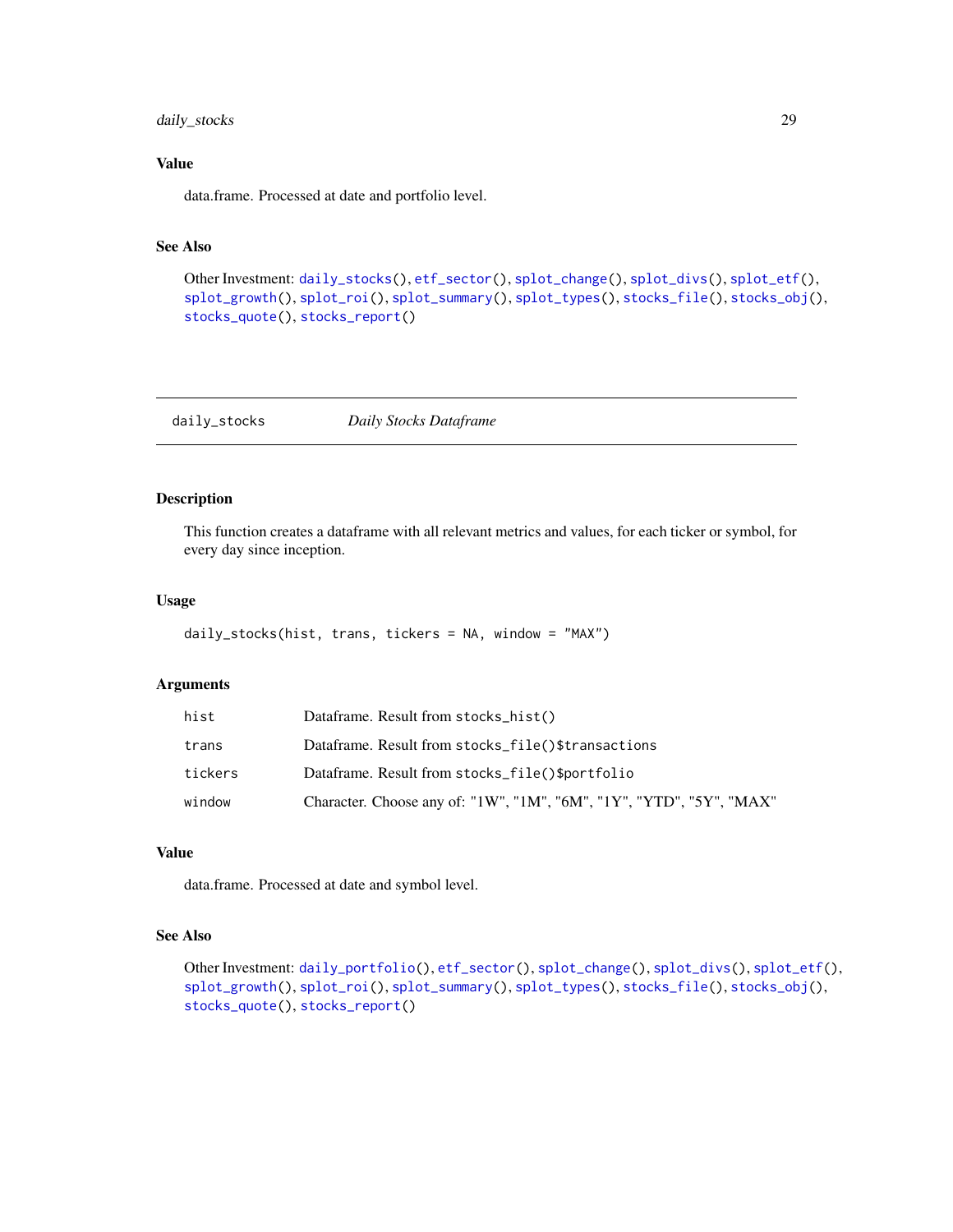<span id="page-29-2"></span><span id="page-29-0"></span>dalex\_local *DALEX Local*

#### Description

DALEX function for local interpretations

# Usage

```
dalex_local(explainer, observation = NA, row = 1, type = "break_down")
```
## Arguments

| explainer   | Object. Result from h <sub>20_explainer</sub> function                                                                      |
|-------------|-----------------------------------------------------------------------------------------------------------------------------|
| observation | Data frame. If you want to use an observation that was not in the original ex-<br>plainer function, add here. Else, use row |
| row         | Dataframe. Row number from the data frame used in explainer.                                                                |
| type        | Character. The type of variable attributions. Either shap, oscillations, break_down<br>or break_down_interactions.          |

#### Value

List. Containing observation, breakdown results, and breakdown plot.

## See Also

Other Interpretability: [dalex\\_residuals\(](#page-29-1)), [dalex\\_variable\(](#page-30-1)), [h2o\\_explainer\(](#page-83-1))

<span id="page-29-1"></span>dalex\_residuals *DALEX Residuals*

#### Description

DALEX function for residuals

#### Usage

dalex\_residuals(explainer)

# Arguments

explainer Object. Result from h2o\_explainer function

#### Value

Plot. Based of explainer residual results.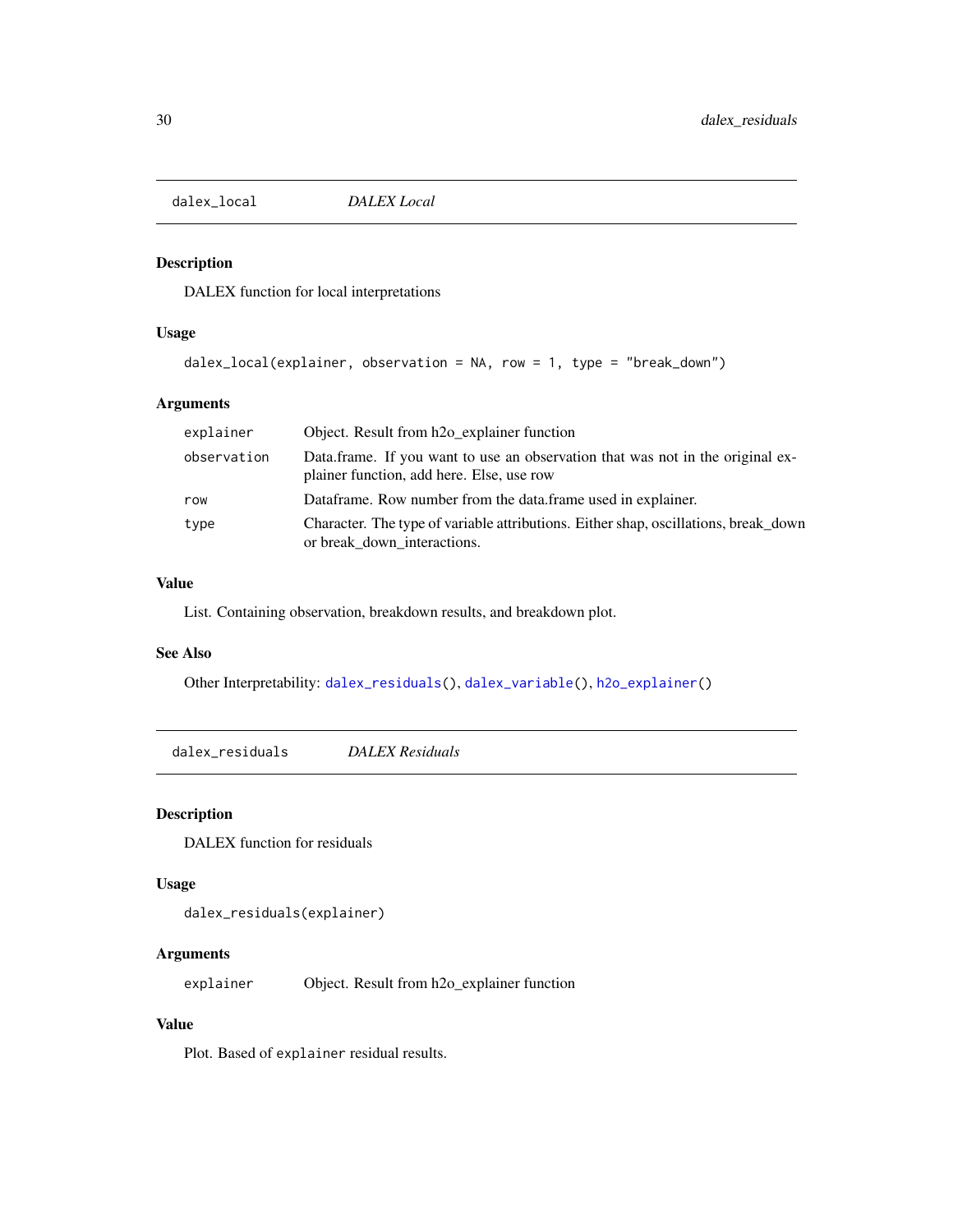<span id="page-30-0"></span>dalex\_variable 31

#### See Also

Other Interpretability: [dalex\\_local\(](#page-29-2)), [dalex\\_variable\(](#page-30-1)), [h2o\\_explainer\(](#page-83-1))

<span id="page-30-1"></span>dalex\_variable *DALEX Partial Dependency Plots (PDP)*

# Description

DALEX auxiliary function for creating Partial Dependency Plots and study variable's responses vs independent vector.

#### Usage

```
dalex_variable(explainer, vars, force_class = NA, ...)
```
#### Arguments

| explainer   | Object. Result from h2o_explainer function.                                  |
|-------------|------------------------------------------------------------------------------|
| vars        | Character vector. Which features do you wish to study?                       |
| force_class | Character. If you wish to force a class on your vars, which one do you need? |
| $\ddotsc$   | Additional parameters passed to model_profile.                               |

## Value

List. Containing PDP results, plot and vars input.

## See Also

Other Interpretability: [dalex\\_local\(](#page-29-2)), [dalex\\_residuals\(](#page-29-1)), [h2o\\_explainer\(](#page-83-1))

## Examples

```
# You must have "DALEX" library to use this auxiliary function:
## Not run:
# Having an "explainer" object created with \code{h2o_explainer}:
# For numerical variables
dalex_variable(explainer, vars = c("Age", "Fare"))
# For categorical variables
dalex_variable(explainer, vars = c("Pclass", "Sex"))
```
## End(Not run)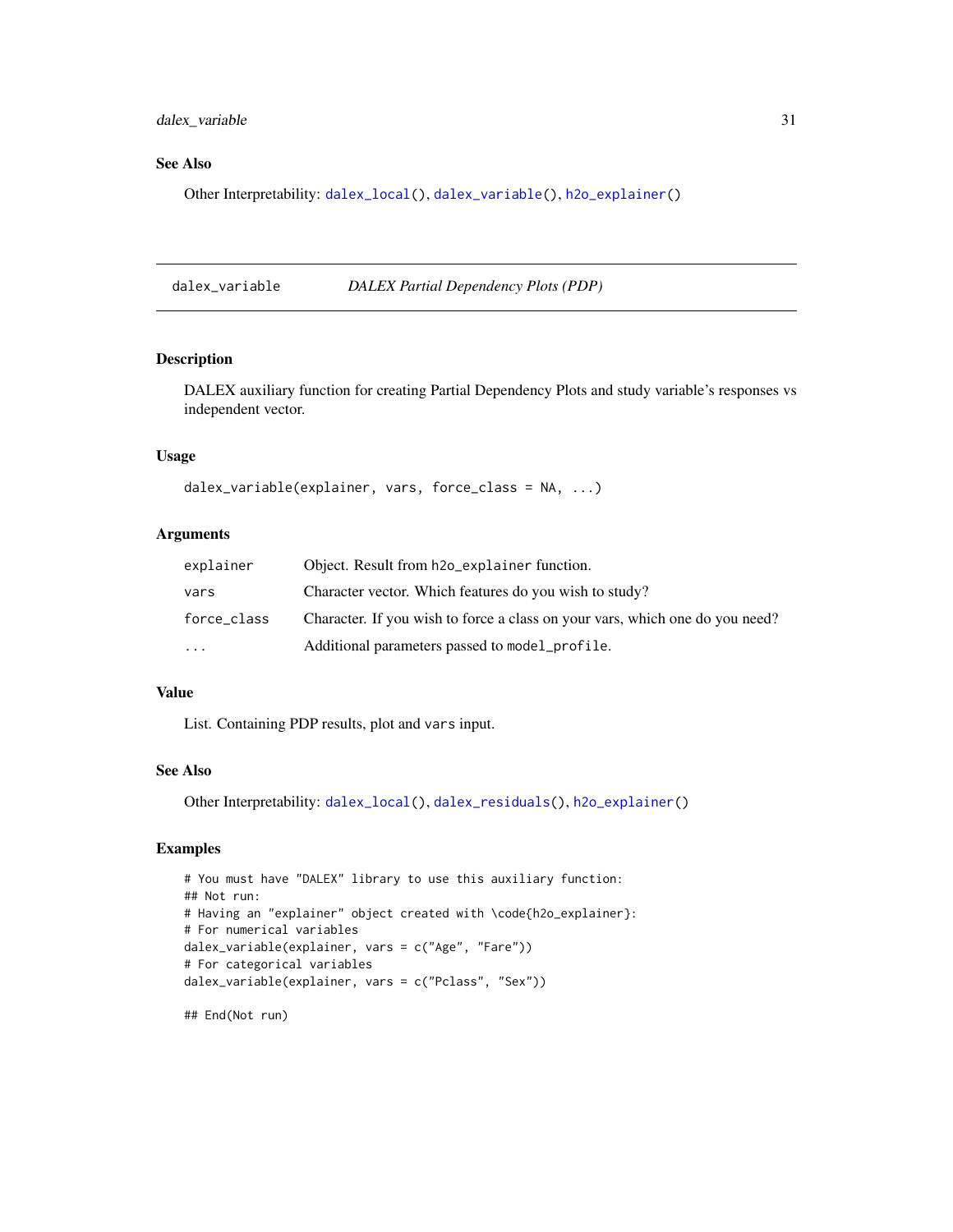<span id="page-31-1"></span><span id="page-31-0"></span>

This function returns categorical values for any date(s) using year cuts such as bimonths, quarters, terms, and halves.

#### Usage

```
date_cuts(date = Sys.Date(), type = "Q")
```
## Arguments

| date | Date. Date we wish to transform                                                                                               |
|------|-------------------------------------------------------------------------------------------------------------------------------|
| type | Character. Any of the following: B $(2 \text{ months})$ , Q $(3 \text{ months})$ , T $(4 \text{ months})$ , H<br>$(6$ months) |

#### Value

Vector with date cut for each date

#### See Also

```
Other Data Wrangling: balance_data(), categ_reducer(), cleanText(), date_feats(), formatNum(),
holidays(), impute(), left(), normalize(), ohe_commas(), ohse(), removenacols(), replaceall(),
textFeats(), textTokenizer(), vector2text(), year_month()
```
#### Examples

```
date_cuts(Sys.Date(), type = "Q")
date_cuts(Sys.Date(), type = "H")
```
<span id="page-31-2"></span>date\_feats *One Hot Encoding for Date/Time Variables (Dummy Variables)*

## Description

This function lets the user automatically create new columns out of a dataframe or vector with date/time variables.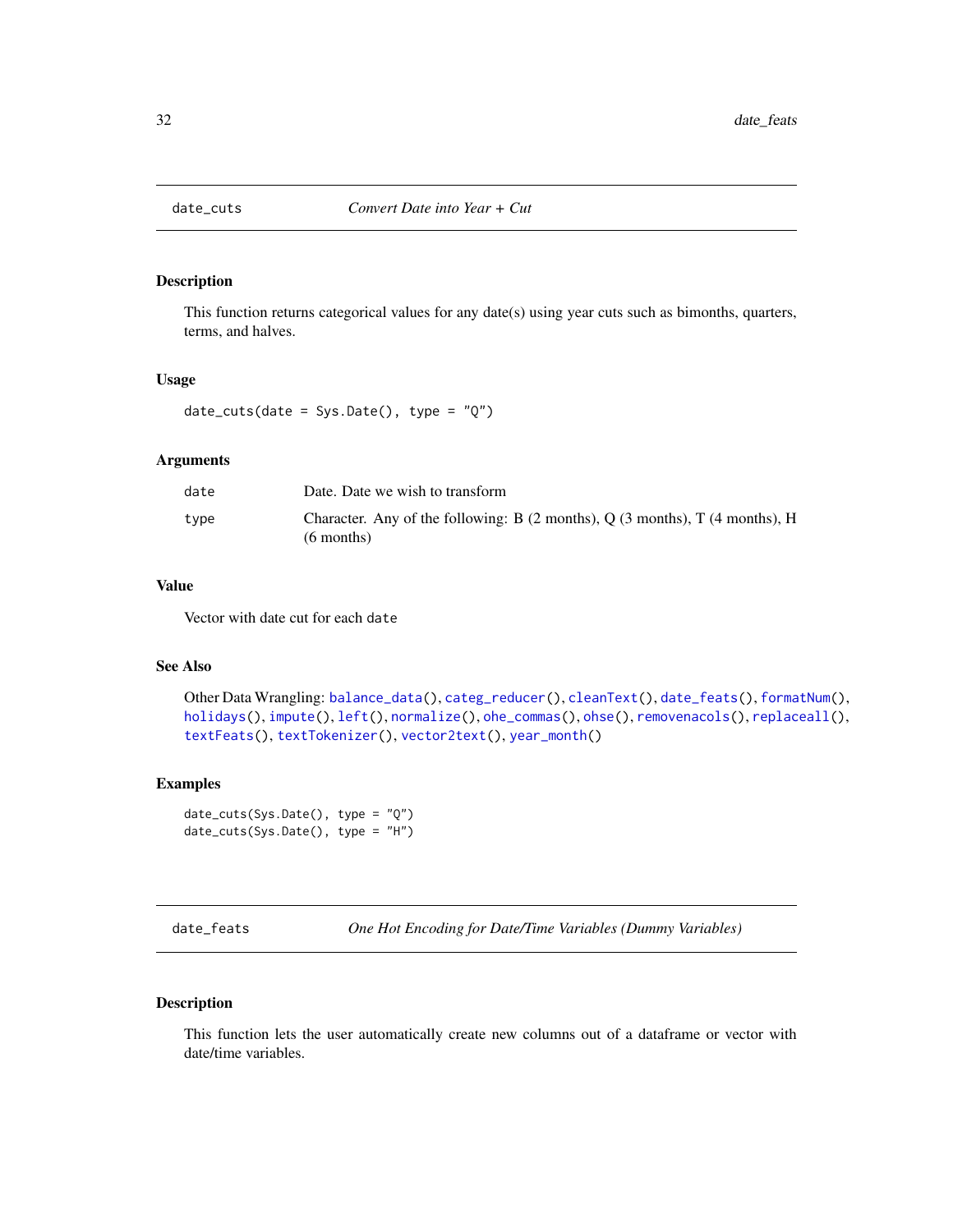date\_feats 33

# Usage

```
date_feats(
  dates,
  drop = FALSE,
  only = NA,
  append = FALSE,holidays = FALSE,
  country = "Venezuela",
  currency_pair = NA,
  quiet = FALSE
)
```
# Arguments

| dates         | Vector or dataframe. Non-date/time columns will be automatically ignored/extracted.                                  |
|---------------|----------------------------------------------------------------------------------------------------------------------|
| drop          | Boolean. Should the original date/time columns be kept in the results? Only<br>valid when input is a dataframe.      |
| only          | Character or vector. Which columns do you wish to process? If non are explic-<br>itly defined, all will be processed |
| append        | Boolean. Append results to existing data.frame? If FALSE, only calculated<br>values will be returned.                |
| holidays      | Boolean. Include holidays as new columns?                                                                            |
| country       | Character or vector. For which countries should the holidays be included?                                            |
| currency_pair | Character. Which currency exchange do you wish to get the history from? i.e.<br>USD/COP, EUR/USD                     |
| quiet         | Boolean. Quiet all messages?                                                                                         |
|               |                                                                                                                      |

# Value

data.frame with additional features calculated out of time or date vectors.

## See Also

```
Other Data Wrangling: balance_data(), categ_reducer(), cleanText(), date_cuts(), formatNum(),
holidays(), impute(), left(), normalize(), ohe_commas(), ohse(), removenacols(), replaceall(),
textFeats(), textTokenizer(), vector2text(), year_month()
```
Other Feature Engineering: [holidays\(](#page-92-1)), [ohse\(](#page-135-1))

Other One Hot Encoding: [holidays\(](#page-92-1)), [ohe\\_commas\(](#page-134-1)), [ohse\(](#page-135-1))

```
df <- data.frame(
 dates = sample(seq(Sys.Date() - 365, Sys.Date(), by = 1), 50),
  times = sample(seq(Sys.time() - 1e7, Sys.time(), by = 1), 50)
)
```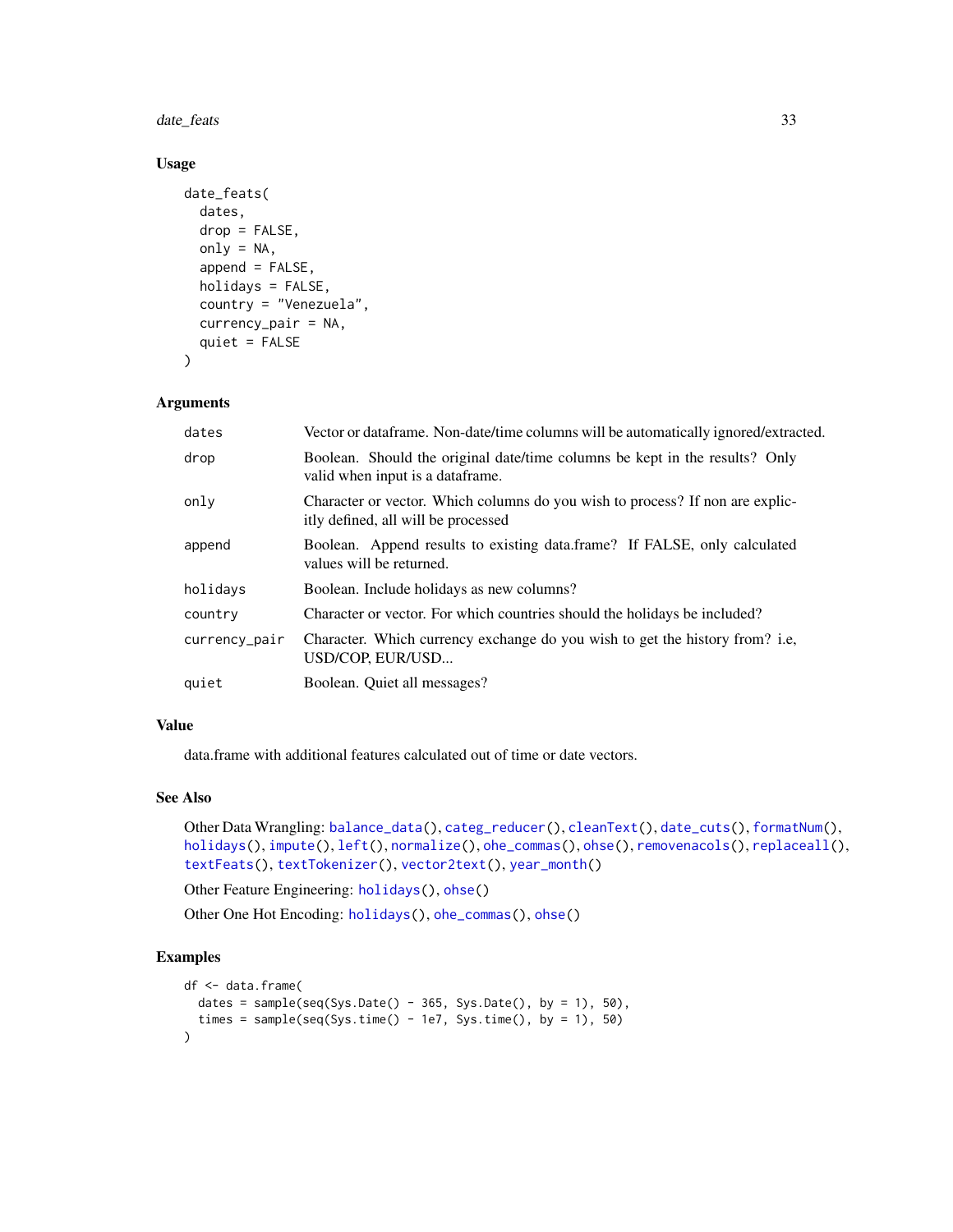```
# Input as a vector or dataframe
date_feats(df, drop = TRUE) %>% head(10)
# Holidays given a date range and country
hol <- date_feats(
  seq(Sys.Date() - 365, Sys.Date(), by = 1),holidays = TRUE,
  country = "Colombia"
\mathcal{L}head(hol[!is.na(hol$holidayname), ])
```
# <span id="page-33-1"></span>db\_download *Download/Import Dropbox File by File's Name*

# Description

This function lets the user download a file from Dropbox, specifying its name, using a previously created token or with interactive window.

## Usage

```
db_download(
  query,
  local_path = NULL,
  xlsx =TRUE,
  token_dir = NA,
  token_name = "token_pers.rds",
  quiet = FALSE
\mathcal{L}
```

| query      | Search string. This string is split (on spaces) into individual words. Files will be<br>used if they contain all words in the search string.                                                                                                                                        |
|------------|-------------------------------------------------------------------------------------------------------------------------------------------------------------------------------------------------------------------------------------------------------------------------------------|
| local_path | Character. Path to save file to. If NULL (the default), saves file to working direc-<br>tory with same name. If not, but a valid folder, file will be saved in this folder<br>with same basename as path. If not NULL and not a folder, file will be saved to<br>this path exactly. |
| xlsx       | Boolean. Is it an Excel file? Can be returned as a list for each tab and not as a<br>file if needed. Will delete downloaded file.                                                                                                                                                   |
| token_dir  | Character. RDS with token local directory. You may set to NA if you already<br>set your credentials (see get_creds())                                                                                                                                                               |
| token_name | Character. RDS file name with your token's data.                                                                                                                                                                                                                                    |
| quiet      | Boolean. Keep quiet? If not, show informative messages.                                                                                                                                                                                                                             |

<span id="page-33-0"></span>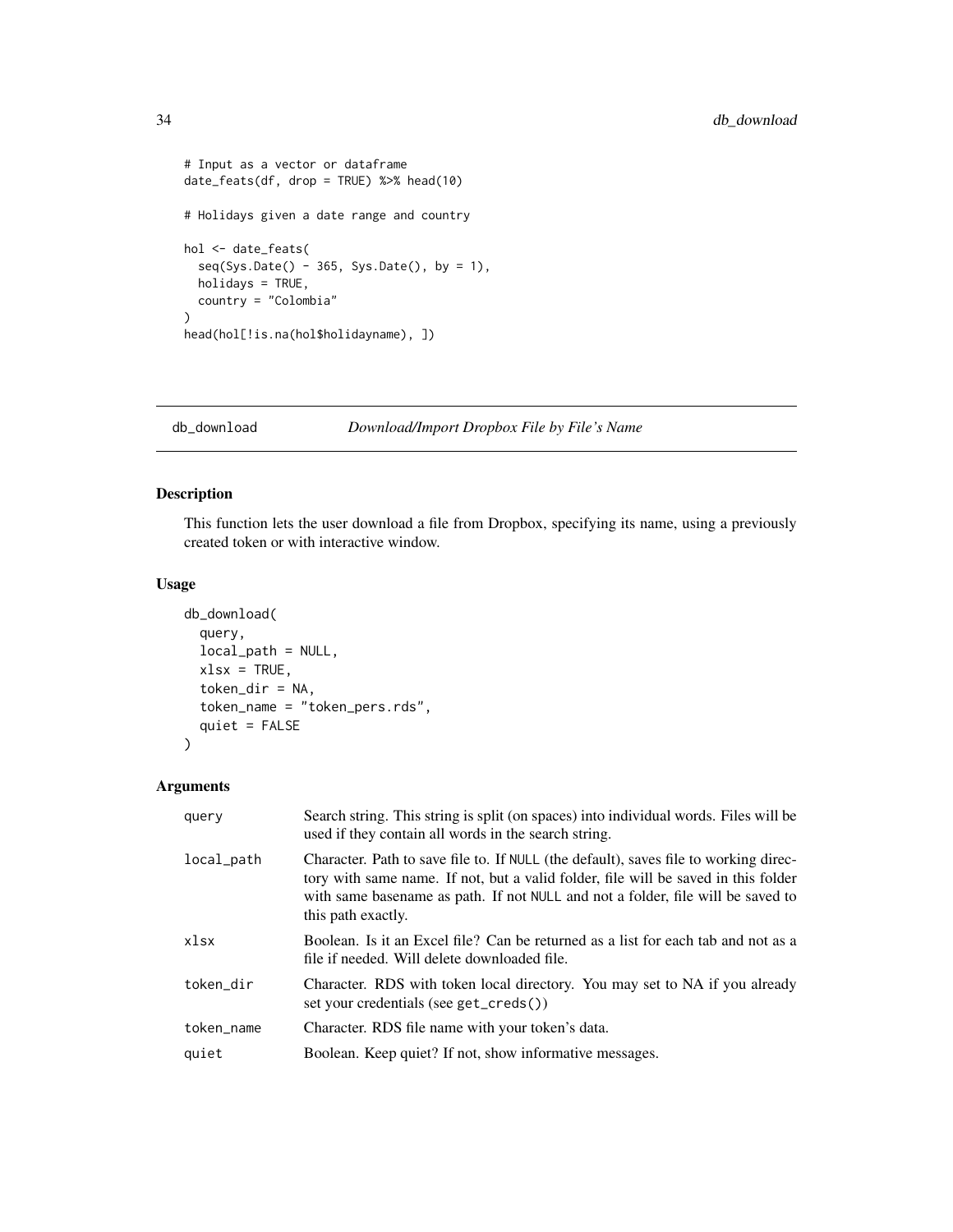# <span id="page-34-0"></span>db\_upload 35

## Value

If query returns a .xlsx file and xlsx=TRUE, will return a data.frame. Else, local\_path string.

# See Also

```
Other Tools: autoline(), bind_files(), bring_api(), db_upload(), export_plot(), export_results(),
get_credentials(), h2o_predict_API(), h2o_predict_MOJO(), h2o_predict_binary(), h2o_predict_model(),
h2o_selectmodel(), haveInternet(), image_metadata(), importxlsx(), ip_data(), json2vector(),
listfiles(), mail_send(), msplit(), myip(), quiet(), read.file(), statusbar(), tic(),
try_require(), updateLares(), zerovar()
```
Other Credentials: [db\\_upload\(](#page-34-1)), [get\\_credentials\(](#page-70-1)), [get\\_tweets\(](#page-74-1)), [mail\\_send\(](#page-106-1)), [queryDB\(](#page-147-2)), [queryGA\(](#page-147-1)), [slackSend\(](#page-165-1)), [stocks\\_file\(](#page-174-1)), [stocks\\_report\(](#page-178-1))

Other Dropbox: [db\\_upload\(](#page-34-1))

#### Examples

```
## Not run:
# Download a specific file
db_download("stocksReport.Rmd", local_path = "~/Desktop/generic.Rmd")
# Import an Excel file from Dropbox into a data.frame
df <- db_download("Portfolio LC.xlsx", xlsx = FALSE)
```
## End(Not run)

<span id="page-34-1"></span>db\_upload *Upload Local Files to Dropbox*

## Description

This function lets the user upload a local file to Dropbox, using a previously created token or with interactive window.

#### Usage

```
db_upload(
  filename,
  dir,
  delete_file = FALSE,
  token_dir = NA,
  token_name = "token_pers.rds"
)
```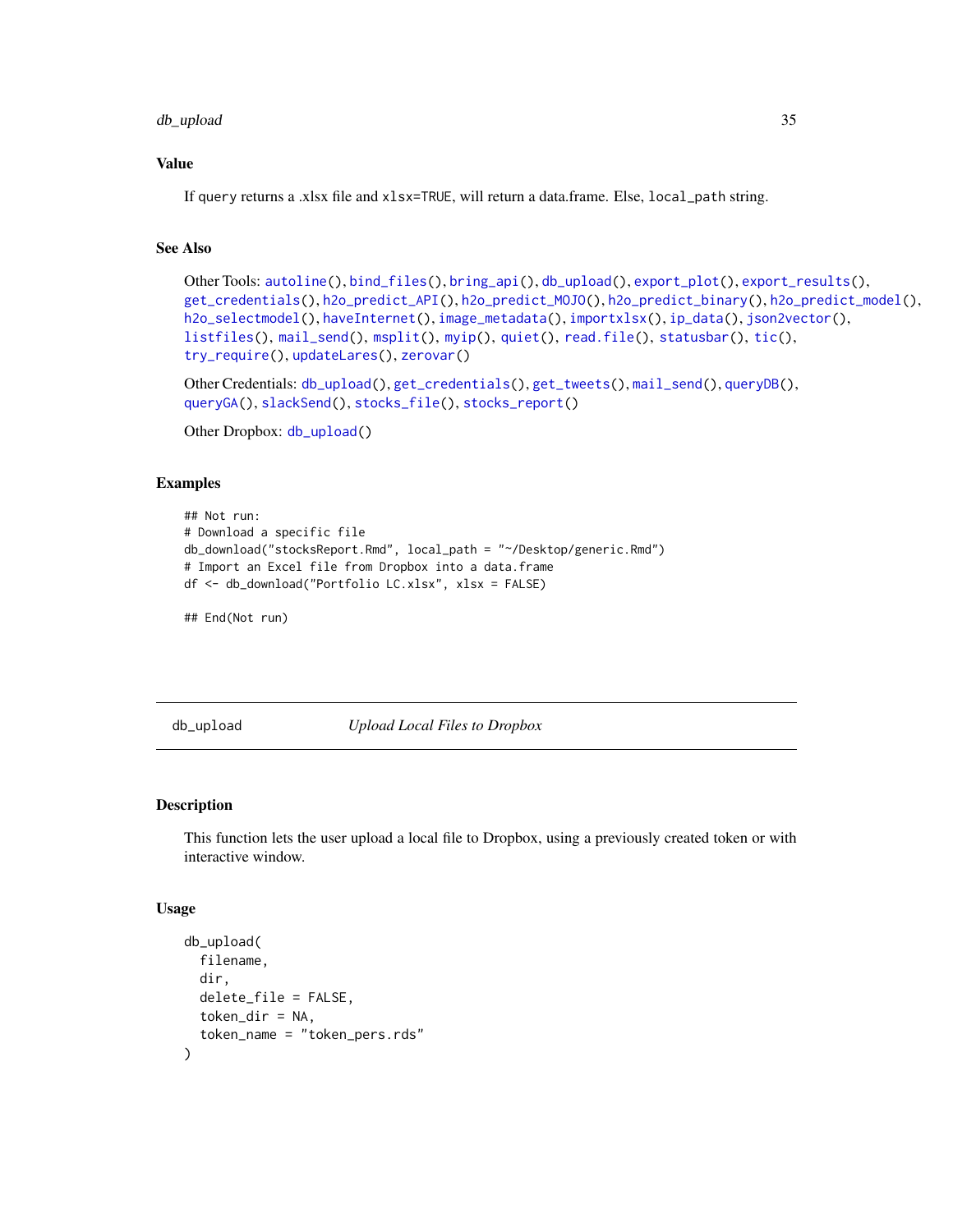## <span id="page-35-0"></span>Arguments

| filename    | String. Local file's name to upload.                                                                                  |
|-------------|-----------------------------------------------------------------------------------------------------------------------|
| dir         | String. Directory you wish to upload the file to.                                                                     |
| delete_file | Boolean. Delete local file after uploading?                                                                           |
| token_dir   | Character. RDS with token local directory. You may set to NA if you already<br>set your credentials (see get_creds()) |
| token_name  | Character. RDS file name with your token's data.                                                                      |

#### Value

TRUE when successfully uploads file.

#### See Also

```
Other Tools: autoline(), bind_files(), bring_api(), db_download(), export_plot(), export_results(),
get_credentials(), h2o_predict_API(), h2o_predict_MOJO(), h2o_predict_binary(), h2o_predict_model(),
h2o_selectmodel(), haveInternet(), image_metadata(), importxlsx(), ip_data(), json2vector(),
listfiles(), mail_send(), msplit(), myip(), quiet(), read.file(), statusbar(), tic(),
try_require(), updateLares(), zerovar()
```

```
Other Credentials: db_download(), get_credentials(), get_tweets(), mail_send(), queryDB(),
queryGA(), slackSend(), stocks_file(), stocks_report()
```
Other Dropbox: [db\\_download\(](#page-33-1))

dfr *Results for AutoML Predictions*

#### Description

List with categorical (2 and 3 classes) and continuous predictions, generated with h2o\_automl() and the dft. Note that the models per se won't work to predict.

#### Usage

data(dfr)

#### Format

An object of class "list" with 3 "data.frame"

class2 Predictions for a Binomial Classification Model

class3 Predictions for a Multi-Categorical Classification Model

regr Predictions for a Continuous Regression Model

#### Value

List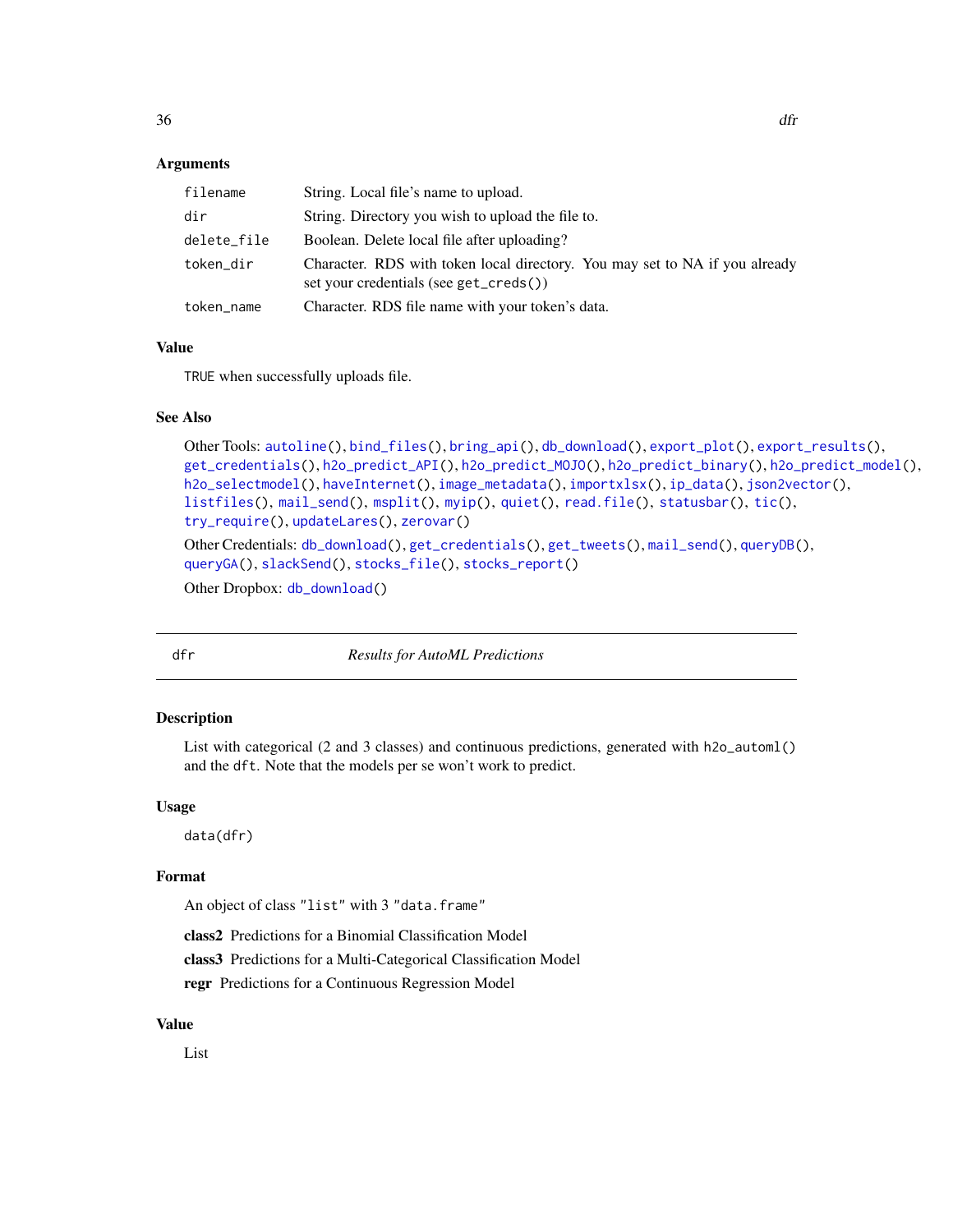#### $\det$  37

## See Also

Other Dataset: [dft](#page-36-0)

#### Examples

data(dfr) lapply(dfr, head)

<span id="page-36-0"></span>dft *Titanic Dataset*

#### Description

The sinking of the Titanic is one of the most infamous shipwrecks in history. On April 15, 1912, during her maiden voyage, the widely considered "unsinkable" RMS Titanic sank after colliding with an iceberg. Unfortunately, there weren't enough lifeboats for everyone onboard, resulting in the death of 1502 out of 2224 passengers and crew. While there was some element of luck involved in surviving, it seems some groups of people were more likely to survive than others. This dataset contains the details of a subset of the passengers on board (891 to be exact) taken from Kaggle's Titanic [Train.csv.](https://www.kaggle.com/c/titanic/overview)

## Usage

data(dft)

## Format

An object of class "data.frame"

PassengerId Unique ID for each passenger (1-891) Survived Did the passenger survive? (TRUE, FALSE) Pclass Ticket class, from first to third  $(1, 2, 3)$ Sex Gender (female, male) Age Age for each passenger in years  $(0.42-80)$ SibSp Amount of siblings / spouses aboard the Titanic (0-8) Parch Amount of parents / children aboard the Titanic (0-6) Ticket Ticket IDs Fare Amount paid for passenger's ticket (0-512.3292) Cabin width of top of diamond relative to widest point (43-95) Embarked Port of Embarkation (43-95)

## Value

data.frame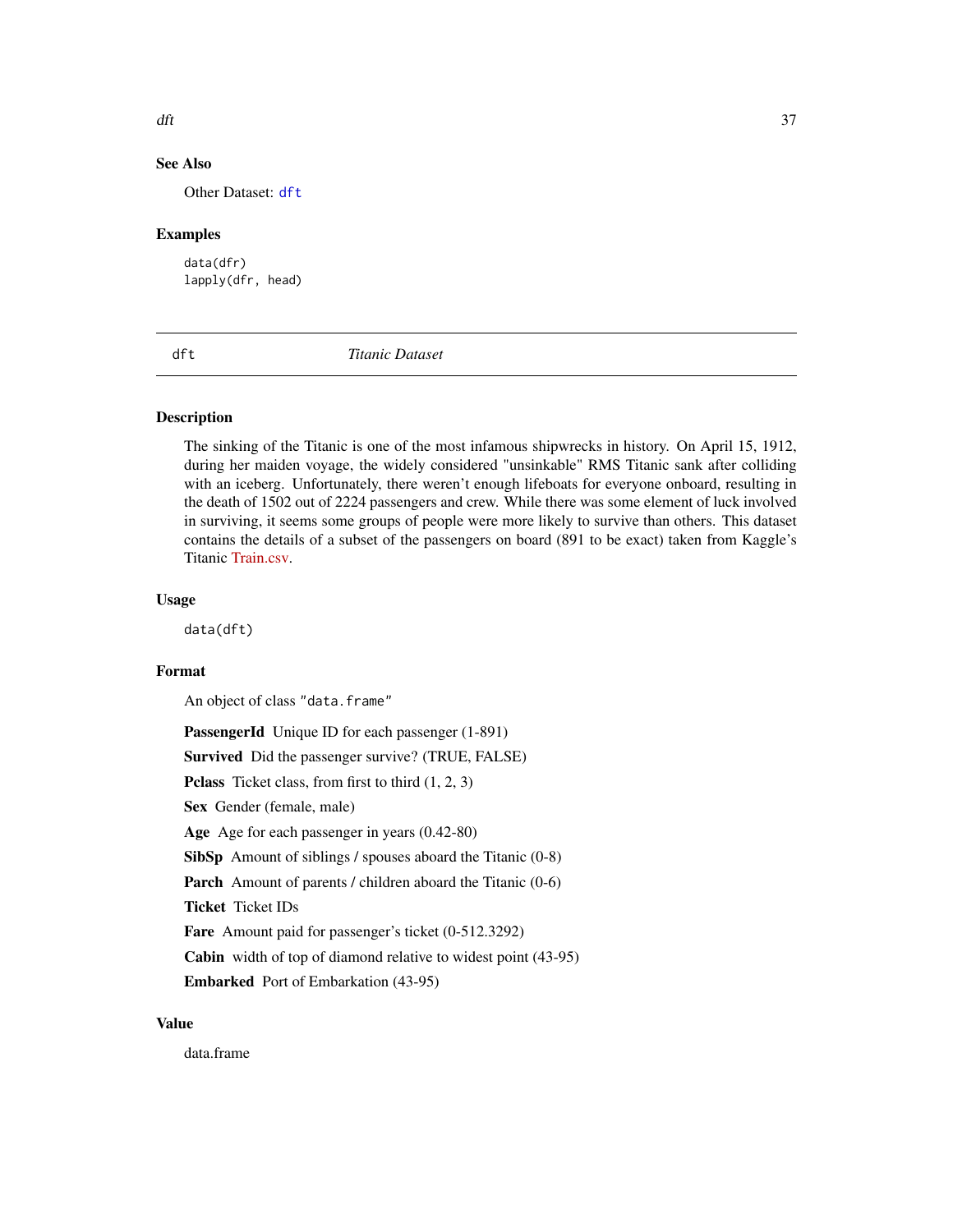## See Also

Other Dataset: [dfr](#page-35-0)

## Examples

data(dft) head(dft)

<span id="page-37-0"></span>df\_str *Dataset columns and rows structure*

## Description

This function lets the user to check quickly the structure of a dataset (data.frame). It returns multiple counters for useful metrics, a plot, and a list of column names for each of the column metrics.

#### Usage

df\_str(df, return = "plot", subtitle = NA, quiet = FALSE)

#### Arguments

| df       | Dataframe                                                                                                                                                                                                                                                                                                                   |
|----------|-----------------------------------------------------------------------------------------------------------------------------------------------------------------------------------------------------------------------------------------------------------------------------------------------------------------------------|
| return   | Character. Return "skimr" for skim report, "numbers" for stats and numbers,<br>"names" for a list with the column names of each of the class types, "plot" for<br>a nice plot with "numbers" output, "distr" for an overall summary plot showing<br>categorical, numeric, and missing values by using plot_df distributions |
| subtitle | Character. Add subtitle to plot                                                                                                                                                                                                                                                                                             |
| quiet    | Boolean. Keep quiet or show other options available?                                                                                                                                                                                                                                                                        |

## Value

Depending on return input and based on your df structure:

- list with the names of the columns classified by class
- data.frame with numbers: total values, row, columns, complete rows
- plot with visualizations

## See Also

```
Other Exploratory: corr_cross(), corr_var(), crosstab(), distr(), freqs_df(), freqs_list(),
freqs_plot(), freqs(), lasso_vars(), missingness(), plot_cats(), plot_df(), plot_nums(),
tree_var()
```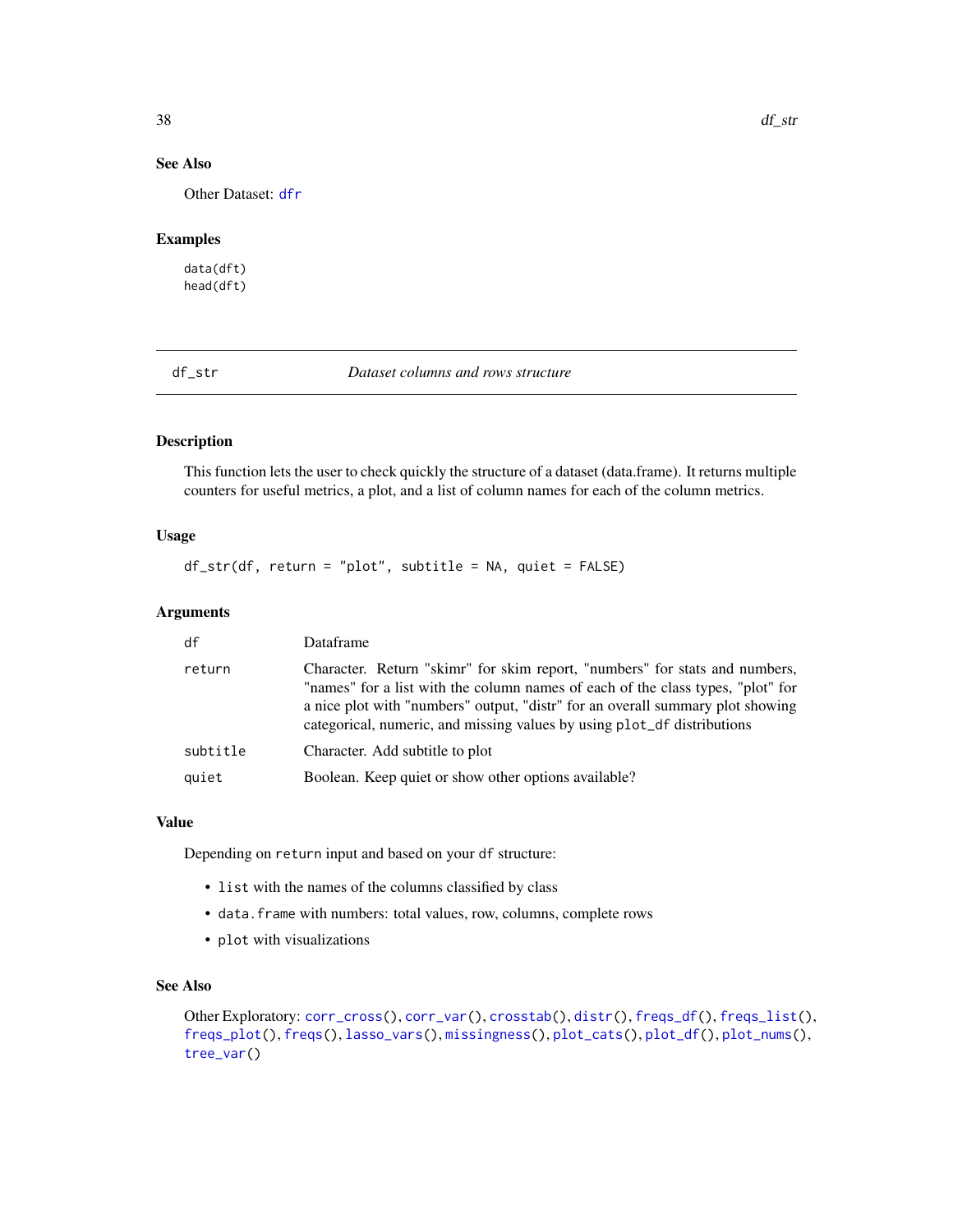#### dist2d 39

## Examples

```
Sys.unsetenv("LARES_FONT") # Temporal
data(dft) # Titanic dataset
df_str(dft, "names")
df_str(dft, "numbers", quiet = TRUE)
df_str(dft, "plot", quiet = TRUE)
```
dist2d *Distance from specific point to line*

## Description

This function lets the user calculate the mathematical linear distance Between a specific point and a line (given geometrical 3 points)

## Usage

dist2d(x, a =  $c(0, 0)$ , b =  $c(1, 1)$ )

## Arguments

| $\mathsf{x}$ | Vector. Coordinates of the point from which we want to measure the distance |
|--------------|-----------------------------------------------------------------------------|
| a            | Vector. Coordinates of 1st point over the line                              |
| <sub>b</sub> | Vector. Coordinates of 2st point over the line                              |

## Value

Numeric value result

# See Also

Other Calculus: [corr\(](#page-20-0)), [model\\_metrics\(](#page-108-0)), [quants\(](#page-146-0))

## Examples

 $dist2d(x = c(5, 2))$ dist2d(x = c(5, 2), a = c(0, 0), b = c(0, 1)) dist2d(x = c(5, 2), a = c(0, 0), b = c(1, 0))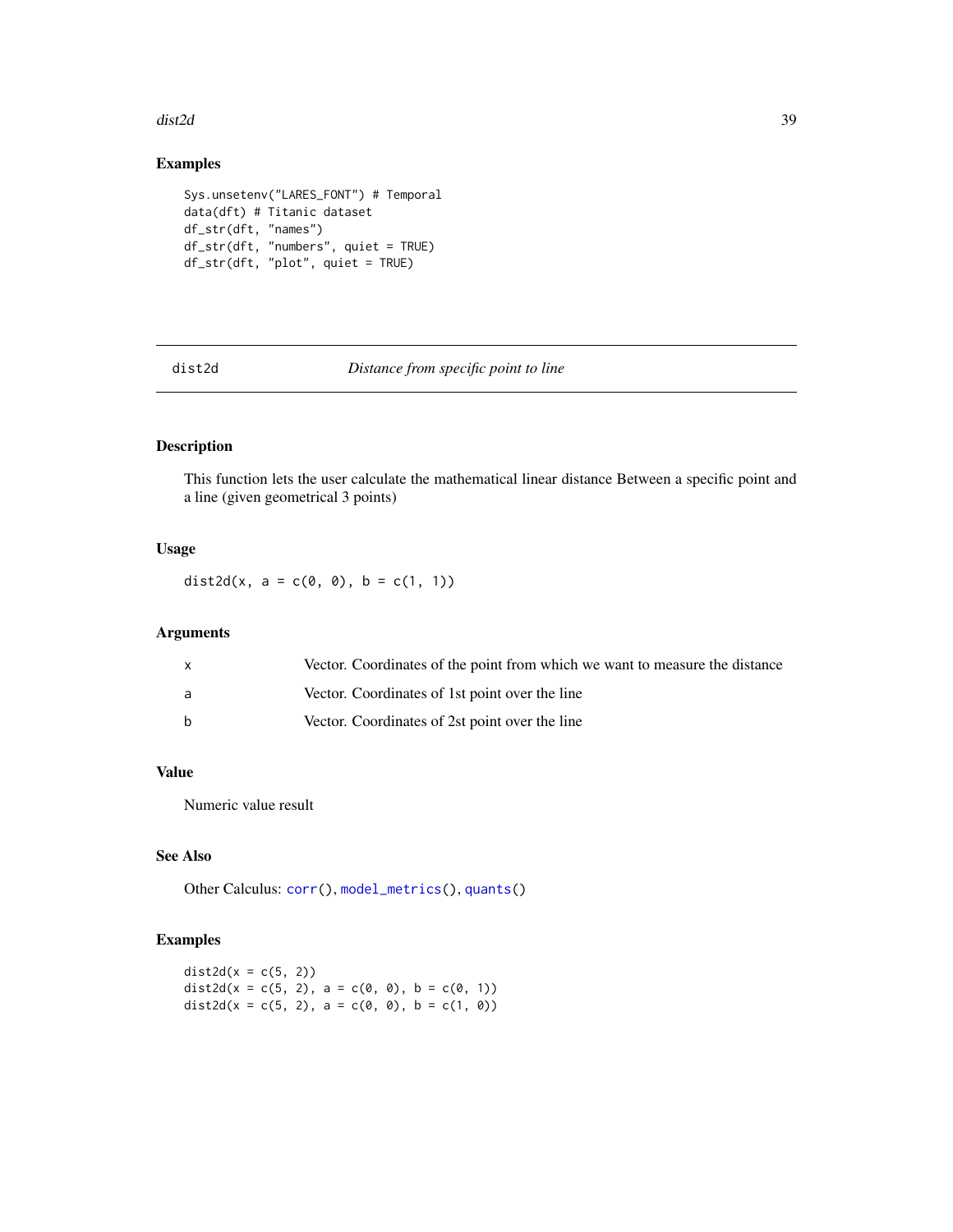#### <span id="page-39-0"></span>Description

Compare the distribution of a target variable vs another variable. This function automatically splits into quantiles for numerical variables. Custom and tidyverse friendly.

## Usage

```
distr(
  data,
  ...,
  type = 1,
  ref = TRUE,note = NA,top = 10,
 breaks = 10,
 na.rm = FALSE,
  force = "none",
  trim = 0,
  clean = FALSE,
  abc = FALSE,custom_colours = FALSE,
 plot = TRUE,
  chords = FALSE,
  save = FALSE,subdir = NA
)
```

| data   | Dataframe                                                                                                                                 |
|--------|-------------------------------------------------------------------------------------------------------------------------------------------|
| .      | Variables. Main (target variable) and secondary (values variable) to group by (if<br>needed).                                             |
| type   | Integer. 1 for both plots, 2 for counter plot only, 3 for percentages plot only.                                                          |
| ref    | Boolean. Show a reference line if levels $= 2$ ? Ouite useful when data is unbal-<br>anced (not 50/50) because a reference line is drawn. |
| note   | Character. Caption for the plot.                                                                                                          |
| top    | Integer. Filter and plot the most n frequent for categorical values.                                                                      |
| breaks | Integer. Number of splits for numerical values.                                                                                           |
| na.rm  | Boolean. Ignore NAs if needed.                                                                                                            |
| force  | Character. Force class on the values data. Choose between 'none', 'character',<br>'numeric', 'date'                                       |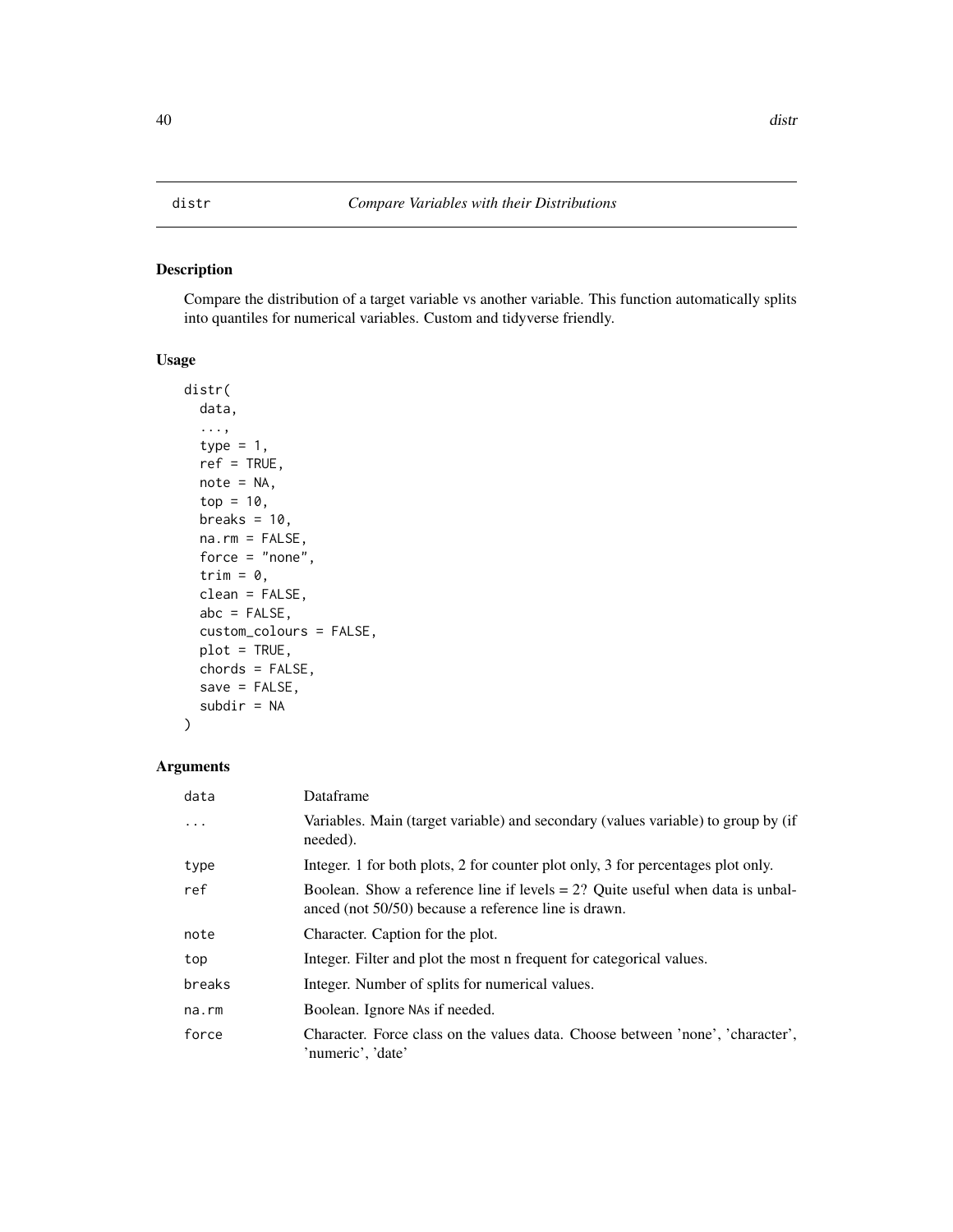| trim   | Integer. Trim labels until the nth character for categorical values (applies for<br>both, target and values) |
|--------|--------------------------------------------------------------------------------------------------------------|
| clean  | Boolean. Use cleanText() for categorical values (applies for both, target and<br>values)                     |
| abc    | Boolean. Do you wish to sort by alphabetical order?                                                          |
|        | custom_colours Boolean. Use custom colours function?                                                         |
| plot   | Boolean. Return a plot? Otherwise, a table with results                                                      |
| chords | Boolean. Use a chords plot?                                                                                  |
| save   | Boolean. Save the output plot in our working directory                                                       |
| subdir | Character. Into which subdirectory do you wish to save the plot to?                                          |

#### Value

Plot when plot=TRUE with two plots in one: counter distribution grouped by cuts, and proportions distribution grouped by same cuts. data.frame when plot=FALSE with counting, percentages, and cumulative percentages results. When type argument is used, single plots will be returned.

#### See Also

```
Other Exploratory: corr_cross(), corr_var(), crosstab(), df_str(), freqs_df(), freqs_list(),
freqs_plot(), freqs(), lasso_vars(), missingness(), plot_cats(), plot_df(), plot_nums(),
tree_var()
```

```
Other Visualization: freqs_df(), freqs_list(), freqs_plot(), freqs(), noPlot(), plot_chord(),
plot_survey(), plot_timeline(), tree_var()
```
## Examples

```
Sys.unsetenv("LARES_FONT") # Temporal
data(dft) # Titanic dataset
# Relation for categorical/categorical values
distr(dft, Survived, Sex)
# Relation for categorical/numeric values
dft %>%
  distr(Survived, Fare, plot = FALSE) %>%
 head(10)
# Sort values
dft %>% distr(Survived, Fare, abc = TRUE)
# Less splits/breaks
dft %>% distr(Survived, Fare, abc = TRUE, breaks = 5)
# Distribution of numerical only
dft[dft$Fare < 20, ] %>% distr(Fare)
# Distribution of numerical/numerical
dft %>% distr(Fare, Age)
# Select only one of the two default plots of distr()
```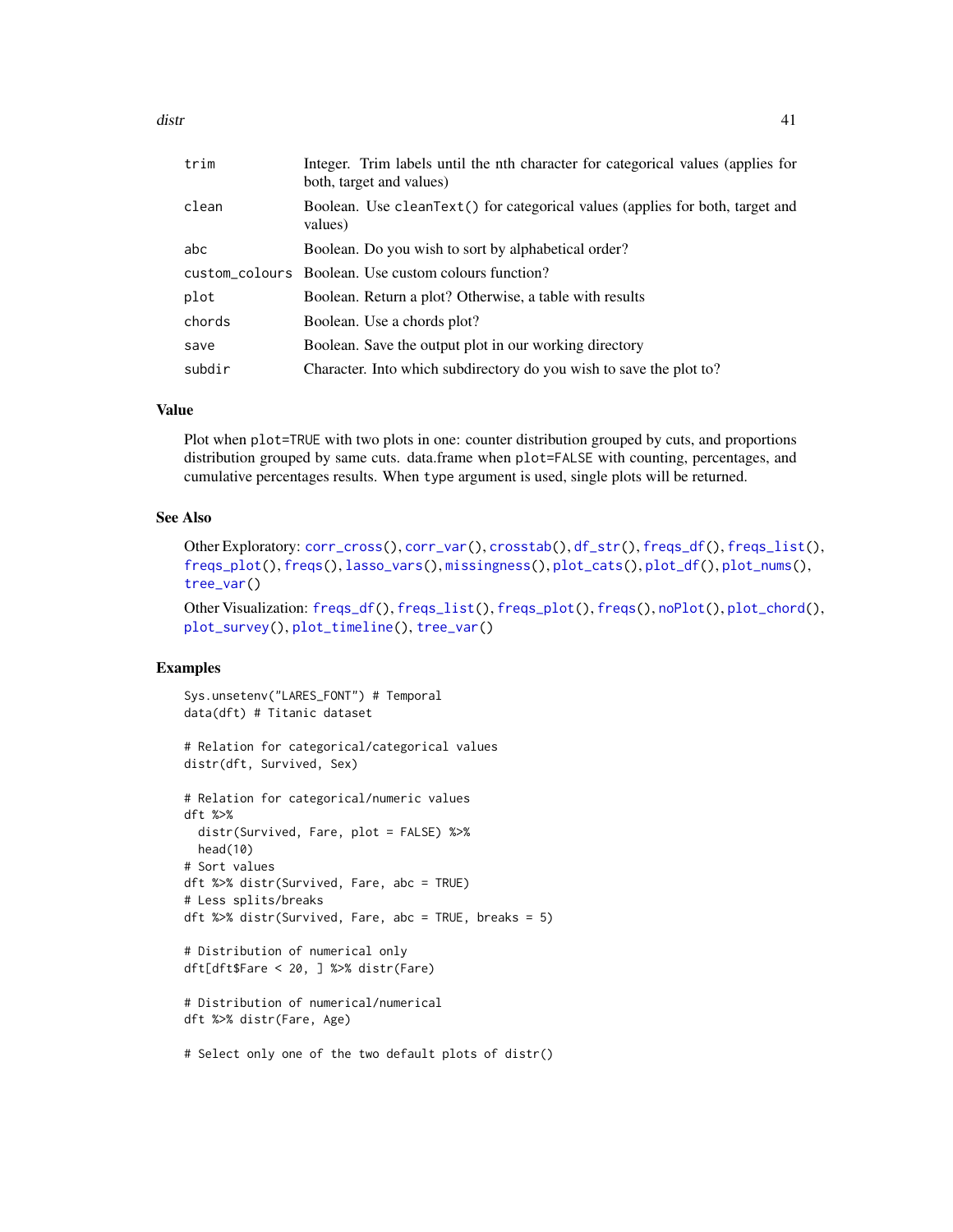42 errors

```
dft %>% distr(Survived, Age, type = 2)
dft %>% distr(Survived, Age, type = 3)
```
## <span id="page-41-0"></span>errors *Calculate Continuous Values Errors*

#### Description

This function lets the user calculate all errors and R squared simultaneously.

This function lets the user calculate Root Mean Squared Error

This function lets the user calculate Mean Absolute Error

This function lets the user calculate Mean Squared Error

This function lets the user calculate Mean Squared Error

This function lets the user calculate R Squared

This function lets the user calculate Adjusted R Squared

#### Usage

```
errors(tag, score)
```

```
rmse(tag, score)
mae(tag, score)
mse(tag, score)
mape(tag, score)
rsq(tag, score)
rsqa(tag, score)
```
## Arguments

| tag   | Vector. Real known label                  |
|-------|-------------------------------------------|
| score | Vector. Predicted value or model's result |

## Value

data.frame or numeric values results for multiple error metrics on continuous numerical vectors inputs.

## See Also

Other Model metrics: [ROC\(](#page-157-0)), [conf\\_mat\(](#page-19-0)), [gain\\_lift\(](#page-69-0)), [loglossBinary\(](#page-105-0)), [model\\_metrics\(](#page-108-0))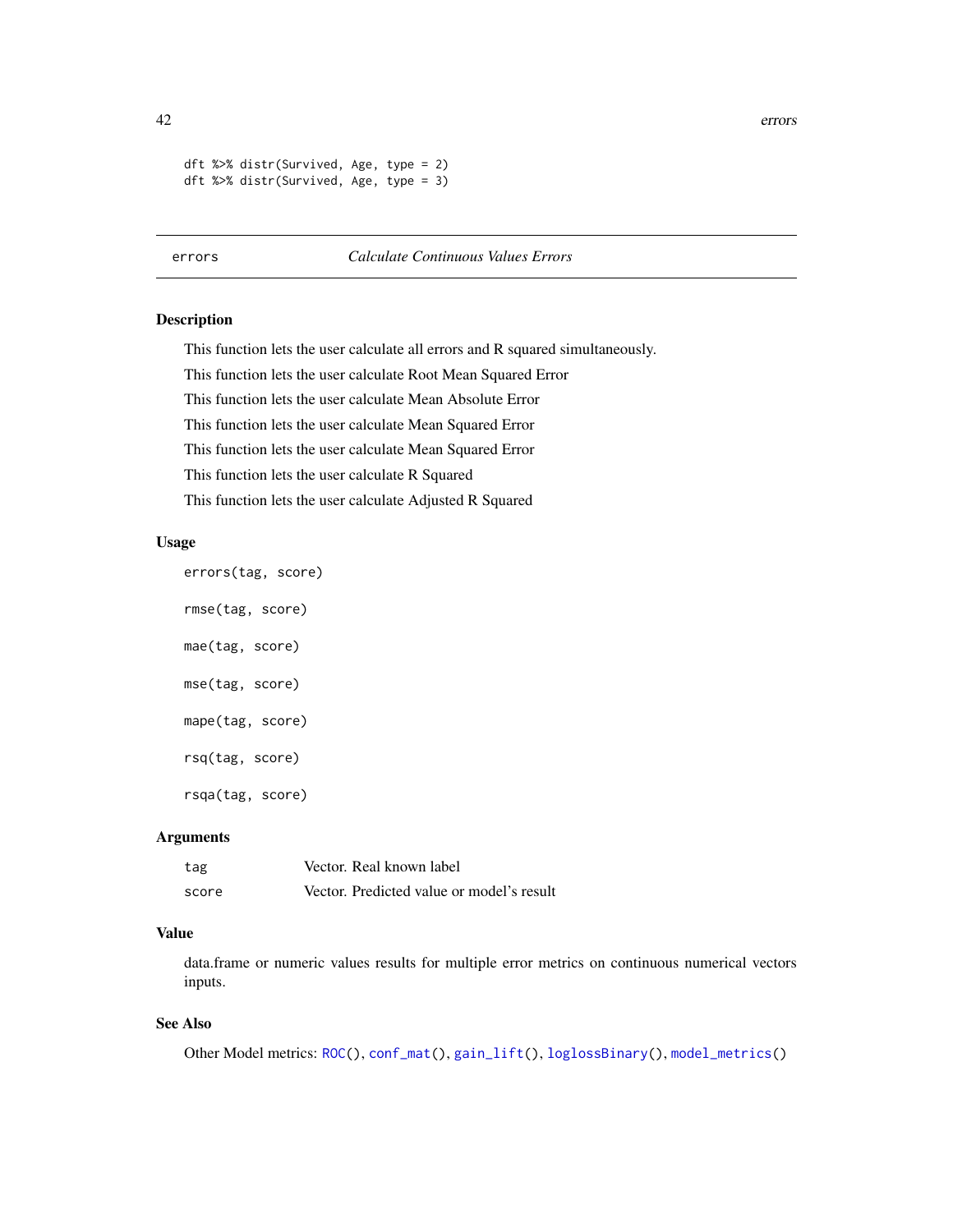#### etf\_sector 43

# Examples

```
data(dfr) # Results for AutoML Predictions
head(dfr$regr)
df <- errors(dfr$regr$tag, dfr$regr$score)
head(df)
```
#### etf\_sector *ETF's Sectors Breakdown*

## Description

This function scraps etf.com data for sector breakdown on ETFs. Use splot\_etf() for visualization.

## Usage

etf\_sector(etf = "VTI", quiet = FALSE, cache = TRUE)

## Arguments

| etf   | Character Vector. Which ETFs you wish to scrap?                    |
|-------|--------------------------------------------------------------------|
| quiet | Boolean. Keep quiet? If not, informative messages will be printed. |
| cache | Boolean. Use daily cache if available?                             |

#### Value

data.frame with ETF break.down data by sector

#### See Also

```
Other Investment: daily_portfolio(), daily_stocks(), splot_change(), splot_divs(), splot_etf(),
splot_growth(), splot_roi(), splot_summary(), splot_types(), stocks_file(), stocks_obj(),
stocks_quote(), stocks_report()
```
## Examples

etf\_sector(etf = "VTI")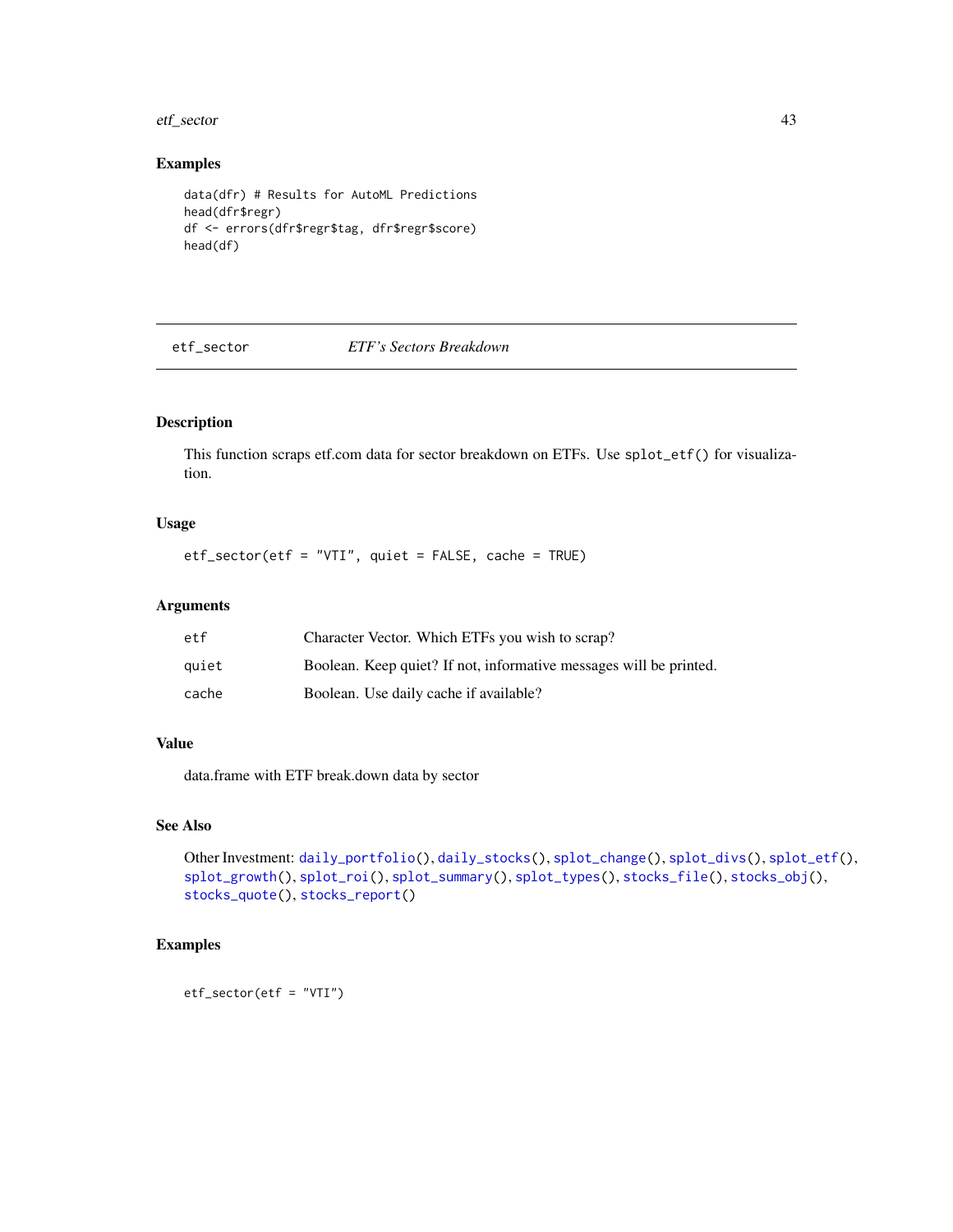<span id="page-43-0"></span>

## Description

Export any ggplot2, gridExtra, or any plot object created with R into rendered png or jpg file.

## Usage

```
export_plot(
 p,
 name = "plot",
 vars = NA,
 sep = ".vs."width = 8,
 height = 6,
 format = "png",
 res = 300,
 dir = getwd(),
 subdir = NA,
 quiet = FALSE
)
```
## Arguments

| р                  | Plot object. Plot to render and export.                                                                         |
|--------------------|-----------------------------------------------------------------------------------------------------------------|
| name               | Character. File's name or suffix if vars is not NA. No need to include file format<br>on file name.             |
| vars               | Vector. Variable names to identify by filename.                                                                 |
| sep                | Character. Separator for vars.                                                                                  |
| width, height, res |                                                                                                                 |
|                    | Numeric. Plot's width, height, and res (for grids).                                                             |
| format             | Character. One of: png or jpeg.                                                                                 |
| dir, subdir        | Character. In which directory/subdirectory do you wish to save the plot? Work-<br>ing directory as default dir. |
| quiet              | Boolean. Display successful message with filename when saved?                                                   |

# Value

No return value, called for side effects.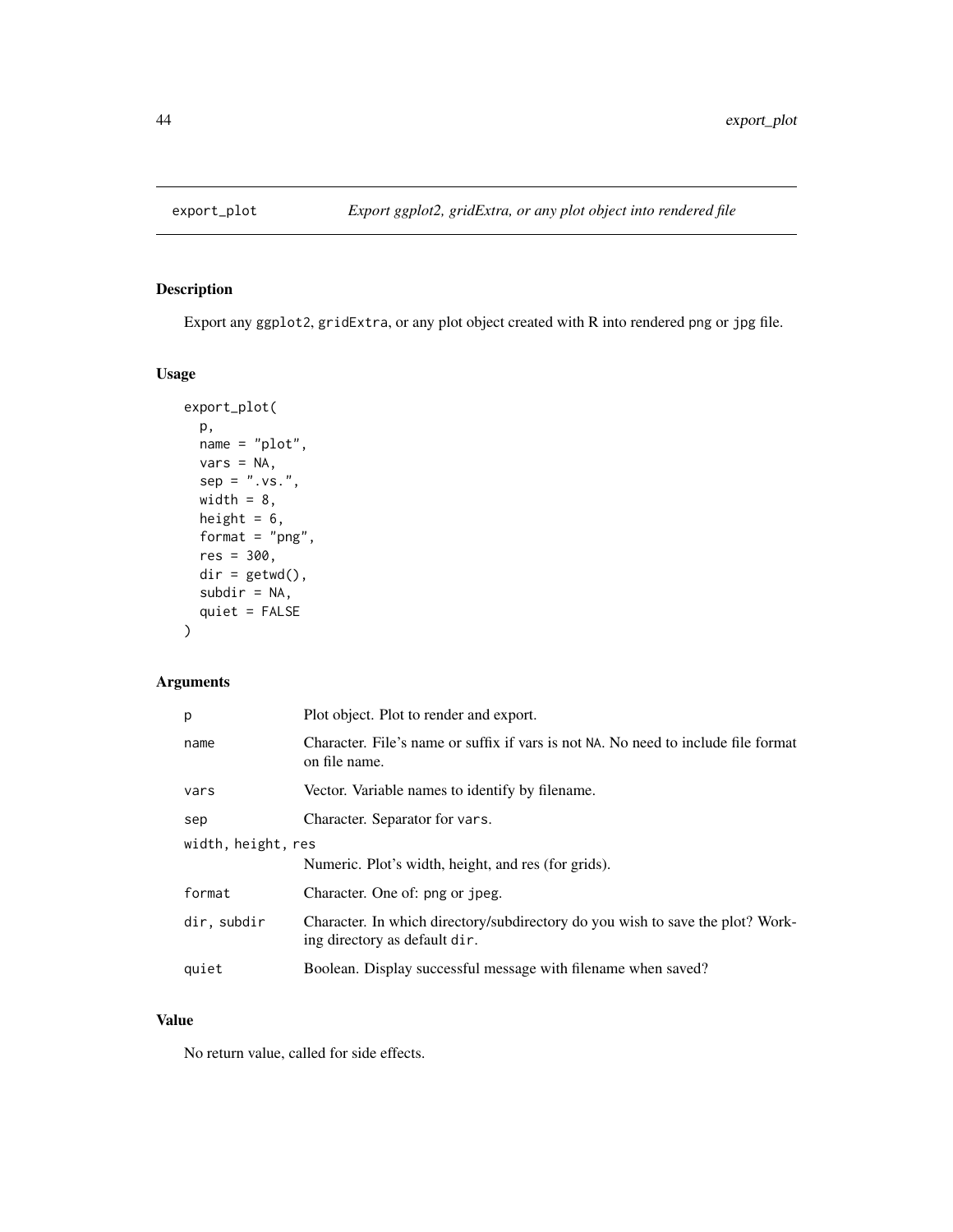## export\_results 45

#### See Also

```
Other Tools: autoline(), bind_files(), bring_api(), db_download(), db_upload(), export_results(),
get_credentials(), h2o_predict_API(), h2o_predict_MOJO(), h2o_predict_binary(), h2o_predict_model(),
h2o_selectmodel(), haveInternet(), image_metadata(), importxlsx(), ip_data(), json2vector(),
listfiles(), mail_send(), msplit(), myip(), quiet(), read.file(), statusbar(), tic(),
try_require(), updateLares(), zerovar()
```
## Examples

```
p \leftarrow \text{noPlot}()export\_plot(p, name = "noplot", width = 10, height = 8, res = 300, dir = tempdir())export_plot(p, name = "noplot2", subdir = "newplots", dir = tempdir())
```
<span id="page-44-0"></span>export\_results *Export h2o\_automl's Results*

### Description

Export RDS, TXT, POJO, MOJO and all results from h2o\_automl().

#### Usage

```
export_results(
  results,
 thresh = 10,
 which = c("txt", "csv", "rds", "binary", "mojo", "plots", "dev", "production"),
 note = NA,subdir = NA,
 save = TRUE,
  seed = \theta)
```

| results | h <sub>20</sub> _automl or h <sub>20</sub> model                                                                                                                                                                                        |
|---------|-----------------------------------------------------------------------------------------------------------------------------------------------------------------------------------------------------------------------------------------|
| thresh  | Integer. Threshold for selecting binary or regression models: this number is the<br>threshold of unique values we should have in 'tag' (more than: regression; less<br>than: classification)                                            |
| which   | Character vector. Select which file format to export: Possible values: txt, csv,<br>rds, binary, mojo, plots. You might also use dev (txt, csv, rds) or production<br>(binary, mojo) or simply don't use parameter to export everything |
| note    | Character. Add a note to the txt file. Useful when lots of models are trained and<br>saved to remember which one is which one                                                                                                           |
| subdir  | Character. In which directory do you wish to save the results?                                                                                                                                                                          |
| save    | Boolean. Do you wish to save/export results?                                                                                                                                                                                            |
| seed    | Numeric. For reproducible results and random splits.                                                                                                                                                                                    |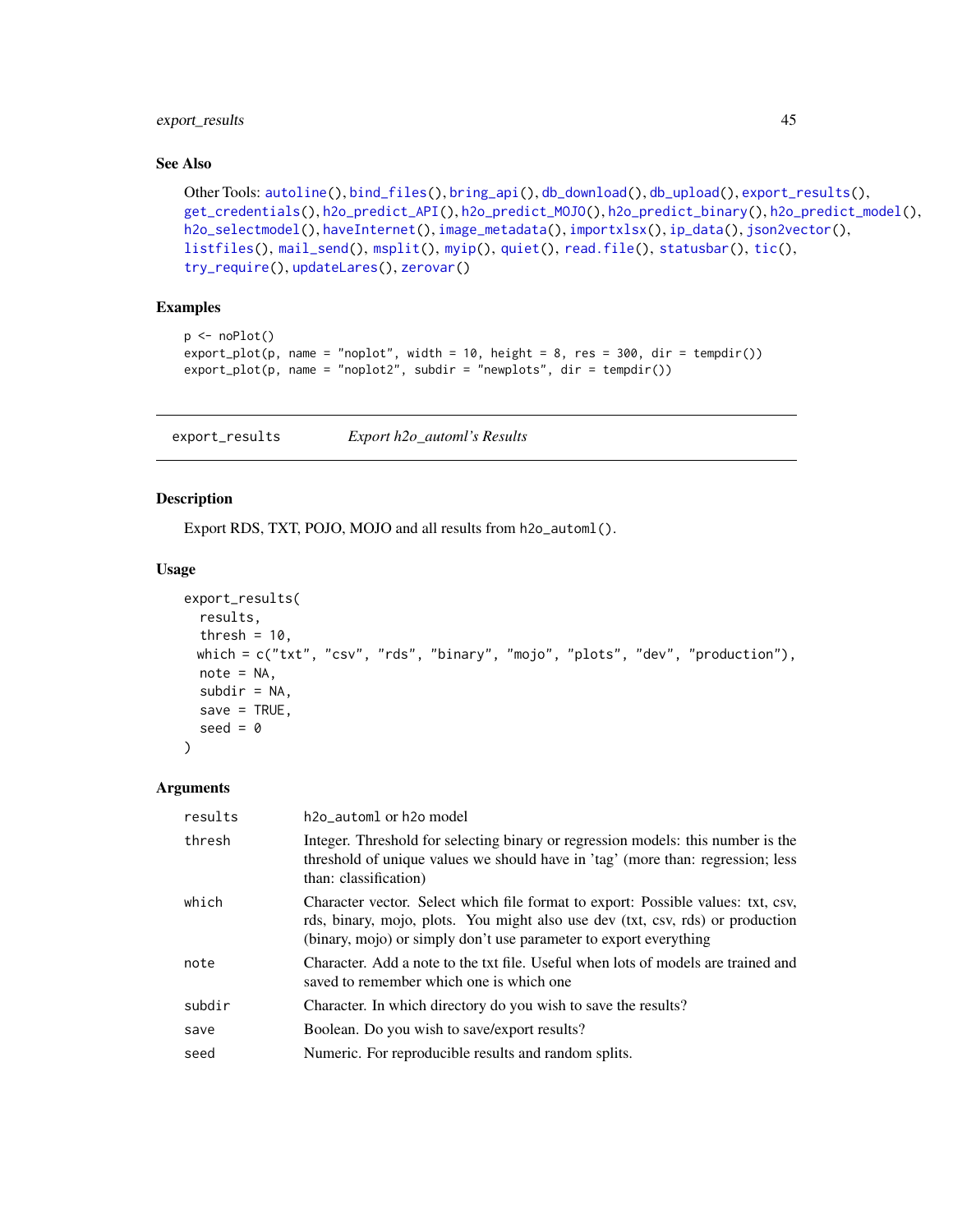#### Value

No return value, called for side effects.

## See Also

```
ROC(conf_mat(gain_lift(h2o_automl(h2o_predict_API(),
h2o_predict_MOJO(), h2o_predict_binary(), h2o_predict_model(), h2o_selectmodel(), impute(),
iter_seeds(), lasso_vars(), model_metrics(), model_preprocess(), msplit()
```

```
Other Tools: autoline(), bind_files(), bring_api(), db_download(), db_upload(), export_plot(),
get_credentials(), h2o_predict_API(), h2o_predict_MOJO(), h2o_predict_binary(), h2o_predict_model(),
h2o_selectmodel(), haveInternet(), image_metadata(), importxlsx(), ip_data(), json2vector(),
listfiles(), mail_send(), msplit(), myip(), quiet(), read.file(), statusbar(), tic(),
try_require(), updateLares(), zerovar()
```
<span id="page-45-0"></span>fb\_accounts *Facebook Ad Accounts*

#### Description

This returns all ad accounts for a FB Business Account FB. For more information on Ad Insights' API, go to the [original documentaion](https://developers.facebook.com/docs/marketing-api/insights/)

#### Usage

```
fb_accounts(
  token,
  business_id = "904189322962915",
  type = c("owned", "client"),limit = 1000,
  api_version = "v12.0"
\lambda
```
#### Arguments

| token       | Character. Valid access token with sufficient privileges. Visit the Facebook API<br>Graph Explorer to acquire one. |
|-------------|--------------------------------------------------------------------------------------------------------------------|
| business_id | Character. Business ID.                                                                                            |
| type        | Character vector. Values: owned, client.                                                                           |
| limit       | Integer. Query limit                                                                                               |
| api_version | Character. Facebook API version                                                                                    |
|             |                                                                                                                    |

## Value

data.frame with un-nested processed results fetched with API.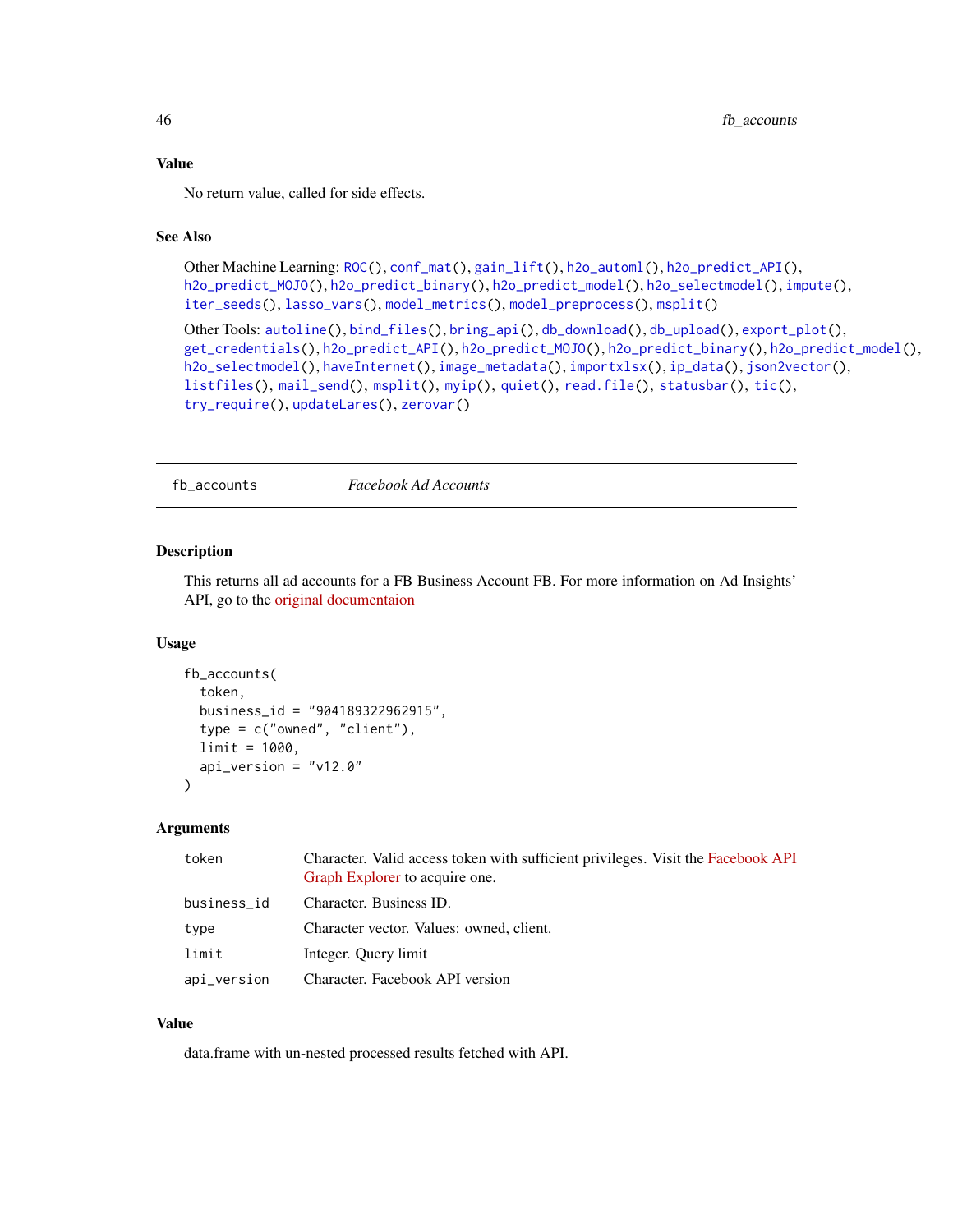#### $f_{\rm L}$  ads  $47$

# See Also

```
Other API: bring_api(), fb_ads(), fb_creatives(), fb_insights(), fb_posts(), fb_post(),
fb_process(), fb_rf(), fb_token(), li_auth(), li_profile(), queryGA(), slackSend()
Other Facebook: fb_ads(), fb_creatives(), fb_insights(), fb_posts(), fb_post(), fb_process(),
```

```
fb_rf(), fb_token()
```
## Examples

```
## Not run:
# Query all accounts (owned and with permissions) of a Business ID
accounts <- fb_accounts(YOURTOKEN, YOURBUSINESS)
```
## End(Not run)

<span id="page-46-0"></span>fb\_ads *Facebook Ads API*

#### Description

This returns all available FB ads for any account, campaign, or ad set id. For more information on Ad' API, go to the [original documentaion](https://developers.facebook.com/docs/marketing-api/reference/adgroup)

## Usage

```
fb_ads(
  token,
  which,
  start_date = Sys.Date() - 31,end_date = Sys.Date(),
  fields = NA,
  api\_version = "v12.0",process = TRUE
)
```

| Character. Valid access token with sufficient privileges. Visit the Facebook API<br>Graph Explorer to acquire one.                                                  |
|---------------------------------------------------------------------------------------------------------------------------------------------------------------------|
| Character vector. This is the accounts, campaigns, adsets, or ads IDs to be<br>queried. Remember: if report_level = "account", you must start the ID with<br>$act_$ |
| Character. The first and last full day to report, in the format "YYYY-MM-DD".                                                                                       |
| Character. The first and last full day to report, in the format "YYYY-MM-DD".                                                                                       |
| Character, json format. Leave NA for default fields.                                                                                                                |
| Character. Facebook API version                                                                                                                                     |
| Boolean. Process GET results to a more friendly format?                                                                                                             |
|                                                                                                                                                                     |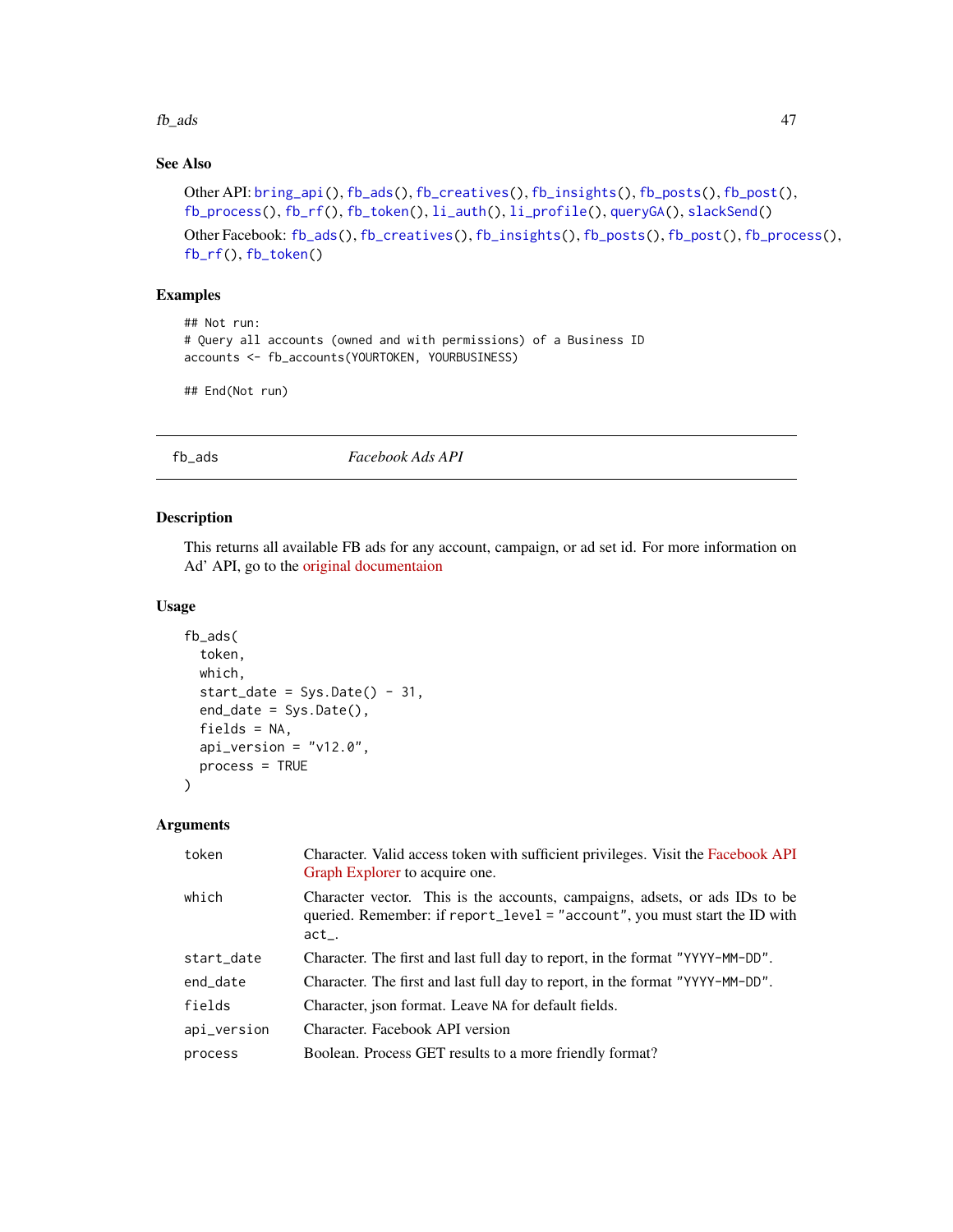## Details

This function was based on FBinsightsR.

## Value

data.frame with un-nested processed results if process=TRUE or raw API results as list when process=FALSE.

## See Also

```
Other API: bring_api(), fb_accounts(), fb_creatives(), fb_insights(), fb_posts(), fb_post(),
fb_process(), fb_rf(), fb_token(), li_auth(), li_profile(), queryGA(), slackSend()
```

```
Other Facebook: fb_accounts(), fb_creatives(), fb_insights(), fb_posts(), fb_post(),
fb_process(), fb_rf(), fb_token()
```
## Examples

```
## Not run:
token <- YOURTOKEN
which <- act_ADACCOUNT
```

```
# Query all ads for "which" with results in the last 10 days
ads <- fb_accounts(YOURTOKEN, which, start_date = Sys.Date() - 10)
```
## End(Not run)

<span id="page-47-0"></span>fb\_creatives *Facebook Creatives API*

#### Description

For more information: [Marketing API](https://developers.facebook.com/docs/marketing-apis)

#### Usage

```
fb_creatives(token, which, api_version = "v12.0", process = TRUE)
```

| token       | Character. Valid access token with sufficient privileges. Visit the Facebook API<br>Graph Explorer to acquire one.                                                    |
|-------------|-----------------------------------------------------------------------------------------------------------------------------------------------------------------------|
| which       | Character vector. This is the accounts, campaigns, adsets, or ads IDs to be<br>queried. Remember: if report_level = "account", you must start the ID with<br>$act_-.$ |
| api_version | Character. Facebook API version                                                                                                                                       |
| process     | Boolean. Process GET results to a more friendly format?                                                                                                               |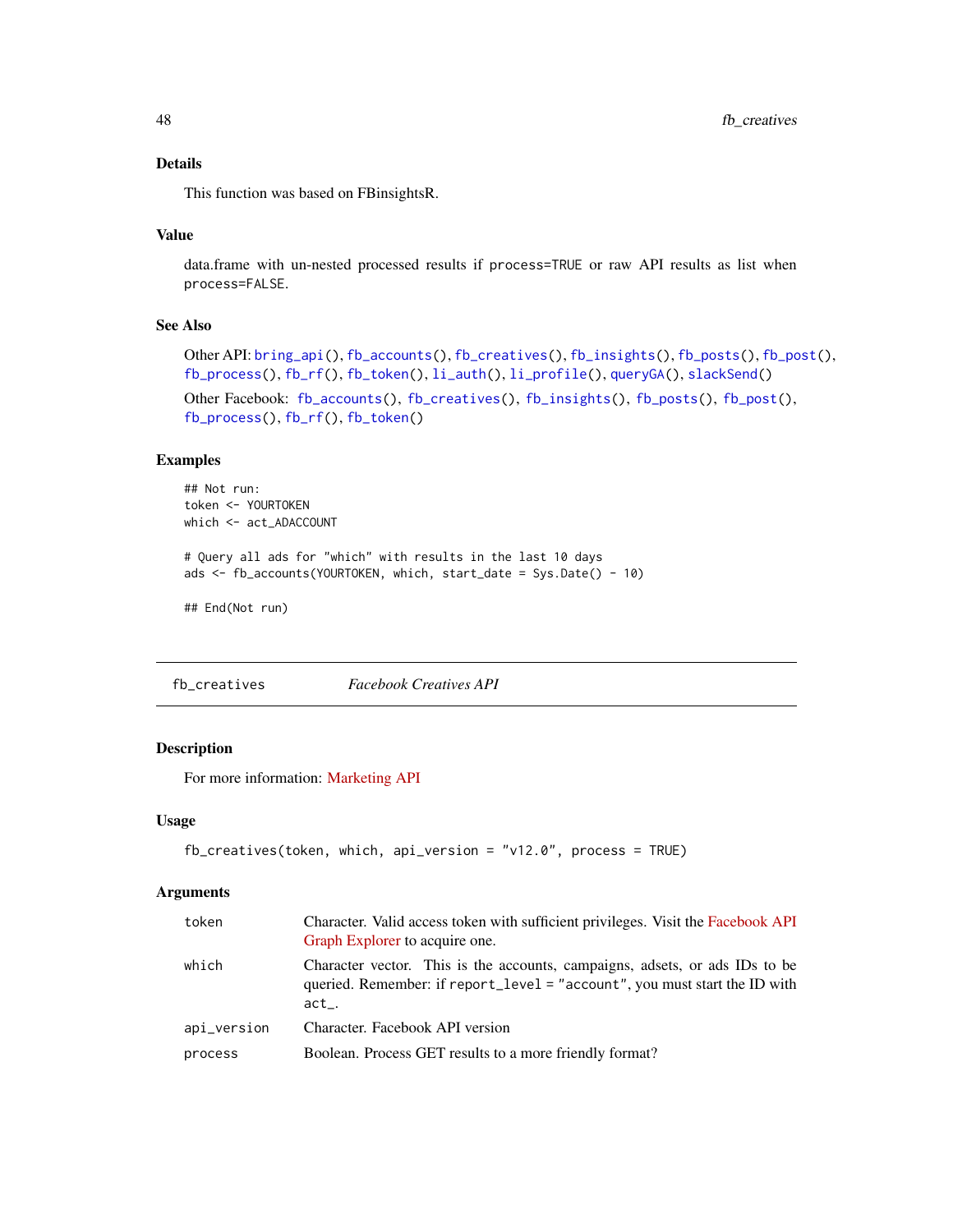## fb\_insights 49

## Value

data.frame with un-nested processed results if process=TRUE or raw API results as list when process=FALSE.

## See Also

Other API: [bring\\_api\(](#page-7-1)), [fb\\_accounts\(](#page-45-0)), [fb\\_ads\(](#page-46-0)), [fb\\_insights\(](#page-48-0)), [fb\\_posts\(](#page-51-0)), [fb\\_post\(](#page-50-0)), [fb\\_process\(](#page-52-0)), [fb\\_rf\(](#page-53-0)), [fb\\_token\(](#page-55-0)), [li\\_auth\(](#page-104-0)), [li\\_profile\(](#page-105-1)), [queryGA\(](#page-147-0)), [slackSend\(](#page-165-0))

Other Facebook: [fb\\_accounts\(](#page-45-0)), [fb\\_ads\(](#page-46-0)), [fb\\_insights\(](#page-48-0)), [fb\\_posts\(](#page-51-0)), [fb\\_post\(](#page-50-0)), [fb\\_process\(](#page-52-0)), [fb\\_rf\(](#page-53-0)), [fb\\_token\(](#page-55-0))

#### Examples

## Not run: token <- YOURTOKEN which <- act ADACCOUNT # Query all creatives for "which"

creatives <- fb\_creatives(YOURTOKEN, which)

## End(Not run)

<span id="page-48-0"></span>fb\_insights *Facebook Insights API*

#### Description

This returns all available FB insights per day including any given breakdown to the specified report level, and place into a data frame. For more information on Ad Insights' API, go to the original [documentaion.](https://developers.facebook.com/docs/marketing-api/insights/)

#### Usage

```
fb_insights(
  token,
  which,
  start_date = Sys.Date() - 7,
  end_date = Sys.Date(),
  time_increment = "1",
  report_level = "campaign",
  ad_object = "insights",
 breakdowns = NA,
  fields = NA,
  limit = 10000.
  api\_version = "v12.0",process = TRUE
)
```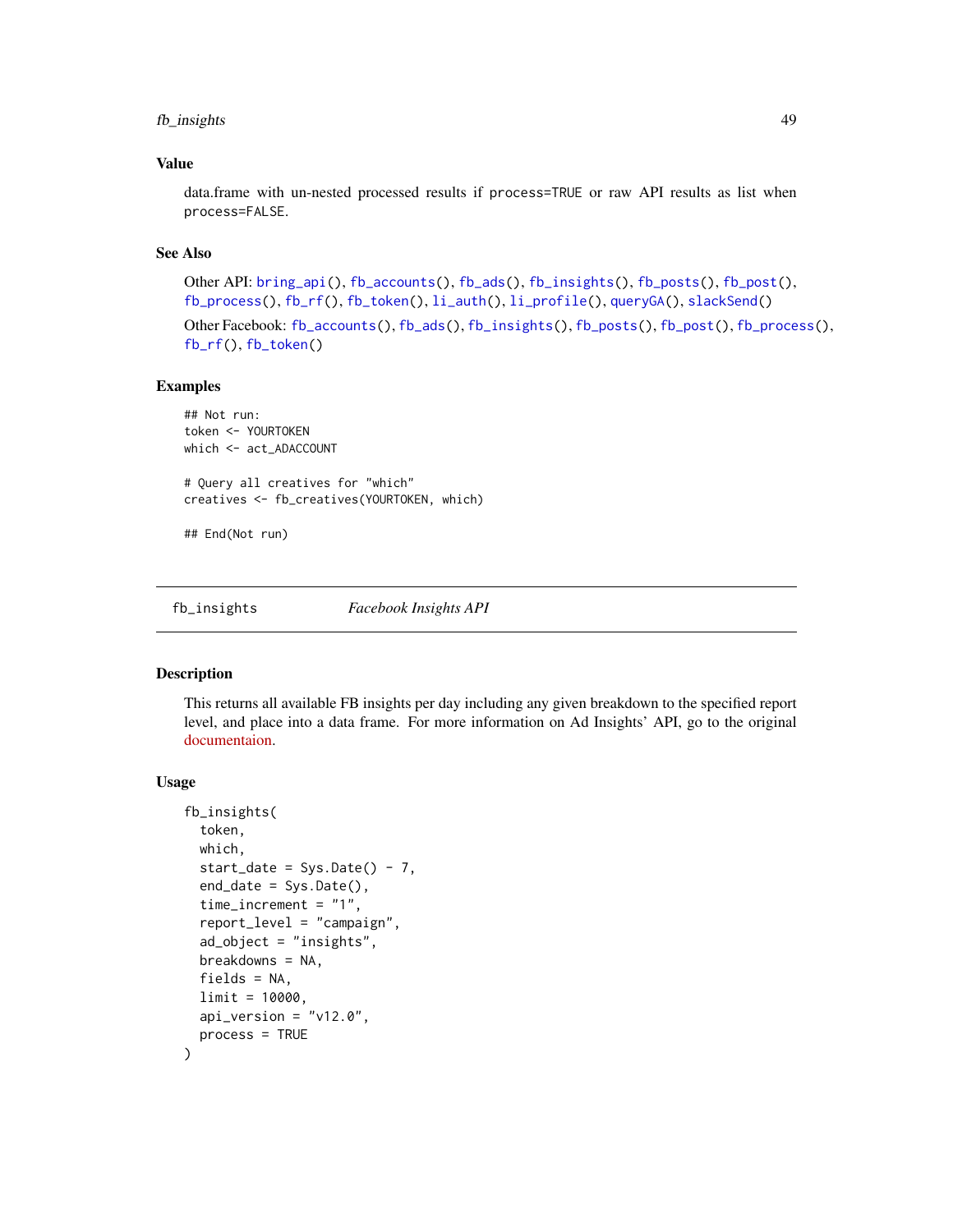## Arguments

| token                | Character. Valid access token with sufficient privileges. Visit the Facebook API<br>Graph Explorer to acquire one.                                                    |
|----------------------|-----------------------------------------------------------------------------------------------------------------------------------------------------------------------|
| which                | Character vector. This is the accounts, campaigns, adsets, or ads IDs to be<br>queried. Remember: if report_level = "account", you must start the ID with<br>$act_-.$ |
| start_date, end_date |                                                                                                                                                                       |
|                      | Character. The first and last full day to report, in the format "YYYY-MM-DD".                                                                                         |
|                      | time_increment Character. Group by months ("monthly"), everything together ("all_days") or an<br>integer per days [1-90]. Default: each day separately (i.e. "1").    |
| report_level         | Character. One of "ad", "adset", "campaign", or "account"                                                                                                             |
| ad_object            | Character. One of: "insights" (default), "adsets",                                                                                                                    |
| breakdowns           | Character Vector. One or more of breakdowns for segmentation results. Set to<br>NA for no breakdowns                                                                  |
| fields               | Character, json format. Leave NA for default fields.                                                                                                                  |
| limit                | Integer. Query limit                                                                                                                                                  |
| api_version          | Character. Facebook API version                                                                                                                                       |
| process              | Boolean. Process GET results to a more friendly format?                                                                                                               |

#### Value

data.frame with un-nested processed results if process=TRUE or raw API results as list when process=FALSE.

## See Also

Other API: [bring\\_api\(](#page-7-1)), [fb\\_accounts\(](#page-45-0)), [fb\\_ads\(](#page-46-0)), [fb\\_creatives\(](#page-47-0)), [fb\\_posts\(](#page-51-0)), [fb\\_post\(](#page-50-0)), [fb\\_process\(](#page-52-0)), [fb\\_rf\(](#page-53-0)), [fb\\_token\(](#page-55-0)), [li\\_auth\(](#page-104-0)), [li\\_profile\(](#page-105-1)), [queryGA\(](#page-147-0)), [slackSend\(](#page-165-0))

Other Facebook: [fb\\_accounts\(](#page-45-0)), [fb\\_ads\(](#page-46-0)), [fb\\_creatives\(](#page-47-0)), [fb\\_posts\(](#page-51-0)), [fb\\_post\(](#page-50-0)), [fb\\_process\(](#page-52-0)), [fb\\_rf\(](#page-53-0)), [fb\\_token\(](#page-55-0))

## Examples

```
## Not run:
token <- "YOURTOKEN"
which <- "act_20846447"
# Platforms' Insights: all ad-sets platforms of "which" account,
# aggregated, for the last 30 days
platforms <- fb_insights(
  token, which,
  start_date = Sys.Date() - 30,time_increment = "all_days",
  report_level = "adset",
  fields = c("account_name",
```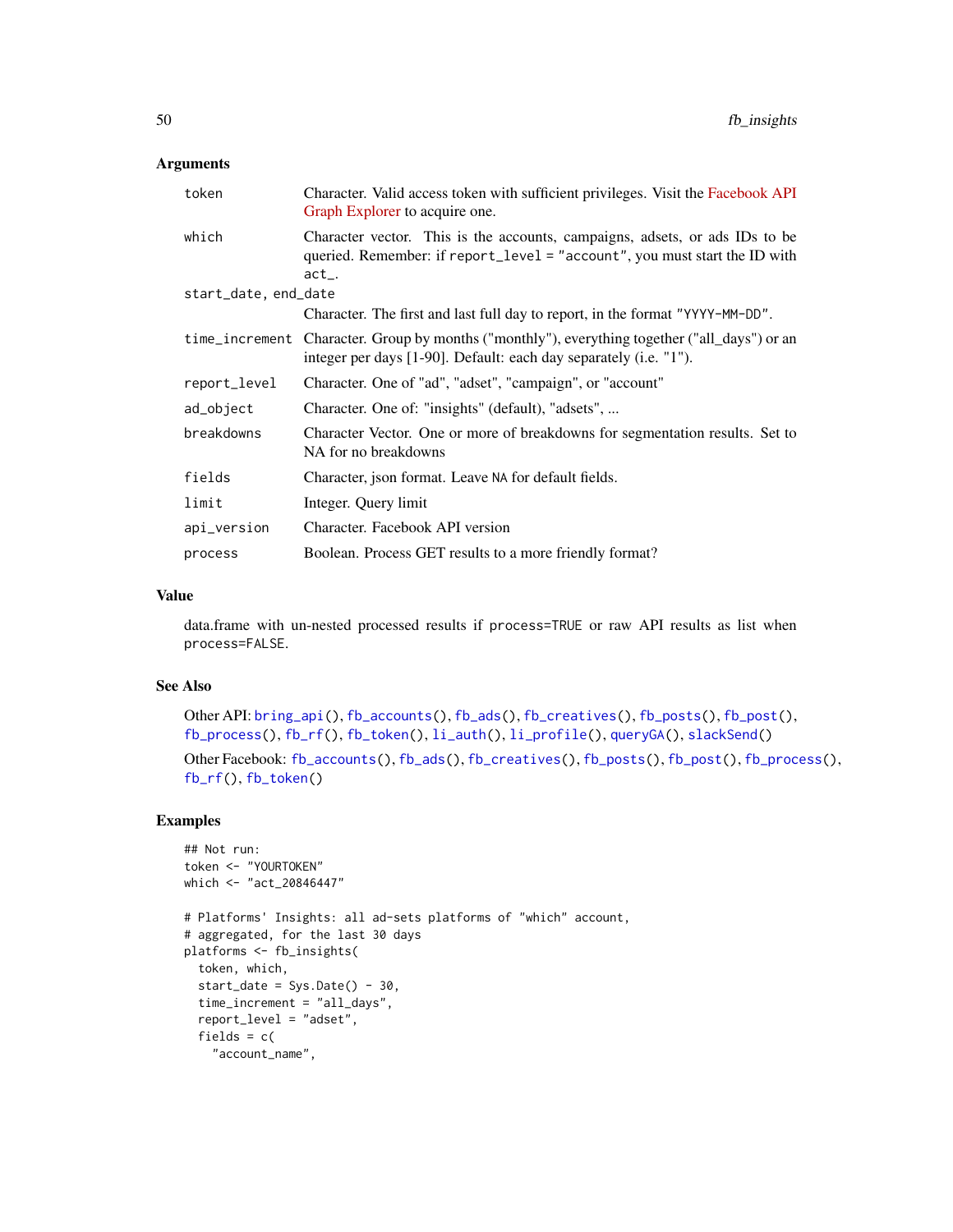```
"adset_id",
    "adset_start",
    "adset_end"
  ),
  breakdowns = c("publisher_platform",
    "platform_position",
    "device_platform"
  )
\mathcal{L}# Daily results for all campaigns of "which" account,
# with custom performance fields with no breakdowns.
insights_adset <- fb_insights(
  token, which,
  time_increment = "1",
  report_level = "campaign",
  fields = c("adset_id",
    "reach",
    "frequency",
    "spend",
    "cpm",
    "objective",
    "optimization_goal"
  )
\overline{\phantom{a}}## End(Not run)
```
<span id="page-50-0"></span>fb\_post *Facebook Post Comments API*

## Description

Connect to an API Graph's token and get posts comments given the post(s) id.

# Usage

```
fb_post(token, post_id, limit = 5000)
```

| token   | Character. Valid access token with sufficient privileges. Visit the Facebook API<br>Graph Explorer to acquire one. |
|---------|--------------------------------------------------------------------------------------------------------------------|
| post_id | Character vector. Post $id(s)$                                                                                     |
| limit   | Integer. Query limit                                                                                               |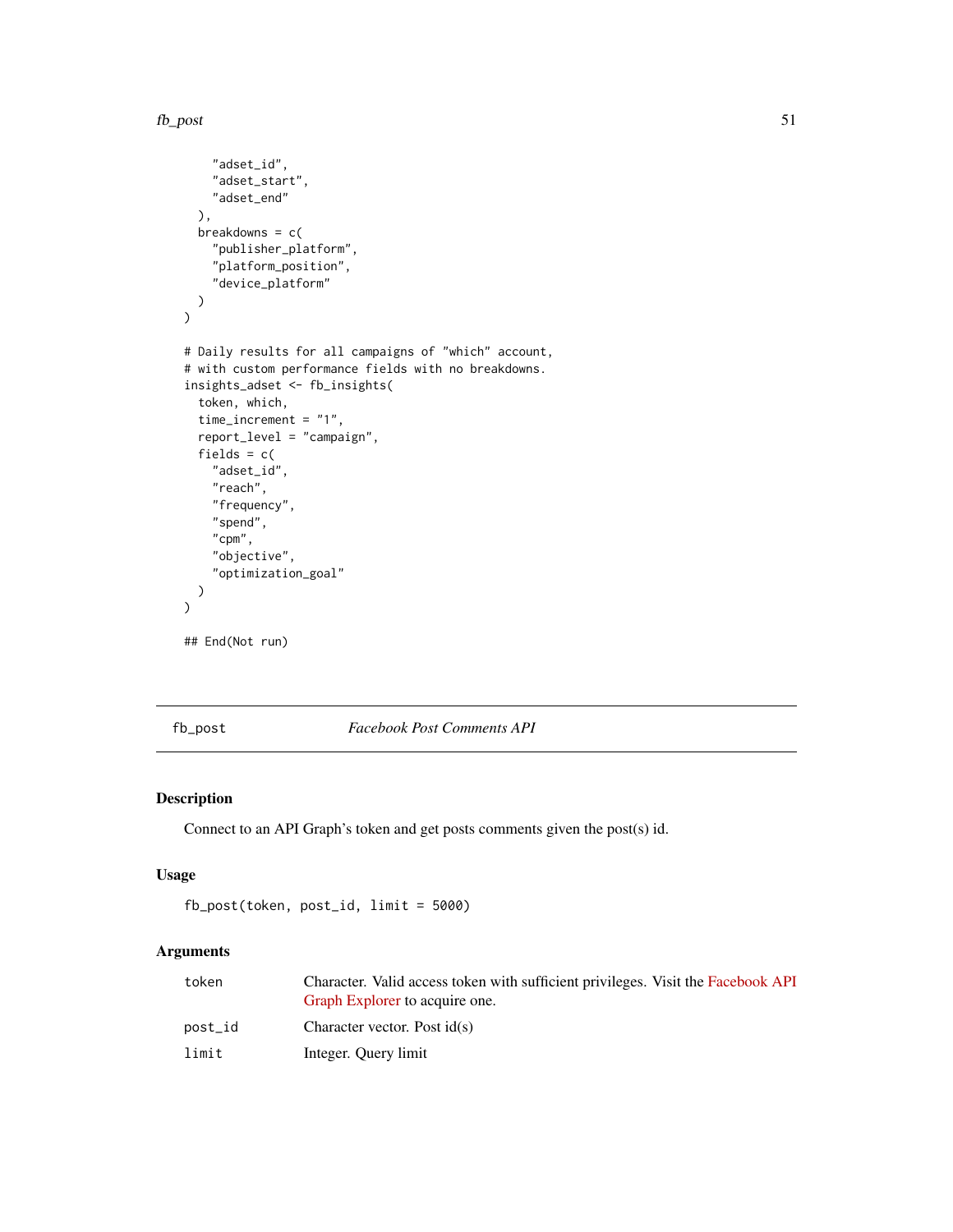## Value

data.frame with un-nested processed results fetched with API.

#### See Also

```
Other API: bring_api(), fb_accounts(), fb_ads(), fb_creatives(), fb_insights(), fb_posts(),
fb_process(), fb_rf(), fb_token(), li_auth(), li_profile(), queryGA(), slackSend()
Other Facebook: fb_accounts(), fb_ads(), fb_creatives(), fb_insights(), fb_posts(),
fb_process(), fb_rf(), fb_token()
```
#### Examples

```
## Not run:
token <- YOURTOKEN
ids <- c(POST_ID1, POST_ID2)
# Query 50 comments for two post ids
posts <- fb_post(token, ids, 50)
## End(Not run)
```
<span id="page-51-0"></span>

fb\_posts *Facebook Page Posts API*

## Description

Connect to an API Graph's token of a given page and get posts, comments, shares, and reactions of n posts (with no limits).

## Usage

```
fb_posts(
  token,
 n = 150,
 limits = 100,
 comments = FALSE,
  shares = FALSE,
  reactions = FALSE
```
## )

| token  | Character. Valid access token with sufficient privileges. Visit the Facebook API |
|--------|----------------------------------------------------------------------------------|
|        | Graph Explorer to acquire one.                                                   |
| n      | Integer. How many most recent posts do you need?                                 |
| limits | Integer. For each post, hoy many results do you need?                            |
|        | comments, shares, reactions                                                      |
|        | Boolean. Include in your query?                                                  |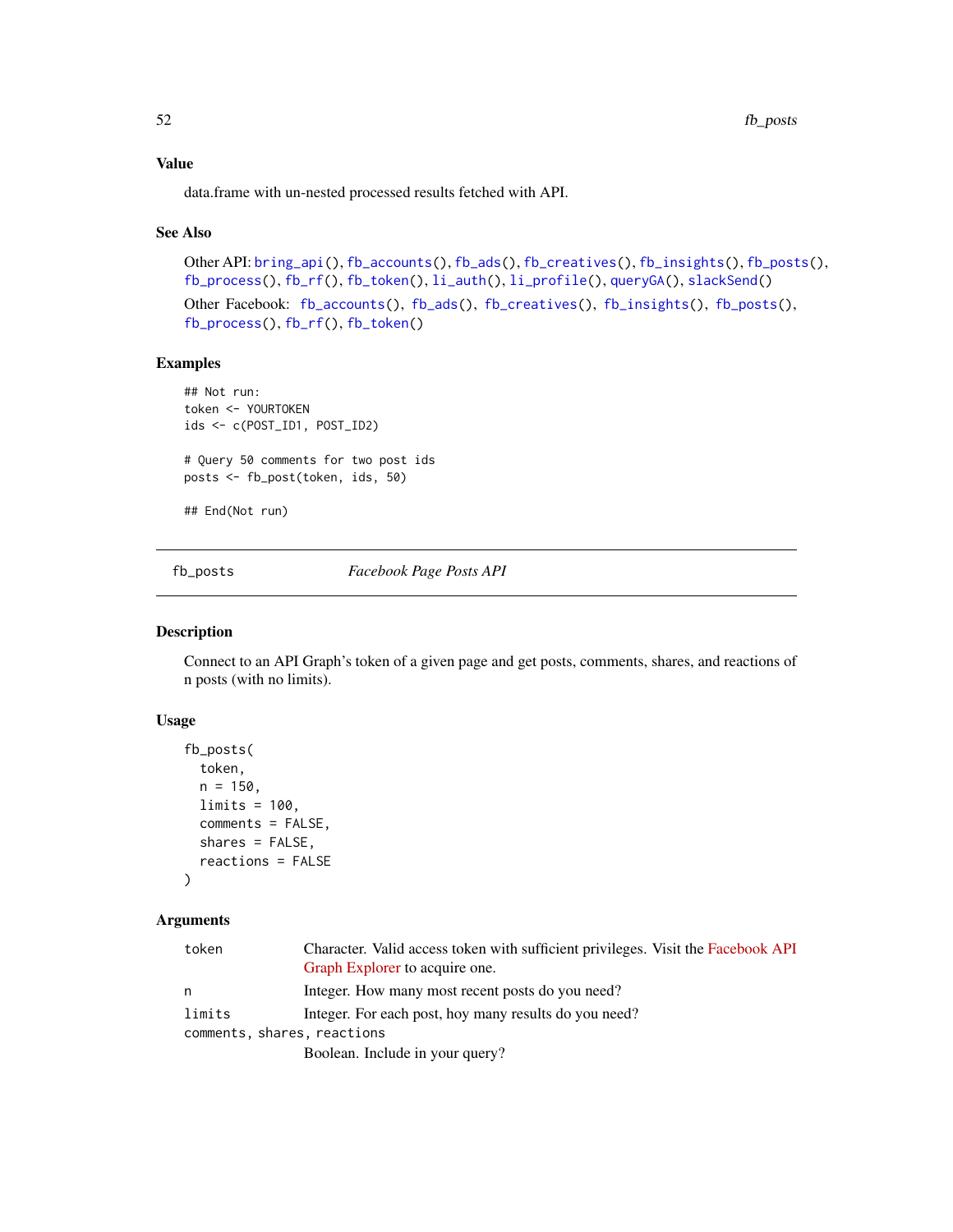## fb\_process 53

## Value

data.frame with un-nested processed results fetched with API.

#### See Also

Other API: [bring\\_api\(](#page-7-1)), [fb\\_accounts\(](#page-45-0)), [fb\\_ads\(](#page-46-0)), [fb\\_creatives\(](#page-47-0)), [fb\\_insights\(](#page-48-0)), [fb\\_post\(](#page-50-0)), [fb\\_process\(](#page-52-0)), [fb\\_rf\(](#page-53-0)), [fb\\_token\(](#page-55-0)), [li\\_auth\(](#page-104-0)), [li\\_profile\(](#page-105-1)), [queryGA\(](#page-147-0)), [slackSend\(](#page-165-0))

Other Facebook: [fb\\_accounts\(](#page-45-0)), [fb\\_ads\(](#page-46-0)), [fb\\_creatives\(](#page-47-0)), [fb\\_insights\(](#page-48-0)), [fb\\_post\(](#page-50-0)), [fb\\_process\(](#page-52-0)), [fb\\_rf\(](#page-53-0)), [fb\\_token\(](#page-55-0))

## Examples

```
## Not run:
token <- YOURTOKEN
# Query latest 10 posts and 50 comments for each
posts <- fb_posts(token, n = 10, limits = 50, comments = TRUE)
```
## End(Not run)

<span id="page-52-0"></span>fb\_process *Process Facebook's API Objects*

#### **Description**

Process and paginate raw results from Facebook's API, result of querying the API with httr::GET.

#### Usage

```
fb_process(response, paginate = TRUE)
```
#### **Arguments**

| response | GET's output object, class response                                                      |
|----------|------------------------------------------------------------------------------------------|
| paginate | Boolean. Run through all paginations? If not, only the first one will be pro-<br>cessed. |

### Value

data.frame with un-nested processed results or NULL if no results found.

#### See Also

Other API: [bring\\_api\(](#page-7-1)), [fb\\_accounts\(](#page-45-0)), [fb\\_ads\(](#page-46-0)), [fb\\_creatives\(](#page-47-0)), [fb\\_insights\(](#page-48-0)), [fb\\_posts\(](#page-51-0)), [fb\\_post\(](#page-50-0)), [fb\\_rf\(](#page-53-0)), [fb\\_token\(](#page-55-0)), [li\\_auth\(](#page-104-0)), [li\\_profile\(](#page-105-1)), [queryGA\(](#page-147-0)), [slackSend\(](#page-165-0))

Other Facebook: [fb\\_accounts\(](#page-45-0)), [fb\\_ads\(](#page-46-0)), [fb\\_creatives\(](#page-47-0)), [fb\\_insights\(](#page-48-0)), [fb\\_posts\(](#page-51-0)), [fb\\_post\(](#page-50-0)), [fb\\_rf\(](#page-53-0)), [fb\\_token\(](#page-55-0))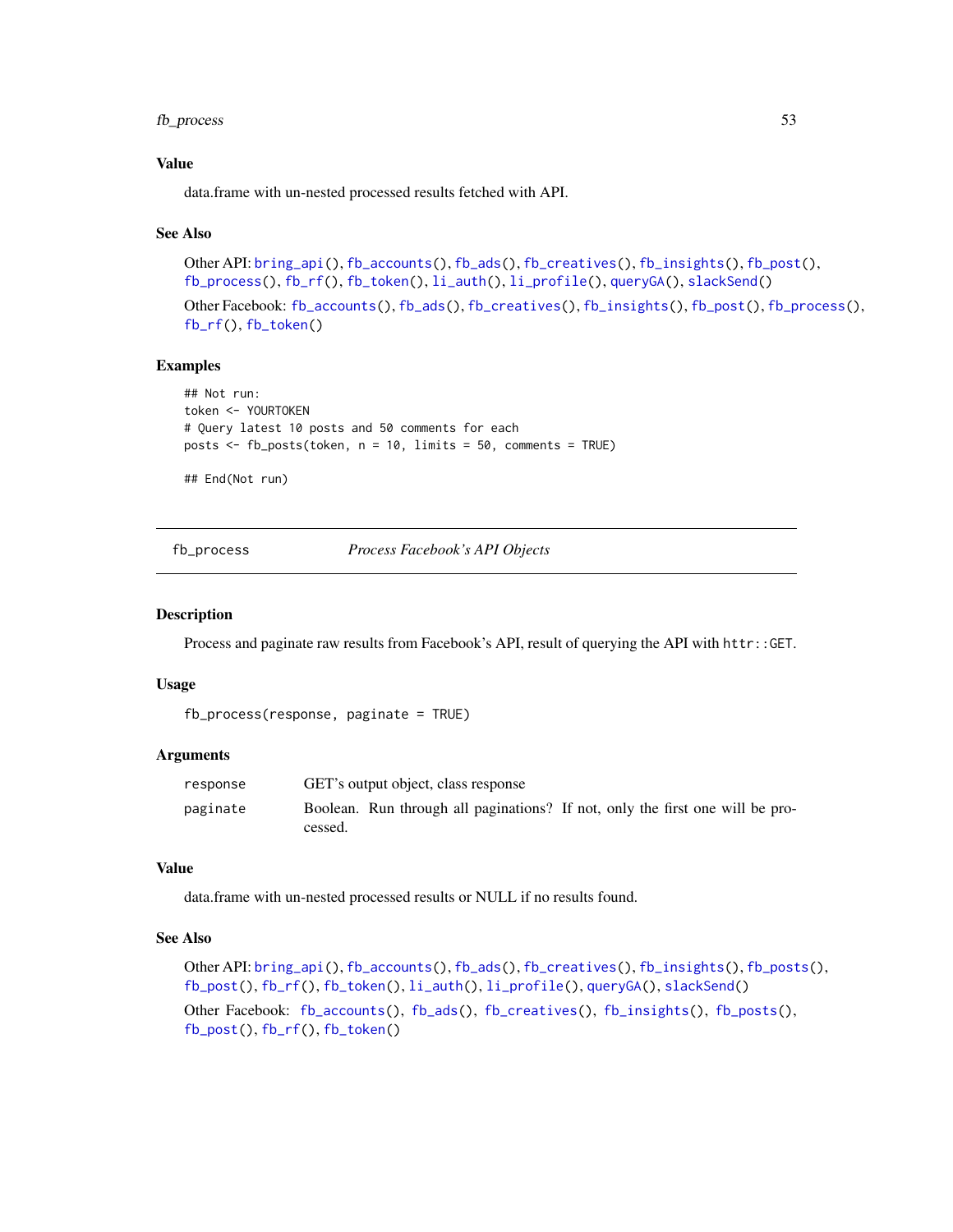## <span id="page-53-0"></span>Description

Create or query reach and frequency predictions using Facebook's Reach and Frequency API. For more information on the API and its parameters, go to the [original documentaion.](https://developers.facebook.com/docs/marketing-api/insights)

## Usage

```
fb_rf(
  token,
  ad_account = NA,
 prediction = NA,
 objective = "REACH",
  days = 28,
 budget = 2e+06,
  destination_ids = NA,
  countries = "MX",
  frequency_{cap} = 8,
 prediction_mode = 1,
  curve = TRUE,api_version = "v12.0",
 process = TRUE,
  ...
)
```

| token           | Character. Valid access token with sufficient privileges. Visit the Facebook API<br>Graph Explorer to acquire one.                                                                                |  |
|-----------------|---------------------------------------------------------------------------------------------------------------------------------------------------------------------------------------------------|--|
| ad_account      | Character. Ad Account. Remember to start with act_. If you use the prediction<br>argument, no need to provide this parameter.                                                                     |  |
| prediction      | Integer. Prediction ID if you already created the prediction and wish to query<br>the curve's data. As this prediction already exists, the rest of arguments of this<br>function will be ignored. |  |
| objective       | Character. Any of: "BRAND_AWARENESS", "LINK_CLICKS", "POST_ENGAGEMENT",<br>"MOBILE APP INSTALLS", "CONVERSIONS", "REACH", or "VIDEO VIEWS".                                                       |  |
| days            | Integer. Amount of days for your campaign's predictions.                                                                                                                                          |  |
| budget          | Integer. The budget in the Ad Account currency in cents.                                                                                                                                          |  |
| destination_ids |                                                                                                                                                                                                   |  |
|                 | Integer vector. Page ID and/or Instagram Account ID.                                                                                                                                              |  |
| countries       | Character vector. Country's acronyms.                                                                                                                                                             |  |
| frequency_cap   | Integer. Frequency cap over all the campaign duration.                                                                                                                                            |  |
|                 |                                                                                                                                                                                                   |  |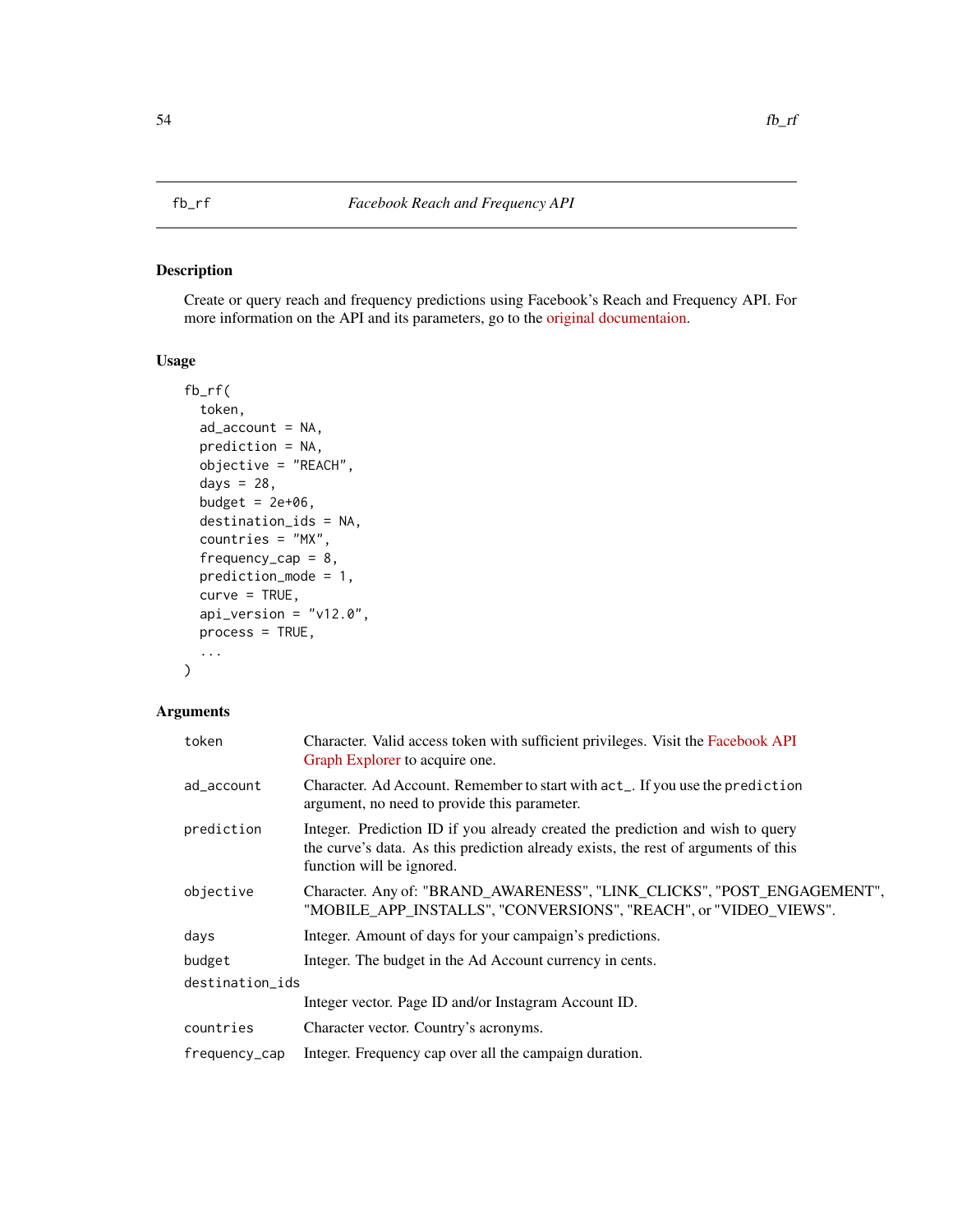#### $f_{\rm b\_rf}$  55

| prediction_mode |                                                                                                                |
|-----------------|----------------------------------------------------------------------------------------------------------------|
|                 | Integer. "1" for predicting Reach by providing budget, "2" is for predicting<br>Budget given a specific Reach. |
| curve           | Boolean. Return curve data? If not, only prediction will be created.                                           |
| api_version     | Character. Facebook API version                                                                                |
| process         | Boolean. Process GET results to a more friendly format?                                                        |
| $\cdots$        | Additional parameters passed to target specs.                                                                  |

## Value

data.frame with un-nested processed results if process=TRUE or raw API results as list when process=FALSE.

#### See Also

```
Other API: bring_api(), fb_accounts(), fb_ads(), fb_creatives(), fb_insights(), fb_posts(),
fb_post(), fb_process(), fb_token(), li_auth(), li_profile(), queryGA(), slackSend()
fb_accounts(fb_ads(fb_creatives(fb_insights(fb_posts(),
```

```
fb_post(), fb_process(), fb_token()
```
#### Examples

```
## Not run:
token <- "YOURTOKEN"
account_id <- "act_20846447"
# BASIC 1: Create and return data for a new prediction
basic1 <- fb_rf(token, account_id, destination_ids = 187071108930, countries = "AR")
# BASIC 2: Fetch data for an existing prediction ID
basic2 <- fb_rf(token, account_id, prediction = 6260368700774)
# ADVANCED (Fully custom prediction)
advanced <- fb_rf(token, account_id,
  objective = "REACH",
  days = 28,
  budget = 2000000,destination_ids = c(187071108930, 1142958119078556),
  age\_min = 15,
  age_max = 65,
  genders = 2,
  countries = "MX",
  publisher_platforms = c(
    "facebook",
    "instagram",
    #' audience_network',
    "messenger"
  ),
  # interests_ids = NA,
  facebook_positions = c(
```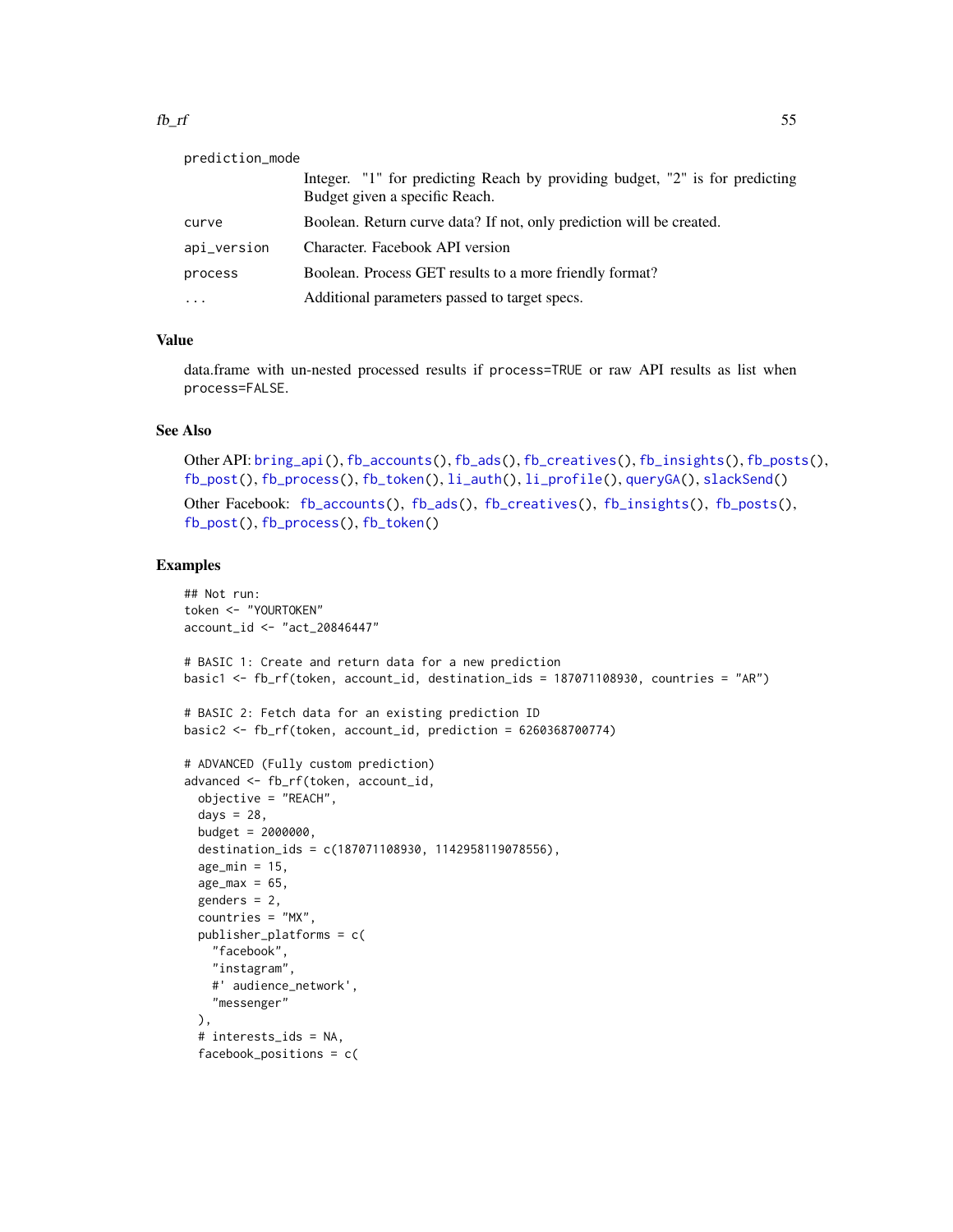56 fb\_token

```
"feed",
    #' instant_article',
    "marketplace",
    "video_feeds",
    "story",
   "search",
    "instream_video"
 ),
 instagram_positions = c(
    "stream",
    "story",
    "explore"
 ),
 # audience_network_positions = c(
 # 'classic',
 # 'instream_video')
 messenger_positions = c(
   "messenger_home",
    "sponsored_messages",
   "story"
 ),
 device_platforms = c(
    "mobile",
    "desktop"
 )
## End(Not run)
```
)

<span id="page-55-0"></span>fb\_token *Facebook's Long Life User Token*

## Description

Using a 1-hour generic user token you can generate a 60 day token. You will need to have an App ID and App secret, and a valid token. Generate a new valid User Token with the [API Graph.](https://developers.facebook.com/tools/explorer)

## Usage

```
fb_token(app_id, app_secret, token, api_version = "v12.0")
```

| app_id, app_secret |                                                                                        |
|--------------------|----------------------------------------------------------------------------------------|
|                    | Character. Application ID and Secret.                                                  |
| token              | Character. User token, created with API Graph or with this same fb_token()'s<br>token. |
| api_version        | Character. Facebook API version                                                        |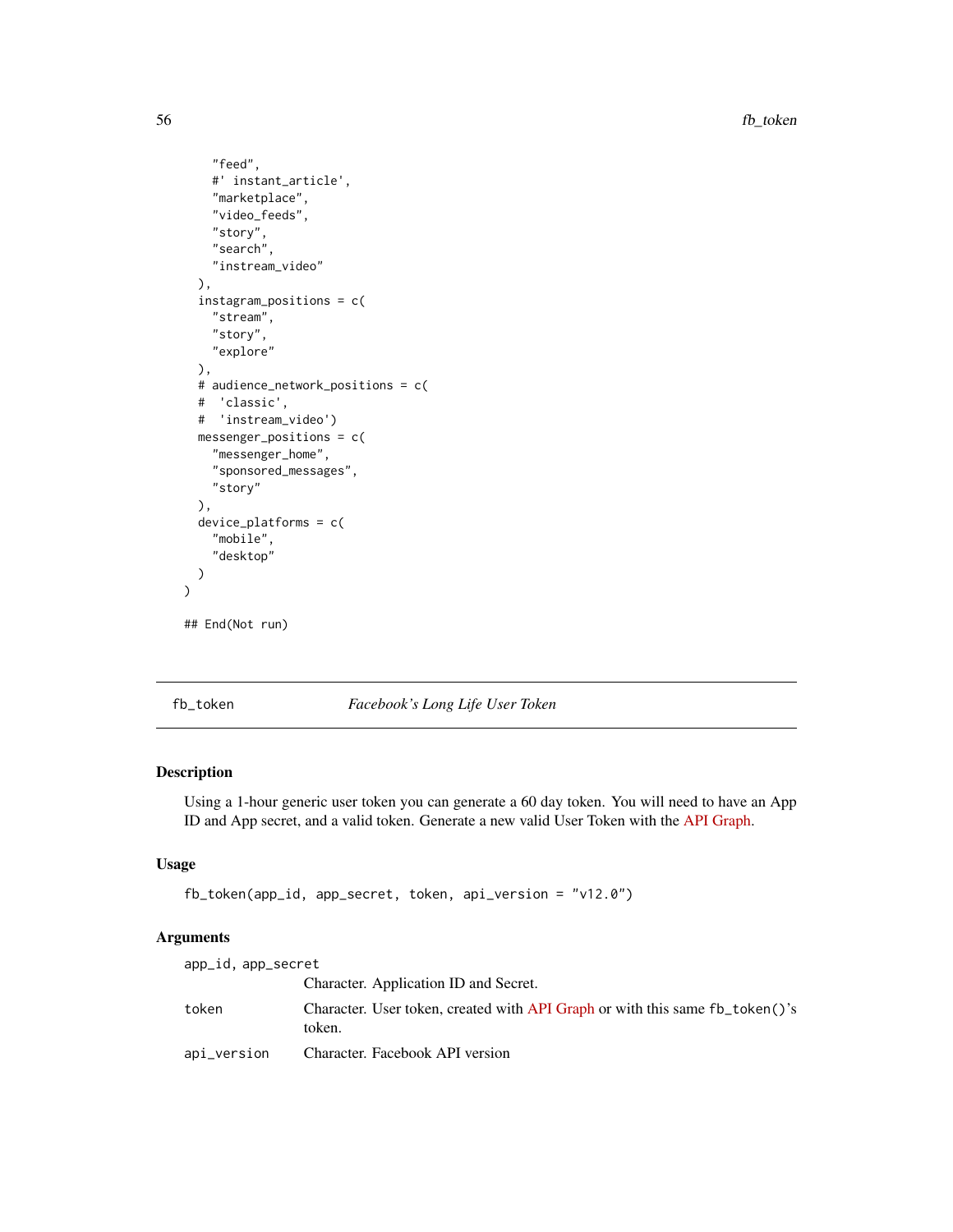#### filesGD 57

# Details

More info: [Long-Lived Access Tokens](https://developers.facebook.com/docs/facebook-login/access-tokens/refreshing/)

#### Value

Character. String with token requested.

## See Also

```
Other API: bring_api(), fb_accounts(), fb_ads(), fb_creatives(), fb_insights(), fb_posts(),
fb_post(), fb_process(), fb_rf(), li_auth(), li_profile(), queryGA(), slackSend()
Other Facebook: fb_accounts(), fb_ads(), fb_creatives(), fb_insights(), fb_posts(),
fb_post(), fb_process(), fb_rf()
```
filesGD *Google Drive Files (API v4)*

## Description

Authenticate and find Google Drive files and IDs by name.

#### Usage

```
filesGD(title, server = FALSE, json = NULL, api_key = NULL, email = NULL)
```
#### Arguments

| title   | Character. Title of Google Drive file. Uses regular expressions so you may fetch<br>with patterns instead of names.                                             |
|---------|-----------------------------------------------------------------------------------------------------------------------------------------------------------------|
| server  | Boolean. Force interacting auth process?                                                                                                                        |
| json    | Character. JSON filename with service auth                                                                                                                      |
| api_kev | Character. If you have multiple pre-authorized accounts in your machine, you<br>may non-interactively select which one you wish to use by email and/or api_key. |
| email   | Character. If you have multiple pre-authorized accounts in your machine, you<br>may non-interactively select which one you wish to use by email and/or api_key. |

## Value

Vector with found file names based on title on Google Drive.

## See Also

Other Scrapper: [get\\_mp3\(](#page-73-0)), [gtrends\\_related\(](#page-79-0)), [holidays\(](#page-92-0)), [ip\\_data\(](#page-95-0)), [readGS\(](#page-150-0)), [splot\\_etf\(](#page-168-0)), [stocks\\_quote\(](#page-176-0))

Other Google: [gtrends\\_related\(](#page-79-0)), [queryGA\(](#page-147-0)), [readGS\(](#page-150-0))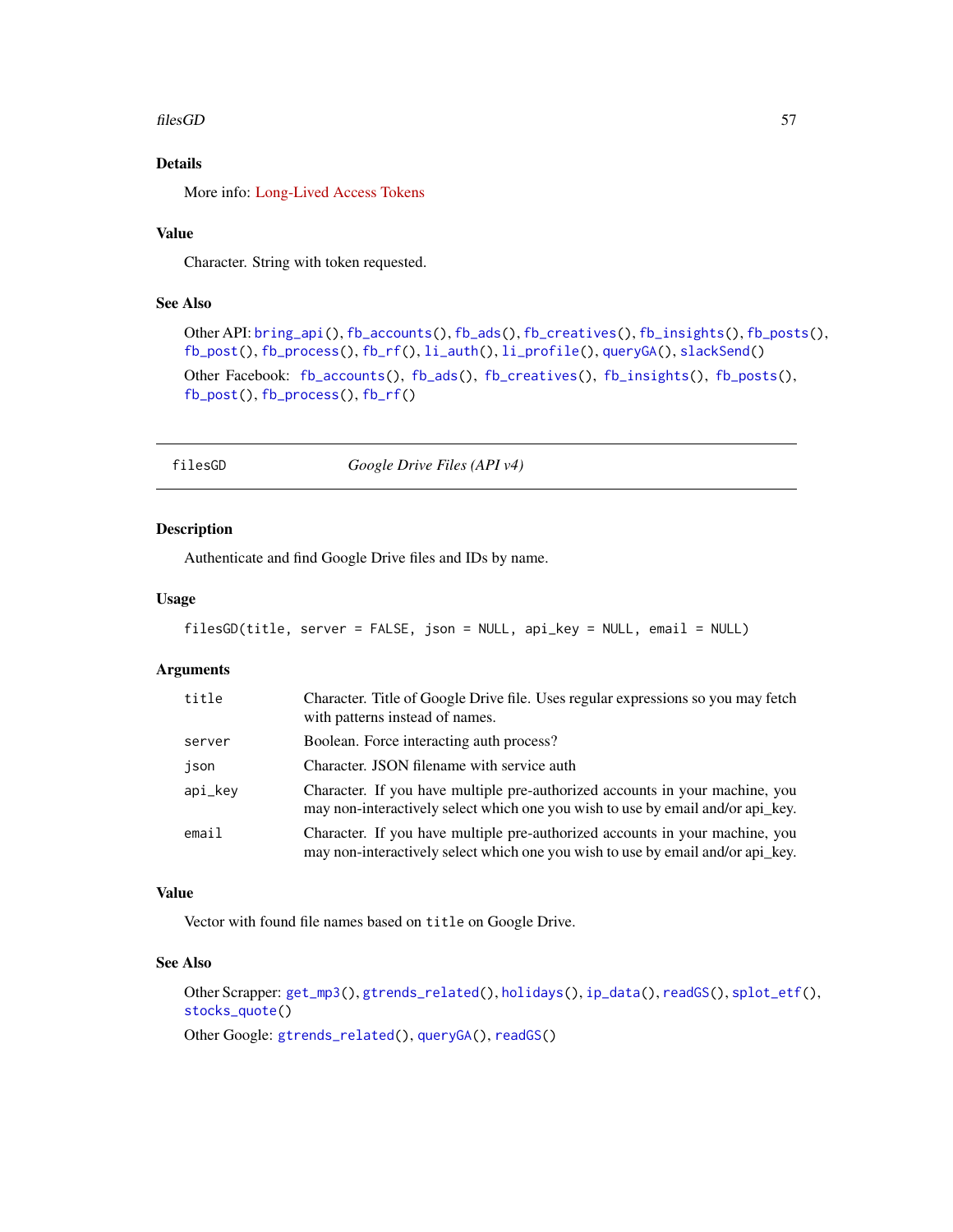## Description

Parses all functions called by an R script and then lists them by package. Wrapper for 'getParse-Data'. May be of great use for those developing a package to help see what namespace 'imports-From' calls will be required.

#### Usage

```
files_functions(filename, abc = TRUE, quiet = FALSE)
```
#### Arguments

| filename | Character. Path to an R file (or directory) containing R code files.               |
|----------|------------------------------------------------------------------------------------|
| abc      | Boolean. List functions alphabetically. If FALSE, will list in order of frequency. |
| quiet    | Boolean. Keep quiet? If not, print messages and statusbar.                         |

## Value

data.frame. Each row is a function and columns stating number of appearances, percentage, packages, and files searched.

#### Examples

```
## Not run:
# Choose an R script file with functions
rfile <- file.choose()
files_functions(rfile)
```
## End(Not run)

file\_name *Extract file raw name and type from file names*

#### Description

Extract file raw name and type from file names Get file extensions without file names

#### Usage

file\_name(filepath)

file\_type(filepath)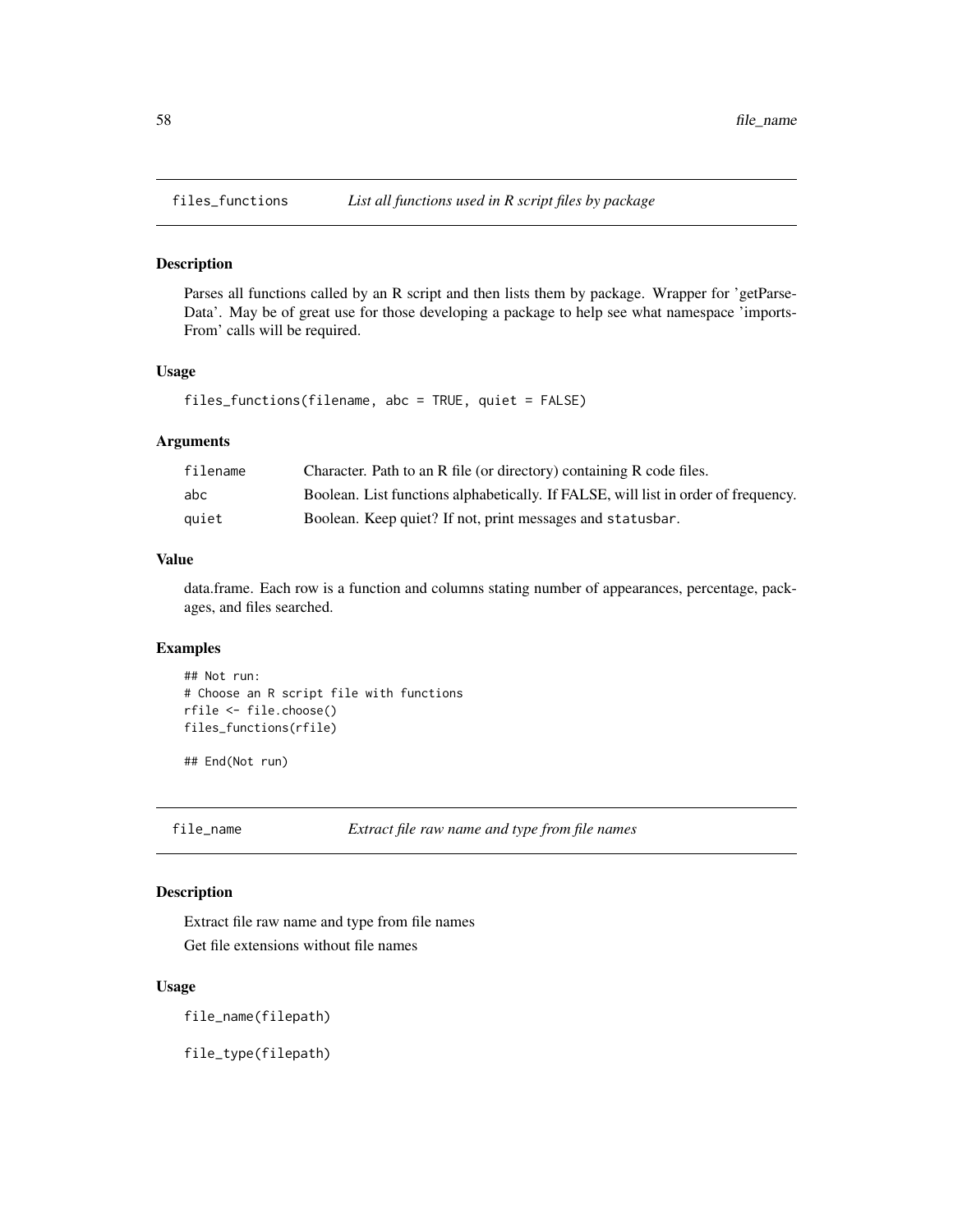## font\_exists 59

## Arguments

filepath Character vector. File path(s) to get file raw names without extension nor path OR extension without path nor raw name.

## Examples

```
file_name("file.aux")
file_name("temp/file.R")
file_name("/temp/temp3/music.mp3")
file_type("file.aux")
file_type("temp/file.R")
file_type("/temp/temp3/music.mp3")
```
font\_exists *Check if Font is Installed*

# Description

This function checks if a font is installed in your machine.

## Usage

font\_exists(font = "Arial Narrow", quiet = FALSE)

## Arguments

| font  | Character. Which font to check            |
|-------|-------------------------------------------|
| quiet | Boolean. Keep quiet? If not, show message |

#### Value

Boolean result of the existing fonts check.

## Examples

font\_exists(font = "Arial") font\_exists(font = "XOXO")  $font\_exists (font = "")$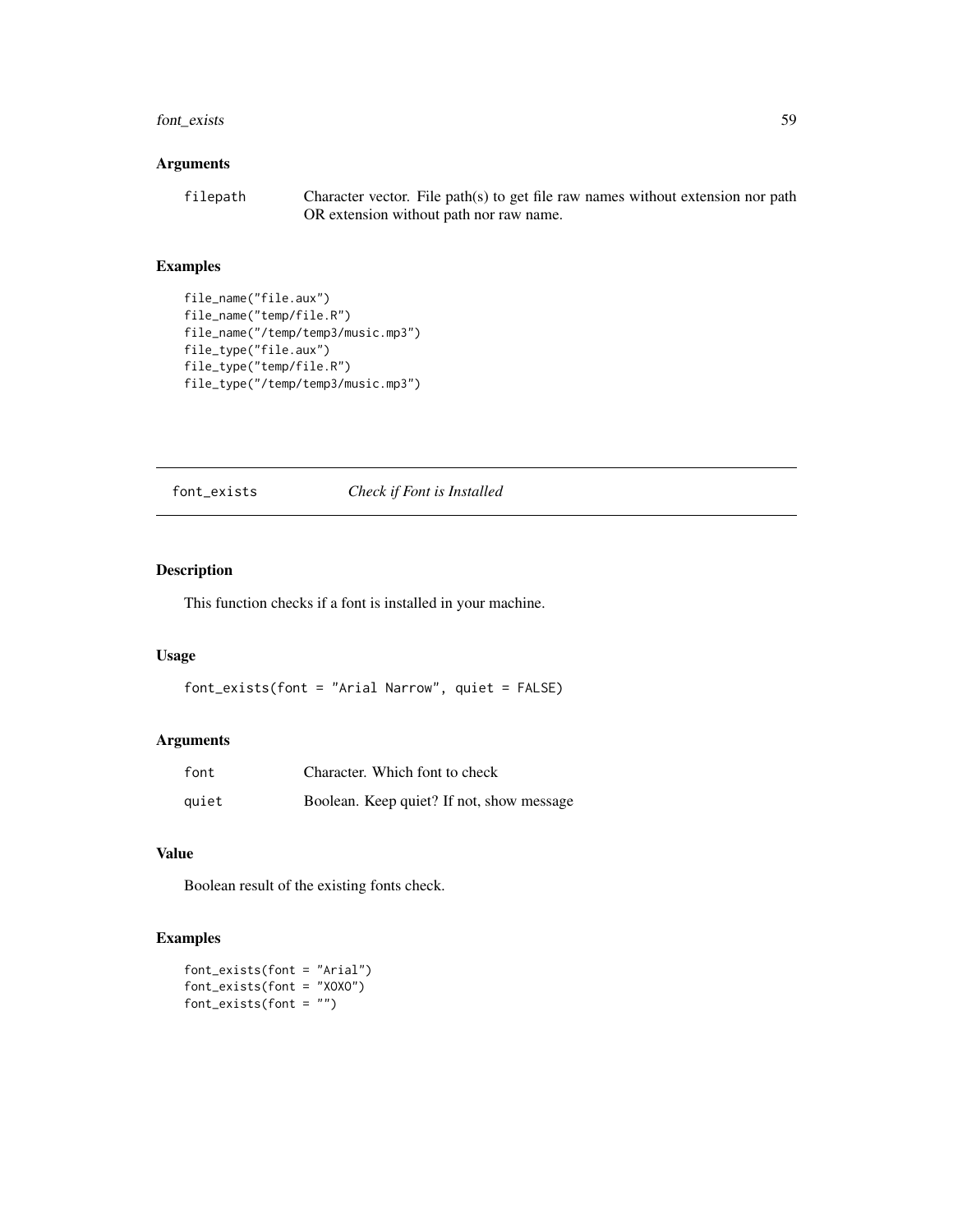forecast\_arima *ARIMA Forecast*

# Description

This function automates the ARIMA iterations and modeling for time forecasting. For the moment, units can only be days.

## Usage

```
forecast_arima(
  time,
  values,
 n_future = 30,
 ARMA = 8,
 ARMA\_min = 5,
 AR = NA,
 MA = NA,
 wd_excluded = NA,
 plot = TRUE,
 plot_days = 90,
 project = NA
)
```

| time        | <b>POSIX.</b> Vector with date values                                                                                                                                                                                                                                     |
|-------------|---------------------------------------------------------------------------------------------------------------------------------------------------------------------------------------------------------------------------------------------------------------------------|
| values      | Numeric. Vector with numerical values                                                                                                                                                                                                                                     |
| n_future    | Integer. How many steps do you wish to forecast?                                                                                                                                                                                                                          |
| ARMA        | Integer. How many days should the model look back for ARMA? Between 5<br>and 10 days recommended. If set to 0 then it will forecast until the end of max<br>date's month; if set to -1, until the end of max date's following month                                       |
| ARMA_min    | Integer. How many days should the model look back for ARMA? Between 5<br>and 10 days recommended. If set to 0 then it will forecast until the end of max<br>date's month; if set to -1, until the end of max date's following month                                       |
| AR          | Integer. Force AR value if known                                                                                                                                                                                                                                          |
| MA          | Integer. Force MA value if known                                                                                                                                                                                                                                          |
| wd_excluded | Character vector. Which weekdays are excluded in your training set. If there<br>are, please define know which ones. Example: c('Sunday','Thursday'). If set to<br>'auto' then it will detect automatically which weekdays have no data and forcast<br>without these days. |
| plot        | Boolean. If you wish to plot your results                                                                                                                                                                                                                                 |
| plot_days   | Integer. How many days back you wish to plot?                                                                                                                                                                                                                             |
| project     | Character. Name of your forecast project                                                                                                                                                                                                                                  |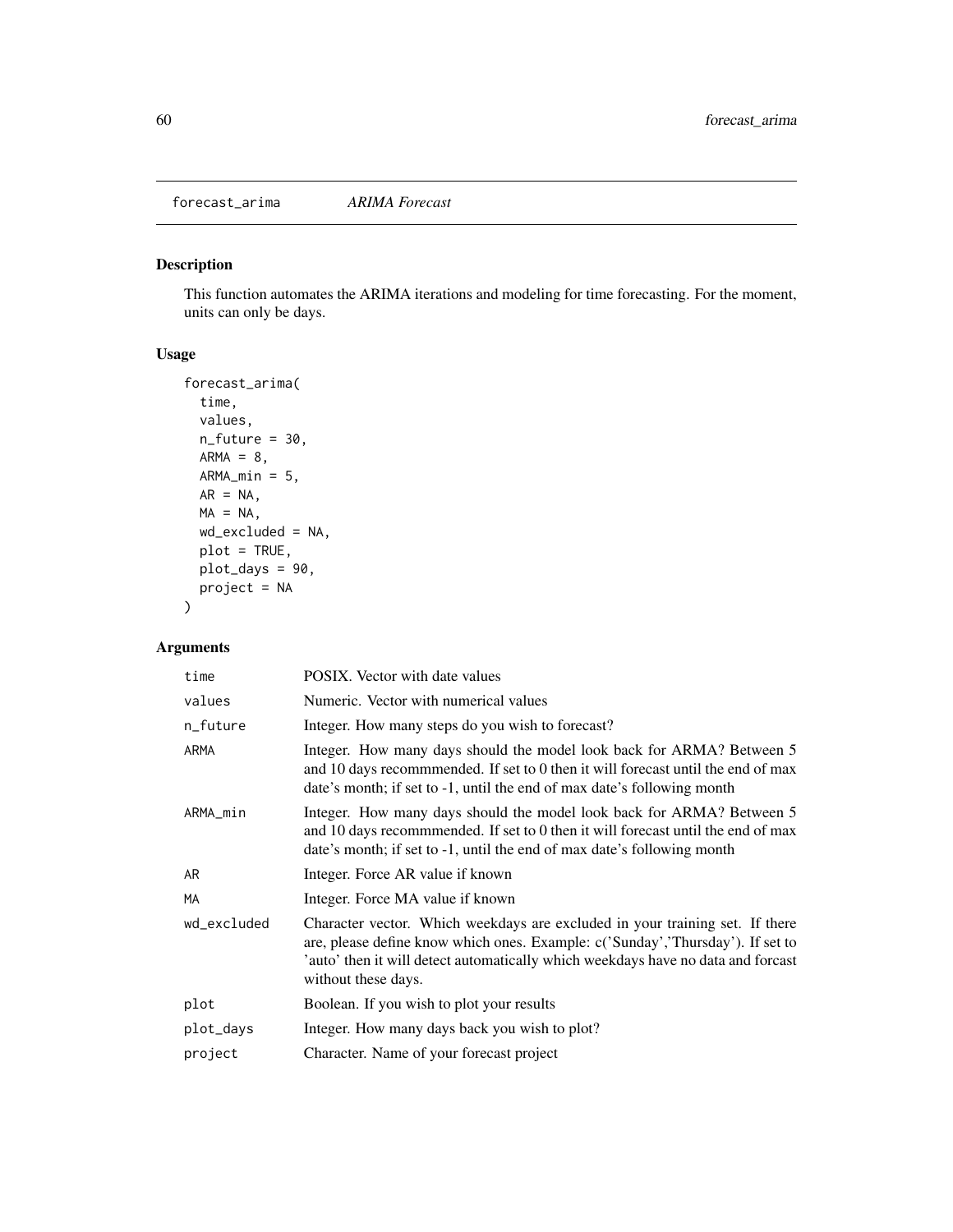## formatColoured 61 and 51 and 51 and 51 and 51 and 51 and 51 and 51 and 51 and 51 and 51 and 51 and 51 and 51 and 51 and 51 and 51 and 51 and 51 and 51 and 51 and 51 and 51 and 51 and 51 and 51 and 51 and 51 and 51 and 51 a

#### Details

The ARIMA method is appropriate only for a time series that is stationary (i.e., its mean, variance, and autocorrelation should be approximately constant through time) and it is recommended that there are at least 50 observations in the input data.

The model consists of two parts, an autoregressive (AR) part and a moving average (MA) part. The AR part involves regressing the variable on its own lagged (i.e., past) values. The MA part involves modeling the error term as a linear combination of error terms occurring contemporaneously and at various times in the past.

One thing to keep in mind when we think about ARIMA models is given by the great power to capture very complex patters of temporal correlation (Cochrane, 1997: 25)

#### Value

List. Containing the trained model, forecast accuracy results, data.frame for forecast (test) and train, and if plot=TRUE, a plot.

#### See Also

Other Forecast: [prophesize\(](#page-145-0))

formatColoured *Print Coloured Messages*

#### Description

Print Coloured Messages

#### Usage

```
formatColoured(
 txt,
 colour = c("yellow", "blue", "grey"),
 bold = FALSE,cat = TRUE)
```
#### Arguments

| txt    | Character. Text to print or transform.                        |
|--------|---------------------------------------------------------------|
| colour | Character. Any of: grey, red, green, yellow, blue, or purple. |
| bold   | Boolean. Set bold text?                                       |
| cat    | Boolean. Print with cat? If not, raw string                   |

#### Value

Depends on cat: NULL if TRUE or character string if FALSE.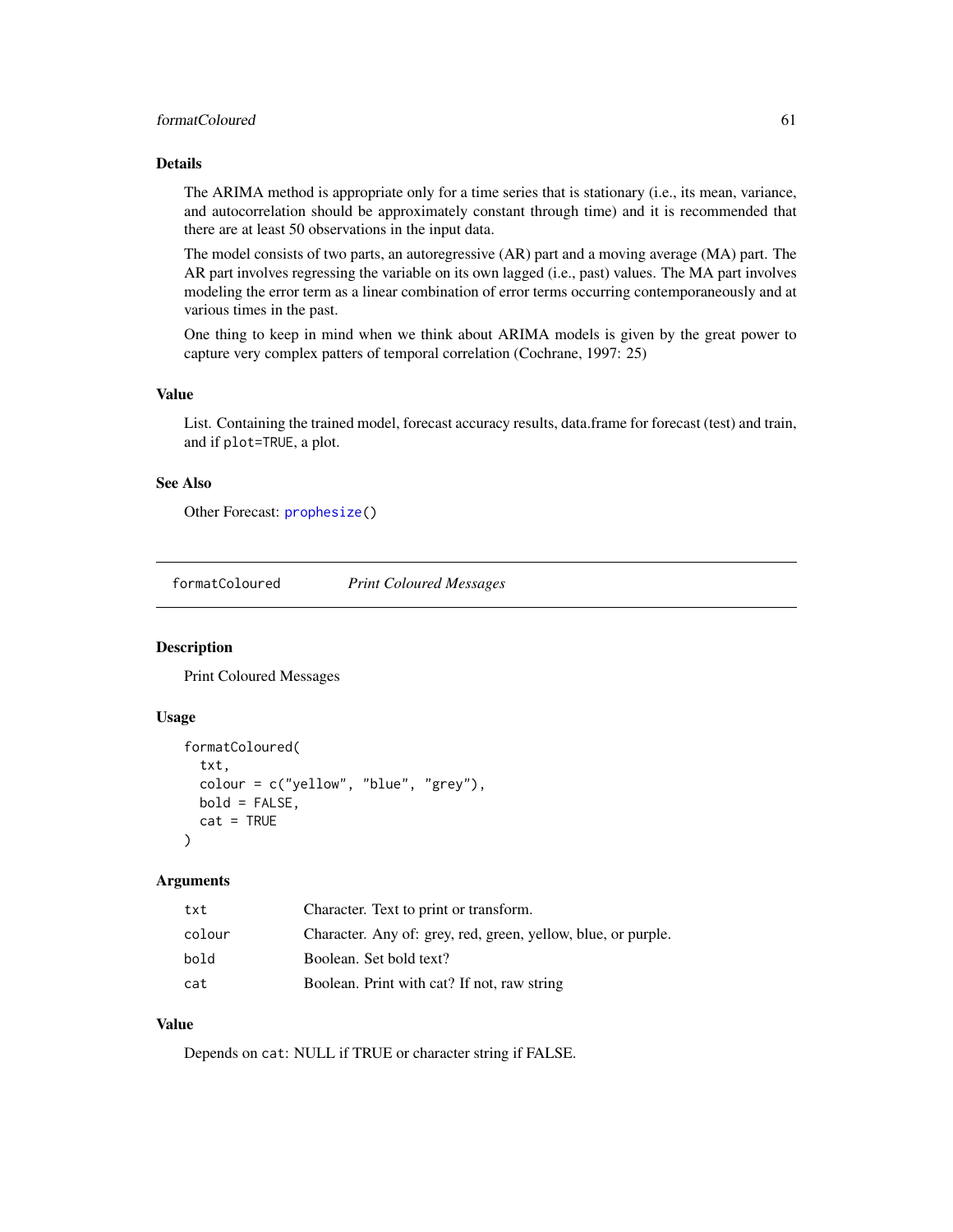## Examples

```
opts <- c("GREY", "RED", "GREEN", "YELLOW", "BLUE", "PURPLE")
for (colour in opts) formatColoured(paste("Colour:", colour, "\n"), colour)
formatColoured("my bold coloured text", bold = TRUE, cat = TRUE)
```
formatNum *Nicely Format Texts and Numericals*

### Description

This function lets the user format numerical values nicely

Format any character string to HTML or markdown format. We recommend using this format with the ggtext::geom\_richtext function to format text in ggplot2 objects.

#### Usage

```
formatNum(
  x,
  decimals = 2,
  signif = NULL,
  type = Sys.getenv("LARES_NUMFORMAT"),
  pre = ",
 pos = "",sign = FALSE,
  abbr = FALSE,...
\mathcal{L}
```
formatHTML(text, color = "black", size = 20, bold = FALSE)

| $\boldsymbol{\mathsf{x}}$ | <b>Numerical Vector</b>                                                                                                                         |
|---------------------------|-------------------------------------------------------------------------------------------------------------------------------------------------|
| decimals                  | Integer. Amount of decimals to display. If set to NULL, then getOption("digits")<br>will be used.                                               |
| signif                    | Integer. Rounds the values in its first argument to the specified number of sig-<br>nificant digits.                                            |
| type                      | Integer. 1 for International standards. 2 for American Standards. Use Sys. setenv ("LARES_NUMFORMAT"<br>$= 2$ ) to set this parameter globally. |
| pre, pos                  | Character. Add string before or after number.                                                                                                   |
| sign                      | Boolean. Add + sign to positive values.                                                                                                         |
| abbr                      | Boolean. Abbreviate using num_abbr()? You can use the 'decimals' parameter<br>to set abbr's $n(-1)$ parameter.                                  |
| $\cdots$                  | Additional lazy eval parameters.                                                                                                                |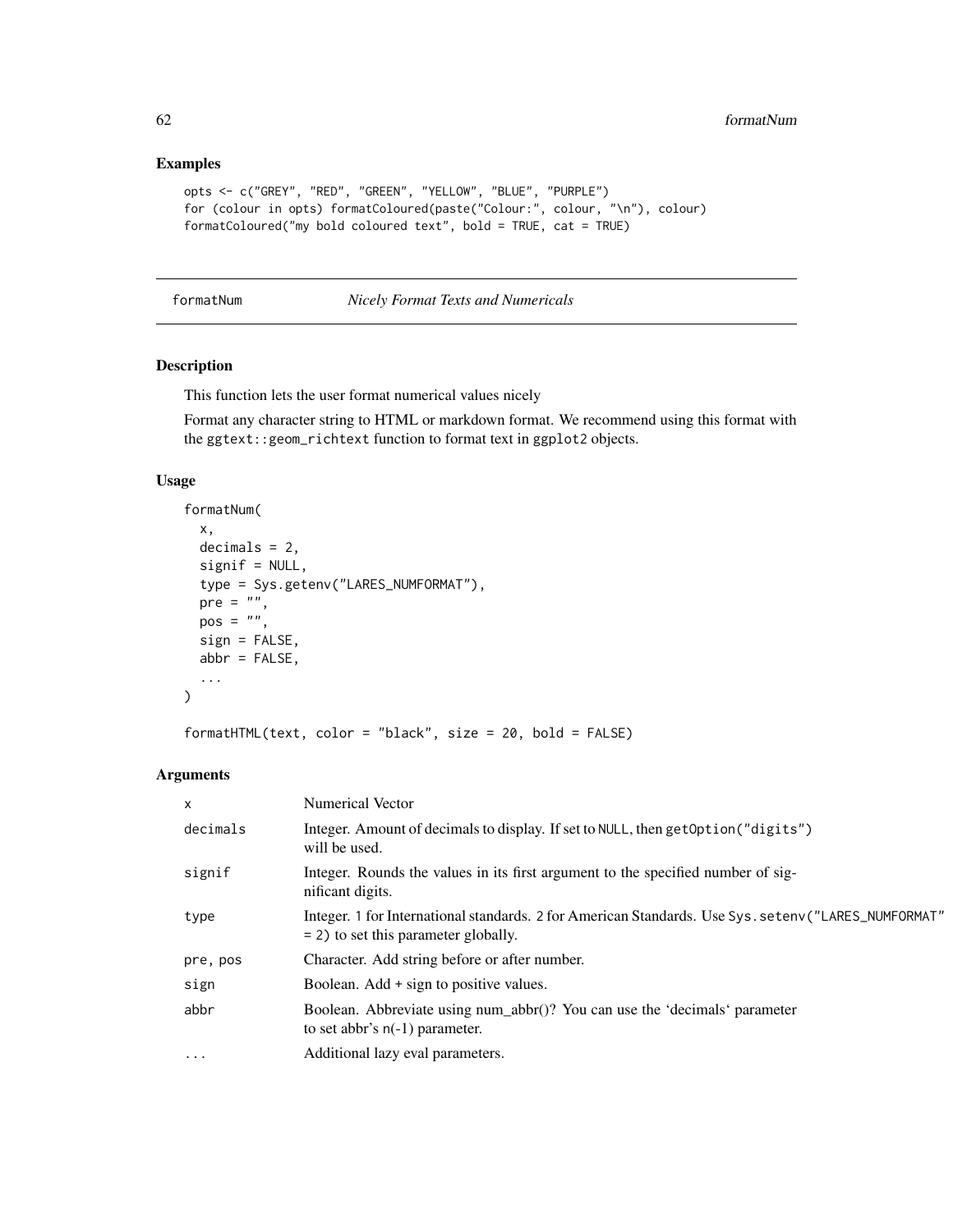#### formatNum 63

| text  | Character. Strings to format.     |
|-------|-----------------------------------|
| color | Character. Hex colour code.       |
| size  | Numeric. Text size.               |
| bold  | Boolean. Should the text be bold? |

#### Value

Character. String vector with reformatted continuous numbers String with format characters included.

#### See Also

```
Other Data Wrangling: balance_data(), categ_reducer(), cleanText(), date_cuts(), date_feats(),
holidays(), impute(), left(), normalize(), ohe_commas(), ohse(), removenacols(), replaceall(),
textFeats(), textTokenizer(), vector2text(), year_month()
```
#### Examples

```
formatNum(1.23456, decimals = 3)
formatNum(1.23456, type = 1)
formatNum(1.23456, pre = "$", pos = "/person")
formatNum(123456, abbr = TRUE)
formatNum(1234567890, abbr = TRUE, signif = 2)formatNum(1234567890, decimals = 0, abbr = TRUE)
formatNum(c(-3:3), sign = TRUE)formatHTML("Text test", color = "#000000")
formatHTML(c(123, 456), color = "orange", size = 120, bold = TRUE)# If you want to use it with \code{ggtext}:
## Not run:
col1 <- "grey"
col2 <- "orange"
pt <- data.frame(
  label = paste0(formatHTML(123, color = col2, size = 120, bold = TRUE), "<br/>h/>",
    formatHTML("of children had a", col1), "<br/>br/>",
    formatHTML("traditional stay-at-home mom", color = col2, bold = TRUE), "<br/>br/>",
    formatHTML(paste0("in 2012, compared to ", 321, " in 1970"), color = col1)
  )
\mathcal{L}ggplot(pt, aes(x = 0, y = 0)) +ggtext::geom_richtext(
   aes(label = label),
   hjust = 0,
   label.color = NA,
   lineheight = 1.5) +xlim(0, 0.01) +
  theme_void()
## End(Not run)
```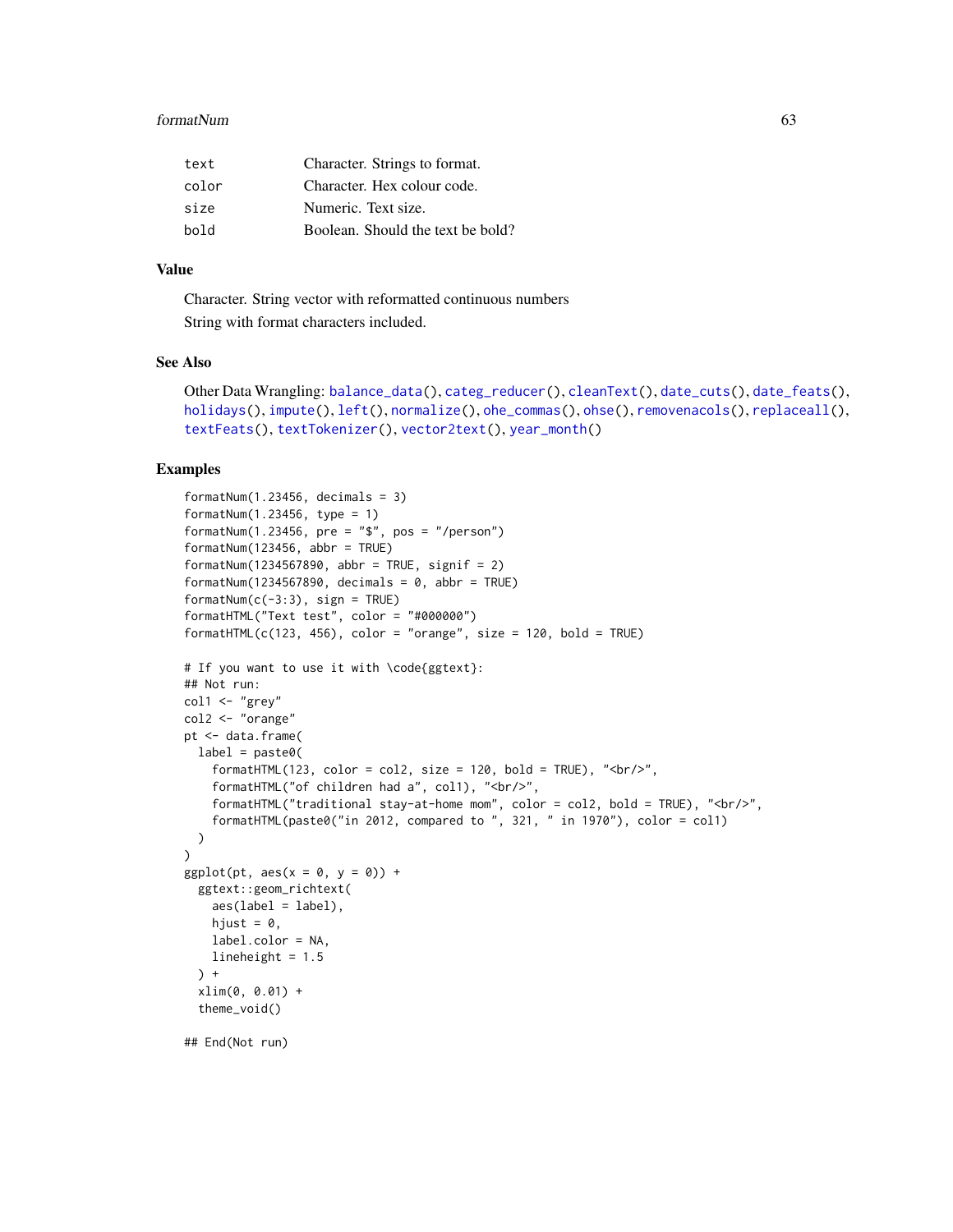## <span id="page-63-0"></span>Description

This function lets the user group, count, calculate percentages and cumulatives. It also plots results if needed. Tidyverse friendly.

## Usage

```
freqs(
  df,
  ...,
 wt = NULL,rel = FALSE,results = TRUE,
 variable_name = NA,
 plot = FALSE,
 rm.na = FALSE,
  title = NA,
  subtitle = NA,
  top = 20,
  abc = FALSE,save = FALSE,
  subdir = NA
```

```
)
```

| df            | Data.frame                                                                                                                      |
|---------------|---------------------------------------------------------------------------------------------------------------------------------|
| $\cdots$      | Variables. Variables you wish to process. Order matters. If no variables are<br>passed, the whole data frame will be considered |
| wt            | Variable, numeric. Weights.                                                                                                     |
| rel           | Boolean. Relative percentages (or absolute)?                                                                                    |
| results       | Boolean. Return results in a dataframe?                                                                                         |
| variable_name | Character. Overwrite the main variable's name                                                                                   |
| plot          | Boolean. Do you want to see a plot? Three variables tops.                                                                       |
| rm.na         | Boolean. Remove NA values in the plot? (not filtered for numerical output; use<br>$na.$ omit() or filter() if needed)           |
| title         | Character. Overwrite plot's title with.                                                                                         |
| subtitle      | Character. Overwrite plot's subtitle with.                                                                                      |
| top           | Integer. Filter and plot the most n frequent for categorical values. Set to NA to<br>return all values                          |
| abc           | Boolean. Do you wish to sort by alphabetical order?                                                                             |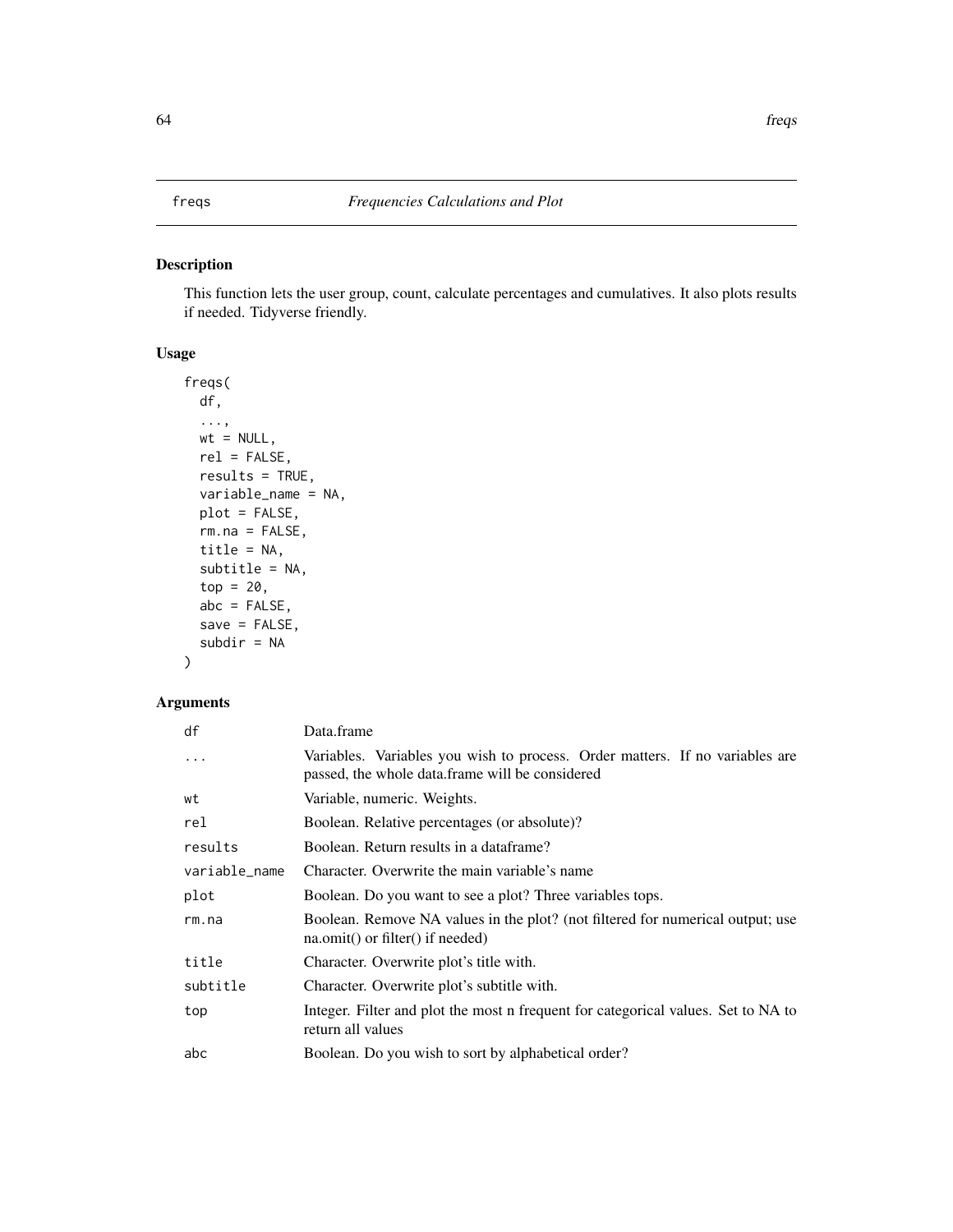#### freqs 65

| save   | Boolean. Save the output plot in our working directory              |
|--------|---------------------------------------------------------------------|
| subdir | Character. Into which subdirectory do you wish to save the plot to? |

## Value

Plot when plot=TRUE and data.frame with grouped frequency results when plot=FALSE.

# See Also

```
Other Frequency: freqs_df(), freqs_list(), freqs_plot()
```

```
Other Exploratory: corr_cross(), corr_var(), crosstab(), df_str(), distr(), freqs_df(),
freqs_list(), freqs_plot(), lasso_vars(), missingness(), plot_cats(), plot_df(), plot_nums(),
tree_var()
```

```
Other Visualization: distr(), freqs_df(), freqs_list(), freqs_plot(), noPlot(), plot_chord(),
plot_survey(), plot_timeline(), tree_var()
```
### Examples

```
Sys.unsetenv("LARES_FONT") # Temporal
data(dft) # Titanic dataset
# How many survived?
dft %>% freqs(Survived)
# How many survived per Class?
dft %>% freqs(Pclass, Survived, abc = TRUE)
# How many survived per Class with relative percentages?
dft %>% freqs(Pclass, Survived, abc = TRUE, rel = TRUE)
# Using a weighted feature
dft %>% freqs(Pclass, Survived, wt = Fare / 100)
# Let's check the results with plots:
#' # How many survived and see plot?
dft %>% freqs(Survived, plot = TRUE)
# How many survived per class?
dft %>% freqs(Survived, Pclass, plot = TRUE)
# Per class, how many survived?
dft %>% freqs(Pclass, Survived, plot = TRUE)
# Per sex and class, how many survived?
dft %>% freqs(Sex, Pclass, Survived, plot = TRUE)
# Frequency of tickets + Survived
dft %>% freqs(Survived, Ticket, plot = TRUE)
```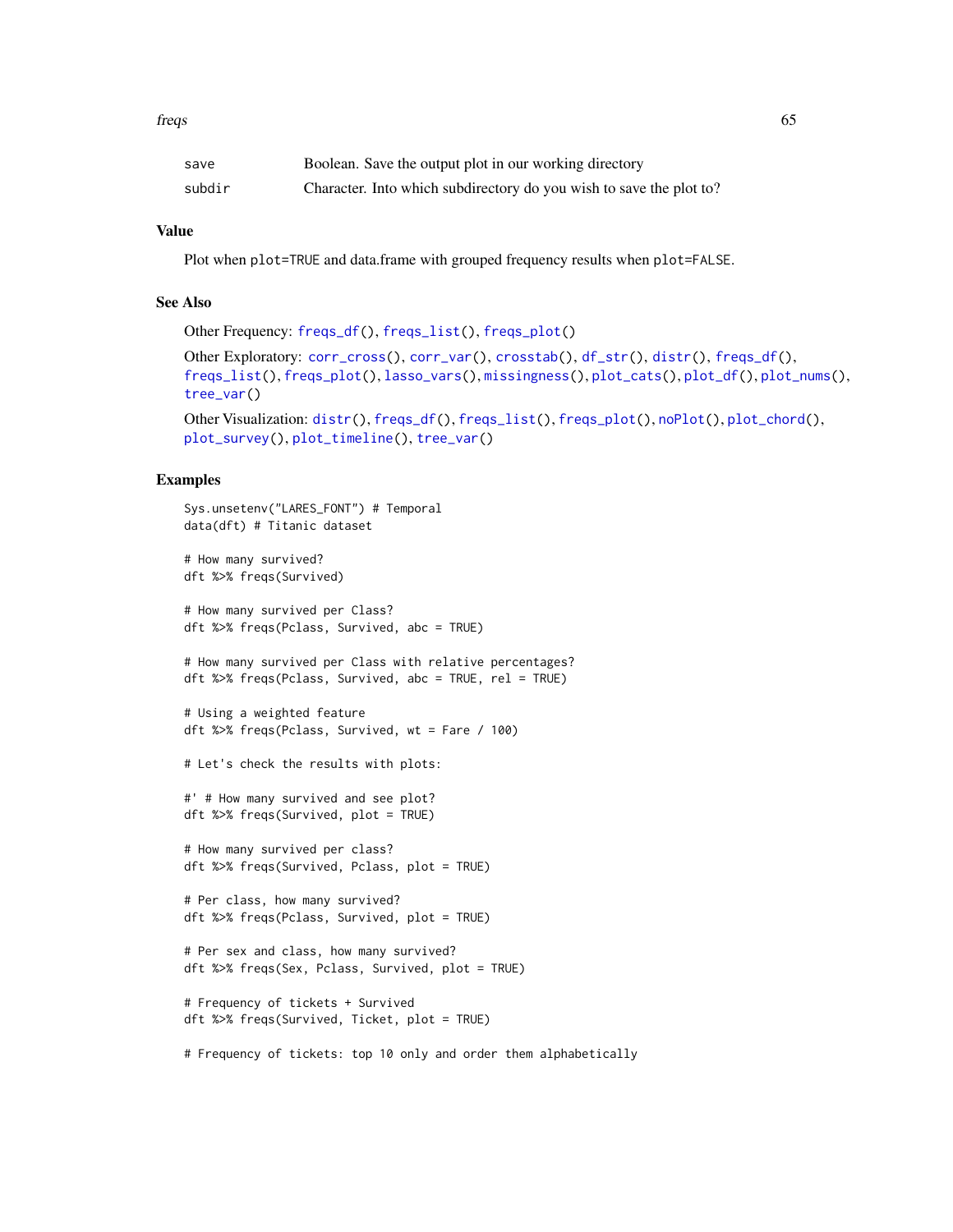```
dft %>% freqs(Ticket, plot = TRUE, top = 10, abc = TRUE)
```
<span id="page-65-0"></span>freqs\_df *Plot for All Frequencies on Dataframe*

## Description

This function lets the user analize data by visualizing the frequency of each value of each column from a whole data frame.

## Usage

```
freqs_df(
  df,
 max = 0.9,
 min = 0,
 novar = TRUE,plot = FALSE,
  top = 30,quiet = FALSE,
  save = FALSE,subdir = NA
\mathcal{L}
```
## Arguments

| df     | Data.frame                                                                                                          |
|--------|---------------------------------------------------------------------------------------------------------------------|
| max    | Numeric. Top variance threshold. Range: $(0-1)$ . These variables will be ex-<br>cluded                             |
| min    | Numeric. Minimum variance threshold. Range: [0-1). These values will be<br>grouped into a high frequency (HF) value |
| novar  | Boolean. Remove no variance columns?                                                                                |
| plot   | Boolean. Do you want to see a plot? Three variables tops                                                            |
| top    | Integer. Plot most relevant (less categories) variables                                                             |
| quiet  | Boolean. Keep quiet? (or show variables exclusions)                                                                 |
| save   | Boolean. Save the output plot in our working directory                                                              |
| subdir | Character. Into which subdirectory do you wish to save the plot to?                                                 |

## Value

Plot when plot=TRUE and data.frame with grouped frequency results when plot=FALSE.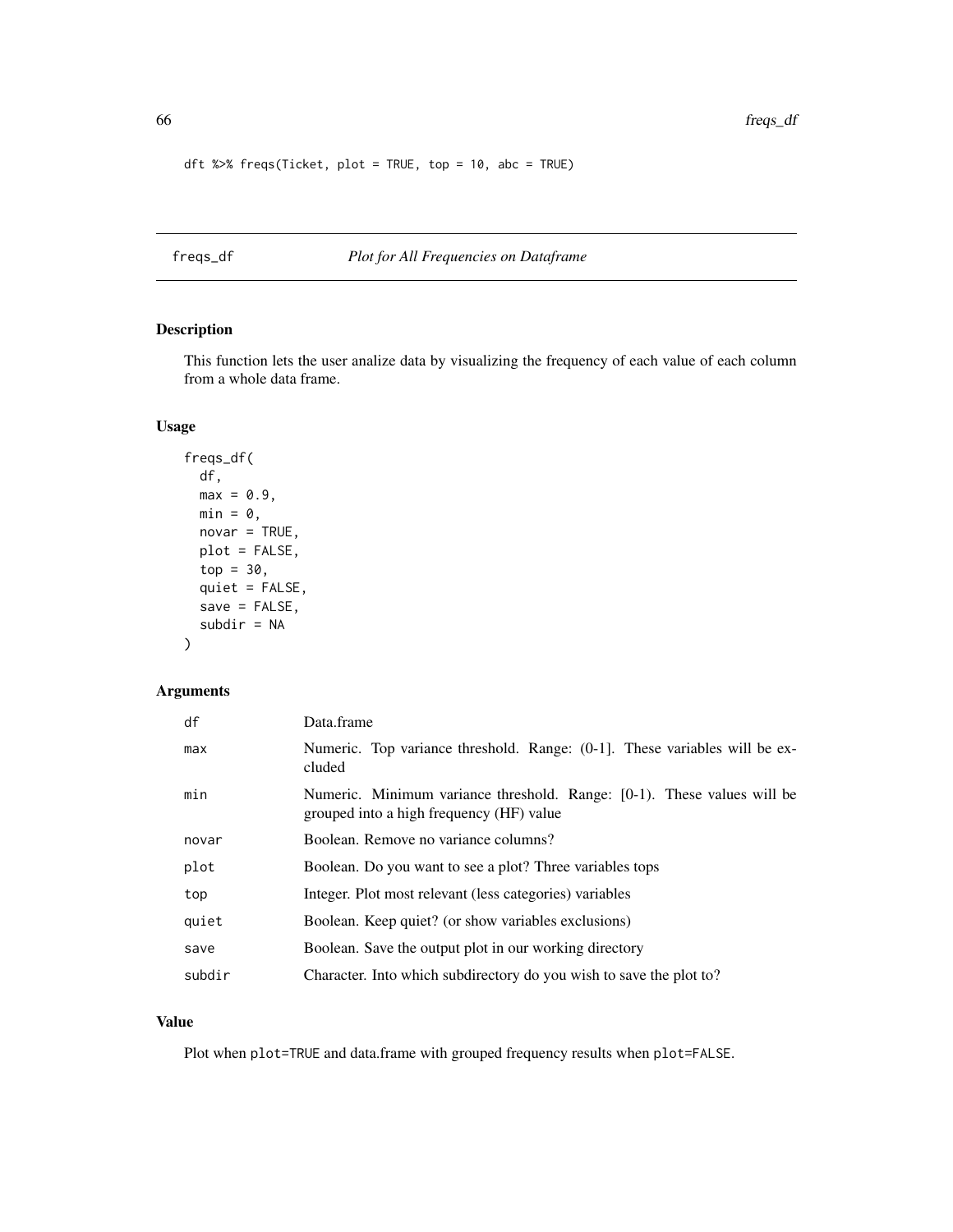#### freqs\_list 67

## See Also

```
Other Frequency: freqs_list(), freqs_plot(), freqs()
Other Exploratory: corr_cross(), corr_var(), crosstab(), df_str(), distr(), freqs_list(),
freqs_plot(), freqs(), lasso_vars(), missingness(), plot_cats(), plot_df(), plot_nums(),
tree_var()
```
Other Visualization: [distr\(](#page-39-0)), [freqs\\_list\(](#page-66-0)), [freqs\\_plot\(](#page-68-0)), [freqs\(](#page-63-0)), [noPlot\(](#page-132-0)), [plot\\_chord\(](#page-139-1)), [plot\\_survey\(](#page-142-0)), [plot\\_timeline\(](#page-143-0)), [tree\\_var\(](#page-188-0))

## Examples

data(dft) # Titanic dataset freqs\_df(dft) freqs\_df(dft, plot = TRUE)

<span id="page-66-0"></span>freqs\_list *Frequencies on Lists and UpSet Plot*

#### Description

Visualize frequency of elements on a list, list vector, or vector with comma separated values. Detect which combinations and elements are the most frequent and how much they represent of your total observations. This is similar to the [UpSet Plots](http://vcg.github.io/upset/) which may be used as an alternative to Venn diagrams.

#### Usage

```
freqs_list(
 df,
 var = NULL,wt = NULL,fx = "mean",rm.na = FALSE,min_elements = 1,
 limit = 10,limit_x = NA,
 limit_y = NA,
 tail = TRUE,size = 10.
 unique = TRUE,abc = FALSE,
 title = ",
 plot = TRUE
)
```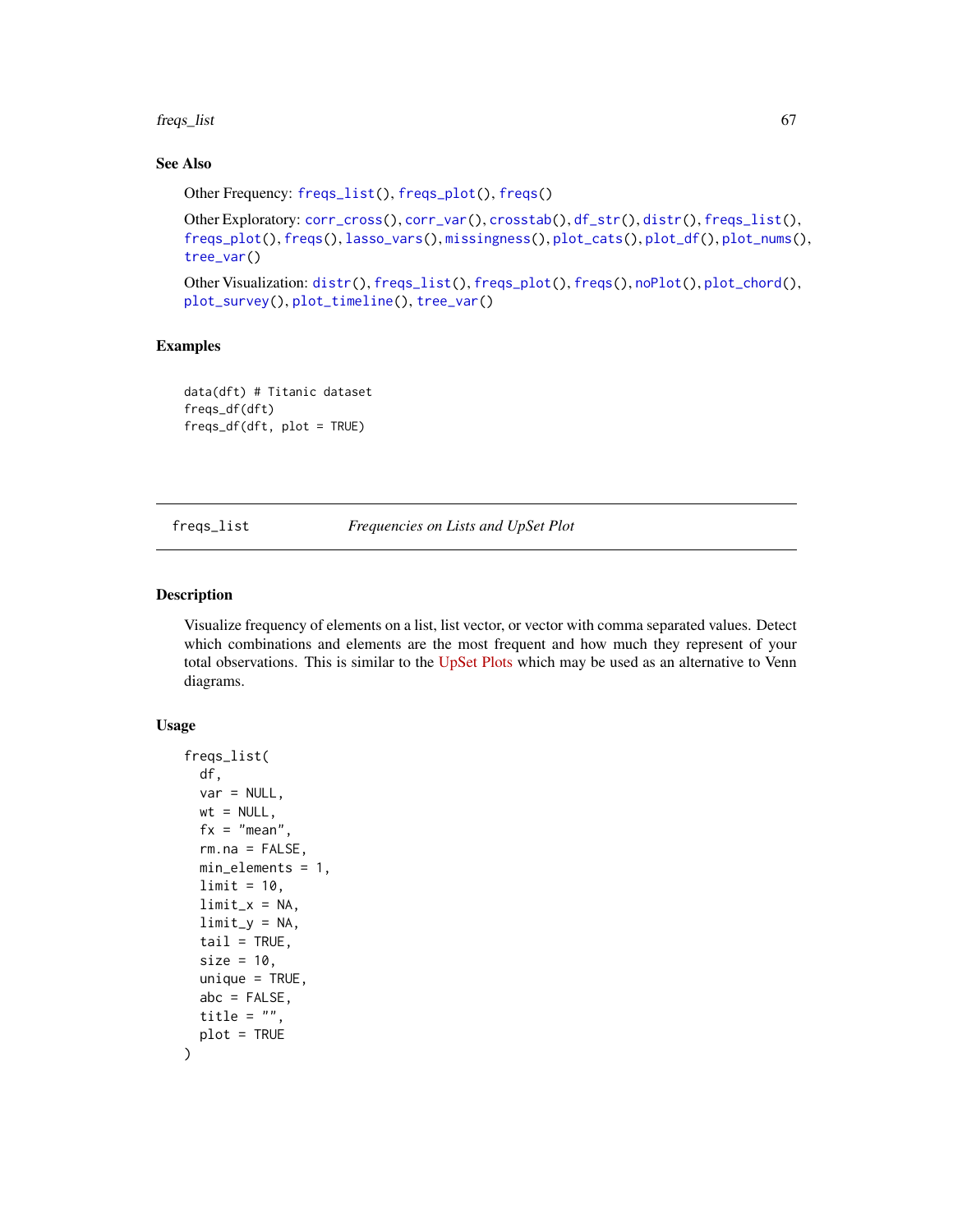## Arguments

| df                      | Data.frame                                                                                                                                                                                    |
|-------------------------|-----------------------------------------------------------------------------------------------------------------------------------------------------------------------------------------------|
| var                     | Variable. Variables you wish to process.                                                                                                                                                      |
| wt                      | Variable, numeric. Select a numeric column to use in the colour scale, used as<br>sum, mean of those values for each of the combinations.                                                     |
| fx                      | Character. Set operation: mean, sum                                                                                                                                                           |
| rm.na                   | Boolean. Remove NA value from wt?                                                                                                                                                             |
| min_elements            | Integer. Exclude combinations with less than a elements                                                                                                                                       |
| limit, limit_x, limit_y |                                                                                                                                                                                               |
|                         | Integer. Show top n combinations $(x)$ and/or elements $(y)$ . The rest will be<br>grouped into a single element. Set argument to 0 to ignore. limit_x/limit_y<br>answer to limit's argument. |
| tail                    | Boolean. Show tail grouped into "" on the plots?                                                                                                                                              |
| size                    | Numeric. Text base size.                                                                                                                                                                      |
| unique                  | Boolean. $a,b = b,a$ ?                                                                                                                                                                        |
| abc                     | Boolean. Do you wish to sort by alphabetical order?                                                                                                                                           |
| title                   | Character. Overwrite plot's title with.                                                                                                                                                       |
| plot                    | Boolean. Plot viz? Will be generated anyways in the output object                                                                                                                             |

### Value

List. data.frame with the data results, elements and combinations.

## See Also

Other Frequency: [freqs\\_df\(](#page-65-0)), [freqs\\_plot\(](#page-68-0)), [freqs\(](#page-63-0))

```
corr_cross(corr_var(crosstab(df_str(distr(freqs_df(),
freqs_plot(), freqs(), lasso_vars(), missingness(), plot_cats(), plot_df(), plot_nums(),
tree_var()
```

```
Other Visualization: distr(), freqs_df(), freqs_plot(), freqs(), noPlot(), plot_chord(),
plot_survey(), plot_timeline(), tree_var()
```
## Examples

```
## Not run:
df <- dplyr::starwars
head(df[, c(1, 4, 5, 12)], 10)
# Characters per movies combinations in a list column
head(df$films, 2)
freqs_list(df, films)
# Skin colours in a comma-separated column
head(df$skin_color)
x <- freqs_list(df, skin_color, min_elements = 2, limit = 5, plot = FALSE)
```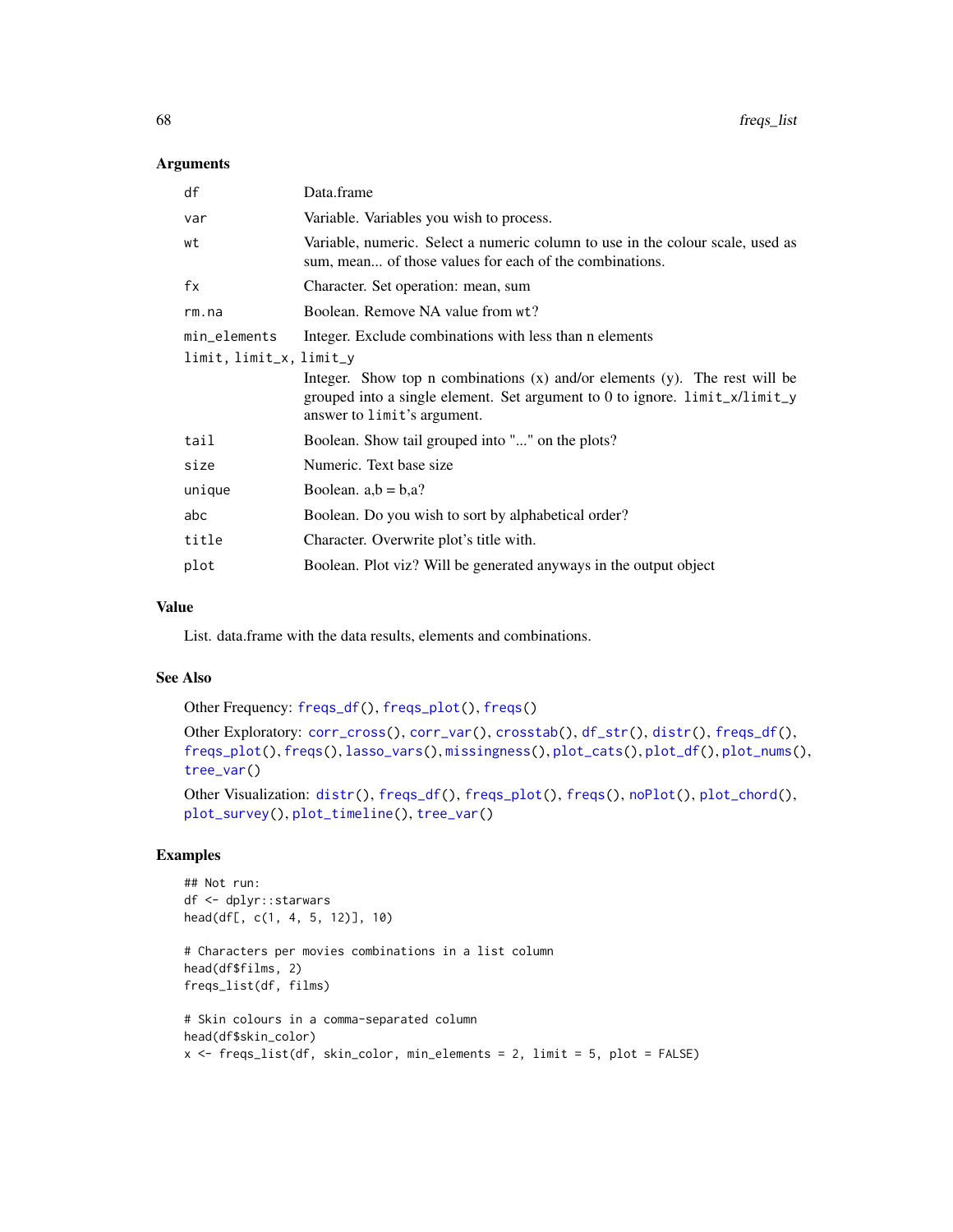#### freqs\_plot 69

```
# Inside "x" we'll have:
names(x)
# Using the 'wt' argument to add a continuous value metric
# into an already one-hot encoded columns dataset (and hide tail)
csv <- "https://raw.githubusercontent.com/hms-dbmi/UpSetR/master/inst/extdata/movies.csv"
movies \leq read.csv(csv, sep = ";")
head(movies)
freqs_list(movies,
  wt = AvgRating, min_elements = 2, tail = FALSE,title = "Movies\nMixed Genres\nRanking"
\lambda# So, please: no more Comedy+SciFi and more Drama+Horror films (based on ~50 movies)!
## End(Not run)
```
<span id="page-68-0"></span>freqs\_plot *Combinated Frequencies Plot for Categorical Features*

#### Description

Plot frequencies of multiple categories within a data.frame in a new fancy way. Tidyverse friendly, based on lares::freqs(), no limits on amount of features to evaluate.

#### Usage

```
freqs_plot(
  df,
  ...,
  top = 10,
  rm.na = FALSE,abc = FALSE,title = NA,
  subtitle = NA
)
```

| df       | Data.frame                                                                                                                      |
|----------|---------------------------------------------------------------------------------------------------------------------------------|
| $\cdot$  | Variables. Variables you wish to process. Order matters. If no variables are<br>passed, the whole data.frame will be considered |
| top      | Integer. Filter and plot the most n frequent for categorical values. Set to NA to<br>return all values                          |
| rm.na    | Boolean. Remove NA values in the plot? (not filtered for numerical output; use<br>$na.$ omit() or filter() if needed)           |
| abc      | Boolean. Do you wish to sort by alphabetical order?                                                                             |
| title    | Character. Overwrite plot's title with.                                                                                         |
| subtitle | Character. Overwrite plot's subtitle with.                                                                                      |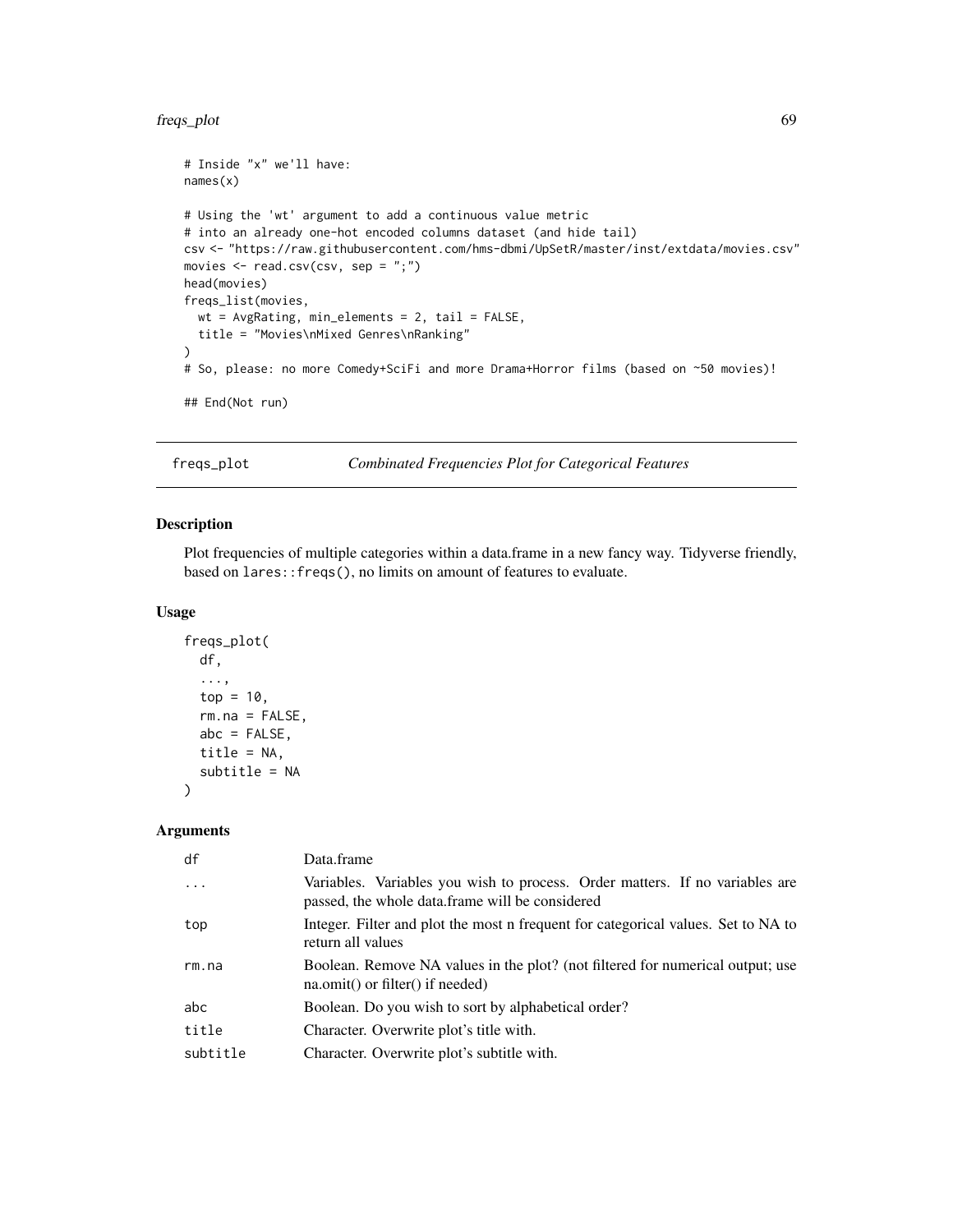Plot. Result of the frequency of combined variables.

## See Also

```
Other Frequency: freqs_df(), freqs_list(), freqs()
```
Other Exploratory: [corr\\_cross\(](#page-22-0)), [corr\\_var\(](#page-23-0)), [crosstab\(](#page-26-0)), [df\\_str\(](#page-37-0)), [distr\(](#page-39-0)), [freqs\\_df\(](#page-65-0)), [freqs\\_list\(](#page-66-0)), [freqs\(](#page-63-0)), [lasso\\_vars\(](#page-100-0)), [missingness\(](#page-107-0)), [plot\\_cats\(](#page-139-0)), [plot\\_df\(](#page-140-0)), [plot\\_nums\(](#page-141-0)), [tree\\_var\(](#page-188-0))

Other Visualization: [distr\(](#page-39-0)), [freqs\\_df\(](#page-65-0)), [freqs\\_list\(](#page-66-0)), [freqs\(](#page-63-0)), [noPlot\(](#page-132-0)), [plot\\_chord\(](#page-139-1)), [plot\\_survey\(](#page-142-0)), [plot\\_timeline\(](#page-143-0)), [tree\\_var\(](#page-188-0))

## Examples

```
Sys.unsetenv("LARES_FONT") # Temporal
data(dft) # Titanic dataset
df <- freqs_plot(dft, Pclass, Survived)
head(df$data)
plot(df)
freqs_plot(dft, Pclass, Survived, Sex, Embarked)
freqs_plot(dft, Pclass, Survived, Sex, Embarked, top = 15)
```
<span id="page-69-0"></span>gain\_lift *Cumulative Gain, Lift and Response*

#### Description

This function calculates cumulative gain, lift, and response values for a predictive score of a specific target. You can use the mplot\_gain() function to create a plot.

#### Usage

```
gain_lift(
  tag,
  score,
  target = "auto",splits = 10,plot = FALSE,
  quiet = FALSE
)
```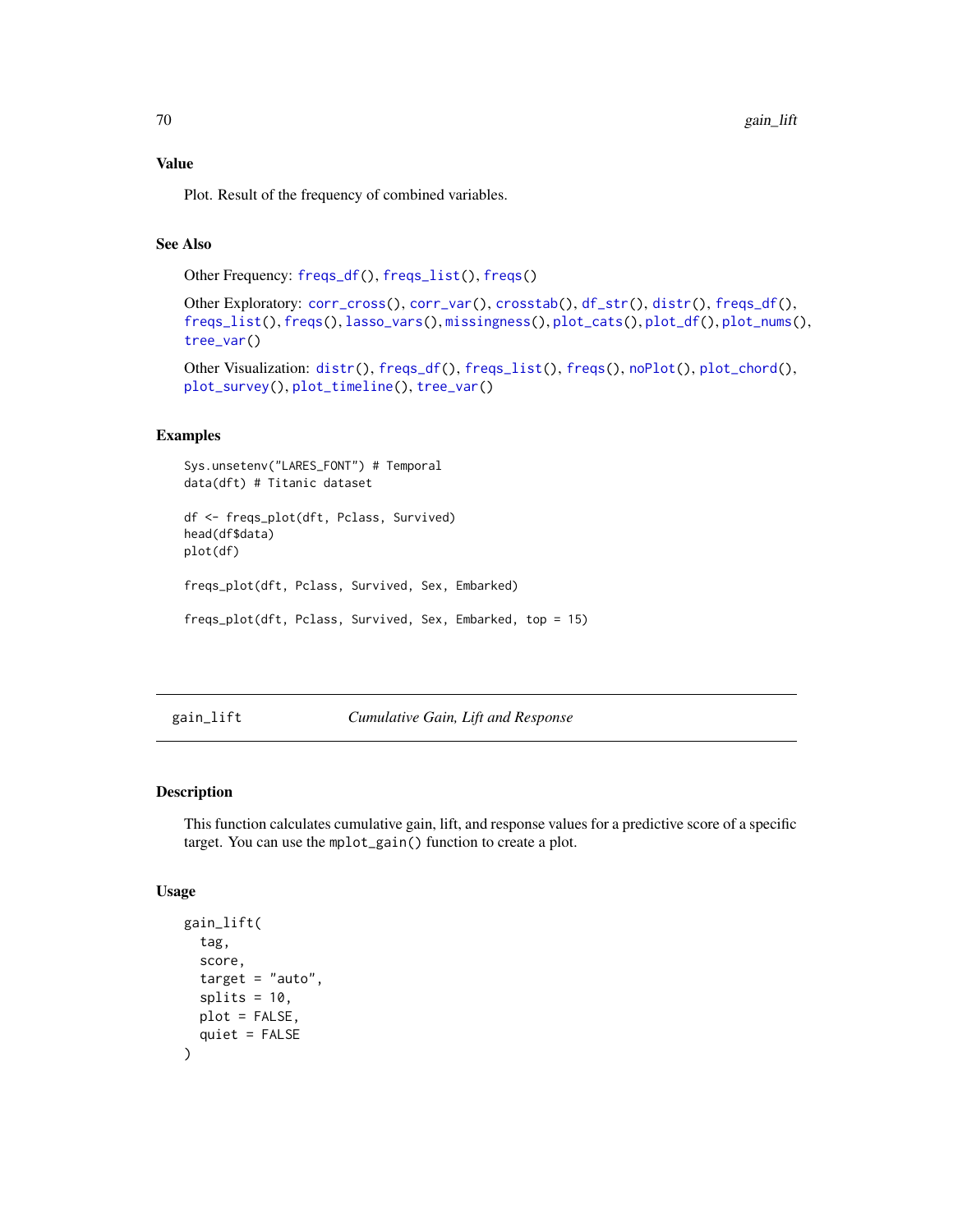## get\_credentials 71

#### **Arguments**

| tag    | Vector. Real known label                                                                                                                                                                          |
|--------|---------------------------------------------------------------------------------------------------------------------------------------------------------------------------------------------------|
| score  | Vector. Predicted value or model's result                                                                                                                                                         |
| target | Value. Which is your target positive value? If set to 'auto', the target with largest<br>mean(score) will be selected. Change the value to overwrite. Only used when<br>binary categorical model. |
| splits | Integer. Number of percentiles to split the data                                                                                                                                                  |
| plot   | Boolean. Plot results? Uses mplot_gain()                                                                                                                                                          |
| quiet  | Boolean. Quiet all messages, warnings, recommendations?                                                                                                                                           |

## Value

data.frame when plot=FALSE or plot when plot=TRUE.

## See Also

```
Other Machine Learning: ROC(), conf_mat(), export_results(), h2o_automl(), h2o_predict_API(),
h2o_predict_MOJO(h2o_predict_binary(h2o_predict_model(h2o_selectmodel(impute(),
iter_seeds(), lasso_vars(), model_metrics(), model_preprocess(), msplit()
```
Other Model metrics: [ROC\(](#page-157-0)), [conf\\_mat\(](#page-19-0)), [errors\(](#page-41-0)), [loglossBinary\(](#page-105-0)), [model\\_metrics\(](#page-108-0))

#### Examples

```
data(dfr) # Results for AutoML Predictions
head(dfr$class2)
# Results for Binomial Model
gain_lift(dfr$class2$tag, dfr$class2$scores, target = "FALSE")
gain_lift(dfr$class2$tag, dfr$class2$scores, target = "TRUE", splits = 5)
```
<span id="page-70-0"></span>

| get_credentials | Load Credentials from a YML File |  |
|-----------------|----------------------------------|--|
|                 |                                  |  |

## Description

Load credentials from a local YML file. You can set your .Renviron and the LARES\_CREDS parameter to remember (forever) the directory of your credentials' file. To use it later, you may leave dir = NA. You may also use this function for external (non-lares) code/use.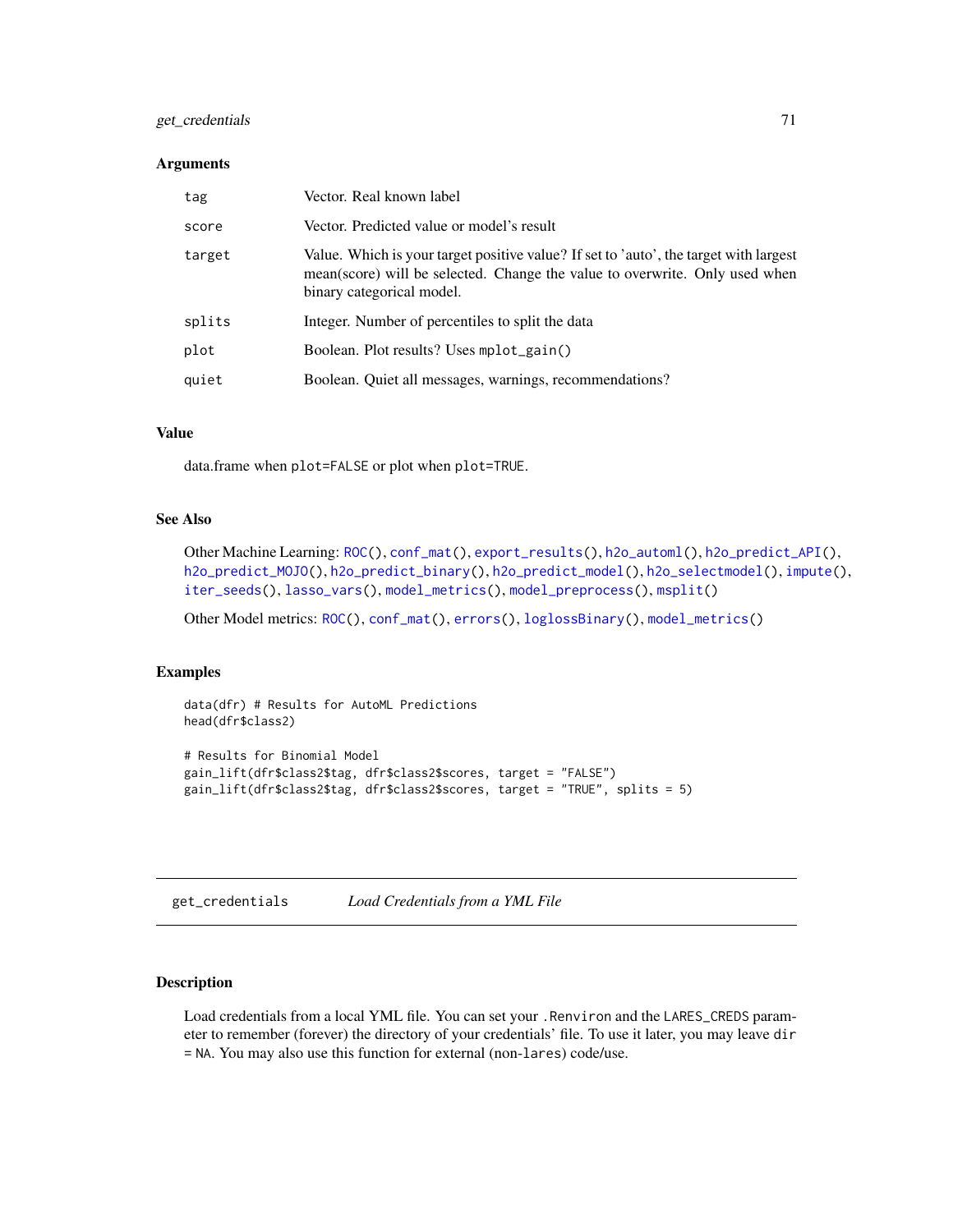#### Usage

```
get_credentials(
  from = NA,
  dir = NA,
  filename = "config.yml",
  env = "LARES_CREDS"
\lambda
```

```
get_creds(from = NA, dir = NA, filename = "config.yml", env = "LARES_CREDS")
```
#### Arguments

| from     | Character. Family of values to import from the YML file. If you don't know<br>these names, set from = NA and a warning will display all possible values, de-<br>pending on your YML file.                                                          |
|----------|----------------------------------------------------------------------------------------------------------------------------------------------------------------------------------------------------------------------------------------------------|
| dir      | Character. Credentials directory where your YML file is. If used frequently, set<br>your directory by using the . Renviron file. To do so, leave dir as NA and follow<br>the steps. If dir is a list, it'll return dir (manual credentials input). |
| filename | Character. YML filename with your credentials.                                                                                                                                                                                                     |
| env      | Character. Environment variable name. No need to set differently for any func-<br>tion that uses this library. Only for external use.                                                                                                              |

## Value

List. Result of reading your credential's YML file, filtered by your from input if provided.

#### Set the default directory

The first time you use any function that has the creds parameter, if the dir parameter is set to NA, this function will ask you to set the directory where you save your YML local file with your credentials. This will be asked once and will be set for further R sessions. Remember to reset your session for this setup to start working properly.

## YML file format

A YML file is a text file, with .yml file format. You may start from the dummy YML file shared which shows the structure you must follow to set your credentials file. Check it out [here](https://raw.githubusercontent.com/laresbernardo/lares/master/inst/docs/config.yml) or find it locally using system.file("docs","config.yml",package = "lares").

## See Also

Other Tools: [autoline\(](#page-5-0)), [bind\\_files\(](#page-7-0)), [bring\\_api\(](#page-7-1)), [db\\_download\(](#page-33-0)), [db\\_upload\(](#page-34-0)), [export\\_plot\(](#page-43-0)), [export\\_results\(](#page-44-0)), [h2o\\_predict\\_API\(](#page-85-0)), [h2o\\_predict\\_MOJO\(](#page-87-0)), [h2o\\_predict\\_binary\(](#page-85-1)), [h2o\\_predict\\_model\(](#page-86-0)), [h2o\\_selectmodel\(](#page-89-0)), [haveInternet\(](#page-91-0)), [image\\_metadata\(](#page-93-0)), [importxlsx\(](#page-93-1)), [ip\\_data\(](#page-95-0)), [json2vector\(](#page-98-0)), [listfiles\(](#page-102-0)), [mail\\_send\(](#page-106-0)), [msplit\(](#page-130-0)), [myip\(](#page-131-0)), [quiet\(](#page-148-0)), [read.file\(](#page-149-0)), [statusbar\(](#page-173-0)), [tic\(](#page-186-0)), [try\\_require\(](#page-191-0)), [updateLares\(](#page-191-1)), [zerovar\(](#page-198-0))

Other Credentials: [db\\_download\(](#page-33-0)), [db\\_upload\(](#page-34-0)), [get\\_tweets\(](#page-74-0)), [mail\\_send\(](#page-106-0)), [queryDB\(](#page-147-1)), [queryGA\(](#page-147-0)), [slackSend\(](#page-165-0)), [stocks\\_file\(](#page-174-0)), [stocks\\_report\(](#page-178-0))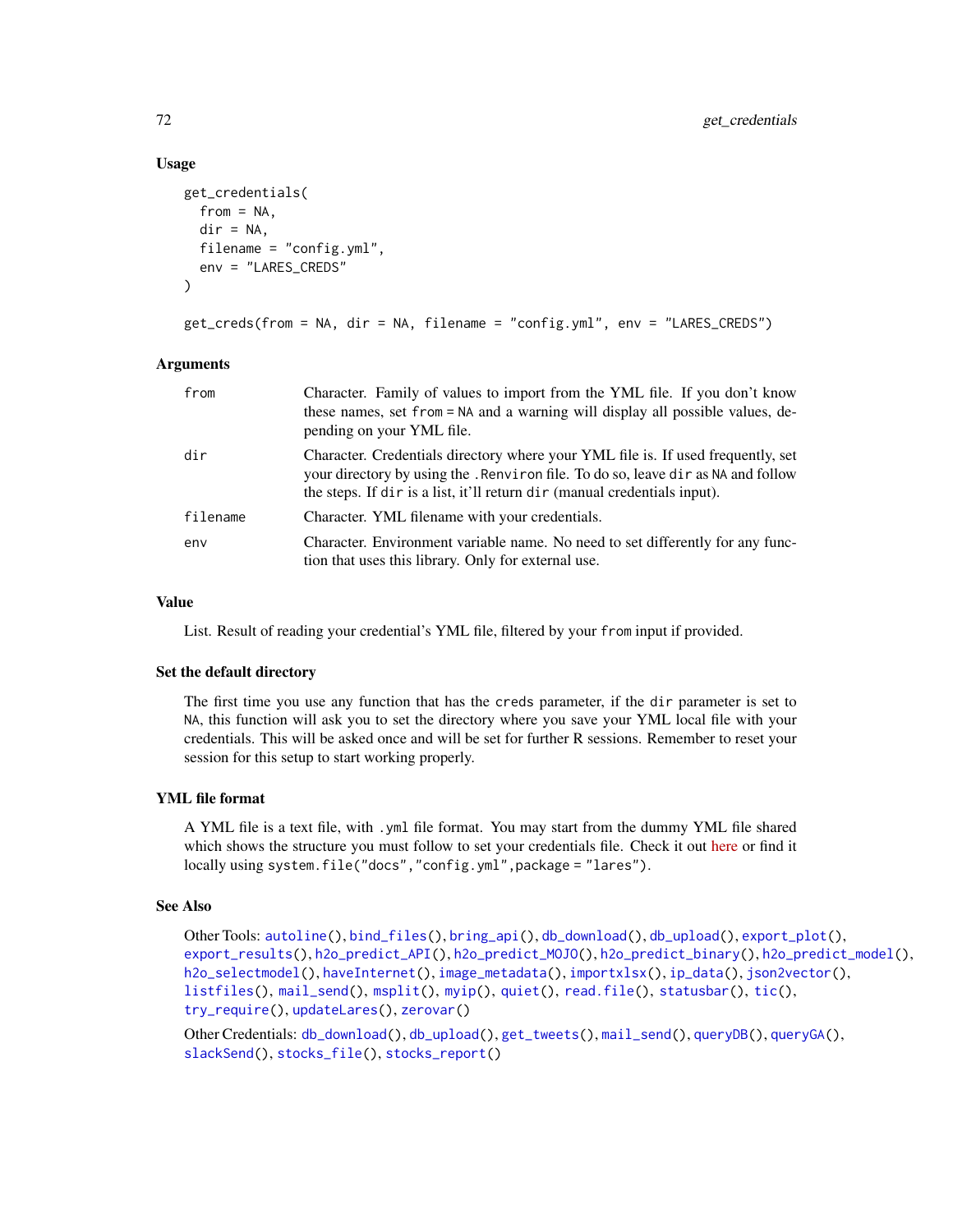## get\_currency 73

## Examples

```
## Not run:
# Load dummy config.yml file from the library
# Recommendation: set dir with NA (read documentation)
# We need the directory, not the file
yml <- dirname(system.file("docs", "config.yml", package = "lares"))
# Let's see which credentials we have in our file
get_credentials(dir = yml)
# Warning message: No credentials for NA found in your YML file.
# Try any of the following: 'service1', 'service2', 'service3'
# Get credentials for service2
get_credentials("service2", dir = yml)
## End(Not run)
```
## get\_currency *Download Historical Currency Exchange Rate*

#### Description

This function lets the user download historical currency exchange rate between two currencies.

#### Usage

```
get_currency(
  currency_pair,
  from = Sys.Date() - 99,to = Sys.<b>Date()</b>,fill = FALSE)
```
## Arguments

|      | currency_pair Character. Which currency exchange do you wish to get the history from? i.e,<br>USD/COP. EUR/USD |
|------|----------------------------------------------------------------------------------------------------------------|
| from | Date. From date                                                                                                |
| to   | Date. To date                                                                                                  |
| fill | Boolean. Fill weekends and non-quoted dates with previous values?                                              |

#### Value

data.frame. Result of fetching online data for currency\_pair grouped by date.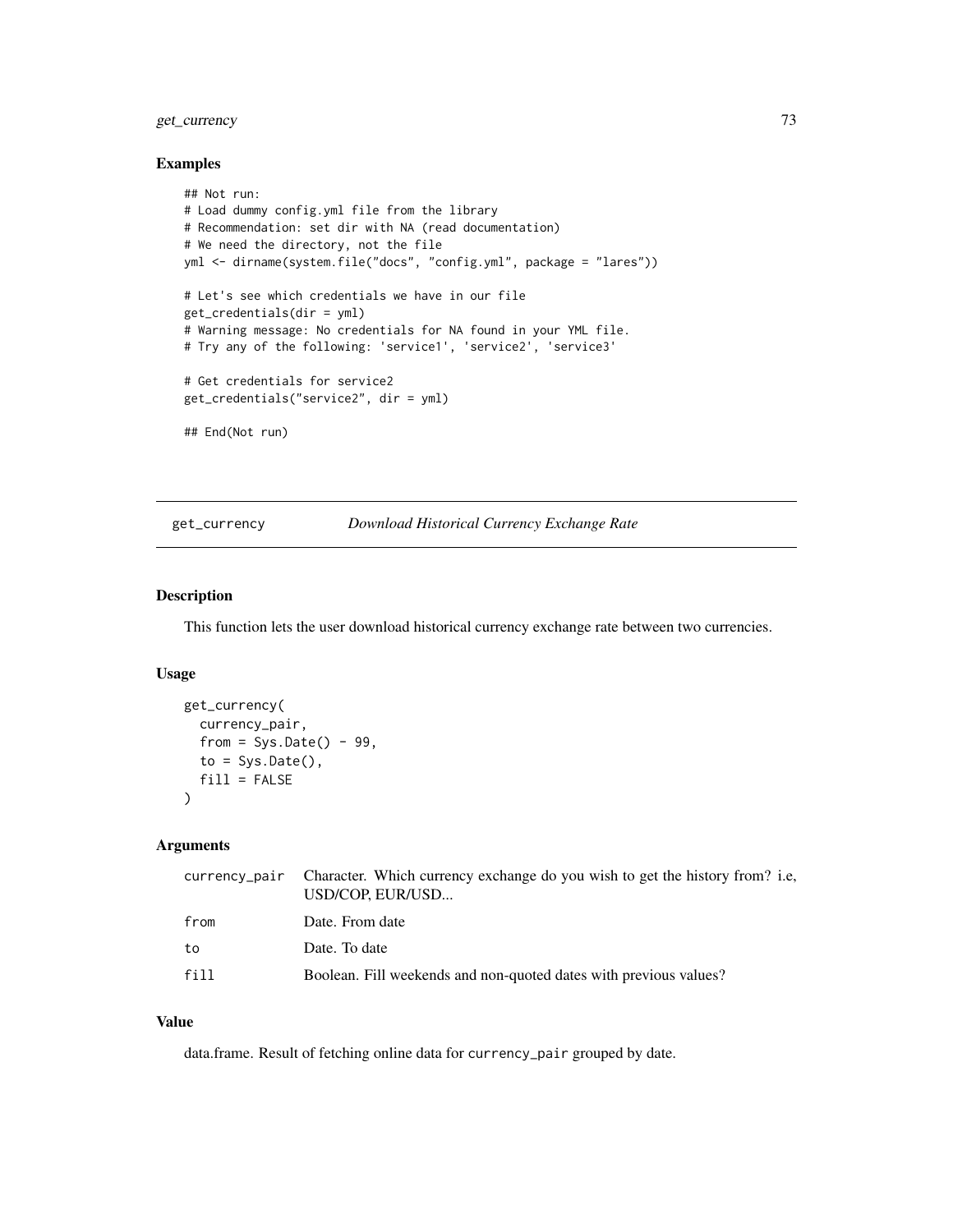## Examples

```
# For today (or any one single date)
get_currency("USD/COP", from = Sys.Date())
# For multiple dates
get_currency("EUR/USD", from = Sys.Date() - 7, fill = TRUE)
```
## <span id="page-73-0"></span>get\_mp3 *Download MP3 from URL*

#### Description

This function downloads YouTube videos or Soundcloud or any other platform supported by the youtube-dl library, and converts them into high quality MP3 files. The URL can be for a single video or a whole playlist. It also returns metadata into an (invisible) list.

## Usage

```
get_mp3(
  id,
  mp3 = TRUE,params = ",
  start_time = 0,
  end_time = NA,
  overwrite = TRUE,
  info = TRUE,
  cover = FALSE,
  quiet = FALSE
)
```
## Arguments

| id                   | Character. YouTube URL or ID to search for.                      |  |
|----------------------|------------------------------------------------------------------|--|
| mp3                  | Boolean. Add mp3 optimal parameters?                             |  |
| params               | Character. Additional parameters.                                |  |
| start_time, end_time |                                                                  |  |
|                      | Numeric. Start and end time to trim the audio output in seconds. |  |
| overwrite            | Boolean. Overwrite original file?                                |  |
| info                 | Boolean. Import and return metadata?                             |  |
| cover                | Boolean. Google Search its squared cover?                        |  |
| quiet                | Boolean. Keep quiet? If not, print messages.                     |  |

## Value

(Invisible) list with id's meta-data.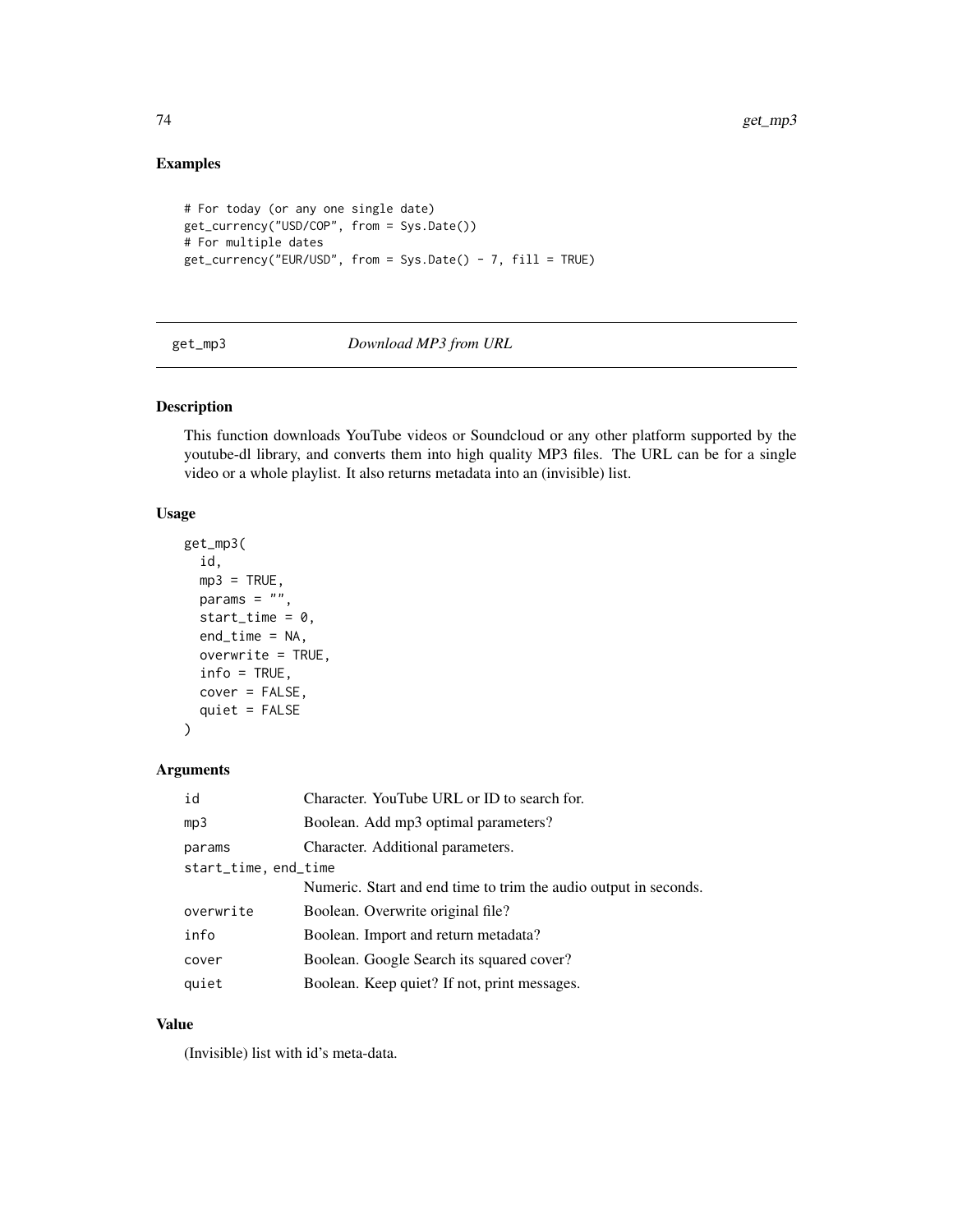## get\_tweets 75

#### youtube-dl

More info from the original developers and its code: [youtube-dl's Github](https://github.com/ytdl-org/youtube-dl/)

## See Also

```
Other Scrapper: filesGD(), gtrends_related(), holidays(), ip_data(), readGS(), splot_etf(),
stocks_quote()
```
Other Audio: [trim\\_mp3\(](#page-190-0))

## Examples

```
# You must have "youtube-dl" installed in your OS:
## Not run:
# Download video from YouTube and convert to MP3
get_mp3("https://www.youtube.com/watch?v=lrlKcCdVw9Q")
# OR simply
get_mp3("lrlKcCdVw9Q")
```
## End(Not run)

<span id="page-74-0"></span>get\_tweets *Get Tweets*

## Description

This function downloads tweets with personal credentials

## Usage

 $get_tweets(q, n = 10000, creds = NA)$ 

#### Arguments

| q     | Query. Check for ?rtweet::search_tweets()      |
|-------|------------------------------------------------|
| n     | Integer. Total of tweets to return             |
| creds | Character. Credential's user (see get_creds()) |

## Value

data.frame with API response results.

#### See Also

```
Other Credentials: db_download(), db_upload(), get_credentials(), mail_send(), queryDB(),
queryGA(), slackSend(), stocks_file(), stocks_report()
```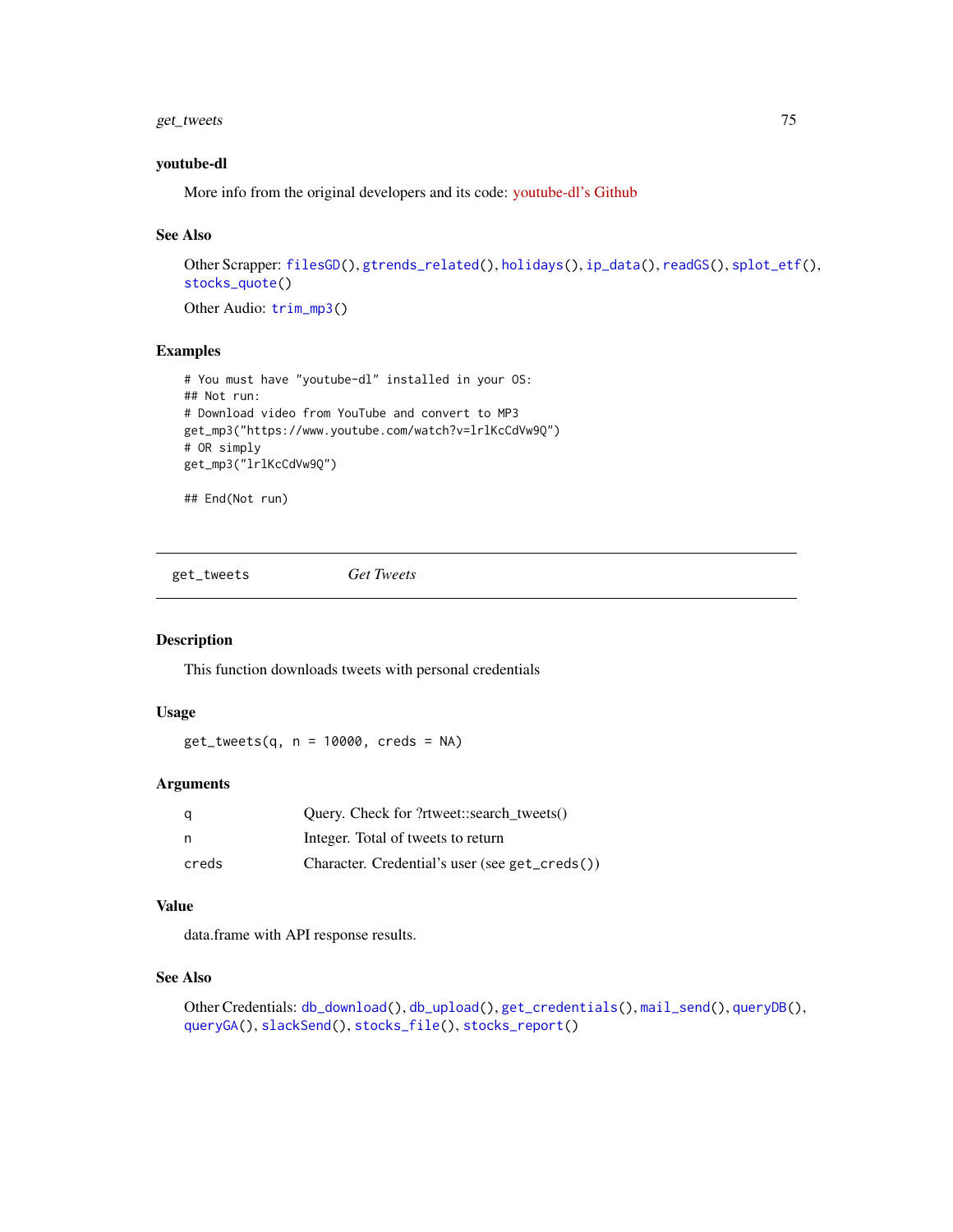<span id="page-75-0"></span>

This function lets the user use pre-defined default colours. Check your lares\_pal()\$labels scale. Feel free to use gg\_vals() to debug colours used in latest plot.

#### Usage

```
gg_fill_customs(colum = "fill", ...)gg_colour_customs(column = "colour", ...)
gg_text_customs(column = "colour", ...)
gg_vals(layer = "fill", column = layer)
```
## Arguments

| column  | Character. Select any of "fill" or "colour" to use on your lares_pal()\$labels<br>palette.                                  |
|---------|-----------------------------------------------------------------------------------------------------------------------------|
| $\cdot$ | Allow additional parameters not used.                                                                                       |
| layer   | Character. Select any of "fill", "colour", or "label" to get the layer containing the<br>colours labels you wish to colour. |

#### Details

Notice that when the layer defined is any of GeomPoint, GeomLine, GeomText or GeomLabel, gg\_colour\_customs() will force column = "fill" parameter.

#### Value

Same as scale\_fill\_manual or scale\_colour\_manual but with custom palette applied.

#### See Also

Other Themes: [lares\\_pal\(](#page-99-0)), [plot\\_palette\(](#page-142-0)), [theme\\_lares\(](#page-184-0))

## Examples

```
library("ggplot2")
# Generic plot function to run examples to
run_plot <- function(add_fxs = TRUE) {
 p <- data.frame(station = c("spring", "summer", "fall", "winter"), num = 1:4) %>%
   ggplot(aes(x = station, y = num, fill = station)) +geom_col() +
   geom\_text(aes(y = 0.5, label = num, colour = station), size = 6)
```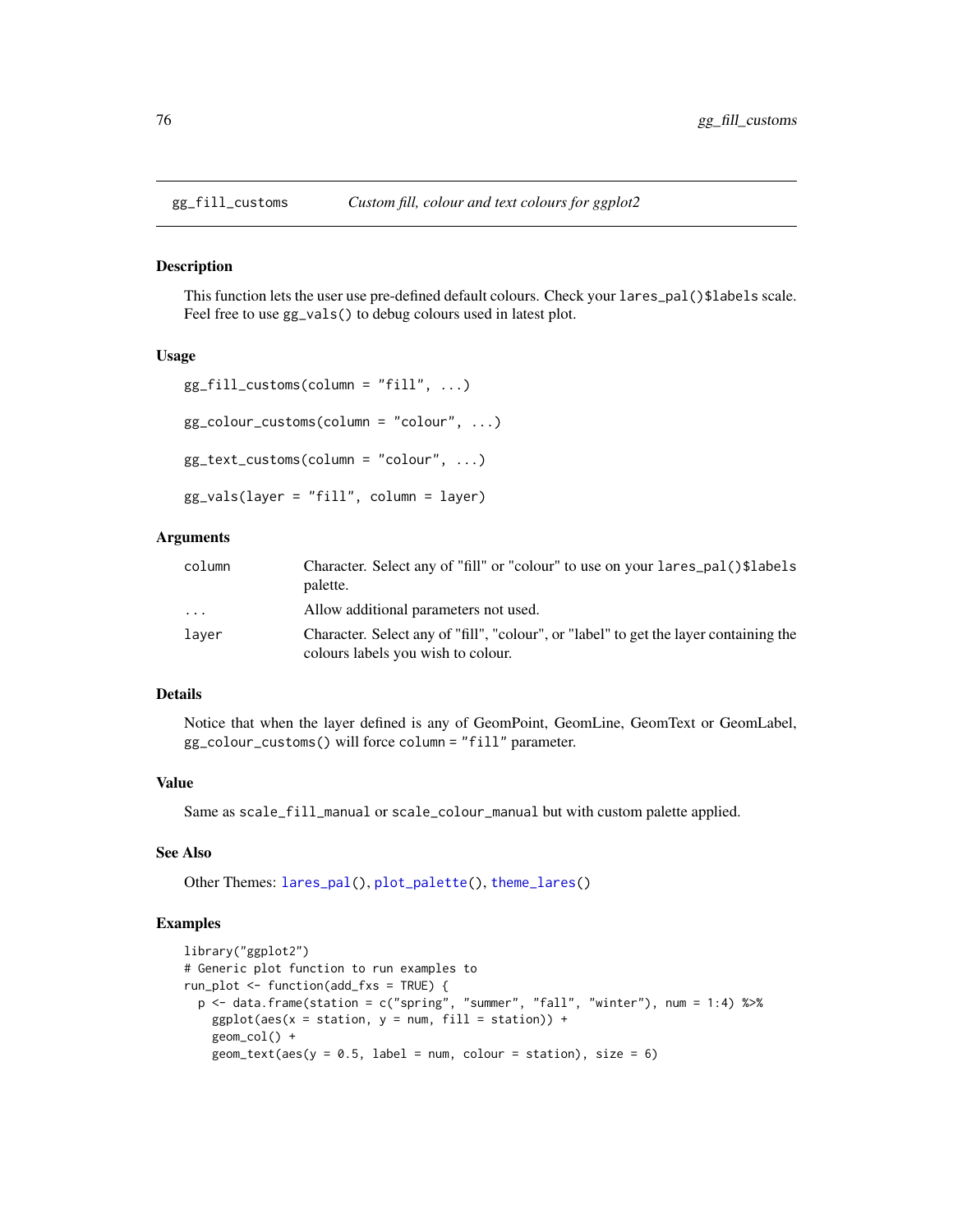#### glued 277 and 278 and 278 and 278 and 278 and 278 and 278 and 278 and 278 and 278 and 278 and 278 and 278 and

```
if (add_fxs) p \leftarrow p + gg\_fill\_customs() + gg\_colour\_customs()return(p)
}
# Default colours
run_plot()
# Check last colours used
gg_vals("fill", "fill")
gg_vals("colour", "colour")
# Change any default colour
options("lares.colours.custom" = data.frame(
  values = c("summer", "winter"),
  fill = c("pink", "black"),
  colour = c("black", "white")
))
run_plot()
# Check last colours used
gg_vals("fill", "fill")
gg_vals("colour", "colour")
# Reset to default colours
options("lares.colours.custom" = NULL)
# Notice you can use 'pal = 4' argument on theme_lares() too
run_plot(add_fxs = FALSE) + theme_lares(pal = 4)
```
glued *Interpolate a string [glue wrapper]*

#### Description

Format and interpolate a string using a glue wrapper. Allows simple operations, NULL values as input, and interactions with internal (created within glued) and external (environment) objects.

## Usage

 $glued(..., .sep = "", empty_lines = "keep", .envir = parent-frame())$ 

#### Arguments

| $\cdots$    | [expressions]<br>Expressions string(s) to format, multiple inputs are concatenated together before<br>formatting.                                                                                                                    |
|-------------|--------------------------------------------------------------------------------------------------------------------------------------------------------------------------------------------------------------------------------------|
| .sep        | [character(1): """]<br>Separator used to separate elements.                                                                                                                                                                          |
| empty_lines | Character. Set to "keep" to keep or "drop" to drop empty lines.                                                                                                                                                                      |
| .envir      | [environment: parent.frame()]<br>Environment to evaluate each expression in. Expressions are evaluated from left<br>to right. If .x is an environment, the expressions are evaluated in that environ-<br>ment and .envir is ignored. |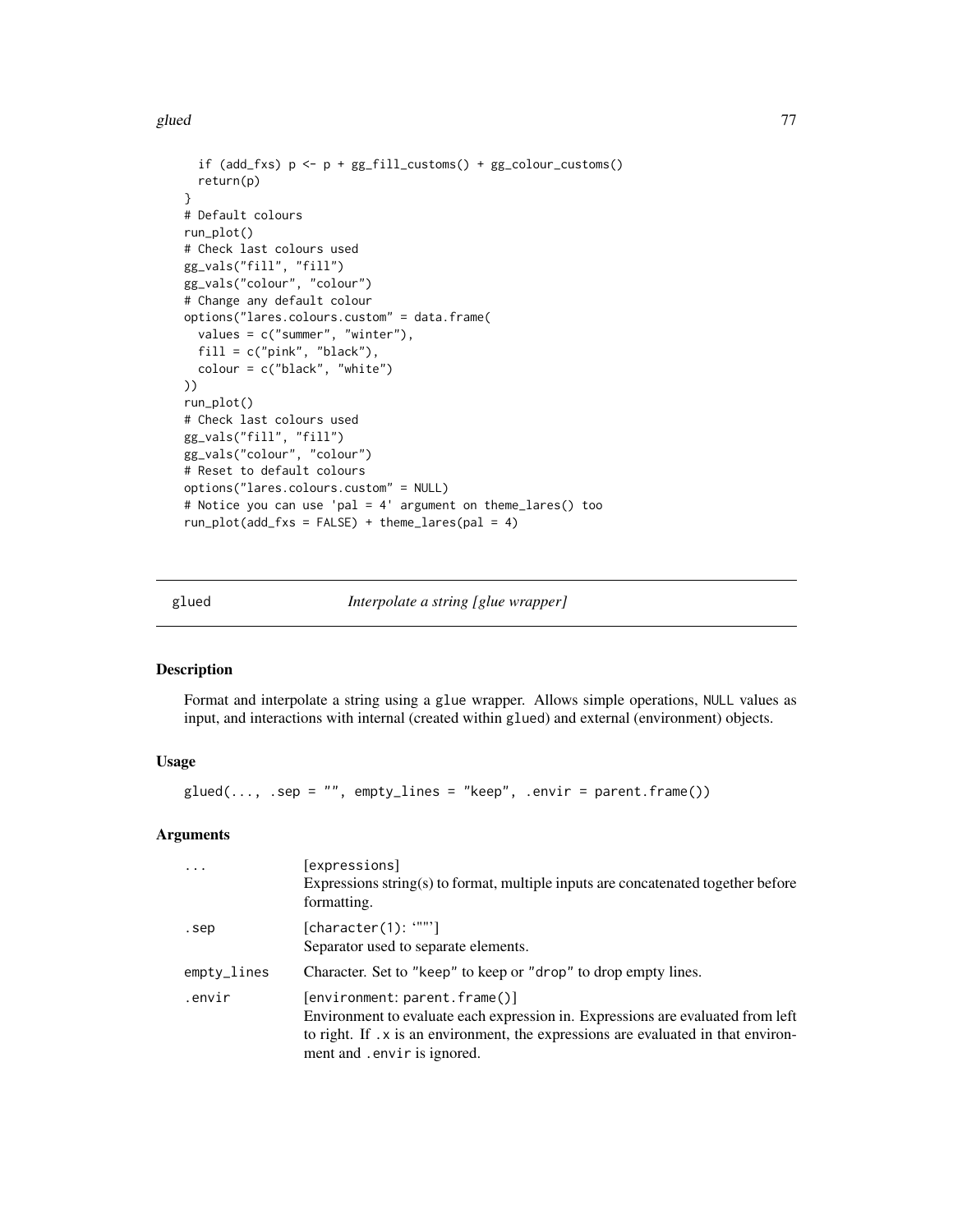## Value

Same as input but transformed (glued).

## Examples

```
name <- "Bernardo"
age <- 29
anniversary <- as.Date("2016-04-30")
glued("
  My name is {name},
  my age next year will be \{age + 1\},
  and I got married on {format(anniversary, '%A, %B %d, %Y')}.")
# Single braces can be inserted by doubling them
glued("My name is {name}, not {{name}}.")
# You can also used named arguments
glued(
  "Her name is {name}, ",
  "and her age next year will be {age + 1}.",
  name = "Maru",
  age = 6)
# And run operations with memories (beware!)
glued("My name, {name}, has {n <- nchar(name); n} characters.
       If we multiply by ten, we'll have {10 * n} characters!")
# If you pass a vector, the operation will be repeated for each element
glued("Here's the value #{1:3}")
```
grepl\_letters *Pattern Matching for Letters considering Blanks*

#### Description

Match pattern of letters considering blanks within each element of a character vector, allowing counted characters between and around each letter. Used as an auxiliary function for the Scrabble family of functions.

#### Usage

```
graph_{\text{letters}}(x, pattern, blank = "
```
#### Arguments

x Character vector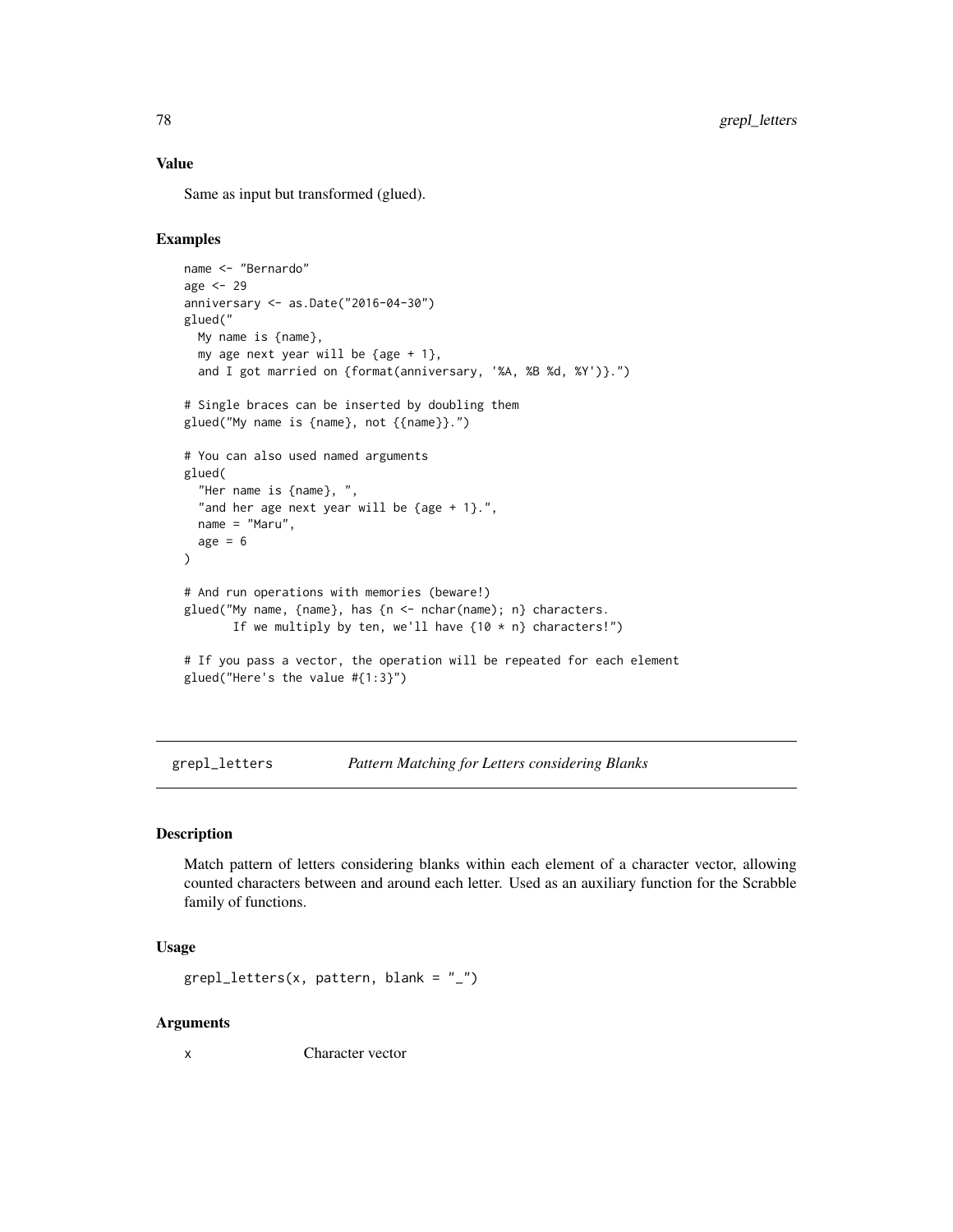#### grepm and the state of the state of the state of the state of the state of the state of the state of the state of the state of the state of the state of the state of the state of the state of the state of the state of the

| pattern | Character. Character string containing a semi-regular expression which uses  |
|---------|------------------------------------------------------------------------------|
|         | the following logic: "a b" means any character that contains "a" followed by |
|         | something followed by "b", anywhere in the string.                           |
| blank   | Character. String to use between letters.                                    |

## Value

Boolean check for each value on x.

#### Examples

```
x <- c("aaaa", "bbbb", "baba", "aabb", "a", "ab")
grepl_letters(x, "ab")
grepl_letters(x, "_ab")
grepl_letters(x, "a_a")
grepl_letters(x, "c")
```
grepm *Pattern Matching for Any or All Multiple Matches*

## Description

This function returns a boolean vector of the same length as 'x', each element of which is the result of applying the 'type' of matches to the corresponding element of 'x', using regular expressions.

#### Usage

```
grepm(pattern, x, type = "all", ...)
```
## Arguments

| by as character to a character vector. Long vectors are supported.<br>Character. Type of match. Choose one of: any, all<br>Additional arguments to pass to grepl | pattern | character string containing a regular expression (or character string for fixed =<br>TRUE) to be matched in the given character vector. Coerced by as character<br>to a character string if possible. If a character vector of length 2 or more is<br>supplied, the first element is used with a warning. Missing values are allowed<br>except for regexpr, gregexpr and regexec. |
|------------------------------------------------------------------------------------------------------------------------------------------------------------------|---------|-----------------------------------------------------------------------------------------------------------------------------------------------------------------------------------------------------------------------------------------------------------------------------------------------------------------------------------------------------------------------------------|
| type                                                                                                                                                             | x       | a character vector where matches are sought, or an object which can be coerced                                                                                                                                                                                                                                                                                                    |
|                                                                                                                                                                  |         |                                                                                                                                                                                                                                                                                                                                                                                   |
|                                                                                                                                                                  |         |                                                                                                                                                                                                                                                                                                                                                                                   |

#### Value

Boolean of same length as x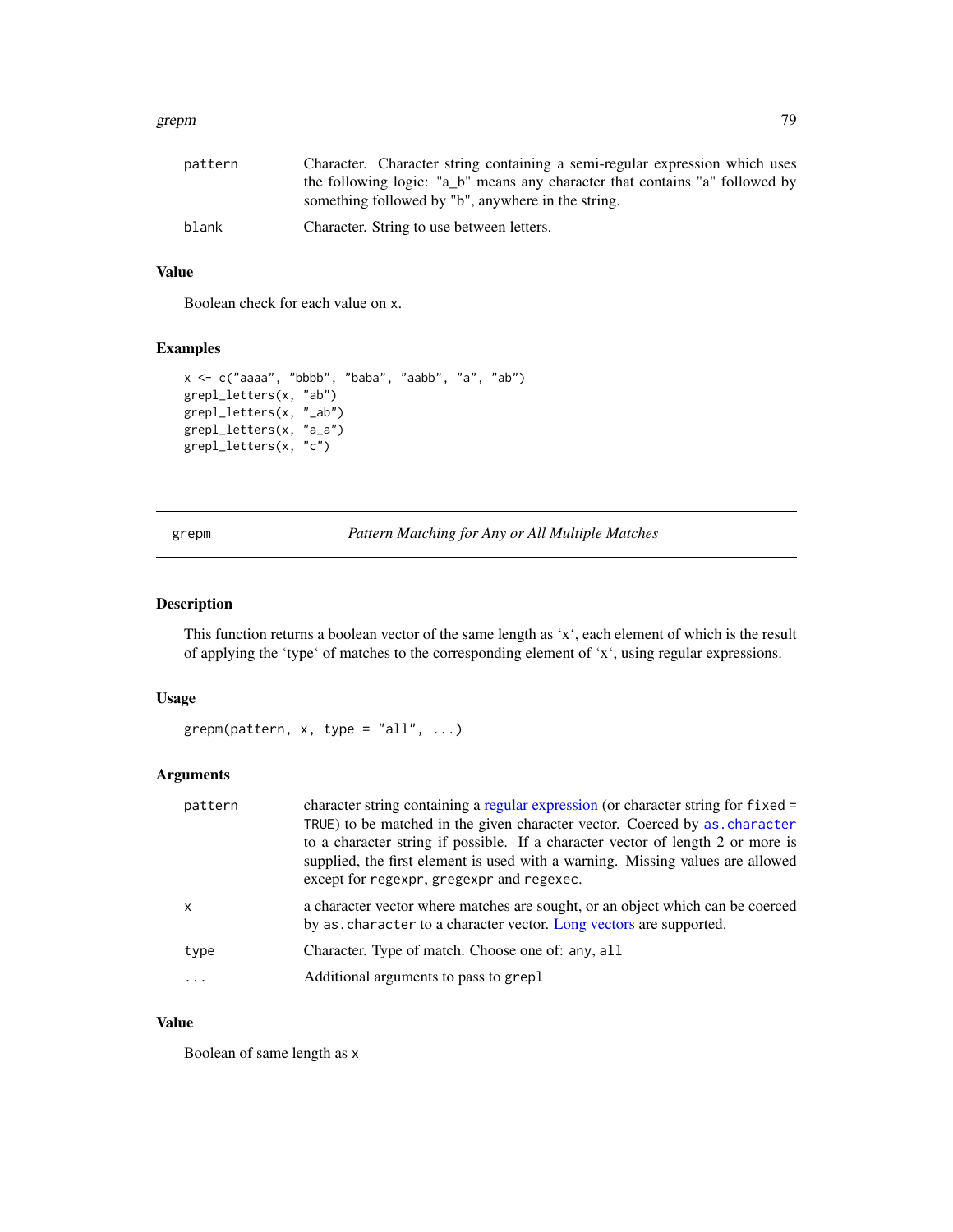#### Examples

```
x <- c(123, 876, 18761)
patterns \leq c(1, 2)grepm(patterns, x, type = "any")
grepm(patterns, x, type = "all")
```
<span id="page-79-0"></span>gtrends\_related *Google Trends: Related and Time Plots*

## Description

This function creates a plot with Google Trend's related topics and queries, and let the user compare different keywords.

This function creates a plot with google trend's data on timelines and let the user compare different keywords.

#### Usage

```
gtrends_related(gtrend, top = NA, title = NA, note = NA, exclude = NULL)
```

```
gtrends_time(gtrend, title = NA)
```
## Arguments

| gtrend  | List. Result from gtrendsR:: gtrends (keyword, geo, time)    |
|---------|--------------------------------------------------------------|
| top     | Integer. Filter top n results only.                          |
| title   | Character. Custom title for the plot.                        |
| note    | Character. Add a note to the plot if needed.                 |
| exclude | Character vector. Which observations do you wish to exclude? |

## Value

plot for Google Trend's results input gtrend. Plot for Google Trend's results input gtrend.

#### See Also

```
Other Scrapper: filesGD(), get_mp3(), holidays(), ip_data(), readGS(), splot_etf(), stocks_quote()
Other Google: filesGD(), queryGA(), readGS()
```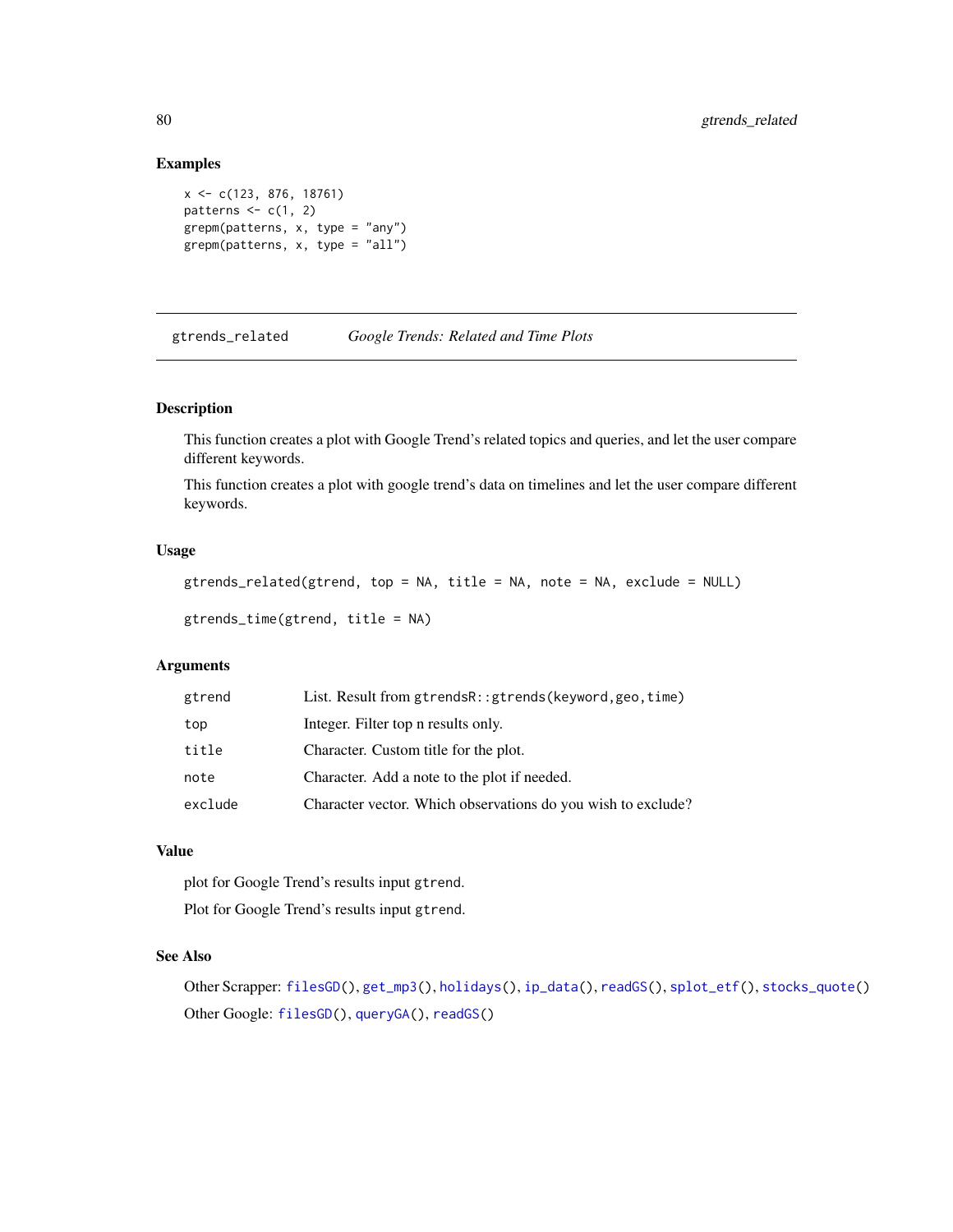<span id="page-80-0"></span>

This function lets the user create a robust and fast model, using H2O's AutoML function. The result is a list with the best model, its parameters, datasets, performance metrics, variables importance, and plots. Read more about the h2o\_automl() pipeline [here.](https://laresbernardo.github.io/lares/articles/h2o_automl.html)

#### Usage

```
h2o_automl(
  df,
  y = "tag",ignore = NULL,
  train_test = NA,
  split = 0.7,weight = NULL,target = "auto",balance = FALSE,
  impute = FALSE,
  no_outliers = TRUE,
  unique_train = TRUE,
  center = FALSE,
  scale = FALSE,
  thresh = 10,
  seed = 0,
  nfolds = 5,
 max_models = 3,
 max_time = 10 * 60,start_clean = FALSE,
  exclude_algos = c("StackedEnsemble", "DeepLearning"),
  include_algos = NULL,
  plots = TRUE,
  alarm = TRUE,
  quiet = FALSE,
 print = TRUE,
  save = FALSE,subdir = NA,
 project = "AutoML Results",
  verbosity = NULL,
  ...
)
## S3 method for class 'h2o_automl'
plot(x, ...)
```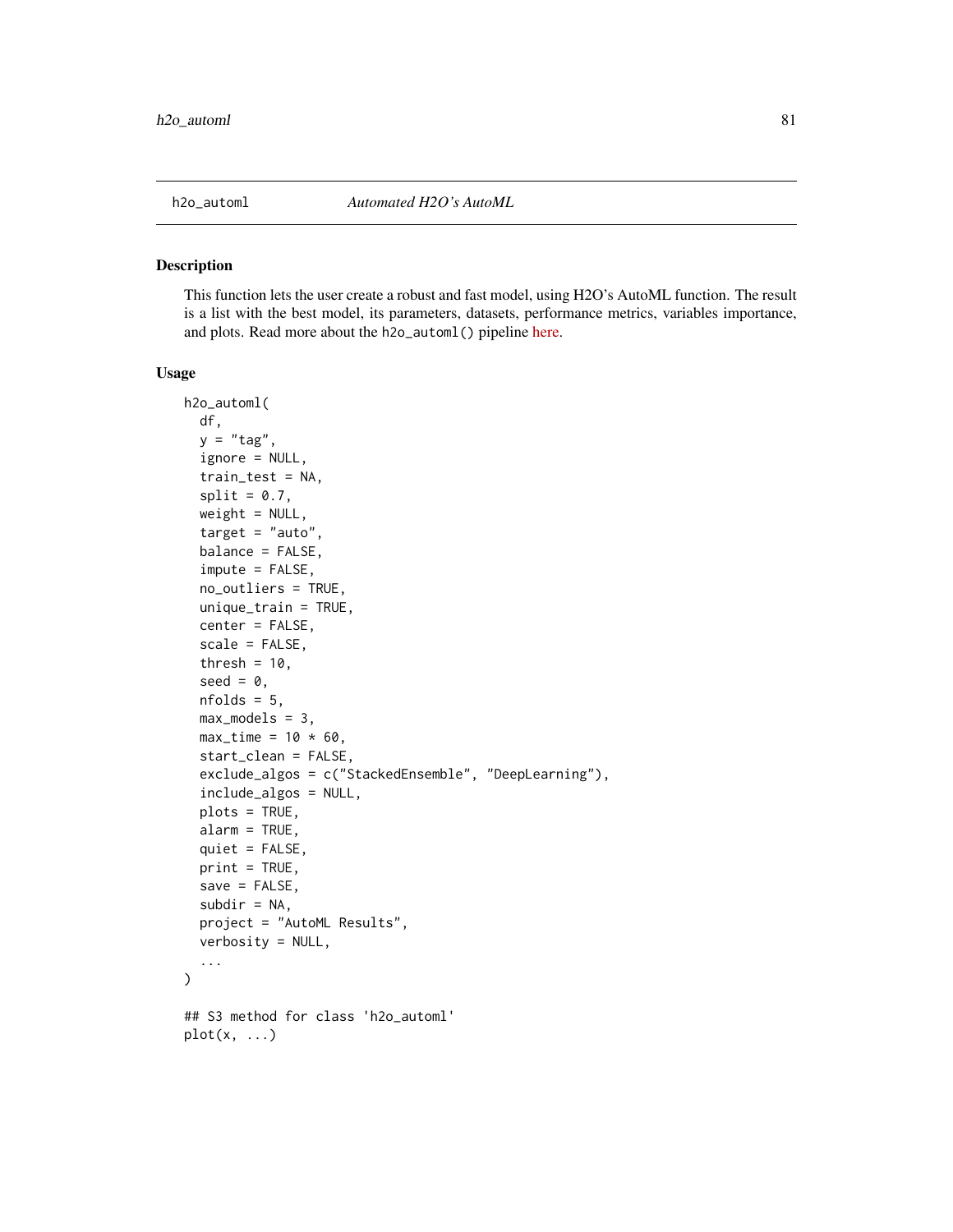```
## S3 method for class 'h2o_automl'
print(x, importance = TRUE, ...)
```
# Arguments

| df                   | Dataframe. Dataframe containing all your data, including the independent vari-<br>able labeled as 'tag'. If you want to define which variable should be used<br>instead, use the y parameter.                                                                                                              |
|----------------------|------------------------------------------------------------------------------------------------------------------------------------------------------------------------------------------------------------------------------------------------------------------------------------------------------------|
| у                    | Variable or Character. Name of the independent variable.                                                                                                                                                                                                                                                   |
| ignore               | Character vector. Force columns for the model to ignore                                                                                                                                                                                                                                                    |
| train_test           | Character. If needed, df's column name with 'test' and 'train' values to split                                                                                                                                                                                                                             |
| split                | Numeric. Value between 0 and 1 to split as train/test datasets. Value is for<br>training set. Set value to 1 to train with all available data and test with same data<br>(cross-validation will still be used when training). If train_test is set, value<br>will be overwritten with its real split rate. |
| weight               | Column with observation weights. Giving some observation a weight of zero<br>is equivalent to excluding it from the dataset; giving an observation a relative<br>weight of 2 is equivalent to repeating that row twice. Negative weights are not<br>allowed.                                               |
| target               | Value. Which is your target positive value? If set to 'auto', the target with<br>largest mean(score) will be selected. Change the value to overwrite. Only used<br>when binary categorical model.                                                                                                          |
| balance              | Boolean. Auto-balance train dataset with under-sampling?                                                                                                                                                                                                                                                   |
| impute               | Boolean. Fill NA values with MICE?                                                                                                                                                                                                                                                                         |
| no_outliers          | Boolean/Numeric. Remove y's outliers from the dataset? Will remove those<br>values that are farther than n standard deviations from the independent vari-<br>able's mean (Z-score). Set to TRUE for default (3) or numeric to set a different<br>multiplier.                                               |
| unique_train         | Boolean. Keep only unique row observations for training data?                                                                                                                                                                                                                                              |
| center, scale        | Boolean. Using the base function scale, do you wish to center and/or scale all<br>numerical values?                                                                                                                                                                                                        |
| thresh               | Integer. Threshold for selecting binary or regression models: this number is the<br>threshold of unique values we should have in 'tag' (more than: regression; less<br>than: classification)                                                                                                               |
| seed                 | Integer. Set a seed for reproducibility. AutoML can only guarantee reproducibil-<br>ity if max_models is used because max_time is resource limited.                                                                                                                                                        |
| nfolds               | Number of folds for k-fold cross-validation. Must be $\geq$ 2; defaults to 5. Use<br>0 to disable cross-validation; this will also disable Stacked Ensemble (thus de-<br>creasing the overall model performance).                                                                                          |
| max_models, max_time |                                                                                                                                                                                                                                                                                                            |
|                      | Numeric. Max number of models and seconds you wish for the function to<br>iterate. Note that max_models guarantees reproducibility and max_time not<br>(because it depends entirely on your machine's computational characteristics)                                                                       |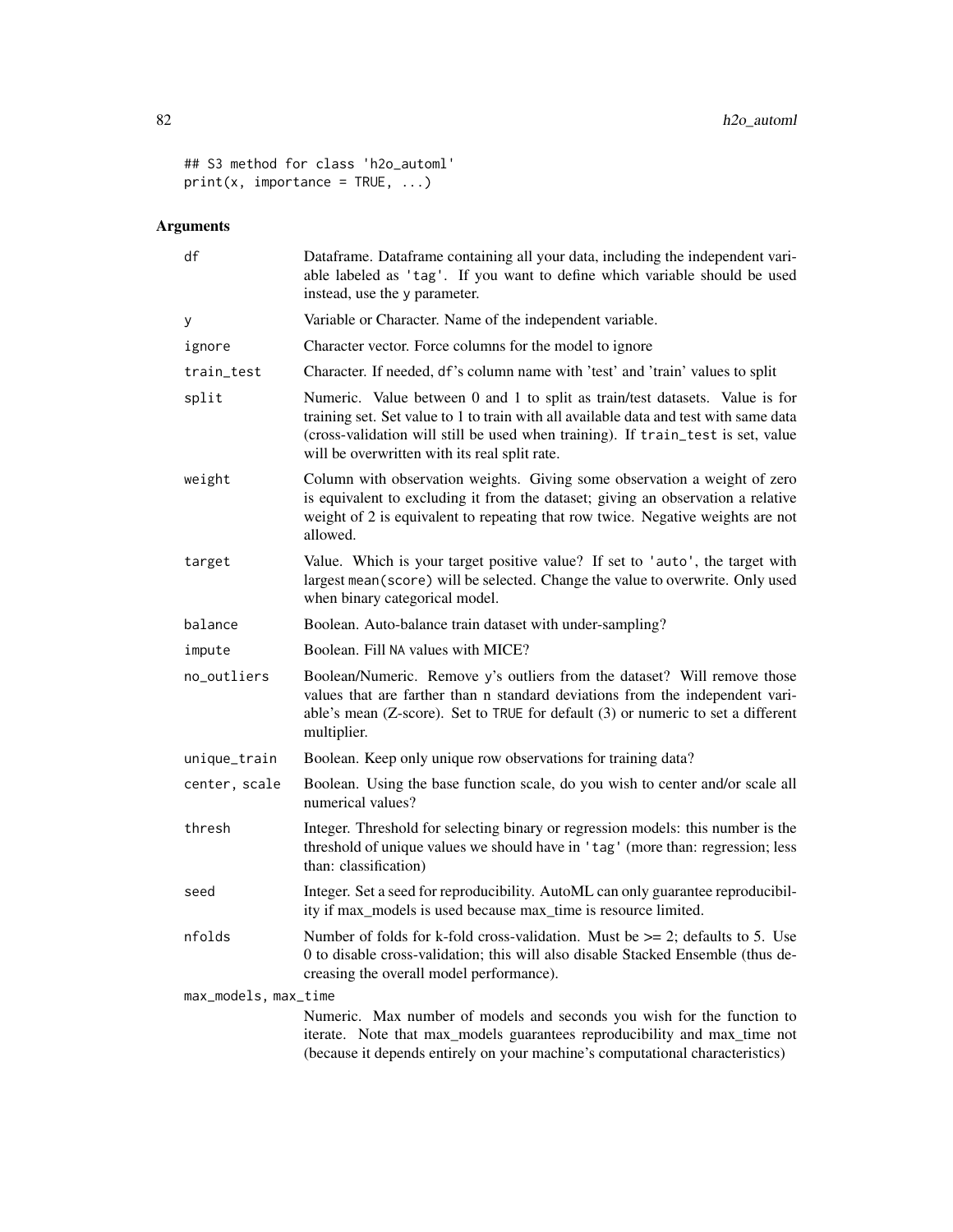| start_clean                  | Boolean. Erase everything in the current h <sub>20</sub> instance before we start to train<br>models? You may want to keep other models or not. To group results into a<br>custom common AutoML project, you may use project_name argument. |
|------------------------------|---------------------------------------------------------------------------------------------------------------------------------------------------------------------------------------------------------------------------------------------|
| exclude_algos, include_algos |                                                                                                                                                                                                                                             |
|                              | Vector of character strings. Algorithms to skip or include during the model-<br>building phase. Set NULL to ignore. When both are defined, only include_algos<br>will be valid.                                                             |
| plots                        | Boolean. Create plots objects?                                                                                                                                                                                                              |
| alarm                        | Boolean. Ping (sound) when done. Requires beepr.                                                                                                                                                                                            |
| quiet                        | Boolean. Quiet all messages, warnings, recommendations?                                                                                                                                                                                     |
| print                        | Boolean. Print summary when process ends?                                                                                                                                                                                                   |
| save                         | Boolean. Do you wish to save/export results into your working directory?                                                                                                                                                                    |
| subdir                       | Character. In which directory do you wish to save the results? Working directory<br>as default.                                                                                                                                             |
| project                      | Character. Your project's name                                                                                                                                                                                                              |
| verbosity                    | Verbosity of the backend messages printed during training; Optional. Must be<br>one of NULL (live log disabled), "debug", "info", "warn", "error". Defaults to<br>"warn".                                                                   |
| .                            | Additional parameters on h2o:: h2o. automl                                                                                                                                                                                                  |
| X                            | h <sub>2o_automl</sub> object                                                                                                                                                                                                               |
| importance                   | Boolean. Print important variables?                                                                                                                                                                                                         |

#### Value

List. Trained model, predicted scores and datasets used, performance metrics, parameters, importance data.frame, seed, and plots when plots=TRUE.

## List of algorithms

[-> Read more here](https://docs.h2o.ai/h2o/latest-stable/h2o-docs/automl.html)

DRF Distributed Random Forest, including Random Forest (RF) and Extremely-Randomized Trees (XRT)

GLM Generalized Linear Model

XGBoost eXtreme Grading Boosting

GBM Gradient Boosting Machine

DeepLearning Fully-connected multi-layer artificial neural network

StackedEnsemble Stacked Ensemble

## Methods

print Use print method to print models stats and summary plot Use plot method to plot results using mplot\_full()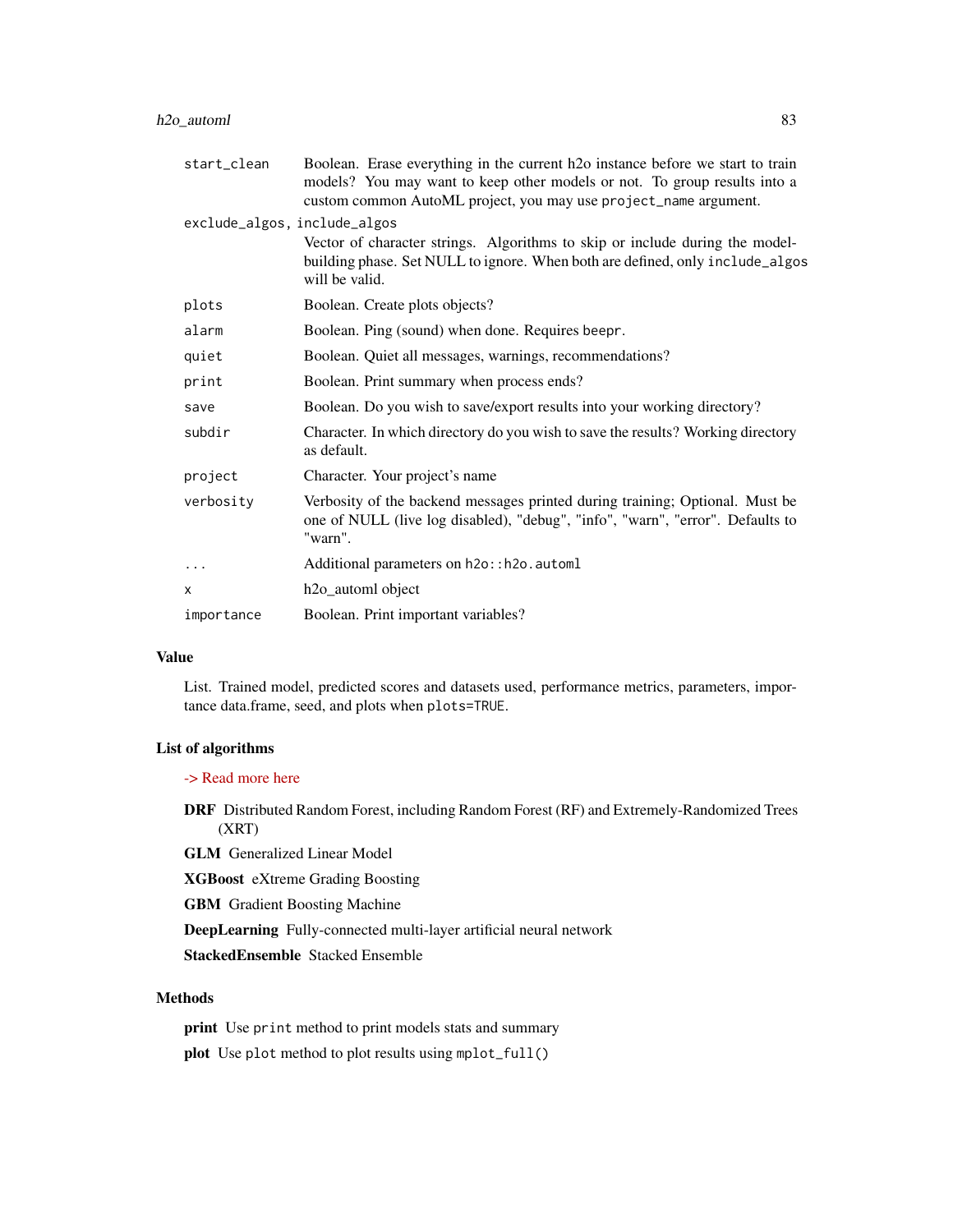#### See Also

```
Other Machine Learning: ROC(), conf_mat(), export_results(), gain_lift(), h2o_predict_API(),
h2o_predict_MOJO(h2o_predict_binary(h2o_predict_model(h2o_selectmodel(impute(),
iter_seeds(), lasso_vars(), model_metrics(), model_preprocess(), msplit()
```
#### Examples

```
## Not run:
# CRAN
data(dft) # Titanic dataset
dft <- subset(dft, select = -c(Ticket, PassengerId, Cabin))
# Classification: Binomial - 2 Classes
r <- h2o_automl(dft, y = Survived, max_models = 1, impute = FALSE, target = "TRUE", alarm = FALSE)
# Let's see all the stuff we have inside:
lapply(r, names)
# Classification: Multi-Categorical - 3 Classes
r <- h2o_automl(dft, Pclass, ignore = c("Fare", "Cabin"), max_time = 30, plots = FALSE)
# Regression: Continuous Values
r <- h2o_automl(dft, y = "Fare", ignore = c("Pclass"), exclude_algos = NULL, quiet = TRUE)
print(r)
# WITH PRE-DEFINED TRAIN/TEST DATAFRAMES
splits <- msplit(dft, size = 0.8)
splits$train$split <- "train"
splits$test$split <- "test"
df <- rbind(splits$train, splits$test)
r <- h2o_automl(df, "Survived", max_models = 1, train_test = "split")
## End(Not run)
```
h2o\_explainer *DALEX Explainer for H2O*

#### Description

DALEX helper function to create an explainer object using a h2o trained model.

## Usage

```
h2o\_explainer(df, model, y = "tag", ignore = NULL, ...)
```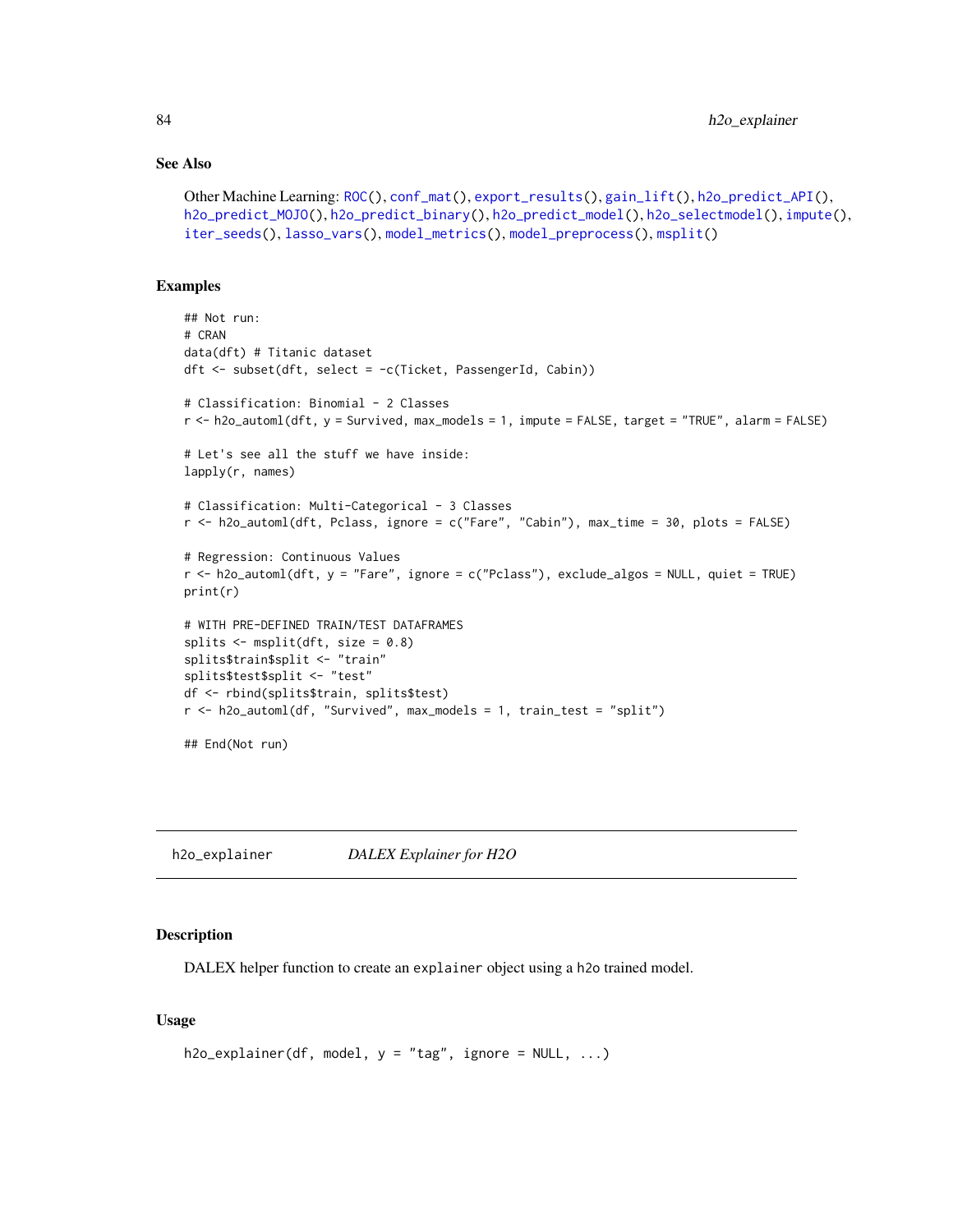## h2o\_explainer 85

#### **Arguments**

| df       | Dataframe. Must contain all columns and predictions                     |
|----------|-------------------------------------------------------------------------|
| model    | Model object (H2O)                                                      |
| У        | Character or Variable name. Variable's column name.                     |
| ignore   | Character vector. Which columns should be ignored?                      |
| $\ddots$ | Additional parameters to pass to h2o_predict_model or h2o_predict_MOJO. |

## Value

List; explainer. Containing the model, data, y, predict\_function, y\_hat, residuals, class, label, model\_info, residual\_function, and weights.

## See Also

Other Interpretability: [dalex\\_local\(](#page-29-0)), [dalex\\_residuals\(](#page-29-1)), [dalex\\_variable\(](#page-30-0))

#### Examples

```
# You must have "DALEX" library to use this auxiliary function:
## Not run:
data(dft) # Titanic dataset
# TRAIN A SIMPLE MODEL
dfm <- h2o_automl(dft,
 y = "Survived",
 ignore = c("Ticket", "PassengerId", "Cabin"),
  max_models = 1\mathcal{L}# EXPLAINER
explainer <- h2o_explainer(df = dfm$datasets$test, model = dfm$model, y = "Survived")
explainer$data <- na.omit(explainer$data)
# CATEGORICAL EXAMPLE
class <- dalex_variable(explainer, vars = c("Pclass", "Sex"))
class$plot
# NUMERICAL EXAMPLE
num <- dalex_variable(explainer, vars = c("Fare", "Age"))
num$plot
# LOCAL EXAMPLE
local <- dalex_local(explainer, row = 1)
# OR YOU COULD MANUALLY INPUT THE OBSERVATION
local <- dalex_local(explainer, observation = explainer$data[1, ])
local$plot
# xai2shiny's UI (needs to be installed from ModelOriented/xai2shiny)
xai2shiny(explainer, run = TRUE)
## End(Not run)
```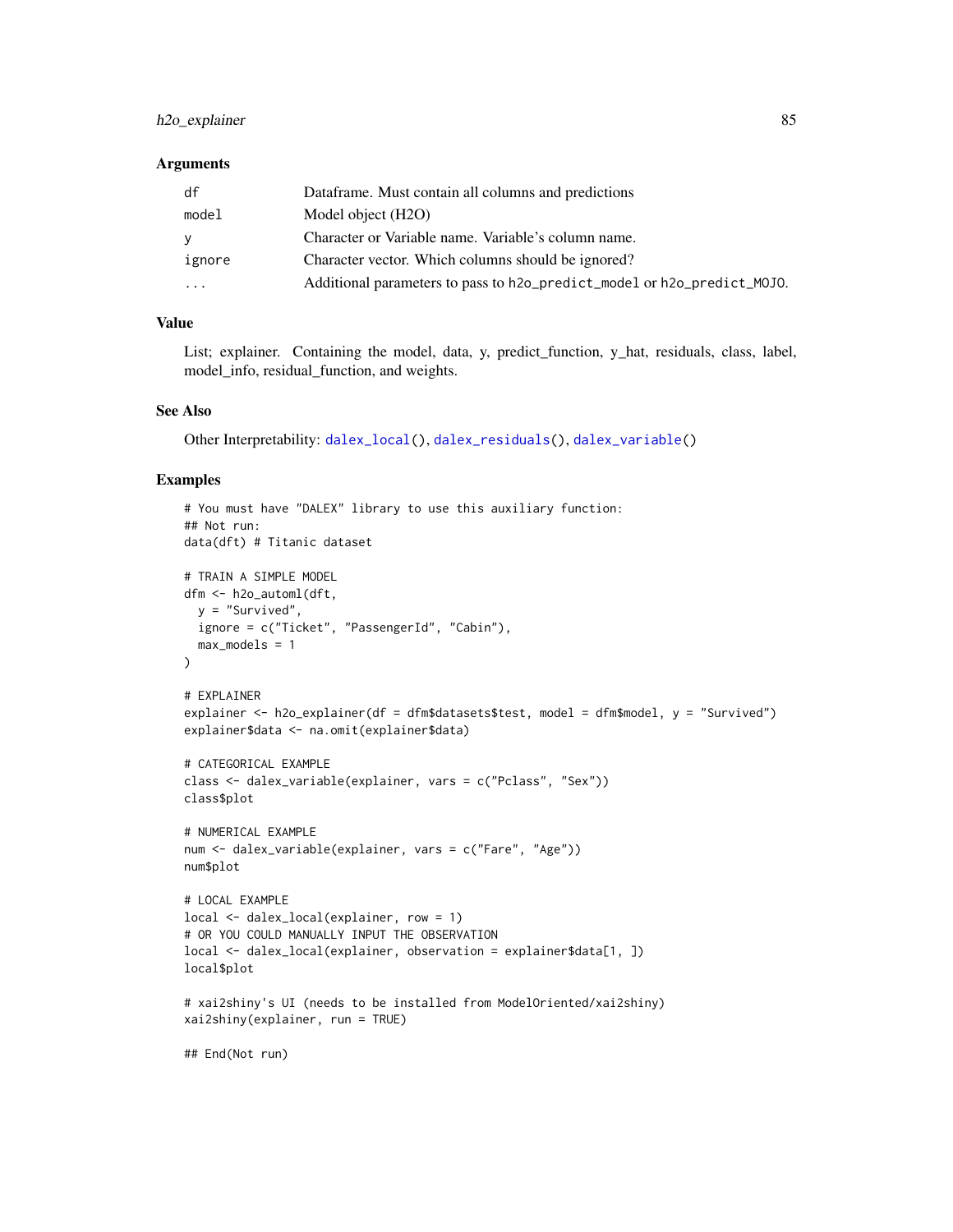<span id="page-85-0"></span>h2o\_predict\_API *H2O Predict using API Service*

#### Description

This function lets the user get the score from an API service

## Usage

```
h2o_predict_API(df, api, exclude = "tag")
```
#### Arguments

| df      | Dataframe/Vector. Data to insert into the model. |
|---------|--------------------------------------------------|
| api     | Character. API URL.                              |
| exclude | Character. Name of the variables to exclude.     |

## Value

vector with predicted results.

#### See Also

```
Other Machine Learning: ROC(), conf_mat(), export_results(), gain_lift(), h2o_automl(),
h2o_predict_MOJO(), h2o_predict_binary(), h2o_predict_model(), h2o_selectmodel(), impute(),
iter_seeds(), lasso_vars(), model_metrics(), model_preprocess(), msplit()
```

```
Other Tools: autoline(), bind_files(), bring_api(), db_download(), db_upload(), export_plot(),
export_results(), get_credentials(), h2o_predict_MOJO(), h2o_predict_binary(), h2o_predict_model(),
h2o_selectmodel(), haveInternet(), image_metadata(), importxlsx(), ip_data(), json2vector(),
listfiles(), mail_send(), msplit(), myip(), quiet(), read.file(), statusbar(), tic(),
try_require(), updateLares(), zerovar()
```
<span id="page-85-1"></span>h2o\_predict\_binary *H2O Predict using Binary file*

## Description

This function lets the user predict using the h2o binary file. Note that it works with the files generated when using the function export\_results(). Recommendation: use the h2o\_predict\_MOJO() function when possible - it let's you change h2o's version without problem.

## Usage

```
h2o_predict_binary(df, model_path, sample = NA)
```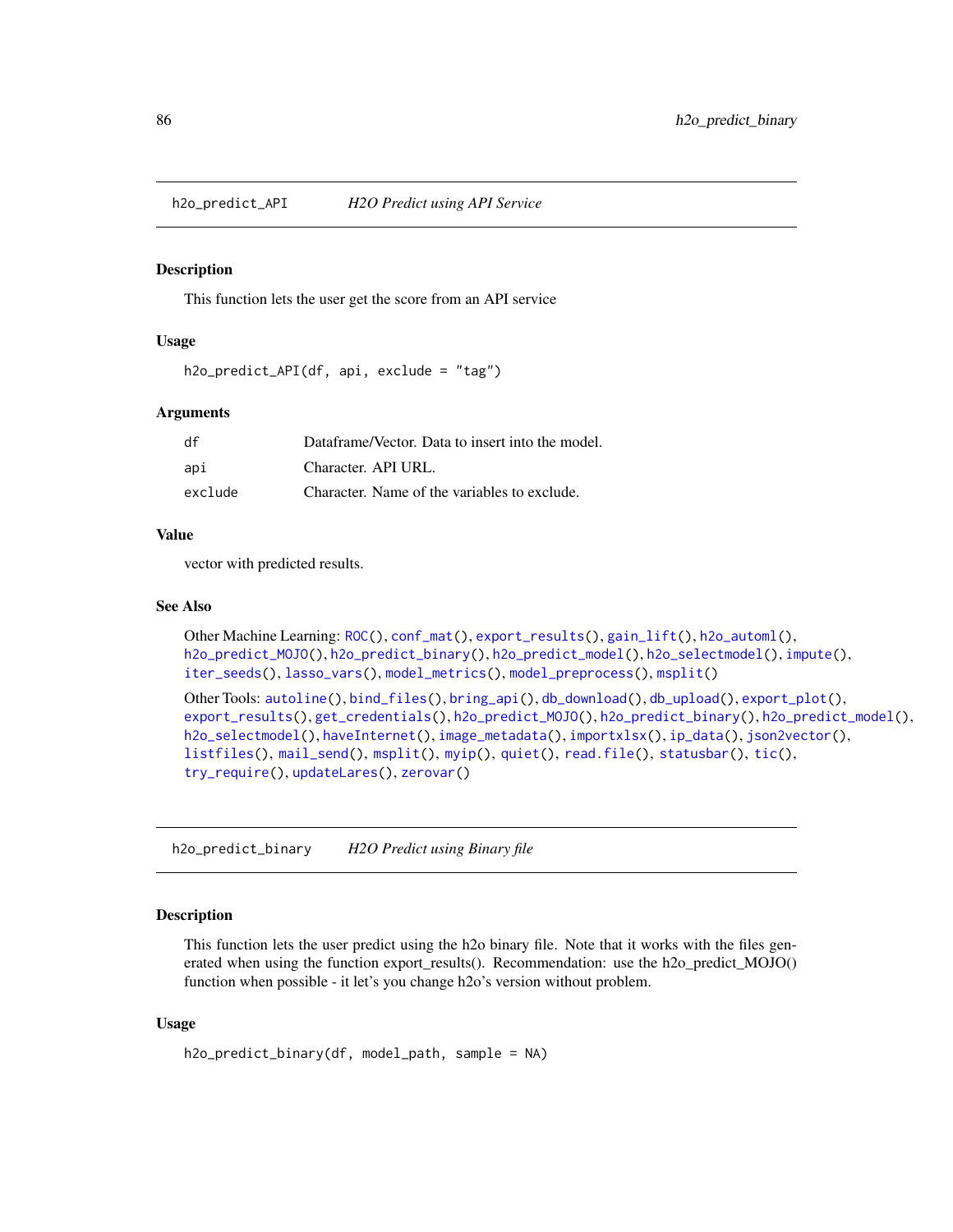#### **Arguments**

| df         | Dataframe. Data to insert into the model.             |
|------------|-------------------------------------------------------|
| model_path | Character. Relative model path directory or zip file. |
| sample     | Integer. How many rows should the function predict?   |

#### Value

vector with predicted results.

## See Also

```
Other Machine Learning: ROC(), conf_mat(), export_results(), gain_lift(), h2o_automl(),
h2o_predict_API(), h2o_predict_MOJO(), h2o_predict_model(), h2o_selectmodel(), impute(),
iter_seeds(), lasso_vars(), model_metrics(), model_preprocess(), msplit()
```

```
Other Tools: autoline(), bind_files(), bring_api(), db_download(), db_upload(), export_plot(),
export_results(), get_credentials(), h2o_predict_API(), h2o_predict_MOJO(), h2o_predict_model(),
h2o_selectmodel(), haveInternet(), image_metadata(), importxlsx(), ip_data(), json2vector(),
listfiles(), mail_send(), msplit(), myip(), quiet(), read.file(), statusbar(), tic(),
try_require(), updateLares(), zerovar()
```
<span id="page-86-0"></span>h2o\_predict\_model *H2O Predict using H2O Model Object*

## Description

This function lets the user get scores from a H2O Model Object.

#### Usage

```
h2o_predict_model(df, model)
```
#### Arguments

| df    | Dataframe/Vector. Data to insert into the model. |
|-------|--------------------------------------------------|
| model | h <sub>20</sub> model Object                     |

## Value

data.frame with predicted results.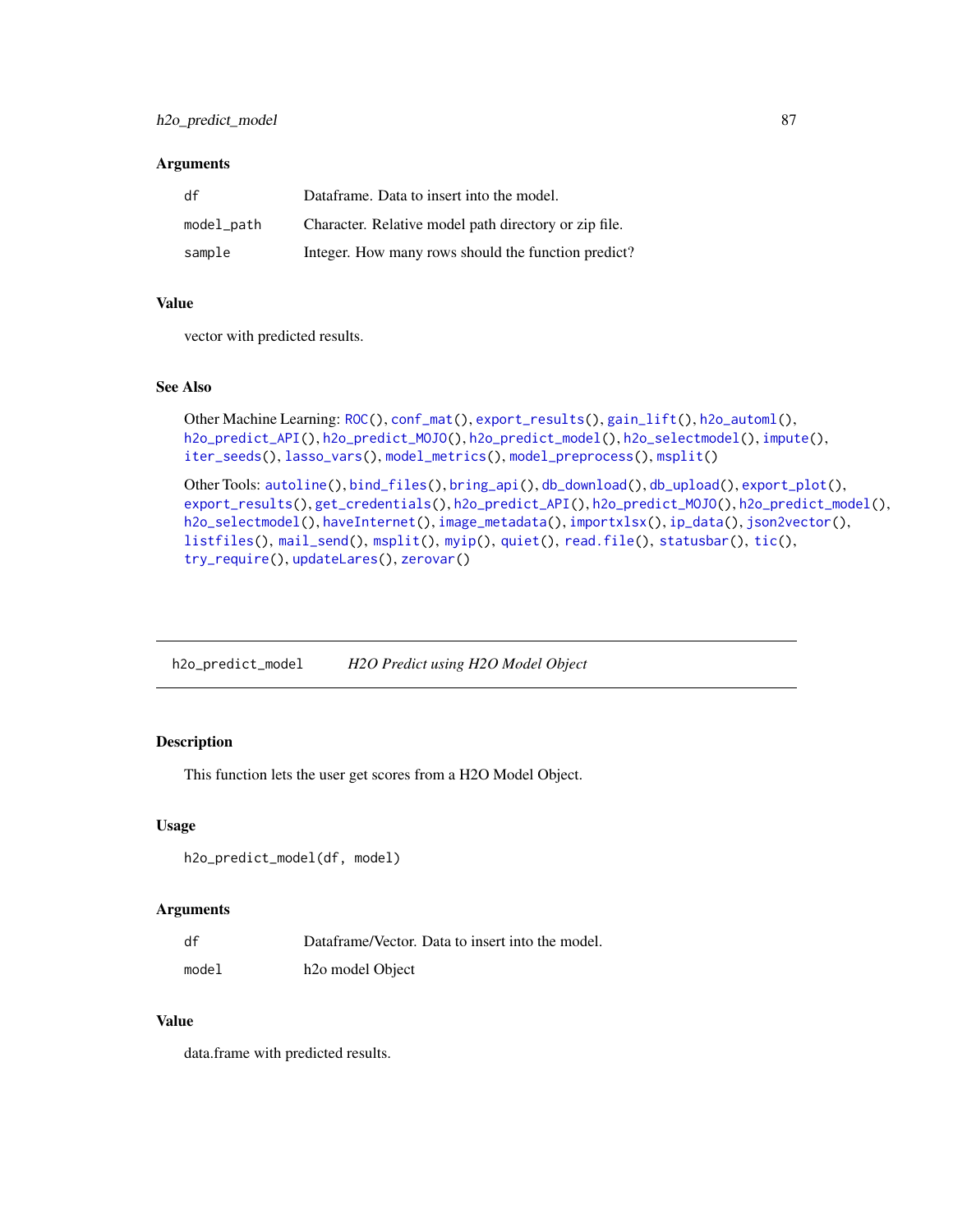## See Also

```
Other Machine Learning: ROC(), conf_mat(), export_results(), gain_lift(), h2o_automl(),
h2o_predict_API(), h2o_predict_MOJO(), h2o_predict_binary(), h2o_selectmodel(), impute(),
iter_seeds(), lasso_vars(), model_metrics(), model_preprocess(), msplit()
```

```
Other Tools: autoline(), bind_files(), bring_api(), db_download(), db_upload(), export_plot(),
export_results(), get_credentials(), h2o_predict_API(), h2o_predict_MOJO(), h2o_predict_binary(),
h2o_selectmodel(), haveInternet(), image_metadata(), importxlsx(), ip_data(), json2vector(),
listfiles(), mail_send(), msplit(), myip(), quiet(), read.file(), statusbar(), tic(),
try_require(), updateLares(), zerovar()
```
<span id="page-87-0"></span>h2o\_predict\_MOJO *H2O Predict using MOJO file*

#### **Description**

This function lets the user predict using the h2o .zip file containing the MOJO files. Note that it works with the files generated when using the function export\_results()

#### Usage

h2o\_predict\_MOJO(df, model\_path, method = "mojo", batch = 300)

#### Arguments

| df         | Dataframe. Data to pass to the model.                                                                                                 |
|------------|---------------------------------------------------------------------------------------------------------------------------------------|
| model_path | Character. Relative path of directory where your zip model file is. If multiple<br>zip files are found, first one found will be used. |
| method     | Character. One of "mojo" or "json".                                                                                                   |
| batch      | Integer. Run n batches at a time for "ison" method.                                                                                   |

#### Value

data.frame with predicted results.

#### See Also

Other Machine Learning: [ROC\(](#page-157-0)), [conf\\_mat\(](#page-19-0)), [export\\_results\(](#page-44-0)), [gain\\_lift\(](#page-69-0)), [h2o\\_automl\(](#page-80-0)), [h2o\\_predict\\_API\(](#page-85-0)), [h2o\\_predict\\_binary\(](#page-85-1)), [h2o\\_predict\\_model\(](#page-86-0)), [h2o\\_selectmodel\(](#page-89-0)), [impute\(](#page-94-0)), [iter\\_seeds\(](#page-97-0)), [lasso\\_vars\(](#page-100-0)), [model\\_metrics\(](#page-108-0)), [model\\_preprocess\(](#page-110-0)), [msplit\(](#page-130-0)) Other Tools: [autoline\(](#page-5-0)), [bind\\_files\(](#page-7-0)), [bring\\_api\(](#page-7-1)), [db\\_download\(](#page-33-0)), [db\\_upload\(](#page-34-0)), [export\\_plot\(](#page-43-0)), [export\\_results\(](#page-44-0)), [get\\_credentials\(](#page-70-0)), [h2o\\_predict\\_API\(](#page-85-0)), [h2o\\_predict\\_binary\(](#page-85-1)), [h2o\\_predict\\_model\(](#page-86-0)), [h2o\\_selectmodel\(](#page-89-0)), [haveInternet\(](#page-91-0)), [image\\_metadata\(](#page-93-0)), [importxlsx\(](#page-93-1)), [ip\\_data\(](#page-95-0)), [json2vector\(](#page-98-0)), [listfiles\(](#page-102-0)), [mail\\_send\(](#page-106-0)), [msplit\(](#page-130-0)), [myip\(](#page-131-0)), [quiet\(](#page-148-0)), [read.file\(](#page-149-0)), [statusbar\(](#page-173-0)), [tic\(](#page-186-0)),

[try\\_require\(](#page-191-0)), [updateLares\(](#page-191-1)), [zerovar\(](#page-198-0))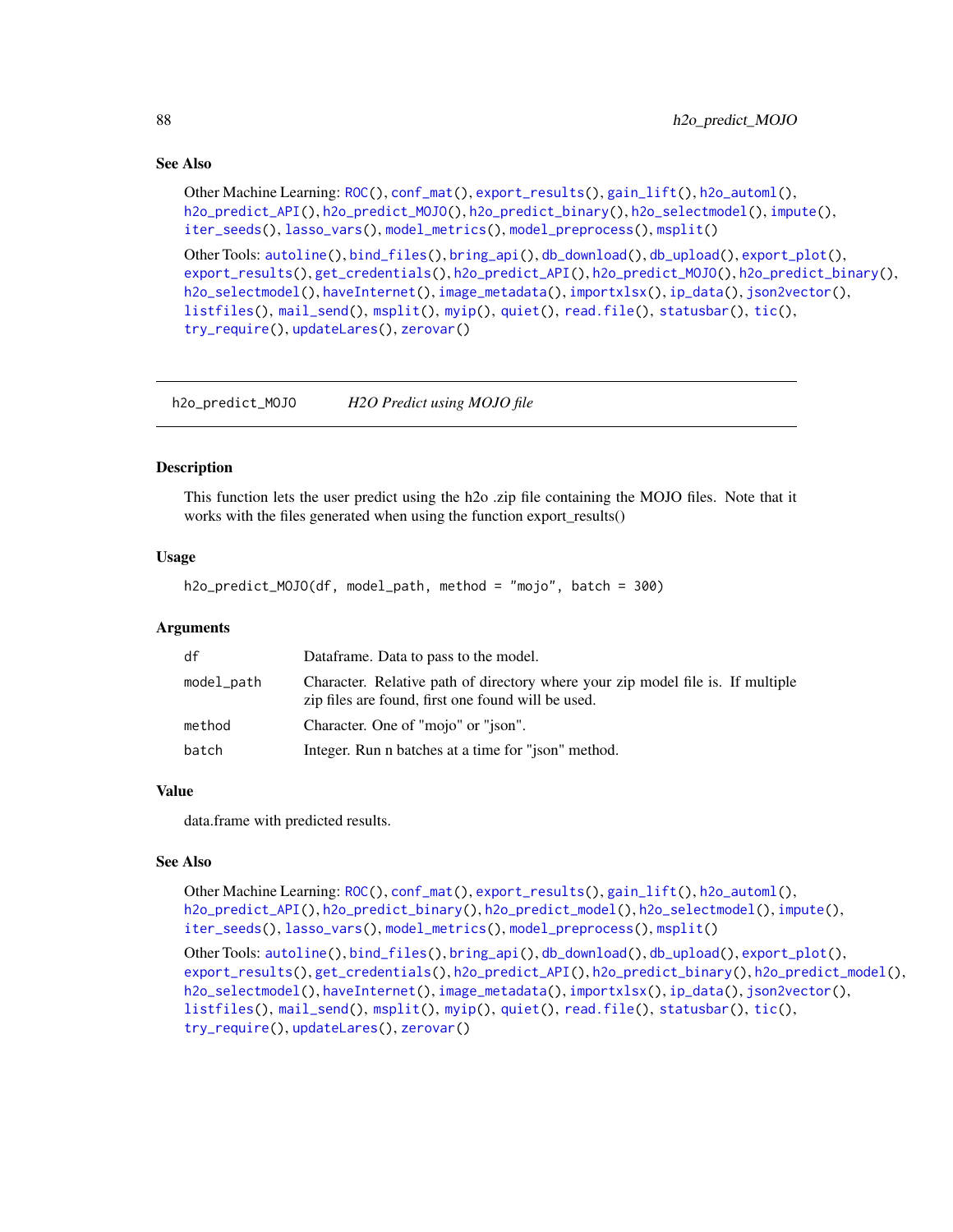This is an auxiliary function to calculate predictions and results when using the h2o\_automl() function.

## Usage

```
h2o_results(
 h2o_object,
  test,
  train,
 y = "tag",which = 1,
 model_type,
  target = "auto",split = 0.7,ignore = NULL,
  quiet = FALSE,
 project = "ML Project",
  seed = 0,
  leaderboard = list(),
 plots = TRUE,
  ...
)
```
## Arguments

| H2O Leaderboard (H2OFrame/H2OAutoML) or Model (h2o)                                                                                                                                                                                                                                                        |
|------------------------------------------------------------------------------------------------------------------------------------------------------------------------------------------------------------------------------------------------------------------------------------------------------------|
| Dataframe. Must have the same columns                                                                                                                                                                                                                                                                      |
| Variable or Character. Name of the independent variable.                                                                                                                                                                                                                                                   |
| Integer. Which model to select from leaderboard                                                                                                                                                                                                                                                            |
| Character. Select "Classification" or "Regression"                                                                                                                                                                                                                                                         |
| Value. Which is your target positive value? If set to 'auto', the target with<br>largest mean (score) will be selected. Change the value to overwrite. Only used<br>when binary categorical model.                                                                                                         |
| Numeric. Value between 0 and 1 to split as train/test datasets. Value is for<br>training set. Set value to 1 to train with all available data and test with same data<br>(cross-validation will still be used when training). If train_test is set, value<br>will be overwritten with its real split rate. |
| Character vector. Columns too ignore                                                                                                                                                                                                                                                                       |
| Boolean. Quiet all messages, warnings, recommendations?                                                                                                                                                                                                                                                    |
|                                                                                                                                                                                                                                                                                                            |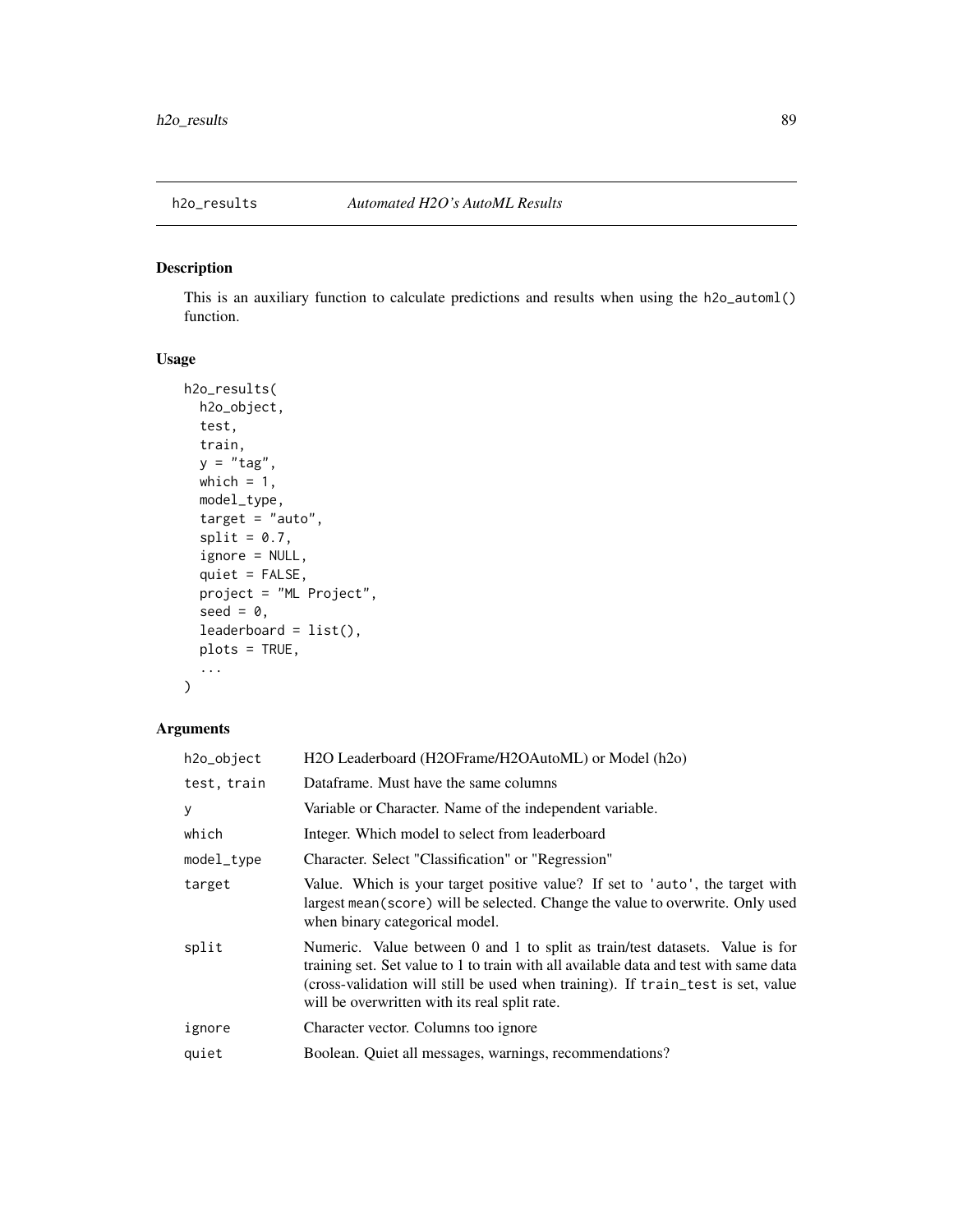| project     | Character. Your project's name                                                                                                                      |
|-------------|-----------------------------------------------------------------------------------------------------------------------------------------------------|
| seed        | Integer. Set a seed for reproducibility. AutoML can only guarantee reproducibil-<br>ity if max_models is used because max_time is resource limited. |
| leaderboard | H2O's Leaderboard. Passed when using h2o_selectmodel as it contains plain<br>model and no leader board.                                             |
| plots       | Boolean. Create plots objects?                                                                                                                      |
| $\cdots$    | Additional parameters on h2o:: h2o. automl                                                                                                          |
|             |                                                                                                                                                     |

## Value

List. Trained model, predicted scores and datasets used, performance metrics, parameters, importance data.frame, seed, and plots when plots=TRUE.

<span id="page-89-0"></span>h2o\_selectmodel *Select Model from h2o\_automl's Leaderboard*

#### Description

Select wich model from the h2o\_automl function to use

## Usage

```
h2o_selectmodel(results, which_model = 1, quiet = FALSE, ...)
```
## Arguments

| results     | $h2o_$ -automl $()$ object.                                |
|-------------|------------------------------------------------------------|
| which_model | Integer. Which model from the leaderboard you wish to use? |
| quiet       | Boolean. Quiet all messages, warnings, recommendations?    |
| .           | Additional parameters on h2o:: h2o. automl                 |

#### Value

H2O processed model

## See Also

```
Other Machine Learning: ROC(), conf_mat(), export_results(), gain_lift(), h2o_automl(),
h2o_predict_API(), h2o_predict_MOJO(), h2o_predict_binary(), h2o_predict_model(), impute(),
iter_seeds(), lasso_vars(), model_metrics(), model_preprocess(), msplit()
```

```
Other Tools: autoline(), bind_files(), bring_api(), db_download(), db_upload(), export_plot(),
export_results(), get_credentials(), h2o_predict_API(), h2o_predict_MOJO(), h2o_predict_binary(),
h2o_predict_model(), haveInternet(), image_metadata(), importxlsx(), ip_data(), json2vector(),
listfiles(), mail_send(), msplit(), myip(), quiet(), read.file(), statusbar(), tic(),
try_require(), updateLares(), zerovar()
```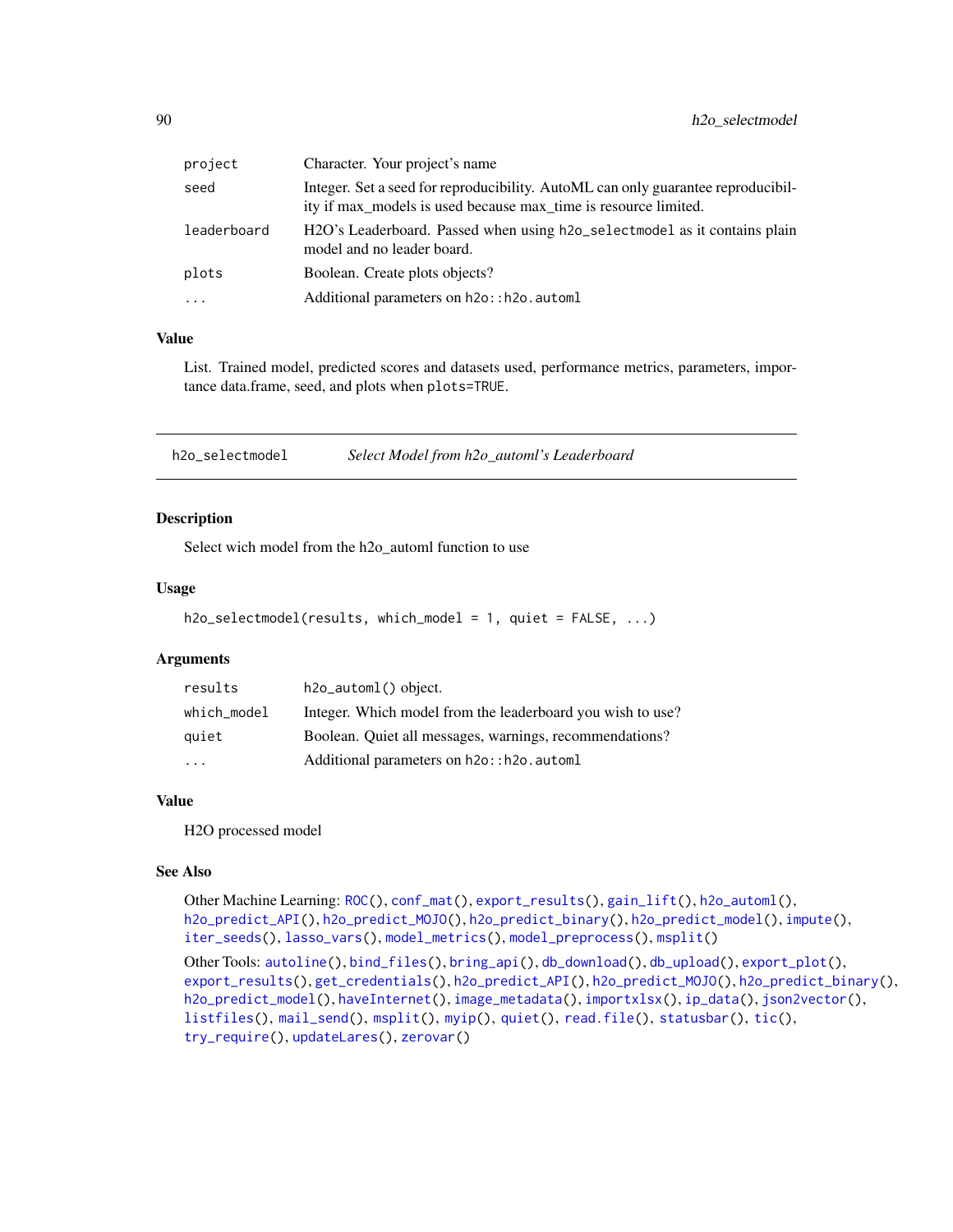SHAP (SHapley Additive exPlanations) by Lundberg and Lee (2016) is a method to explain individual predictions. SHAP is based on the game theoretically optimal Shapley Values. Calculate SHAP values for h2o models in which each row is an observation and each column a feature. Use plot method to visualize features importance and distributions.

## Usage

```
h2o_shap(model, test = "auto", scores = "auto", y = y'', ...)
## S3 method for class 'h2o_shap'
plot(x, relevant = TRUE, top = 15, quiet = FALSE, ...)
```
#### Arguments

| model        | h2o_automl object or h2o model.                                                                  |
|--------------|--------------------------------------------------------------------------------------------------|
| test         | String or Dataframe. Leave "auto" to use h2o_automl's test dataset or pass a<br>valid dataframe. |
| scores       | Numeric vector. If test != "auto", you must provide predicted values                             |
| У            | Character. If test != "auto", you must provide y variable's name                                 |
| $\ddots$     | Additional argument for predict_contributions.H20Model                                           |
| $\mathsf{x}$ | h <sub>20</sub> shap object                                                                      |
| relevant     | Boolean. Keep only relevant non-trivial (>0) features                                            |
| top          | Integer. Plot only top n values (as in importance)                                               |
| quiet        | Boolean. Print messages?                                                                         |

## Value

H2OFrame with shap values for every observation and feature.

## See Also

Other SHAP: [shap\\_var\(](#page-164-0))

#### Examples

```
## Not run:
# Train a h2o_automl model
model <- h2o_automl(dft, Survived,
  max_models = 1, target = TRUE,
  ignore = c("Ticket", "Cabin", "PassengerId"),
  quiet = TRUE
```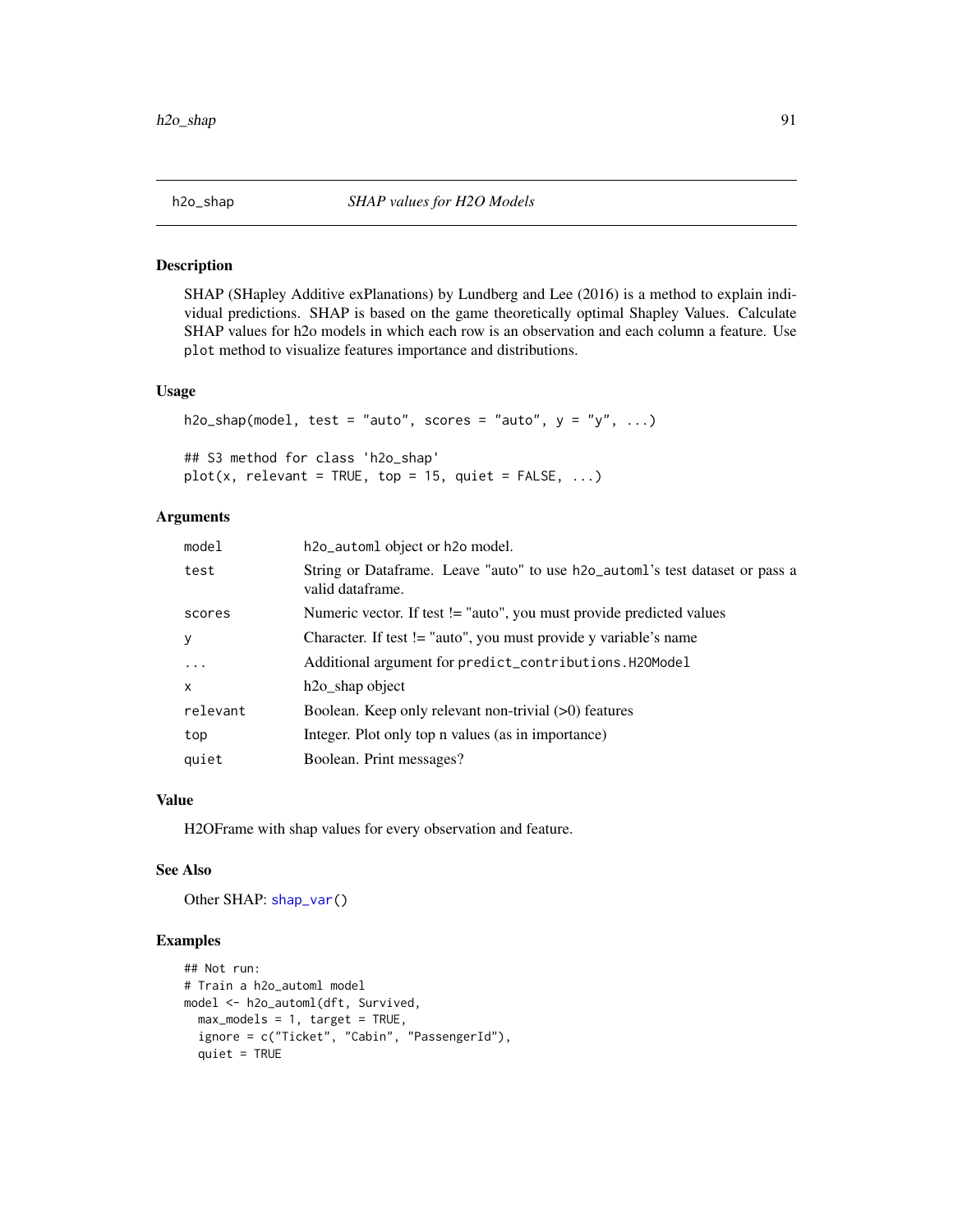```
)
# Calculate SHAP values
SHAP_values <- h2o_shap(model)
# Equivalent to:
# SHAP_values <- h2o_shap(
# model = model$model,
# test = model$datasets$test,
# scores = model$scores_test$scores)
# Check SHAP results
head(SHAP_values)
# You must have "ggbeeswarm" library to use this auxiliary function:
# Plot SHAP values (feature importance)
plot(SHAP_values)
# Plot some of the variables (categorical)
shap_var(SHAP_values, Pclass)
# Plot some of the variables (numerical)
shap_var(SHAP_values, Fare)
## End(Not run)
```
<span id="page-91-0"></span>

| haveInternet | <i>Internet Connection Check</i> |
|--------------|----------------------------------|
|              |                                  |

This function checks if your R session currently have Wifi or Internet connection.

#### Usage

```
haveInternet(thresh = 3, url = "http://www.google.com")
```
## Arguments

| thresh | Numeric. How many seconds to consider a slow connection? |
|--------|----------------------------------------------------------|
| url    | Character. URL to test the readLines 1 command           |

## Value

Boolean. Result of checking if device has internet connection.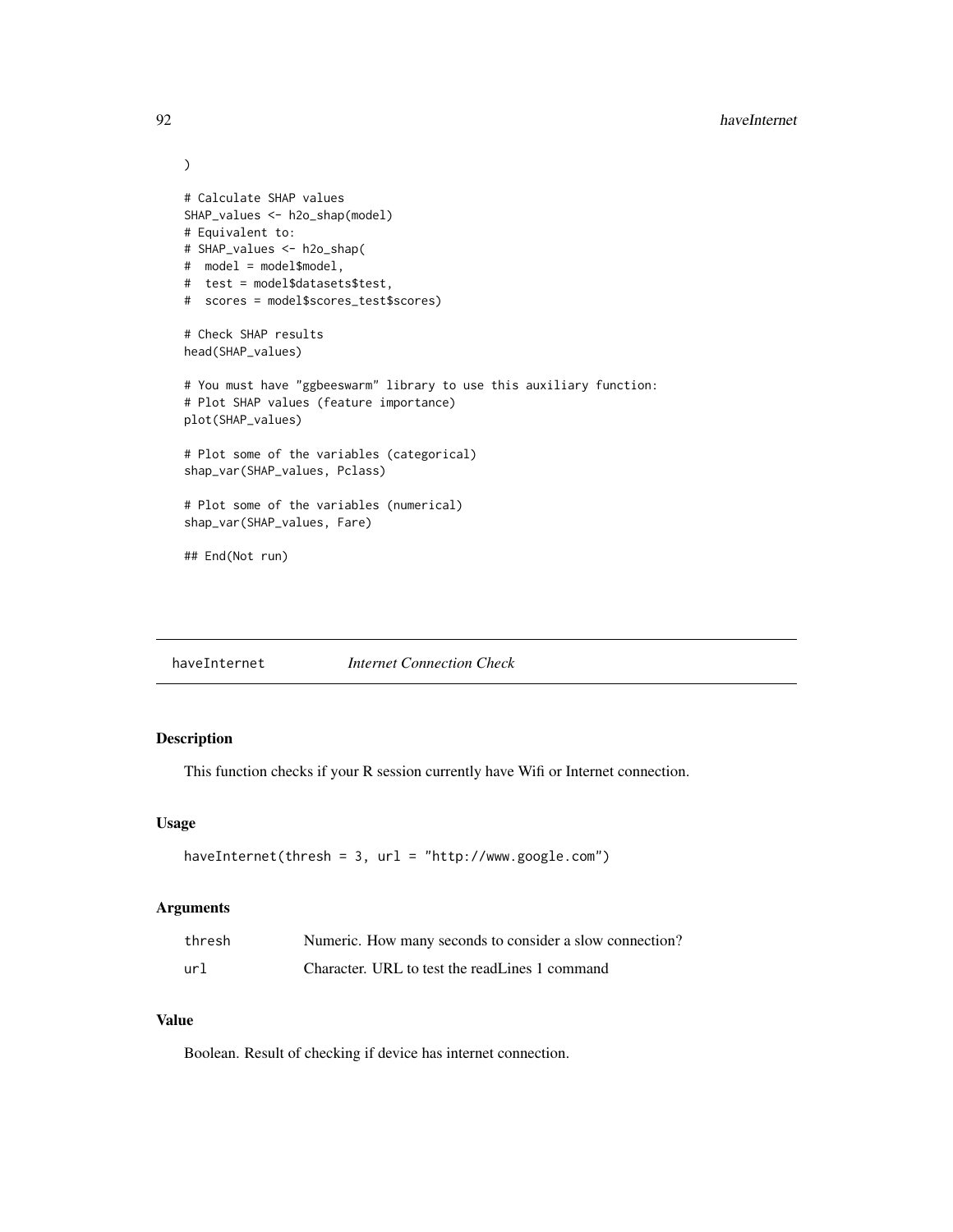#### holidays 93

## See Also

```
Other Tools: autoline(), bind_files(), bring_api(), db_download(), db_upload(), export_plot(),
export_results(), get_credentials(), h2o_predict_API(), h2o_predict_MOJO(), h2o_predict_binary(),
h2o_predict_model(), h2o_selectmodel(), image_metadata(), importxlsx(), ip_data(),
json2vector(), listfiles(), mail_send(), msplit(), myip(), quiet(), read.file(), statusbar(),
tic(), try_require(), updateLares(), zerovar()
```
<span id="page-92-0"></span>

holidays *Holidays in your Country*

## Description

This function lets the user automatically scrap holiday dates from any country and year within +- 5 years. Thanks to timeanddate.com!

#### Usage

```
holidays(countries = "Venezuela", years = year(Sys.Date()))
```
#### Arguments

| countries | Character or vector. For which country(ies) should the holidays be imported? |
|-----------|------------------------------------------------------------------------------|
| years     | Character or vector. For which year(s) do you wish to import holiday dates?  |

#### Value

data.frame with holidays data for given countries and years.

## See Also

```
Other Data Wrangling: balance_data(), categ_reducer(), cleanText(), date_cuts(), date_feats(),
formatNum(), impute(), left(), normalize(), ohe_commas(), ohse(), removenacols(), replaceall(),
textFeats(), textTokenizer(), vector2text(), year_month()
```
Other Feature Engineering: [date\\_feats\(](#page-31-1)), [ohse\(](#page-135-0))

Other Scrapper: [filesGD\(](#page-56-0)), [get\\_mp3\(](#page-73-0)), [gtrends\\_related\(](#page-79-0)), [ip\\_data\(](#page-95-0)), [readGS\(](#page-150-0)), [splot\\_etf\(](#page-168-0)), [stocks\\_quote\(](#page-176-0))

Other One Hot Encoding: [date\\_feats\(](#page-31-1)), [ohe\\_commas\(](#page-134-0)), [ohse\(](#page-135-0))

## Examples

```
holidays(countries = "Argentina")
holidays(countries = c("Argentina", "Venezuela"), years = c(2019, 2020))
```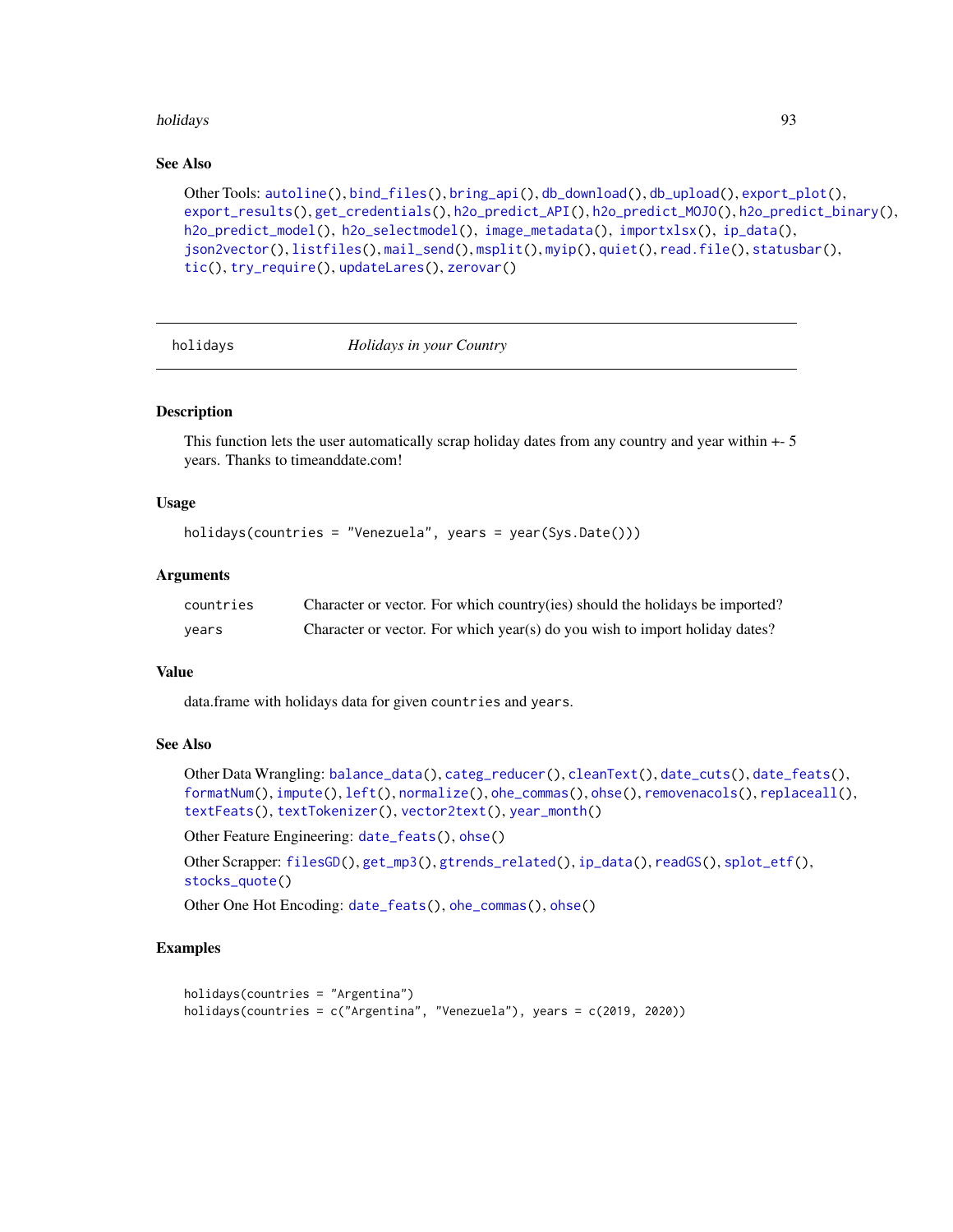<span id="page-93-0"></span>

This function lets the user get meta data from image files or directory.

## Usage

```
image_metadata(files)
```
## Arguments

files Character vector. Files or directory which contains files.

#### Value

data.frame with meta-data for each image file.

#### See Also

```
Other Tools: autoline(), bind_files(), bring_api(), db_download(), db_upload(), export_plot(),
export_results(), get_credentials(), h2o_predict_API(), h2o_predict_MOJO(), h2o_predict_binary(),
h2o_predict_model(), h2o_selectmodel(), haveInternet(), importxlsx(), ip_data(), json2vector(),
listfiles(), mail_send(), msplit(), myip(), quiet(), read.file(), statusbar(), tic(),
try_require(), updateLares(), zerovar()
```
<span id="page-93-1"></span>importxlsx *Import Excel File with All Its Tabs*

## Description

This function lets the user import an Excel file's tabs into a list

## Usage

```
importxlsx(file)
```
#### Arguments

file String. Local Excel file name

#### Value

List or data.frame. If single tab is found, a data.frame; if multiple tabs are found on file, a list of data.frames.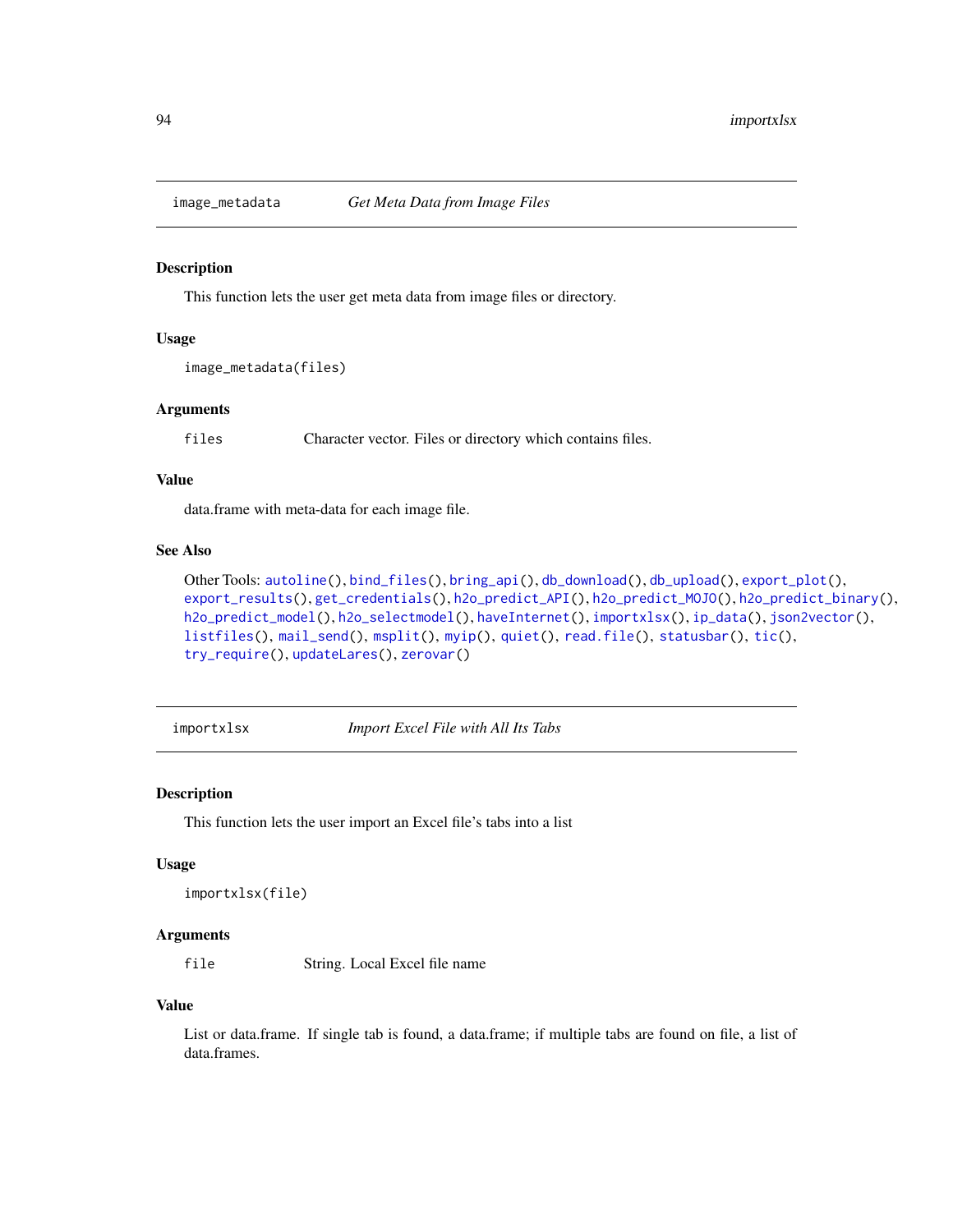#### impute the contract of the contract of the contract of the contract of the contract of the contract of the contract of the contract of the contract of the contract of the contract of the contract of the contract of the con

#### See Also

```
Other Tools: autoline(), bind_files(), bring_api(), db_download(), db_upload(), export_plot(),
export_results(), get_credentials(), h2o_predict_API(), h2o_predict_MOJO(), h2o_predict_binary(),
h2o_predict_model(), h2o_selectmodel(), haveInternet(), image_metadata(), ip_data(),
json2vector(), listfiles(), mail_send(), msplit(), myip(), quiet(), read.file(), statusbar(),
tic(), try_require(), updateLares(), zerovar()
```
<span id="page-94-0"></span>

impute *Impute Missing Values (using MICE)*

## Description

This function uses the MICE methodology to impute missing values.

#### Usage

 $impute(df, m = 5, iter = 5, seed = 0, quiet = FALSE)$ 

## **Arguments**

| df    | Dataframe. Dataframe to transform.            |
|-------|-----------------------------------------------|
| m     | Integer. Number of multiple imputations.      |
| iters | Integer. Number of iterations.                |
| seed  | Integer. Set a seed for reproducibility.      |
| quiet | Boolean. Keep quiet? (or print replacements). |

#### Value

data.frame with imputed values.

## See Also

Other Data Wrangling: [balance\\_data\(](#page-6-0)), [categ\\_reducer\(](#page-9-0)), [cleanText\(](#page-13-0)), [date\\_cuts\(](#page-31-0)), [date\\_feats\(](#page-31-1)), [formatNum\(](#page-61-0)), [holidays\(](#page-92-0)), [left\(](#page-102-1)), [normalize\(](#page-133-0)), [ohe\\_commas\(](#page-134-0)), [ohse\(](#page-135-0)), [removenacols\(](#page-153-0)), [replaceall\(](#page-155-0)), [textFeats\(](#page-182-0)), [textTokenizer\(](#page-183-0)), [vector2text\(](#page-192-0)), [year\\_month\(](#page-197-0))

Other Machine Learning: [ROC\(](#page-157-0)), [conf\\_mat\(](#page-19-0)), [export\\_results\(](#page-44-0)), [gain\\_lift\(](#page-69-0)), [h2o\\_automl\(](#page-80-0)), [h2o\\_predict\\_API\(](#page-85-0)), [h2o\\_predict\\_MOJO\(](#page-87-0)), [h2o\\_predict\\_binary\(](#page-85-1)), [h2o\\_predict\\_model\(](#page-86-0)), [h2o\\_selectmodel\(](#page-89-0)), [iter\\_seeds\(](#page-97-0)), [lasso\\_vars\(](#page-100-0)), [model\\_metrics\(](#page-108-0)), [model\\_preprocess\(](#page-110-0)), [msplit\(](#page-130-0))

Other Missing Values: [missingness\(](#page-107-0))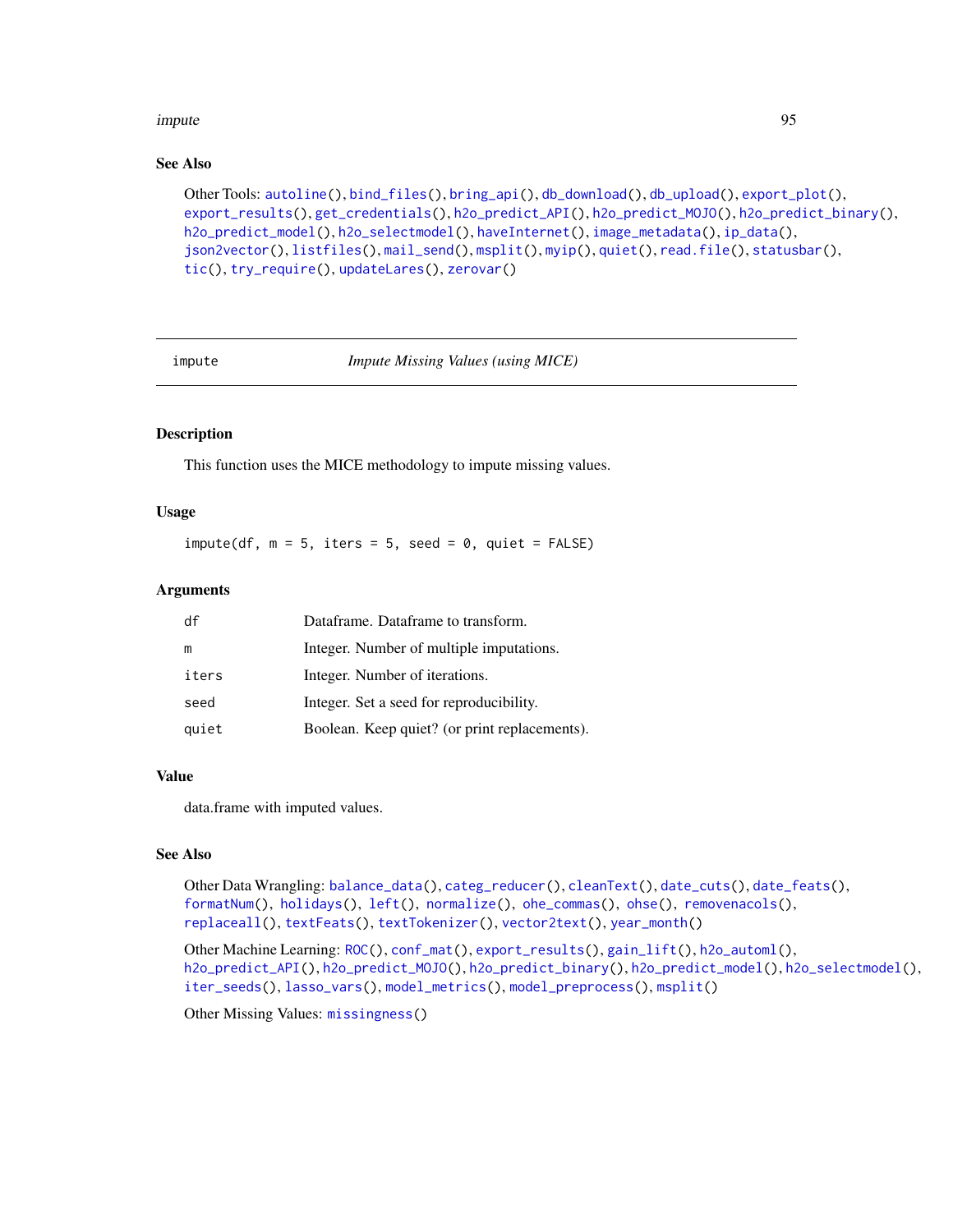install\_recommended *Install/Update Additional Recommended Libraries*

## Description

All needed libraries to use (most) lares are already a dependency. There are some functions that many people won't event know exist that will require other additional libraries. Also, this may be used as a Docker way of installing useful libraries on an new instance.

#### Usage

```
install_recommended(progress = TRUE, all = FALSE)
```
## Arguments

| progress | Boolean. Show status bar?                                       |
|----------|-----------------------------------------------------------------|
| all      | Boolean. All packages? If not, only the ones not installed yet. |

<span id="page-95-0"></span>

| n | da |
|---|----|

ip\_data *Scrap data based on IP address*

#### Description

This function lets the user scrap https://db-ip.com/ given IP address(es) to get their associated address type, ASN, ISP, organization, country, state or region, county, city, ZIP postal code, weather station, coordinates, Timezone, local time, languages, and currency.

#### Usage

 $ip_data(ip = myip(), quiet = FALSE)$ 

## Arguments

| ip    | Vector. Vector with all IP's we wish to search. |
|-------|-------------------------------------------------|
| quiet | Boolean. Do not show the loading statusbar?     |

## Value

data.frame. Each row is an unique ip address, and columns will bee created for all the additional information found.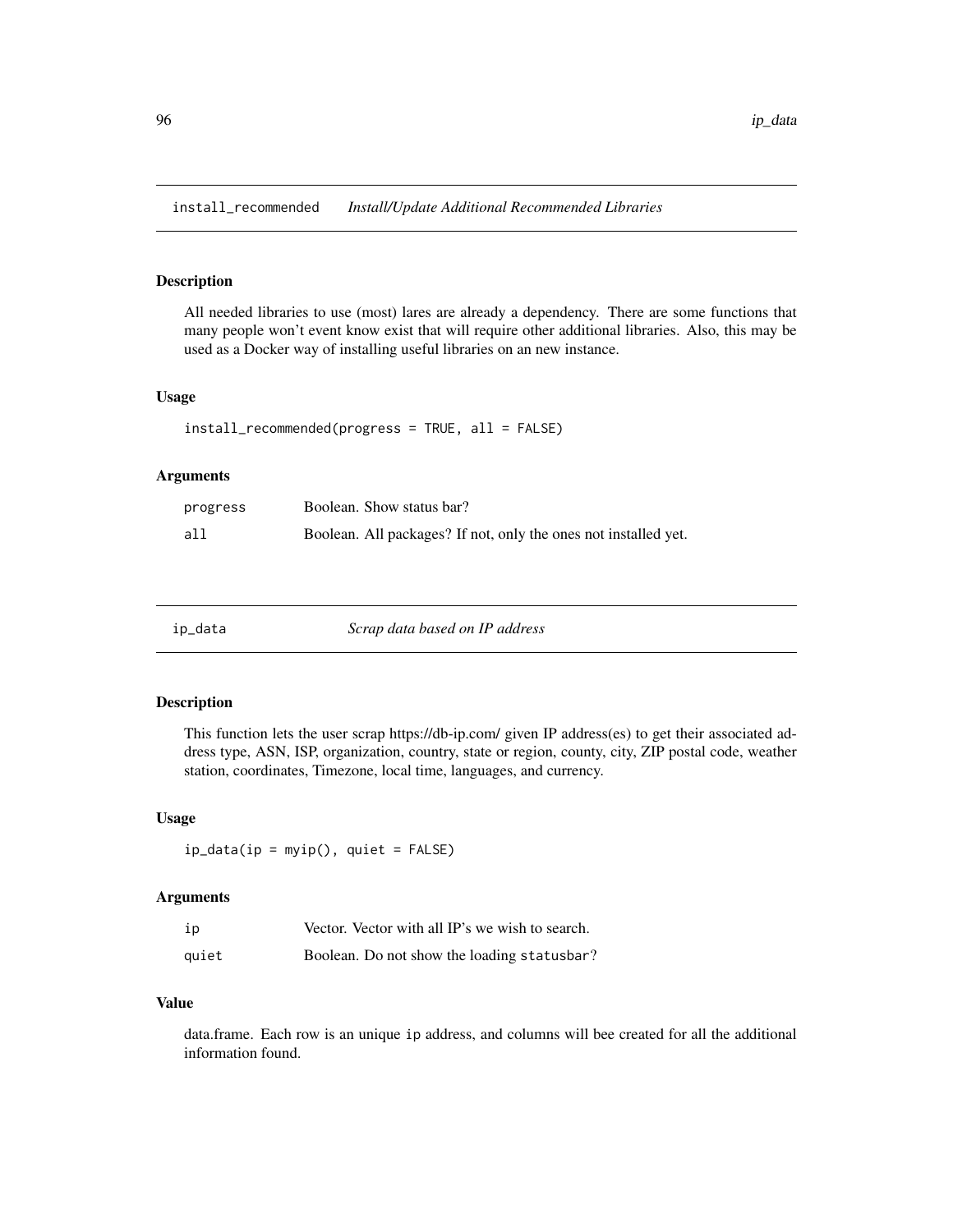is\_url 97

## See Also

```
Other Tools: autoline(), bind_files(), bring_api(), db_download(), db_upload(), export_plot(),
export_results(), get_credentials(), h2o_predict_API(), h2o_predict_MOJO(), h2o_predict_binary(),
h2o_predict_model(), h2o_selectmodel(), haveInternet(), image_metadata(), importxlsx(),
json2vector(), listfiles(), mail_send(), msplit(), myip(), quiet(), read.file(), statusbar(),
tic(), try_require(), updateLares(), zerovar()
```

```
Other Scrapper: filesGD(), get_mp3(), gtrends_related(), holidays(), readGS(), splot_etf(),
stocks_quote()
```
## Examples

```
ip_data("163.114.132.0")
ip_data(ip = c(myip(), "201.244.197.199"), quiet = TRUE)
```
is\_url *Check if input is\_\* or are\_\**

## Description

Check whether a value or vector is or is not following a set of rules. For example: is an URL, is an ID vector, are non-variant or constant values, are binary values... Notice that is\_ will return the result for each observation and are\_ for the whole vector.

## Usage

```
is\_url(x, ...)is\_ip(x, \ldots)are_id(x)are_constant(x)
are_binary(x)
```
## Arguments

|          | Vector                                  |
|----------|-----------------------------------------|
| $\cdots$ | Additional parameters passed to grep1() |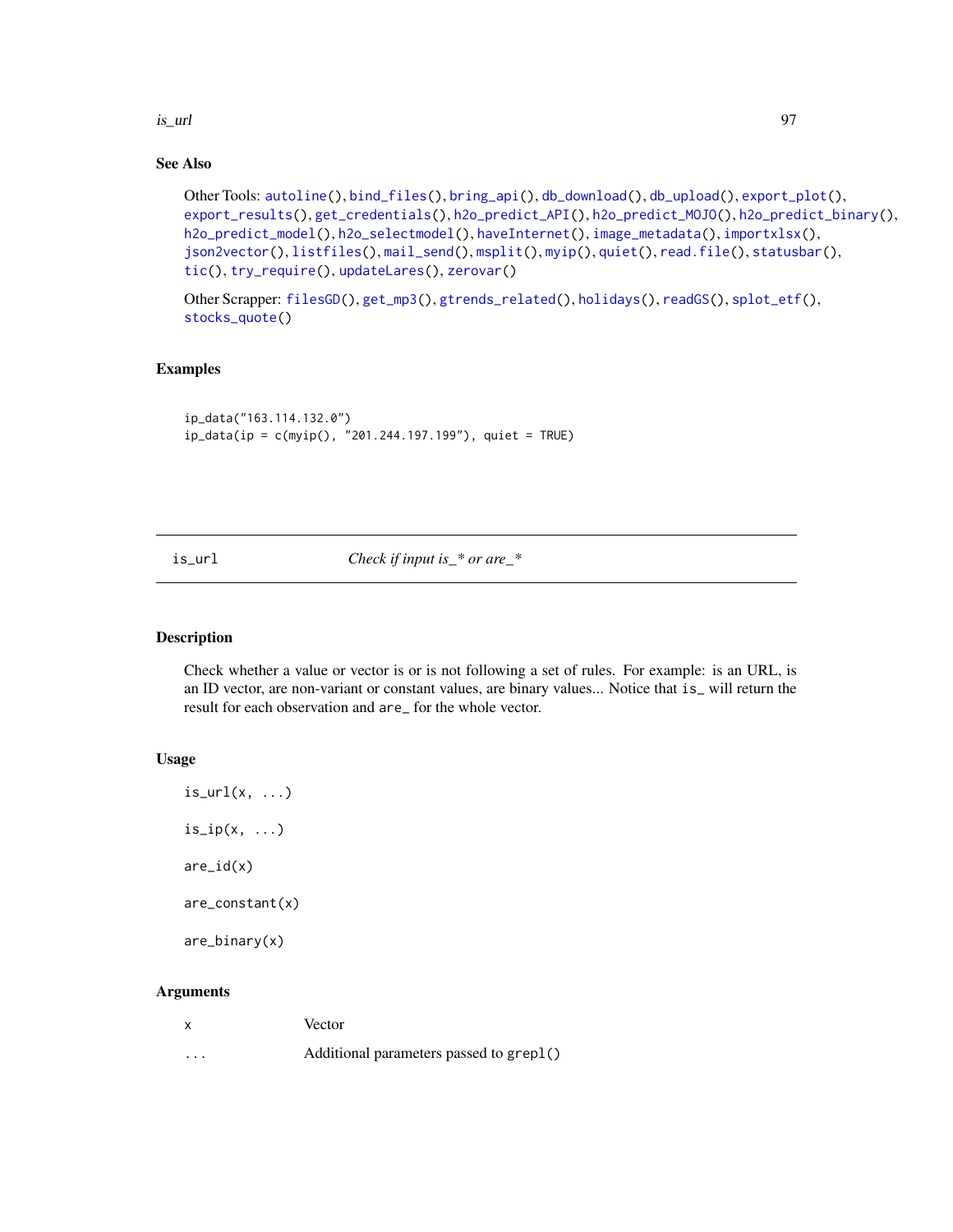## Value

is\_url. Boolean. Result of checking if x is a valid URL string. is\_ip. Boolean. Result of checking if x is a valid IP string. are\_id. Boolean. Result of checking if x is a potential ID vector are\_constant. Boolean. Result of checking if x is a constant vector are\_binary. Boolean. Result of checking if x is a binary vector

#### Examples

```
is_url(c("google.com", "http://google.com"))
is_ip(c("163.114.132.0", "7.114.132", "0.0.0.0", "1.1.1.1."))
are_id(1:10)
are_id(LETTERS[1:10])
are_constant(rep(1, 10))
are_constant(1:10)
are_binary(c("A", "B", "A"))
```
<span id="page-97-0"></span>iter\_seeds *Iterate Seeds on AutoML*

## Description

This functions lets the user iterate and search for best seed. Note that if the results change a lot, you are having a high variance in your data.

#### Usage

 $iter\_seeds(df, y, tries = 10, ...)$ 

## Arguments

| df       | Dataframe. Dataframe containing all your data, including the independent vari-<br>able labeled as 'tag'. If you want to define which variable should be used<br>instead, use the y parameter. |
|----------|-----------------------------------------------------------------------------------------------------------------------------------------------------------------------------------------------|
| <b>V</b> | Variable or Character. Name of the independent variable.                                                                                                                                      |
| tries    | Integer. Number of iterations                                                                                                                                                                 |
| $\cdot$  | Additional arguments passed to h2o_automl                                                                                                                                                     |
|          |                                                                                                                                                                                               |

## Value

data.frame with performance results by seed tried on every row.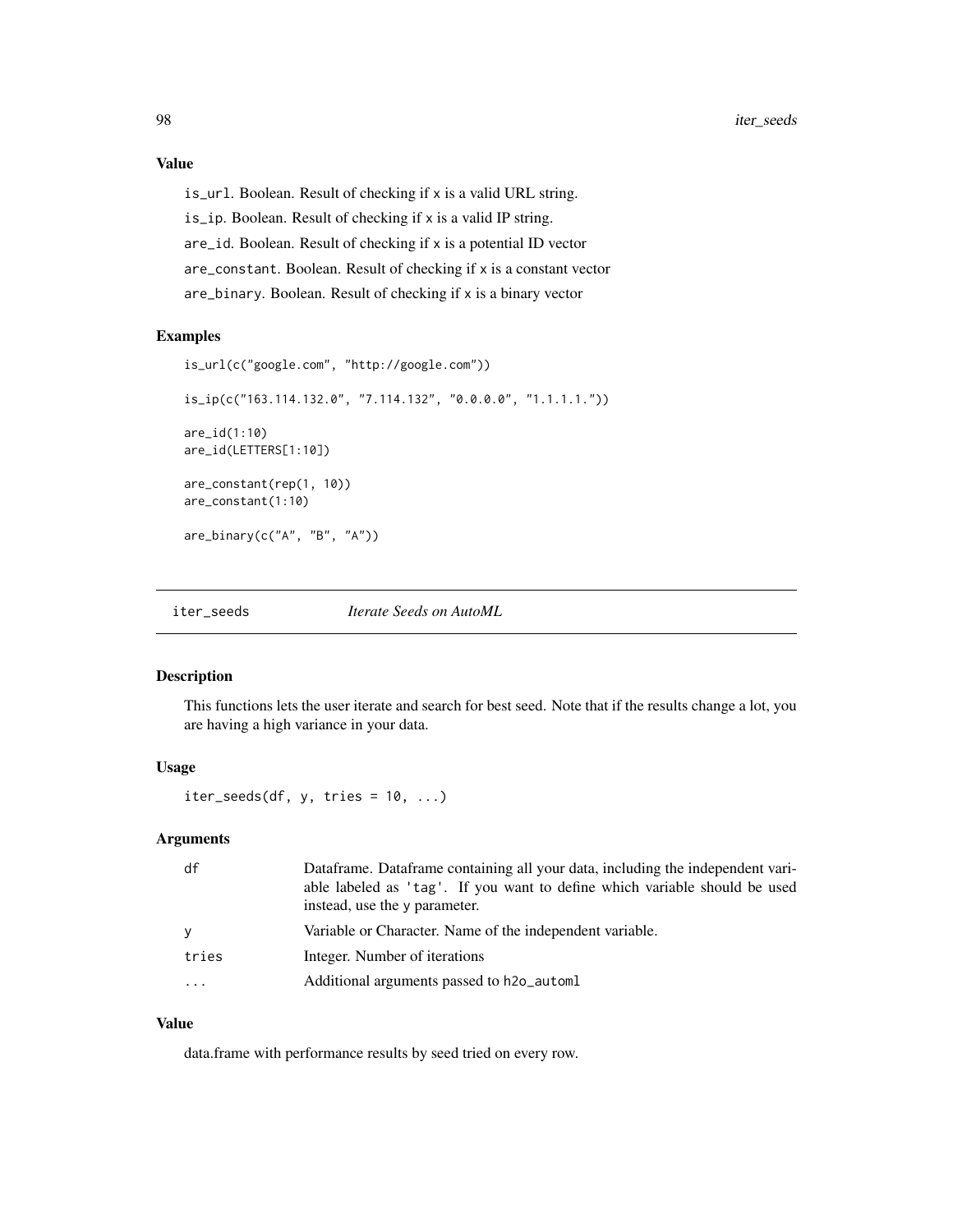## json2vector 99

#### See Also

```
Other Machine Learning: ROC(), conf_mat(), export_results(), gain_lift(), h2o_automl(),
h2o_predict_API(), h2o_predict_MOJO(), h2o_predict_binary(), h2o_predict_model(), h2o_selectmodel(),
impute(), lasso_vars(), model_metrics(), model_preprocess(), msplit()
```
<span id="page-98-0"></span>json2vector *Convert Python JSON string to R vector (data.frame with 1 row)*

## Description

This function lets the user transform a JSON string into vector (data.frame with 1 row). You can also pass a Python's dictionary. For any other JSON transformation, jsonlite is recommended.

## Usage

json2vector(json)

#### Arguments

json Character. JSON string.

#### Value

List, data.frame, or vector. Depends on the json string.

#### See Also

```
Other Tools: autoline(), bind_files(), bring_api(), db_download(), db_upload(), export_plot(),
export_results(), get_credentials(), h2o_predict_API(), h2o_predict_MOJO(), h2o_predict_binary(),
h2o_predict_model(), h2o_selectmodel(), haveInternet(), image_metadata(), importxlsx(),
ip_data(), listfiles(), mail_send(), msplit(), myip(), quiet(), read.file(), statusbar(),
tic(), try_require(), updateLares(), zerovar()
```
## Examples

```
json2vector('{"id": 1, "nodata": null, "gender": "M"}')
```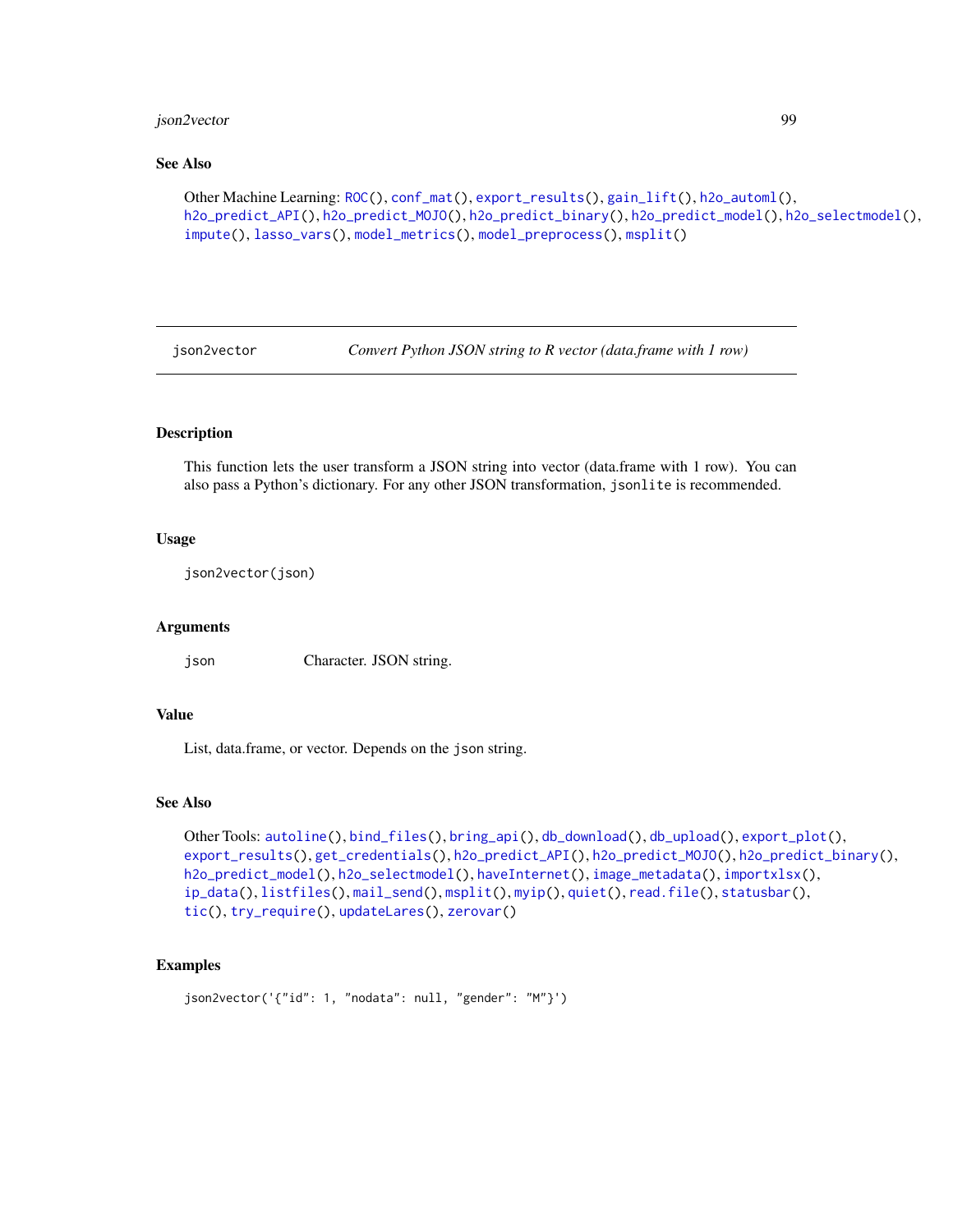R library for better/faster analytics, visualization, data mining, and machine learning tasks.

## Author(s)

Bernardo Lares (laresbernardo@gmail.com)

#### See Also

Useful links:

- <https://github.com/laresbernardo/lares>
- <https://laresbernardo.github.io/lares/>
- Report bugs at <https://github.com/laresbernardo/lares/issues>

lares-exports *Pipe operator*

#### **Description**

Pipe operator

<span id="page-99-0"></span>lares\_pal *Personal Colours Palette*

#### Description

Fetch customizable palettes for the library's usage. The package has its own default colour-blind friendly colours but can be customized using R internal options (i.e. options("lares.palette"  $= c("#FF8303" = "#000", "#40A4D8" = "#FFF", \ldots).$  There are 3 options you can use to customize all colour palletes: "lares.palette" (vector, will be used in the same order as passed, and must have a counter colour defined), "lares.colours" (vector, simple colour names and their HEX codes), and "lares.colours.custom" (data.frame, containing "values" to use dynamically, "fill" for main colour, and "colour" (not obligatory) for counter colour).

## Usage

lares\_pal(return = "list")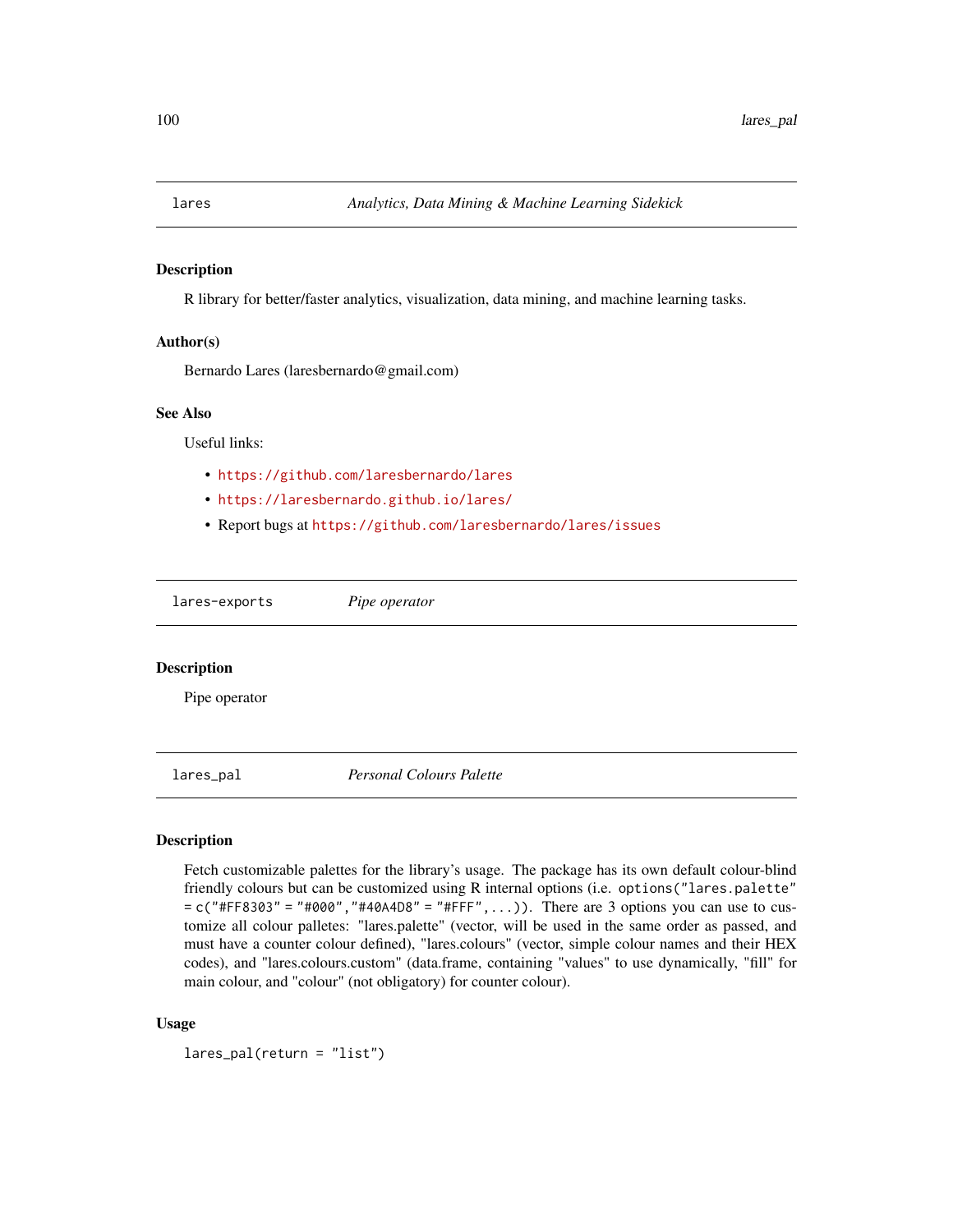## lasso\_vars 101

#### Arguments

return Character. Get only what you need. Select any of: "all" or "list" (list), "colors" or "colours" (vector), "pal" or "palette" (named vector), "simple" (named vector), "custom" or "personal" (data.frame)

#### Value

Depending on the return input, we get a:

- vector with palette results vector
- vector with palette results vector's names
- list with palette results vector, labels results data.frame, and simple results named vector

## See Also

Other Themes: [gg\\_fill\\_customs\(](#page-75-0)), [plot\\_palette\(](#page-142-0)), [theme\\_lares\(](#page-184-0))

#### Examples

```
# Simple colour-named palette
lares_pal("simple")
# Raw colours and counter-colours
# OR simply: lares_pal("palette")
nice_palette <- lares_pal("colours")
nice_palette_ctr <- as.vector(lares_pal()$palette)
lapply(list(nice_palette, nice_palette_ctr), head)
# Personal colours by name
```

```
df <- lares_pal("custom")
df[sample(nrow(df), 5), ]
```
<span id="page-100-0"></span>lasso\_vars *Most Relevant Features Using Lasso Regression*

#### Description

Use Lasso regression to identify the most relevant variables that can predict/identify another variable. You might want to compare with corr\_var() and/or x2y() results to compliment the analysis No need to standardize, center or scale your data. Tidyverse friendly.

## Usage

```
lasso_vars(
  df,
  variable,
  ignore = NULL,
  nlambdas = 100,
```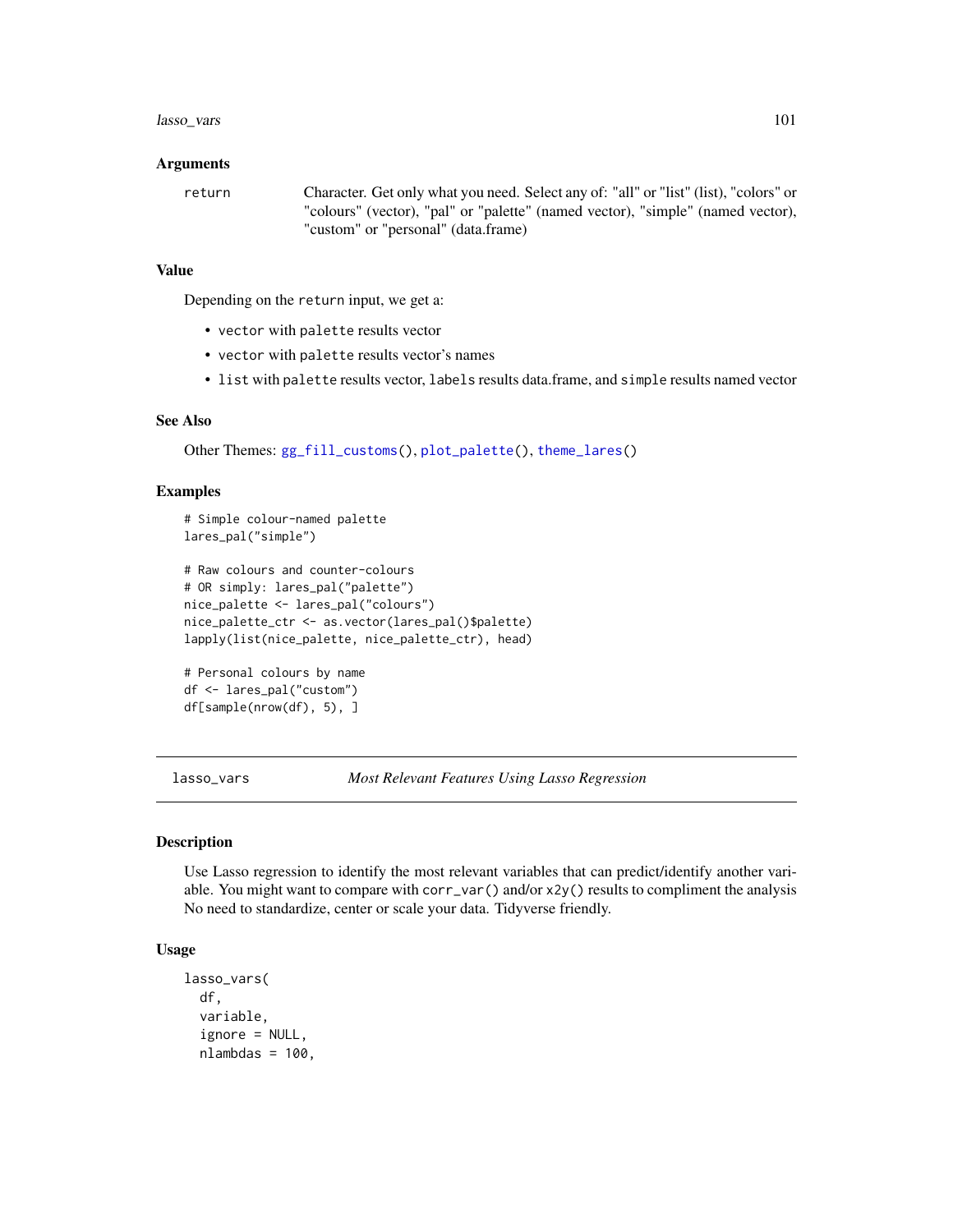```
nfolds = 10,
top = 20,
quiet = FALSE,
seed = 123,
...
```
#### Arguments

)

| df        | Dataframe. Any dataframe is valid as obse will be applied to process categorical<br>values, and values will be standardize automatically. |
|-----------|-------------------------------------------------------------------------------------------------------------------------------------------|
| variable  | Variable. Independent variable.                                                                                                           |
| ignore    | Character vector. Variables to exclude from study.                                                                                        |
| nlambdas  | Integer. Number of lambdas to be used in a search.                                                                                        |
| nfolds    | Integer. Number of folds for K-fold cross-validation $(>= 2)$ .                                                                           |
| top       | Integer. Plot top n results only.                                                                                                         |
| quiet     | Boolean. Keep quiet? Else, show messages.                                                                                                 |
| seed      | Numeric.                                                                                                                                  |
| $\ddotsc$ | Additional parameters passed to ohse().                                                                                                   |

#### Value

List. Contains lasso model coefficients, performance metrics, the actual model fitted and a plot.

## See Also

```
Other Machine Learning: ROC(), conf_mat(), export_results(), gain_lift(), h2o_automl(),
h2o_predict_API(), h2o_predict_MOJO(), h2o_predict_binary(), h2o_predict_model(), h2o_selectmodel(),
impute(), iter_seeds(), model_metrics(), model_preprocess(), msplit()
```

```
Other Exploratory: corr_cross(), corr_var(), crosstab(), df_str(), distr(), freqs_df(),
freqs_list(), freqs_plot(), freqs(), missingness(), plot_cats(), plot_df(), plot_nums(),
tree_var()
```
## Examples

```
## Not run:
# CRAN
Sys.unsetenv("LARES_FONT") # Temporal
data(dft) # Titanic dataset
```
m <- lasso\_vars(dft, Survived, ignore = c("Cabin")) print(m\$coef) print(m\$metrics) plot(m\$plot)

## End(Not run)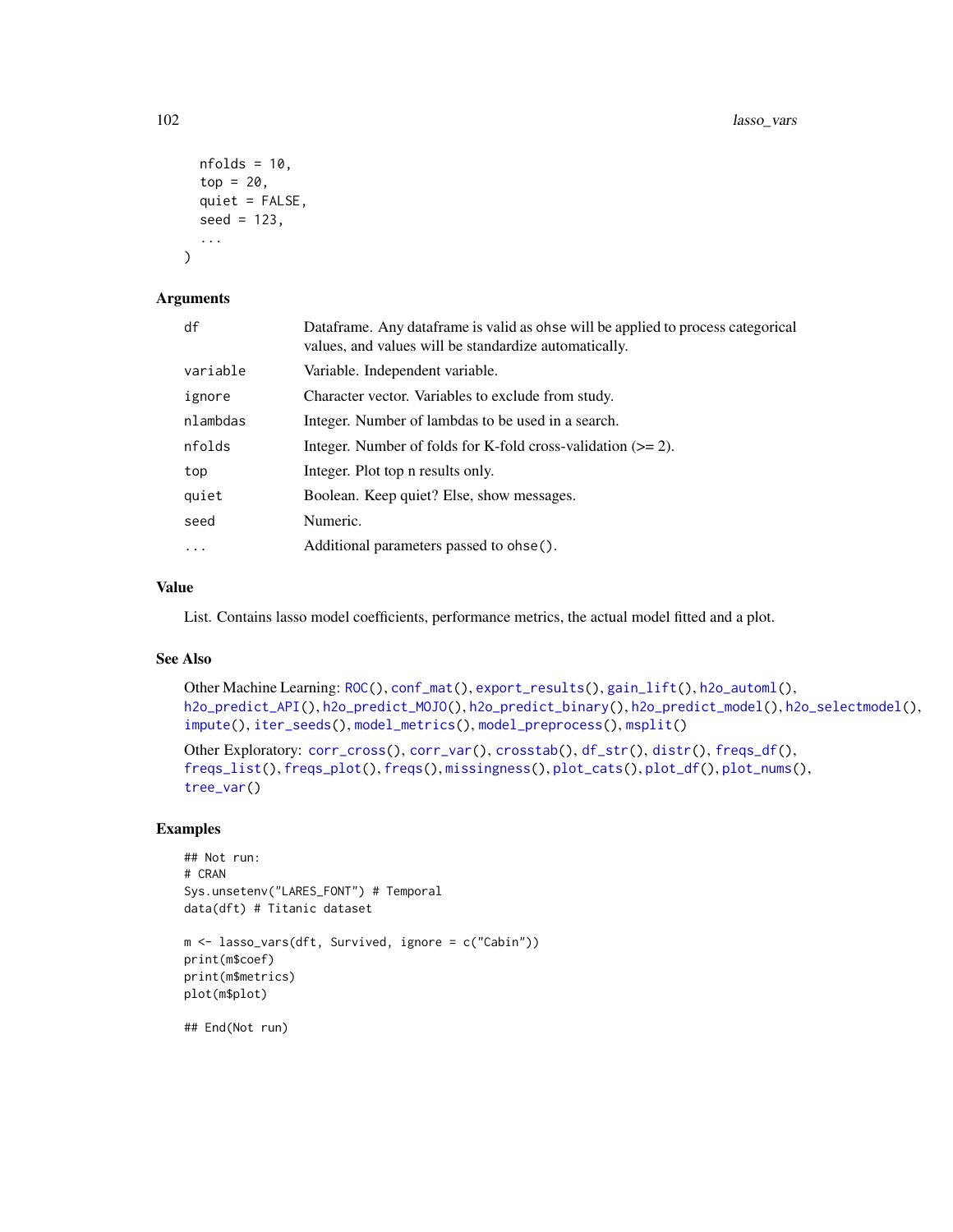<span id="page-102-1"></span>

This functions lets the user extract the first or last n characters of a string or vector of strings.

#### Usage

 $left(string, n = 1)$ 

right(string, n = 1)

#### Arguments

| string | String or Vector.                                    |
|--------|------------------------------------------------------|
|        | Integer. How many characters starting on right/left? |

## Value

Character. Trimmed strings.

#### See Also

```
Other Data Wrangling: balance_data(), categ_reducer(), cleanText(), date_cuts(), date_feats(),
formatNum(), holidays(), impute(), normalize(), ohe_commas(), ohse(), removenacols(),
replaceall(), textFeats(), textTokenizer(), vector2text(), year_month()
```
## Examples

```
left("Bernardo", 3)
right(c("Bernardo", "Lares", "V"), 3)
```
<span id="page-102-0"></span>listfiles *List files in a directory*

## Description

This function lets the user list all files on a given directory. It also lets filter files which contains a string.

#### Usage

```
listfiles(folder = getwd(), recursive = TRUE, regex = NA, images = FALSE)
```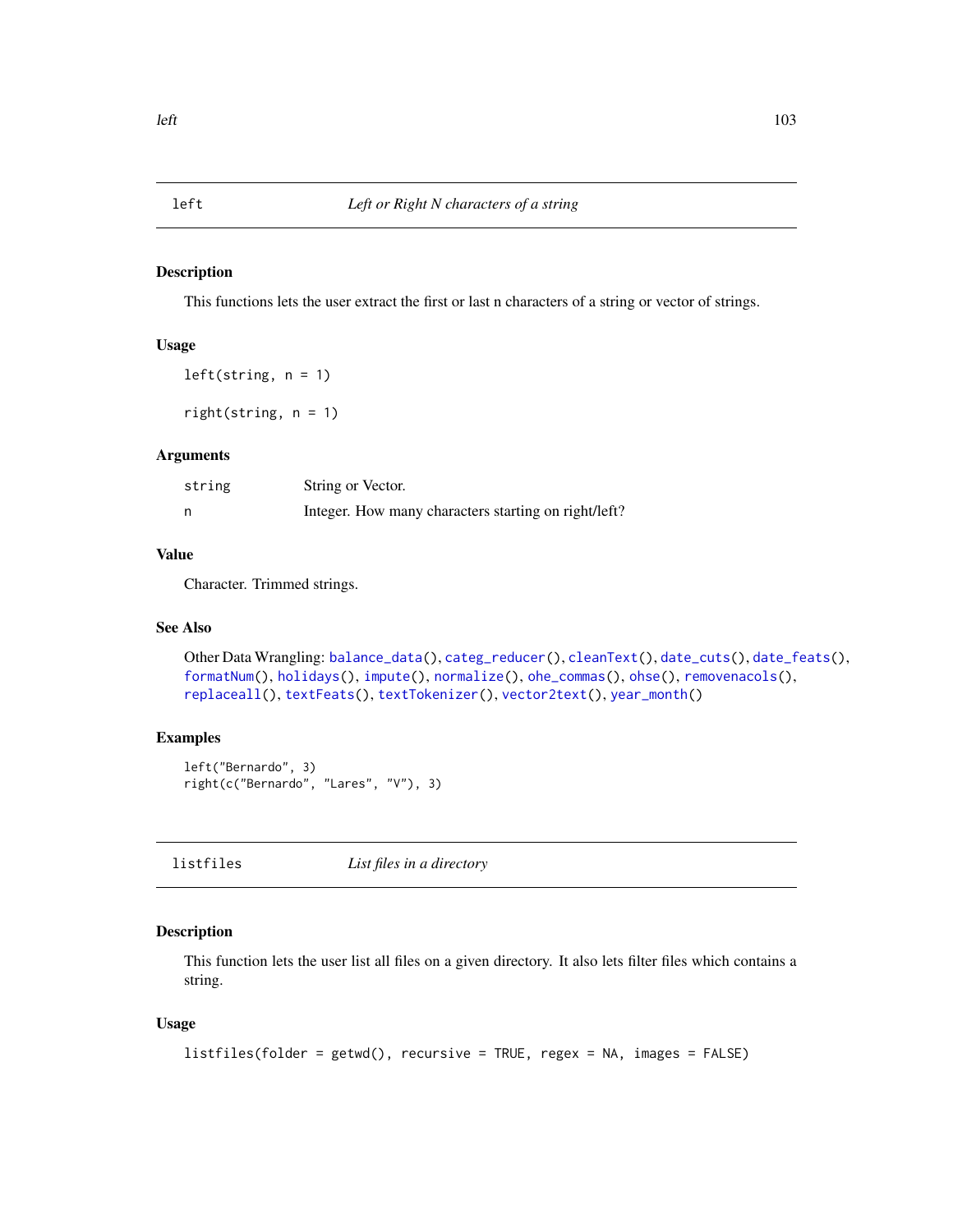104 list\_cats

#### **Arguments**

| folder    | Character. Directory which contains files             |
|-----------|-------------------------------------------------------|
| recursive | Boolean. Should the listing recurse into directories? |
| regex     | Character. String to use for filtering files          |
| images    | Boolean. Bring only image files?                      |

## Value

data.frame with relevant data for each file on folder directory.

## See Also

```
Other Tools: autoline(), bind_files(), bring_api(), db_download(), db_upload(), export_plot(),
export_results(), get_credentials(), h2o_predict_API(), h2o_predict_MOJO(), h2o_predict_binary(),
h2o_predict_model(), h2o_selectmodel(), haveInternet(), image_metadata(), importxlsx(),
ip_data(), json2vector(), mail_send(), msplit(), myip(), quiet(), read.file(), statusbar(),
tic(), try_require(), updateLares(), zerovar()
```
## Examples

```
# All files in current directory (without recursive files)
df <- listfiles(recursive = TRUE)
head(df, 3)
# All files in current directory (with recursive files)
df <- listfiles(recursive = TRUE)
tail(df, 3)# Check R files using regex
df \le listfiles(regex = "\\.R$")
```
list\_cats *List categorical values for data.frame*

## Description

Make a list with all categorical values and

#### Usage

 $list\_cats(df, ..., abc = TRUE)$ 

#### Arguments

| df                      | data.frame                    |
|-------------------------|-------------------------------|
| $\cdot$ $\cdot$ $\cdot$ | Variables to segment counters |
| abc                     | Boolean. Sort alphabetically? |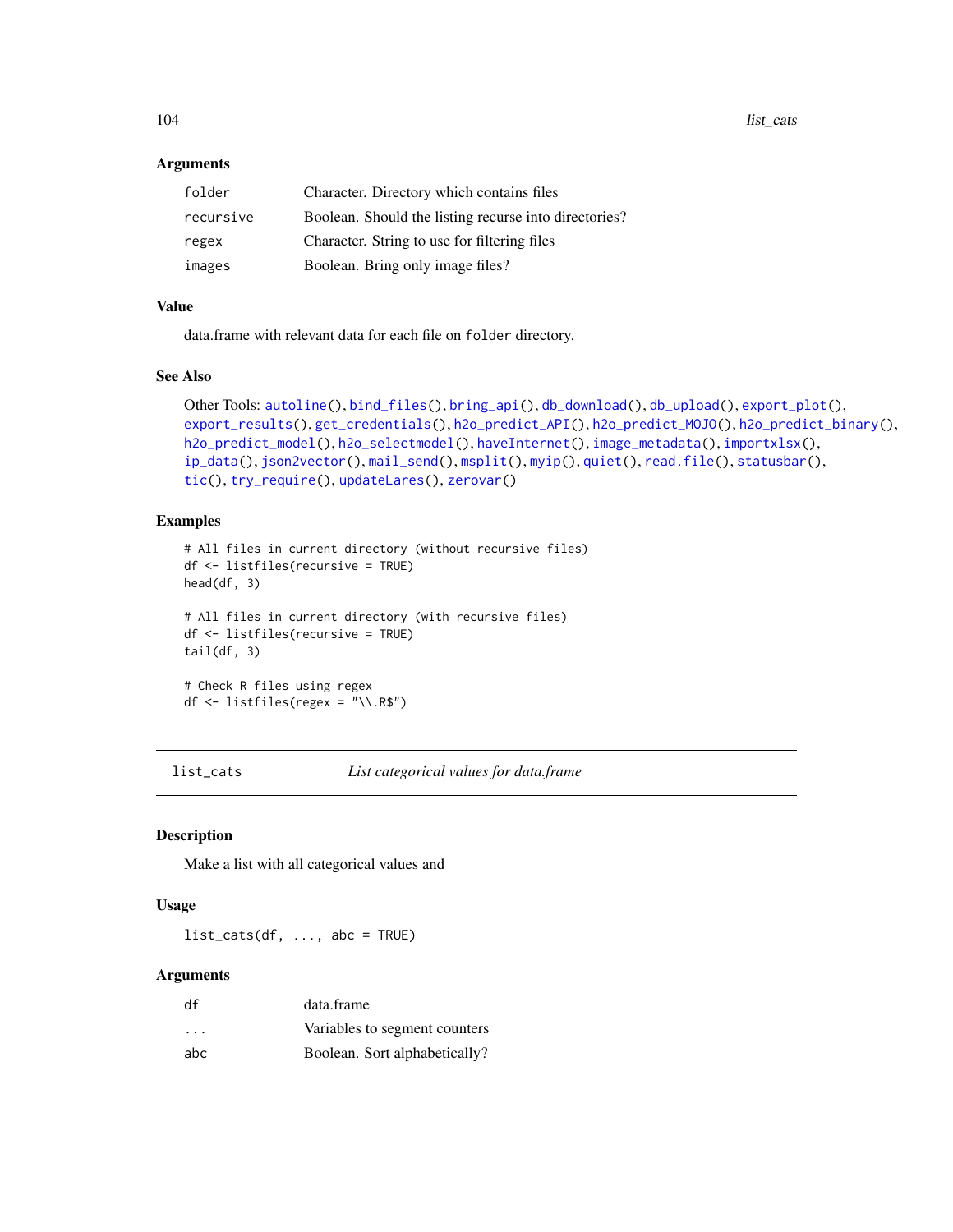#### li\_auth 105

## Value

List. Length same as number of categorical columns, each with a frequency data.frame using freqs().

## Examples

```
data(dft) # Titanic dataset
df <- dft[, 1:5]
head(df)
list_cats(df)
```
<span id="page-104-0"></span>li\_auth *OAuth Linkedin*

## Description

This function authenticates and creates a token for LinkedIn's API REST

## Usage

```
li_auth(app_name = NA, client_id = NA, client_secret = NA)
```
## Arguments

| app_name  | Character. Your App's given name.                  |
|-----------|----------------------------------------------------|
| client id | Character. Your App's client ID.                   |
|           | client_secret Character. Your App's client secret. |

#### Value

Character. String with token requested.

## See Also

```
Other API: bring_api(), fb_accounts(), fb_ads(), fb_creatives(), fb_insights(), fb_posts(),
fb_post(), fb_process(), fb_rf(), fb_token(), li_profile(), queryGA(), slackSend()
```
Other LinkedIn: [li\\_profile\(](#page-105-0))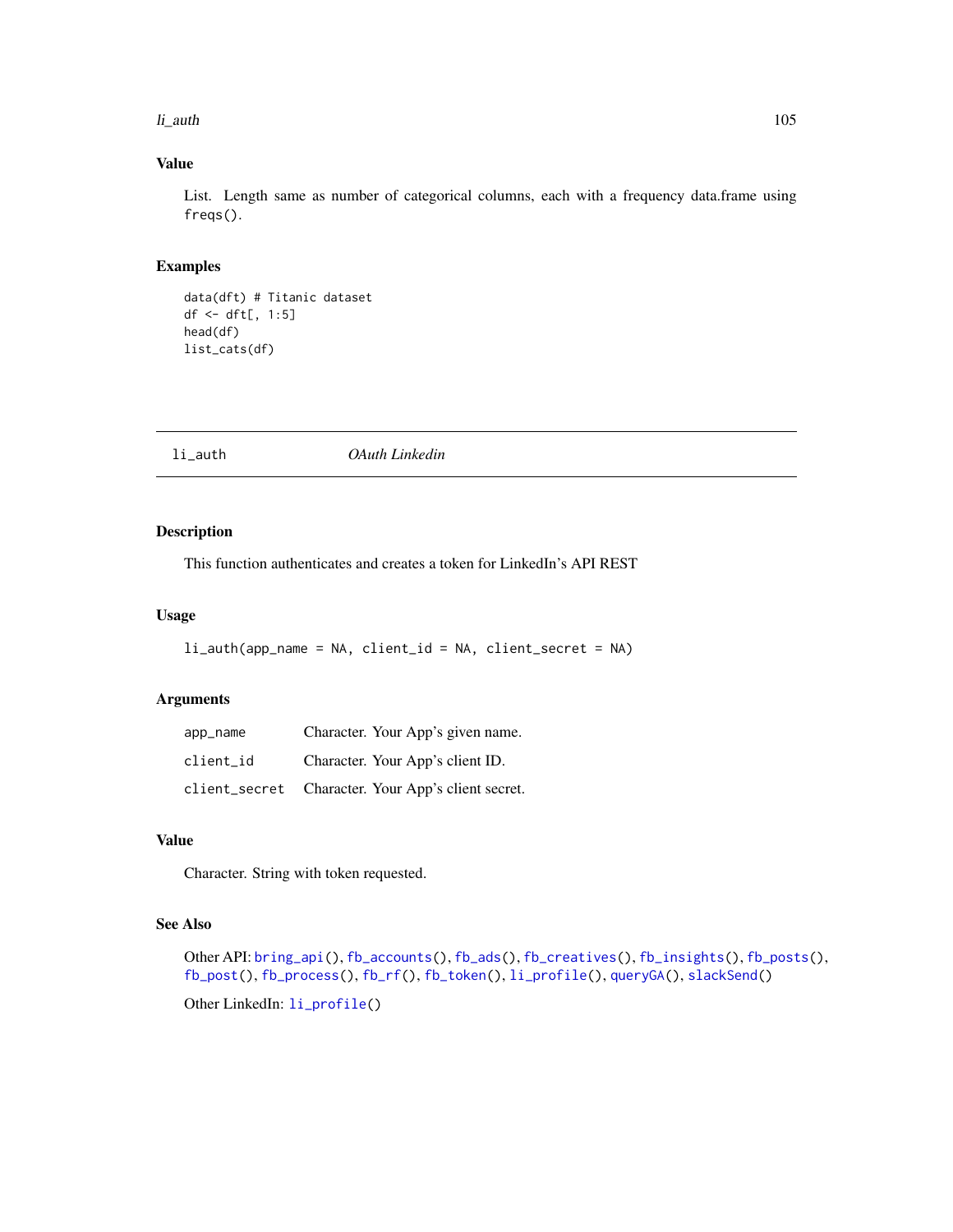<span id="page-105-0"></span>

This function brings a list with your personal LinkedIn data

#### Usage

li\_profile(token = NA)

#### Arguments

token Object. OAuth Authentication: li\_auth()'s output.

## Value

List. Results of your own profile data given the token.

## See Also

```
Other API: bring_api(), fb_accounts(), fb_ads(), fb_creatives(), fb_insights(), fb_posts(),
fb_post(), fb_process(), fb_rf(), fb_token(), li_auth(), queryGA(), slackSend()
Other LinkedIn: li_auth()
```

| loglossBinary | Logarithmic Loss Function for Binary Models |  |  |
|---------------|---------------------------------------------|--|--|
|---------------|---------------------------------------------|--|--|

## Description

This function calculates log loss/cross-entropy loss for binary models. NOTE: when result is 0.69315, the classification is neutral; it assigns equal probability to both classes.

#### Usage

```
loglossBinary(tag, score, eps = 0.001)
```
#### Arguments

| tag   | Vector. Real known label                  |
|-------|-------------------------------------------|
| score | Vector. Predicted value or model's result |
| eps   | Numeric. Epsilon value                    |

## See Also

Other Model metrics: [ROC\(](#page-157-0)), [conf\\_mat\(](#page-19-0)), [errors\(](#page-41-0)), [gain\\_lift\(](#page-69-0)), [model\\_metrics\(](#page-108-0))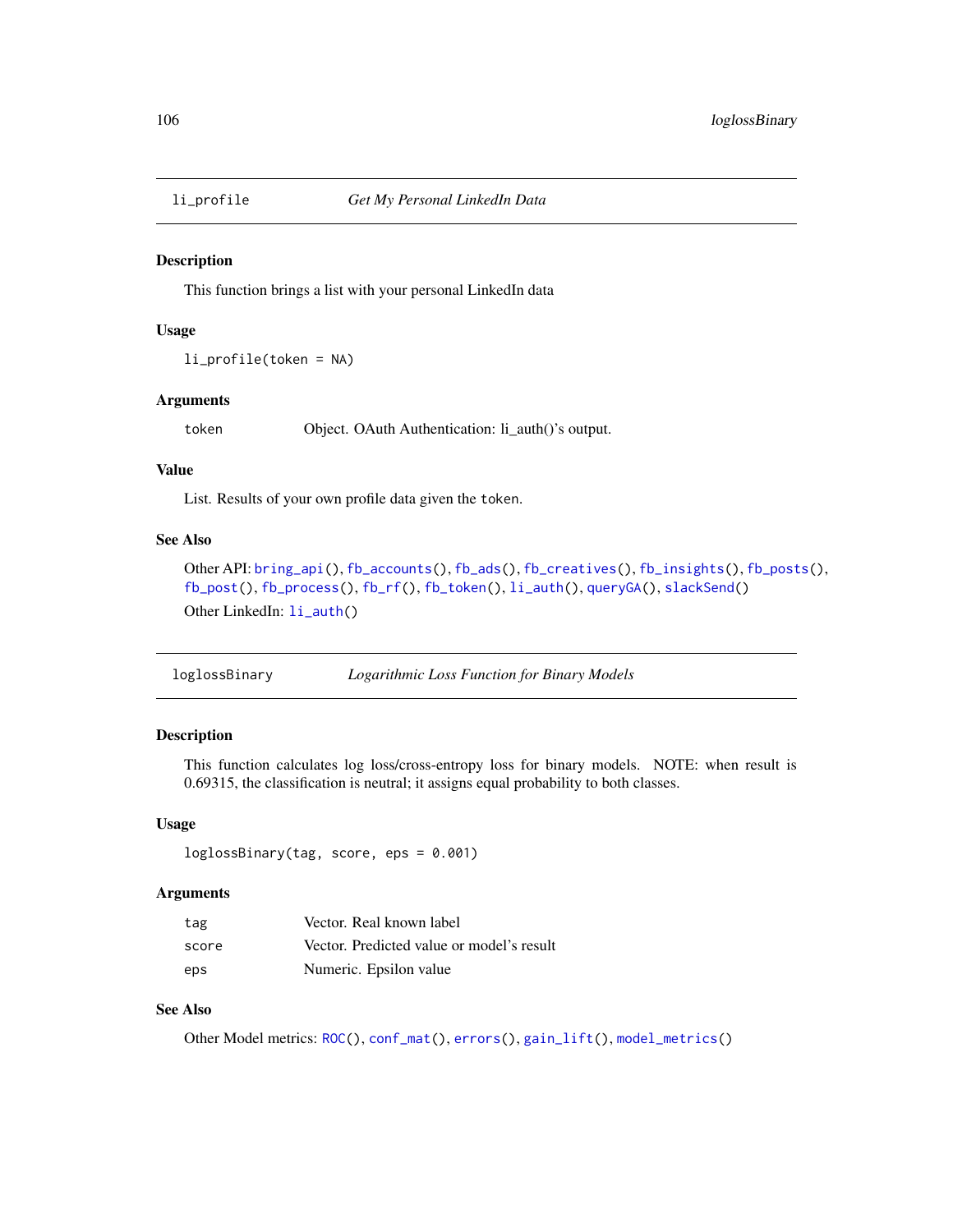<span id="page-106-0"></span>

This function lets the user send Emails with Attachments using MailGun's API service.

## Usage

```
mail_send(
  from = "RMail <laresbernardo@gmail.com>",
  to = "laresbernardo@gmail.com",
  cc = NULL,bcc = NULL,subject = "Mail from R",
  text = " \n\ln",
  html = NULL,attachment = NULL,
  service = "mailgun",
  creds = NULL,
  quiet = FALSE
)
```
## Arguments

from, to, cc, bcc

|            | Character. Emails                                                                                     |
|------------|-------------------------------------------------------------------------------------------------------|
| subject    | Character. Subject for the email.                                                                     |
| text, html | Character. Text or HTML to send in the body.                                                          |
| attachment | Character, plot or data.frame. Will send the file, plot as PNG or data.frame as<br>CSV, respectively. |
| service    | Character. Service platform to search on creds.                                                       |
| creds      | Character. Credential's user (see get_creds()). Must contain: url (POST ad-<br>dress), api (API key). |
| quiet      | Boolean. Keep quite or display messages?                                                              |

## Value

No return value, called for side effects.

## See Also

```
Other Tools: autoline(), bind_files(), bring_api(), db_download(), db_upload(), export_plot(),
export_results(), get_credentials(), h2o_predict_API(), h2o_predict_MOJO(), h2o_predict_binary(),
h2o_predict_model(), h2o_selectmodel(), haveInternet(), image_metadata(), importxlsx(),
```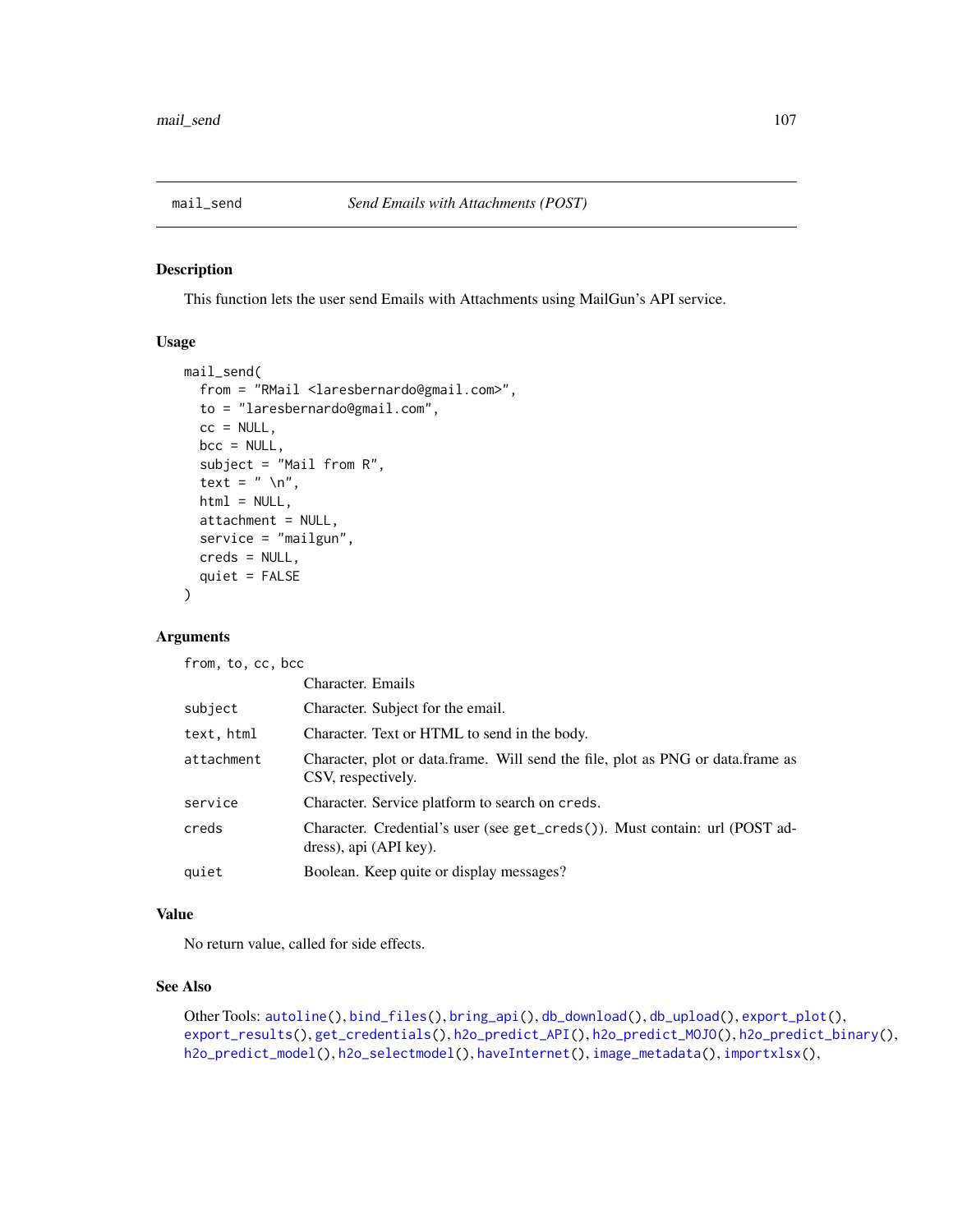```
ip_data(), json2vector(), listfiles(), msplit(), myip(), quiet(), read.file(), statusbar(),
tic(), try_require(), updateLares(), zerovar()
```

```
Other Credentials: db_download(), db_upload(), get_credentials(), get_tweets(), queryDB(),
queryGA(), slackSend(), stocks_file(), stocks_report()
```
## Examples

```
## Not run:
myPlot <- noPlot("My plot")
mail_send(
 from = "BLV <myuser@mail.com>",
 to = "youruser@mail.com",
  cc = "myuser@mail.com",
  subject = paste("Daily report:", Sys.Date()),
  attachment = myPlot
\lambda## End(Not run)
```
<span id="page-107-0"></span>missingness *Calculate and Visualize Missingness*

## Description

This function lets the user calculate the percentage of NAs or missingness in a data.frame. It also plots the results if needed.

## Usage

missingness(df, plot = FALSE, full = FALSE, subtitle = NA, summary = TRUE)

#### Arguments

| df       | Dataframe. Dataframe to study                          |
|----------|--------------------------------------------------------|
| plot     | Boolean. Do you wish to plot results?                  |
| full     | Boolean. Return all variables (or only with missings)? |
| subtitle | Character. Subtitle to show in plot                    |
| summary  | Boolean. Show numerical summary text?                  |

## Value

data.frame with each variable, number of missing values and percentage. If plot=TRUE, a plot with the same information reflected.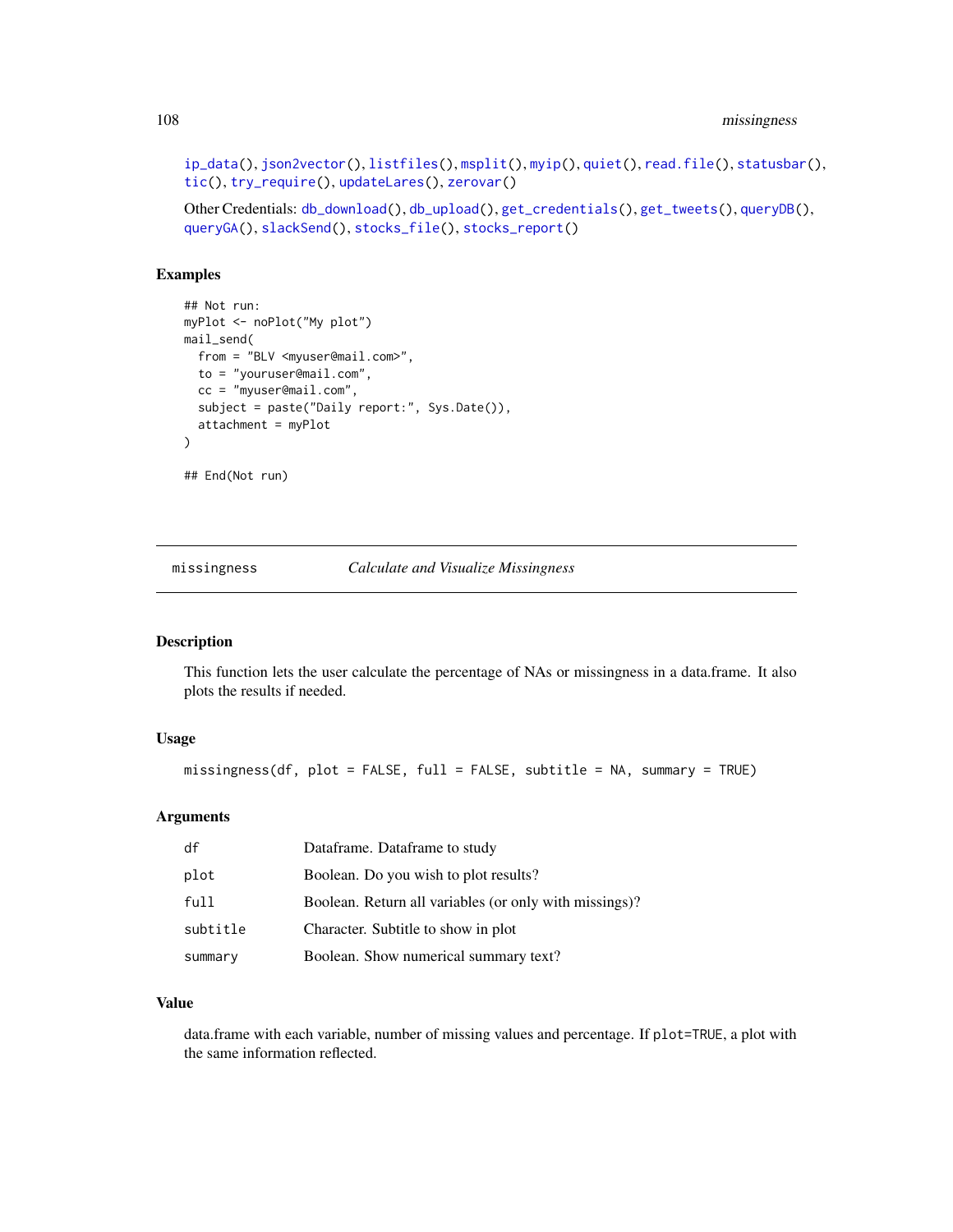model\_metrics 109

# See Also

```
Other Exploratory: corr_cross(), corr_var(), crosstab(), df_str(), distr(), freqs_df(),
freqs_list(), freqs_plot(), freqs(), lasso_vars(), plot_cats(), plot_df(), plot_nums(),
tree_var()
```
Other Missing Values: [impute\(](#page-94-0))

## Examples

Sys.unsetenv("LARES\_FONT") # Temporal

```
# Dummy data
df <- data.frame(
  A = c(1:5),
 B = c(NA, NA, 1, 1, 1),C = rep(NA, 5),D = c(NA, LETTERS[1:4])\lambda# Missing values summary
missingness(df)
# Visual results
missingness(df, plot = TRUE)
# Show all variables (including those with no missing values)
missingness(df, plot = TRUE, full = TRUE)
```
<span id="page-108-0"></span>model\_metrics *Model Metrics and Performance*

## Description

This function lets the user get a confusion matrix and accuracy, and for for binary classification models: AUC, Precision, Sensitivity, and Specificity, given the expected (tags) values and predicted values (scores).

```
model_metrics(
  tag,
  score,
  multis = NA,
  abc = TRUE,thresh = 10.
  auto_n = TRUE,thresh_cm = 0.5,
  target = "auto",
```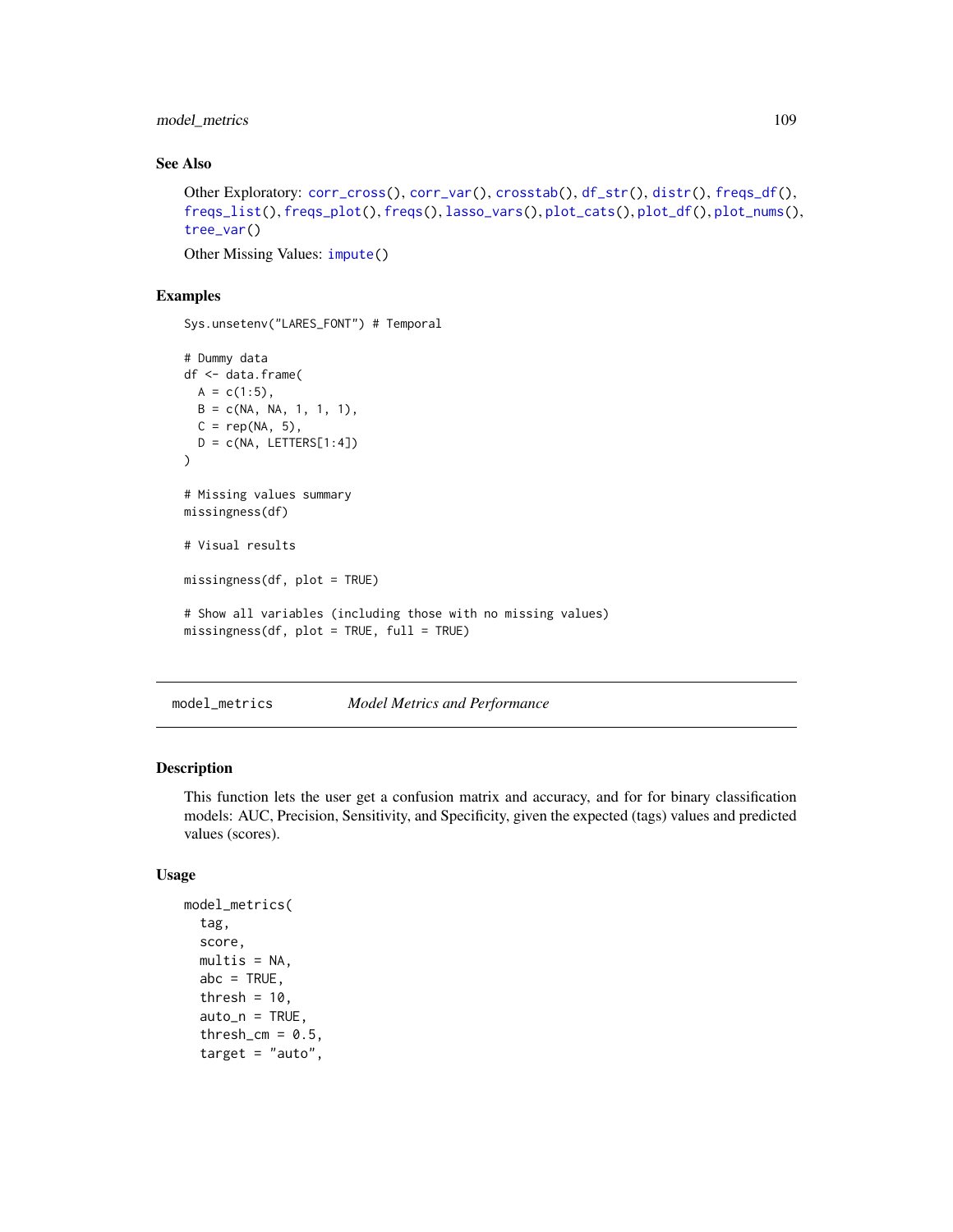```
type = "test",model_name = NA,
 plots = TRUE,
 quiet = FALSE,
  subtitle = NA
\mathcal{L}
```
#### Arguments

| tag        | Vector. Real known label                                                                                                                                                                           |
|------------|----------------------------------------------------------------------------------------------------------------------------------------------------------------------------------------------------|
| score      | Vector. Predicted value or model's result                                                                                                                                                          |
| multis     | Data.frame. Containing columns with each category score (only used when<br>more than 2 categories coexist)                                                                                         |
| abc        | Boolean. Arrange columns and rows alphabetically when categorical values?                                                                                                                          |
| thresh     | Integer. Threshold for selecting binary or regression models: this number is the<br>threshold of unique values we should have in 'tag' (more than: regression; less<br>than: classification)       |
| auto_n     | Add n_ before digits when it's categorical and not numerical, even though seems<br>numerical?                                                                                                      |
| thresh_cm  | Numeric. Value to splits the results for the confusion matrix. Range of values:<br>$(0-1)$                                                                                                         |
| target     | Value. Which is your target positive value? If set to 'auto', the target with<br>largest mean (score) will be selected. Change the value to overwrite. Only used<br>when binary categorical model. |
| type       | Character. One of: "train", "test".                                                                                                                                                                |
| model_name | Character. Model's name for reference.                                                                                                                                                             |
| plots      | Boolean. Create plots objects?                                                                                                                                                                     |
| quiet      | Boolean. Quiet all messages, warnings, recommendations?                                                                                                                                            |
| subtitle   | Character. Subtitle for plots                                                                                                                                                                      |

## Value

List. Multiple performance metrics that vary depending on the type of model (classification or regression). If plot=TRUE, multiple plots are also returned.

# See Also

```
Other Machine Learning: ROC(), conf_mat(), export_results(), gain_lift(), h2o_automl(),
h2o_predict_API(), h2o_predict_MOJO(), h2o_predict_binary(), h2o_predict_model(), h2o_selectmodel(),
impute(), iter_seeds(), lasso_vars(), model_preprocess(), msplit()
```
Other Model metrics: [ROC\(](#page-157-0)), [conf\\_mat\(](#page-19-0)), [errors\(](#page-41-0)), [gain\\_lift\(](#page-69-0)), [loglossBinary\(](#page-105-0))

Other Calculus: [corr\(](#page-20-0)), [dist2d\(](#page-38-0)), [quants\(](#page-146-0))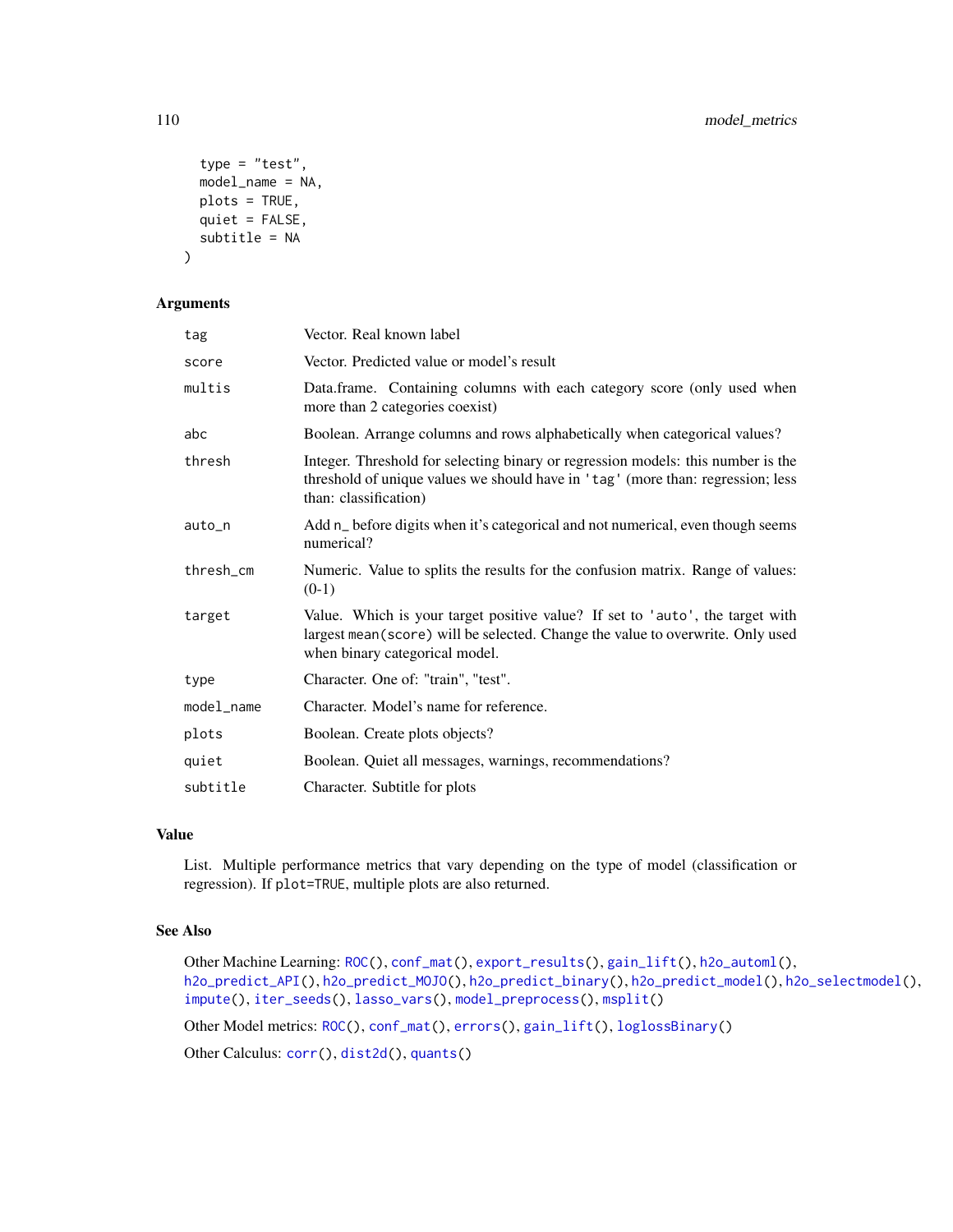# model\_preprocess 111

#### Examples

```
data(dfr) # Results for AutoML Predictions
lapply(dfr, head)
# Metrics for Binomial Model
met1 <- model_metrics(dfr$class2$tag, dfr$class2$scores,
  model_name = "Titanic Survived Model",
  plots = FALSE
)
print(met1)
# Metrics for Multi-Categorical Model
met2 <- model_metrics(dfr$class3$tag, dfr$class3$score,
 multis = subset(dfr$class3, select = -c(tag, score)),
 model_name = "Titanic Class Model",
  plots = FALSE
)
print(met2)
# Metrics for Regression Model
met3 <- model_metrics(dfr$regr$tag, dfr$regr$score,
  model_name = "Titanic Fare Model",
  plots = FALSE
)
print(met3)
```
<span id="page-110-0"></span>model\_preprocess *Automate Data Preprocess for Modeling*

# Description

Pre-process your data before training a model. This is the prior step on the h2o\_automl() function's pipeline. Enabling for other use cases when wanting too use any other framework, library, or custom algorithm.

```
model_preprocess(
  df,
  y = "tag",ignore = NULL,
  train_test = NA,
  split = 0.7,
  weight = NULL,target = "auto",balance = FALSE,
  impute = FALSE,
  no_outliers = TRUE,
```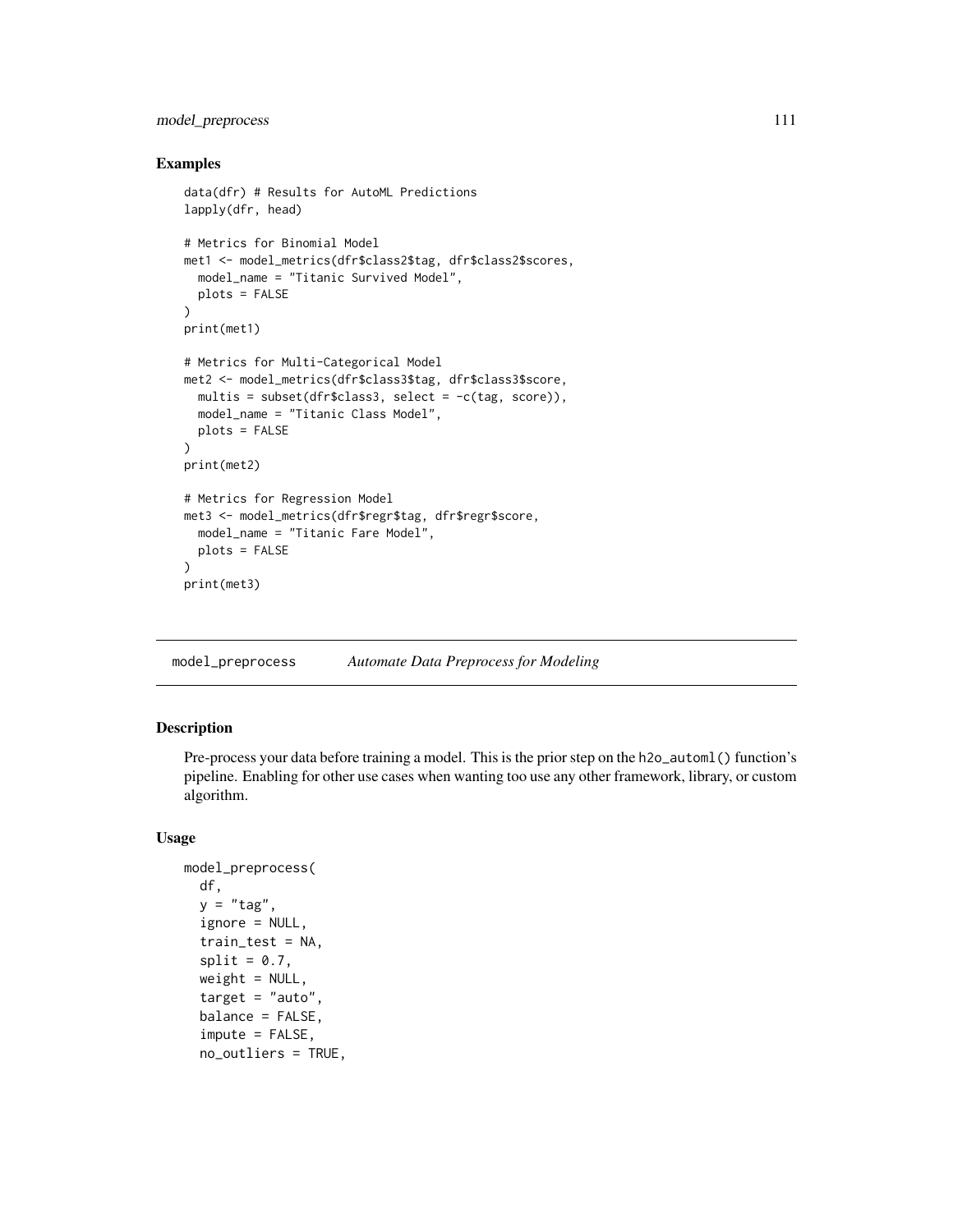```
unique_train = TRUE,
 center = FALSE,scale = FALSE,thresh = 10,
 seed = \theta,
 quiet = FALSE
\mathcal{L}
```
Arguments

| df           | Dataframe. Dataframe containing all your data, including the independent vari-<br>able labeled as 'tag'. If you want to define which variable should be used<br>instead, use the y parameter.                                                                                                              |
|--------------|------------------------------------------------------------------------------------------------------------------------------------------------------------------------------------------------------------------------------------------------------------------------------------------------------------|
| у            | Character. Column name for independent variable.                                                                                                                                                                                                                                                           |
| ignore       | Character vector. Force columns for the model to ignore                                                                                                                                                                                                                                                    |
| train_test   | Character. If needed, df's column name with 'test' and 'train' values to split                                                                                                                                                                                                                             |
| split        | Numeric. Value between 0 and 1 to split as train/test datasets. Value is for<br>training set. Set value to 1 to train with all available data and test with same data<br>(cross-validation will still be used when training). If train_test is set, value<br>will be overwritten with its real split rate. |
| weight       | Column with observation weights. Giving some observation a weight of zero<br>is equivalent to excluding it from the dataset; giving an observation a relative<br>weight of 2 is equivalent to repeating that row twice. Negative weights are not<br>allowed.                                               |
| target       | Value. Which is your target positive value? If set to 'auto', the target with<br>largest mean(score) will be selected. Change the value to overwrite. Only used<br>when binary categorical model.                                                                                                          |
| balance      | Boolean. Auto-balance train dataset with under-sampling?                                                                                                                                                                                                                                                   |
| impute       | Boolean. Fill NA values with MICE?                                                                                                                                                                                                                                                                         |
| no_outliers  | Boolean/Numeric. Remove y's outliers from the dataset? Will remove those<br>values that are farther than n standard deviations from the independent vari-<br>able's mean (Z-score). Set to TRUE for default (3) or numeric to set a different<br>multiplier.                                               |
| unique_train | Boolean. Keep only unique row observations for training data?                                                                                                                                                                                                                                              |
| center       | Boolean. Using the base function scale, do you wish to center and/or scale all<br>numerical values?                                                                                                                                                                                                        |
| scale        | Boolean. Using the base function scale, do you wish to center and/or scale all<br>numerical values?                                                                                                                                                                                                        |
| thresh       | Integer. Threshold for selecting binary or regression models: this number is the<br>threshold of unique values we should have in 'tag' (more than: regression; less<br>than: classification)                                                                                                               |
| seed         | Integer. Set a seed for reproducibility. AutoML can only guarantee reproducibil-<br>ity if max_models is used because max_time is resource limited.                                                                                                                                                        |
| quiet        | Boolean. Quiet all messages, warnings, recommendations?                                                                                                                                                                                                                                                    |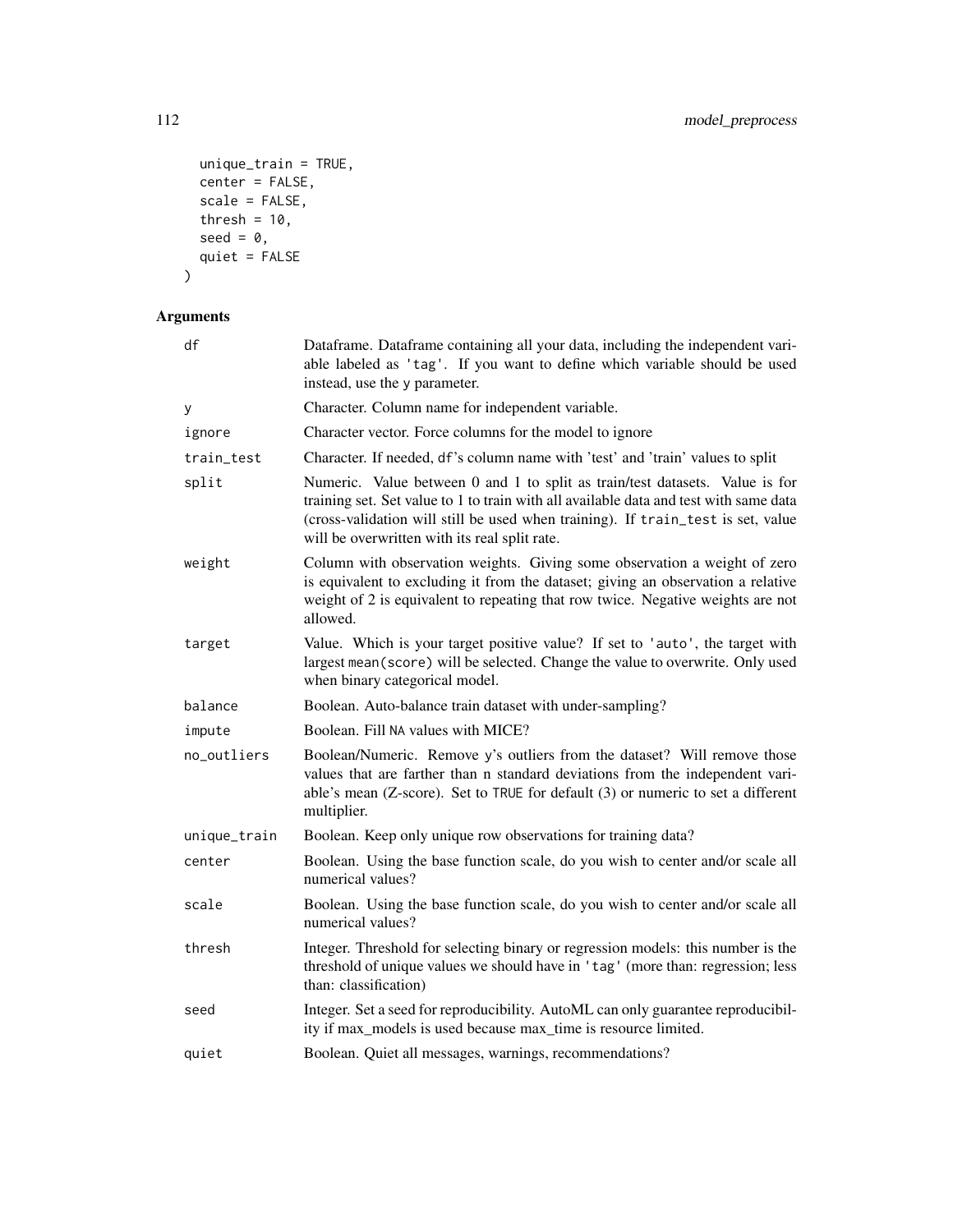# move\_files 113

## Value

List. Contains original data.frame df, an index to identify which observations with be part of the train dataset train\_index, and which model type should be model\_type.

## See Also

```
Other Machine Learning: ROC(), conf_mat(), export_results(), gain_lift(), h2o_automl(),
h2o_predict_API(), h2o_predict_MOJO(), h2o_predict_binary(), h2o_predict_model(), h2o_selectmodel(),
impute(), iter_seeds(), lasso_vars(), model_metrics(), msplit()
```
## Examples

```
data(dft) # Titanic dataset
model_preprocess(dft, "Survived", balance = TRUE)
model_preprocess(dft, "Fare", split = 0.5, scale = TRUE)
model_preprocess(dft, "Pclass", ignore = c("Fare", "Cabin"))
model_preprocess(dft, "Pclass", quiet = TRUE)
```
move\_files *Move files from A to B*

#### Description

Move one or more files from a directory to another using R.

#### Usage

```
move_files(from, to)
```
#### Arguments

| from | Character. File names and directories. All files will be moved recursively.         |
|------|-------------------------------------------------------------------------------------|
| to   | Character. File names for each from file or directory. If directory does not exist, |
|      | it will be created.                                                                 |

## Value

No return value, called for side effects.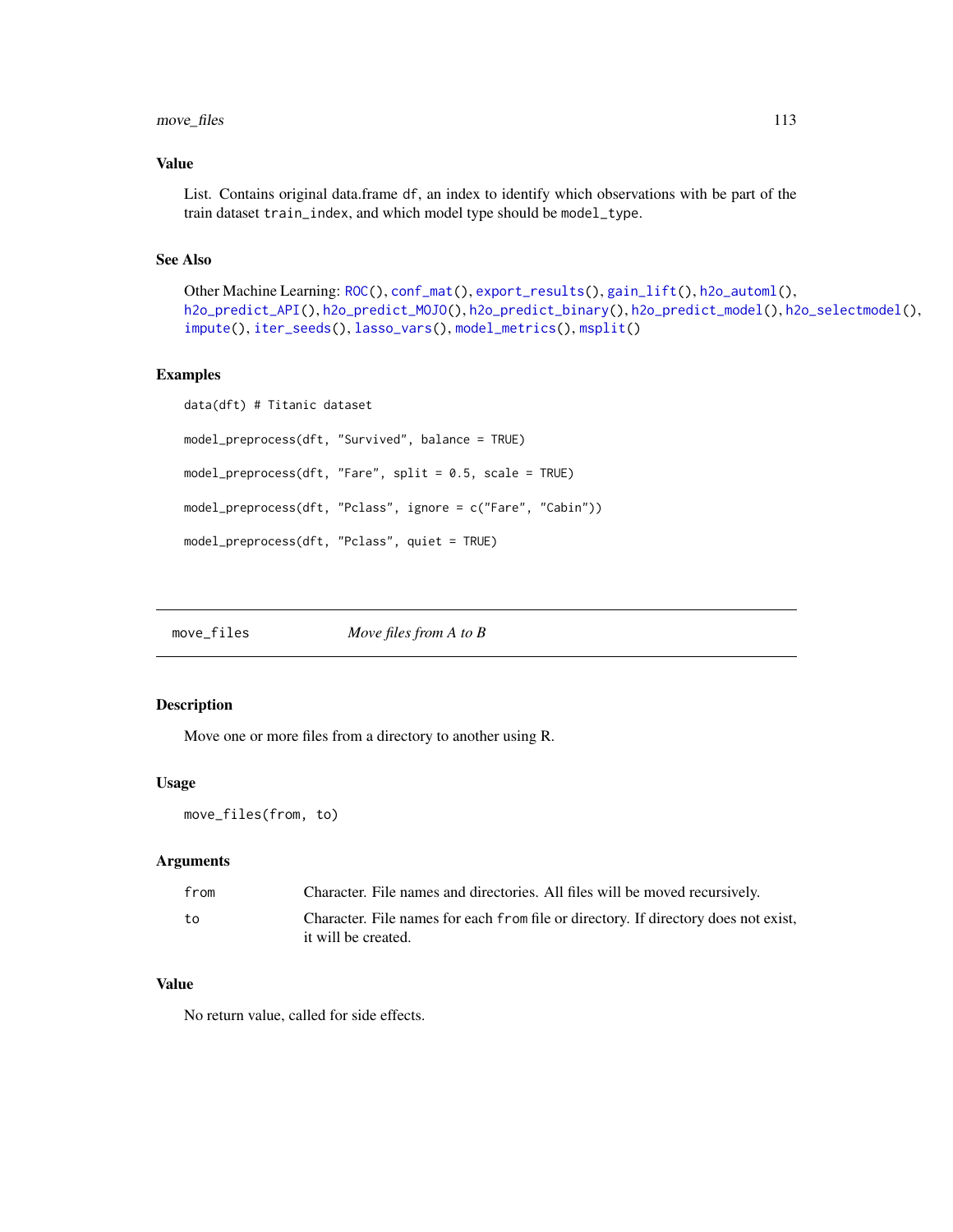<span id="page-113-0"></span>

This function plots a confussion matrix.

# Usage

```
mplot_conf(
  tag,
  score,
  thresh = 0.5,
 abc = TRUE,squared = FALSE,
  diagonal = TRUE,top = 20,subtitle = NA,
 model_name = NULL,
 save = FALSE,subdir = NA,
  file_name = "viz_conf_mat.png"
\mathcal{L}
```
# Arguments

| tag        | Vector. Real known label.                                                                                                                                                                    |
|------------|----------------------------------------------------------------------------------------------------------------------------------------------------------------------------------------------|
| score      | Vector. Predicted value or model's result.                                                                                                                                                   |
| thresh     | Integer. Threshold for selecting binary or regression models: this number is the<br>threshold of unique values we should have in 'tag' (more than: regression; less<br>than: classification) |
| abc        | Boolean. Arrange columns and rows alphabetically?                                                                                                                                            |
| squared    | Boolean. Force plot to be squared?                                                                                                                                                           |
| diagonal   | Boolean. FALSE to convert diagonal numbers to zeroes. Ideal to detect must<br>confusing categories.                                                                                          |
| top        | Integer. Plot only the most n frequent variables. Set to NA to plot all.                                                                                                                     |
| subtitle   | Character. Subtitle to show in plot                                                                                                                                                          |
| model_name | Character. Model's name                                                                                                                                                                      |
| save       | Boolean. Save output plot into working directory                                                                                                                                             |
| subdir     | Character. Sub directory on which you wish to save the plot                                                                                                                                  |
| file_name  | Character. File name as you wish to save the plot                                                                                                                                            |

# Details

You may use conf\_mat() to get calculate values.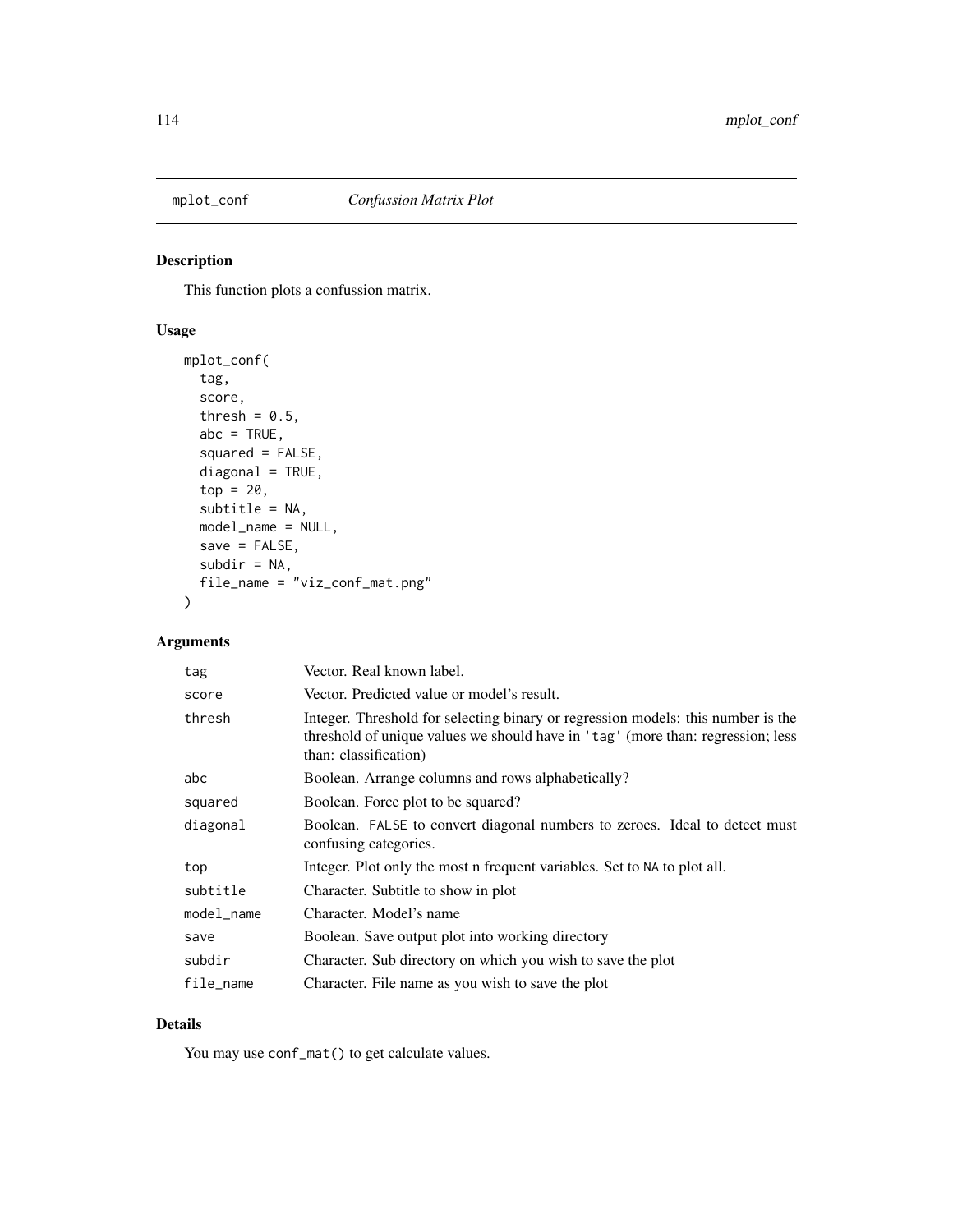# mplot\_cuts 115

## Value

Plot with confusion matrix results.

# See Also

```
Other ML Visualization: mplot_cuts_error(), mplot_cuts(), mplot_density(), mplot_full(),
mplot_gain(), mplot_importance(), mplot_lineal(), mplot_metrics(), mplot_response(),
mplot_roc(), mplot_splits(), mplot_topcats()
```
## Examples

```
Sys.unsetenv("LARES_FONT") # Temporal
data(dfr) # Results for AutoML Predictions
lapply(dfr, head)
# Plot for Binomial Model
mplot_conf(dfr$class2$tag, dfr$class2$scores,
  model_name = "Titanic Survived Model"
\mathcal{L}# Plot for Multi-Categorical Model
mplot_conf(dfr$class3$tag, dfr$class3$score,
  model_name = "Titanic Class Model"
)
```
<span id="page-114-0"></span>mplot\_cuts *Cuts by quantiles for score plot*

## Description

This function cuts by quantiles any score or prediction.

```
mplot_cuts(
  score,
  splits = 10,model_name = NA,
  subtitle = NA,
  table = FALSE,
  save = FALSE,
  subdir = NA,
  file_name = "viz_ncuts.png"
)
```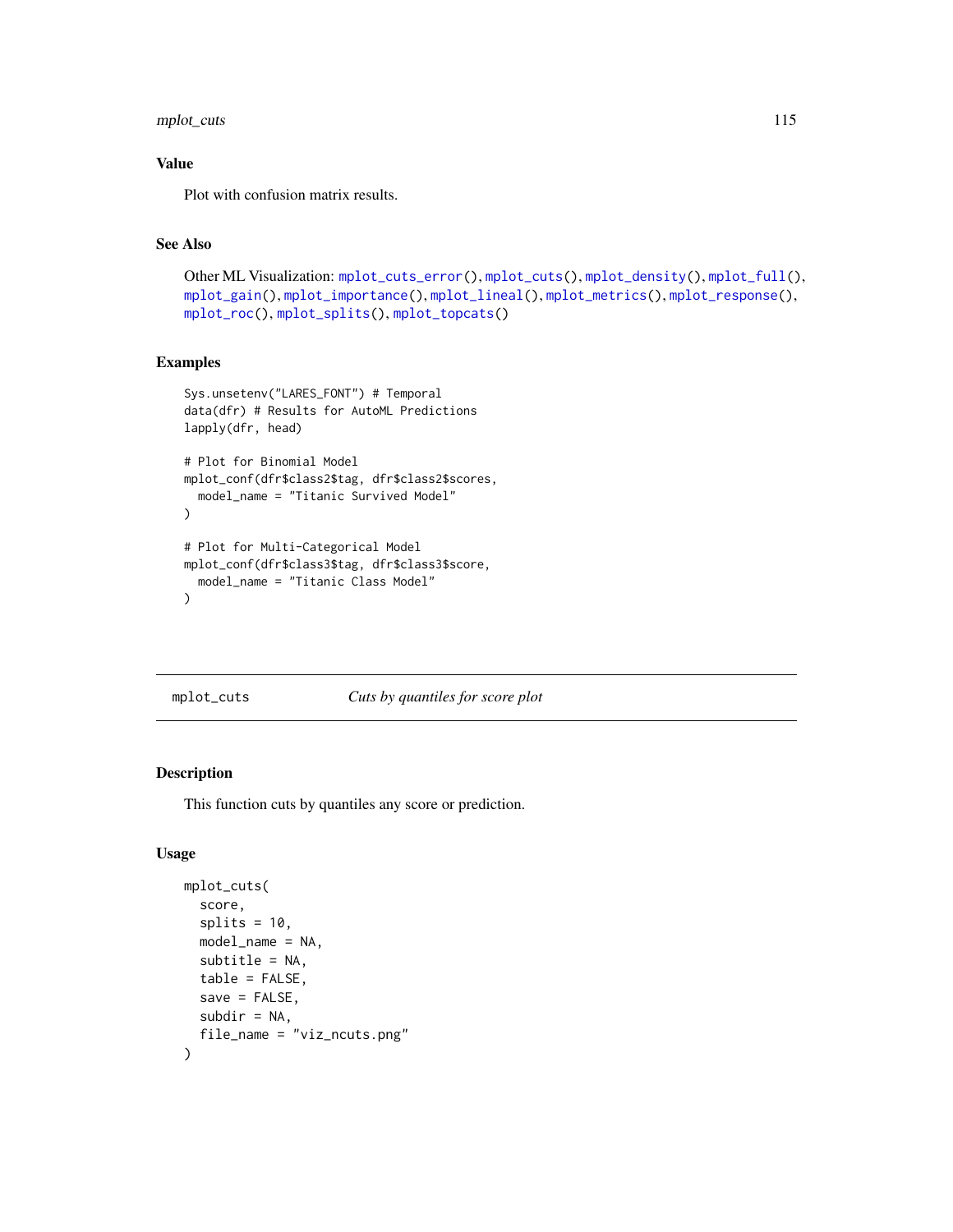## Arguments

| score      | Vector. Predicted value or model's result.                  |
|------------|-------------------------------------------------------------|
| splits     | Integer. Numer of separations to plot                       |
| model_name | Character. Model's name                                     |
| subtitle   | Character. Subtitle to show in plot                         |
| table      | Boolean. Do you wish to return a table with results?        |
| save       | Boolean. Save output plot into working directory            |
| subdir     | Character. Sub directory on which you wish to save the plot |
| file_name  | Character. File name as you wish to save the plot           |

## Value

Plot with performance results by cuts.

## See Also

```
Other ML Visualization: mplot_conf(), mplot_cuts_error(), mplot_density(), mplot_full(),
mplot_gain(), mplot_importance(), mplot_lineal(), mplot_metrics(), mplot_response(),
mplot_roc(), mplot_splits(), mplot_topcats()
```
## Examples

```
Sys.unsetenv("LARES_FONT") # Temporal
data(dfr) # Results for AutoML Predictions
head(dfr$class2)
# Data
mplot_cuts(dfr$class2$scores, splits = 5, table = TRUE)
# Plot
mplot_cuts(dfr$class2$scores, model_name = "Titanic Survived Model")
```
<span id="page-115-0"></span>mplot\_cuts\_error *Cuts by quantiles on absolute and percentual errors plot*

## Description

This function cuts by quantiles on absolute and percentual errors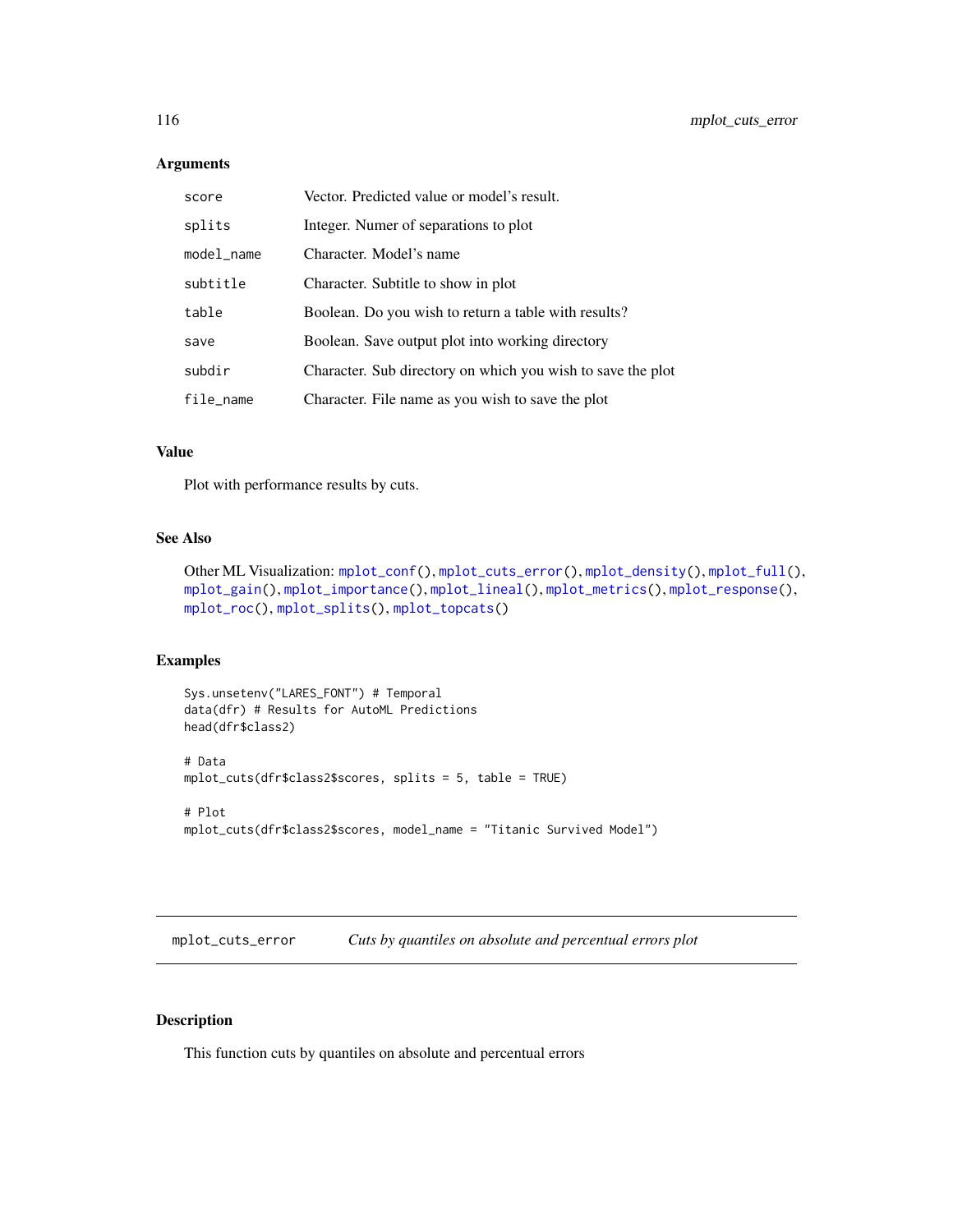mplot\_cuts\_error 117

## Usage

```
mplot_cuts_error(
  tag,
 score,
 splits = 10,title = NA,
 model_name = NA,
 save = FALSE,subdir = NA,
 file_name = "viz_ncuts_error.png"
)
```
## Arguments

| tag        | Vector. Real known label.                                   |
|------------|-------------------------------------------------------------|
| score      | Vector. Predicted value or model's result.                  |
| splits     | Integer. Number of separations to plot                      |
| title      | Character. Title to show in plot                            |
| model_name | Character. Model's name                                     |
| save       | Boolean. Save output plot into working directory            |
| subdir     | Character. Sub directory on which you wish to save the plot |
| file_name  | Character. File name as you wish to save the plot           |

#### Value

Plot with error results by cuts.

## See Also

```
Other ML Visualization: mplot_conf(), mplot_cuts(), mplot_density(), mplot_full(), mplot_gain(),
mplot_importance(), mplot_lineal(), mplot_metrics(), mplot_response(), mplot_roc(),
mplot_splits(), mplot_topcats()
```
## Examples

```
Sys.unsetenv("LARES_FONT") # Temporal
data(dfr) # Results for AutoML Predictions
head(dfr$regr)
mplot_cuts_error(dfr$regr$tag, dfr$regr$score,
  model_name = "Titanic Fare Model"
)
```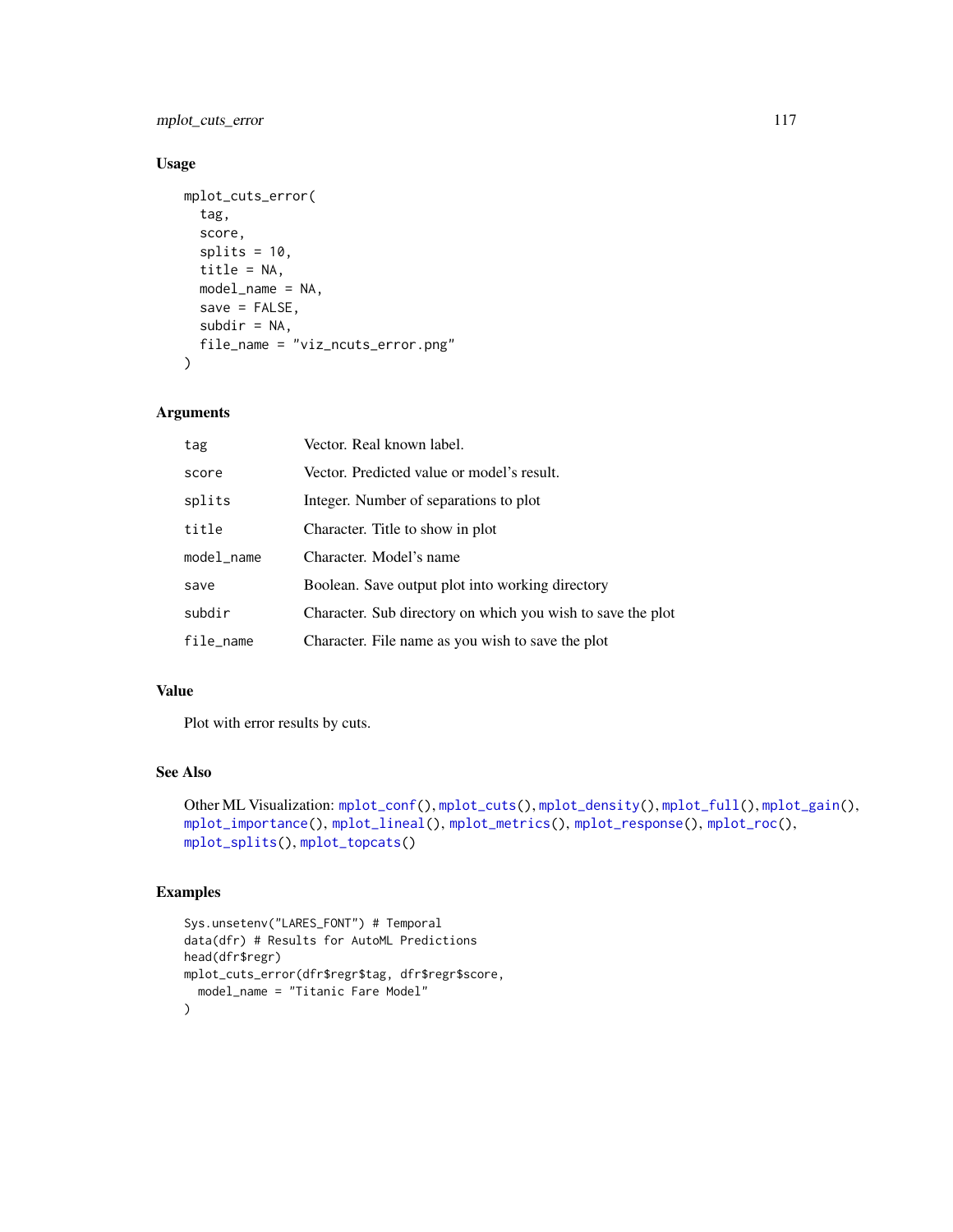<span id="page-117-0"></span>

This function plots discrete and continuous values results

# Usage

```
mplot_density(
  tag,
  score,
  thresh = 6,
 model_name = NA,
  subtitle = NA,
  save = FALSE,subdir = NA,
  file_name = "viz_distribution.png"
)
```
#### Arguments

| tag        | Vector. Real known label                                                                                                                                                                     |
|------------|----------------------------------------------------------------------------------------------------------------------------------------------------------------------------------------------|
| score      | Vector. Predicted value or model's result                                                                                                                                                    |
| thresh     | Integer. Threshold for selecting binary or regression models: this number is the<br>threshold of unique values we should have in 'tag' (more than: regression; less<br>than: classification) |
| model_name | Character. Model's name                                                                                                                                                                      |
| subtitle   | Character. Subtitle to show in plot                                                                                                                                                          |
| save       | Boolean. Save output plot into working directory                                                                                                                                             |
| subdir     | Character. Sub directory on which you wish to save the plot                                                                                                                                  |
| file_name  | Character. File name as you wish to save the plot                                                                                                                                            |

## Value

Plot with distribution and performance results.

## See Also

```
Other ML Visualization: mplot_conf(), mplot_cuts_error(), mplot_cuts(), mplot_full(),
mplot_gain(), mplot_importance(), mplot_lineal(), mplot_metrics(), mplot_response(),
mplot_roc(), mplot_splits(), mplot_topcats()
```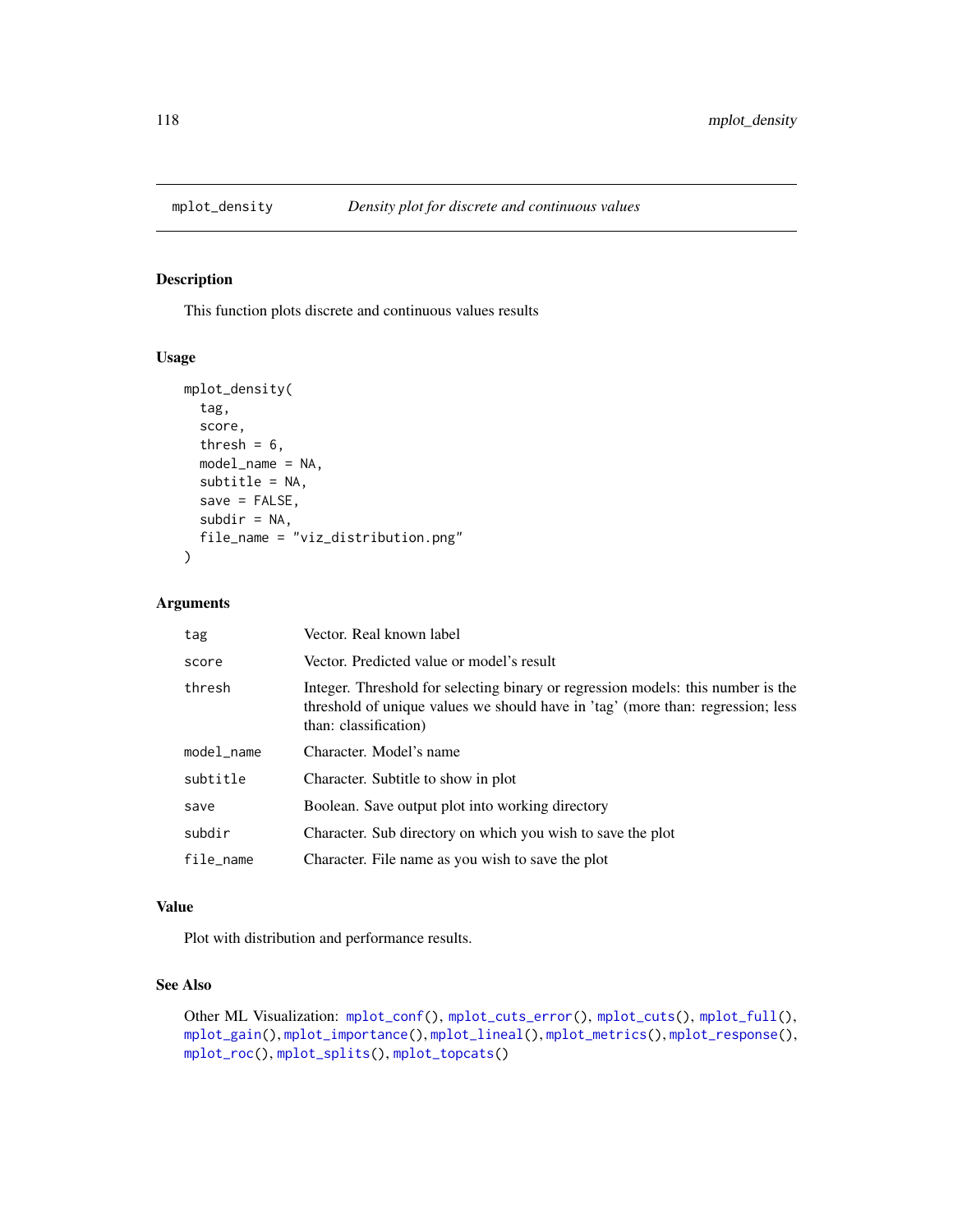# mplot\_full 119

# Examples

```
Sys.unsetenv("LARES_FONT") # Temporal
data(dfr) # Results for AutoML Predictions
lapply(dfr[c(1, 3)], head)
# Plot for binomial results
mplot_density(dfr$class2$tag, dfr$class2$scores, subtitle = "Titanic Survived Model")
# Plot for regression results
mplot_density(dfr$regr$tag, dfr$regr$score, model_name = "Titanic Fare Model")
```
<span id="page-118-0"></span>

mplot\_full *MPLOTS Score Full Report Plots*

#### Description

This function plots a whole dashboard with a model's results. It will automatically detect if it's a categorical or regression's model by checking how many different unique values the independent variable (tag) has.

#### Usage

```
mplot_full(
  tag,
  score,
 multis = NA,
  splits = 8,thresh = 6,
  subtitle = NA,
  model_name = NA,
 plot = TRUE,
  save = FALSE,subdir = NA,
  file_name = "viz_full.png"
\lambda
```
#### Arguments

| tag    | Vector. Real known label.                                                                                                                                                                    |
|--------|----------------------------------------------------------------------------------------------------------------------------------------------------------------------------------------------|
| score  | Vector. Predicted value or model's result.                                                                                                                                                   |
| multis | Data.frame. Containing columns with each category probability or score (only<br>used when more than 2 categories coexist).                                                                   |
| splits | Integer. Number of separations to plot                                                                                                                                                       |
| thresh | Integer. Threshold for selecting binary or regression models: this number is the<br>threshold of unique values we should have in 'tag' (more than: regression; less<br>than: classification) |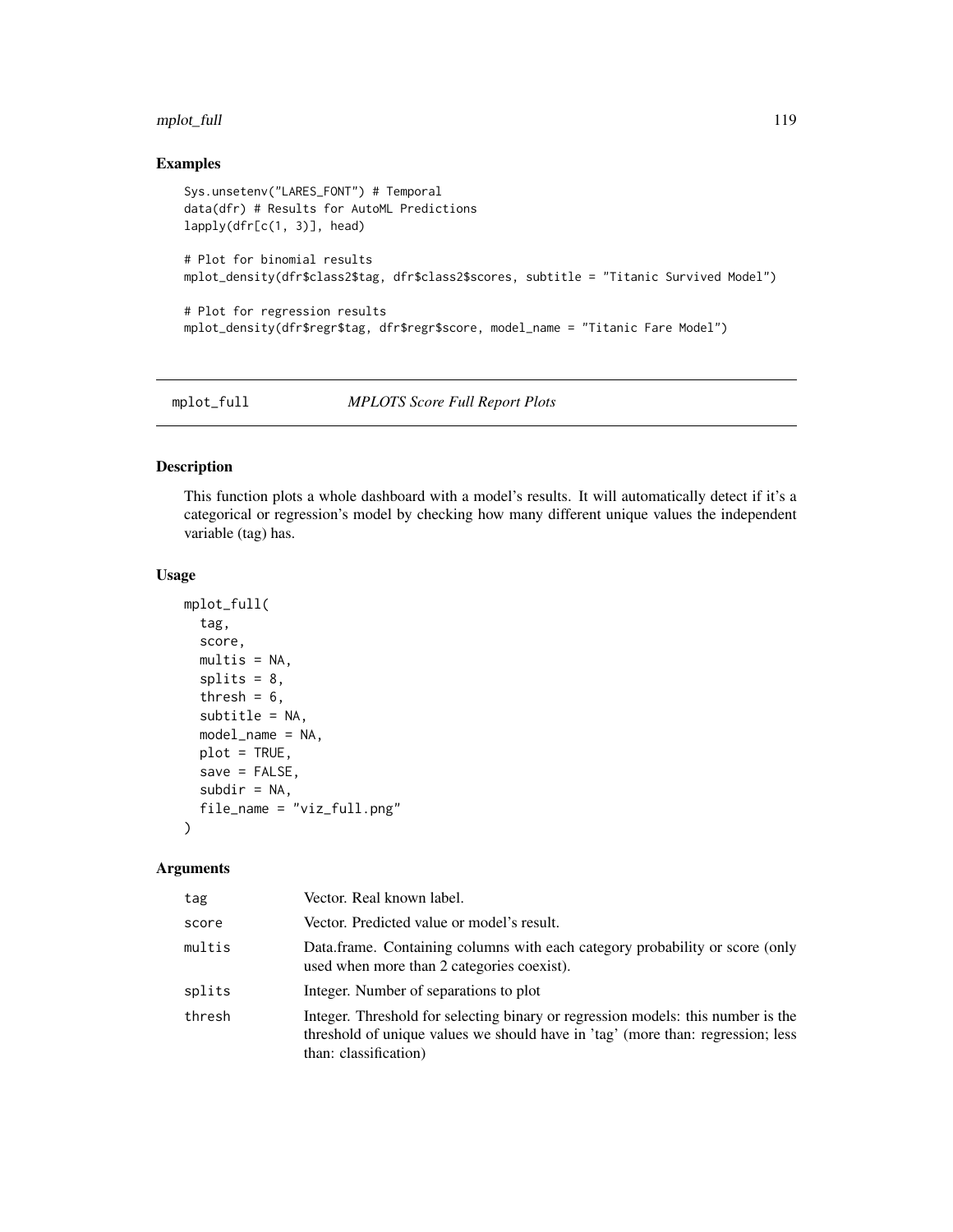| subtitle   | Character. Subtitle to show in plot                         |
|------------|-------------------------------------------------------------|
| model_name | Character. Model's name                                     |
| plot       | Boolean. Plot results? If not, plot grid object returned    |
| save       | Boolean. Save output plot into working directory            |
| subdir     | Character. Sub directory on which you wish to save the plot |
| file_name  | Character. File name as you wish to save the plot           |

## Value

Multiple plots gathered into one, showing tag vs score performance results.

#### See Also

```
Other ML Visualization: mplot_conf(), mplot_cuts_error(), mplot_cuts(), mplot_density(),
mplot_gain(), mplot_importance(), mplot_lineal(), mplot_metrics(), mplot_response(),
mplot_roc(), mplot_splits(), mplot_topcats()
```
# Examples

```
Sys.unsetenv("LARES_FONT") # Temporal
data(dfr) # Results for AutoML Predictions
lapply(dfr, head)
# Dasboard for Binomial Model
mplot_full(dfr$class2$tag, dfr$class2$scores,
  model_name = "Titanic Survived Model"
)
# Dasboard for Multi-Categorical Model
mplot_full(dfr$class3$tag, dfr$class3$score,
  multis = subset(dfr$class3, select = -c(tag, score)),
  model_name = "Titanic Class Model"
)
# Dasboard for Regression Model
mplot_full(dfr$regr$tag, dfr$regr$score,
  model_name = "Titanic Fare Model"
\mathcal{L}
```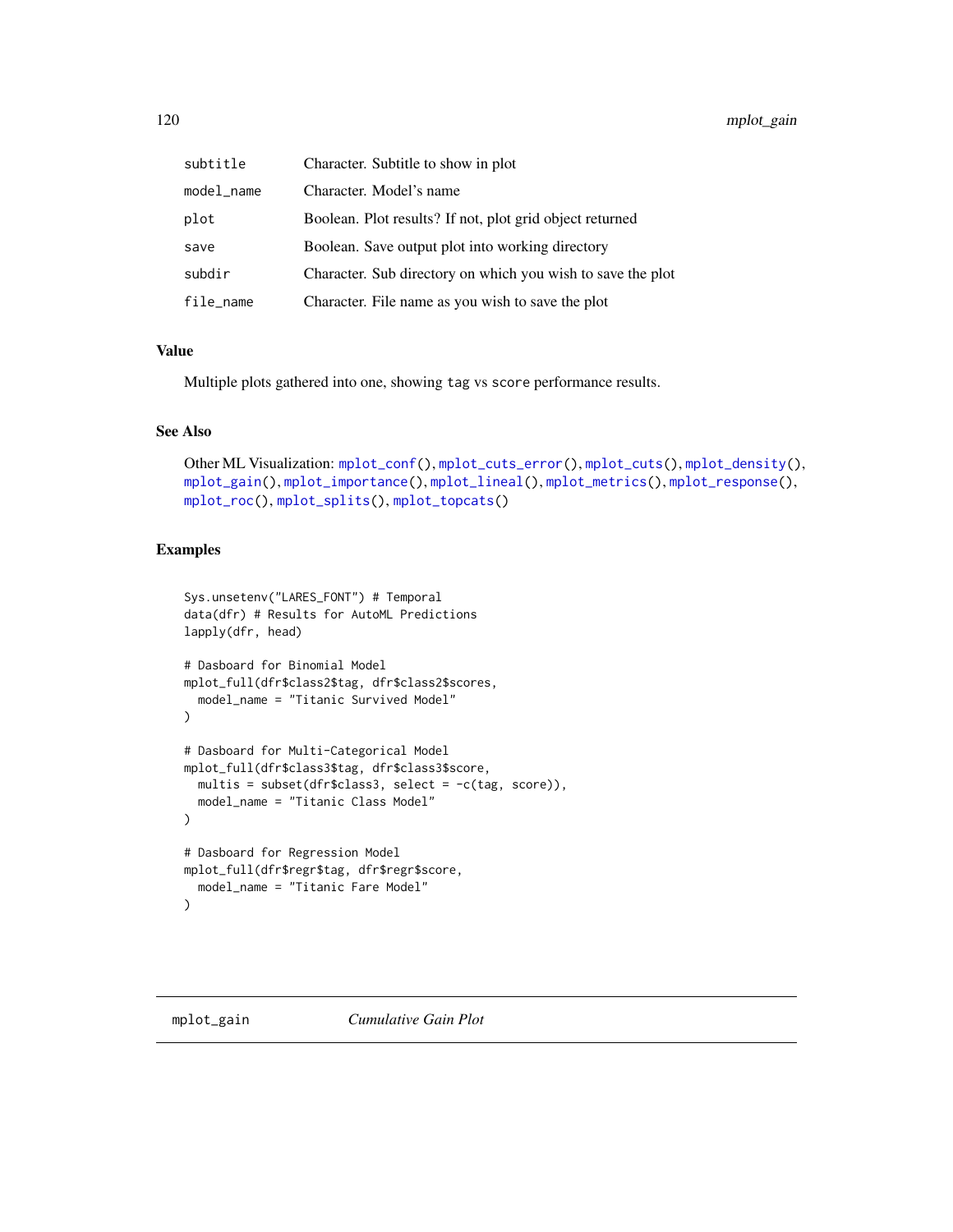# mplot\_gain 121

# Description

The cumulative gains plot, often named 'gains plot', helps us answer the question: When we apply the model and select the best X deciles, what expect to target? The cumulative gains chart shows the percentage of the overall number of cases in a given category "gained" by targeting a percentage of the total number of cases.

# Usage

```
mplot_gain(
  tag,
  score,
 multis = NA,
  target = "auto",splits = 10,highlight = "auto",
  caption = NA,
  save = FALSE,
  subdir = NA,
  file_name = "viz_gain.png",
  quiet = FALSE)
```
# Arguments

| tag       | Vector. Real known label.                                                                                                                                                              |
|-----------|----------------------------------------------------------------------------------------------------------------------------------------------------------------------------------------|
| score     | Vector. Predicted value or model's result.                                                                                                                                             |
| multis    | Data.frame. Containing columns with each category probability or score (only<br>used when more than 2 categories coexist).                                                             |
| target    | Value. Which is your target positive value? If set to 'auto', the target with largest<br>mean(score) will be selected. Change the value to overwrite. Only works for<br>binary classes |
| splits    | Integer. Numer of quantiles to split the data                                                                                                                                          |
| highlight | Character or Integer. Which split should be used for the automatic conclussion<br>in the plot? Set to "auto" for best value, "none" to turn off or the number of split.                |
| caption   | Character. Caption to show in plot                                                                                                                                                     |
| save      | Boolean. Save output plot into working directory                                                                                                                                       |
| subdir    | Character. Sub directory on which you wish to save the plot                                                                                                                            |
| file_name | Character. File name as you wish to save the plot                                                                                                                                      |
| quiet     | Boolean. Do not show message for auto target?                                                                                                                                          |

## Value

Plot with gain and performance results by cuts.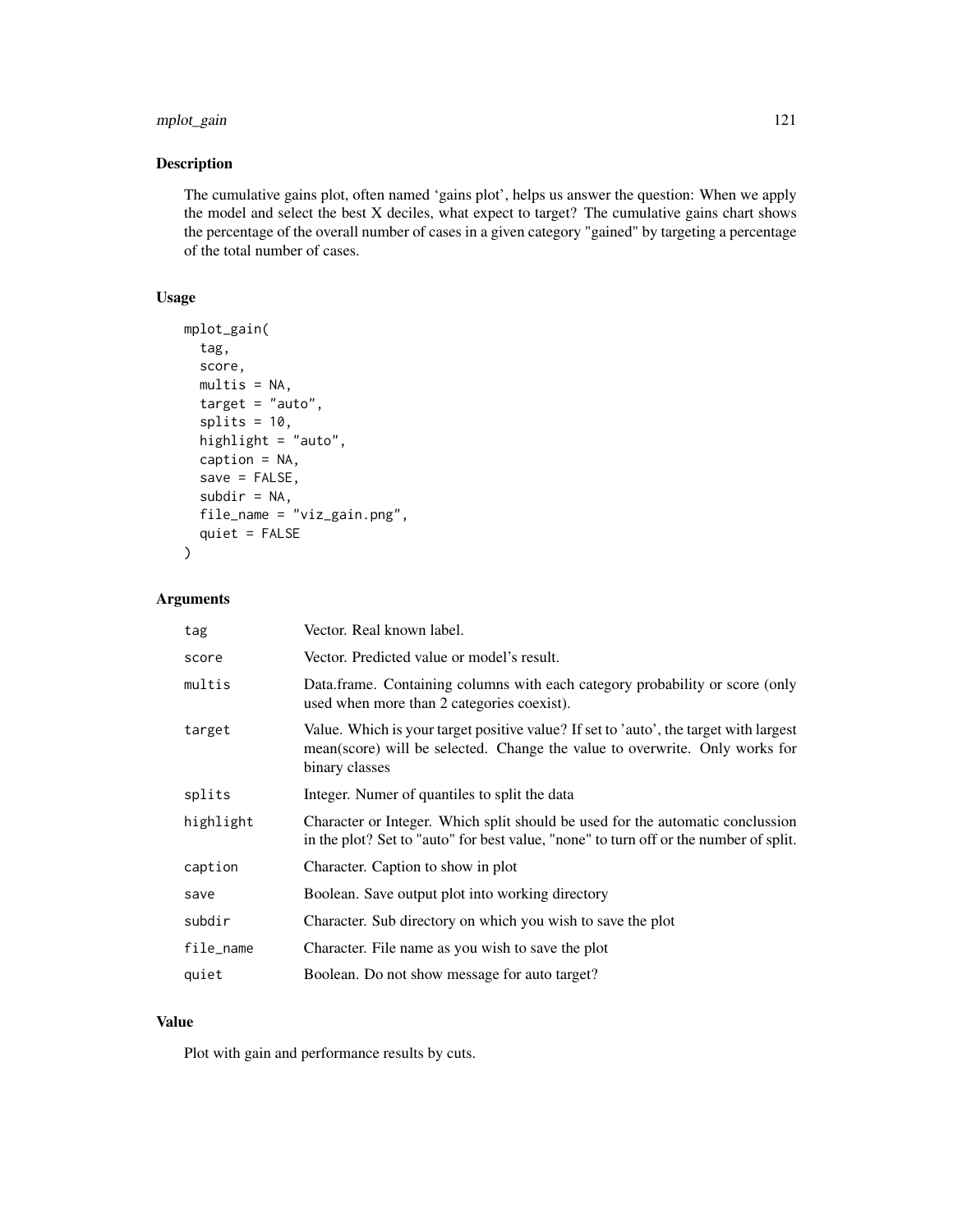# See Also

```
Other ML Visualization: mplot_conf(), mplot_cuts_error(), mplot_cuts(), mplot_density(),
mplot_full(), mplot_importance(), mplot_lineal(), mplot_metrics(), mplot_response(),
mplot_roc(), mplot_splits(), mplot_topcats()
```
#### Examples

```
Sys.unsetenv("LARES_FONT") # Temporal
data(dfr) # Results for AutoML Predictions
lapply(dfr, head)
# Plot for Binomial Model
mplot_gain(dfr$class2$tag, dfr$class2$scores,
  caption = "Titanic Survived Model",
  target = "FALSE"
\lambdamplot_gain(dfr$class2$tag, dfr$class2$scores,
  caption = "Titanic Survived Model",
  target = "TRUE")
# Plot for Multi-Categorical Model
mplot_gain(dfr$class3$tag, dfr$class3$score,
 multis = subset(dfr$class3, select = -c(tag, score)),
  caption = "Titanic Class Model"
\mathcal{L}
```
<span id="page-121-0"></span>mplot\_importance *Variables Importances Plot*

#### Description

This function plots Variable Importances

```
mplot_importance(
  var,
  imp,
  colours = NA,
  limit = 15,model_name = NA,
  subtitle = NA,
  save = FALSE,
  subdir = NA,
  file_name = "viz_importance.png"
)
```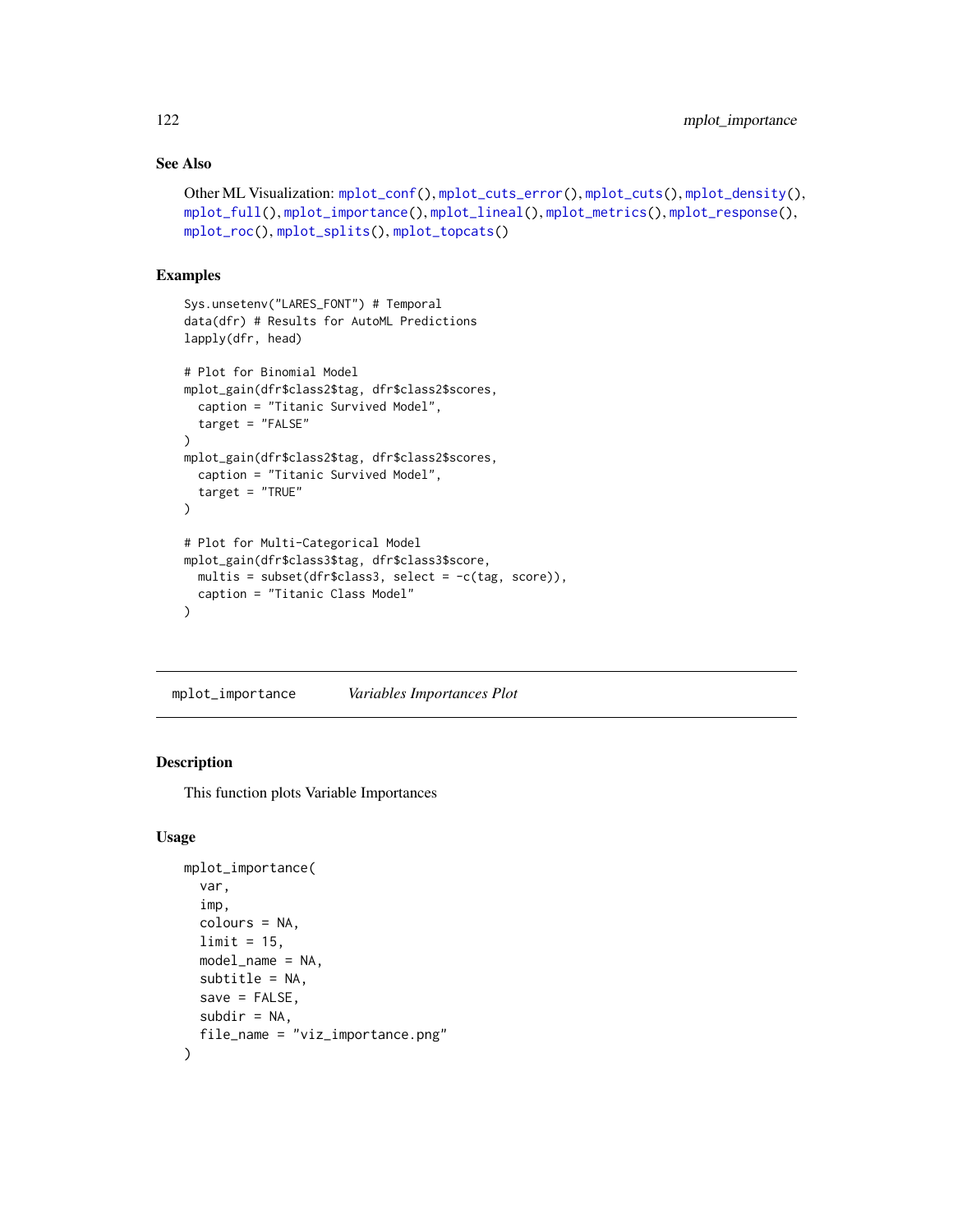# mplot\_importance 123

#### Arguments

| var        | Vector. Variable or column's names                                 |
|------------|--------------------------------------------------------------------|
| imp        | Vector. Importance of said variables. Must have same length as var |
| colours    | If positive and negative contribution is known                     |
| limit      | Integer. Limit how many variables you wish to plot                 |
| model_name | Character. Model's name                                            |
| subtitle   | Character. Subtitle to show in plot                                |
| save       | Boolean. Save output plot into working directory                   |
| subdir     | Character. Sub directory on which you wish to save the plot        |
| file_name  | Character. File name as you wish to save the plot                  |

## Value

Plot with ranked importance variables results.

# See Also

```
Other ML Visualization: mplot_conf(), mplot_cuts_error(), mplot_cuts(), mplot_density(),
mplot_full(), mplot_gain(), mplot_lineal(), mplot_metrics(), mplot_response(), mplot_roc(),
mplot_splits(), mplot_topcats()
```
## Examples

```
Sys.unsetenv("LARES_FONT") # Temporal
df <- data.frame(
  variable = LETTERS[1:6],importance = c(4, 6, 6.7, 3, 4.8, 6.2) / 100,
  positive = c(TRUE, TRUE, FALSE, TRUE, FALSE, FALSE)
\overline{\phantom{a}}head(df)
mplot_importance(
  var = df$variable,
  imp = df$importance,
  model_name = "Random values model"
)
# Add a colour for categories
mplot_importance(
  var = df$variable,
  imp = df$importance,
  colours = df$positive,
  limit = 4\mathcal{L}
```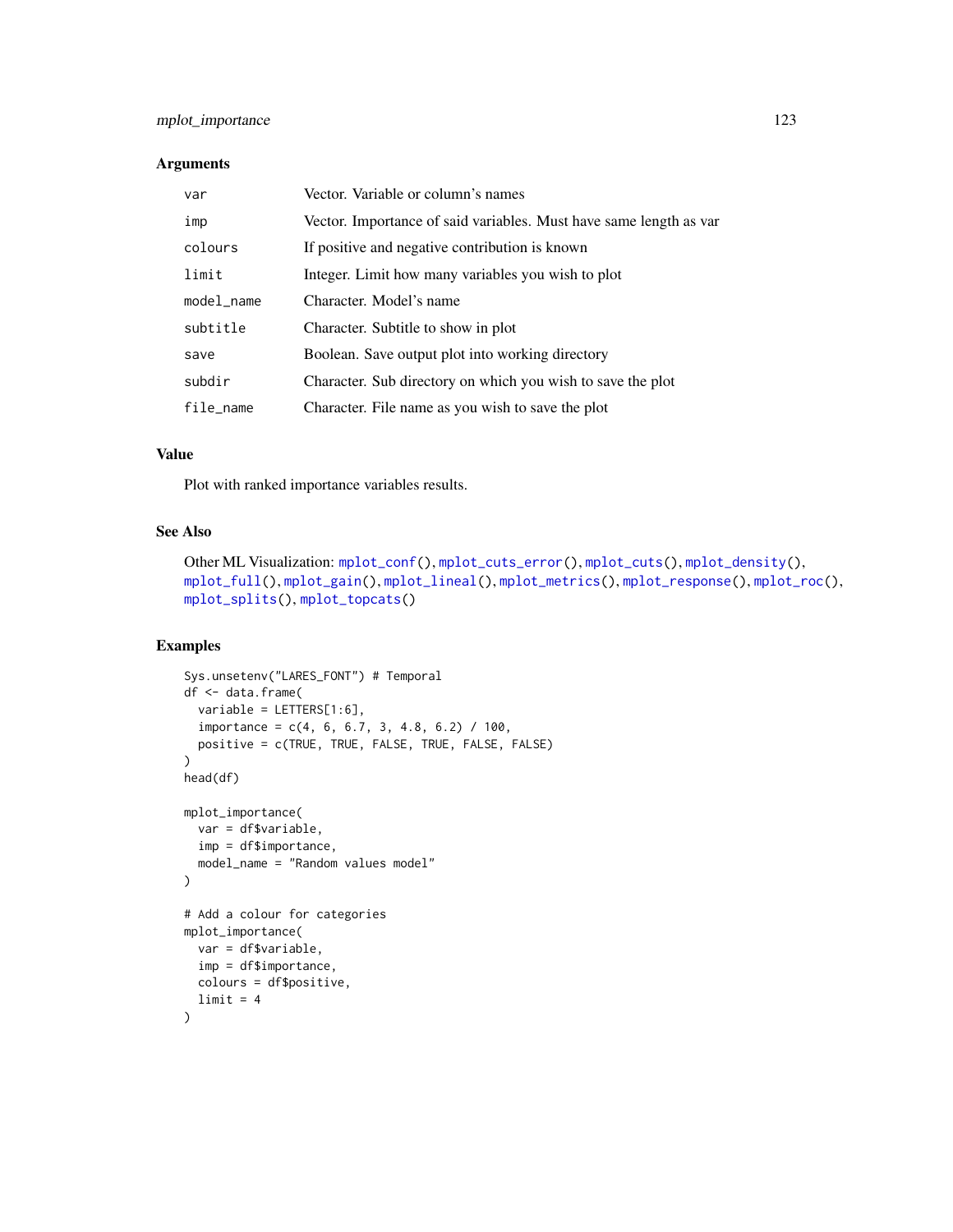<span id="page-123-0"></span>

This function plots a Linear Regression Result

#### Usage

```
mplot_lineal(
  tag,
  score,
  subtitle = NA,
  model_name = NA,
  save = FALSE,subdir = NA,
  file_name = "viz_lineal.png"
\mathcal{L}
```
# Arguments

| tag        | Vector. Real known label.                                   |
|------------|-------------------------------------------------------------|
| score      | Vector. Predicted value or model's result.                  |
| subtitle   | Character. Subtitle to show in plot                         |
| model_name | Character. Model's name                                     |
| save       | Boolean. Save output plot into working directory            |
| subdir     | Character. Sub directory on which you wish to save the plot |
| file_name  | Character. File name as you wish to save the plot           |

## Value

Plot with linear distribution and performance results.

# See Also

```
Other ML Visualization: mplot_conf(), mplot_cuts_error(), mplot_cuts(), mplot_density(),
mplot_full(), mplot_gain(), mplot_importance(), mplot_metrics(), mplot_response(),
mplot_roc(), mplot_splits(), mplot_topcats()
```
# Examples

```
Sys.unsetenv("LARES_FONT") # Temporal
data(dfr) # Results for AutoML Predictions
lapply(dfr, head)
mplot_lineal(dfr$regr$tag, dfr$regr$score, model_name = "Titanic Fare Model")
```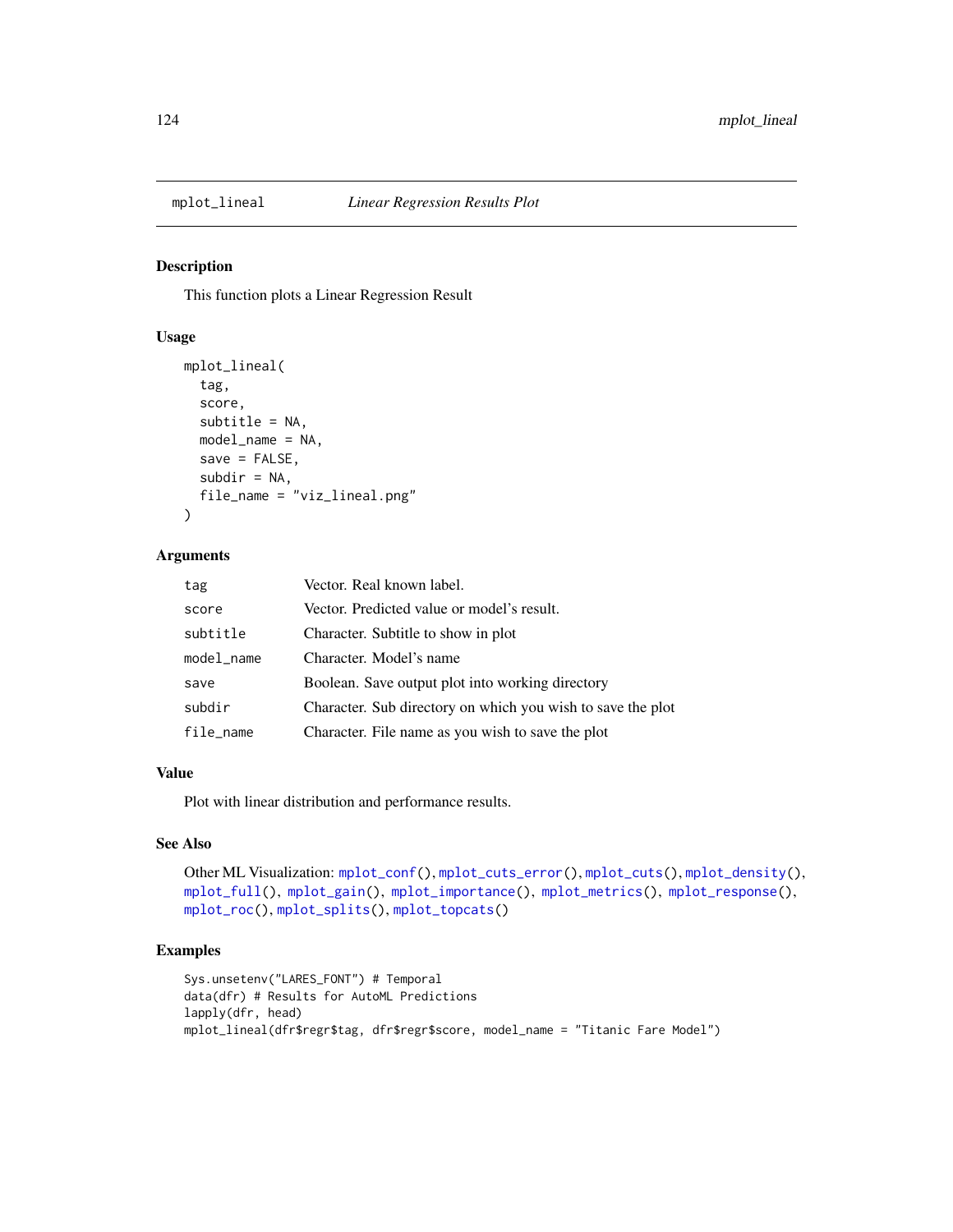<span id="page-124-0"></span>

This function generates plots of the metrics of a predictive model. This is an auxiliary function used in model\_metrics() when the parameter plot is set to TRUE.

## Usage

```
mplot_metrics(
  results,
  subtitle = NA,
 model_name = NA,
  save = FALSE,
  subdir = NA,
  file_name = "viz_metrics.png"
)
```
# Arguments

| results    | Object. Results object from h <sub>20_</sub> automl function |  |
|------------|--------------------------------------------------------------|--|
| subtitle   | Character. Subtitle to show in plot                          |  |
| model_name | Character. Model's name                                      |  |
| save       | Boolean. Save output plot into working directory             |  |
| subdir     | Character. Sub directory on which you wish to save the plot  |  |
| file_name  | Character. File name as you wish to save the plot            |  |

## Value

Plot with results performance.

## See Also

```
Other ML Visualization: mplot_conf(), mplot_cuts_error(), mplot_cuts(), mplot_density(),
mplot_full(), mplot_gain(), mplot_importance(), mplot_lineal(), mplot_response(), mplot_roc(),
mplot_splits(), mplot_topcats()
```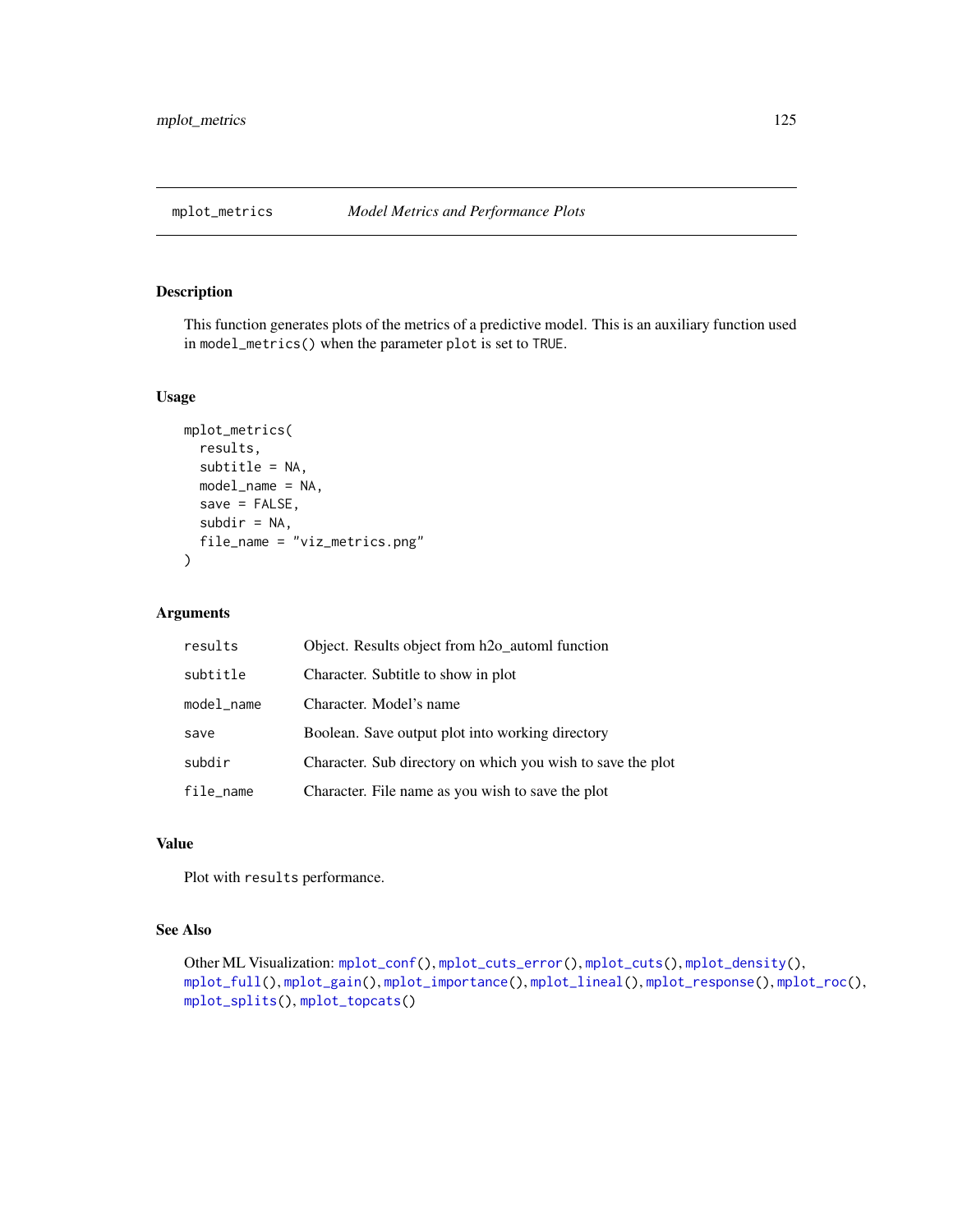<span id="page-125-0"></span>

The response gains plot helps us answer the question: When we apply the model and select up until ntile X, what is the expected

# Usage

```
mplot_response(
  tag,
  score,
 multis = NA,
  target = "auto",splits = 10,highlight = "auto",
  caption = NA,
  save = FALSE,
  subdir = NA,
  file_name = "viz_response.png",
  quiet = FALSE
)
```
# Arguments

| tag       | Vector. Real known label.                                                                                                                                                              |  |
|-----------|----------------------------------------------------------------------------------------------------------------------------------------------------------------------------------------|--|
| score     | Vector. Predicted value or model's result.                                                                                                                                             |  |
| multis    | Data frame. Containing columns with each category probability or score (only<br>used when more than 2 categories coexist).                                                             |  |
| target    | Value. Which is your target positive value? If set to 'auto', the target with largest<br>mean(score) will be selected. Change the value to overwrite. Only works for<br>binary classes |  |
| splits    | Integer. Numer of quantiles to split the data                                                                                                                                          |  |
| highlight | Character or Integer. Which split should be used for the automatic conclussion<br>in the plot? Set to "auto" for best value, "none" to turn off or the number of split.                |  |
| caption   | Character. Caption to show in plot                                                                                                                                                     |  |
| save      | Boolean. Save output plot into working directory                                                                                                                                       |  |
| subdir    | Character. Sub directory on which you wish to save the plot                                                                                                                            |  |
| file_name | Character. File name as you wish to save the plot                                                                                                                                      |  |
| quiet     | Boolean. Do not show message for auto target?                                                                                                                                          |  |

# Value

Plot with cumulative response and performance results by cuts.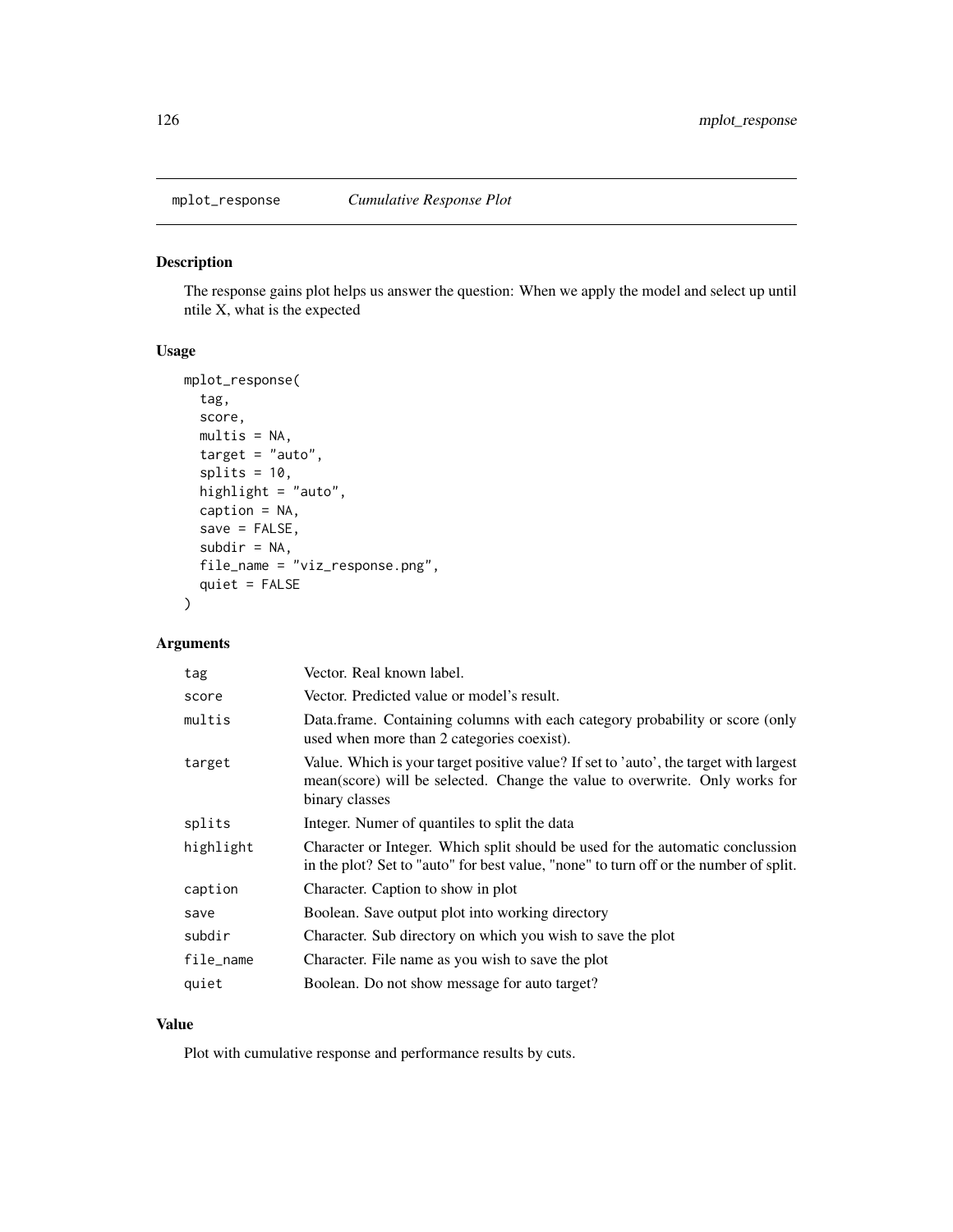# mplot\_roc 127

## See Also

```
Other ML Visualization: mplot_conf(), mplot_cuts_error(), mplot_cuts(), mplot_density(),
mplot_full(), mplot_gain(), mplot_importance(), mplot_lineal(), mplot_metrics(), mplot_roc(),
mplot_splits(), mplot_topcats()
```
## Examples

```
Sys.unsetenv("LARES_FONT") # Temporal
data(dfr) # Results for AutoML Predictions
lapply(dfr, head)
# Plot for Binomial Model
mplot_response(dfr$class2$tag, dfr$class2$scores,
  caption = "Titanic Survived Model",
  target = "TRUE"
)
mplot_response(dfr$class2$tag, dfr$class2$scores,
  caption = "Titanic Survived Model",
  target = "FALSE"
)
# Plot for Multi-Categorical Model
mplot_response(dfr$class3$tag, dfr$class3$score,
  multis = subset(dfr$class3, select = -c(tag, score)),
  caption = "Titanic Class Model"
\lambda
```

```
mplot_roc ROC Curve Plot
```
#### Description

This function plots ROC Curves with AUC values with 95% confidence range. It also works for multi-categorical models.

```
mplot_roc(
  tag,
  score,
  multis = NA,
  sample = 1000,
  model_name = NA,
  subtitle = NA,
  interval = 0.2,
  squared = TRUE,
  plotly = FALSE,
  save = FALSE,
```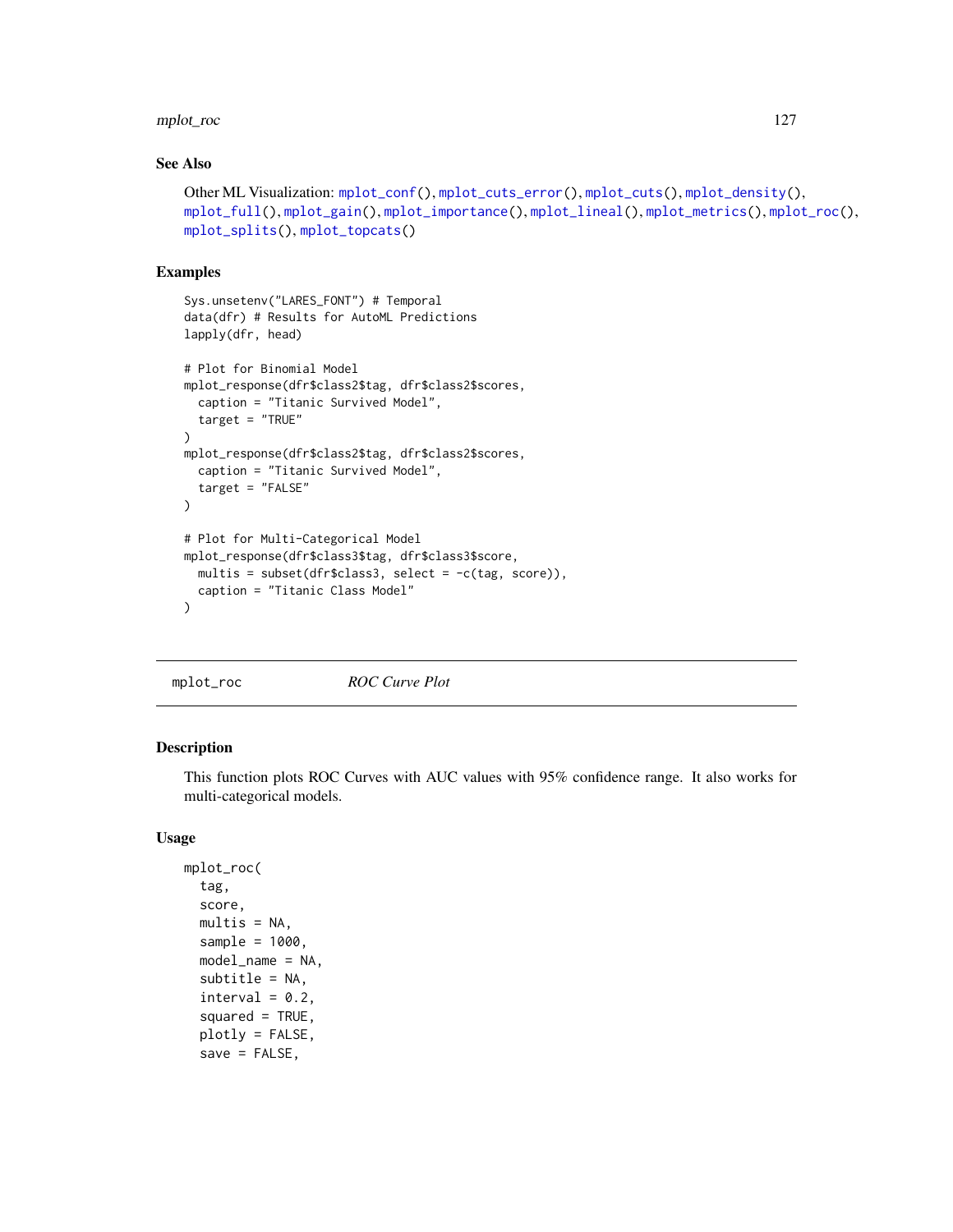```
subdir = NA,
  file_name = "viz_roc.png"
\lambda
```
#### Arguments

| tag        | Vector. Real known label.                                                                                                  |  |
|------------|----------------------------------------------------------------------------------------------------------------------------|--|
| score      | Vector. Predicted value or model's result.                                                                                 |  |
| multis     | Data.frame. Containing columns with each category probability or score (only<br>used when more than 2 categories coexist). |  |
| sample     | Integer. Number of samples to use for rendering plot.                                                                      |  |
| model_name | Character. Model's name                                                                                                    |  |
| subtitle   | Character. Subtitle to show in plot                                                                                        |  |
| interval   | Numeric. Interval for breaks in plot                                                                                       |  |
| squared    | Boolean. Keep proportions?                                                                                                 |  |
| plotly     | Boolean. Use plotly for plot's output for an interactive plot                                                              |  |
| save       | Boolean. Save output plot into working directory                                                                           |  |
| subdir     | Character. Sub directory on which you wish to save the plot                                                                |  |
| file_name  | Character. File name as you wish to save the plot                                                                          |  |

# Value

Plot with ROC curve and AUC performance results.

# See Also

```
Other ML Visualization: mplot_conf(), mplot_cuts_error(), mplot_cuts(), mplot_density(),
mplot_full(), mplot_gain(), mplot_importance(), mplot_lineal(), mplot_metrics(), mplot_response(),
mplot_splits(), mplot_topcats()
```
## Examples

```
Sys.unsetenv("LARES_FONT") # Temporal
data(dfr) # Results for AutoML Predictions
lapply(dfr[c(1, 2)], head)
```

```
# ROC Curve for Binomial Model
mplot_roc(dfr$class2$tag, dfr$class2$scores,
  model_name = "Titanic Survived Model"
\lambda# ROC Curves for Multi-Categorical Model
mplot_roc(dfr$class3$tag, dfr$class3$score,
 multis = subset(dfr$class3, select = -c(tag, score)),
  squared = FALSE,
  model_name = "Titanic Class Model"
\lambda
```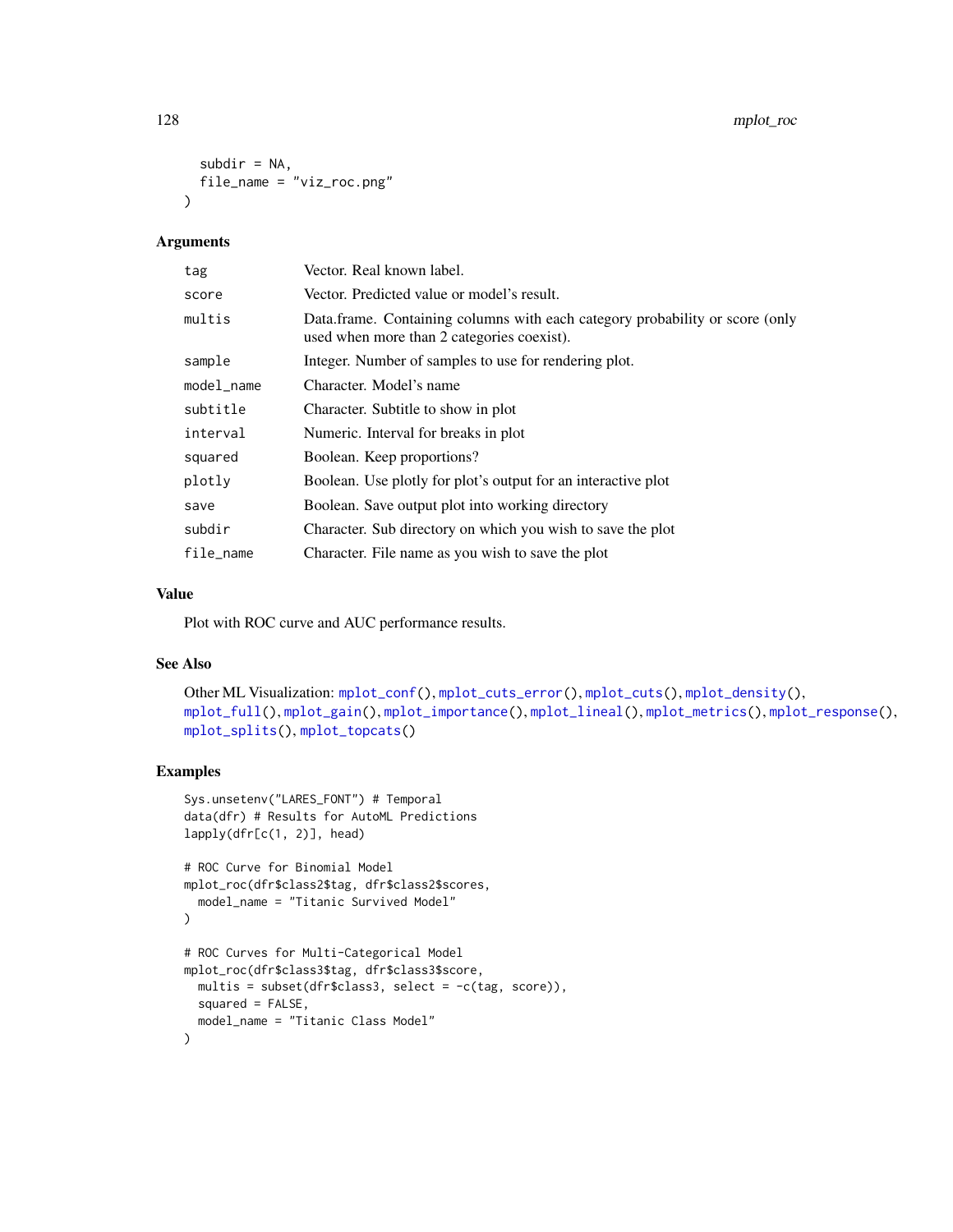<span id="page-128-0"></span>

This function lets us split and compare quantiles on a given prediction to compare different categorical values vs scores grouped by equal sized buckets.

#### Usage

```
mplot_splits(
  tag,
  score,
  splits = 5,
  subtitle = NA,
  model_name = NA,
  save = FALSE,subdir = NA,
  file_name = "viz_splits.png"
\mathcal{L}
```
## Arguments

| tag        | Vector. Real known label.                                   |
|------------|-------------------------------------------------------------|
| score      | Vector. Predicted value or model's result.                  |
| splits     | Integer. Number of separations to plot                      |
| subtitle   | Character. Subtitle to show in plot                         |
| model_name | Character. Model's name                                     |
| save       | Boolean. Save output plot into working directory            |
| subdir     | Character. Sub directory on which you wish to save the plot |
| file_name  | Character. File name as you wish to save the plot           |

#### Value

Plot with distribution and performance results by splits.

# See Also

```
Other ML Visualization: mplot_conf(), mplot_cuts_error(), mplot_cuts(), mplot_density(),
mplot_full(), mplot_gain(), mplot_importance(), mplot_lineal(), mplot_metrics(), mplot_response(),
mplot_roc(), mplot_topcats()
```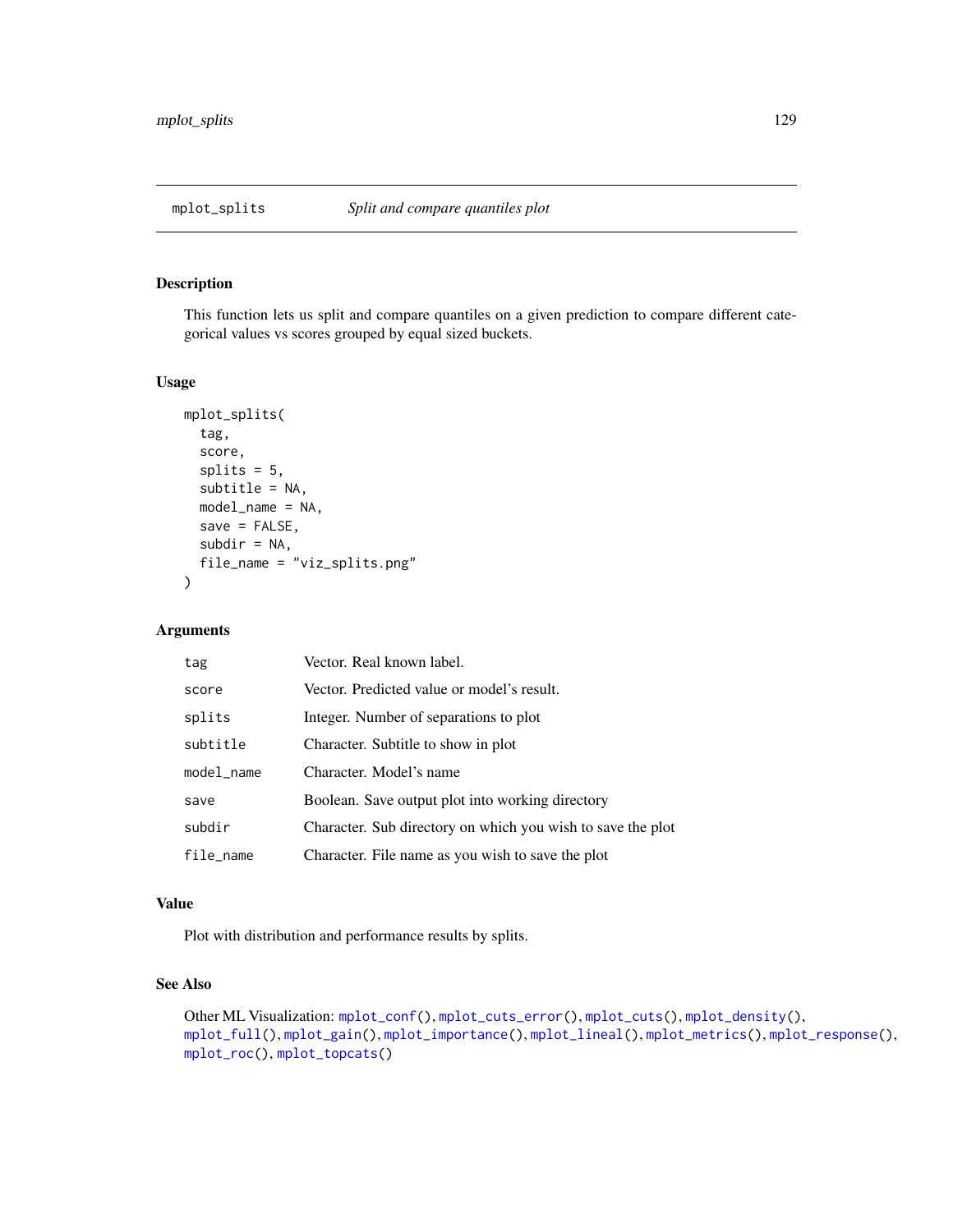#### Examples

```
Sys.unsetenv("LARES_FONT") # Temporal
data(dfr) # Results for AutoML Predictions
lapply(dfr, head)
# For categorical (binary) values
mplot_splits(dfr$class2$tag, dfr$class2$scores,
  splits = 4,
  model_name = "Titanic Survived Model"
)
# For categorical (+2) values
mplot_splits(dfr$class3$tag, dfr$class2$scores,
  model_name = "Titanic Class Model"
\lambda# For continuous values
mplot_splits(dfr$regr$tag, dfr$regr$score,
  splits = 4,model_name = "Titanic Fare Model"
)
```
<span id="page-129-0"></span>mplot\_topcats *Top Hit Ratios for Multi-Classification Models*

## Description

Calculate and plot a multi-class model's predictions accuracy based on top N predictions and distribution of probabilities.

## Usage

mplot\_topcats(tag, score, multis, model\_name = NA)

# Arguments

| tag        | Vector. Real known label.                                                                                                  |  |
|------------|----------------------------------------------------------------------------------------------------------------------------|--|
| score      | Vector. Predicted value or model's result.                                                                                 |  |
| multis     | Data.frame. Containing columns with each category probability or score (only<br>used when more than 2 categories coexist). |  |
| model name | Character. Model's name                                                                                                    |  |

## Value

Plot with performance results over most frequent categories.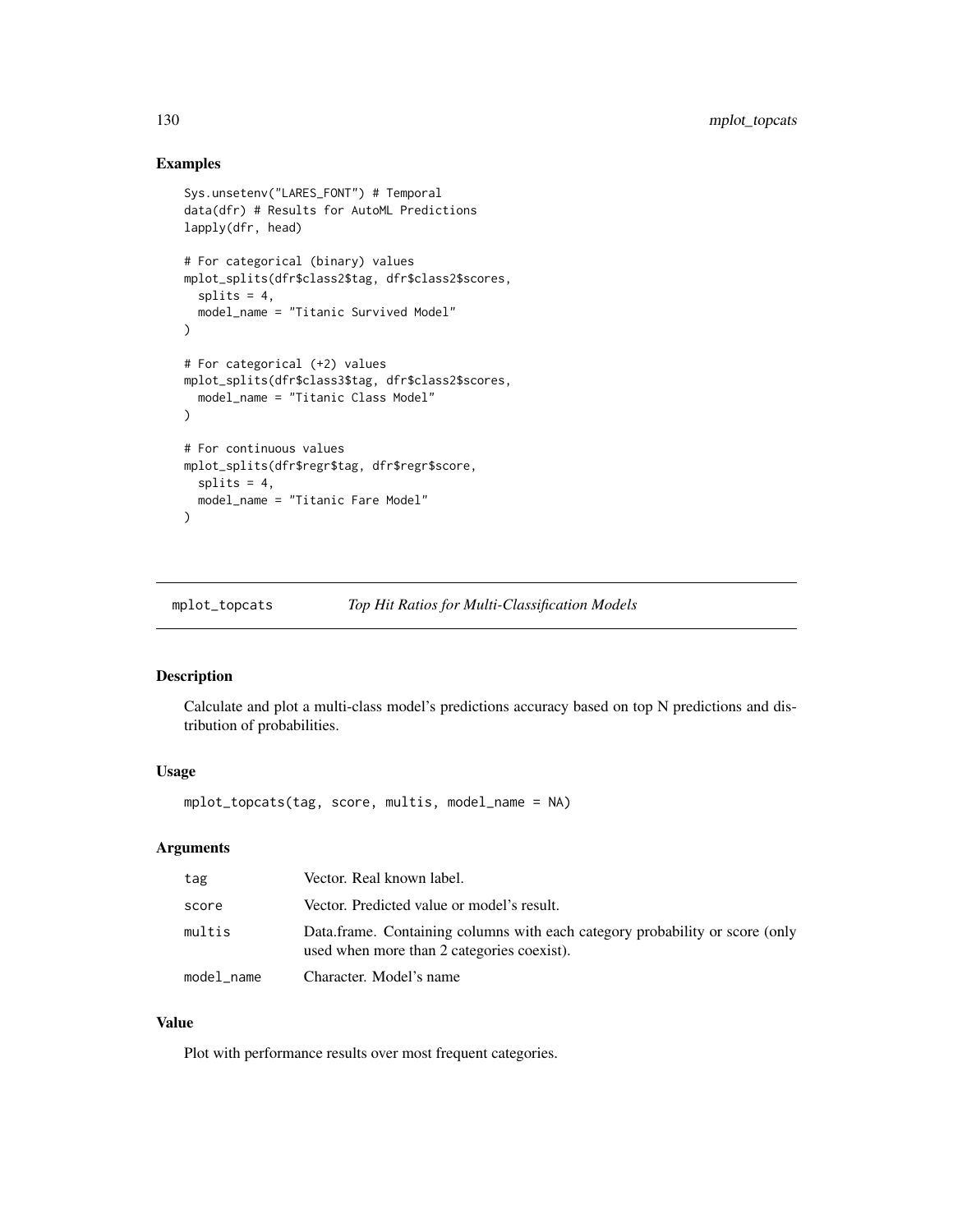#### msplit that is a state of the state of the state of the state of the state of the state of the state of the state of the state of the state of the state of the state of the state of the state of the state of the state of t

## See Also

```
Other ML Visualization: mplot_conf(), mplot_cuts_error(), mplot_cuts(), mplot_density(),
mplot_full(), mplot_gain(), mplot_importance(), mplot_lineal(), mplot_metrics(), mplot_response(),
mplot_roc(), mplot_splits()
```
#### Examples

```
Sys.unsetenv("LARES_FONT") # Temporal
data(dfr) # Results for AutoML Predictions
mplot_topcats(dfr$class3$tag, dfr$class3$score,
 multis = subset(dfr$class3, select = -c(tag, score)),
 model_name = "Titanic Class Model"
\mathcal{L}
```
<span id="page-130-0"></span>

msplit *Split a dataframe for training and testing sets*

#### Description

This function splits automatically a dataframe into train and test datasets. You can define a seed to get the same results every time, but has a default value. You can prevent it from printing the split counter result.

#### Usage

```
msplit(df, size = 0.7, seed = 0, print = TRUE)
```
#### Arguments

| df    | Dataframe                                                                            |
|-------|--------------------------------------------------------------------------------------|
| size  | Numeric. Split rate value, between 0 and 1. If set to 1, the train and test set will |
|       | be the same.                                                                         |
| seed  | Integer. Seed for random split                                                       |
| print | Boolean. Print summary results?                                                      |

#### Value

List with both datasets, summary, and split rate.

#### See Also

```
Other Machine Learning: ROC(), conf_mat(), export_results(), gain_lift(), h2o_automl(),
h2o_predict_API(), h2o_predict_MOJO(), h2o_predict_binary(), h2o_predict_model(), h2o_selectmodel(),
impute(), iter_seeds(), lasso_vars(), model_metrics(), model_preprocess()
Other Tools: autoline(), bind_files(), bring_api(), db_download(), db_upload(), export_plot(),
export_results(), get_credentials(), h2o_predict_API(), h2o_predict_MOJO(), h2o_predict_binary(),
h2o_predict_model(), h2o_selectmodel(), haveInternet(), image_metadata(), importxlsx(),
ip_data(), json2vector(), listfiles(), mail_send(), myip(), quiet(), read.file(), statusbar(),
tic(), try_require(), updateLares(), zerovar()
```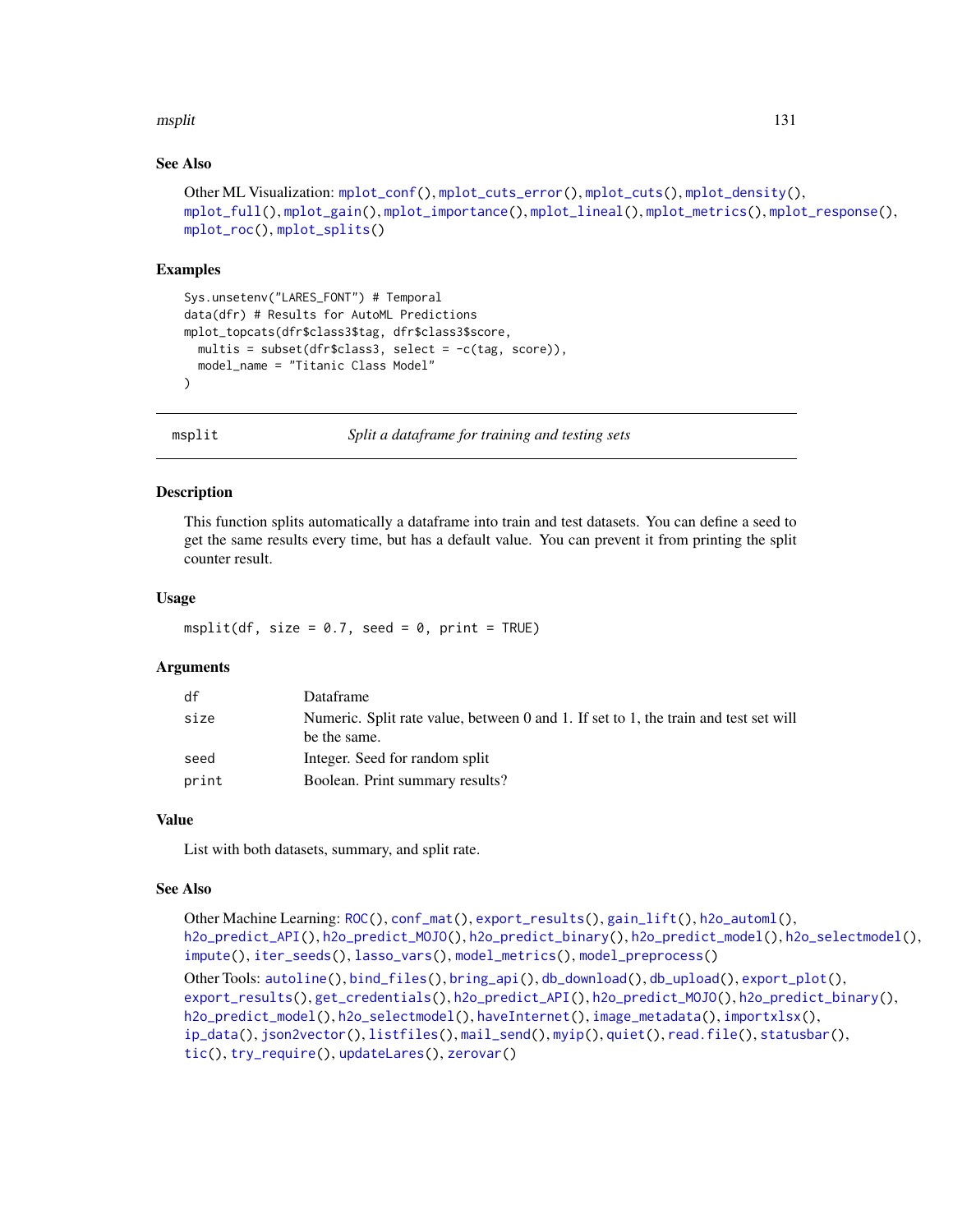#### Examples

```
data(dft) # Titanic dataset
splits \leq msplit(dft, size = 0.7, seed = 123)
names(splits)
```
<span id="page-131-0"></span>myip *What's my IP?*

#### Description

Reveal your current IP address.

#### Usage

myip()

## Value

Character. Result of your IP address based on ipify.org

## See Also

```
Other Tools: autoline(), bind_files(), bring_api(), db_download(), db_upload(), export_plot(),
export_results(), get_credentials(), h2o_predict_API(), h2o_predict_MOJO(), h2o_predict_binary(),
h2o_predict_model(), h2o_selectmodel(), haveInternet(), image_metadata(), importxlsx(),
ip_data(), json2vector(), listfiles(), mail_send(), msplit(), quiet(), read.file(),
statusbar(), tic(), try_require(), updateLares(), zerovar()
```
#### Examples

myip()

ngrams *Build N-grams and keep most frequent*

# Description

Build out n-grams for multiple text inputs and keep the n most frequent combinations.

```
ngrams(text, ngram = c(2, 3), top = 10, stop_words = NULL, ...)
```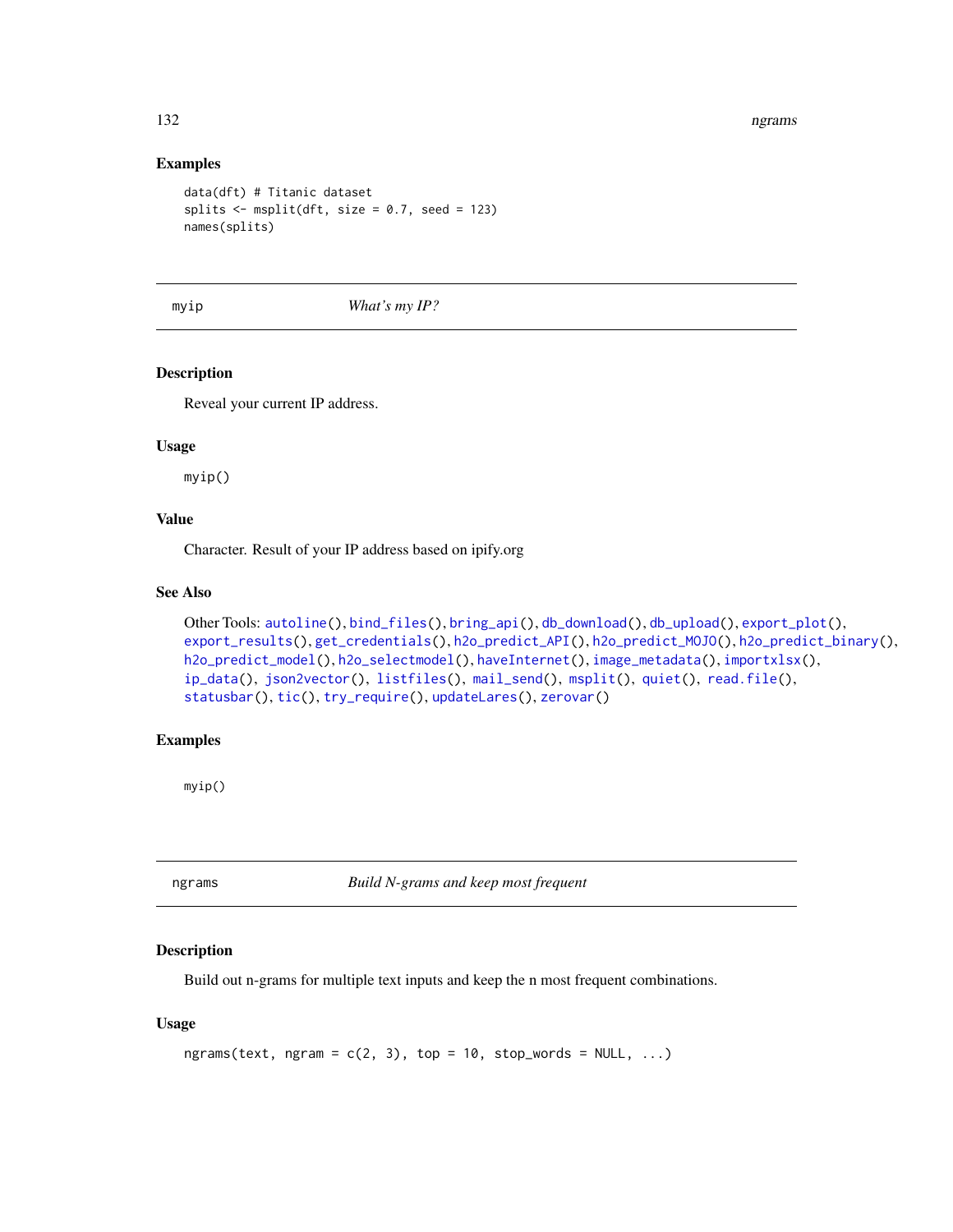#### noPlot 133

#### Arguments

| text       | Character vector                                                                                                                                                                                    |  |
|------------|-----------------------------------------------------------------------------------------------------------------------------------------------------------------------------------------------------|--|
| ngram      | Integer vector. Number of continuous n items in text.                                                                                                                                               |  |
| top        | Integer. Keep n most frequent ngrams only.                                                                                                                                                          |  |
| stop_words | Character vector. Words to exclude from text. Example: if you want to exclude<br>"a", whenever that word appears it will be excluded, but when the letter "a"<br>appears in a word, it will remain. |  |
| $\cdots$   | Additional parameters passed to remove_stopwords.                                                                                                                                                   |  |

## Value

data.frame with ngrams and counters, sorted by frequency.

## See Also

```
Other Text Mining: cleanText(), remove_stopwords(), replaceall(), sentimentBreakdown(),
textCloud(), textFeats(), textTokenizer(), topics_rake()
```
# Examples

```
# You must have "tidytext" library to use this auxiliary function:
## Not run:
women <- read.csv("https://bit.ly/3mXJOOi")
x <- women$description
ngrams(x, ngram = c(2, 3), top = 3)
ngrams(x, ngram = 2, top = 6, stop_words = c("a", "is", "of", "the"))## End(Not run)
```
<span id="page-132-0"></span>noPlot *Plot Result with Nothing to Plot*

#### Description

This function lets the user print a plot without plot, with a customizable message. It is quite useful for Shiny renderPlot when using filters and no data is returned.

#### Usage

```
noPlot(message = "Nothing to show here!", size = 4.5, ...)
```
## Arguments

| message                 | Character. What message do you wish to show?   |
|-------------------------|------------------------------------------------|
| size                    | Numeric. Font size for message input.          |
| $\cdot$ $\cdot$ $\cdot$ | Additional parameters passed to theme_lares(). |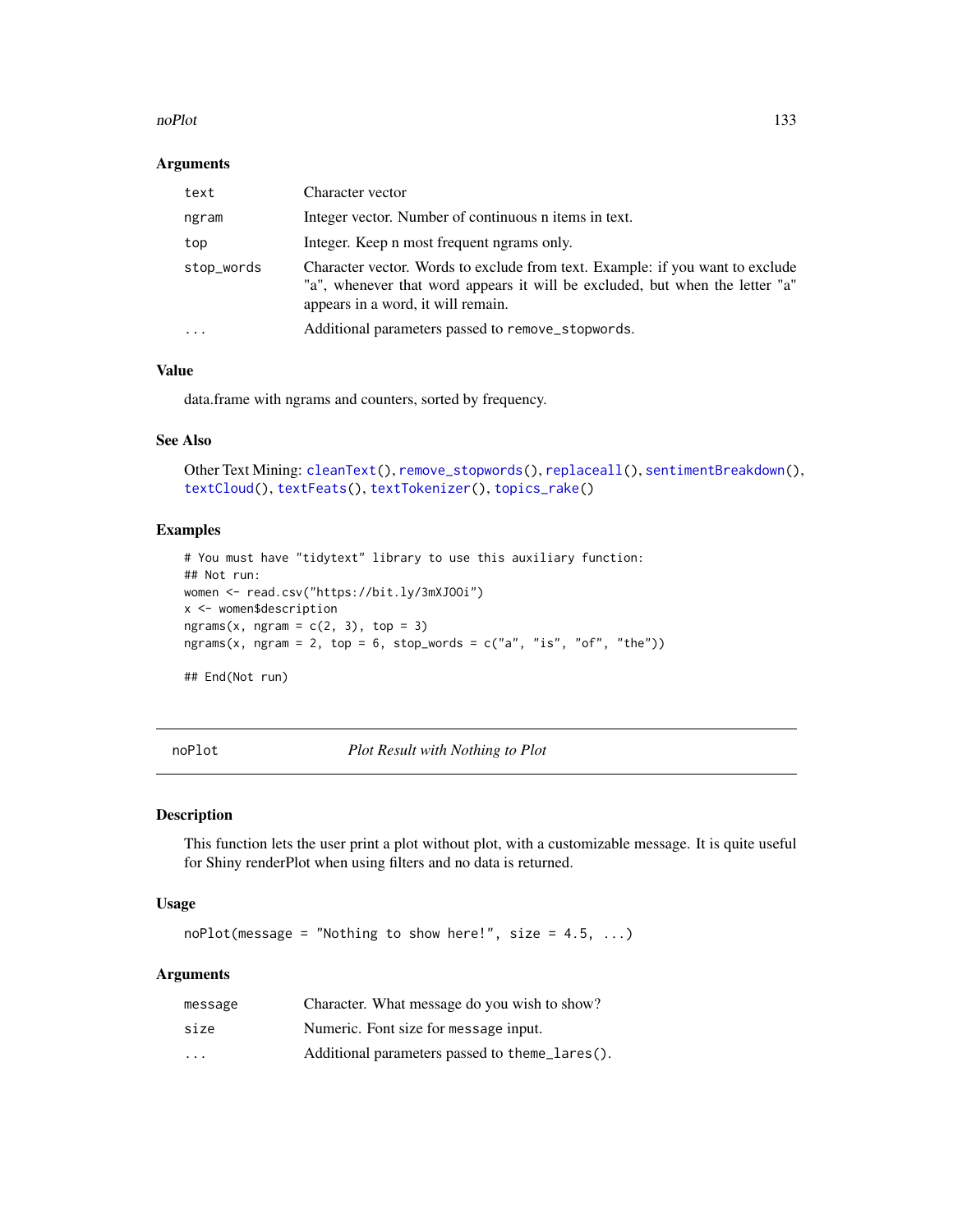# Value

Empty ggplot2 object (with a message if set).

# See Also

```
Other Visualization: distr(), freqs_df(), freqs_list(), freqs_plot(), freqs(), plot_chord(),
plot_survey(), plot_timeline(), tree_var()
```
# Examples

```
Sys.unsetenv("LARES_FONT") # Temporal
noPlot(message = "No plot to show!")
noPlot(background = "#FF5500", size = 7)
```
<span id="page-133-0"></span>normalize *Normalize Vector*

#### Description

This function lets the user normalize numerical values into the 0 to 1 range

#### Usage

normalize(x)

#### Arguments

x Numeric Vector. Numbers to be transformed into normalized vector

## Value

Vector with normalized x values

## See Also

```
Other Data Wrangling: balance_data(), categ_reducer(), cleanText(), date_cuts(), date_feats(),
formatNum(), holidays(), impute(), left(), ohe_commas(), ohse(), removenacols(), replaceall(),
textFeats(), textTokenizer(), vector2text(), year_month()
```
#### Examples

 $x \leq -c(0, 1, 4, 7.5, 10)$ normalize(x)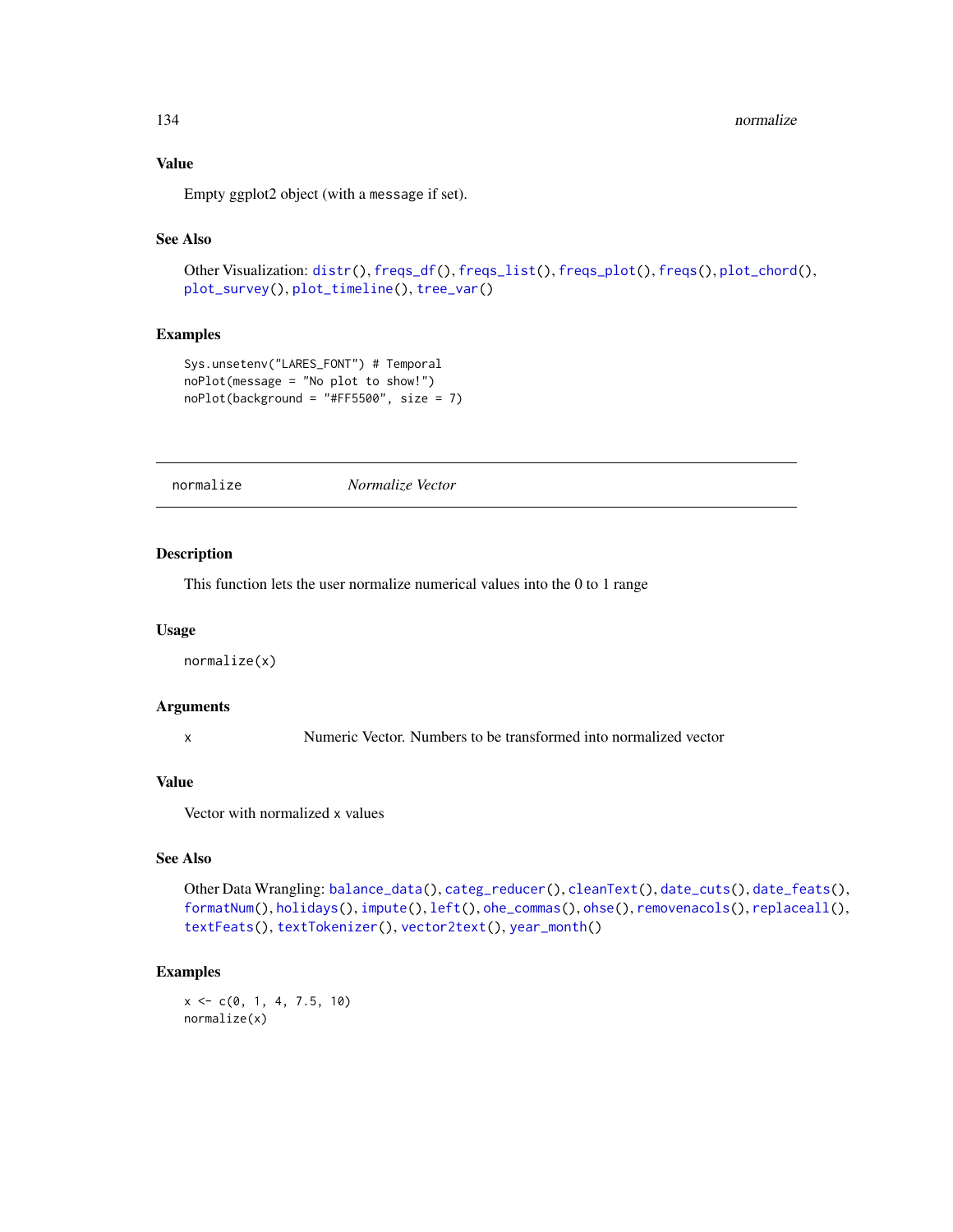This function converts a numeric vector's values into their abbreviated character equivalent, i.e. 100,000,000 into 100M.

#### Usage

 $num_abbr(x, n = 3)$ 

## Arguments

|   | Numeric vector                                                                                    |
|---|---------------------------------------------------------------------------------------------------|
| n | Integer. Single numeric value, specifying number of significant figures to show.<br>Range 1 to 6. |

## Value

Vector of character values that contain converted values

## Examples

num\_abbr(rnorm(10) \* 1e6)  $num\_abbr(rnorm(10) * 1e6, n = 1)$ 

<span id="page-134-0"></span>ohe\_commas *One Hot Encoding for a Vector with Comma Separated Values*

## Description

This function lets the user do one hot encoding on a variable with comma separated values

#### Usage

 $o$ he\_commas(df, ..., sep = ",", noval = "NoVal", remove = FALSE)

## Arguments

| df     | Dataframe. May contain one or more columns with comma separated values<br>which will be separated as one hot encoding |  |
|--------|-----------------------------------------------------------------------------------------------------------------------|--|
| .      | Variables. Which variables to split into new columns?                                                                 |  |
| sep    | Character. Which regular expression separates the elements?                                                           |  |
| noval  | Character. No value text                                                                                              |  |
| remove | Boolean. Remove original variables?                                                                                   |  |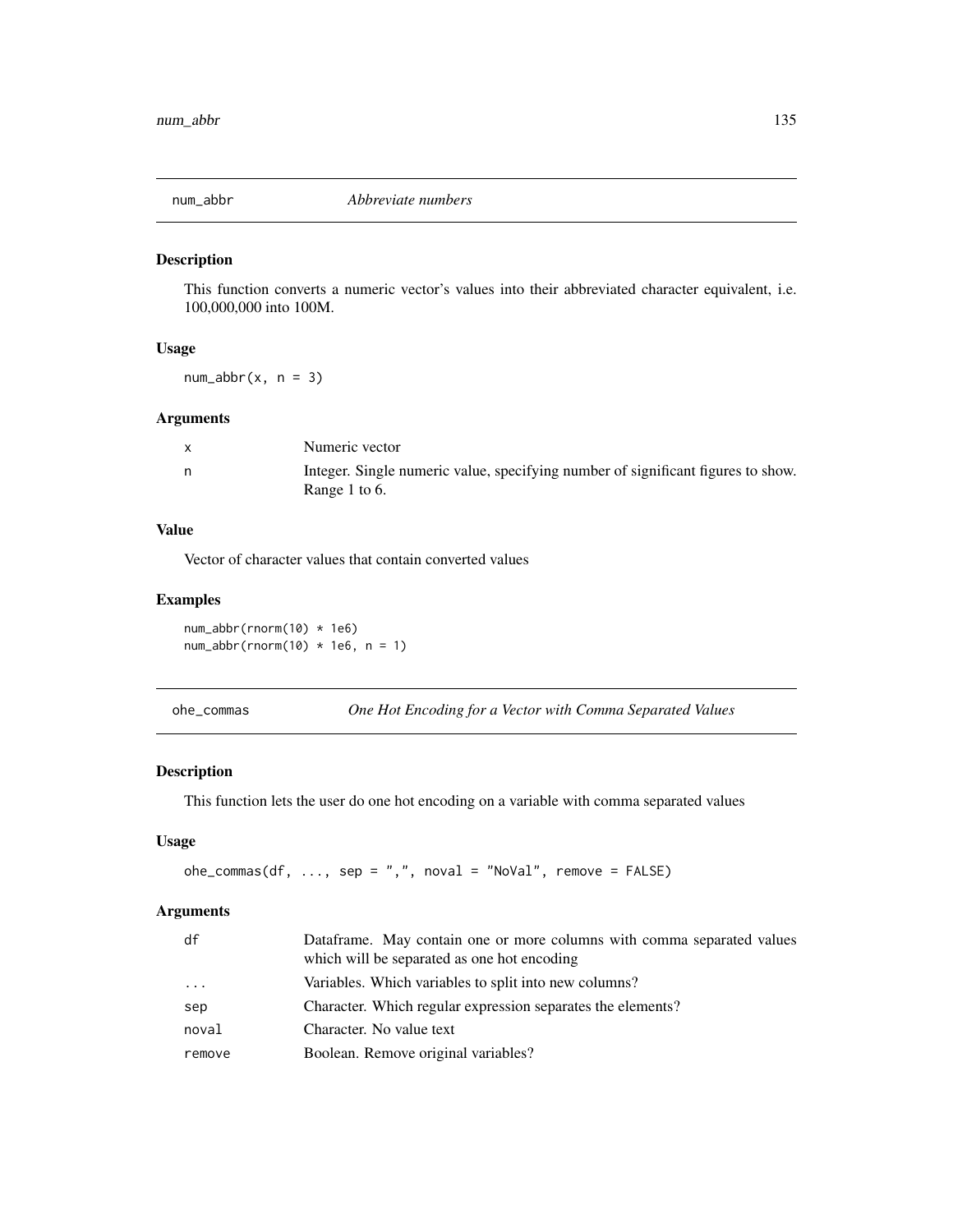## Value

data.frame on which all features are numerical by nature or transformed with one hot encoding.

#### See Also

```
Other Data Wrangling: balance_data(), categ_reducer(), cleanText(), date_cuts(), date_feats(),
formatNum(), holidays(), impute(), left(), normalize(), ohse(), removenacols(), replaceall(),
textFeats(), textTokenizer(), vector2text(), year_month()
```
Other One Hot Encoding: [date\\_feats\(](#page-31-1)), [holidays\(](#page-92-0)), [ohse\(](#page-135-0))

#### Examples

```
df <- data.frame(
  id = c(1:5),
  x = c("AA, D", "AA, B", "B, D", "A, D, B", NA),
  z = c("AA+BB+AA", "AA", "BB, AA", NA, "BB+AA")
)
ohe_commas(df, x, remove = TRUE)
ohe\_commas(df, z, sep = "\\\+")ohe_commas(df, x, z)
```
<span id="page-135-0"></span>ohse *One Hot Smart Encoding (Dummy Variables)*

#### Description

This function lets the user automatically transform a dataframe with categorical columns into numerical by one hot encoding technic.

```
ohse(
  df,
  redundant = FALSE,
  drop = TRUE,ignore = NULL,
  dates = FALSE,holidays = FALSE,
  country = "Colombia",
  currency_pair = NA,
  trim = \theta,
  limit = 10,variance = 0.9,
  other_label = "OTHER",
  sep = "''_",quiet = FALSE,
  ...
)
```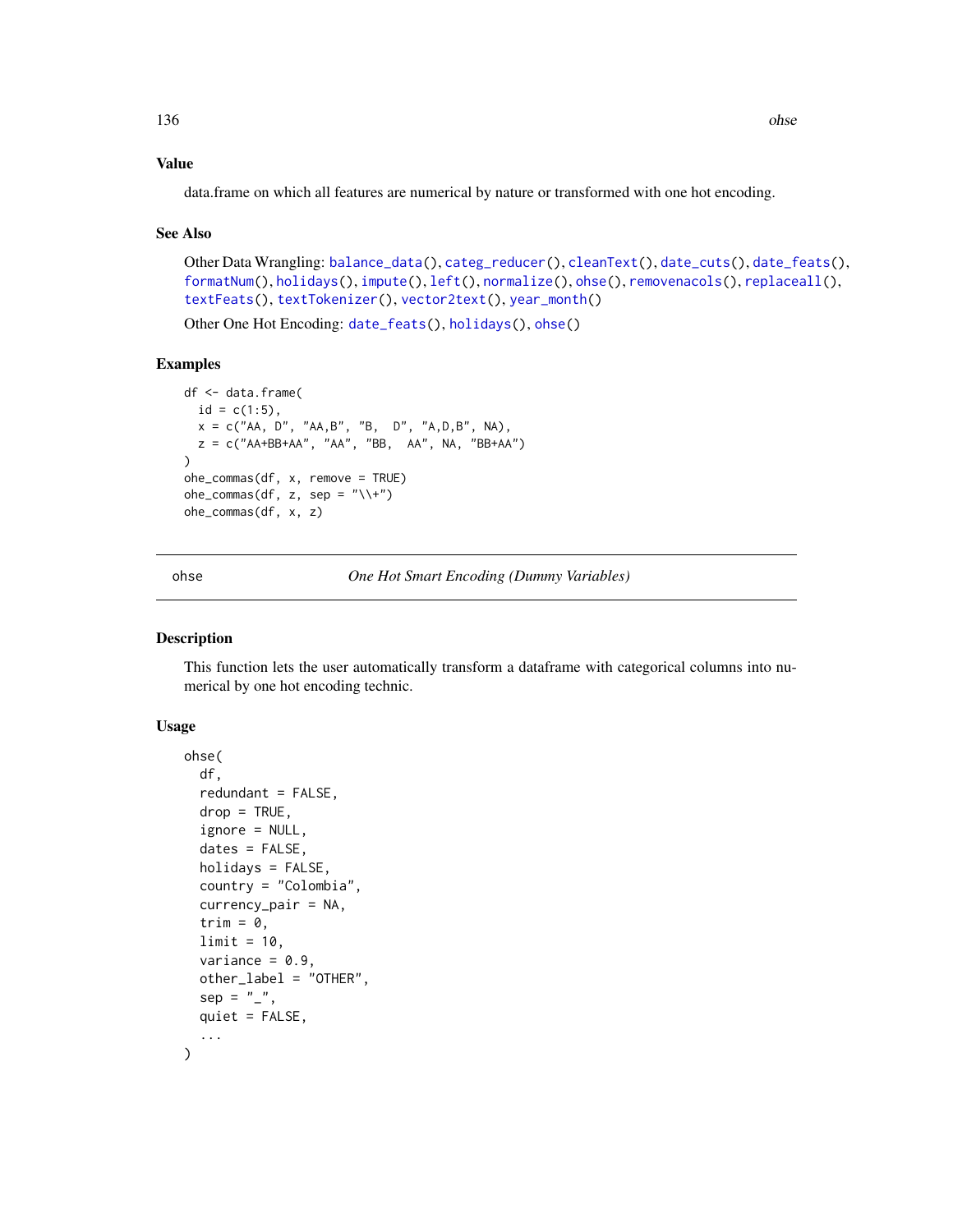ohse 137

# Arguments

| df            | Dataframe                                                                                                                                                                                                        |  |
|---------------|------------------------------------------------------------------------------------------------------------------------------------------------------------------------------------------------------------------|--|
| redundant     | Boolean. Should we keep redundant columns? i.e. If the column only has two<br>different values, should we keep both new columns? Is set to NULL, only binary<br>variables will dump redundant columns.           |  |
| drop          | Boolean. Drop automatically some useless features?                                                                                                                                                               |  |
| ignore        | Vector or character. Which column should be ignored?                                                                                                                                                             |  |
| dates         | Boolean. Do you want the function to create more features out of the date/time<br>columns?                                                                                                                       |  |
| holidays      | Boolean. Include holidays as new columns?                                                                                                                                                                        |  |
| country       | Character or vector. For which countries should the holidays be included?                                                                                                                                        |  |
| currency_pair | Character. Which currency exchange do you wish to get the history from? i.e,<br>USD/COP, EUR/USD                                                                                                                 |  |
| trim          | Integer. Trim names until the nth character                                                                                                                                                                      |  |
| limit         | Integer. Limit one hot encoding to the n most frequent values of each column.<br>Set to NA to ignore argument.                                                                                                   |  |
| variance      | Numeric. Drop columns with more than n variance. Range: 0-1. For example:<br>if a variable contains 91 unique different values out of 100 observations, this<br>column will be suppressed if value is set to 0.9 |  |
| other_label   | Character. With which text do you wish to replace the filtered values with?                                                                                                                                      |  |
| sep           | Character. Separator's string                                                                                                                                                                                    |  |
| quiet         | Boolean. Quiet all messages and summaries?                                                                                                                                                                       |  |
| $\cdots$      | Additional parameters                                                                                                                                                                                            |  |

### Value

data.frame on which all features are numerical by nature or transformed with one hot encoding.

# See Also

Other Data Wrangling: [balance\\_data\(](#page-6-0)), [categ\\_reducer\(](#page-9-0)), [cleanText\(](#page-13-0)), [date\\_cuts\(](#page-31-0)), [date\\_feats\(](#page-31-1)), [formatNum\(](#page-61-0)), [holidays\(](#page-92-0)), [impute\(](#page-94-0)), [left\(](#page-102-1)), [normalize\(](#page-133-0)), [ohe\\_commas\(](#page-134-0)), [removenacols\(](#page-153-0)), [replaceall\(](#page-155-0)), [textFeats\(](#page-182-0)), [textTokenizer\(](#page-183-0)), [vector2text\(](#page-192-0)), [year\\_month\(](#page-197-0))

Other Feature Engineering: [date\\_feats\(](#page-31-1)), [holidays\(](#page-92-0))

Other One Hot Encoding: [date\\_feats\(](#page-31-1)), [holidays\(](#page-92-0)), [ohe\\_commas\(](#page-134-0))

# Examples

```
data(dft)
dft <- dft[, c(2, 3, 5, 9, 11)]
\text{ohse}(dft, \text{ limit} = 3) %>% head(3)
\text{obse}(dft, \text{ limit} = 3, \text{ redundant} = \text{NULL}) %>% head(3)
```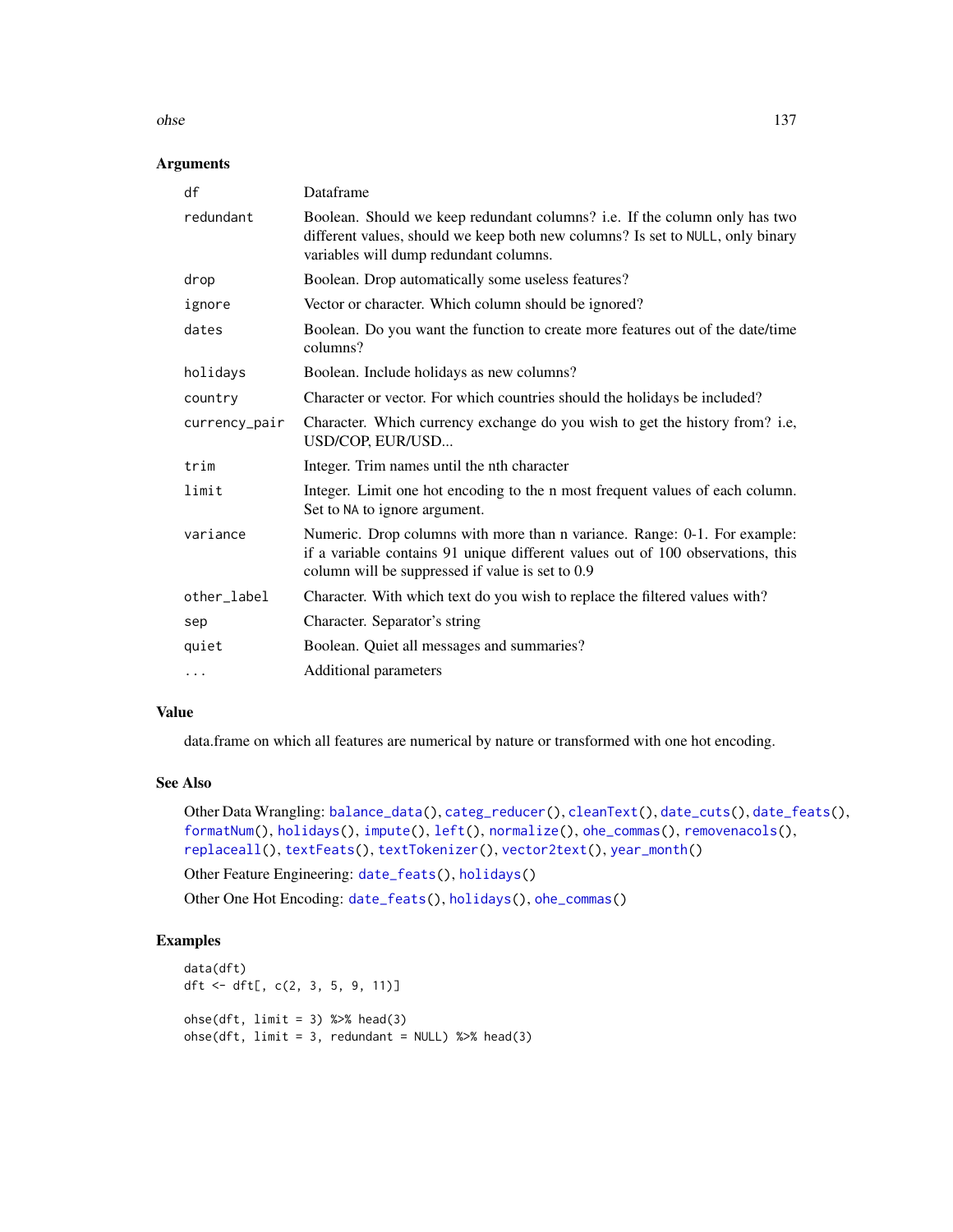```
# Getting rid of columns with no (or too much) variance
dft$no_variance1 <- 0
dft$no_variance2 <- c("A", rep("B", nrow(dft) - 1))
dft$no_variance3 <- as.character(rnorm(nrow(dft)))
dft$no_variance4 <- c(rep("A", 20), round(rnorm(nrow(dft) - 20), 4))
\text{ohse}(dft, \text{ limit} = 3) %>% head(3)
```
<span id="page-137-1"></span>outlier\_turkey *Outliers: Tukey's fences*

#### Description

Tukey's fences is a technique used in box plots. The non-outlier range is defined with  $[Q1-k(Q3-Q1),Q3+k(Q3-Q1)]$ , where Q1 and Q3 are the lower and upper quartiles respectively, k - some non-negative constant (popular choice is 1.5). A value is an outlier based on Tukey's fences when its value does not lie in non-outlier range.

## Usage

outlier\_turkey(x,  $k = 1.5$ )

#### Arguments

| Numeric. Distribution           |
|---------------------------------|
| Positive Numeric. K-multiplier. |

## Value

Boolean vector detecting outliers.

#### See Also

Other Outliers: [outlier\\_zscore\\_plot\(](#page-138-0)), [outlier\\_zscore\(](#page-137-0)), [winsorize\(](#page-193-0))

<span id="page-137-0"></span>outlier\_zscore *Outliers: Z-score method*

# Description

Z-score, also called a standard score, of an observation is a distance from the population center measured in number of normalization units. The default choice for center is sample mean and for normalization unit is standard deviation. Values are considered outliers based on z-score if its absolute value of default z-score is higher then the threshold (popular choice is 3).

```
outlier\_zscore(x, thresh = 3, mad = FALSE)
```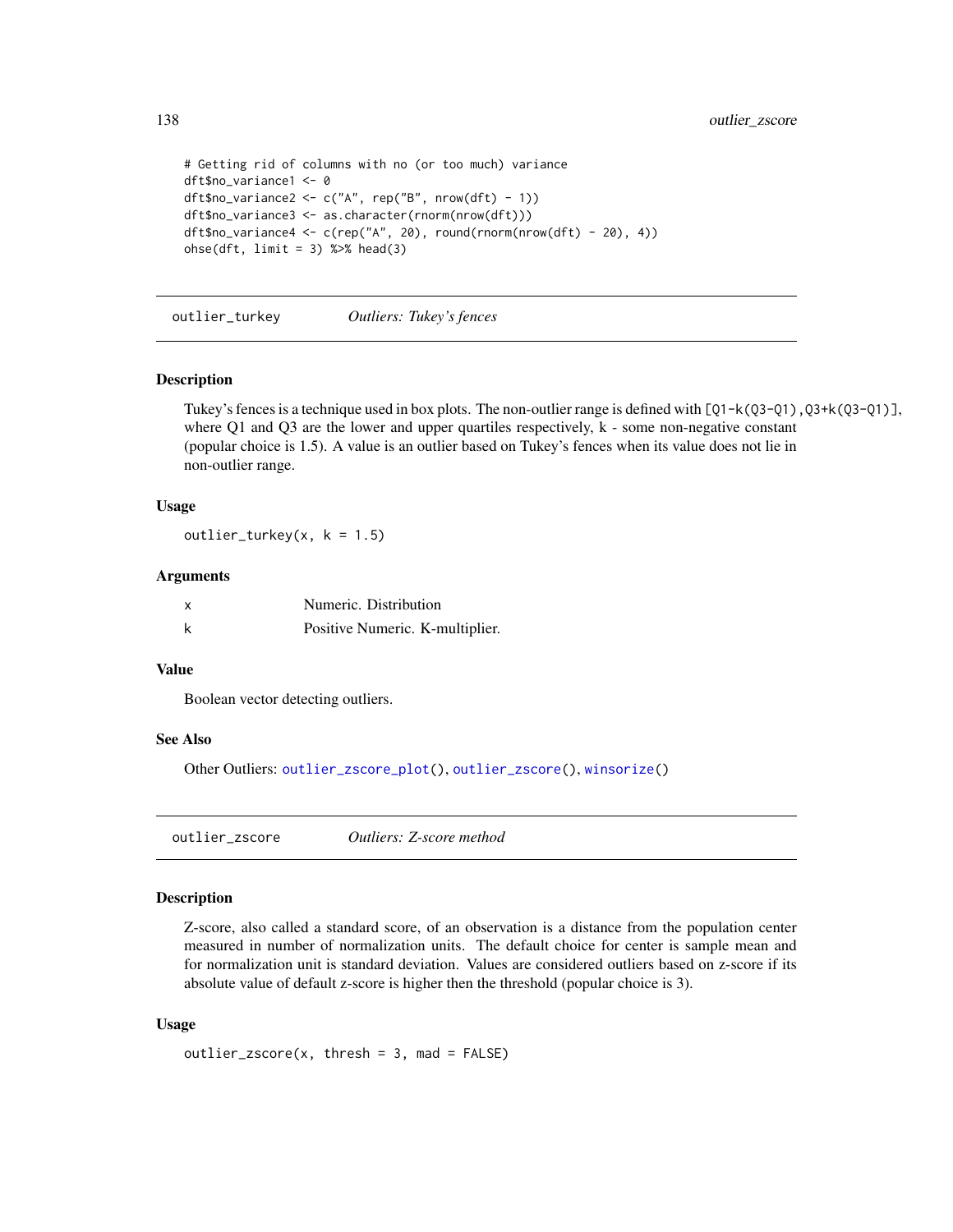#### Arguments

| X      | Numeric. Distribution                                 |
|--------|-------------------------------------------------------|
| thresh | Numeric. Z-Score threshold for n standard deviations. |
| mad    | Boolean. Use median absolute deviation instead?       |

## Value

data.frame. Each row is an x observation with its respective std/mean or mad/med calculations depending on mad input.

#### See Also

Other Outliers: [outlier\\_turkey\(](#page-137-1)), [outlier\\_zscore\\_plot\(](#page-138-0)), [winsorize\(](#page-193-0))

<span id="page-138-0"></span>outlier\_zscore\_plot *Outliers: Z-score method plot*

## Description

Test several Z-score thresholds to visualize outliers. Tidyverse friendly.

## Usage

```
outlier_zscore_plot(df, var, group = NULL, thresh = c(2, 3, 5), top = 5)
```
# Arguments

| df     | Dataframe.                                                                              |
|--------|-----------------------------------------------------------------------------------------|
| var    | Numeric variable.                                                                       |
| group  | Categorical variable. Grouping variable.                                                |
| thresh | Numeric vector. Z-Score threshold for n standard deviations.                            |
| top    | Integer. Show only n most frequent categorical values when using the group<br>argument. |

## Value

ggplot2 object

# See Also

Other Outliers: [outlier\\_turkey\(](#page-137-1)), [outlier\\_zscore\(](#page-137-0)), [winsorize\(](#page-193-0))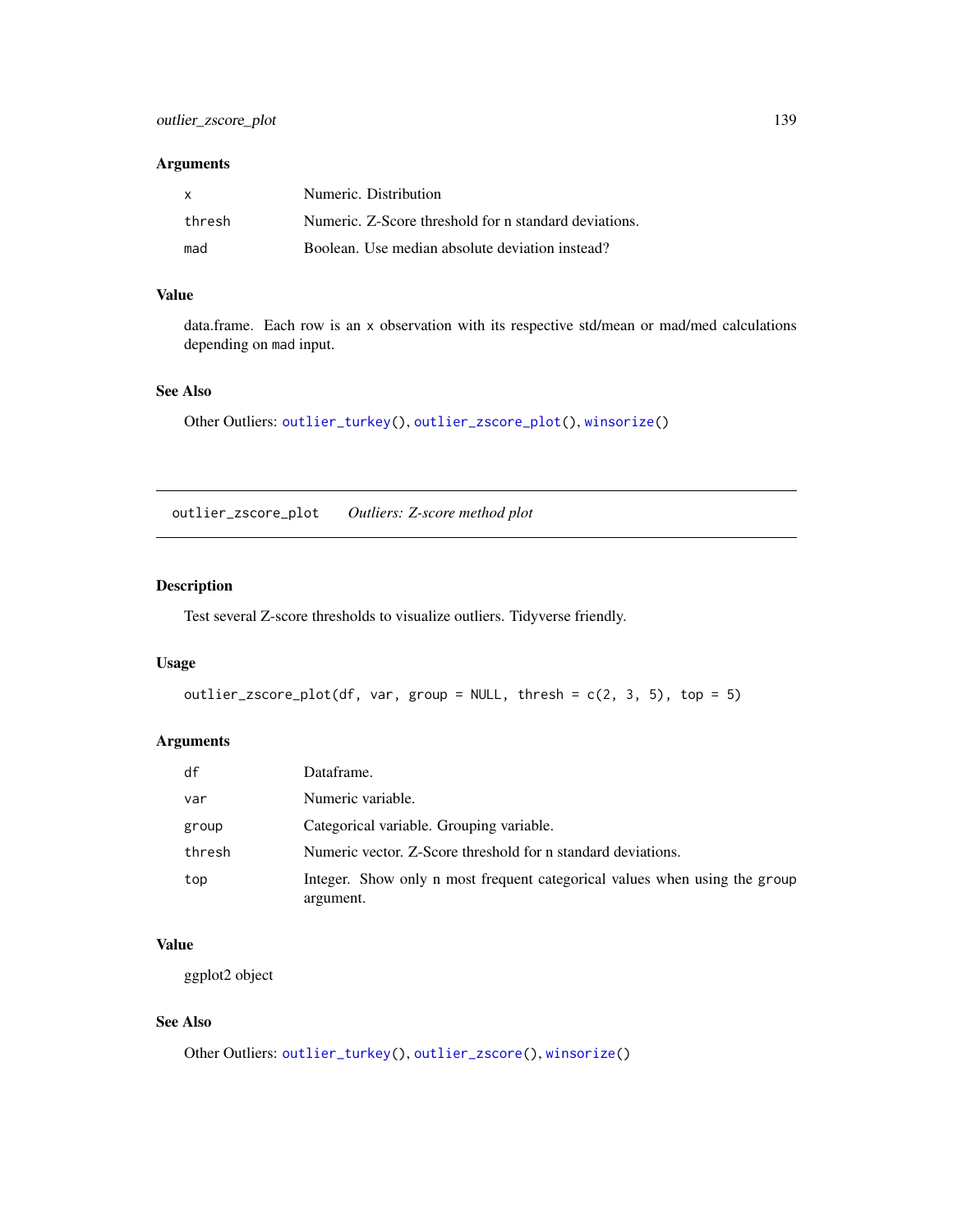## Examples

```
Sys.unsetenv("LARES_FONT") # Temporal
data(dft) # Titanic dataset
outlier_zscore_plot(dft, Fare)
p \leftarrow outlier_zscore_plot(dft, Fare, Pclass, thresh = c(3, 5))
plot(p)
attr(p, "z_values")
head(attr(p, "labels"))
```
<span id="page-139-0"></span>

plot\_cats *Plot All Categorical Features (Frequencies)*

## Description

This function filters categorical columns and plots the frequency for each value on every feature.

#### Usage

plot\_cats(df)

## Arguments

df Dataframe

# Value

Plot. Result of df categorical features.

## See Also

```
corr_cross(corr_var(crosstab(df_str(distr(freqs_df(),
freqs_list(), freqs_plot(), freqs(), lasso_vars(), missingness(), plot_df(), plot_nums(),
tree_var()
```
<span id="page-139-1"></span>plot\_chord *Chords Plot*

#### Description

This auxiliary function plots discrete and continuous values results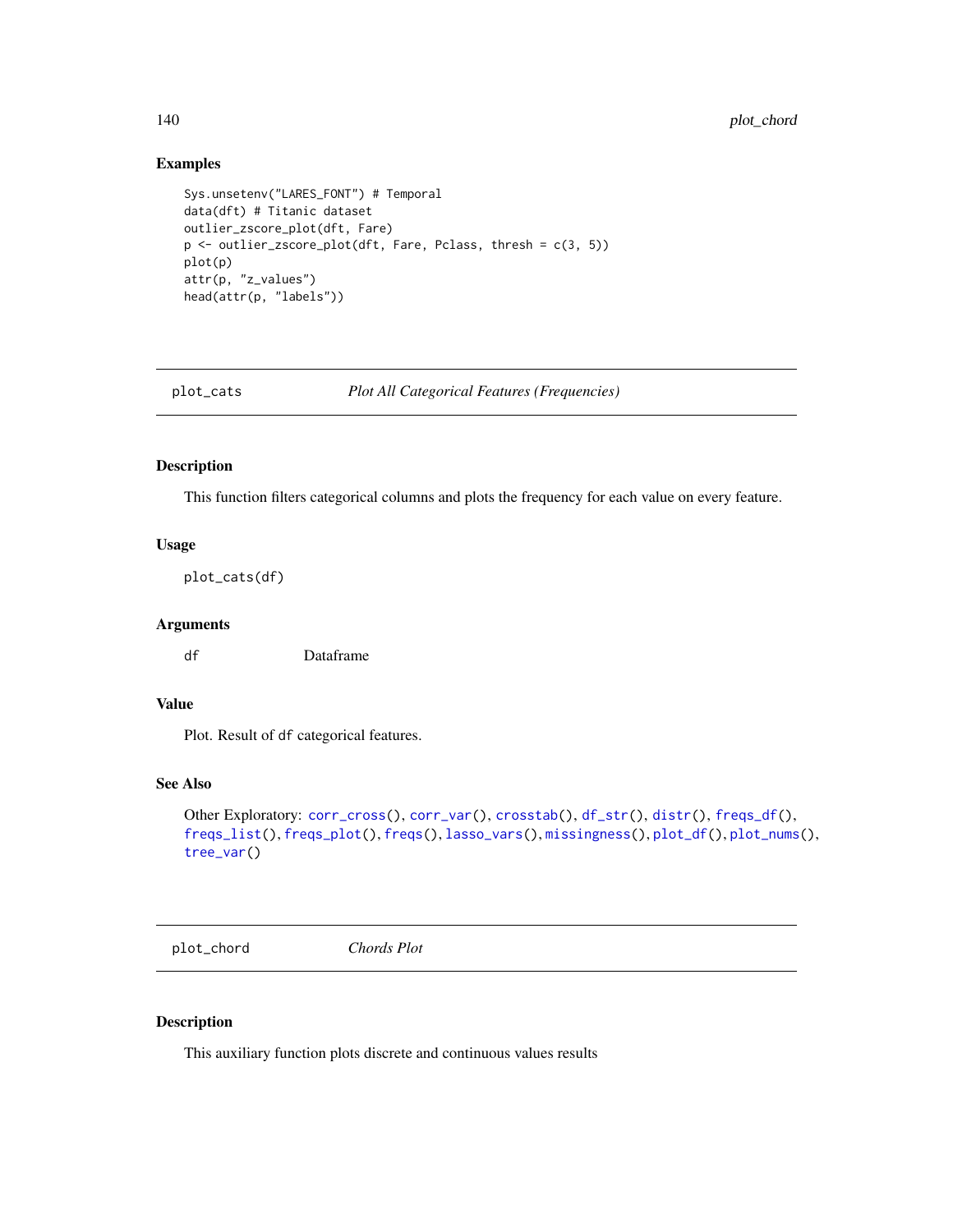#### plot\_df 141

# Usage

```
plot_chord(
 origin,
 dest,
 weight = 1,
 mg = 3,
  title = "Chord Diagram",
  subtitle = ",
 pal = NA)
```
# Arguments

| origin, dest | Vectors. Origin and destination vectors         |
|--------------|-------------------------------------------------|
| weight       | Vector. Weight for each chord.                  |
| mg           | Numeric. Margin adjust for plot in case of need |
| title        | Character. Title for the plot                   |
| subtitle     | Character. Subtitle for the plot                |
| pal          | Vector. Colour pallete. Order matters.          |

# Value

chordDiagram object

#### See Also

```
Other Visualization: distr(), freqs_df(), freqs_list(), freqs_plot(), freqs(), noPlot(),
plot_survey(), plot_timeline(), tree_var()
```
#### Examples

```
# You must have "circlize" library to use this auxiliary function:
## Not run:
df <- data.frame(from = c(1, 1, 2, 3, 4, 1, 6), to = c(4, 4, 4, 2, 2, NA, NA))
plot_chord(df$from, df$to)
## End(Not run)
```
<span id="page-140-0"></span>plot\_df *Plot Summary of Numerical and Categorical Features*

## Description

This function plots all columns frequencies and boxplots, for categorical and numerical respectively.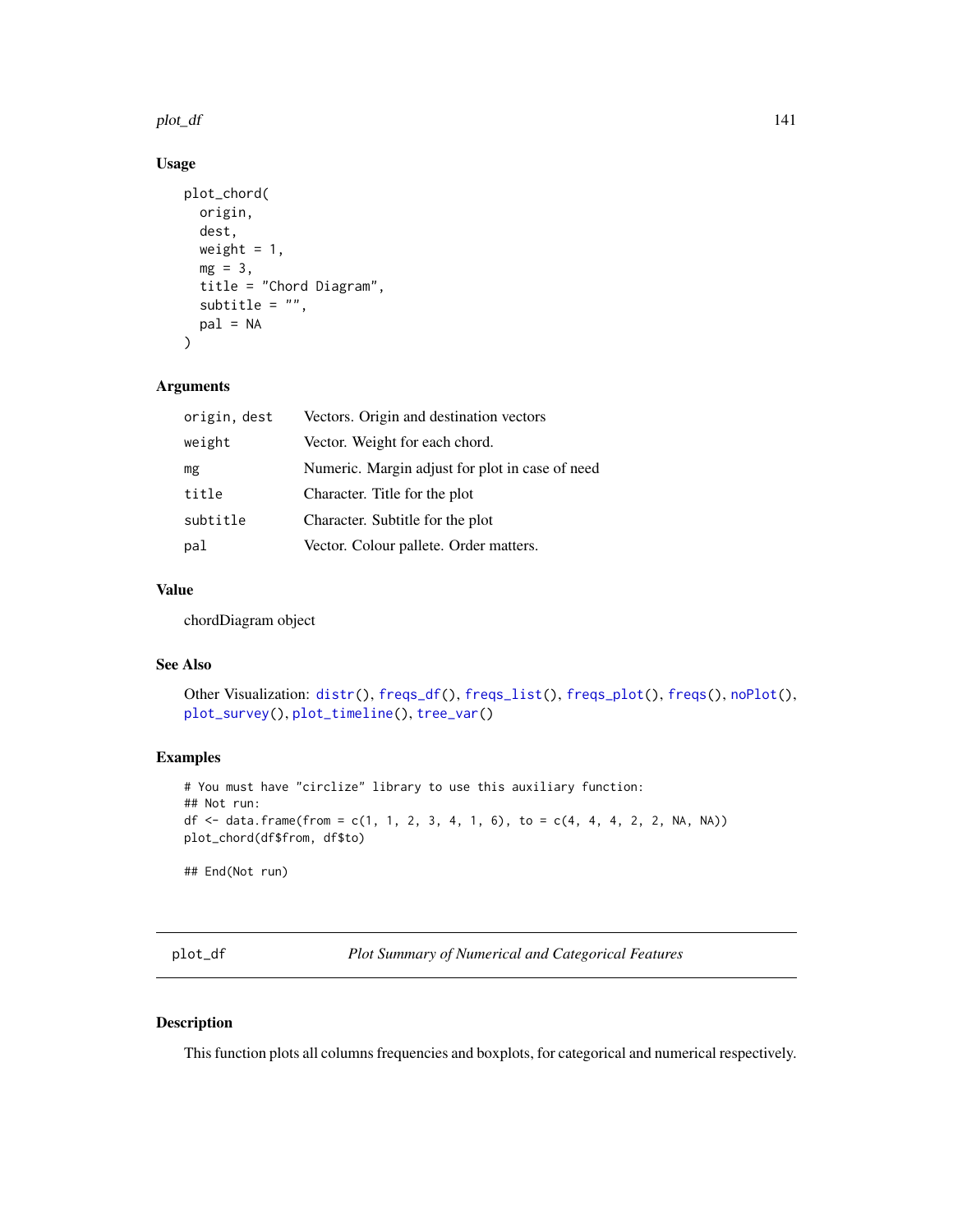## Usage

plot\_df(df)

#### Arguments

df Dataframe

#### Value

Plot. Result of df categorical and numerical features.

#### See Also

```
Other Exploratory: corr_cross(), corr_var(), crosstab(), df_str(), distr(), freqs_df(),
freqs_list(), freqs_plot(), freqs(), lasso_vars(), missingness(), plot_cats(), plot_nums(),
tree_var()
```
<span id="page-141-0"></span>plot\_nums *Plot All Numerical Features (Boxplots)*

## Description

This function filters numerical columns and plots boxplots.

#### Usage

plot\_nums(df)

# Arguments

df Dataframe

### Value

Plot. Result of df numerical features.

# See Also

```
corr_cross(corr_var(crosstab(df_str(distr(freqs_df(),
freqs_list(), freqs_plot(), freqs(), lasso_vars(), missingness(), plot_cats(), plot_df(),
tree_var()
```
# Examples

```
Sys.unsetenv("LARES_FONT") # Temporal
data(dft) # Titanic dataset
plot_nums(dft)
```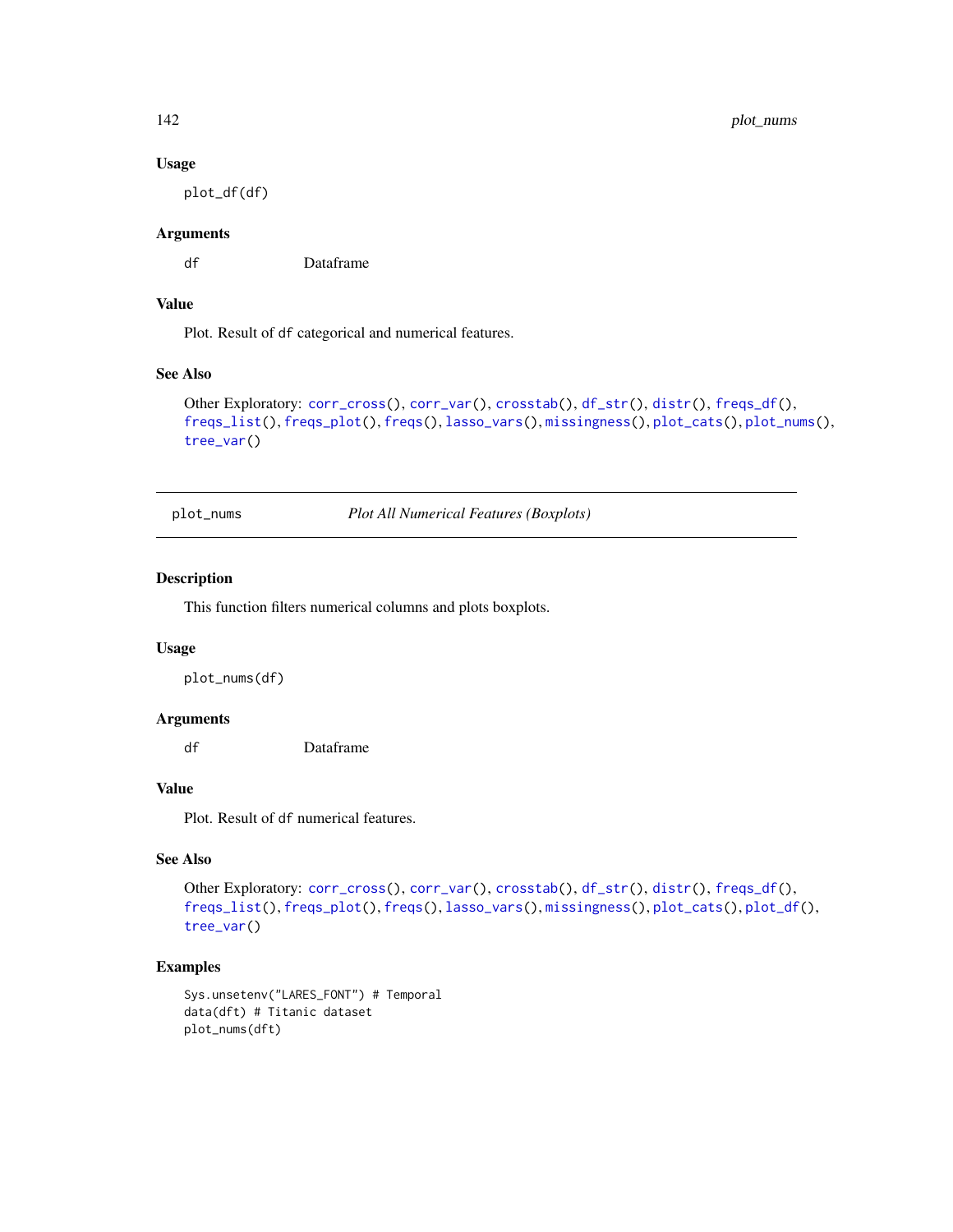This function plots a list of colours

## Usage

```
plot_palette(fill, colour = "black", id = NA, limit = 12)
```
# Arguments

| f11    | Vector. List of colours for fills.   |
|--------|--------------------------------------|
| colour | Vector. List of colours for colours. |
| id     | Vector. ID for each color.           |
| limit  | Integer. Show only first n values.   |

# Value

Plot with fill colours and colour counter-colours if provided.

#### See Also

Other Themes: [gg\\_fill\\_customs\(](#page-75-0)), [lares\\_pal\(](#page-99-0)), [theme\\_lares\(](#page-184-0))

## Examples

```
# Simply pass a vector
pal <- lares_pal("simple")
plot_palette(pal)
# Or fill + color named vector
pal <- lares_pal("pal")
plot_palette(fill = names(pal), colour = as.vector(pal))
```
<span id="page-142-0"></span>plot\_survey *Visualize Survey Results*

# Description

This function lets the user plot a survey's result.

```
plot_survey(answers, ignore = 1, title = NA, subtitle = NA)
```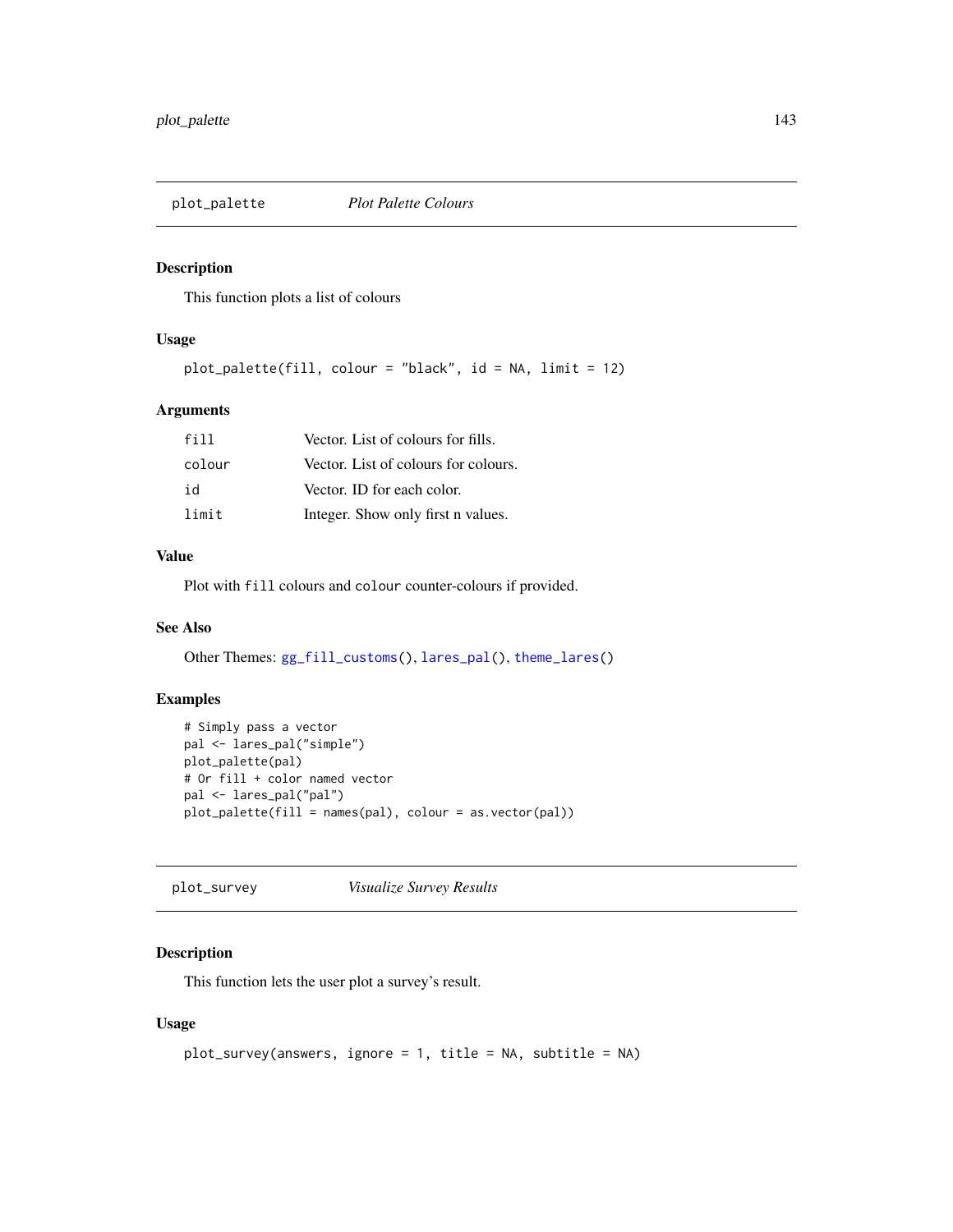# Arguments

| answers  | Dataframe. Answers. Each row a different person. Each column a different<br>answer. |
|----------|-------------------------------------------------------------------------------------|
| ignore   | Numeric Vector. Which columns are NOT answers?                                      |
| title    | Character. Title for your plot                                                      |
| subtitle | Character. Subtitle for your plot.                                                  |

## Value

ggplot2 object

#### See Also

```
Other Visualization: distr(), freqs_df(), freqs_list(), freqs_plot(), freqs(), noPlot(),
plot_chord(), plot_timeline(), tree_var()
```
<span id="page-143-0"></span>plot\_timeline *Plot timeline as Gantt Plot*

#### Description

This function plots groups of observartions with timelines in a Gantt Plot way. Only works if start and end are date format values.

#### Usage

```
plot_timeline(
 event,
  start,
  end = start + 1,
 label = NA,
  group = NA,
  title = "Curriculum Vitae Timeline",
  subtitle = "Bernardo Lares",
  interactive = FALSE,
  save = FALSE,subdir = NA
\mathcal{L}
```
# Arguments

| event | Vector. Event, role, label, or row.                      |
|-------|----------------------------------------------------------|
| start | Vector. Start date.                                      |
| end   | Vector. End date. Only one day be default if not defined |
| label | Vector. Place, institution, or label.                    |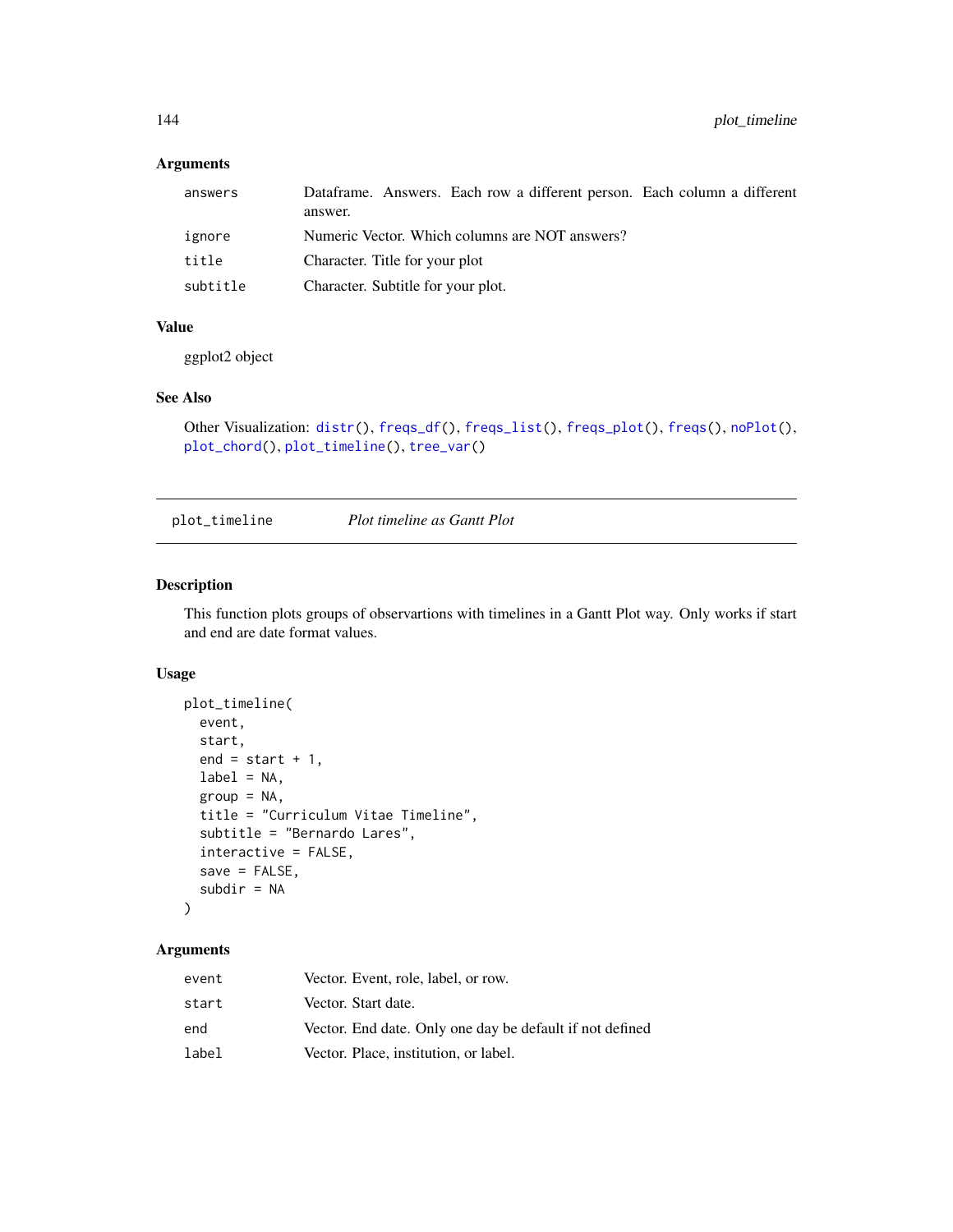## plot\_timeline 145

| group       | Vector. Academic, Work, Extracurricular Pass as factor to keep a specific<br>order |
|-------------|------------------------------------------------------------------------------------|
| title       | Character. Title for the plot                                                      |
| subtitle    | Character. Subtitle for the plot                                                   |
| interactive | Boolean. Run with plotly?                                                          |
| save        | Boolean. Save the output plot in our working directory                             |
| subdir      | Character. Into which subdirectory do you wish to save the plot to?                |

# Value

ggplot2 object

#### See Also

```
Other Visualization: distr(), freqs_df(), freqs_list(), freqs_plot(), freqs(), noPlot(),
plot_chord(), plot_survey(), tree_var()
```
#### Examples

```
Sys.unsetenv("LARES_FONT") # Temporal
cols <- c("Role", "Place", "Type", "Start", "End")
today <- as.character(Sys.Date())
cv <- data.frame(rbind(
 c("Marketing Science Partner", "Facebook", "Work Experience", "2019-12-09", today),
 c("Data Scientist Consultant", "MatrixDS", "Work Experience", "2018-09-01", today),
 c("R Community Contributor", "lares library", "Extra", "2018-07-18", today),
 c("Lead Data Scientist", "MEG", "Work Experience", "2019-01-15", "2019-12-09"),
 c("Head of Analytics", "Comparamejor/R5", "Work Experience", "2016-08-01", "2019-01-15"),
 c("Big Data & Data Science Programme", "UdC", "Academic", "2017-09-01", "2018-02-28"),
 c("Project Engineer", "Polytex", "Work Experience", "2016-05-15", "2016-09-01"),
 c("Big Data Analyst", "MEG", "Work Experience", "2016-01-01", "2016-04-30"),
 c("Advanced Excel Instructor", "ARTS", "Work Experience", "2015-11-01", "2016-04-30"),
 c("Continuous Improvement Intern", "PAVCO", "Work Experience", "2015-04-01", "2015-08-30"),
 c("Mechanical Design Intern", "SIGALCA", "Work Experience", "2013-07-01", "2013-09-30"),
 c("DJs Online Community Owner", "LaresDJ.com / SoloParaDJs", "Extra", "2010-01-05", "2020-05-20"),
 c("Mechanical Engineer Degree", "USB", "Academic", "2009-09-15", "2015-11-20"),
 c("DJ and Composer/Producer", "Legacy Discplay", "Extra", "2009-05-01", "2015-04-30")
))
colnames(cv) <- cols
plot_timeline(
 event = cv$Role,
 start = cv$Start,
 end = cv$End,label = cv$Place,
 # Simple trick to re-arrange the grids
 group = factor(cv$Type, levels = c("Work Experience", "Academic", "Extra"))
\lambda
```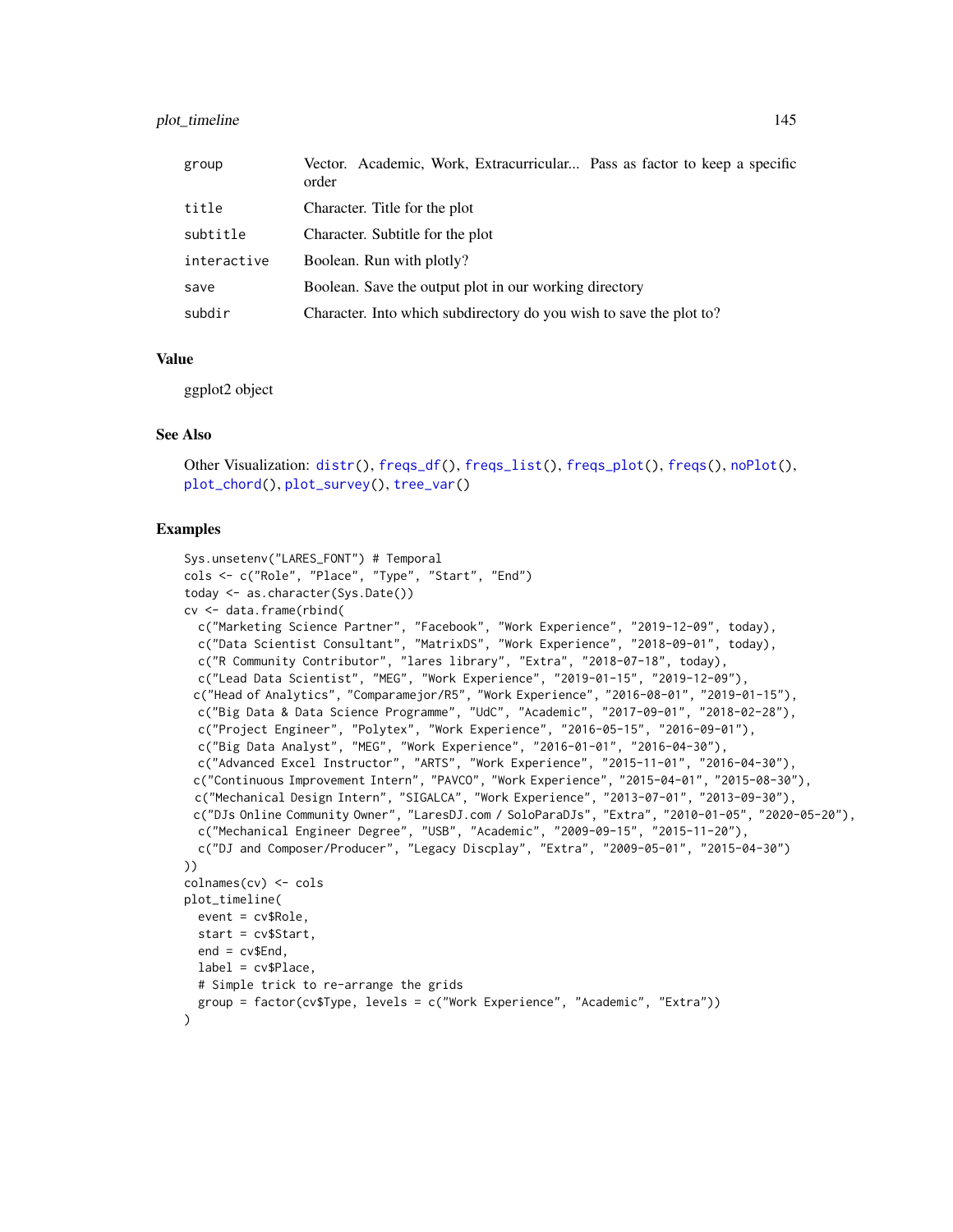Prophet is Facebook's procedure for forecasting time series data based on an additive model where non-linear trends are fit with yearly, weekly, and daily seasonality, plus holiday effects. It works best with time series that have strong seasonal effects and several seasons of historical data. Prophet is robust to missing data and shifts in the trend, and typically handles outliers well.

## Usage

```
prophesize(
  df,
 n_future = 60,
  country = NULL,
  trend.param = 0.05,
  logged = FALSE,
 pout = 0.03,
 project = "Prophet Forecast"
)
```
#### Arguments

| df          | Data frame. Must contain date/time column and values column, in that order.                                                               |
|-------------|-------------------------------------------------------------------------------------------------------------------------------------------|
| n_future    | Integer. How many steps do you wish to forecast?                                                                                          |
| country     | Character. Country code for holidays.                                                                                                     |
| trend.param | Numeric. Flexibility of trend component. Default is 0.05, and as this value<br>becomes larger, the trend component will be more flexible. |
| logged      | Boolean. Convert values into logs?                                                                                                        |
| pout        | Numeric. Get rid of pout % of outliers.                                                                                                   |
| project     | Character. Name of your forecast project for plot title                                                                                   |

## Details

Official documentation: <https://github.com/facebook/prophet>

# Value

List. Containing the forecast results, the prophet model, and a plot.

# See Also

Other Forecast: [forecast\\_arima\(](#page-59-0))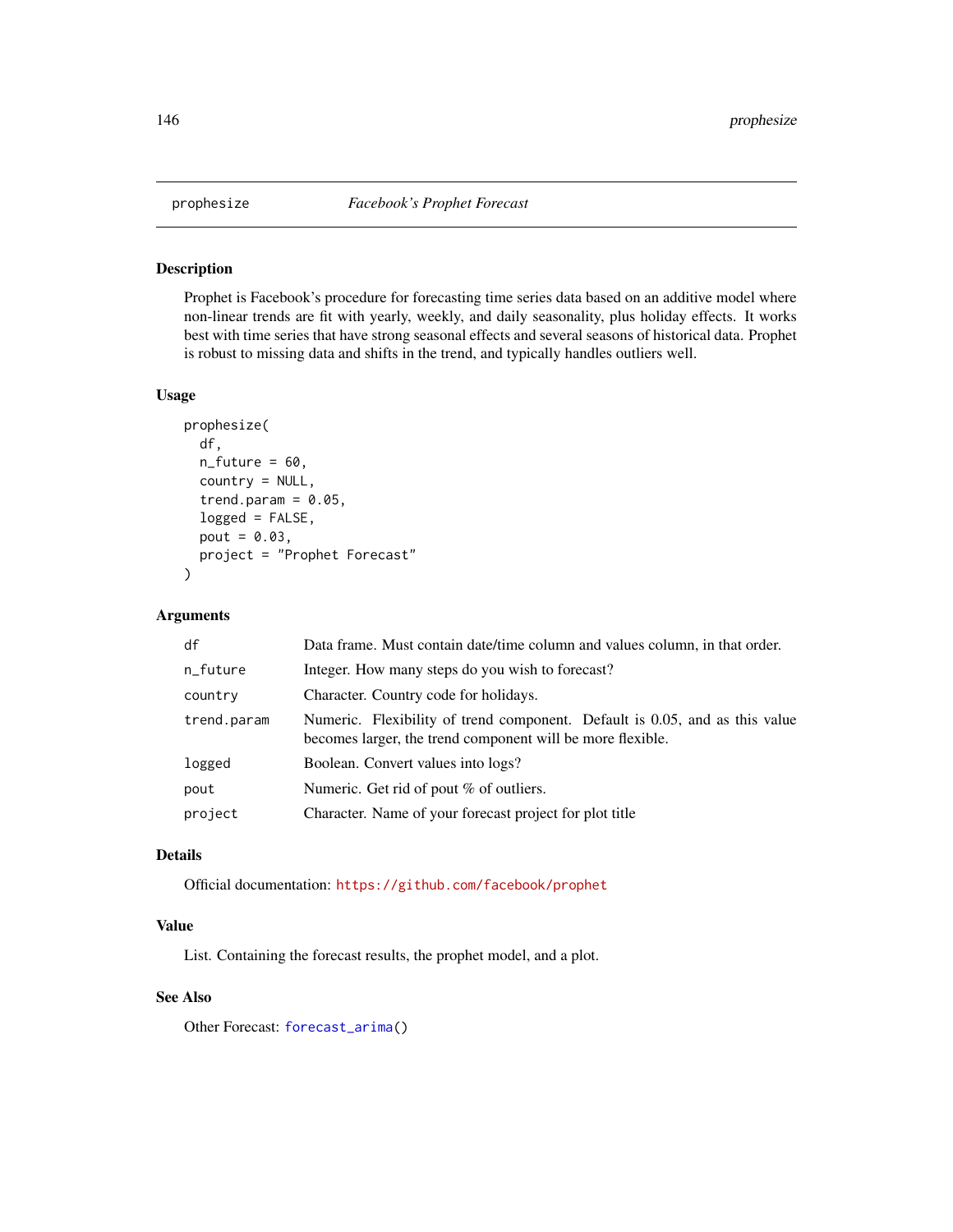This function lets the user quickly calculate cuts for quantiles and discretize numerical values into categorical values.

## Usage

```
quants(values, splits = 10, return = "labels", n = 2)
```
## Arguments

| values | Vector. Values to calculate quantile cuts                                      |
|--------|--------------------------------------------------------------------------------|
| splits | Integer. How many cuts should split the values?                                |
| return | Character. Return "summary" or "labels"                                        |
|        | Integer. Determines the number of digits used in formatting the break numbers. |

# Value

Factor vector or data.frame. Depending on return input:

- labels a factor ordered vector with each observation's quantile
- summary a data.frame with information on each quantile cut

## See Also

Other Calculus: [corr\(](#page-20-0)), [dist2d\(](#page-38-0)), [model\\_metrics\(](#page-108-0))

## Examples

```
data(dft) # Titanic dataset
quants(dft$Age, splits = 5, "summary")
quants(dft$Age, splits = 5, "labels")[1:10]
```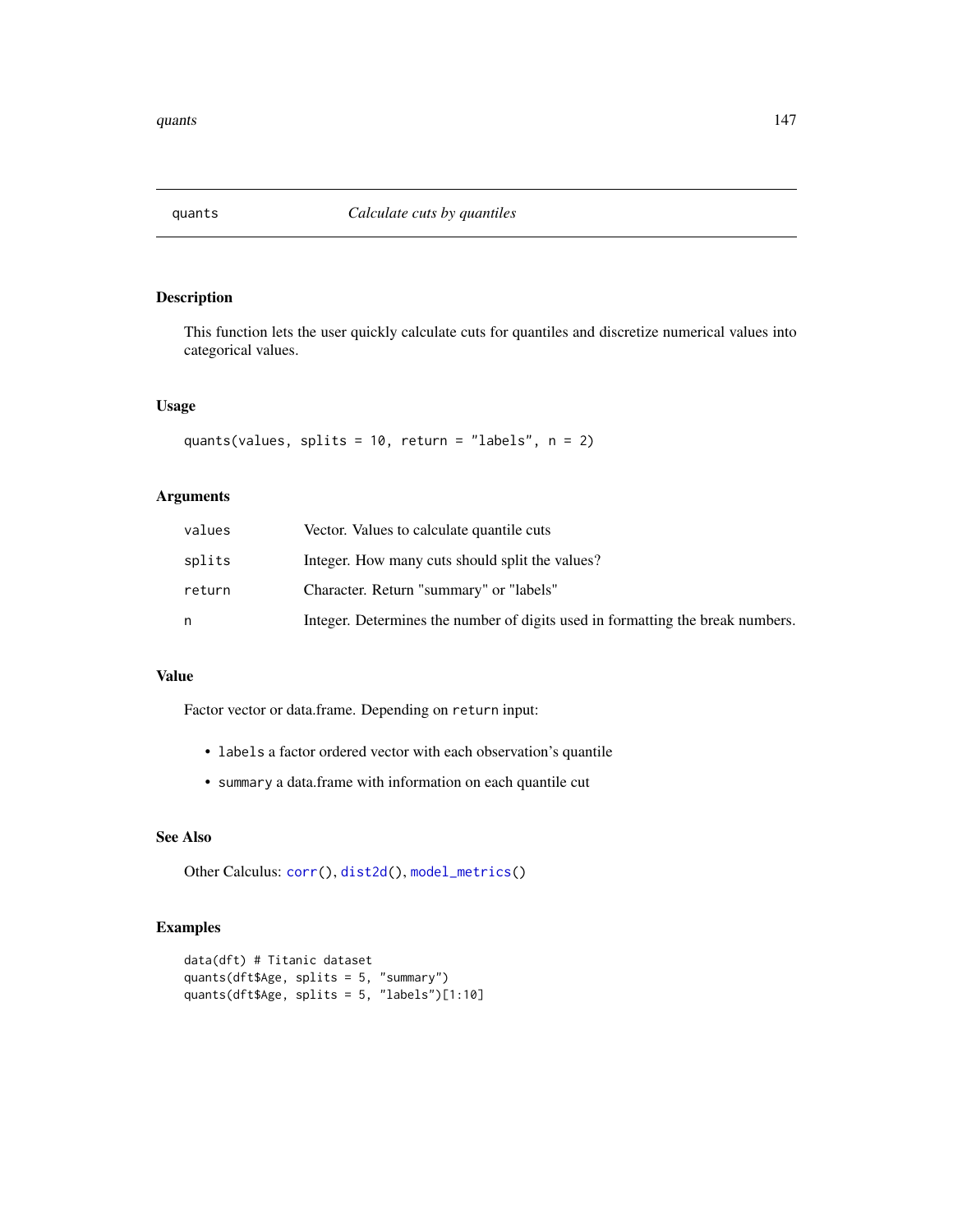<span id="page-147-1"></span>

This function lets the user query a PostgreSQL database. Previously was called queryDummy but was replaced and deprecated for a more general function by using the from parameter.

# Usage

```
queryDB(query, from, creds = NA)
```
## Arguments

| query | Character. SQL Query                                |
|-------|-----------------------------------------------------|
| from  | Character. Credential's user (see get_creds())      |
| creds | Character. Credential's directory (see get_creds()) |

## Value

data.frame. Result of fetching the query data.

## See Also

```
Other Credentials: db_download(), db_upload(), get_credentials(), get_tweets(), mail_send(),
queryGA(), slackSend(), stocks_file(), stocks_report()
```
<span id="page-147-0"></span>queryGA *Queries on Google Analytics*

#### Description

This function lets the user query Google Analytics with its API. More about the documentation and parameters in googleAnalyticsR::google\_analytics() or Google Analytics' [API](https://ga-dev-tools.appspot.com/dimensions-metrics-explorer/)

```
queryGA(
  account,
  creds = NA,
  token\_dir = NA,
 metrics = "sessions",
 dimensions = "date",
 met_filters = NULL,
 dim_filters = NULL,
 start = lubridate::floor_date(Sys.Date(), "month"),
  end = Sys.DataFrame())
```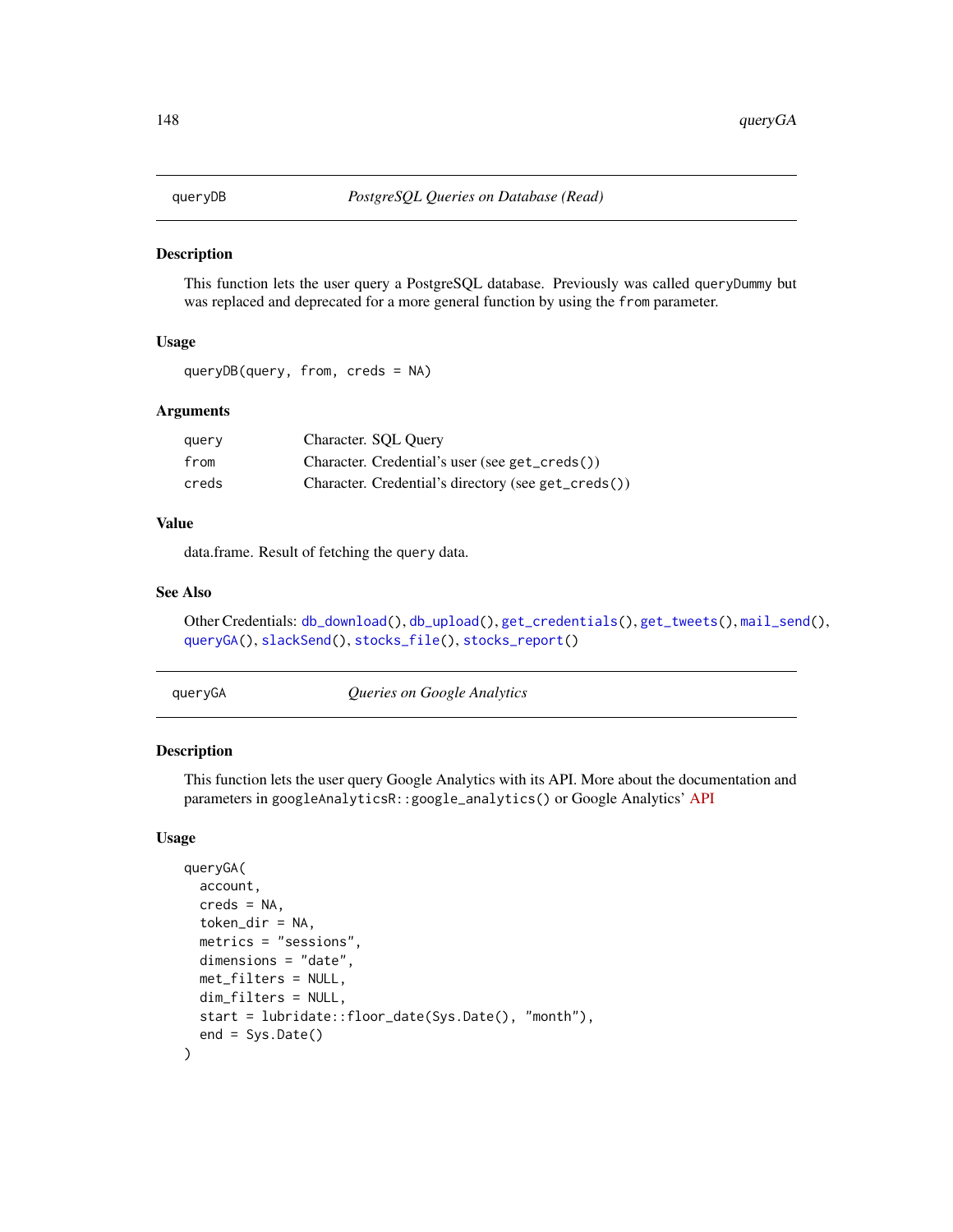#### quiet the contract of the contract of the contract of the contract of the contract of the contract of the contract of the contract of the contract of the contract of the contract of the contract of the contract of the cont

#### Arguments

| account                  | Character. Personal named accounts                                                            |
|--------------------------|-----------------------------------------------------------------------------------------------|
| creds                    | Character. Credential's user (see get_creds())                                                |
| token_dir                | Character. Credential's directory (see get_creds())                                           |
| metrics                  | Character. Which metrics we wish to bring                                                     |
| dimensions               | Character. Which dimensions we wish to bring                                                  |
| met_filters, dim_filters |                                                                                               |
|                          | A filter_clause_ga4 for filtering metrics/dimensions. Check googleAnalyticsR::google_analytic |
| start                    | Date. Start date for the report                                                               |
| end                      | Date. End date for the report                                                                 |

## Value

data.frame with the API GET request tabulated results.

# See Also

Other Credentials: [db\\_download\(](#page-33-0)), [db\\_upload\(](#page-34-0)), [get\\_credentials\(](#page-70-0)), [get\\_tweets\(](#page-74-0)), [mail\\_send\(](#page-106-0)), [queryDB\(](#page-147-1)), [slackSend\(](#page-165-0)), [stocks\\_file\(](#page-174-0)), [stocks\\_report\(](#page-178-0))

Other Google: [filesGD\(](#page-56-0)), [gtrends\\_related\(](#page-79-0)), [readGS\(](#page-150-0))

Other API: [bring\\_api\(](#page-7-0)), [fb\\_accounts\(](#page-45-0)), [fb\\_ads\(](#page-46-0)), [fb\\_creatives\(](#page-47-0)), [fb\\_insights\(](#page-48-0)), [fb\\_posts\(](#page-51-0)), [fb\\_post\(](#page-50-0)), [fb\\_process\(](#page-52-0)), [fb\\_rf\(](#page-53-0)), [fb\\_token\(](#page-55-0)), [li\\_auth\(](#page-104-0)), [li\\_profile\(](#page-105-0)), [slackSend\(](#page-165-0))

<span id="page-148-0"></span>

quiet *Quiet prints and verbose noice*

#### Description

This function silences (verbose) output prints. Thanks to Hadley Wickham for bringing the idea.

#### Usage

quiet(fx, quiet = TRUE)

## Arguments

| fx    | Function to quiet                      |
|-------|----------------------------------------|
| quiet | Quiet outputs? If not, skip quietness. |

#### Value

Same as fx but with no messages or prints.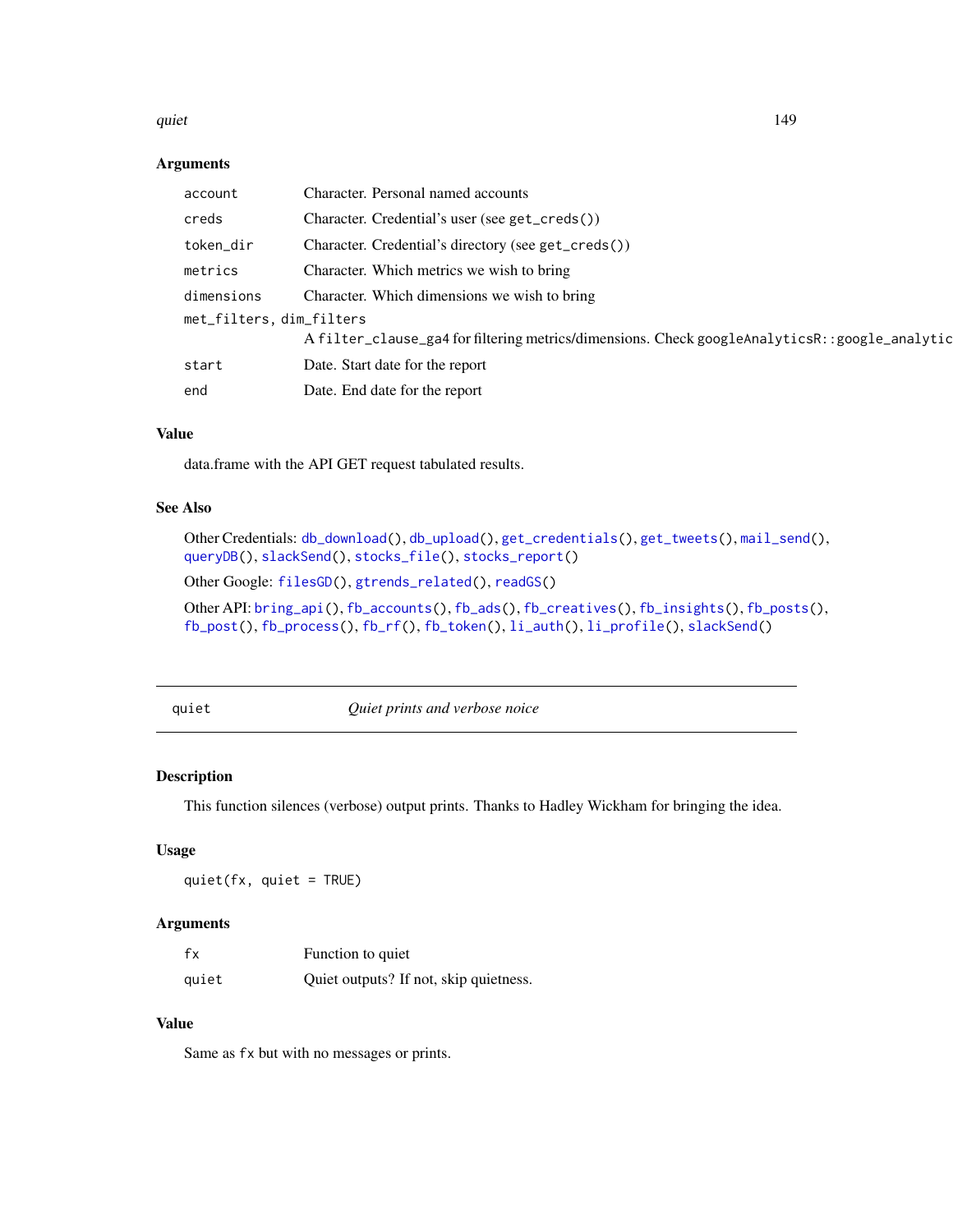## See Also

Other Tools: [autoline\(](#page-5-0)), [bind\\_files\(](#page-7-1)), [bring\\_api\(](#page-7-0)), [db\\_download\(](#page-33-0)), [db\\_upload\(](#page-34-0)), [export\\_plot\(](#page-43-0)), [export\\_results\(](#page-44-0)), [get\\_credentials\(](#page-70-0)), [h2o\\_predict\\_API\(](#page-85-0)), [h2o\\_predict\\_MOJO\(](#page-87-0)), [h2o\\_predict\\_binary\(](#page-85-1)), [h2o\\_predict\\_model\(](#page-86-0)), [h2o\\_selectmodel\(](#page-89-0)), [haveInternet\(](#page-91-0)), [image\\_metadata\(](#page-93-0)), [importxlsx\(](#page-93-1)), [ip\\_data\(](#page-95-0)), [json2vector\(](#page-98-0)), [listfiles\(](#page-102-0)), [mail\\_send\(](#page-106-0)), [msplit\(](#page-130-0)), [myip\(](#page-131-0)), [read.file\(](#page-149-0)), [statusbar\(](#page-173-0)), [tic\(](#page-186-0)), [try\\_require\(](#page-191-0)), [updateLares\(](#page-191-1)), [zerovar\(](#page-198-0))

<span id="page-149-0"></span>

read.file *Read Files Quickly (Auto-detected)*

#### Description

This function lets the user import csv, xlsx, xls, sav files.

## Usage

read.file(filename, current\_wd = TRUE, sheet = 1, quiet = FALSE)

#### Arguments

| filename   | Character. File name to import.                                                                                      |
|------------|----------------------------------------------------------------------------------------------------------------------|
| current_wd | Boolean. Use current working directory before the file's name? Use this param<br>to NOT get absolute root directory. |
| sheet      | Character. Name or index of the sheet to read data from if file is xlsx or xls.                                      |
| quiet      | Boolean. Quiet summary message?                                                                                      |

#### Value

List or data.frame, depending on filename's data.

## See Also

Other Tools: [autoline\(](#page-5-0)), [bind\\_files\(](#page-7-1)), [bring\\_api\(](#page-7-0)), [db\\_download\(](#page-33-0)), [db\\_upload\(](#page-34-0)), [export\\_plot\(](#page-43-0)), [export\\_results\(](#page-44-0)), [get\\_credentials\(](#page-70-0)), [h2o\\_predict\\_API\(](#page-85-0)), [h2o\\_predict\\_MOJO\(](#page-87-0)), [h2o\\_predict\\_binary\(](#page-85-1)), [h2o\\_predict\\_model\(](#page-86-0)), [h2o\\_selectmodel\(](#page-89-0)), [haveInternet\(](#page-91-0)), [image\\_metadata\(](#page-93-0)), [importxlsx\(](#page-93-1)), [ip\\_data\(](#page-95-0)), [json2vector\(](#page-98-0)), [listfiles\(](#page-102-0)), [mail\\_send\(](#page-106-0)), [msplit\(](#page-130-0)), [myip\(](#page-131-0)), [quiet\(](#page-148-0)), [statusbar\(](#page-173-0)), [tic\(](#page-186-0)), [try\\_require\(](#page-191-0)), [updateLares\(](#page-191-1)), [zerovar\(](#page-198-0))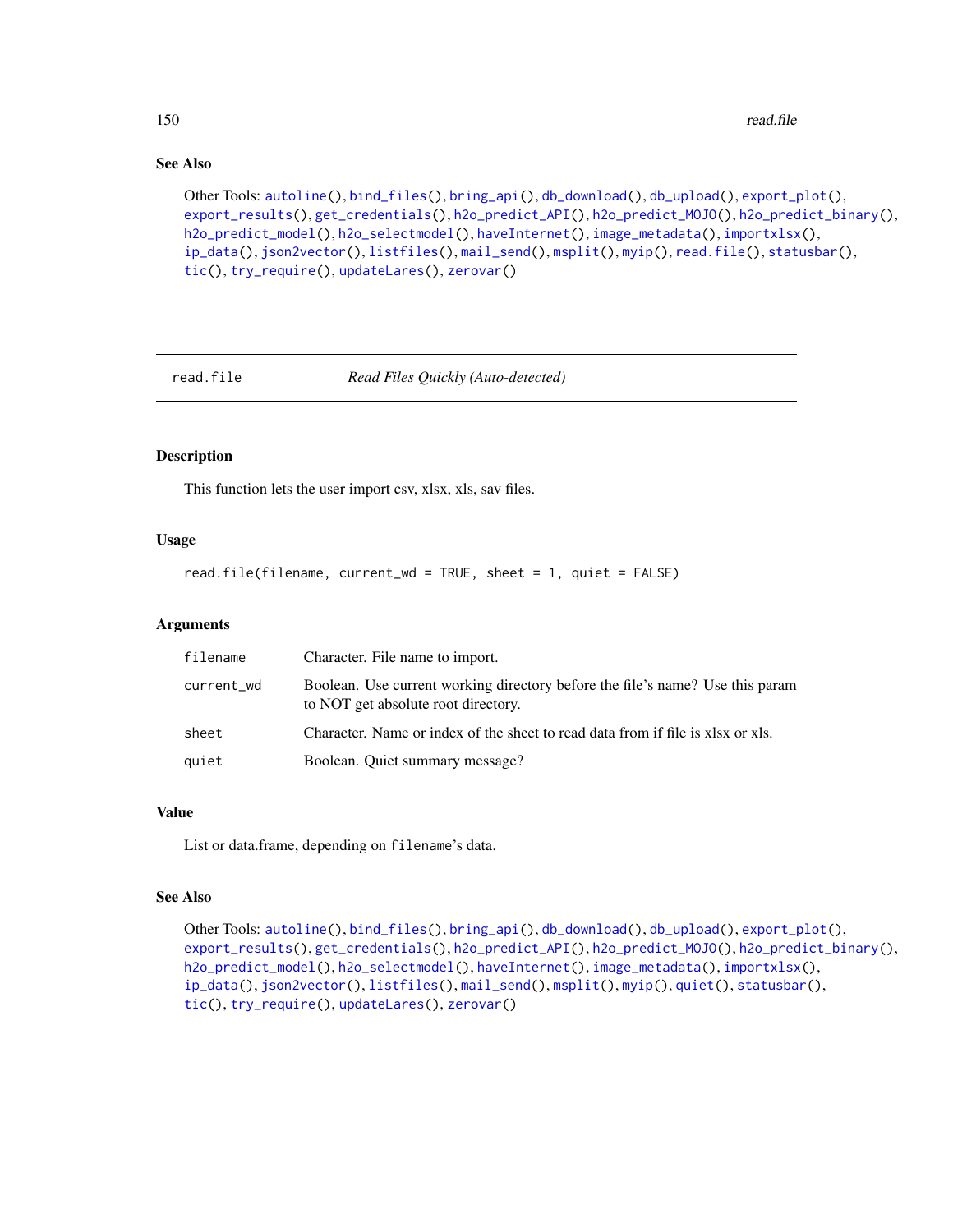<span id="page-150-0"></span>

Read and write data from Google Sheets knowing the file's title. You may use a single value from a cell or a data.frame from a cell range.

#### Usage

```
readGS(
  title,
  sheet = "Hoja 1",
  range = NULL,
  drop_nas = TRUE,
  json = NULL,
  email = NULL,api_key = NULL,
  server = FALSE,
  ...
)
writeGS(
  data,
  title,
  sheet = "Hoja 1",
  range = "A1",reformat = FALSE,
  append = FALSE,
  json = NULL,
  email = NULL,
  api_key = NULL,
  server = FALSE,
  ...
)
```
# Arguments

| title            | Character. Title of Google Drive file. Uses regular expressions so you may fetch<br>with patterns instead of names.                                             |
|------------------|-----------------------------------------------------------------------------------------------------------------------------------------------------------------|
| sheet            | Character. Working sheet to import                                                                                                                              |
| range            | Character. A cell range to read from                                                                                                                            |
| drop_nas         | Boolean. Remove columns and rows that contain only NAs?                                                                                                         |
| json             | Character. JSON filename with service auth                                                                                                                      |
| $email, api_kev$ | Character. If you have multiple pre-authorized accounts in your machine, you<br>may non-interactively select which one you wish to use by email and/or api_key. |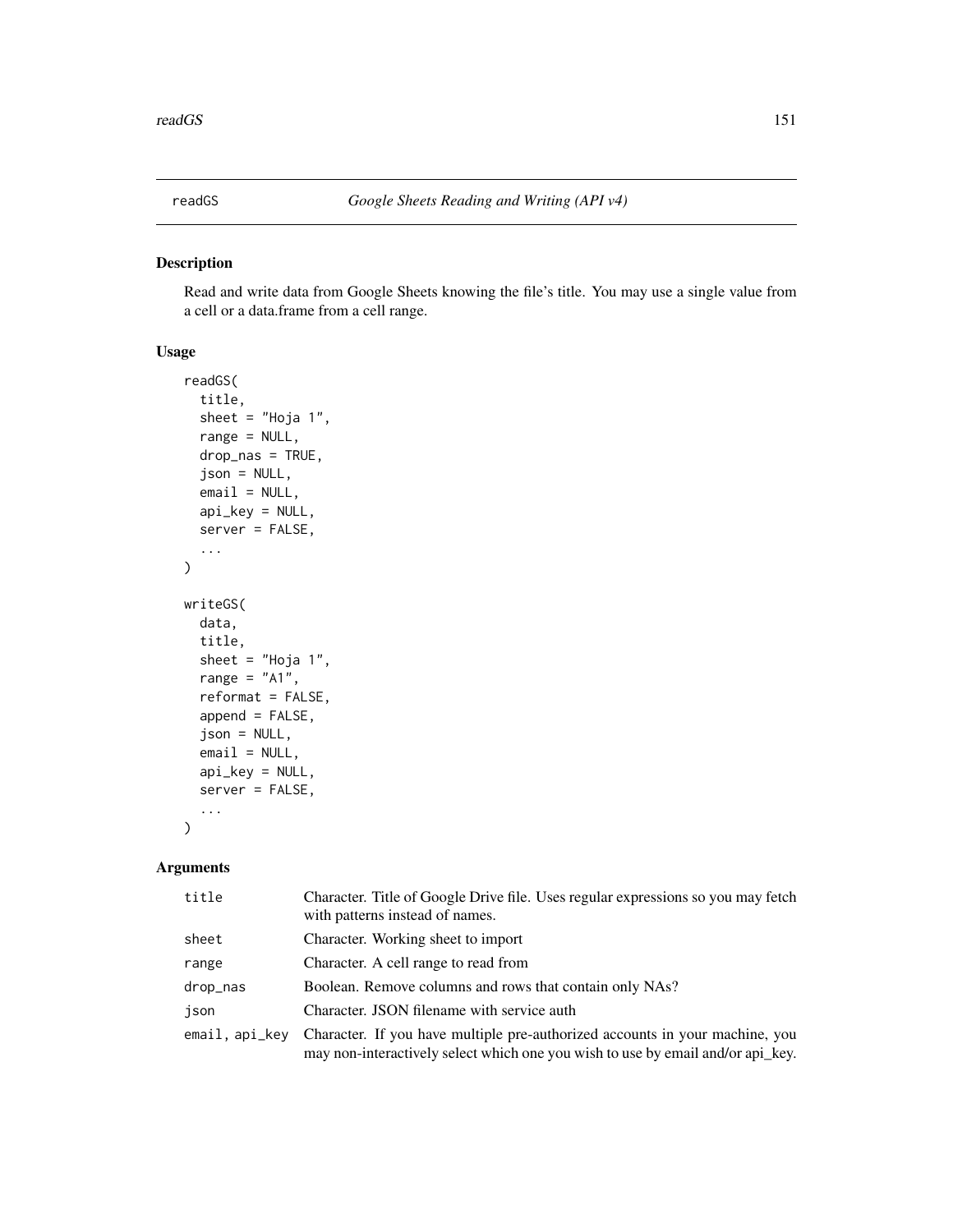| server   | Boolean. Force interacting auth process?      |
|----------|-----------------------------------------------|
| $\cdots$ | Additional parameters passed to read_sheet(). |
| data     | Object (value, vector, data.frame, list).     |
| reformat | Boolean. Reformat the affected cells?         |
| append   | Boolean.                                      |

#### Value

For reading, data.frame with the results of your Google Sheets file based on its title, specificially the sheet and range requested. For writing, no return value.

#### See Also

Other Scrapper: [filesGD\(](#page-56-0)), [get\\_mp3\(](#page-73-0)), [gtrends\\_related\(](#page-79-0)), [holidays\(](#page-92-0)), [ip\\_data\(](#page-95-0)), [splot\\_etf\(](#page-168-0)), [stocks\\_quote\(](#page-176-0))

Other Google: [filesGD\(](#page-56-0)), [gtrends\\_related\(](#page-79-0)), [queryGA\(](#page-147-0))

<span id="page-151-0"></span>reduce\_pca *Reduce Dimensionality with PCA*

## Description

Principal component analysis or (PCA) is a method we can use to reduce high-dimensional data to a low-dimensional space. In other words, we cannot accurately visualize high-dimensional datasets because we cannot visualize anything above 3 features. The main purpose behind PCA is to transform datasets with more than 3 features (high-dimensional) into typically a 2/3 column dataset. Despite the reduction into a lower-dimensional space we still can retain most of the variance or information from our original dataset.

```
reduce_pca(
  df,
  n = NULL,ignore = NULL,
  comb = c(1, 2),
  quiet = FALSE,plot = TRUE,
  ...
)
```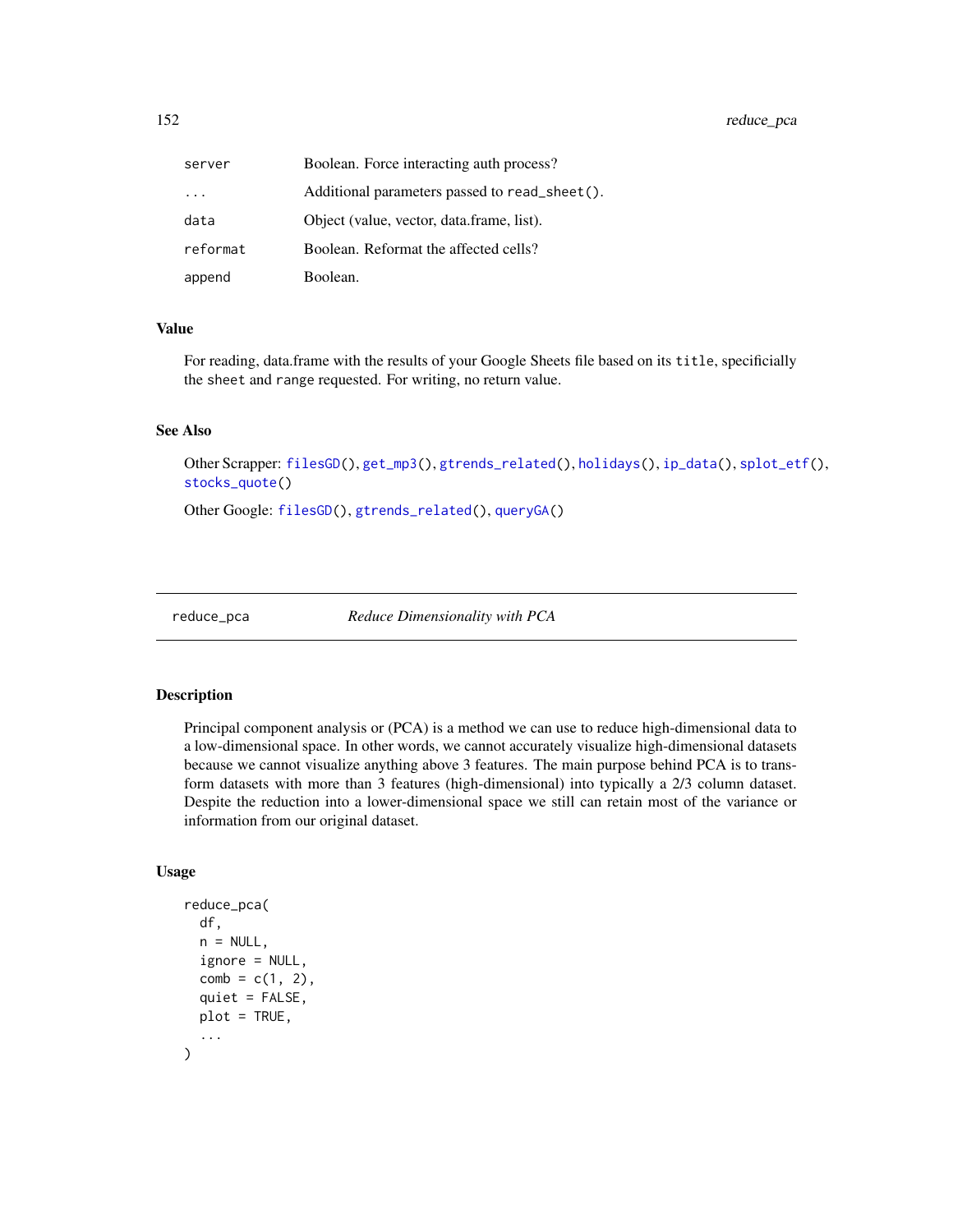# reduce\_tsne 153

#### **Arguments**

| df       | Dataframe                                                                                            |
|----------|------------------------------------------------------------------------------------------------------|
| n        | Integer. Number of dimensions to reduce to.                                                          |
| ignore   | Character vector. Names of columns to ignore.                                                        |
| comb     | Vector. Which columns do you wish to plot? Select which two variables by<br>name or column position. |
| quiet    | Boolean. Keep quiet? If not, print messages.                                                         |
| plot     | Boolean. Create plots?                                                                               |
| $\cdots$ | Additional parameters passed to stats:: prcomp                                                       |

## Value

List with reduced dataframe and possible plots.

## See Also

Other Dimensionality: [reduce\\_tsne\(](#page-152-0))

Other Clusters: [clusterKmeans\(](#page-15-0)), [clusterOptimalK\(](#page-17-0)), [clusterVisualK\(](#page-18-0)), [reduce\\_tsne\(](#page-152-0))

## Examples

Sys.unsetenv("LARES\_FONT") # Temporal data("iris") df <- subset(iris, select = c(-Species)) df $$id$  <- 1:nrow(df)  $reduce\_pca(df, n = 3, ignore = "id")$ 

<span id="page-152-0"></span>

reduce\_tsne *Reduce Dimensionality with t-SNE*

#### Description

t-SNE takes high-dimensional data and reduces it to a low-dimensional graph (1-3 dimensions). Unlike PCA, t-SNE can reduce dimensions with non-linear relationships. PCA attempts to draw the best fitting line through the distribution. T-SNE calculates a similarity measure based on the distance between points instead of trying to maximize variance.

```
reduce_tsne(df, n = 2, ignore = NULL, quiet = FALSE, plot = TRUE, ...)
```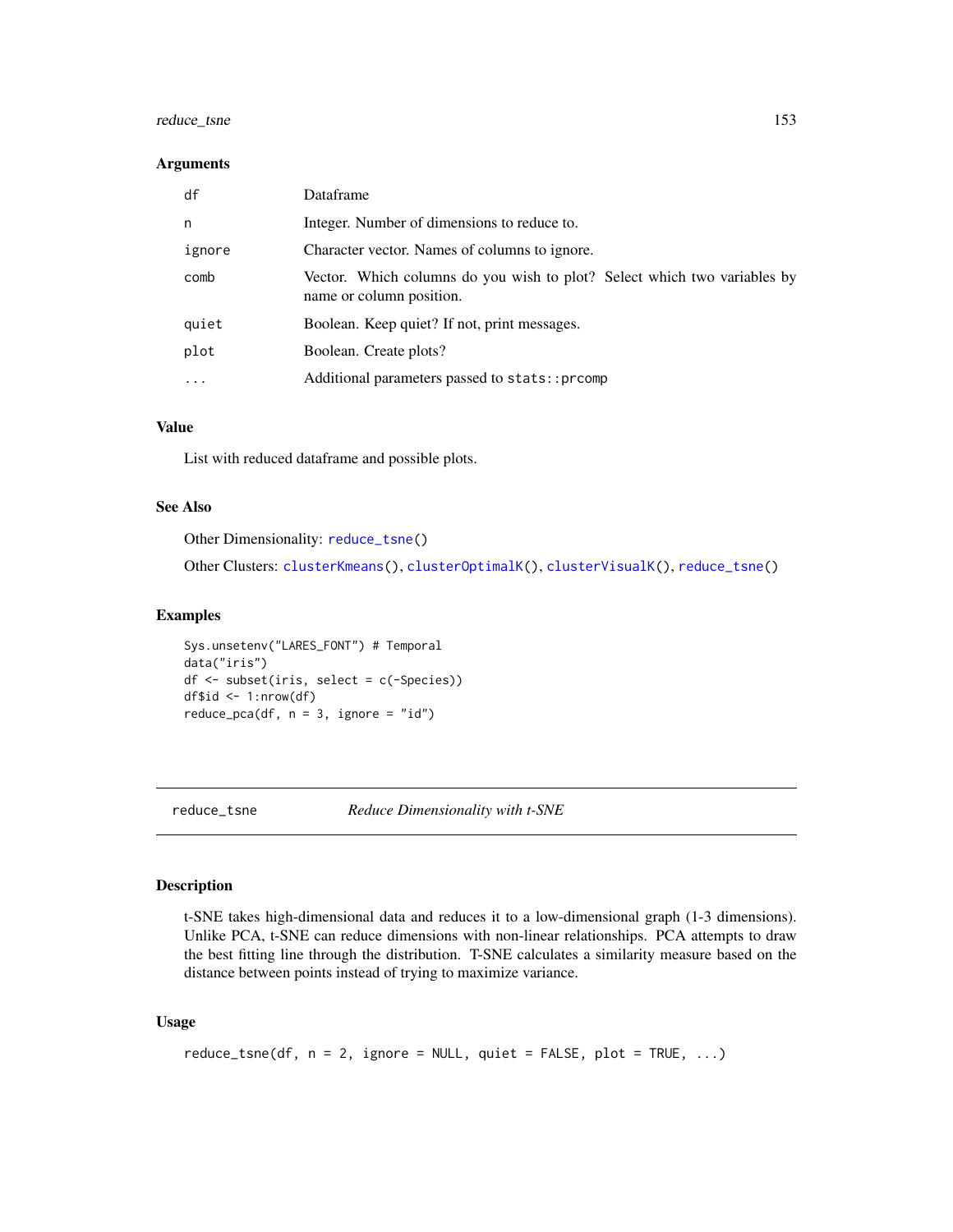| df     | Dataframe                                     |
|--------|-----------------------------------------------|
| n      | Integer. Number of dimensions to reduce to.   |
| ignore | Character vector. Names of columns to ignore. |
| quiet  | Boolean. Keep quiet? If not, print messages.  |
| plot   | Boolean. Create plots?                        |
|        | Additional parameters passed to Rtsne:: Rtsne |

## Value

List with reduced dataframe and possible plots.

## See Also

Other Dimensionality: [reduce\\_pca\(](#page-151-0))

Other Clusters: [clusterKmeans\(](#page-15-0)), [clusterOptimalK\(](#page-17-0)), [clusterVisualK\(](#page-18-0)), [reduce\\_pca\(](#page-151-0))

#### Examples

```
## Not run:
data("iris")
df <- subset(iris, select = c(-Species))
df$id <- 1:nrow(df)
reduce_tsne(df, ignore = "id", max_iter = 800, perplexity = 20)
## End(Not run)
```
<span id="page-153-0"></span>removenacols *Remove/Drop Columns in which ALL or SOME values are NAs*

#### Description

This function lets the user remove all columns that have some or all values as NAs This function lets the user remove all rows that have some or all values as NAs

```
removenacols(df, all = TRUE, ignore = NULL)
removenarows(df, all = TRUE)
numericalonly(df, dropnacols = TRUE, logs = FALSE, natransform = NA)
```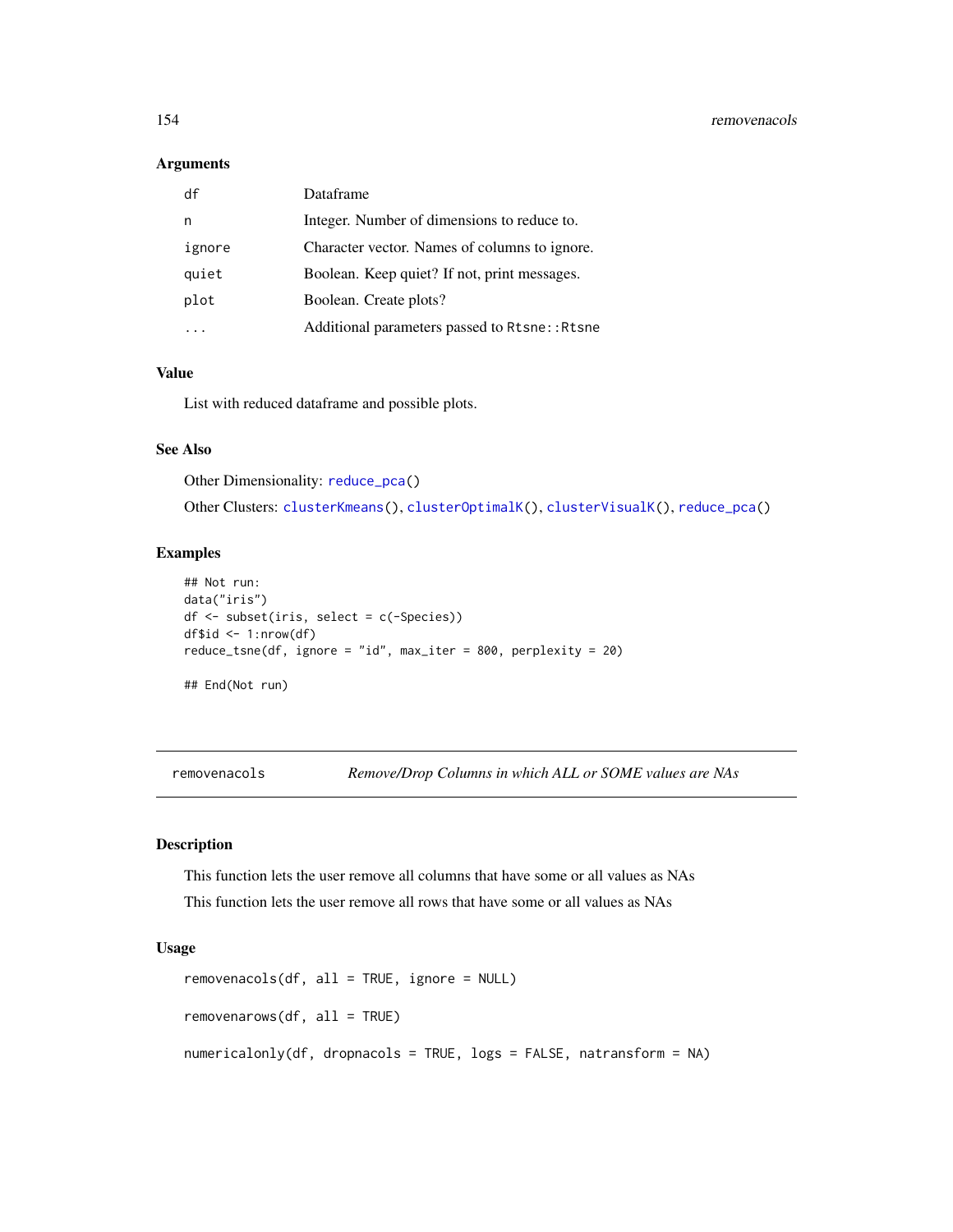| df          | Data.frame                                                                                                                  |
|-------------|-----------------------------------------------------------------------------------------------------------------------------|
| all         | Boolean. Remove rows which contains ONLY NA values. If set to FALSE, rows<br>which contains at least one NA will be removed |
| ignore      | Character vector. Column names to ignore validation.                                                                        |
| dropnacols  | Boolean. Drop columns with only NA values?                                                                                  |
| logs        | Boolean. Calculate $log(x)+1$ for numerical columns?                                                                        |
| natransform | String. "mean" or 0 to impute NA values. If set to NA no calculation will run.                                              |

#### Value

data.frame with removed columns.

data.frame with removed rows.

data.frame with all numerical columns selected.

#### See Also

Other Data Wrangling: [balance\\_data\(](#page-6-0)), [categ\\_reducer\(](#page-9-0)), [cleanText\(](#page-13-0)), [date\\_cuts\(](#page-31-0)), [date\\_feats\(](#page-31-1)), [formatNum\(](#page-61-0)), [holidays\(](#page-92-0)), [impute\(](#page-94-0)), [left\(](#page-102-1)), [normalize\(](#page-133-0)), [ohe\\_commas\(](#page-134-0)), [ohse\(](#page-135-0)), [replaceall\(](#page-155-0)), [textFeats\(](#page-182-0)), [textTokenizer\(](#page-183-0)), [vector2text\(](#page-192-0)), [year\\_month\(](#page-197-0))

Other Data Wrangling: [balance\\_data\(](#page-6-0)), [categ\\_reducer\(](#page-9-0)), [cleanText\(](#page-13-0)), [date\\_cuts\(](#page-31-0)), [date\\_feats\(](#page-31-1)), [formatNum\(](#page-61-0)), [holidays\(](#page-92-0)), [impute\(](#page-94-0)), [left\(](#page-102-1)), [normalize\(](#page-133-0)), [ohe\\_commas\(](#page-134-0)), [ohse\(](#page-135-0)), [replaceall\(](#page-155-0)), [textFeats\(](#page-182-0)), [textTokenizer\(](#page-183-0)), [vector2text\(](#page-192-0)), [year\\_month\(](#page-197-0))

Other Data Wrangling: [balance\\_data\(](#page-6-0)), [categ\\_reducer\(](#page-9-0)), [cleanText\(](#page-13-0)), [date\\_cuts\(](#page-31-0)), [date\\_feats\(](#page-31-1)), [formatNum\(](#page-61-0)), [holidays\(](#page-92-0)), [impute\(](#page-94-0)), [left\(](#page-102-1)), [normalize\(](#page-133-0)), [ohe\\_commas\(](#page-134-0)), [ohse\(](#page-135-0)), [replaceall\(](#page-155-0)), [textFeats\(](#page-182-0)), [textTokenizer\(](#page-183-0)), [vector2text\(](#page-192-0)), [year\\_month\(](#page-197-0))

#### Examples

```
data(dft) # Titanic dataset
str(dft)
numericalonly(dft) %>% head()
numericalonly(dft, natransform = "mean") %>% head()
```
<span id="page-154-0"></span>remove\_stopwords *Remove stop-words and patterns from character vector*

#### Description

Remove all stop-words and specific patterns from a character vector

```
remove_stopwords(text, stop_words, exclude = NULL, sep = " ")
```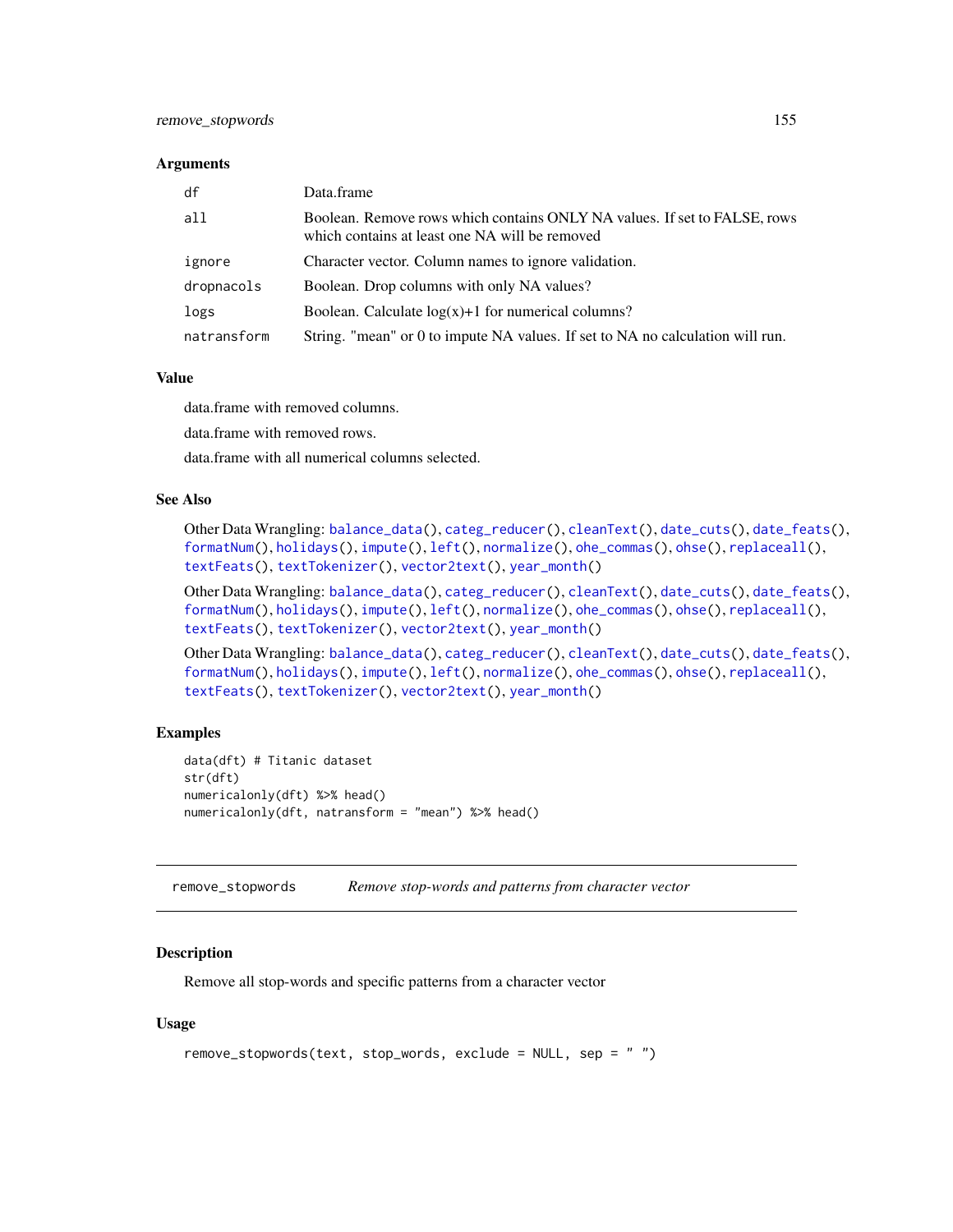| text       | Character vector                                                                                                                                                                                    |  |
|------------|-----------------------------------------------------------------------------------------------------------------------------------------------------------------------------------------------------|--|
| stop_words | Character vector. Words to exclude from text. Example: if you want to exclude<br>"a", whenever that word appears it will be excluded, but when the letter "a"<br>appears in a word, it will remain. |  |
| exclude    | Character. Pattern to exclude using regex.                                                                                                                                                          |  |
| sep        | Character. String that separate the terms.                                                                                                                                                          |  |

#### Value

Character vector with removed texts.

# See Also

```
Other Text Mining: cleanText(), ngrams(), replaceall(), sentimentBreakdown(), textCloud(),
textFeats(), textTokenizer(), topics_rake()
```
## Examples

```
x <- c("A brown fox jumps over a dog.", "Another brown dog.")
remove_stopwords(x, stop_words = c("dog", "brown", "a"), exclude = "\\.")
```
<span id="page-155-0"></span>

| replaceall | Replace Values With |
|------------|---------------------|
|            |                     |

# Description

This function lets the user replace all specific values in a vector or data.frame into another value. If replacing more than one value, order matters so they will be replaced in the same order that you pass them to the function. Factors will be refactored.

#### Usage

```
replaceall(df, original, change, which = "all", fixclass = TRUE, quiet = TRUE)
```
#### Arguments

| df       | Data.frame or Vector                                                                                        |
|----------|-------------------------------------------------------------------------------------------------------------|
| original | String or Vector. Original text you wish to replace                                                         |
| change   | String or Vector. Values you wish to replace the originals with                                             |
| which    | Character vector. Name of columns to use. Leave "all" for everything                                        |
| fixclass | Boolean. Try to detect logical classes after transformations (or leave as default<br>classes as character)? |
| quiet    | Boolean. Keep quiet? (or print replacements)                                                                |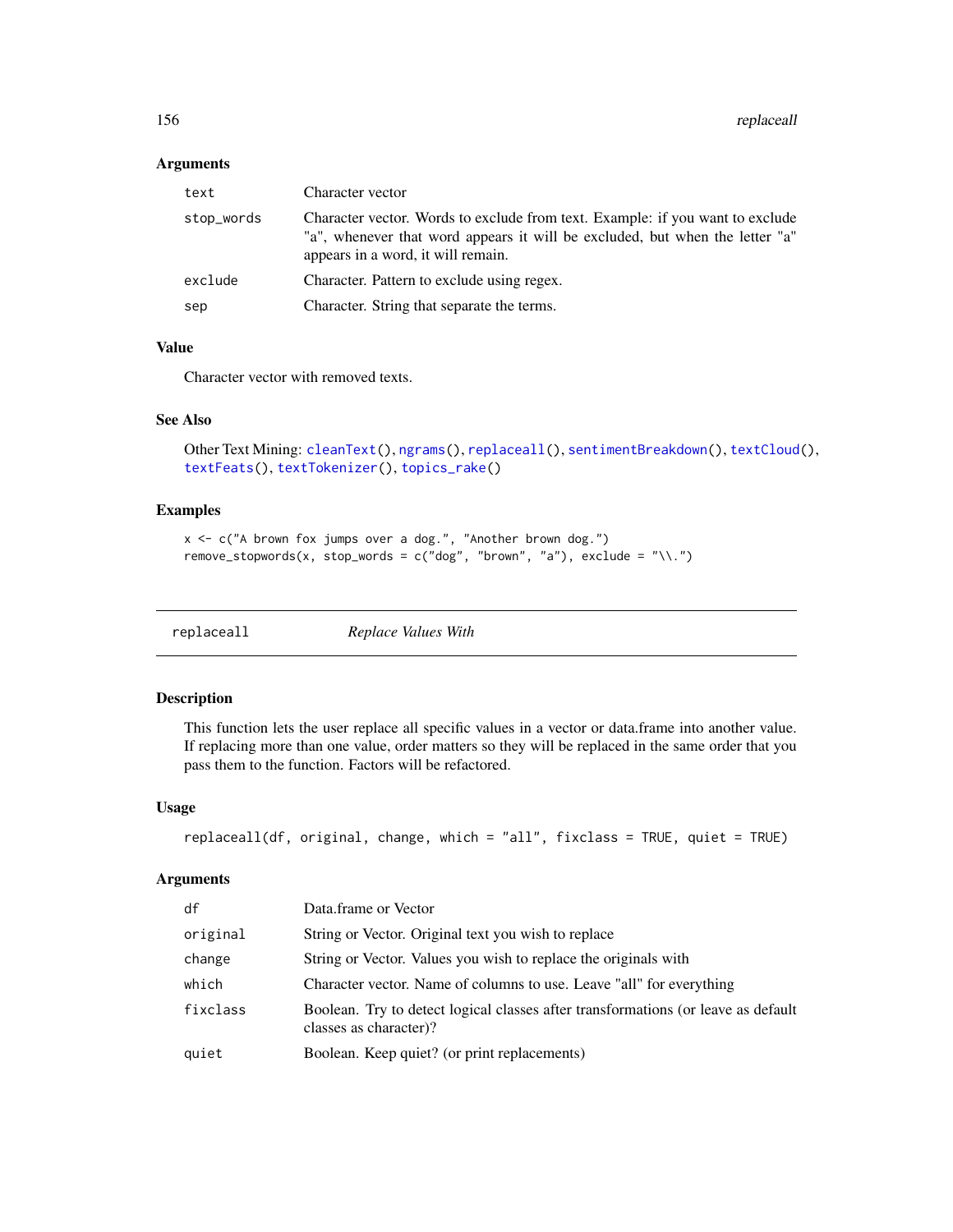# replacefactor 157

#### Value

data.frame with replaced values based on inputs.

## See Also

```
Other Data Wrangling: balance_data(), categ_reducer(), cleanText(), date_cuts(), date_feats(),
formatNum(), holidays(), impute(), left(), normalize(), ohe_commas(), ohse(), removenacols(),
textFeats(), textTokenizer(), vector2text(), year_month()
```

```
Other Text Mining: cleanText(), ngrams(), remove_stopwords(), sentimentBreakdown(),
textCloud(), textFeats(), textTokenizer(), topics_rake()
```
## Examples

```
df <- data.frame(
 one = c(1:4, NA),
  two = LETTERS[1:5],three = rep("A", 5),
  four = c(NA, "Aaa", 123, "B", "C")
\mathcal{L}print(df)
replaceall(df, "A", NA)
replaceall(df, "A", "a")
replaceall(df, 1, "*")
replaceall(df, NA, "NotNA")
replaceall(df, NA, 0)
replaceall(df, c("A", "B"), c("'A'", "'B'"))
replaceall(df, "a", "*", which = "four")
```
replacefactor *Replace Factor Values*

# Description

This function lets the user replace levels on a factor vector.

#### Usage

replacefactor(x, original, change)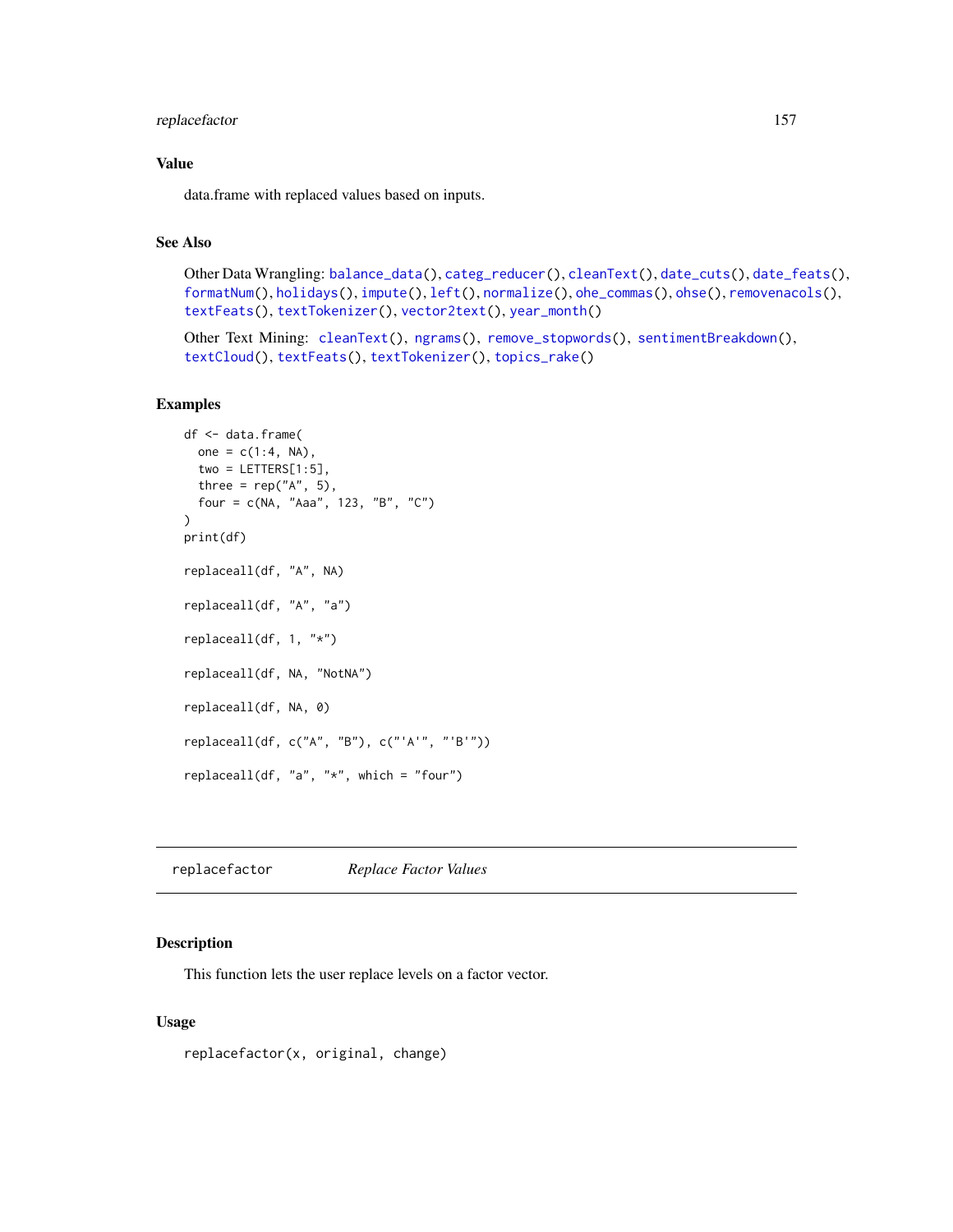| X        | Factor (or Character) Vector                                    |
|----------|-----------------------------------------------------------------|
| original | String or Vector. Original text you wish to replace             |
| change   | String or Vector. Values you wish to replace the originals with |

# Value

Factor vector with transformed levels.

# Examples

```
library(dplyr)
data(dft)
# Replace a single value
dft <- mutate(dft, Pclass = replacefactor(Pclass, original = "1", change = "First"))
levels(dft$Pclass)
# Replace multiple values
dft <- mutate(dft, Pclass = replacefactor(Pclass, c("2", "3"), c("Second", "Third")))
levels(dft$Pclass)
```
ROC *AUC and ROC Curves Data*

# Description

This function calculates ROC Curves and AUC values with 95% confidence range. It also works for multi-categorical models.

# Usage

ROC(tag, score, multis = NA)

# Arguments

| tag    | Vector. Real known label                                                |
|--------|-------------------------------------------------------------------------|
| score  | Vector. Predicted value or model's result                               |
| multis | Data.frame. Containing columns with each category score (only used when |
|        | more than 2 categories coexist)                                         |

## Value

List with ROC's results, area under the curve (AUC) and their CI.

# Plot Results

To plot results, use the mplot\_roc() function.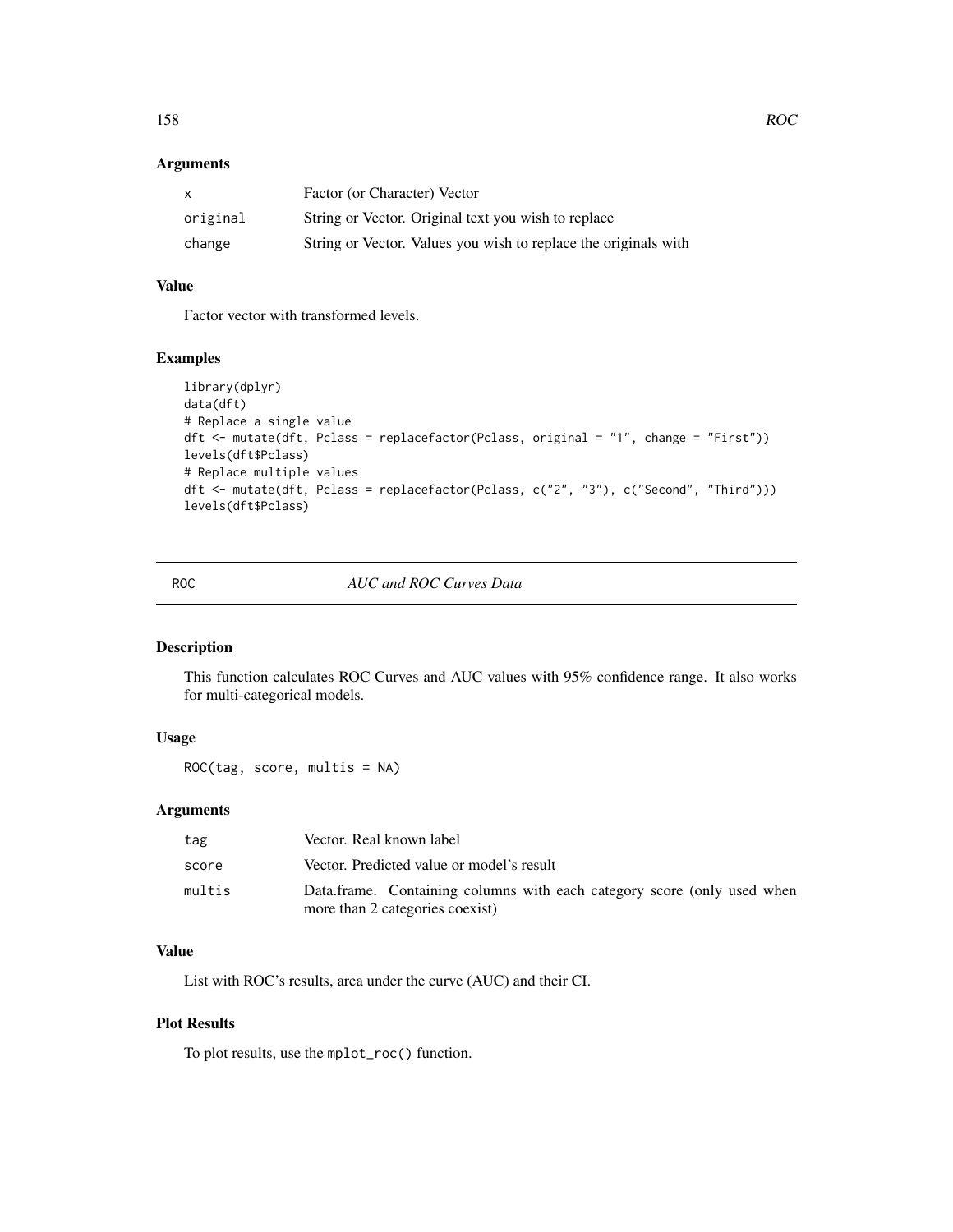rtistry\_sphere 159

## See Also

```
conf_mat(export_results(gain_lift(h2o_automl(h2o_predict_API(),
h2o_predict_MOJO(h2o_predict_binary(h2o_predict_model(h2o_selectmodel(impute(),
iter_seeds(), lasso_vars(), model_metrics(), model_preprocess(), msplit()
```
Other Model metrics: [conf\\_mat\(](#page-19-0)), [errors\(](#page-41-0)), [gain\\_lift\(](#page-69-0)), [loglossBinary\(](#page-105-1)), [model\\_metrics\(](#page-108-0))

#### Examples

```
data(dfr) # Results for AutoML Predictions
lapply(dfr[c(1, 2)], head)
# ROC Data for Binomial Model
roc1 <- ROC(dfr$class2$tag, dfr$class2$scores)
lapply(roc1, head)
# ROC Data for Multi-Categorical Model
roc2 <- ROC(dfr$class3$tag, dfr$class3$score,
  multis = subset(dfr$class3, select = -c(tag, score))
)
lapply(roc2, head)
```
rtistry\_sphere *Generative Art: Sphere XmodY*

# Description

Generative Art: Sphere XmodY

#### Usage

```
rtistry_sphere(eye = c(100, 0, 0), pal = "auto", var = 3)
```
#### Arguments

eye, pal, var Parameters to change aesthetics and calculations

## Value

ggplot object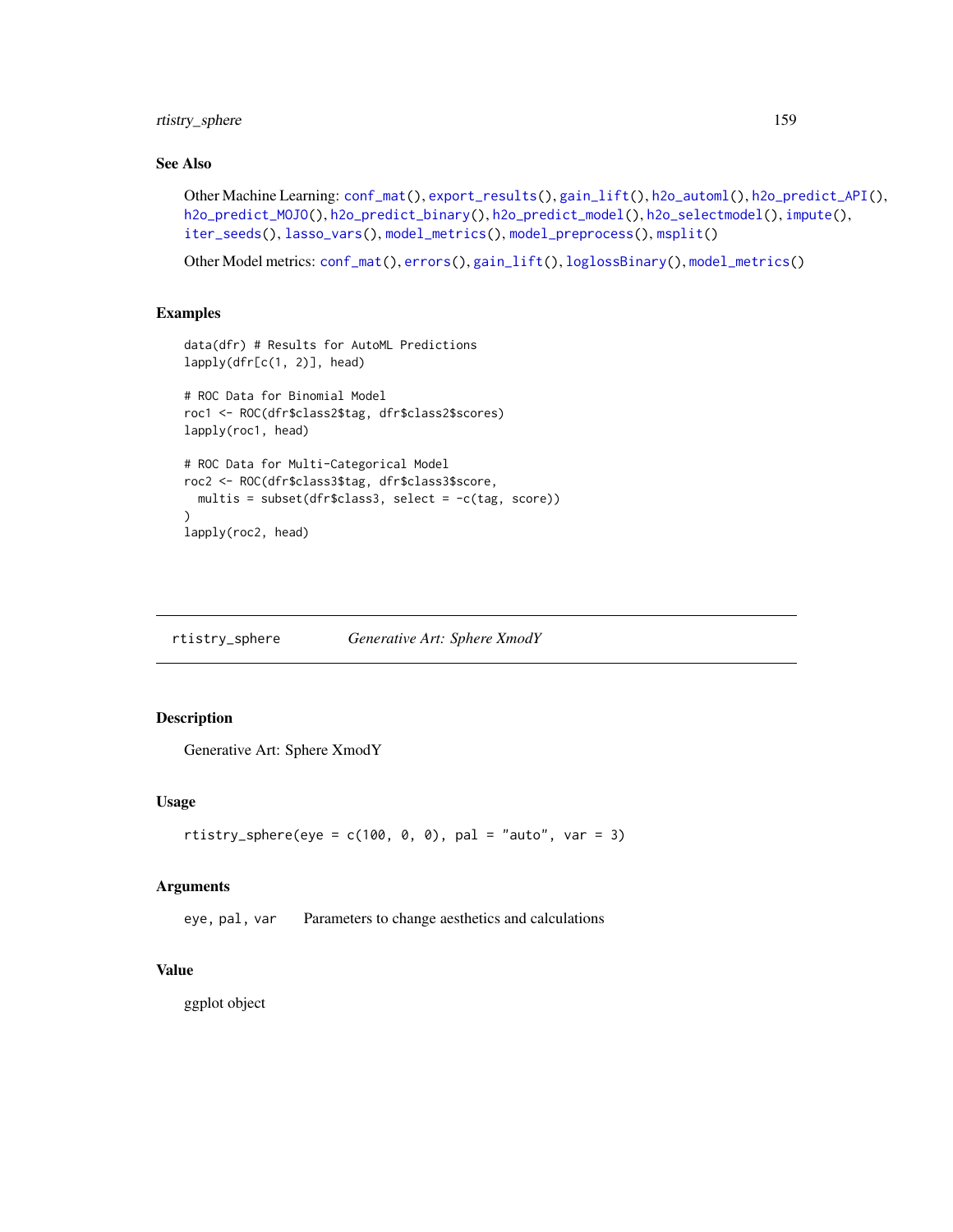The \_comma ones set comma format for axis text, the \_percent ones set percent format for axis text, \_dollar for collar currency, and \_abbr for abbreviated format. Lastly, use \_formatNum to further customize your numerical scales with formatNum.

```
scale_x_comma(...)
scale_y_comma(...)
scale_x_percent(...)
scale_y_percent(...)
scale_x_dollar(...)
scale_y_dollar(...)
scale_x_abbr(...)
scale_y_abbr(...)scale_x_formatNum(
  ...,
 decimals = 2,
 signif = NULL,
  type = Sys.getenv("LARES_NUMFORMAT"),
 pre = "",pos = "",sign = FALSE,
 abbr = FALSE)
scale_y_formatNum(
  ...,
 decimals = 2,signif = NULL,type = Sys.getenv("LARES_NUMFORMAT"),
 pre = "",pos = "",sign = FALSE,
 abbr = FALSE
```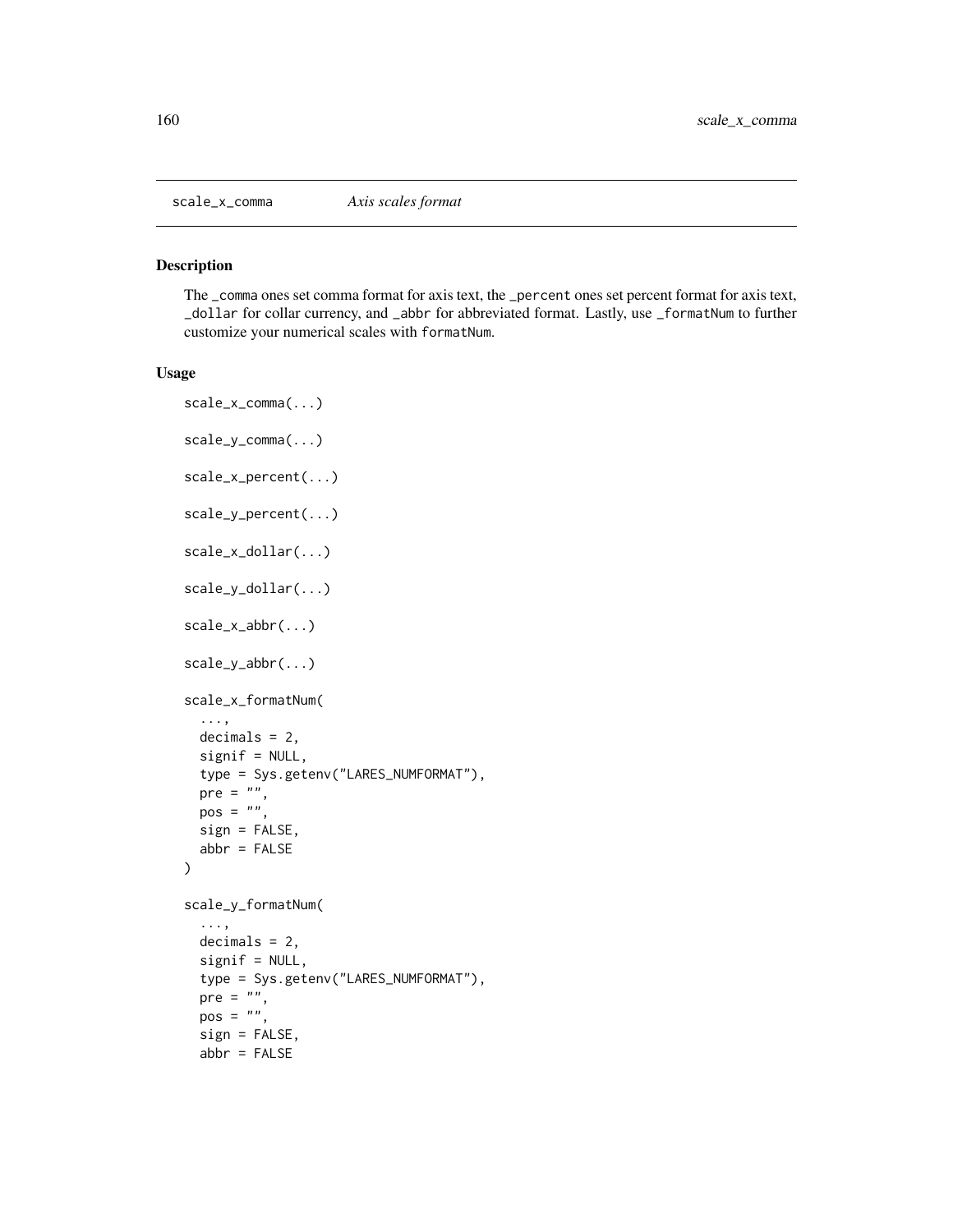$\mathcal{L}$ 

## Arguments

| $\cdots$ | Arguments passed to ggplot2::continuous_scale or formatNum depending<br>on the function.                                                       |
|----------|------------------------------------------------------------------------------------------------------------------------------------------------|
| decimals | Integer. Amount of decimals to display. If set to NULL, then get Option ("digits")<br>will be used.                                            |
| signif   | Integer. Rounds the values in its first argument to the specified number of sig-<br>nificant digits.                                           |
| type     | Integer. 1 for International standards. 2 for American Standards. Use Sys. setenv("LARES_NUMFORMAT"<br>$= 2$ ) to set this parameter globally. |
| pre      | Character. Add string before or after number.                                                                                                  |
| pos      | Character. Add string before or after number.                                                                                                  |
| sign     | Boolean. Add + sign to positive values.                                                                                                        |
| abbr     | Boolean. Abbreviate using num_abbr()? You can use the 'decimals' parameter<br>to set abbr's $n(-1)$ parameter.                                 |

# Value

Reformatted scales on ggplot2 object

#### Examples

```
library(ggplot2)
df <- ggplot2::txhousing %>% removenarows(all = FALSE)
ggplot(df, aes(x = sales, y = volume)) +geom_point() +
  scale_x_dollar() +
  scale_y_abbr()
# Use any argument from scale_x/y_continuous
ggplot(df, aes(x = listings, y = log(inventory))) +geom_point() +
  scale_x_comma() +
  scale_y_percent(limits = c(0, 3))# Use any argument from scale_x/y_continuous AND formatNum
ggplot(df, aes(x = median, y = inventory)) +geom_point() +
  scale_x_formatNum(n.breaks = 3, pre = "@", abbr = TRUE) +
  scale_y_formatNum(position = "right", decimals = 0, pos = "X")
```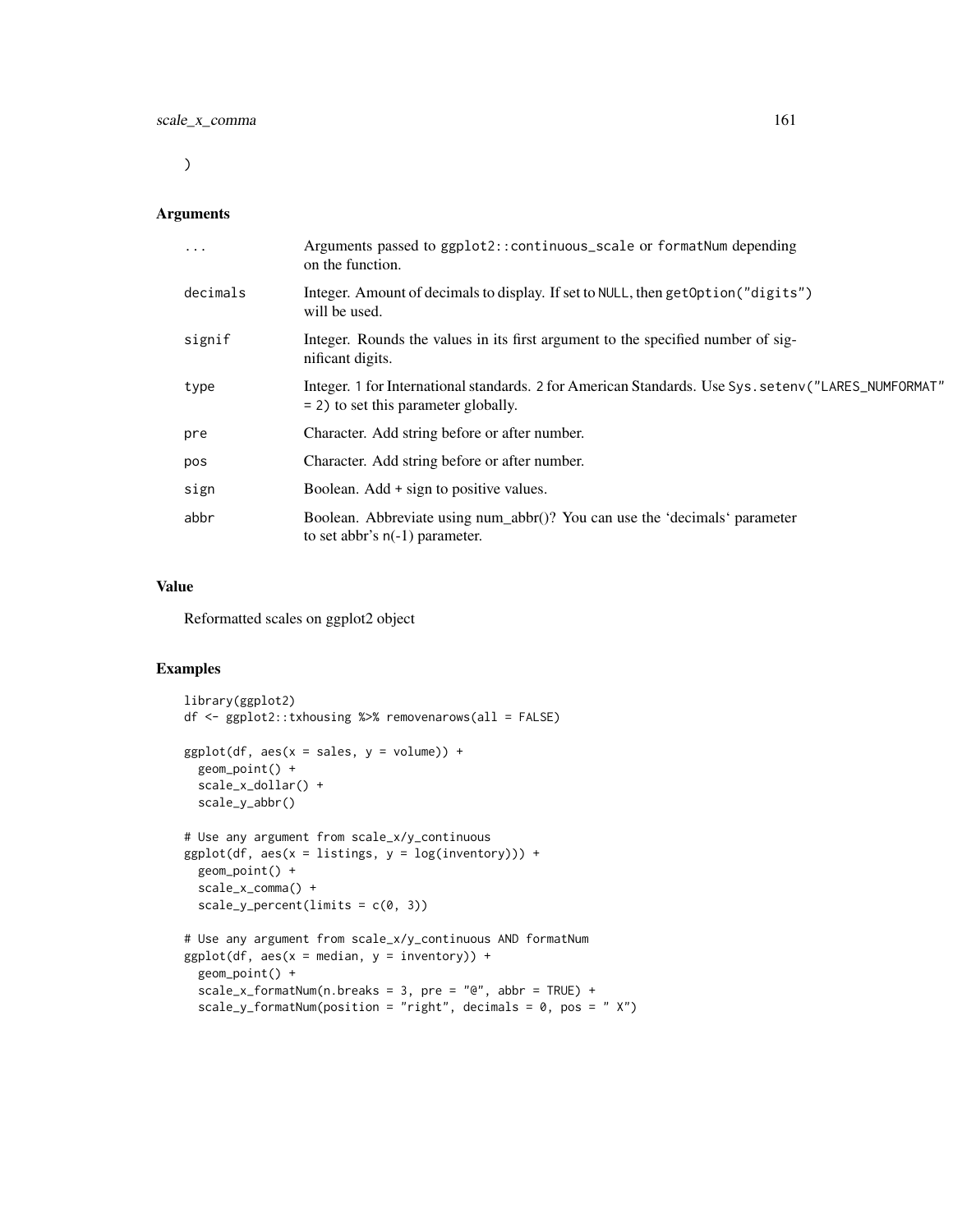scrabble\_dictionary *Scrabble: Dictionaries*

#### Description

Download words from 4 different languages: English, Spanish, German, and French. Words will be save into the temp directory. This is an auxiliary function. You may want to use scrabble\_words directly if you are searching for the highest score words!

Get score for any word or list of words. You may set manually depending on the rules and languages you are playing with. Check the examples for Spanish and English values when I played Words With Friends.

Dataframe for every letter and points given a language.

Find highest score words given a set of letters, rules, and language to win at Scrabble! You just have to find the best place to post your tiles.

#### Usage

```
scrabble_dictionary(lang_dic, quiet = FALSE)
scrabble_score(words, scores.df)
scrabble_points(lang)
scrabble_words(
  tiles = ",
  free = 0,
  force_start = ",
  force_end = ",
  force_str = ",
  force_exclude = "exclude_here = "",
  force_n = 0,
  force_max = 0,
  language = Sys.getenv("LARES_LANG"),
  scores = language,
 words = NULL,
 quiet = FALSE,
 print = TRUE
)
```
#### Arguments

| lang_dic | Character. Any of "en", "es", "de", "fr". Set to NULL if you wish to skip this step<br>(and use words parameter in scrabble_words instead). |
|----------|---------------------------------------------------------------------------------------------------------------------------------------------|
| quiet    | Boolean. Do not print words as they are being searched.                                                                                     |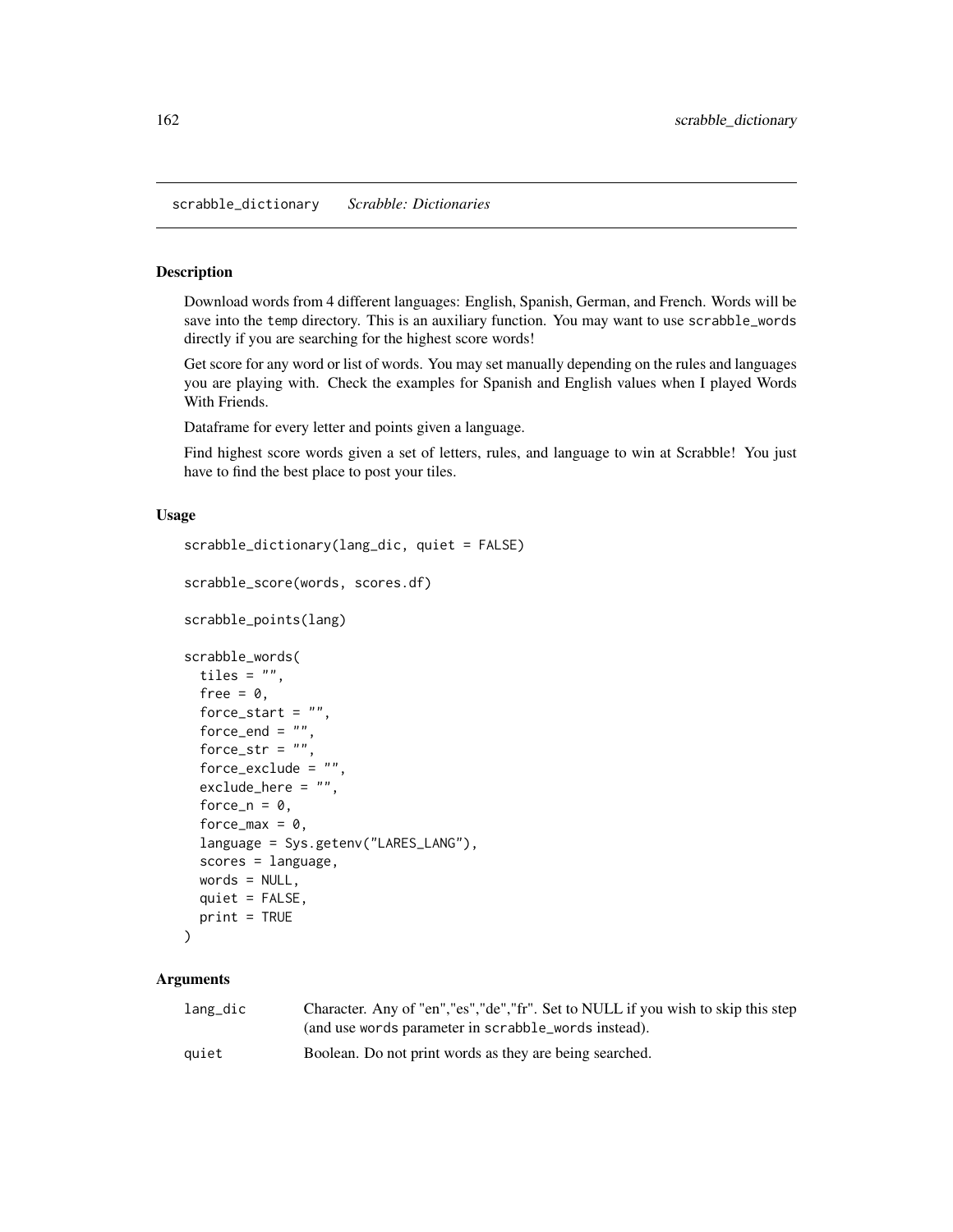| words                       | Character vector. Use if you wish to manually add words.                                                                                                                                                                                                                                                                                                                                                                                                                  |  |  |
|-----------------------------|---------------------------------------------------------------------------------------------------------------------------------------------------------------------------------------------------------------------------------------------------------------------------------------------------------------------------------------------------------------------------------------------------------------------------------------------------------------------------|--|--|
| scores.df                   | Dataframe. Must contain two columns: "tiles" with every letter of the alphabet<br>and "scores" for each letter's score.                                                                                                                                                                                                                                                                                                                                                   |  |  |
| lang                        | Character. Any of "en", "es". Set to NULL if you wish to skip this step (and use<br>words parameter in scrabble_words() instead).                                                                                                                                                                                                                                                                                                                                         |  |  |
| tiles                       | Character. The letters you wish to consider.                                                                                                                                                                                                                                                                                                                                                                                                                              |  |  |
| free                        | Integer. How many free blank tiles you have?                                                                                                                                                                                                                                                                                                                                                                                                                              |  |  |
| force_start, force_end      |                                                                                                                                                                                                                                                                                                                                                                                                                                                                           |  |  |
|                             | Character. Force words to start or end with a pattern of letters and position.<br>Examples: "S" or "SO" or " $_S_0$ " If the string contains tiles that were not<br>specified in tiles, they will automatically be included.                                                                                                                                                                                                                                              |  |  |
| force_str                   | Character vector. Force words to contain strings. If the string contains tiles that<br>were not specified in tiles, they will automatically be included.                                                                                                                                                                                                                                                                                                                  |  |  |
| force_exclude, exclude_here |                                                                                                                                                                                                                                                                                                                                                                                                                                                                           |  |  |
|                             | Character vector. Exclude words containing these tiles (and positions). Not very<br>relevant on Scrabble but for Wordle.                                                                                                                                                                                                                                                                                                                                                  |  |  |
| force_n, force_max          |                                                                                                                                                                                                                                                                                                                                                                                                                                                                           |  |  |
|                             | Integer. Force words to be n or max n characters long. Leave 0 to ignore param-<br>eter.                                                                                                                                                                                                                                                                                                                                                                                  |  |  |
| scores, language            |                                                                                                                                                                                                                                                                                                                                                                                                                                                                           |  |  |
|                             | Character. Any of "en", "es", "de", "fr". If scores is not any of those languages,<br>must be a data.frame that contains two columns: "tiles" with every letter of<br>the alphabet and "scores" for each letter's score. If you wish to overwrite or<br>complement this dictionaries other words you can set to "none" and/or use<br>the words parameter. You might also want to set this parameter globally with<br>Sys.setenv("LARES_LANG" = "en") and forget about it! |  |  |
| print                       | Boolean. Print how many words are left by step.                                                                                                                                                                                                                                                                                                                                                                                                                           |  |  |

# Value

data.frame with words and language columns.

data.frame with word, scores, and length values for each word.

data.frame with tiles and scores for each alphabet letter.

data.frame with matching words found, sorted by higher points.

# Examples

```
# For Spanish words
dictionary <- scrabble_dictionary("es")
# For Spanish words (default)
es_scores <- scrabble_points("es")
# Custom scores for each letter
cu_scores <- data.frame(
```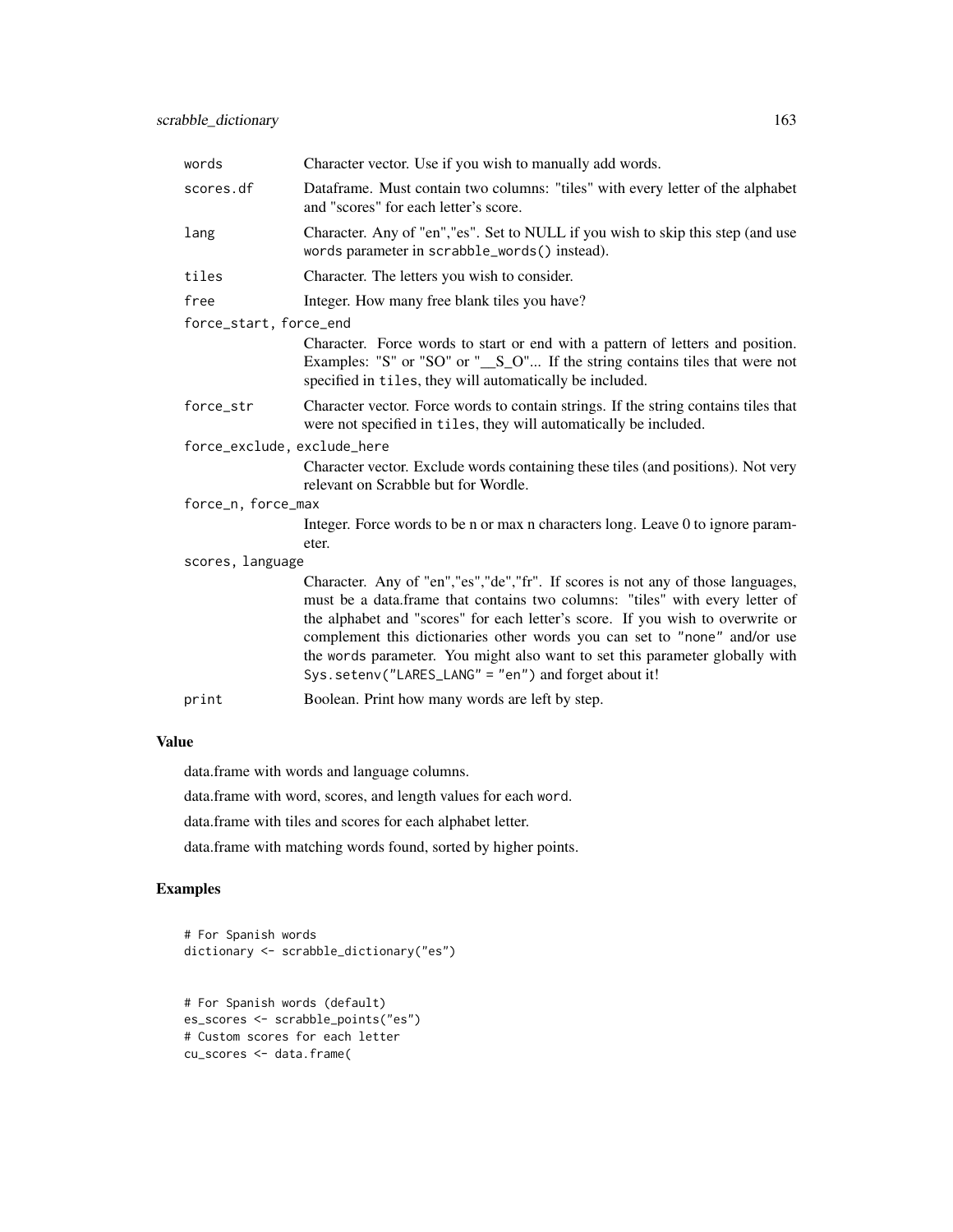```
tiles = tolower(LETTERS),
 scores = c(1, 1, 1, 1, 1, 1, 1, 5, 1, 1, 5, 2, 4, 2, 1, 4, 10, 1, 1, 1, 2, 5, 4, 8, 3, 10)
)
# Score values for each set of rules
words <- c("Bernardo", "Whiskey", "R is great")
scrabble_score(words, es_scores)
scrabble_score(words, cu_scores)
scrabble_points("es")
scrabble_points("en")
# Not yet available
scrabble_points("fr")
# Automatic use of languages and scores
Sys.setenv("LARES_LANG" = "es")
scrabble_words(
  tiles = "hola",
  free = 2,
  force_start = "h",
  force_n = 4,
  force\_str = "_o_a"\mathcal{L}wordle <- c("board", "tempo", "shoes", "hoard")
scrabble_words(
  language = NULL,
  words = wordle,
  force_n = 5,
  force\_str = "0_R")
# Words considered for a language (you can custom it too!)
es_words <- scrabble_dictionary("es")
```
<span id="page-163-0"></span>sentimentBreakdown *Sentiment Breakdown on Text*

#### Description

This function searches for relevant words in a given text and adds sentiments labels (joy, anticipation, surprise, positive, trust, anger, sadness, fear, negative, disgust) for each of them, using NRC. Then, makes a summary for all words and plot results.

```
sentimentBreakdown(
  text,
  lang = "spanish",
```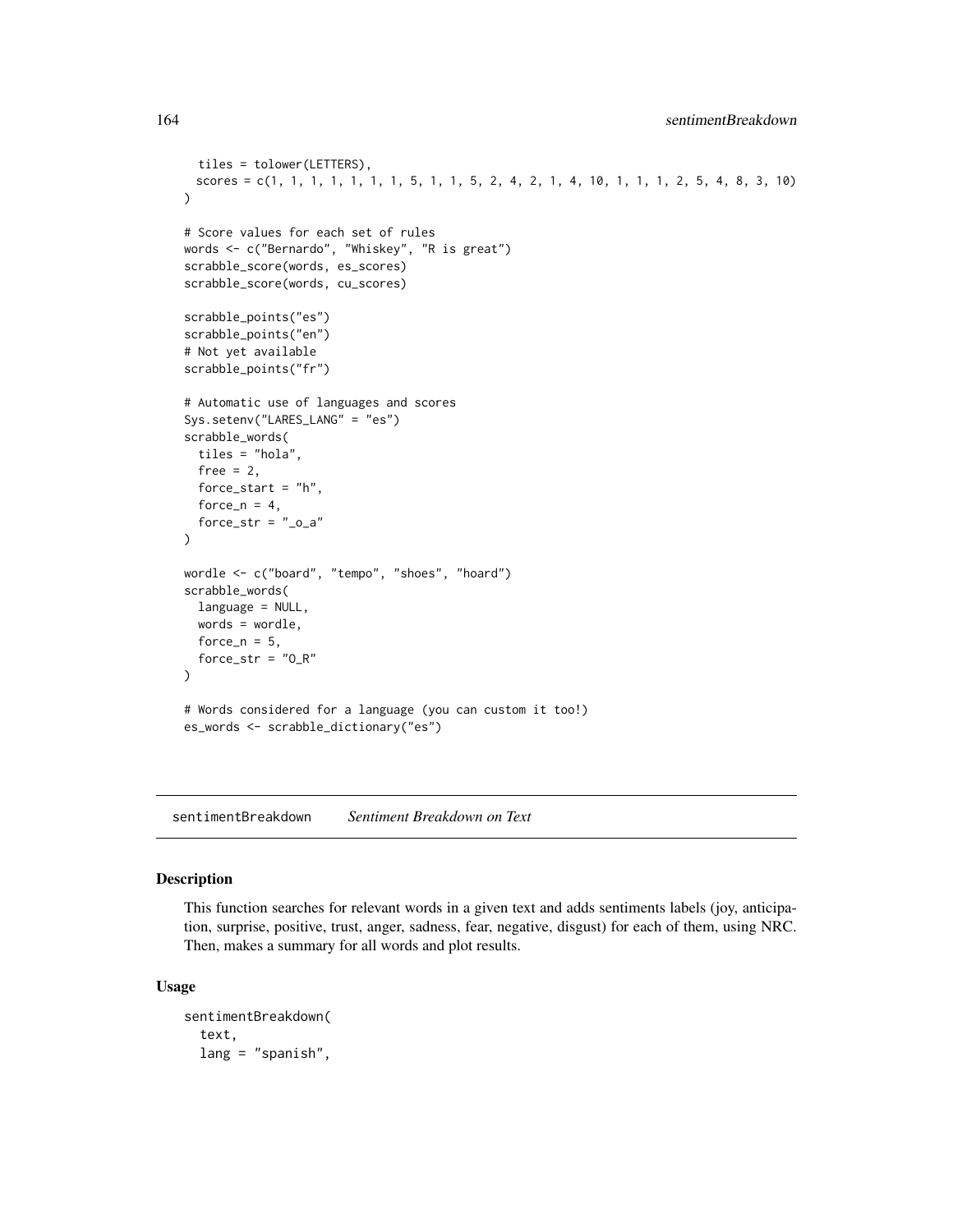#### shap\_var 165

```
exclude = c("maduro", "que"),append_file = NA,
 append_words = NA,
 plot = TRUE,
  subtitle = NA
)
```
# Arguments

| text         | Character vector                                                                                                                                                               |  |  |  |
|--------------|--------------------------------------------------------------------------------------------------------------------------------------------------------------------------------|--|--|--|
| lang         | Character. Language in text (used for stop words)                                                                                                                              |  |  |  |
| exclude      | Character vector. Which word do you wish to exclude?                                                                                                                           |  |  |  |
| append_file  | Character. Add a dictionary to append. This file must contain at least two<br>columns, first with words and second with the sentiment (consider sentiments<br>on description). |  |  |  |
| append_words | Dataframe. Same as append file but appending data frame with word and senti-<br>ment directly                                                                                  |  |  |  |
| plot         | Boolean. Plot results summary?                                                                                                                                                 |  |  |  |
| subtitle     | Character. Add subtitle to the plot                                                                                                                                            |  |  |  |
|              |                                                                                                                                                                                |  |  |  |

#### Value

List. Contains data.frame with words and sentiments, summary and plot.

# See Also

Other Text Mining: [cleanText\(](#page-13-0)), [ngrams\(](#page-131-1)), [remove\\_stopwords\(](#page-154-0)), [replaceall\(](#page-155-0)), [textCloud\(](#page-181-0)), [textFeats\(](#page-182-0)), [textTokenizer\(](#page-183-0)), [topics\\_rake\(](#page-187-0))

| shap_var |       |  | SHAP-based dependence plots for categorical/numerical features |  |
|----------|-------|--|----------------------------------------------------------------|--|
|          | (PDP) |  |                                                                |  |

# Description

Having a h2o\_shap object, plot a dependence plot for any categorical or numerical feature.

# Usage

shap\_var(x, var, keep\_outliers = FALSE)

# Arguments

|     | h2o_shap object                                                                                                   |
|-----|-------------------------------------------------------------------------------------------------------------------|
| var | Variable name                                                                                                     |
|     | keep_outliers Boolean. Outliers detected with z-score and 3sd may be suppress or kept in your<br>plot. Keep them? |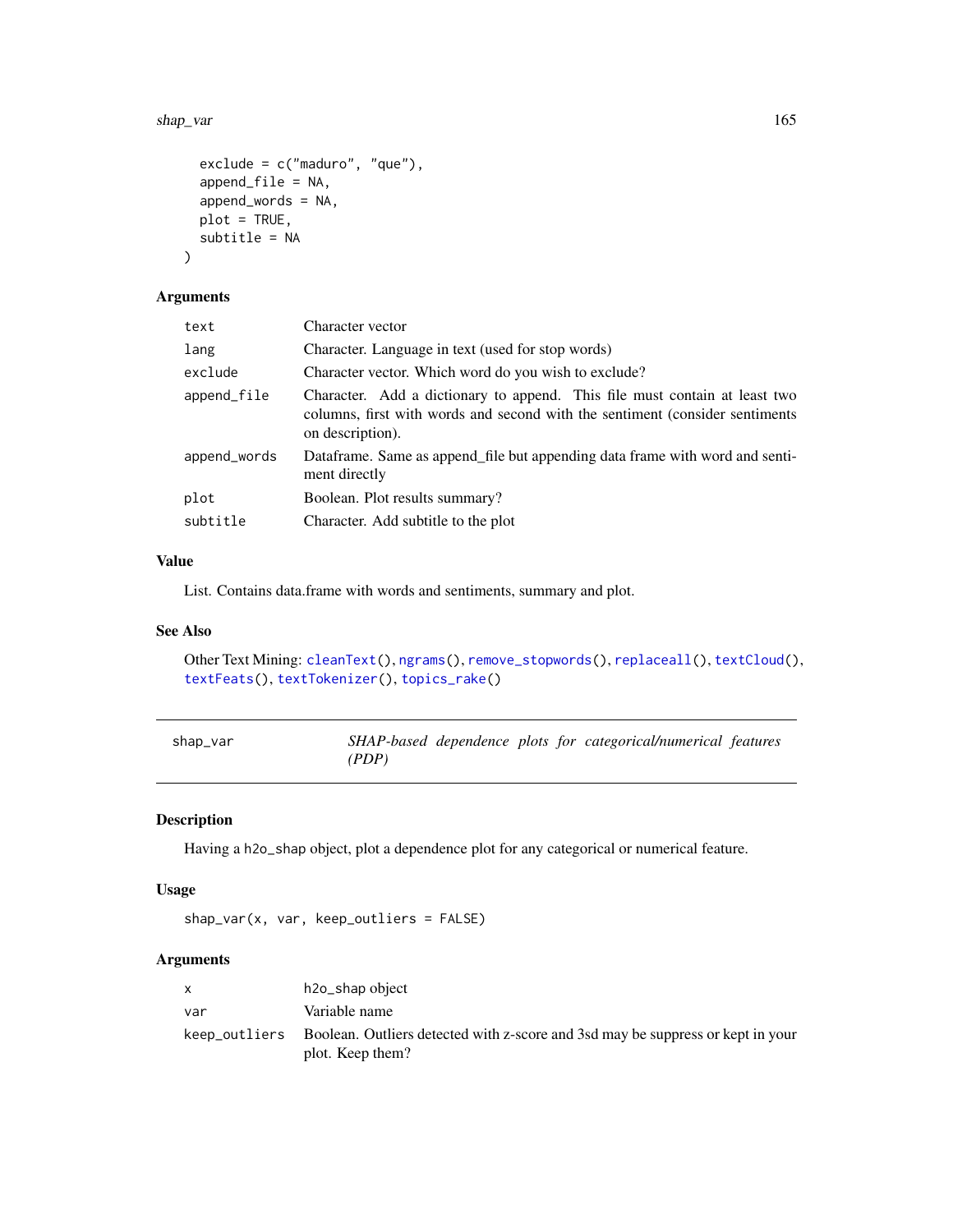## Value

ggplot2 objct with shap values plotted

## See Also

Other SHAP: [h2o\\_shap\(](#page-90-0))

## Examples

```
## Not run:
# Train a h2o_automl model
model <- h2o_automl(dft, Survived,
  max_models = 1, target = TRUE,ignore = c("Ticket", "Cabin", "PassengerId"),
  quiet = TRUE
\lambda# Calculate SHAP values
SHAP_values <- h2o_shap(model)
# Equivalent to:
# SHAP_values <- h2o_shap(
# model = model$model,
# test = model$datasets$test,
# scores = model$scores_test$scores)
# Check SHAP results
head(SHAP_values)
# You must have "ggbeeswarm" library to use this auxiliary function:
# Plot SHAP values (feature importance)
plot(SHAP_values)
# Plot some of the variables (categorical)
shap_var(SHAP_values, Pclass)
# Plot some of the variables (numerical)
shap_var(SHAP_values, Fare)
## End(Not run)
```
<span id="page-165-0"></span>slackSend *Send Slack Message (Webhook)*

#### Description

This function send a Slack message using its Webhooks.

```
slackSend(text, title = "", pretext = "", hook = NA, creds = NA)
```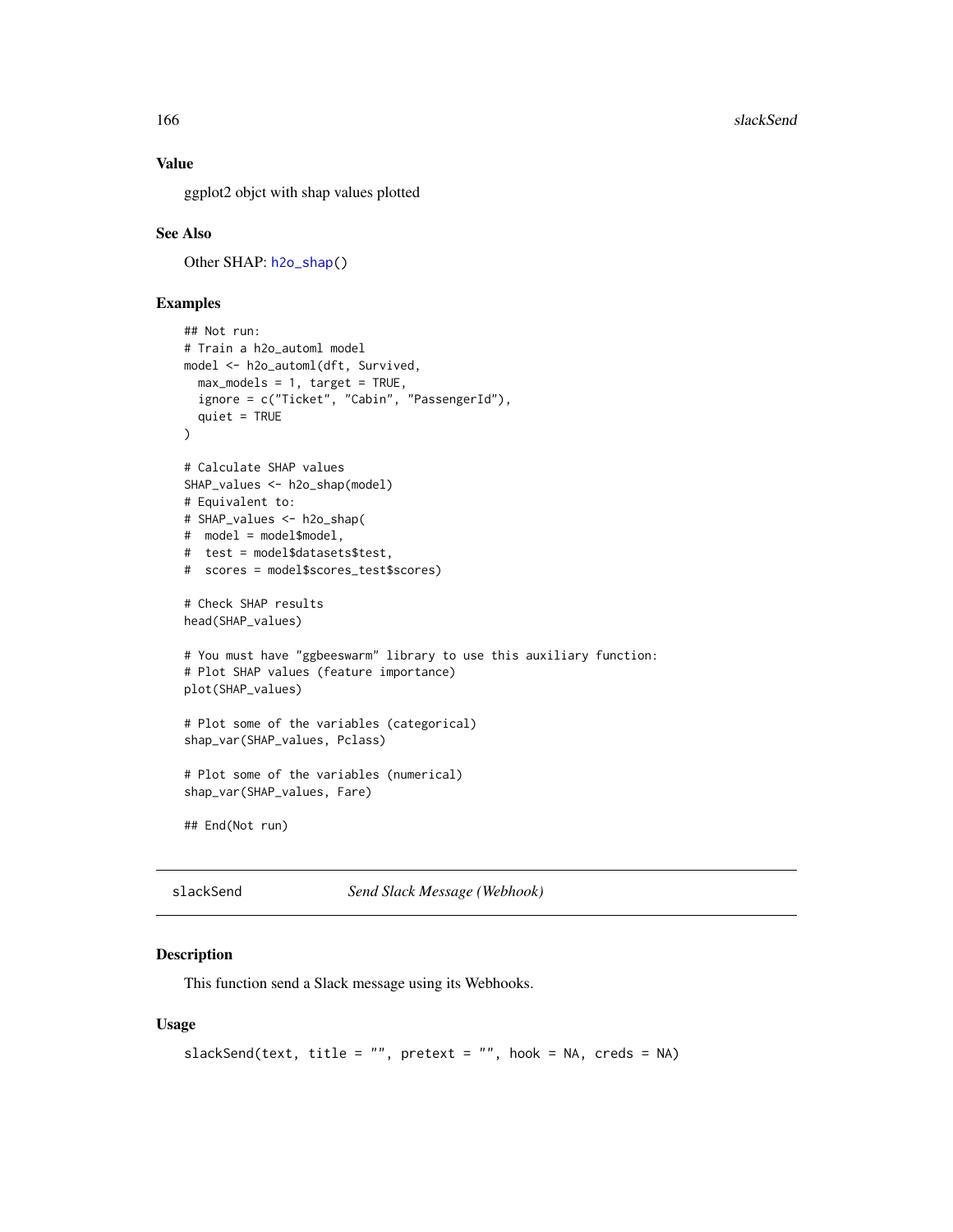# splot\_change 167

## Arguments

| text, title, pretext |                                                                                                                              |
|----------------------|------------------------------------------------------------------------------------------------------------------------------|
|                      | Character. Content on you Slack message.                                                                                     |
| hook                 | Character. Web hook URL. Ths value will be overwritten by creds if correctly<br>used.                                        |
| creds                | Character. Credential's dir (see get_creds()). Set hook URL into the "slack"<br>list in your YML file. Will use first value. |

#### Details

For more help, you can follow the [Sending messages using Incoming Webhooks](https://api.slack.com/messaging/webhooks#posting_with_webhooks) original documentarion.

## Value

Invisible POST response

# See Also

```
Other API: bring_api(), fb_accounts(), fb_ads(), fb_creatives(), fb_insights(), fb_posts(),
fb_post(), fb_process(), fb_rf(), fb_token(), li_auth(), li_profile(), queryGA()
Other Credentials: db_download(), db_upload(), get_credentials(), get_tweets(), mail_send(),
queryDB(), queryGA(), stocks_file(), stocks_report()
```
#### Examples

```
## Not run:
slackSend(text = "This is a message", title = "TEST", pretext = Sys.info()["user"])
```
## End(Not run)

<span id="page-166-0"></span>splot\_change *Portfolio Plots: Daily Change*

#### Description

This function plots each stock's change through history, since inception, with weighted attributions or absolute values.

```
splot_change(
 p,
  s,
  rel = TRUE,group = FALSE,
 n\_days = 365,
```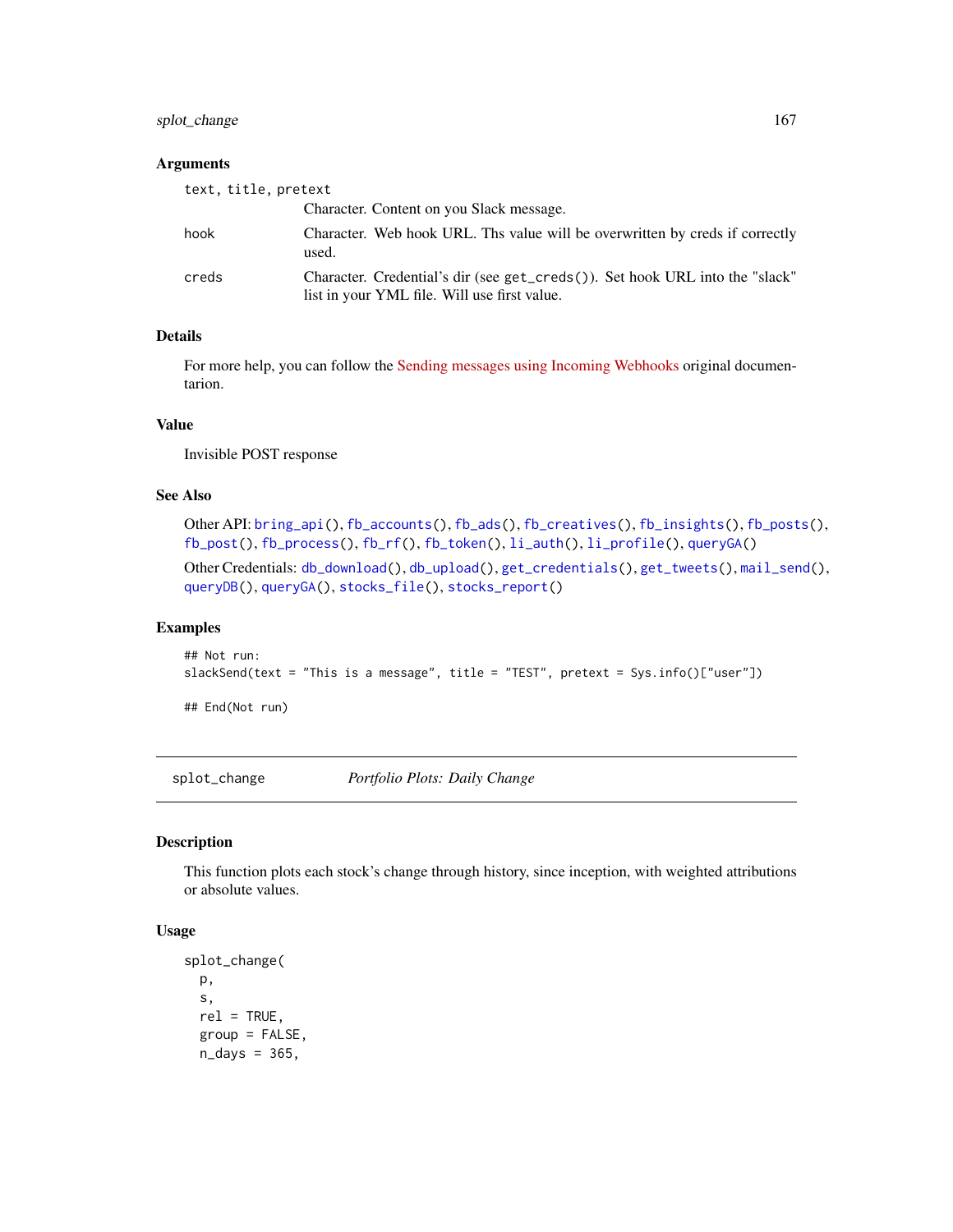```
keep_old = FALSE,
  save = FALSE\lambda
```

| p        | Dataframe. Result from daily_portfolio()                                                               |
|----------|--------------------------------------------------------------------------------------------------------|
| S        | Dataframe. Result from $daily_stocks()$                                                                |
| rel      | Boolean. Relative delta values (weighted with portfolio)? If not, absolute mon-<br>etary delta values. |
| group    | Boolean. Group stocks by stocks type?                                                                  |
| n_days   | Integer. How many days back you want to see? sold entirely?                                            |
| keep_old | Boolean. Include sold tickers even though not currently in portfolio?                                  |
| save     | Boolean. Save plot into a local file?                                                                  |

#### Value

ggplot object

# See Also

```
Other Investment: daily_portfolio(), daily_stocks(), etf_sector(), splot_divs(), splot_etf(),
splot_growth(), splot_roi(), splot_summary(), splot_types(), stocks_file(), stocks_obj(),
stocks_quote(), stocks_report()
```
Other Investment Plots: [splot\\_divs\(](#page-167-0)), [splot\\_etf\(](#page-168-0)), [splot\\_growth\(](#page-169-0)), [splot\\_roi\(](#page-169-1)), [splot\\_summary\(](#page-170-0)), [splot\\_types\(](#page-171-0))

<span id="page-167-0"></span>splot\_divs *Portfolio Plots: Dividends per Year and Quarter*

## Description

This function plots a portfolio's historical dividends incomes grouped by quarter an year.

# Usage

splot\_divs(p, type = 1)

# Arguments

| p    | Dataframe. Result from daily_portfolio() |
|------|------------------------------------------|
| type | Integer. Typo of plot. 1 for incomes.    |

## Value

ggplot object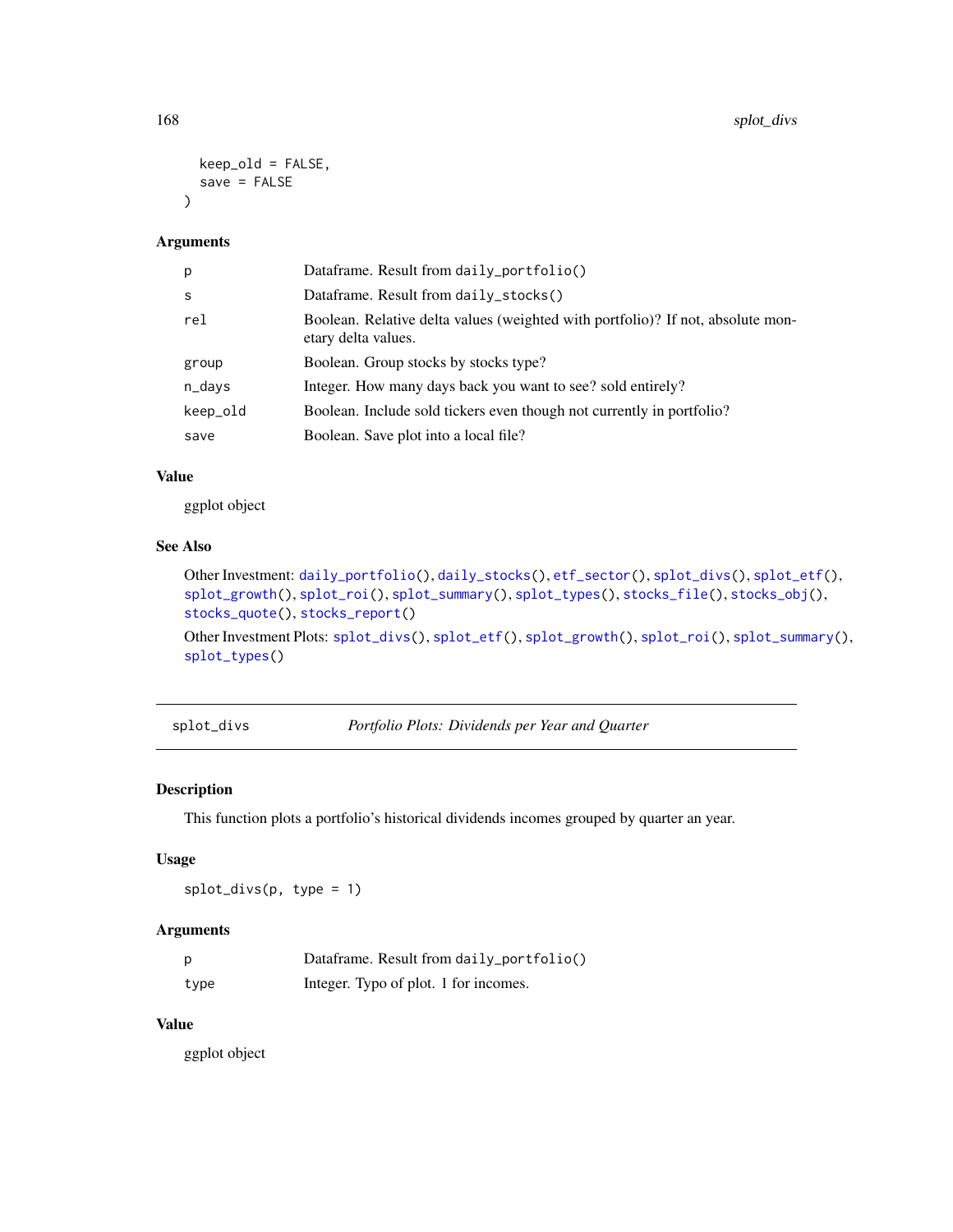#### splot\_etf and the splot of the splot of the splot of the splot of the splot of the splot of the splot of the splot of the splot of the splot of the splot of the splot of the splot of the splot of the splot of the splot of

# See Also

```
Other Investment: daily_portfolio(), daily_stocks(), etf_sector(), splot_change(), splot_etf(),
splot_growth(), splot_roi(), splot_summary(), splot_types(), stocks_file(), stocks_obj(),
stocks_quote(), stocks_report()
```
Other Investment Plots: [splot\\_change\(](#page-166-0)), [splot\\_etf\(](#page-168-0)), [splot\\_growth\(](#page-169-0)), [splot\\_roi\(](#page-169-1)), [splot\\_summary\(](#page-170-0)), [splot\\_types\(](#page-171-0))

<span id="page-168-0"></span>splot\_etf *Portfolio's Sector Distribution (ETFs)*

## Description

This function lets the user plot his portfolio's distribution, specifically ETF's sectors

#### Usage

splot\_etf(s, keep\_all = FALSE, cache = TRUE, save = FALSE)

# Arguments

| -S       | Dataframe. Result from daily_stocks()  |
|----------|----------------------------------------|
| keep_all | Boolean. Keep "Not Known / Not ETF"?   |
| cache    | Boolean. Use daily cache if available? |
| save     | Boolean. Save plot into a local file?  |

## Value

ggplot2 object

#### See Also

Other Investment: [daily\\_portfolio\(](#page-27-0)), [daily\\_stocks\(](#page-28-0)), [etf\\_sector\(](#page-42-0)), [splot\\_change\(](#page-166-0)), [splot\\_divs\(](#page-167-0)), [splot\\_growth\(](#page-169-0)), [splot\\_roi\(](#page-169-1)), [splot\\_summary\(](#page-170-0)), [splot\\_types\(](#page-171-0)), [stocks\\_file\(](#page-174-0)), [stocks\\_obj\(](#page-175-0)), [stocks\\_quote\(](#page-176-0)), [stocks\\_report\(](#page-178-0))

Other Investment Plots: [splot\\_change\(](#page-166-0)), [splot\\_divs\(](#page-167-0)), [splot\\_growth\(](#page-169-0)), [splot\\_roi\(](#page-169-1)), [splot\\_summary\(](#page-170-0)), [splot\\_types\(](#page-171-0))

Other Scrapper: [filesGD\(](#page-56-0)), [get\\_mp3\(](#page-73-0)), [gtrends\\_related\(](#page-79-0)), [holidays\(](#page-92-0)), [ip\\_data\(](#page-95-0)), [readGS\(](#page-150-0)), [stocks\\_quote\(](#page-176-0))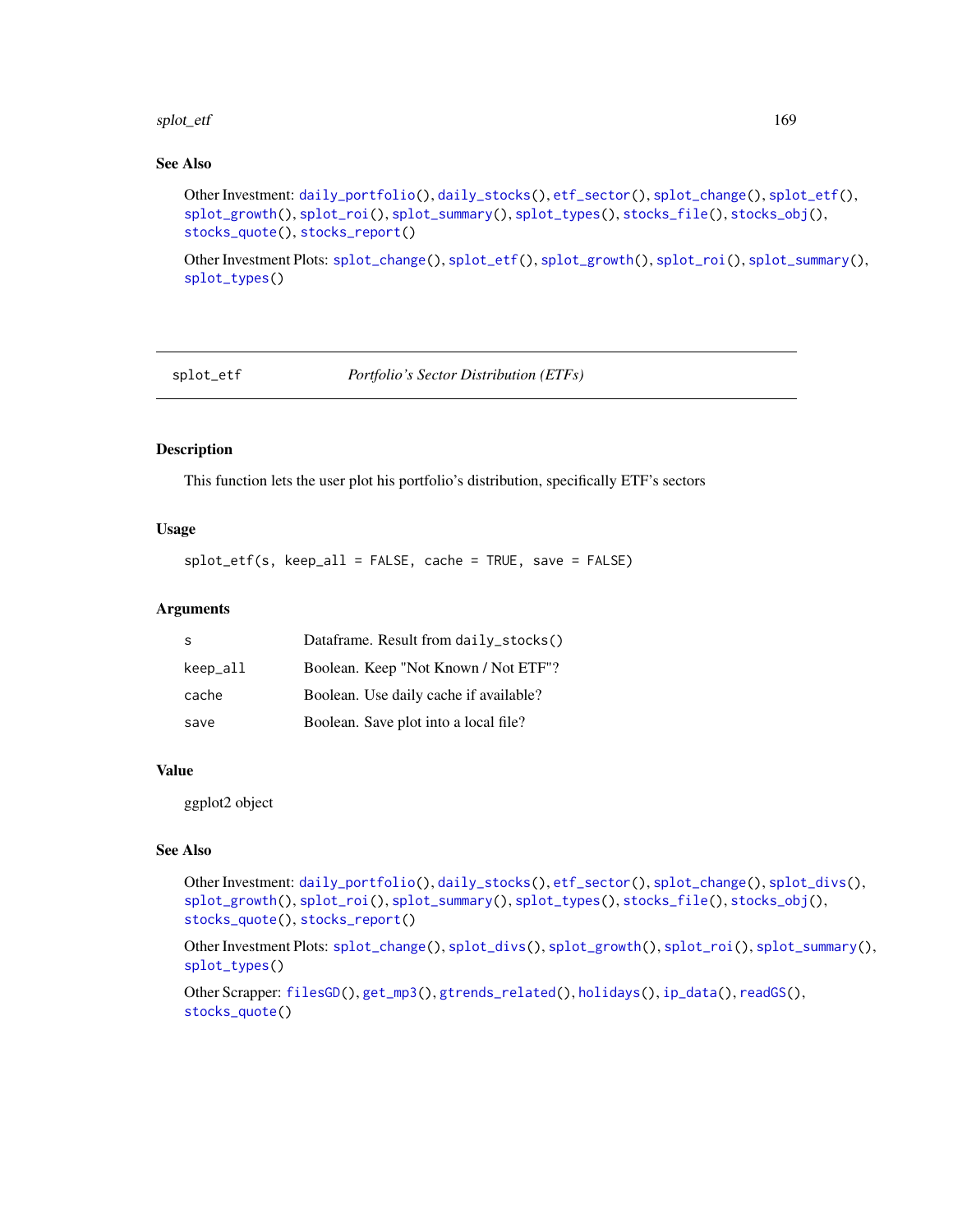<span id="page-169-0"></span>

This function plots your portfolio's growth, in cash and investment, since inception.

#### Usage

splot\_growth(p, save = FALSE)

# Arguments

| p    | Dataframe. Result from daily_portfolio() |
|------|------------------------------------------|
| save | Boolean. Save plot into a local file?    |

#### Value

ggplot object

# See Also

```
Other Investment: daily_portfolio(), daily_stocks(), etf_sector(), splot_change(), splot_divs(),
splot_etf(), splot_roi(), splot_summary(), splot_types(), stocks_file(), stocks_obj(),
stocks_quote(), stocks_report()
```

```
Other Investment Plots: splot_change(), splot_divs(), splot_etf(), splot_roi(), splot_summary(),
splot_types()
```
<span id="page-169-1"></span>splot\_roi *Portfolio Plots: Daily ROI*

# Description

This function plots a portfolio's historical ROI since inception or since last n days, with 2 moving average lines.

```
splot\_roi(p, n\_days = 365, historical = TRUE, ma = c(12, 50), save = FALSE)
```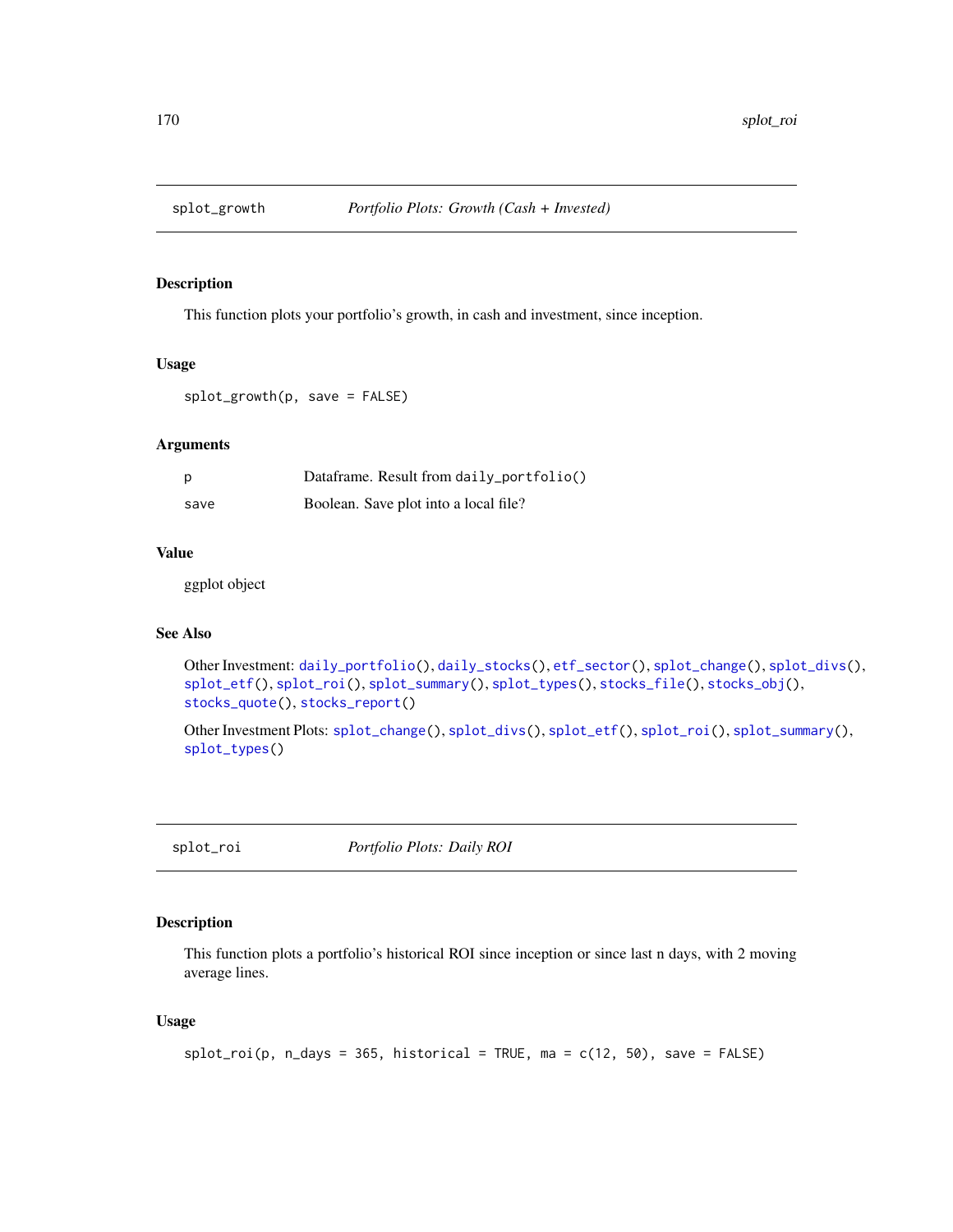# splot\_summary 171

### Arguments

| p          | Dataframe. Result from daily_portfolio()                                                       |
|------------|------------------------------------------------------------------------------------------------|
| n_days     | Integer. How many days back you want to see?                                                   |
| historical | Boolean. Historical ROI metric? If not, ROI will be calculated locally for<br>n days parameter |
| ma         | Numeric Vector. Select 2 values for moving averages. Set to NA to turn this<br>metric off      |
| save       | Boolean. Save plot into a local file?                                                          |

#### Value

ggplot object

## See Also

```
Other Investment: daily_portfolio(), daily_stocks(), etf_sector(), splot_change(), splot_divs(),
splot_etf(), splot_growth(), splot_summary(), splot_types(), stocks_file(), stocks_obj(),
stocks_quote(), stocks_report()
```
Other Investment Plots: [splot\\_change\(](#page-166-0)), [splot\\_divs\(](#page-167-0)), [splot\\_etf\(](#page-168-0)), [splot\\_growth\(](#page-169-0)), [splot\\_summary\(](#page-170-0)), [splot\\_types\(](#page-171-0))

<span id="page-170-0"></span>splot\_summary *Portfolio Plots: Total Summary*

# Description

This function plots a summary for the whole portfolio, showing how much have you invested, how much has each ticker changed, etc.

# Usage

splot\_summary(p, s, save = FALSE)

#### Arguments

| р    | Dataframe. Result from daily_portfolio() |
|------|------------------------------------------|
| -S   | Dataframe. Result from daily_stocks()    |
| save | Boolean. Save plot into a local file?    |

#### Value

ggplot object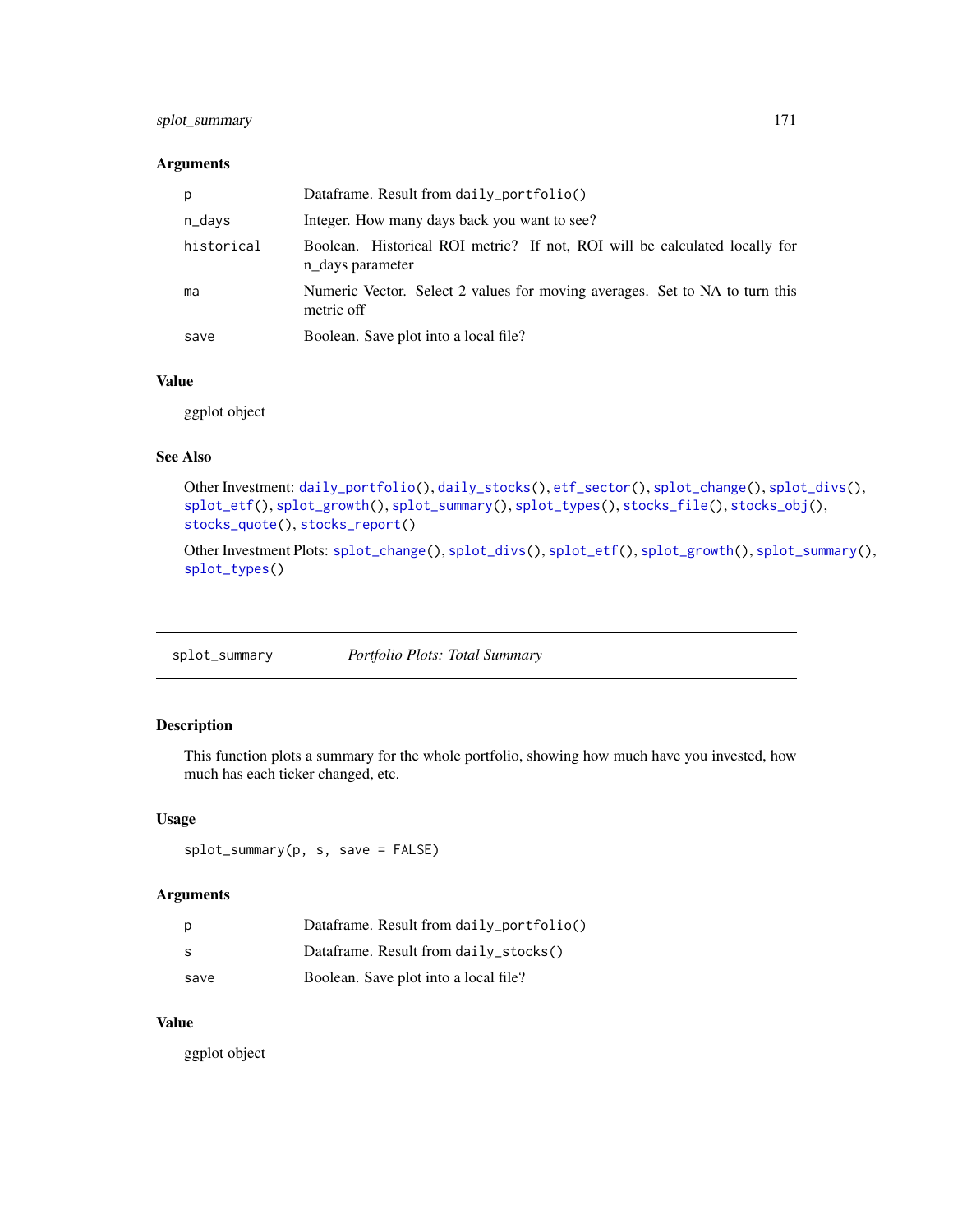# See Also

```
Other Investment: daily_portfolio(), daily_stocks(), etf_sector(), splot_change(), splot_divs(),
splot_etf(), splot_growth(), splot_roi(), splot_types(), stocks_file(), stocks_obj(),
stocks_quote(), stocks_report()
```
Other Investment Plots: [splot\\_change\(](#page-166-0)), [splot\\_divs\(](#page-167-0)), [splot\\_etf\(](#page-168-0)), [splot\\_growth\(](#page-169-0)), [splot\\_roi\(](#page-169-1)), [splot\\_types\(](#page-171-0))

#### <span id="page-171-0"></span>splot\_types *Portfolio Plots: Types of Stocks*

# Description

This function lets the user plot types or categories of tickers.

#### Usage

splot\_types(s, save = FALSE)

## Arguments

| s    | Dataframe. Result from daily_stocks() |
|------|---------------------------------------|
| save | Boolean. Save plot into a local file? |

#### Value

ggplot object

#### See Also

Other Investment: [daily\\_portfolio\(](#page-27-0)), [daily\\_stocks\(](#page-28-0)), [etf\\_sector\(](#page-42-0)), [splot\\_change\(](#page-166-0)), [splot\\_divs\(](#page-167-0)), [splot\\_etf\(](#page-168-0)), [splot\\_growth\(](#page-169-0)), [splot\\_roi\(](#page-169-1)), [splot\\_summary\(](#page-170-0)), [stocks\\_file\(](#page-174-0)), [stocks\\_obj\(](#page-175-0)), [stocks\\_quote\(](#page-176-0)), [stocks\\_report\(](#page-178-0))

Other Investment Plots: [splot\\_change\(](#page-166-0)), [splot\\_divs\(](#page-167-0)), [splot\\_etf\(](#page-168-0)), [splot\\_growth\(](#page-169-0)), [splot\\_roi\(](#page-169-1)), [splot\\_summary\(](#page-170-0))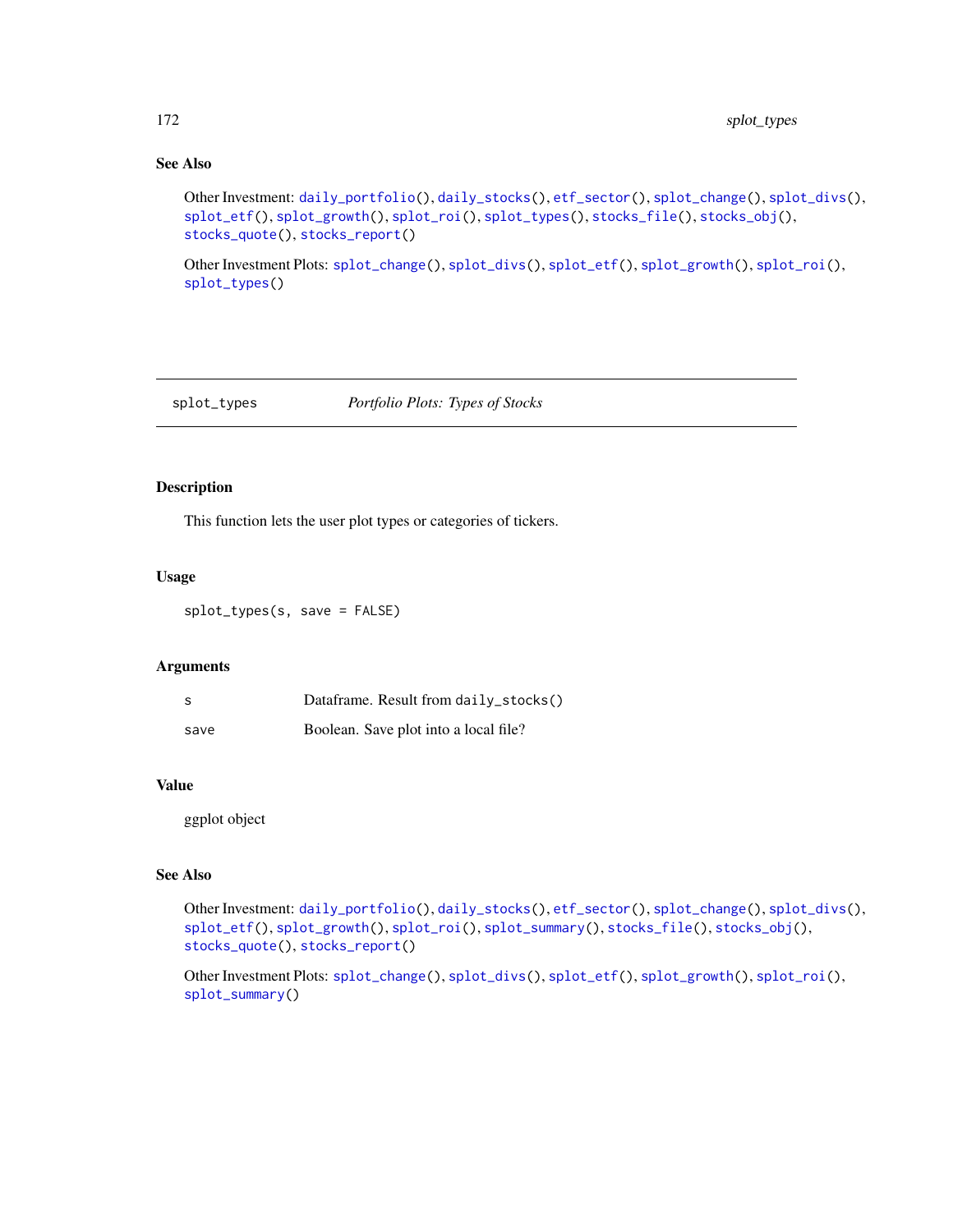Spread an existing list column into new columns on a data.frame. Note that every element on every observation must have a name for the function to do its work. Original column will be automatically suppressed but you can set the replace argument to avoid it.

#### Usage

 $spread\_list(df, col, str = NULL, replace = TRUE)$ 

# Arguments

| df      | Dataframe                                                                                    |
|---------|----------------------------------------------------------------------------------------------|
| col     | Variable name.                                                                               |
| str     | Character. Start column names with. If set to NULL, original name of column<br>will be used. |
| replace | Boolean. Replace original values (delete column)                                             |

## Value

data.frame. Result of un-nesting named or un-named list columns.

## Examples

```
df <- dplyr::starwars
# Un-named list columns
spread_list(df, films, replace = FALSE) %>%
 dplyr::select(name, dplyr::starts_with("films")) %>%
 head(8)
# Named (and un-nammed) list columns
df <- dplyr::tibble(id = 1:3, platform = list(
 list("fb" = 1, "ig" = 2),list("fb" = 3),list()
))
spread_list(df, platform, str = "ptf_")
```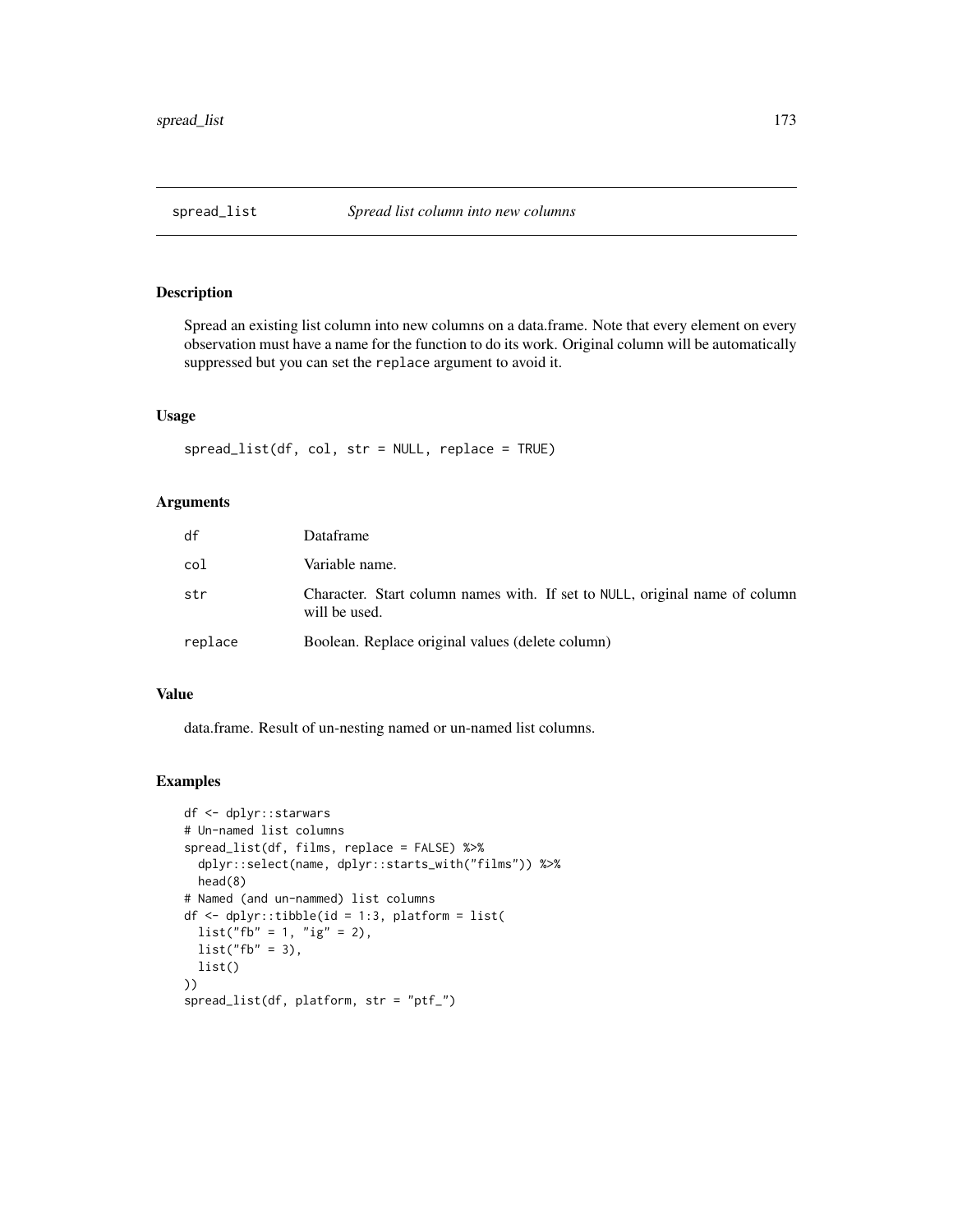<span id="page-173-0"></span>

This function lets the user view a progressbar for a 'for' loop.

# Usage

```
statusbar(
 run = 1,max.run = 100,label = run,msg = "",type = Sys.getenv("LARES_STATUSBAR"),
  start_time = NA,
 multiples = 1,
 alarm = FALSE
)
```
## Arguments

| run        | Iterator. for loop or an integer with the current loop number. Start with 1 preferi-<br>bly                                                                                                         |
|------------|-----------------------------------------------------------------------------------------------------------------------------------------------------------------------------------------------------|
| max.run    | Number. Maximum number of loops                                                                                                                                                                     |
| label      | String. With additionaly information to be printed at the end of the line. The<br>default is run.                                                                                                   |
| msg        | Character. Finish message.                                                                                                                                                                          |
| type       | Character. Loading type style: equal, domino                                                                                                                                                        |
| start_time | POSIX ct. Start time to consider. If NA, then when first iteration starts will be<br>set as start time. Useful for when first iteration is showed as done but started a<br>few seconds/minutes ago. |
| multiples  | Integer. Only print when multiples of N (to avoid) wasting resources on fast and<br>lots of iterations.                                                                                             |
| alarm      | Boolean. Ping (sound) when done. Requires beepr.                                                                                                                                                    |

## Value

No return value, called for side effects.

## See Also

```
Other Tools: autoline(), bind_files(), bring_api(), db_download(), db_upload(), export_plot(),
export_results(), get_credentials(), h2o_predict_API(), h2o_predict_MOJO(), h2o_predict_binary(),
h2o_predict_model(), h2o_selectmodel(), haveInternet(), image_metadata(), importxlsx(),
ip_data(), json2vector(), listfiles(), mail_send(), msplit(), myip(), quiet(), read.file(),
tic(), try_require(), updateLares(), zerovar()
```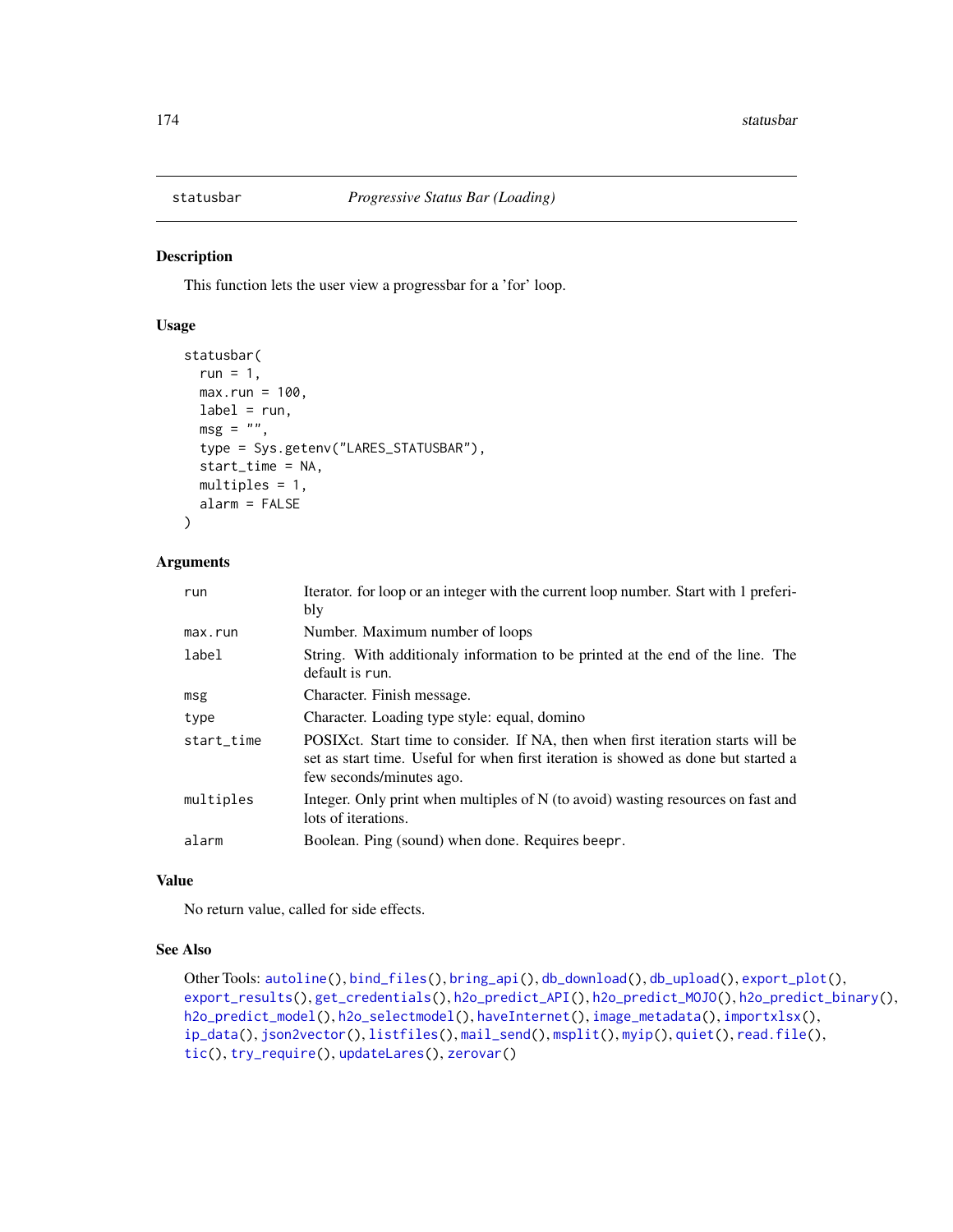# stocks\_file 175

# Examples

```
for (i in 1:9) {
  statusbar(i, 9, multiples = 2)
  Sys.sleep(0.3)
}
```
<span id="page-174-0"></span>

stocks\_file *Get Personal Portfolio's Data*

# Description

This function lets the user download his personal Excel with his Portfolio's data, locally or from Dropbox.

#### Usage

```
stocks_file(
  file = NA,
  creds = NA,
  auto = TRUE,
  sheets = c("Portafolio", "Fondos", "Transacciones"),
 keep_old = TRUE,
  cache = TRUE,
  quiet = FALSE
)
```
# Arguments

| file     | Character. Import an Excel file, local or from URL.                                                                                                                                                              |
|----------|------------------------------------------------------------------------------------------------------------------------------------------------------------------------------------------------------------------|
| creds    | Character. Dropbox's credentials (see get_creds())                                                                                                                                                               |
| auto     | Boolean. Automatically use my local personal file? You might want to set in<br>into your. Renviron LARES_PORTFOLIO=~/dir/to/your/file.xlsx so you can<br>leave all other parameters as NA and use it every time. |
| sheets   | Character Vector. Names of each sheet containing Portfolio summary, Cash, and<br>Transactions information                                                                                                        |
| keep_old | Boolean. Include sold tickers even though not currently in portfolio?                                                                                                                                            |
| cache    | Boolean. Use daily cache if available?                                                                                                                                                                           |
| quiet    | Boolean. Keep quiet? If not, informative messages will be printed.                                                                                                                                               |
|          |                                                                                                                                                                                                                  |

## Value

List with portfolio, transactions, and cash data.frames.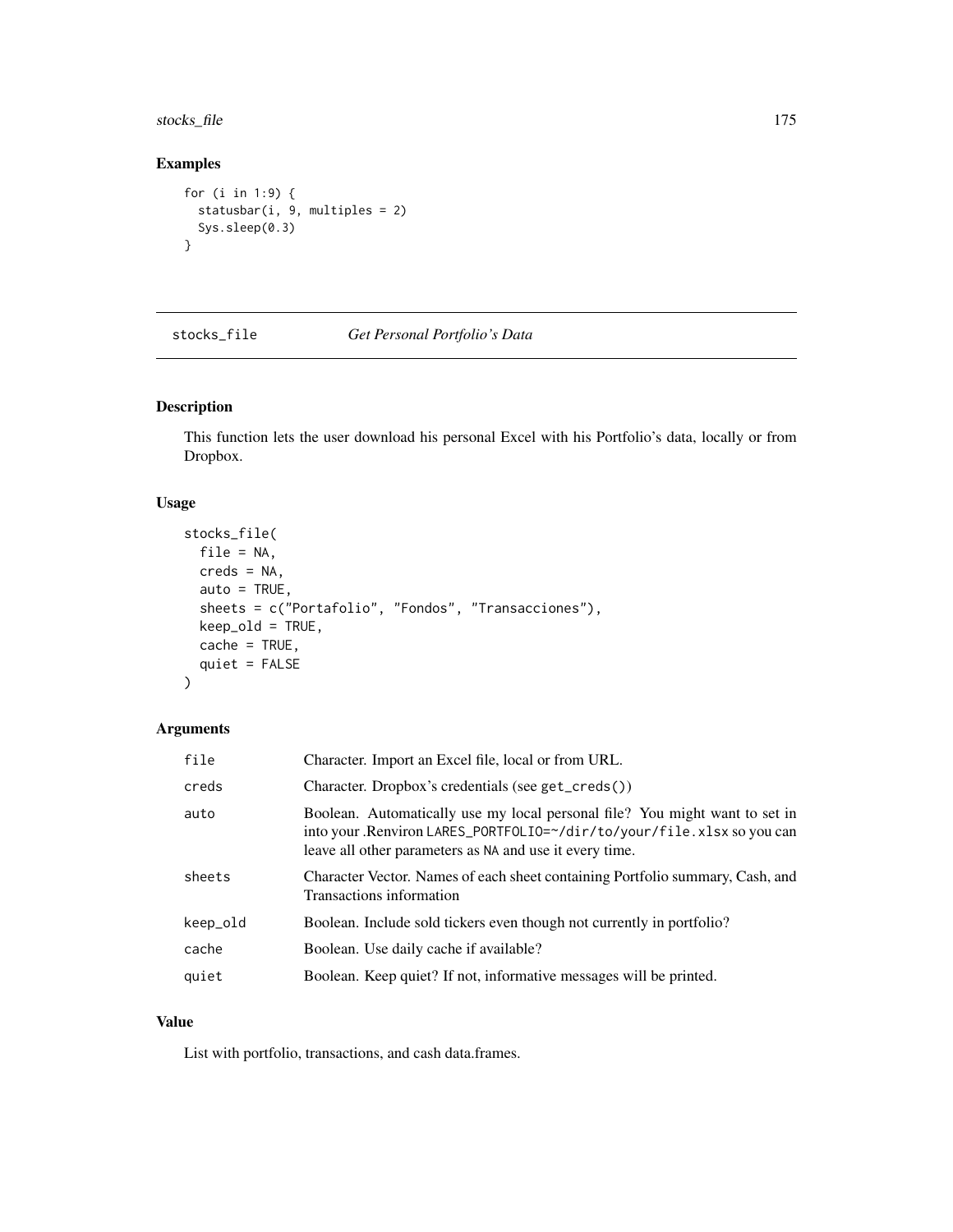# See Also

```
Other Investment: daily_portfolio(), daily_stocks(), etf_sector(), splot_change(), splot_divs(),
splot_etf(), splot_growth(), splot_roi(), splot_summary(), splot_types(), stocks_obj(),
stocks_quote(), stocks_report()
```

```
Other Credentials: db_download(), db_upload(), get_credentials(), get_tweets(), mail_send(),
queryDB(), queryGA(), slackSend(), stocks_report()
```
# Examples

```
## Not run:
# Load lares dummy portfolio XLSX
file <- system.file("inst/docs", "dummyPortfolio.xlsx", package = "lares")
df <- stocks_file(
  file = file,
  sheets = c("Portafolio", "Fondos", "Transacciones"),
  keep_old = FALSE
)
## End(Not run)
```
<span id="page-175-0"></span>stocks\_obj *Portfolio's Calculations and Plots*

#### Description

This function lets the user create his portfolio's calculations and plots for further study.

## Usage

```
stocks_obj(
  data = stocks_file(),
  cash_fix = 0,
  \text{tax} = 30,
  sectors = FALSE,
  parg = FALSE,
 window = c("1M", "YTD", "1Y", "MAX"),
 cache = TRUE,
  quiet = FALSE
)
```
#### Arguments

| data     | List. Containing the following dataframes: portfolio, transactions, cash. They<br>have to follow the original xlsx format |
|----------|---------------------------------------------------------------------------------------------------------------------------|
| cash_fix | Numeric. If, for some reason, you need to fix your cash amount for all reports,<br>set the amount here                    |
| tax      | Numeric. How much [0-99] of your dividends are gone with taxes?                                                           |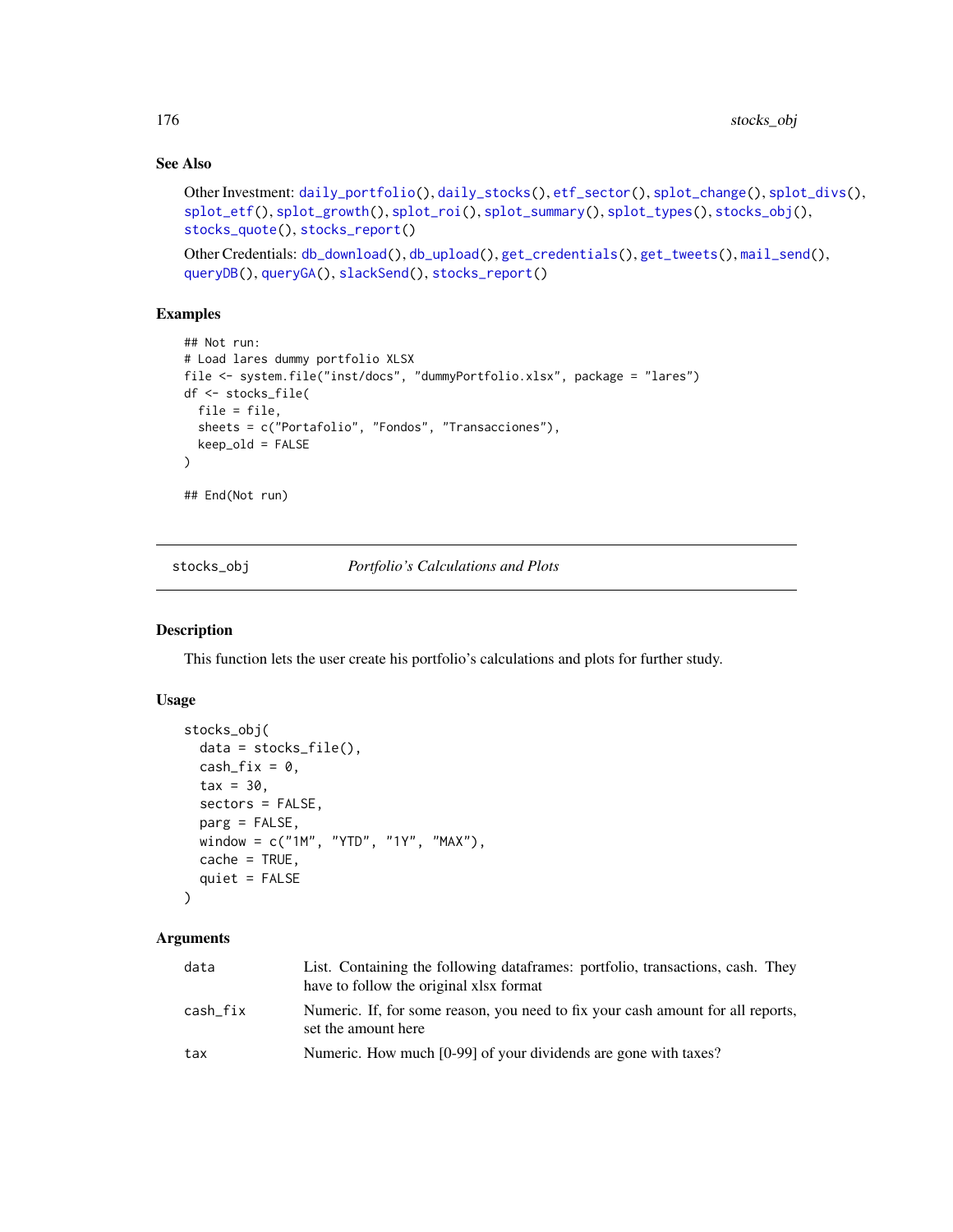# stocks\_quote 177

| sectors | Boolean. Return sectors segmentation for ETFs?                                                                               |
|---------|------------------------------------------------------------------------------------------------------------------------------|
| parg    | Boolean. Personal argument. Used to personalize stuff, in this case, taxes<br>changed from A to B in given date (hard-coded) |
| window  | Character. Choose any of: "1W", "1M", "6M", "1Y", "YTD", "5Y", "MAX"                                                         |
| cache   | Boolean. Use daily cache if available?                                                                                       |
| quiet   | Boolean. Keep quiet? If not, informative messages will be printed.                                                           |

# Value

List. Aggregated results and plots.

## See Also

```
Other Investment: daily_portfolio(), daily_stocks(), etf_sector(), splot_change(), splot_divs(),
splot_etf(), splot_growth(), splot_roi(), splot_summary(), splot_types(), stocks_file(),
stocks_quote(), stocks_report()
```
<span id="page-176-0"></span>stocks\_quote *Download Stocks Historical and Current Values*

## Description

This function lets the user download stocks live data.

This function lets the user download stocks historical data.

```
stocks_quote(symbols)
stocks_hist(
  symbols = c("VTI", "TSLA"),
  from = Sys.Date() - 365,to = Sys.<b>Date()</b>,today = TRUE,
  \text{tax} = 15,parg = FALSE,
 cache = TRUE,
 quiet = FALSE,
  ...
\lambda## S3 method for class 'stocks_hist'
plot(x, type = 1, ...)
```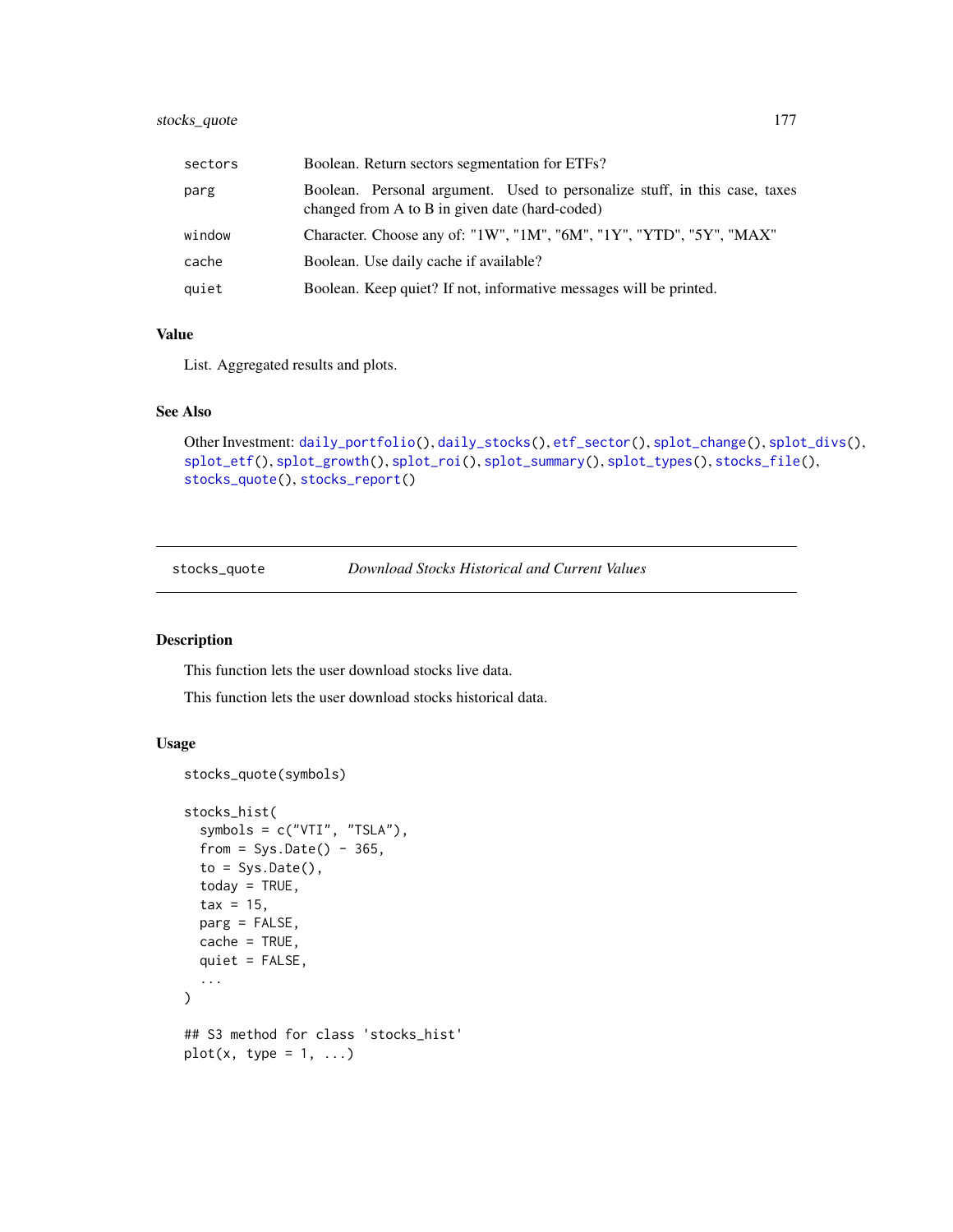| symbols  | Character Vector. List of symbols to download historical data                                                                |  |
|----------|------------------------------------------------------------------------------------------------------------------------------|--|
| from, to | Date. Dates for range. If not set, 1 year will be downloaded. Do use more than<br>4 days or will be over-written.            |  |
| today    | Boolean. Do you wish to add today's live quote? This will happen only if to<br>value is the same as today's date             |  |
| tax      | Numeric. How much [0-99] of your dividends are gone with taxes?                                                              |  |
| parg     | Boolean. Personal argument. Used to personalize stuff, in this case, taxes<br>changed from A to B in given date (hard-coded) |  |
| cache    | Boolean. Use daily cache if available?                                                                                       |  |
| quiet    | Boolean. Keep quiet? If not, informative messages will be printed.                                                           |  |
| $\cdots$ | Additional parameters                                                                                                        |  |
| X        | stocks_hist object                                                                                                           |  |
| type     | Integer. Select type of plot.                                                                                                |  |

# Value

data.frame with Symbol, Type of stock, Quote time, current value, Daily Change, Market, and Symbol Name.

## See Also

```
Other Investment: daily_portfolio(), daily_stocks(), etf_sector(), splot_change(), splot_divs(),
splot_etf(), splot_growth(), splot_roi(), splot_summary(), splot_types(), stocks_file(),
stocks_obj(), stocks_report()
```

```
Other Scrapper: filesGD(), get_mp3(), gtrends_related(), holidays(), ip_data(), readGS(),
splot_etf()
```
# Examples

```
# Multiple quotes at the same time
stocks_quote(c("VTI", "VOO", "TSLA"))
## Not run:
# CRAN
df \le stocks_hist(symbols = c("VTI", "FB", "FIW"), from = Sys.Date() - 180)
print(head(df))
plot(df)
## End(Not run)
```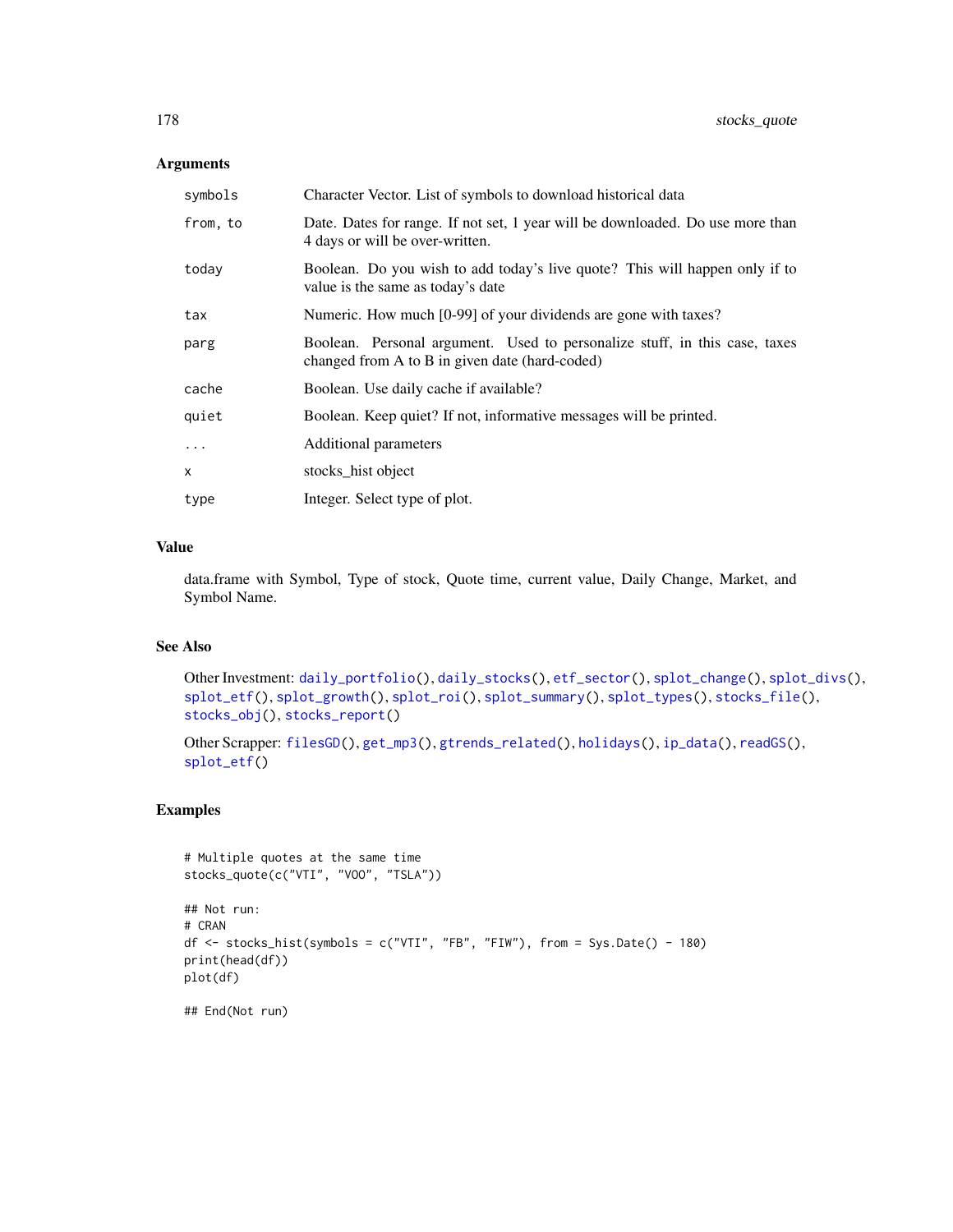<span id="page-178-0"></span>This function lets the user create his portfolio's full report with plots and send it to an email with the HTML report attached

# Usage

```
stocks_report(
  data = NA,
 keep\_old = TRUE,dir = NA,
 mail = FALSE,attachment = TRUE,
  to = "laresbernardo@gmail.com",
  sectors = FALSE,
 keep = FALSE,
 creds = NA,
  cache = TRUE
)
```
# Arguments

| data       | Character. stocks_obj() output. If NA, automatic parameters and stocks_file()<br>defaults will be used.                                                         |
|------------|-----------------------------------------------------------------------------------------------------------------------------------------------------------------|
| keep_old   | Boolean. Include sold tickers even though not currently in portfolio?                                                                                           |
| dir        | Character. Directory for HTML report output. If set to NA, current working<br>directory will be used. If mail sent, file will be erased                         |
| mail       | Boolean. Do you want to send an email with the report attached? If not, an<br>HTML file will be created in dir                                                  |
| attachment | Boolean. Create and add report as attachment if mail=TRUE? If not, no report<br>will be rendered and only tabulated summaries will be included on email's body. |
| to         | Character. Email to send the report to                                                                                                                          |
| sectors    | Boolean. Return sectors segmentation for ETFs?                                                                                                                  |
| keep       | Boolean. Keep HTML file when sent by email?                                                                                                                     |
| creds      | Character. Credential's user (see get_creds()) for sending mail and Dropbox<br>interaction.                                                                     |
| cache      | Boolean. Use daily cache if available?                                                                                                                          |

## Value

Invisible list. Aggregated results and plots.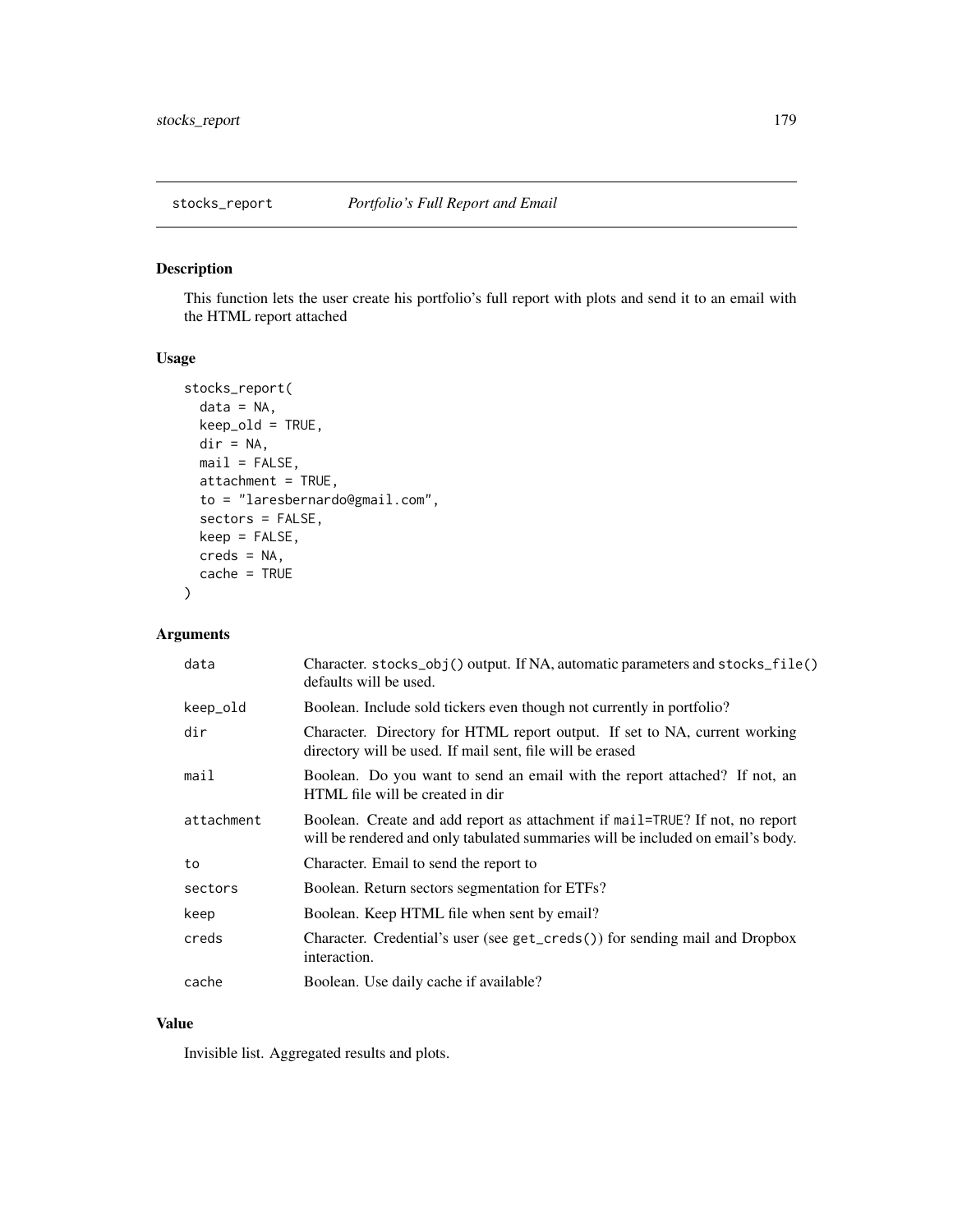## See Also

```
Other Investment: daily_portfolio(), daily_stocks(), etf_sector(), splot_change(), splot_divs(),
splot_etf(), splot_growth(), splot_roi(), splot_summary(), splot_types(), stocks_file(),
stocks_obj(), stocks_quote()
```

```
Other Credentials: db_download(), db_upload(), get_credentials(), get_tweets(), mail_send(),
queryDB(), queryGA(), slackSend(), stocks_file()
```
## Examples

```
## Not run:
list <- stocks_obj()
stocks_report(list, dir = "~/Desktop")
```
## End(Not run)

sudoku\_solver *Solve Sudoku Puzzles*

#### Description

Solve a Sudoku puzzle, where empty values are represented by 0s into a matrix object.

#### Usage

```
sudoku_solver(board, needed_cells = NULL, index = 1, quiet = FALSE)
```
#### Arguments

| board               | Matrix. 9x9 matrix or vector length 81, with only digits from 0 to 9. |
|---------------------|-----------------------------------------------------------------------|
| needed_cells, index |                                                                       |
|                     | Auxiliary parameters to auto-iterate using this same fx.              |
| quiet               | Boolean. Keep quiet? If not, plot results.                            |

#### Value

Logical output answering of the input board can be solved. The actual solved solution will be created as an object named solved in your .GlobalEnv.

# Examples

|   | # board <- c(0,0,0,0,0,6,000, |
|---|-------------------------------|
| # | 0,9,5,7,0,0,3,0,0,            |
| # | 4,0,0,0,9,2,0,0,5,            |
| # | 7,6,4,0,0,0,0,0,3,            |
| # | 0,0,0,0,0,0,0,0,0,            |
| # | 2,0,0,0,0,0,9,7,1,            |
| # | 5,0,0,2,1,0,0,0,9,            |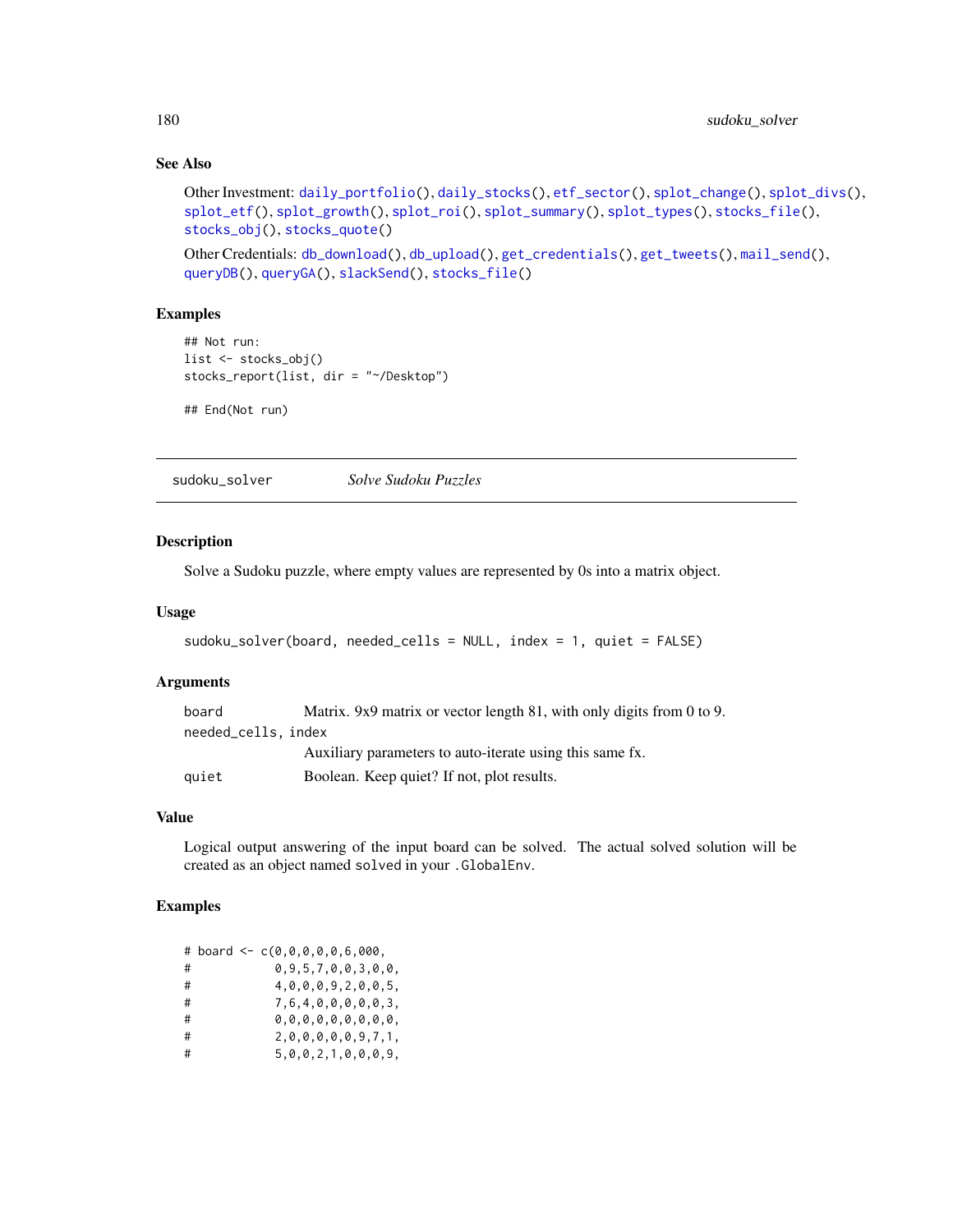<span id="page-180-0"></span>target\_set 181

```
# 0,0,7,0,0,5,4,8,0,
# 0,0,0,8,0,0,0,0,0)
# sudoku_solver(board)
# Trivial input (everything)
trivial \leq matrix(rep(0, 81), byrow = TRUE, ncol = 9)
trivial
sudoku_solver(trivial)
# Wrong / Impossible to solve input
imp \leftarrow matrix(c(rep(1, 72), rep(0, 9)), byrow = TRUE, ncol = 9)imp
sudoku_solver(imp)
```
target\_set *Set Target Value in Target Variable*

# Description

This function detects or forces the target value when predicting a categorical binary model. This is an auxiliary function.

# Usage

```
target_set(tag, score, target = "auto", quiet = FALSE)
```
# Arguments

| tag    | Vector. Real known label                                                                                                                                                                          |
|--------|---------------------------------------------------------------------------------------------------------------------------------------------------------------------------------------------------|
| score  | Vector. Predicted value or model's result                                                                                                                                                         |
| target | Value. Which is your target positive value? If set to 'auto', the target with largest<br>mean(score) will be selected. Change the value to overwrite. Only used when<br>binary categorical model. |
| quiet  | Boolean. Do not show message for auto target?                                                                                                                                                     |

#### Value

List. Contains original data.frame df and which with the target variable.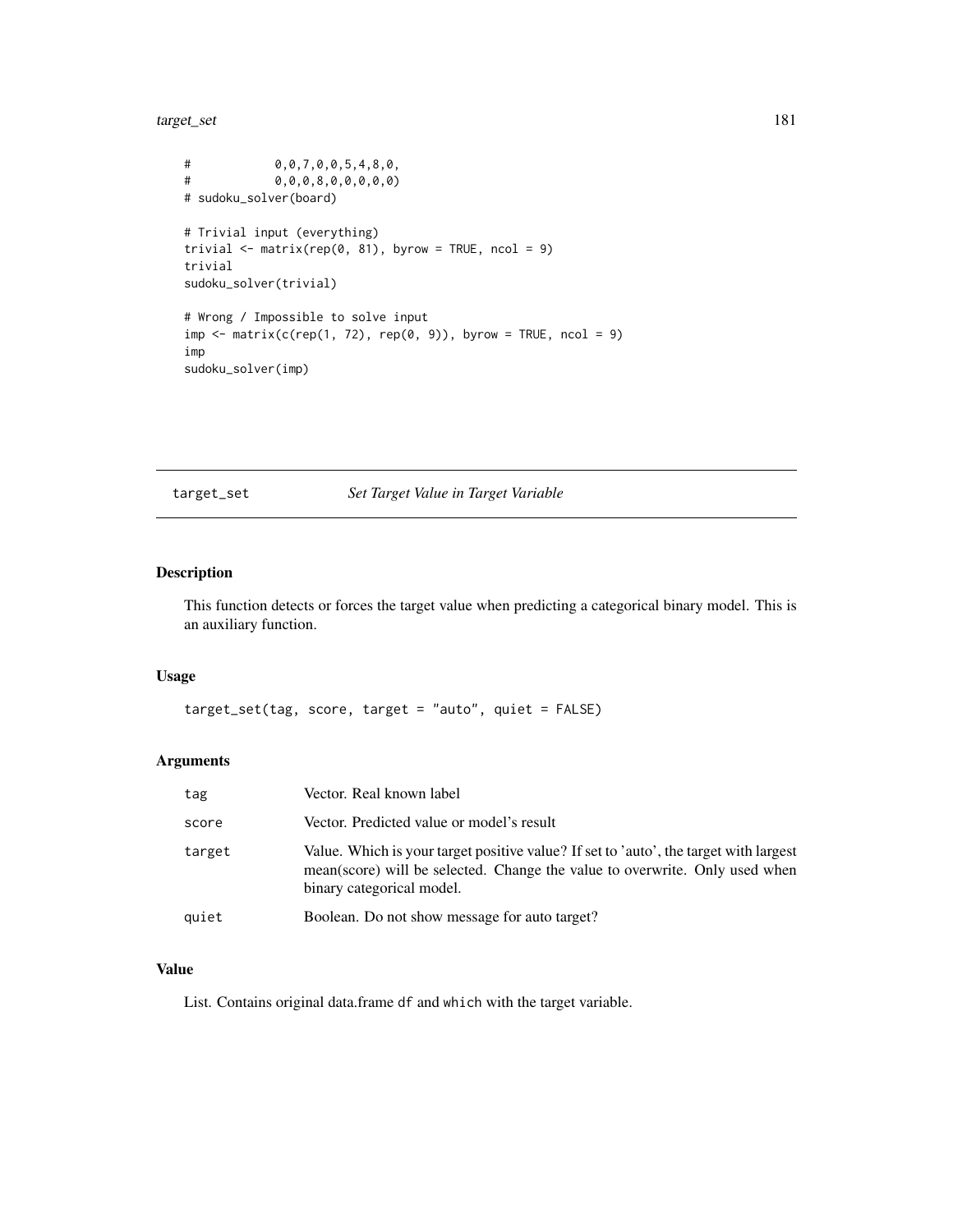<span id="page-181-1"></span><span id="page-181-0"></span>

Study the distribution of a target variable vs another variable. This function is quite similar to the funModeling's corrplot function.

# Usage

```
textCloud(
  text,
  lang = "english",
  exclude = NULL,
  seed = 0,
 keep_spaces = FALSE,
 min = 2,
 pal = NA,
 print = TRUE
)
```
# Arguments

| text        | Character vector                                                                                                                                                                                              |
|-------------|---------------------------------------------------------------------------------------------------------------------------------------------------------------------------------------------------------------|
| lang        | Character. Language in text (used for stop words)                                                                                                                                                             |
| exclude     | Character vector. Which word do you wish to exclude?                                                                                                                                                          |
| seed        | Numeric. Seed for re-producible plots                                                                                                                                                                         |
| keep_spaces | Boolean. If you wish to keep spaces in each line to keep unique compount<br>words, separated with spaces, set to TRUE. For example, 'LA ALAMEDA' will<br>be set as 'LA_ALAMEDA' and treated as a single word. |
| min         | Integer. Words with less frequency will not be plotted                                                                                                                                                        |
| pal         | Character vector. Which colours do you wish to use                                                                                                                                                            |
| print       | Boolean. Plot results as textcloud?                                                                                                                                                                           |

# Value

wordcloud plot object

#### See Also

```
Other Text Mining: cleanText(), ngrams(), remove_stopwords(), replaceall(), sentimentBreakdown(),
textFeats(), textTokenizer(), topics_rake()
```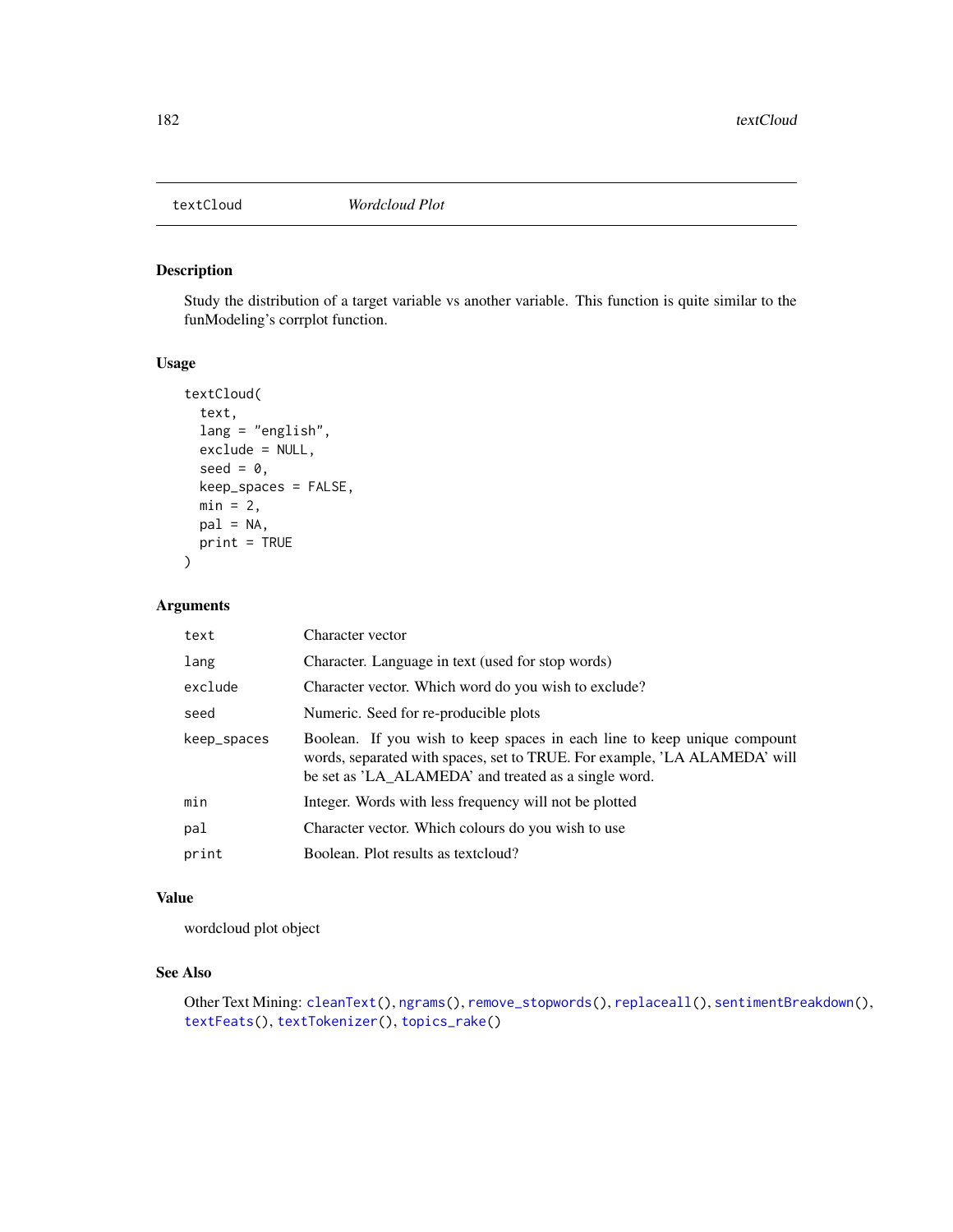<span id="page-182-1"></span><span id="page-182-0"></span>

This function creates a data.frame with features based on a text vector

#### Usage

```
textFeats(text, auto = TRUE, contains = NA, prc = FALSE)
```
#### Arguments

| text     | Character vector                                                                                  |
|----------|---------------------------------------------------------------------------------------------------|
| auto     | Boolean. Auto create some useful parameters?                                                      |
| contains | Character vector. Which columns do you wish to add with a contains (counter)<br>string validator? |
| prc      | Boolean. Also add percentage of each column compared with length?                                 |

# Value

data.frame with additional features based on text.

# See Also

Other Data Wrangling: [balance\\_data\(](#page-6-0)), [categ\\_reducer\(](#page-9-0)), [cleanText\(](#page-13-0)), [date\\_cuts\(](#page-31-0)), [date\\_feats\(](#page-31-1)), [formatNum\(](#page-61-0)), [holidays\(](#page-92-0)), [impute\(](#page-94-0)), [left\(](#page-102-0)), [normalize\(](#page-133-0)), [ohe\\_commas\(](#page-134-0)), [ohse\(](#page-135-0)), [removenacols\(](#page-153-0)), [replaceall\(](#page-155-0)), [textTokenizer\(](#page-183-0)), [vector2text\(](#page-192-0)), [year\\_month\(](#page-197-0))

Other Text Mining: [cleanText\(](#page-13-0)), [ngrams\(](#page-131-0)), [remove\\_stopwords\(](#page-154-0)), [replaceall\(](#page-155-0)), [sentimentBreakdown\(](#page-163-0)), [textCloud\(](#page-181-0)), [textTokenizer\(](#page-183-0)), [topics\\_rake\(](#page-187-0))

# Examples

```
textFeats("Bernardo Lares")
textFeats("Bernardo Lares 123!", prc = TRUE)
textFeats("I'm 100% Lares...", contains = c("Lares", "lares"))
textFeats(c("GREAT library!!", "Have you tried this 2?", "Happy faces :D :-)"))
```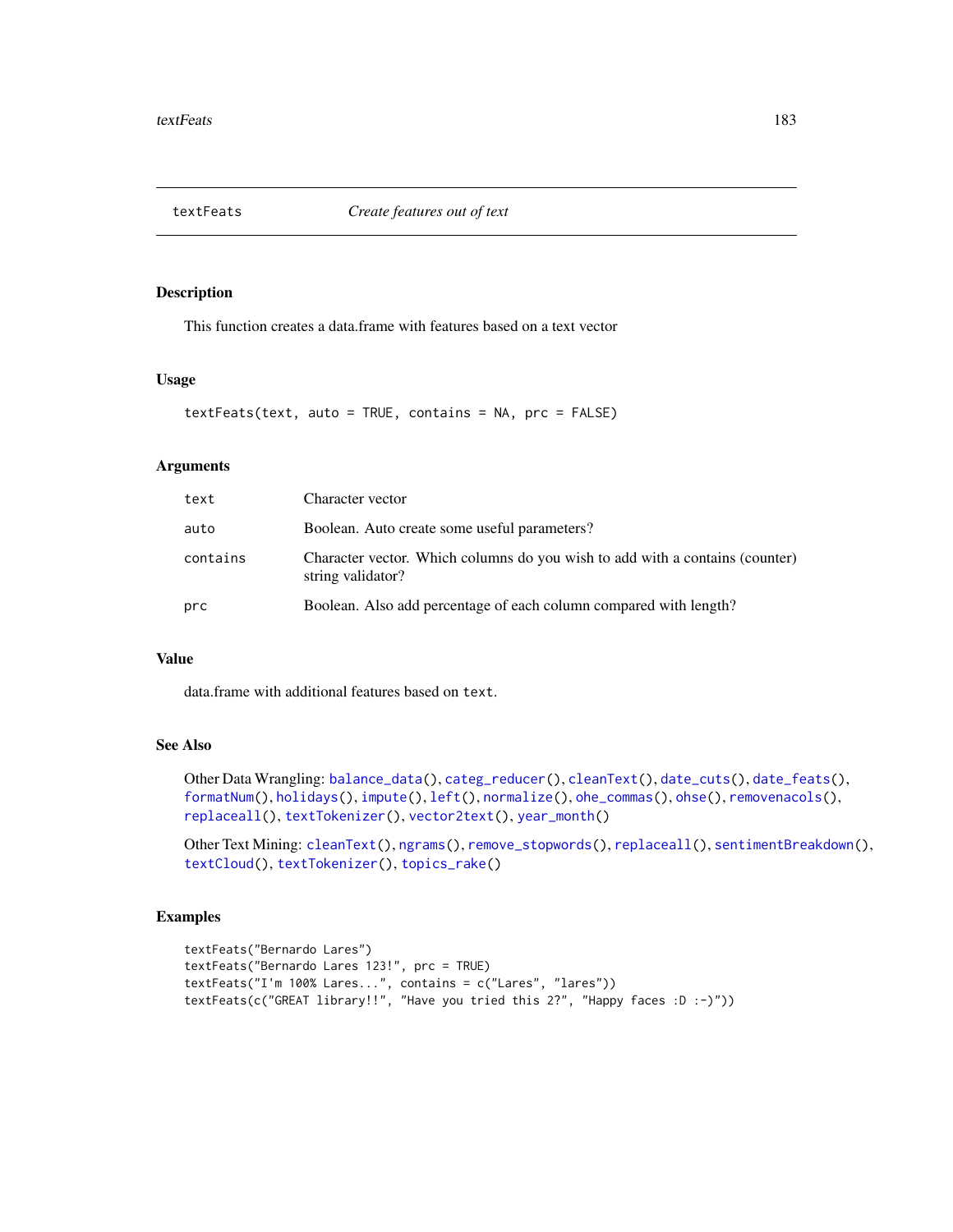<span id="page-183-1"></span><span id="page-183-0"></span>

This function transforms texts into words, calculate frequencies, supress stop words in a given language.

# Usage

```
textTokenizer(
  text,
  exclude = NULL,
  lang = NULL,min_word_freq = 5,
 min_word_len = 2,
  keep_spaces = FALSE,
  lowercase = TRUE,
  remove_numbers = TRUE,
  remove_punct = TRUE,
  remove_lettt = TRUE,
  laughs = TRUE,
 utf = TRUE,df = FALSE,h2o = FALSE,quiet = FALSE
\mathcal{L}
```
# Arguments

| text                                    | Character vector. Sentences or texts you wish to tokenize.                                                                                                                                              |  |
|-----------------------------------------|---------------------------------------------------------------------------------------------------------------------------------------------------------------------------------------------------------|--|
| exclude                                 | Character vector. Which words do you wish to exclude?                                                                                                                                                   |  |
| lang                                    | Character. Language in text (used for stop words). Example: "spanish" or "en-<br>glish". Set to NA to ignore.                                                                                           |  |
| min_word_freq                           | Integer. This will discard words that appear less than $\langle$ int $\rangle$ times. Defaults to 2.<br>Set to NA to ignore.                                                                            |  |
| min_word_len                            | Integer. This will discard words that have less than $\langle$ int> characters. Defaults to<br>5. Set to NA to ignore.                                                                                  |  |
| keep_spaces                             | Boolean. If you wish to keep spaces in each line to keep unique compound<br>words, separated with spaces, set to TRUE. For example, 'one two' will be set<br>as 'one_two' and treated as a single word. |  |
| lowercase, remove_numbers, remove_punct |                                                                                                                                                                                                         |  |
|                                         | Boolean.                                                                                                                                                                                                |  |
| remove_lettt                            | Boolean. Repeated letters (more than 3 consecutive).                                                                                                                                                    |  |
| laughs                                  | Boolean. Try to unify all laughs texts.                                                                                                                                                                 |  |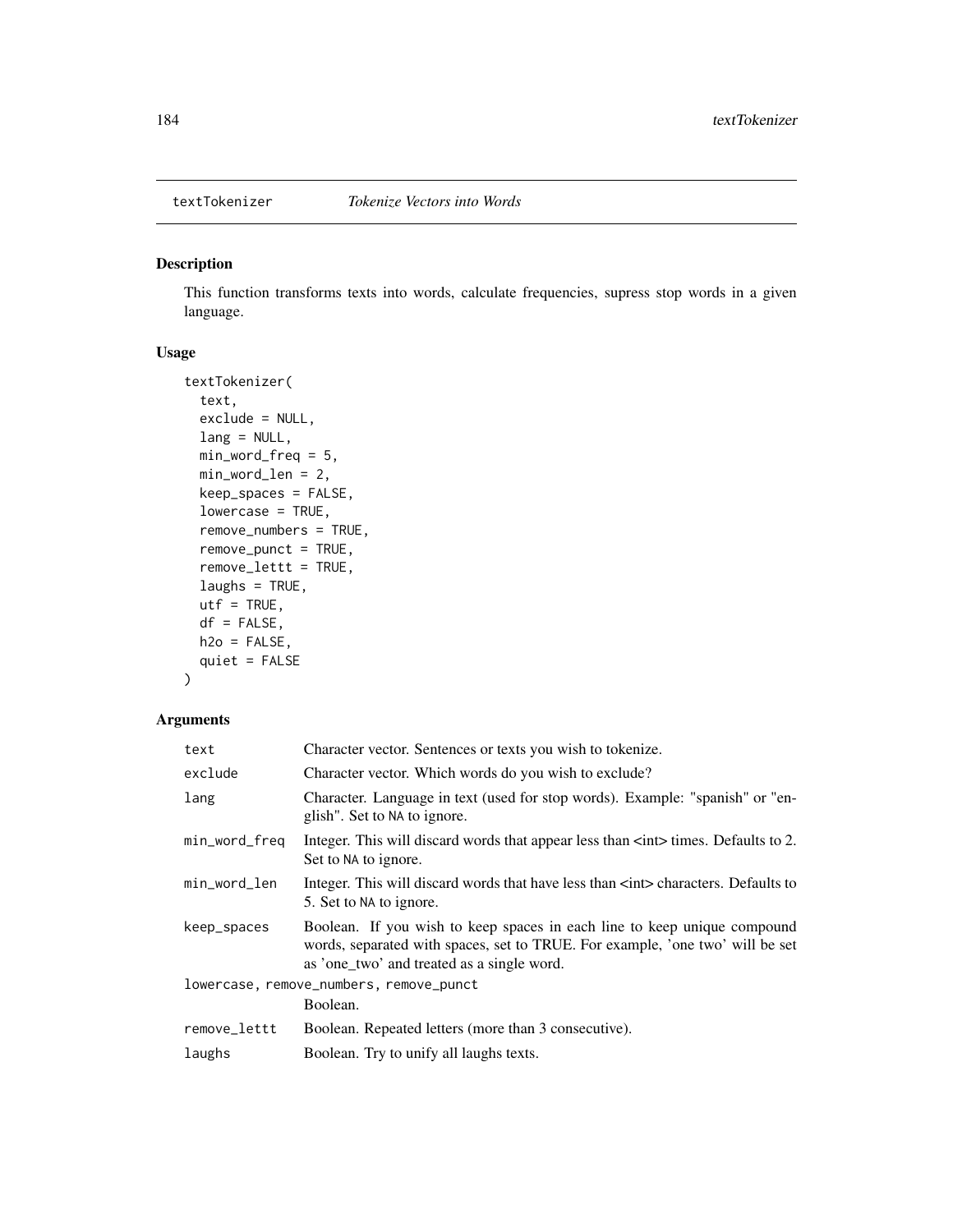<span id="page-184-0"></span>

| utf   | Boolean. Transform all characters to UTF (no accents and crazy symbols)                                                         |
|-------|---------------------------------------------------------------------------------------------------------------------------------|
| df    | Boolean. Return a dataframe with a one-hot-encoding kind of results? Each<br>word is a column and returns if word is contained. |
| h2o   | Boolean. Return H20Frame?                                                                                                       |
| quiet | Boolean. Keep quiet? If not, print messages                                                                                     |

# Value

data.frame. Tokenized words with counters.

#### See Also

```
Other Data Wrangling: balance_data(), categ_reducer(), cleanText(), date_cuts(), date_feats(),
formatNum(), holidays(), impute(), left(), normalize(), ohe_commas(), ohse(), removenacols(),
replaceall(), textFeats(), vector2text(), year_month()
```
Other Text Mining: [cleanText\(](#page-13-0)), [ngrams\(](#page-131-0)), [remove\\_stopwords\(](#page-154-0)), [replaceall\(](#page-155-0)), [sentimentBreakdown\(](#page-163-0)), [textCloud\(](#page-181-0)), [textFeats\(](#page-182-0)), [topics\\_rake\(](#page-187-0))

theme\_lares *Theme for ggplot2 (lares)*

#### Description

Based on hrbrthemes' theme\_ipsum and customized for lares usage. With this team you can custom the colour and fill palettes, global colour parameters, major and minor grids, legend, font and font size.

#### Usage

```
theme_lares(
  font = Sys.getenv("LARES_FONT"),
  size = 12,
 main_colour = "darkorange3",
  hard_colour = "black",
  soft_colour = "grey30",
 plot_colour = "transparent",
  panel_colour = "transparent",
  background = "transparent",
  no_facets = FALSE,
  legend = NULL,
  grid = TRUE,
  axis = TRUE,clean = FALSE,
 mg = 9,
  pal = 0,
  palette = NULL,
```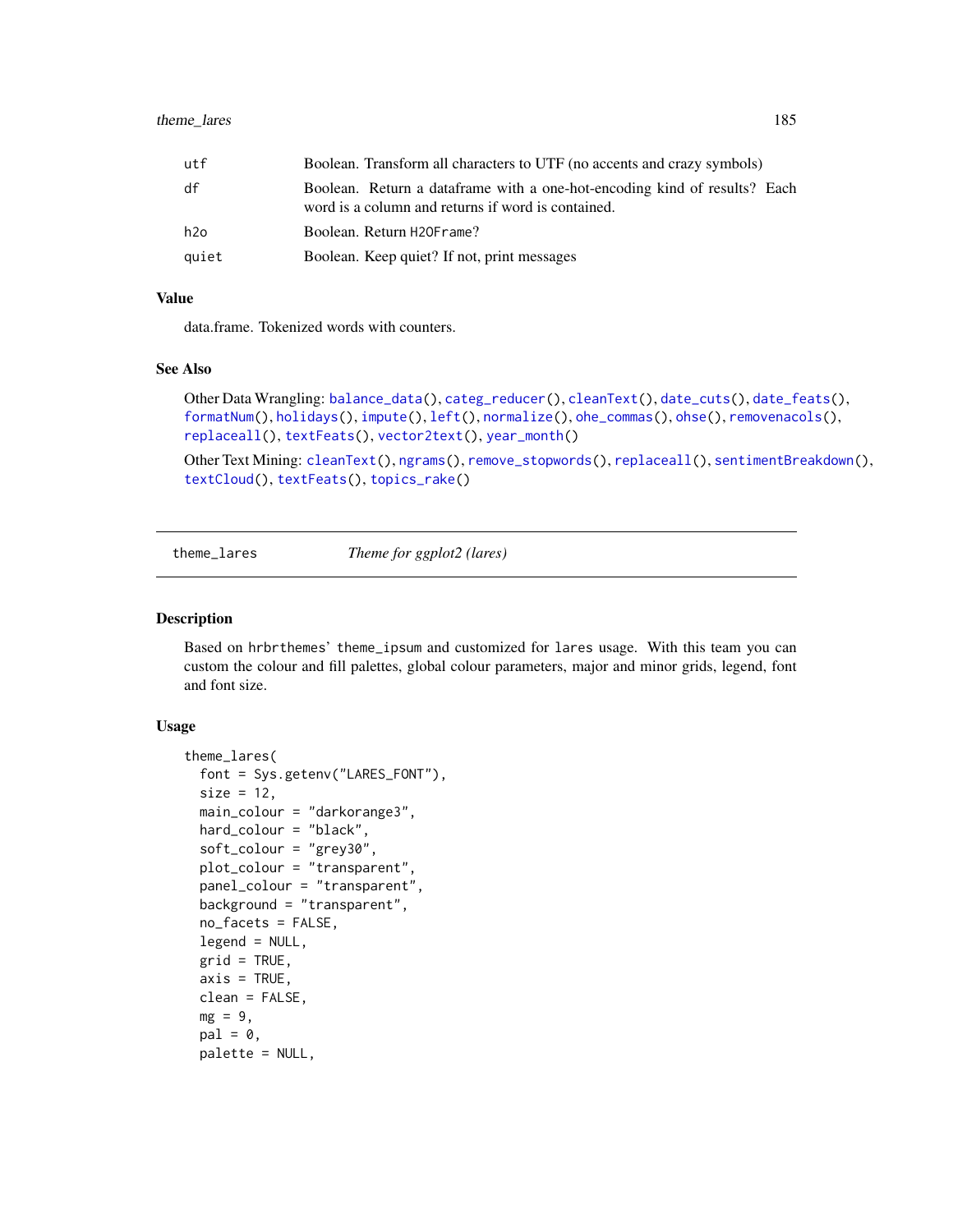```
which = "fc",...
\mathcal{L}
```
# Arguments

| font, size | Character and numeric. Base font family and base size for texts. Arial Narrow<br>is set by default when the library is loaded; you may change it with Sys.getenv("LARES_FONT"<br>= "X") or by using this parameter manually. |
|------------|------------------------------------------------------------------------------------------------------------------------------------------------------------------------------------------------------------------------------|
|            | main_colour, hard_colour, soft_colour, plot_colour, panel_colour<br>Character. Main colours for your theme.                                                                                                                  |
| background | Character. Main colour for your background. Overwrites plot_colour and<br>panel_colour.                                                                                                                                      |
| no_facets  | Boolean. Suppress facet labels?                                                                                                                                                                                              |
| legend     | Character. Legend position: "top", "right", "bottom", or "left" You can<br>also set to FALSE or "none" to suppress legend.                                                                                                   |
| grid       | Character or Boolean. Use TRUE/FALSE or a combination of X, x, Y, y to en-<br>able/disable minor and major grids.                                                                                                            |
| axis       | Character or Boolean. Use TRUE/FALSE, x or Y to enable X and/or Y axis lines.                                                                                                                                                |
| clean      | Boolean. Suppress grids and axis? Overwrites both parameters.                                                                                                                                                                |
| mg         | Numeric. External margins reference.                                                                                                                                                                                         |
| pal        | Integer. 1 for fill and colour palette, 2 for only colour palette, 3 for only fill<br>palette, 4 for personal labels-colour palette. 0 for nothing.                                                                          |
| palette    | Character vector. Pass a vector with HEX colour codes to use a custom palette.<br>If you pass a named vector, the name values will be used as fill and the values<br>will be used as colour.                                 |
| which      | Character. When $pal = 3$ , select which colours should be added with the custom<br>colours palette: fill, colour, text (fct) - first letters.                                                                               |
| $\ddots$   | Additional parameters passed                                                                                                                                                                                                 |
|            |                                                                                                                                                                                                                              |

# Value

Themed ggplot2 object

# Why Arial Narrow?

First and foremost, Arial Narrow is generally installed by default or readily available on any modern system, so it's "free"-ish; plus, it is a condensed font with solid default kerning pairs and geometric numbers.

# See Also

```
Other Themes: gg_fill_customs(), lares_pal(), plot_palette()
```
<span id="page-185-0"></span>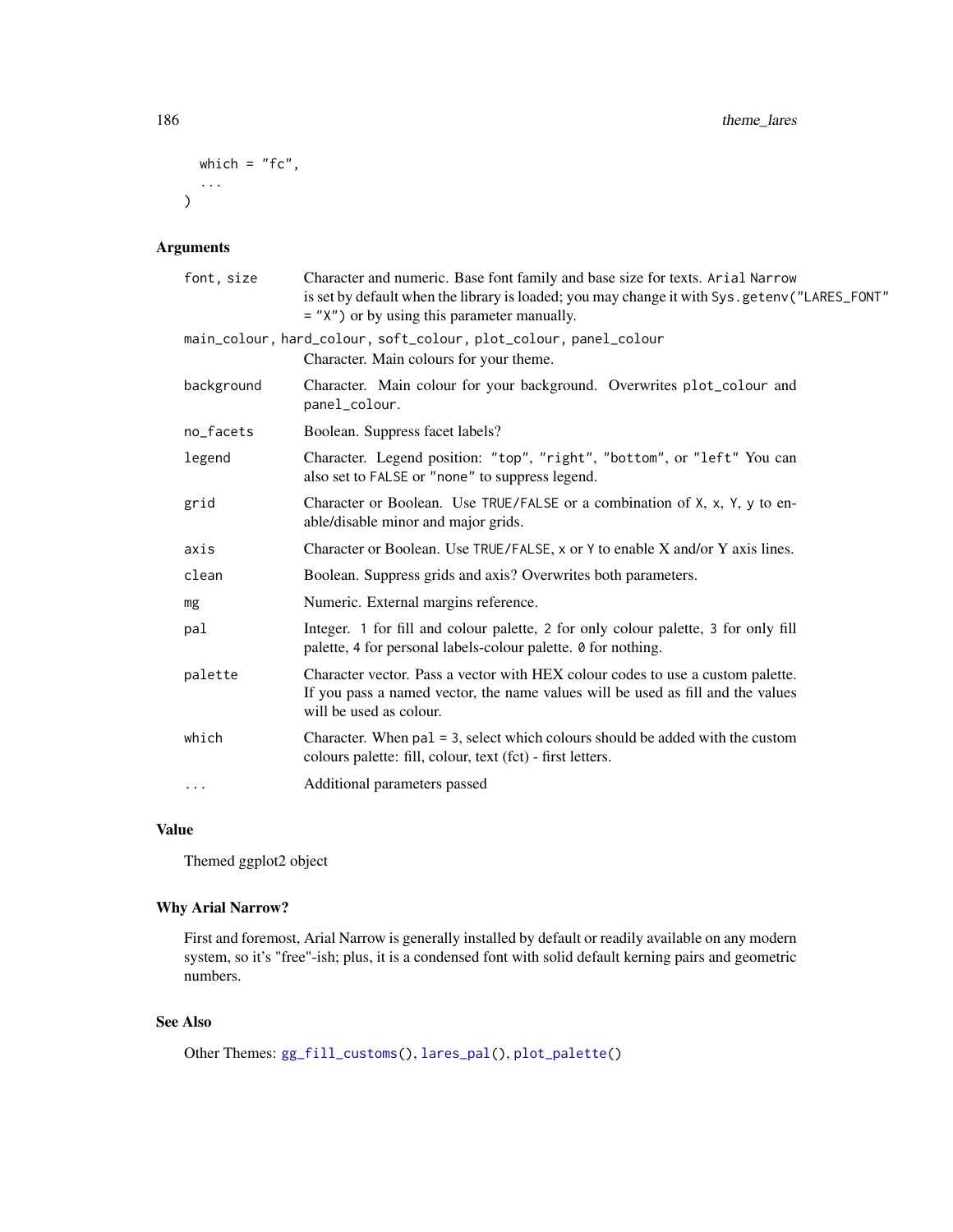# Examples

```
data(dft)
library(ggplot2)
p <- ggplot(dft, aes(x = Pclass, y = sum(Fare), fill = Pclass)) +
 geom_col()
p + theme_lares()
p + theme_lares(pal = 1)
p + theme_lares(background = "#999999", mg = 25)
p + theme_lares(legend = "top", grid = "Yy")
p + theme_lares(clean = TRUE)
```
# <span id="page-186-0"></span>tic *Stopwatch to measure timings in R*

# Description

Start a stopwatch.

Stop a stopwatch.

# Usage

```
tic(id = 1, start = proc.time()['elapsed''], quiet = TRUE)toc(id = 1, msg = "Elapsed time:", type = "units", signif = 3, quiet = FALSE)
```
#### Arguments

| id     | Define ID if multiple tic $&$ toc are being used.                                     |
|--------|---------------------------------------------------------------------------------------|
| start  | Start time. Now is default.                                                           |
| quiet  | Boolean. Quiet messages?                                                              |
| msg    | Character. Custom message shown                                                       |
| type   | Character. Output format for time list element. Choose any of: units, clock, seconds. |
| signif | Integer. Significant digits                                                           |

# Value

Invisible list. Contains tic (start time), toc (stop time), elapsed time and message printed.

toc returns an (invisible) list containing the time-stamps tic and toc, time in seconds and the message msg.

<span id="page-186-1"></span>tic the state of the state of the state of the state of the state of the state of the state of the state of the state of the state of the state of the state of the state of the state of the state of the state of the state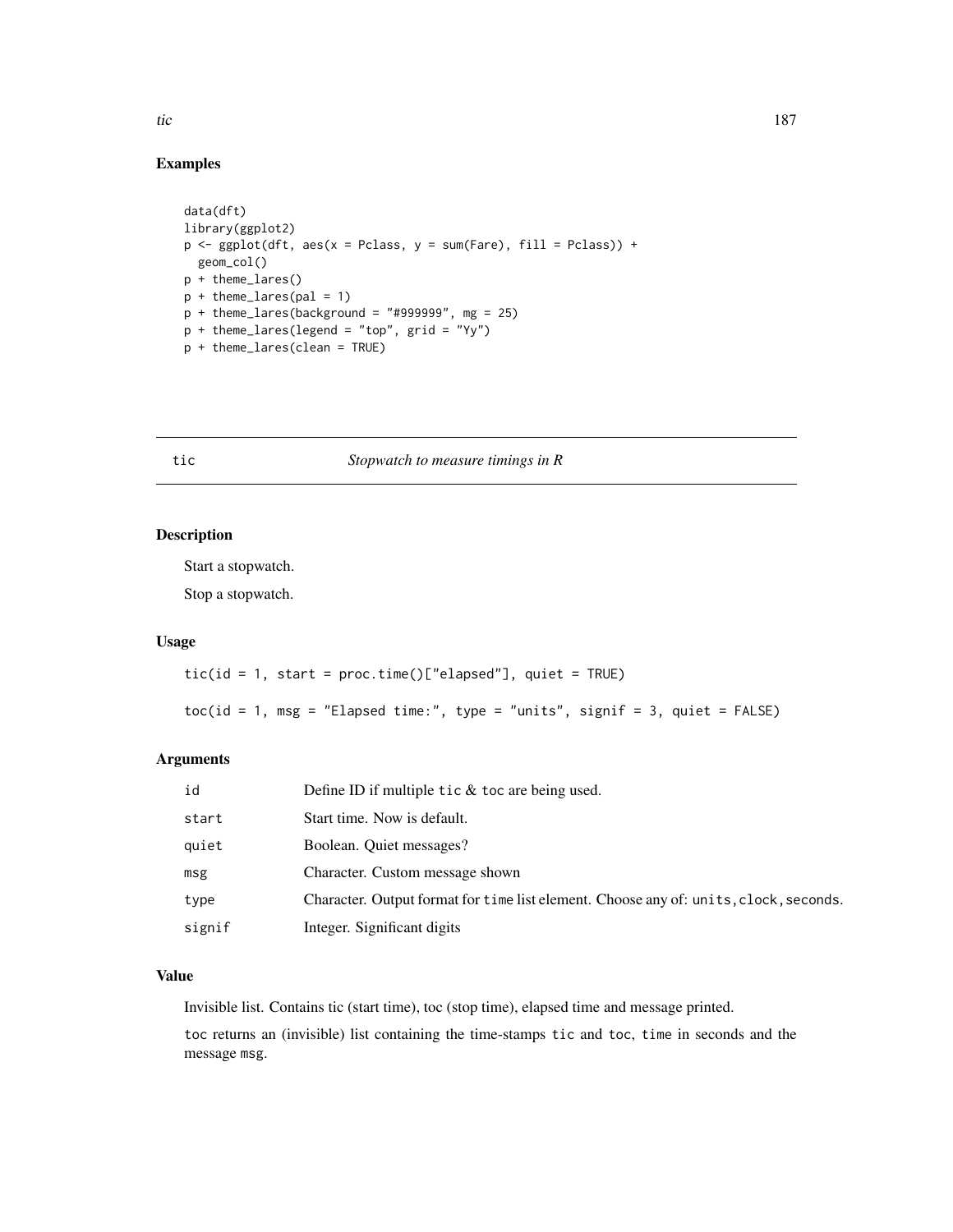# See Also

```
Other Tools: autoline(), bind_files(), bring_api(), db_download(), db_upload(), export_plot(),
export_results(), get_credentials(), h2o_predict_API(), h2o_predict_MOJO(), h2o_predict_binary(),
h2o_predict_model(), h2o_selectmodel(), haveInternet(), image_metadata(), importxlsx(),
ip_data(), json2vector(), listfiles(), mail_send(), msplit(), myip(), quiet(), read.file(),
statusbar(), try_require(), updateLares(), zerovar()
```
# Examples

```
# Basic use (global stopwatch)
tic()
Sys.sleep(0.1)
toc()
# Multiple tic tocs
tic(id = "two", quiet = FALSE)
Sys.sleep(0.2)
toc(id = "two")# Global is still working (id = 1)
toc(msg = "The function finished its work in")
```
<span id="page-187-0"></span>topics\_rake *Keyword/Topic identification using RAKE*

#### Description

RAKE is a basic algorithm which tries to identify keywords in text. Based on udpipe library, model models, and keywords\_rake function.

#### Usage

```
topics_rake(text, file = "english-ewt-ud-2.4-190531.udpipe", lang = "english")
```
#### **Arguments**

| text | Character vector                                                                             |
|------|----------------------------------------------------------------------------------------------|
| file | Character. Name of udpipe model previously downloaded for a specific lan-<br>guage           |
| lang | Character. If file does not exist, this language will be downloaded from udpipe's<br>models. |

#### Value

data.frame with topics for each text input.

<span id="page-187-1"></span>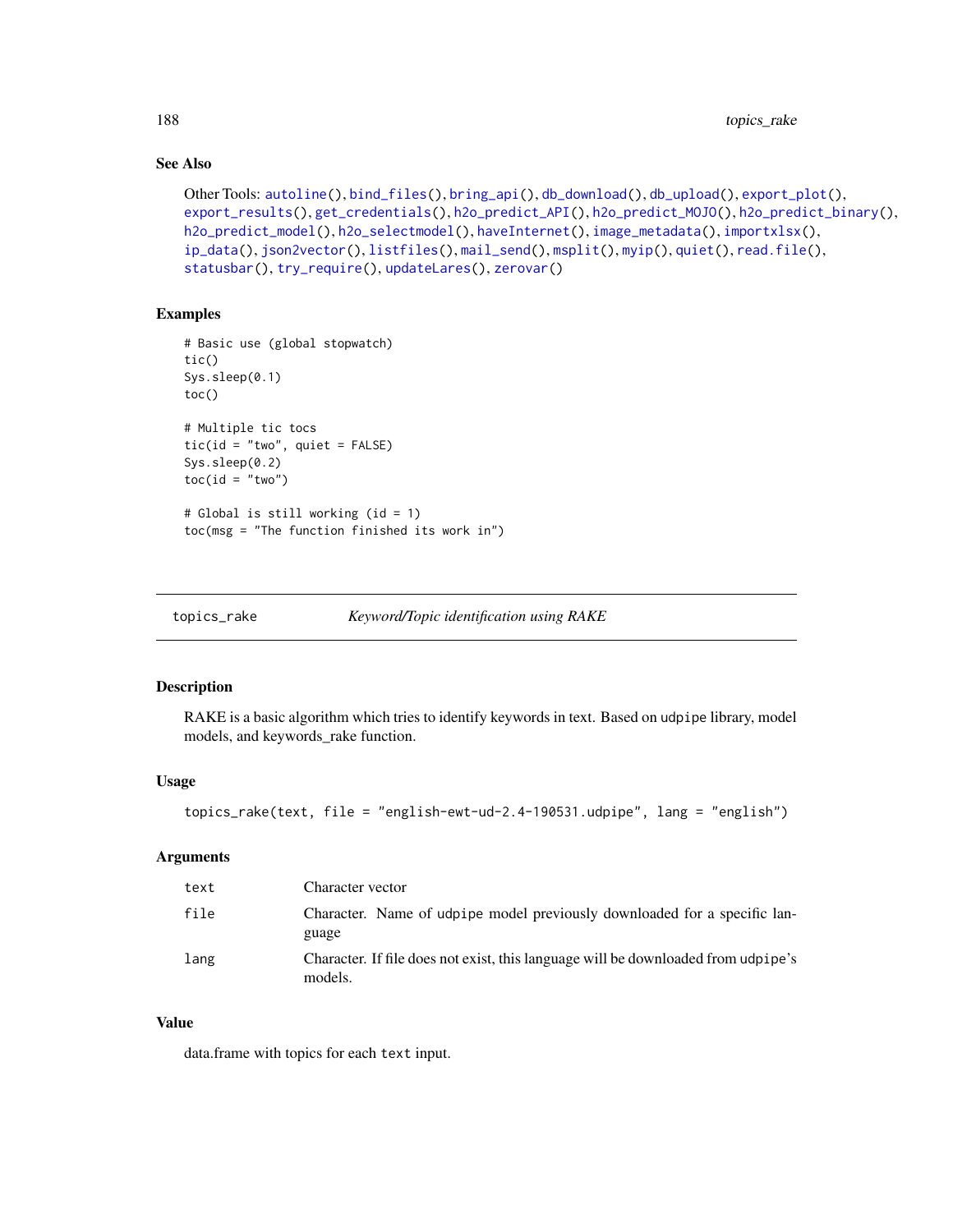#### <span id="page-188-0"></span>tree\_var 189

# See Also

```
Other Text Mining: cleanText(), ngrams(), remove_stopwords(), replaceall(), sentimentBreakdown(),
textCloud(), textFeats(), textTokenizer()
```

| tree_var |  |
|----------|--|
|----------|--|

 $Recursive$  *Partitioning and Regression Trees* 

# Description

Fit and plot a rpart model for exploratory purposes using rpart and rpart.plot libraries.

# Usage

```
tree_var(
 df,
 y,
  type = 2,
 max = 3,
 min = 20,
 cp = 0,
 ohse = TRUE,plot = TRUE,
 explain = TRUE,
 title = NA,
 subtitle = NULL,
  ...
)
```
# Arguments

| df   | Data frame                                                                                                                                                                                                                                                                |
|------|---------------------------------------------------------------------------------------------------------------------------------------------------------------------------------------------------------------------------------------------------------------------------|
| У    | Variable or Character. Name of the independent variable.                                                                                                                                                                                                                  |
| type | Type of plot. Possible values:<br><b>0</b> Draw a split label at each split and a node label at each leaf.<br>1 Label all nodes, not just leaves. Similar to text. rpart's all=TRUE.<br>2 Default. Like 1 but draw the split labels below the node labels. Similar to the |
|      | plots in the CART book.<br>3 Draw separate split labels for the left and right directions.<br>4 Like 3 but label all nodes, not just leaves. Similar to text. rpart's fancy=TRUE.<br>See also clip.right.labs.                                                            |
|      | <b>5</b> Show the split variable name in the interior nodes.                                                                                                                                                                                                              |
| max  | Integer. Maximal depth of the tree.                                                                                                                                                                                                                                       |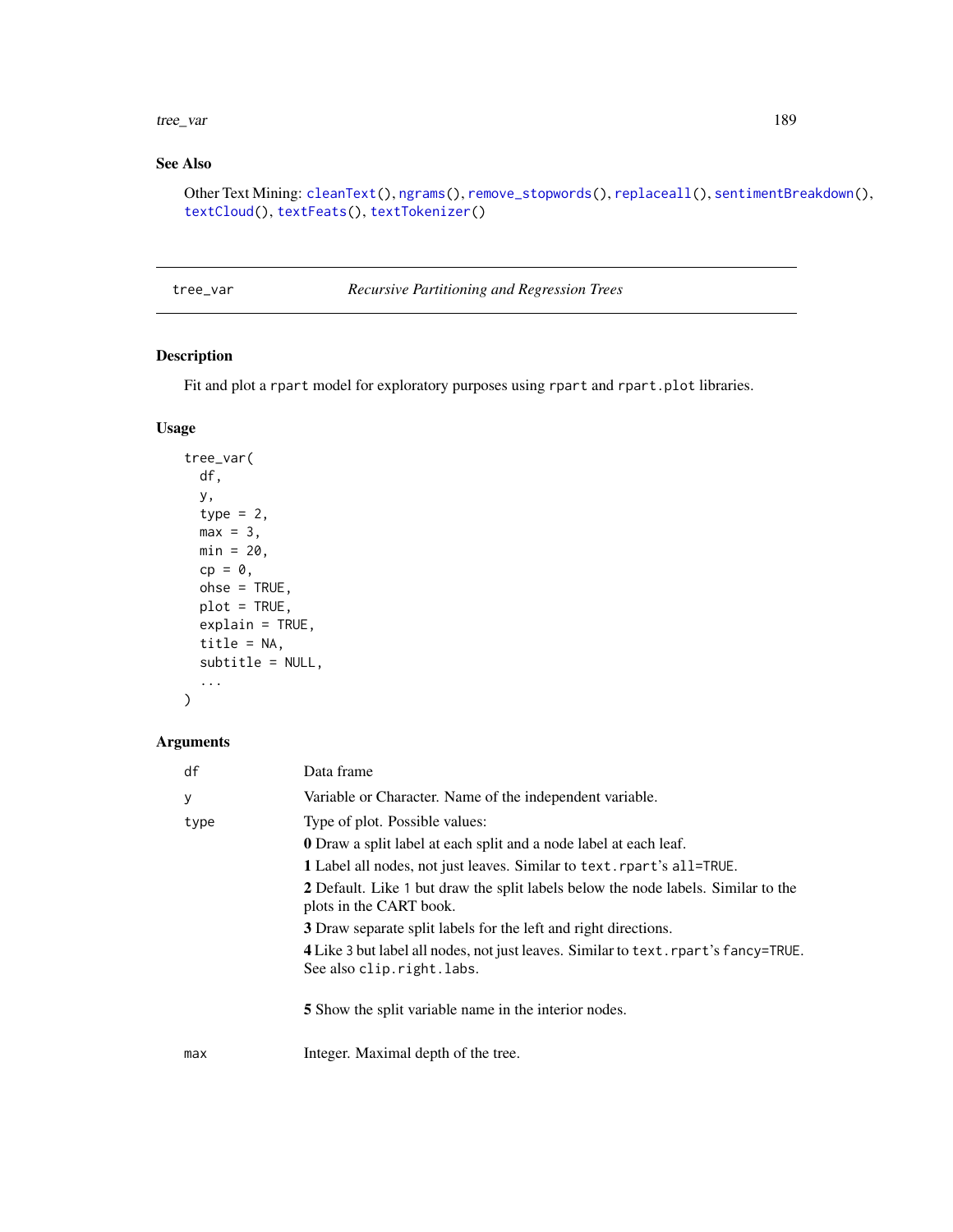<span id="page-189-0"></span>

| min             | Integer. The minimum number of observations that must exist in a node in order<br>for a split to be attempted.                                                                                                                                                                                                                                                                                                                                                                                                                                                  |
|-----------------|-----------------------------------------------------------------------------------------------------------------------------------------------------------------------------------------------------------------------------------------------------------------------------------------------------------------------------------------------------------------------------------------------------------------------------------------------------------------------------------------------------------------------------------------------------------------|
| cp              | complexity parameter. Any split that does not decrease the overall lack of fit by<br>a factor of cp is not attempted. For instance, with anova splitting, this means<br>that the overall R-squared must increase by cp at each step. The main role of<br>this parameter is to save computing time by pruning off splits that are obviously<br>not worthwhile. Essentially, the user informs the program that any split which<br>does not improve the fit by cp will likely be pruned off by cross-validation, and<br>that hence the program need not pursue it. |
| ohse            | Boolean. Auto generate One Hot Smart Encoding?                                                                                                                                                                                                                                                                                                                                                                                                                                                                                                                  |
| plot            | Boolean. Return a plot? If not, rpart object.                                                                                                                                                                                                                                                                                                                                                                                                                                                                                                                   |
| explain         | Boolean. Include a brief explanation on the bottom part of the plot.                                                                                                                                                                                                                                                                                                                                                                                                                                                                                            |
| title, subtitle |                                                                                                                                                                                                                                                                                                                                                                                                                                                                                                                                                                 |
|                 | Character. Title and subtitle to include in plot. Set to NULL to ignore.                                                                                                                                                                                                                                                                                                                                                                                                                                                                                        |
| .               | Additional parameters passed to rpart.plot().                                                                                                                                                                                                                                                                                                                                                                                                                                                                                                                   |

# Details

This differs from the tree function in S mainly in its handling of surrogate variables. In most details it follows Breiman *et. al* (1984) quite closely. R package tree provides a re-implementation of tree.

#### Value

(Invisible) list type 'tree\_var' with plot (function), model, predictions, performance metrics, and interpret auxiliary text.

# Author(s)

Stephen Milborrow, borrowing heavily from the [rpart](#page-0-0) package by Terry M. Therneau and Beth Atkinson, and the R port of that package by Brian Ripley.

# References

Breiman L., Friedman J. H., Olshen R. A., and Stone, C. J. (1984) *Classification and Regression Trees.* Wadsworth.

#### See Also

```
Other Exploratory: corr_cross(), corr_var(), crosstab(), df_str(), distr(), freqs_df(),
freqs_list(), freqs_plot(), freqs(), lasso_vars(), missingness(), plot_cats(), plot_df(),
plot_nums()
```
Other Visualization: [distr\(](#page-39-0)), [freqs\\_df\(](#page-65-0)), [freqs\\_list\(](#page-66-0)), [freqs\\_plot\(](#page-68-0)), [freqs\(](#page-63-0)), [noPlot\(](#page-132-0)), [plot\\_chord\(](#page-139-1)), [plot\\_survey\(](#page-142-1)), [plot\\_timeline\(](#page-143-0))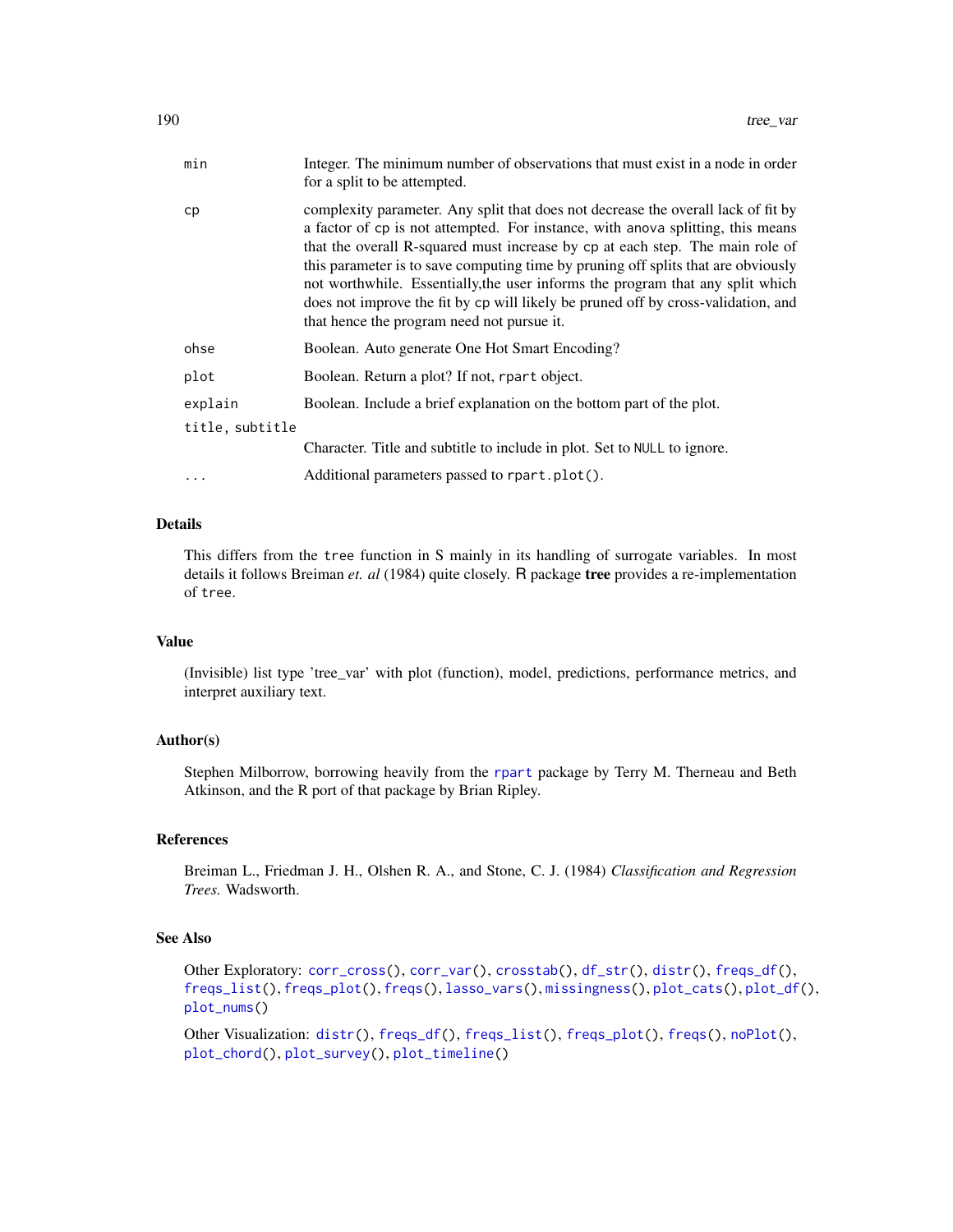#### <span id="page-190-0"></span>trim\_mp3 191

# Examples

```
data(dft)
# Regression Tree
tree <- tree_var(dft, Fare, subtitle = "Titanic dataset")
tree$plot() # tree plot
tree$model # rpart model object
tree$performance # metrics
# Binary Tree
tree_var(dft, Survived_TRUE, explain = FALSE, cex = 0.8)$plot()
# Multiclass tree
tree_var(dft[, c("Pclass", "Fare", "Age")], Pclass, ohse = FALSE)$plot()
```
trim\_mp3 *Trim MP3 Audio File*

#### Description

This function trims MP3 files given a start and/or end numeric timestamp. Requires ffmpeg installed in your machine.

#### Usage

```
trim_mp3(
 file,
  start_time = 0,
 end_time = NA,
 overwrite = FALSE,
 ext = "mp3",quiet = FALSE
)
```
# Arguments

| file       | Character. File name to trim.                                    |
|------------|------------------------------------------------------------------|
| start_time | Numeric. Start and end time to trim the audio output in seconds. |
| end_time   | Numeric. Start and end time to trim the audio output in seconds. |
| overwrite  | Boolean. Overwrite original file?                                |
| ext        | Character. File extension/type.                                  |
| quiet      | Boolean. Keep quiet? If not, print messages.                     |

# See Also

Other Audio: [get\\_mp3\(](#page-73-0))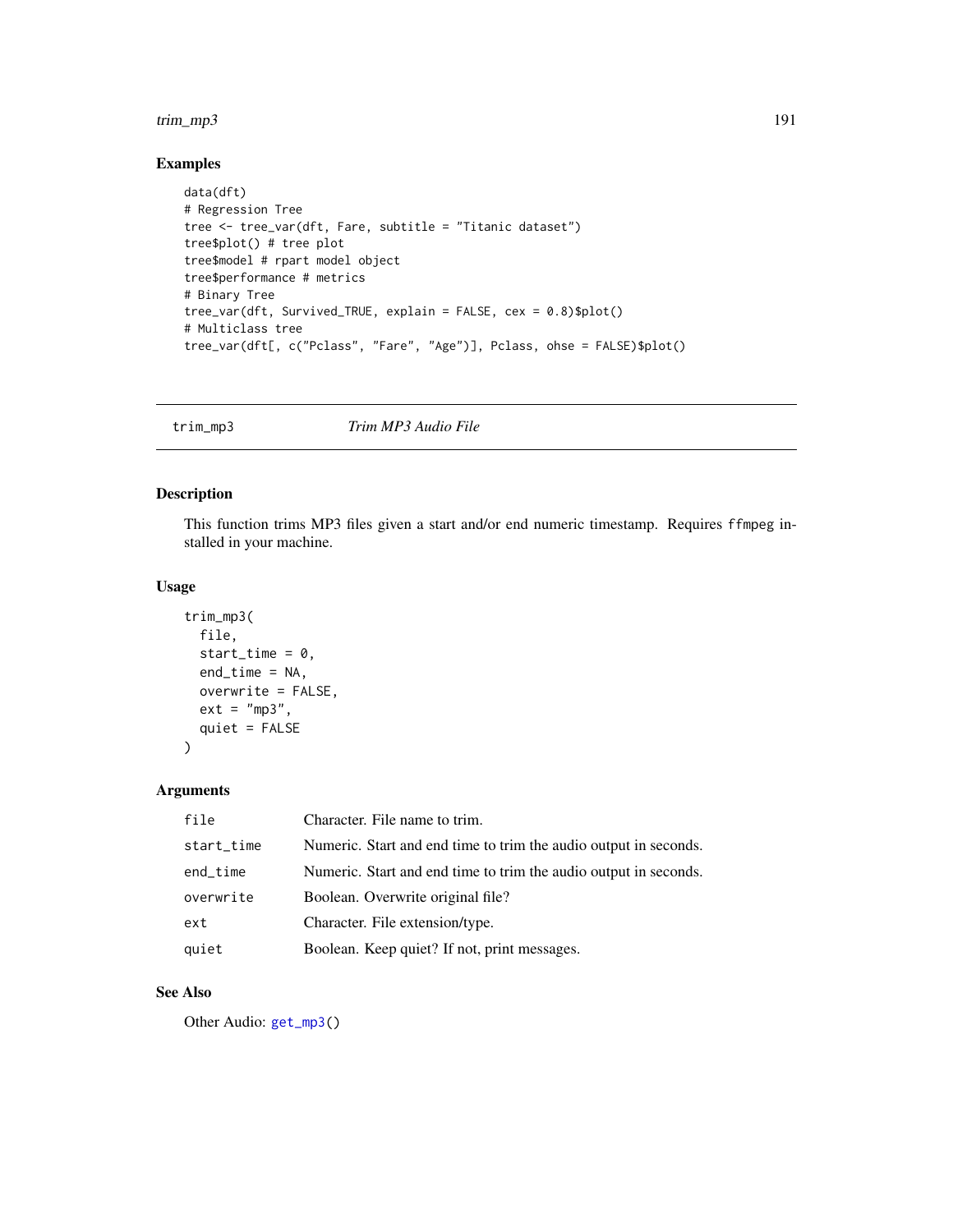<span id="page-191-2"></span><span id="page-191-0"></span>

This function checks library dependencies

#### Usage

```
try_require(package, stop = TRUE)
```
#### Arguments

| package | Character. Name of the library                                                      |
|---------|-------------------------------------------------------------------------------------|
| stop    | Boolean. Stop if not installed. If FALSE and library is not available, warning will |
|         | be shown.                                                                           |

# Value

No return value, called for side effects.

# See Also

```
Other Tools: autoline(), bind_files(), bring_api(), db_download(), db_upload(), export_plot(),
export_results(), get_credentials(), h2o_predict_API(), h2o_predict_MOJO(), h2o_predict_binary(),
h2o_predict_model(), h2o_selectmodel(), haveInternet(), image_metadata(), importxlsx(),
ip_data(), json2vector(), listfiles(), mail_send(), msplit(), myip(), quiet(), read.file(),
statusbar(), tic(), updateLares(), zerovar()
```
# Examples

```
# Check if library base is installed. If not, stop and show error
try_require("base", stop = TRUE)
# Check if library xxx is installed. If not, show warning
try_require("xxx", stop = FALSE)
```
<span id="page-191-1"></span>updateLares *Update the library (dev or CRAN version)*

#### Description

This auxiliary function lets the user update lares to latest CRAN or developer version.

#### Usage

```
updateLares(force = FALSE, dev = TRUE, all = FALSE, local = FALSE, fb = FALSE)
```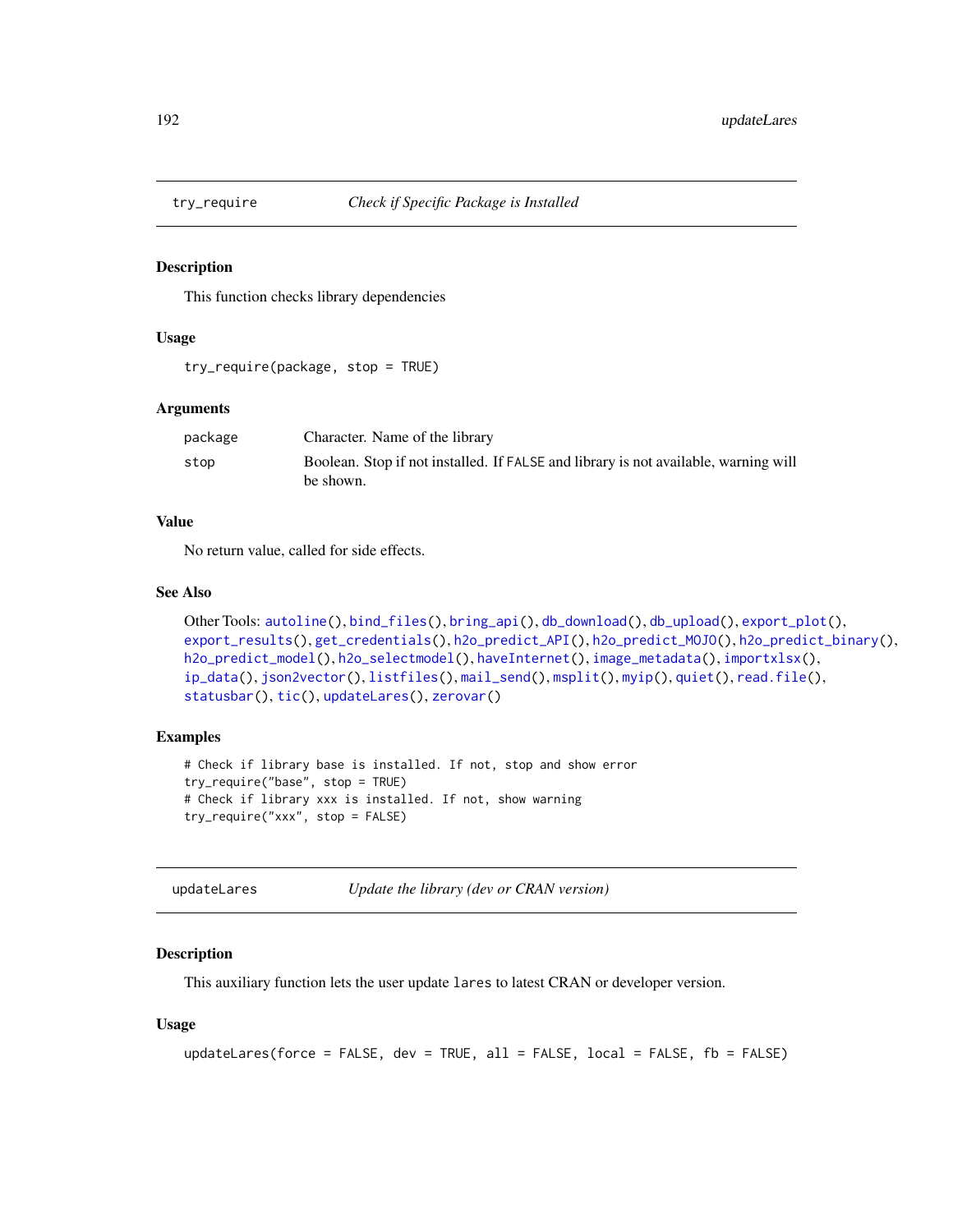#### <span id="page-192-1"></span>vector2text 193

#### Arguments

| force | Boolean. Force install.                                             |
|-------|---------------------------------------------------------------------|
| dev   | Boolean. Developer version (Github)? If not, CRAN version.          |
| a11   | Boolean. Install other recommended libraries? Kinda Docker install! |
| local | Boolean. Install package with local files? (or Github repo).        |
| fh    | Boolean. From FB instance? Personal internal use.                   |

# Value

No return value, called for side effects.

# See Also

```
Other Tools: autoline(), bind_files(), bring_api(), db_download(), db_upload(), export_plot(),
export_results(), get_credentials(), h2o_predict_API(), h2o_predict_MOJO(), h2o_predict_binary(),
h2o_predict_model(), h2o_selectmodel(), haveInternet(), image_metadata(), importxlsx(),
ip_data(), json2vector(), listfiles(), mail_send(), msplit(), myip(), quiet(), read.file(),
statusbar(), tic(), try_require(), zerovar()
```
<span id="page-192-0"></span>

| vector2text | Convert a vector into a comma separated text |
|-------------|----------------------------------------------|
|-------------|----------------------------------------------|

# Description

Convert a vector into a comma separated text

# Usage

```
vector2text(vector, sep = ", ", quotes = TRUE, force_single = FALSE, and = "")
v2t(vector, sep = ", ", quotes = TRUE, force_single = FALSE, and = "")
```
#### Arguments

| vector       | Vector. Vector with more than 1 observation.                                                                                                                                                                                                          |
|--------------|-------------------------------------------------------------------------------------------------------------------------------------------------------------------------------------------------------------------------------------------------------|
| sep          | Character. String text wished to insert between values.                                                                                                                                                                                               |
| quotes       | Boolean. Bring simple quotes for each observation.                                                                                                                                                                                                    |
| force_single | Boolean. Force single quotes by replacing $\mathcal{N}'$ .                                                                                                                                                                                            |
| and          | Character. Add 'and' or something before last observation. Not boolean variable<br>so it can be used on other languages. Note that the last comma will be suppressed<br>if Sys.getenv("LARES_NUMFORMAT") is set to 1 and you have less than 3 values. |

# Value

Vector pasting vector values into a single string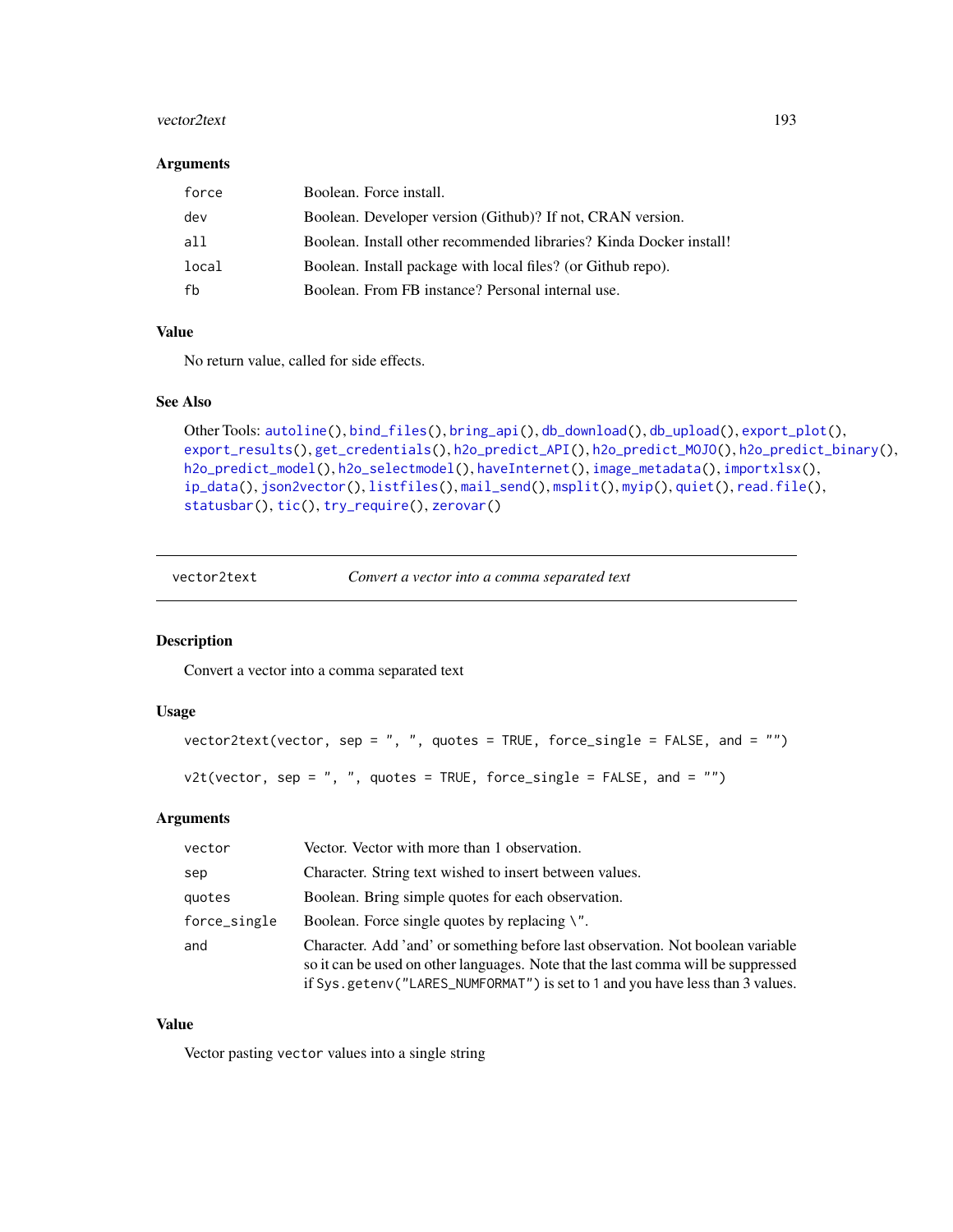# <span id="page-193-0"></span>See Also

```
Other Data Wrangling: balance_data(), categ_reducer(), cleanText(), date_cuts(), date_feats(),
formatNum(), holidays(), impute(), left(), normalize(), ohe_commas(), ohse(), removenacols(),
replaceall(), textFeats(), textTokenizer(), year_month()
```
#### Examples

```
vector2text(LETTERS[1:5])
vector2text(c(1:5), quotes = FALSE)vector2text(c(1:5), quotes = FALSE, sep = "-")vector2text(c(1:5), and = "and also")vector2text(c("Text", "R's"), force_single = TRUE)
# Shorter function with same purpose
v2t(LETTERS[1:5])
```
winsorize *Outliers: Winsorize*

# Description

Winsorizing a vector means that a predefined quantum of the smallest and/or the largest values are replaced by less extreme values. Thereby the substitute values are the most extreme retained values.

#### Usage

winsorize(x, thresh =  $c(0.05, 0.95)$ , na.rm = FALSE)

# Arguments

| X      | Numeric vector. Distribution to be winsorized.                                                                          |
|--------|-------------------------------------------------------------------------------------------------------------------------|
| thresh | Numeric vector. Lower and upper quantiles thresholds. Set values within [0,1].                                          |
| na.rm  | Boolean. Should NA be omitted to calculate the quantiles? Note that NA in x are<br>preserved and left unchanged anyway. |

#### Value

Numeric vector transformed.

#### See Also

Other Outliers: [outlier\\_turkey\(](#page-137-0)), [outlier\\_zscore\\_plot\(](#page-138-0)), [outlier\\_zscore\(](#page-137-1))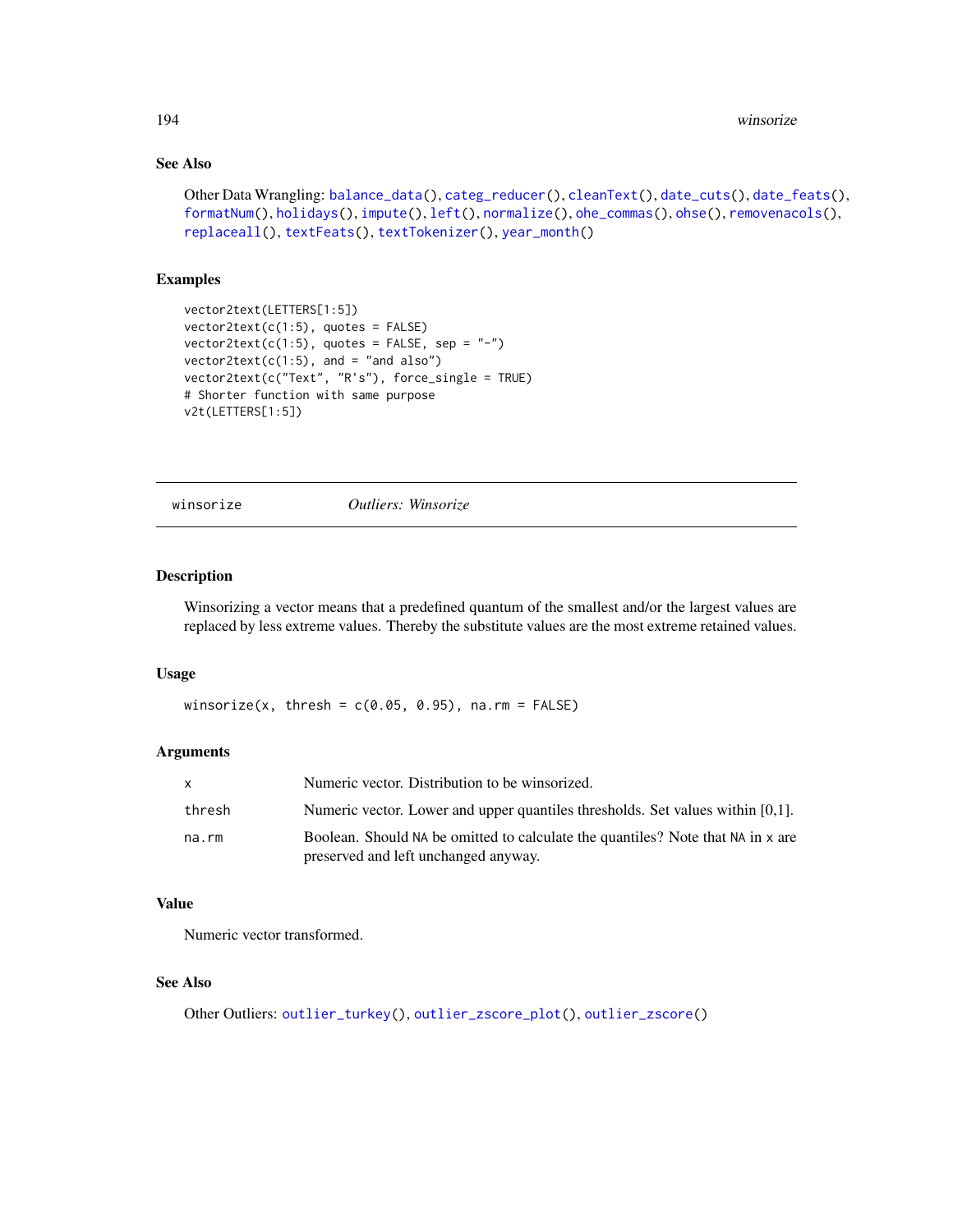<span id="page-194-0"></span>

Given and input and a word, validate each letter based on Wordle's rules: correct letter in correct placement (green), correct letter in wrong placement (yellow), letter is not present (red).

# Usage

```
wordle_check(
  input,
 word,
 dictionary = NULL,
 lang\_dic = "en",method = 3,print = TRUE
)
## S3 method for class 'wordle_check'
print(x, print = TRUE, ...)wordle_dictionary(lang_dic = "en", method = 3, quiet = TRUE)
wordle_simulation(input, word, seed = NULL, quiet = FALSE, ...)
## S3 method for class 'wordle_simulation'
print(x, type = 1, ...)
```
# Arguments

| input        | Character. Word to validate (5-letters)                                                                                                                               |
|--------------|-----------------------------------------------------------------------------------------------------------------------------------------------------------------------|
| word         | Character. Word actually answer (5-letters).                                                                                                                          |
| dictionary   | Character vector. List of valid words. If set to NULL then will use modified<br>scrabble_dictionary() to fetch 5 letter words. Use lang_dic param to set<br>language. |
| lang_dic     | Character. Any of: "en", "es". Only used when dictionary parameter is NULL.<br>Requires internet connection the first time. Uses cache.                               |
| method       | Integer. 1 for scrabble_dictionary(), 3 for scrapping NYTimes set of words.                                                                                           |
| print        | Boolean. Print validation results?                                                                                                                                    |
| $\mathsf{x}$ | Object to print                                                                                                                                                       |
| .            | Additional parameters to pass.                                                                                                                                        |
| quiet        | Boolean. Do not print words as they are being searched.                                                                                                               |
| seed         | Numeric. For reproducibility. Accepts more than one: will run as many seeds<br>there are.                                                                             |
| type         | Integer. 1 for summary and 2 for coloured results.                                                                                                                    |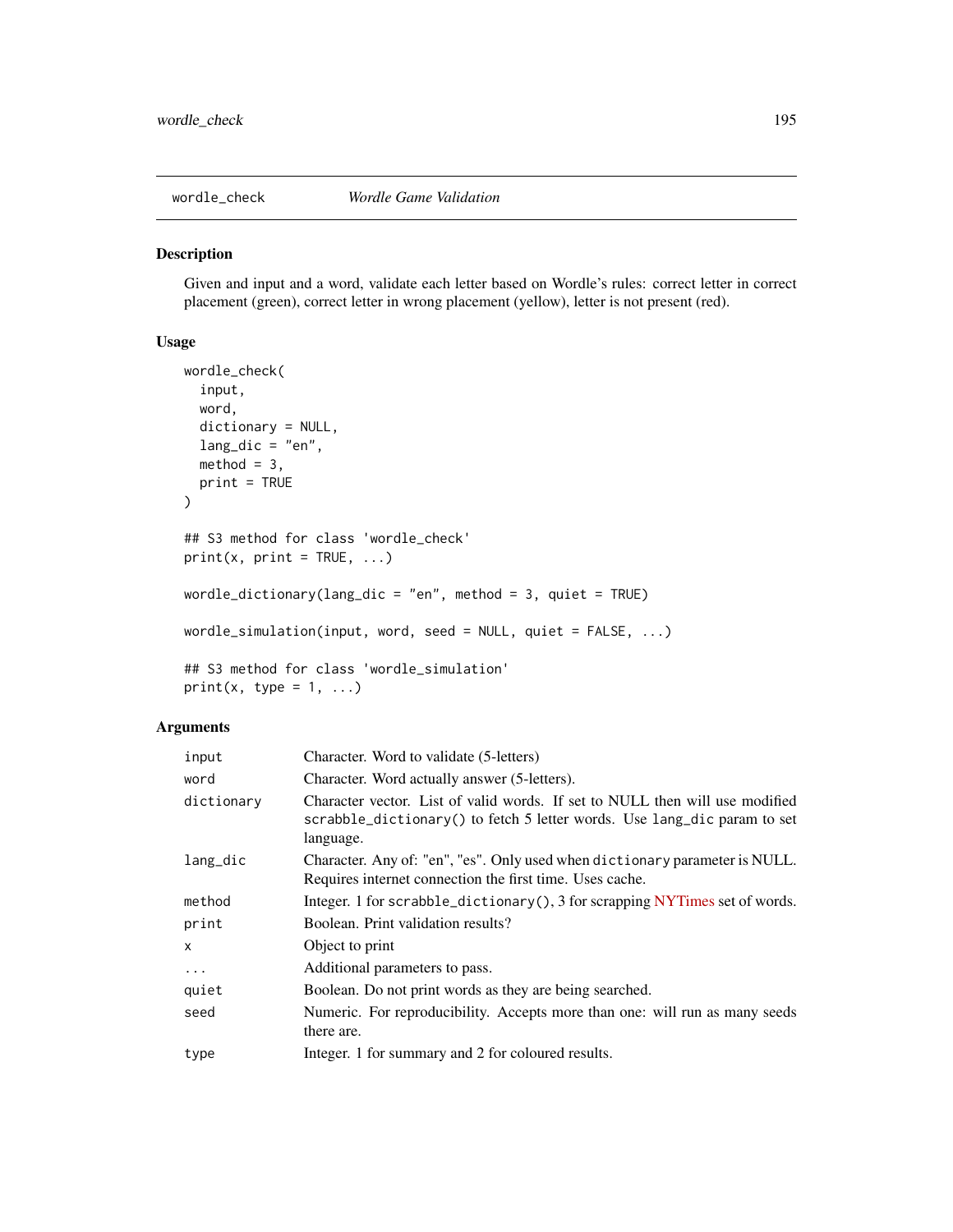#### Value

Invisible vector with results by letter.

#### Examples

```
word <- "ABBEY"
# Or pick a random one:
# word <- sample(wordle_dictionary("en"), 1)
wordle_check("OPENS", word)
wordle_check("BABES", word)
wordle_check("KEBAB", word, print = FALSE)
wordle_check("ABYSS", word)
wordle_check("ABBEY", word)
# Feel free to use scrabble_words() for hints
x \le - wordle_simulation(input = "SAINT", word = "ABBEY", seed = 1:3)
print(x)
# hist(sapply(x, function(x) x$iters))
```
x2y *Ranked Predictive Power of Cross-Features (x2y)*

# Description

The relative reduction in error when we go from a baseline model (average for continuous and most frequent for categorical features) to a predictive model, can measure the strength of the relationship between two features. In other words, x2y measures the ability of x to predict y. We use CART (Classification And Regression Trees) models to be able to 1) compare numerical and non-numerical features, 2) detect non-linear relationships, and 3) because they are easy/quick to train.

```
Usage
```

```
x2y(
  df,
  target = NULL,symmetric = FALSE,
  target_x = FALSE,target_y = FALSE,plot = FALSE,
  top = 20,
  quiet = "auto",
  ohse = FALSE,
  corr = FALSE,
  ...
)
```
 $x2y_metric(x, y, confidence = FALSE, bootstraps = 20, max_cat = 20)$ 

<span id="page-195-0"></span>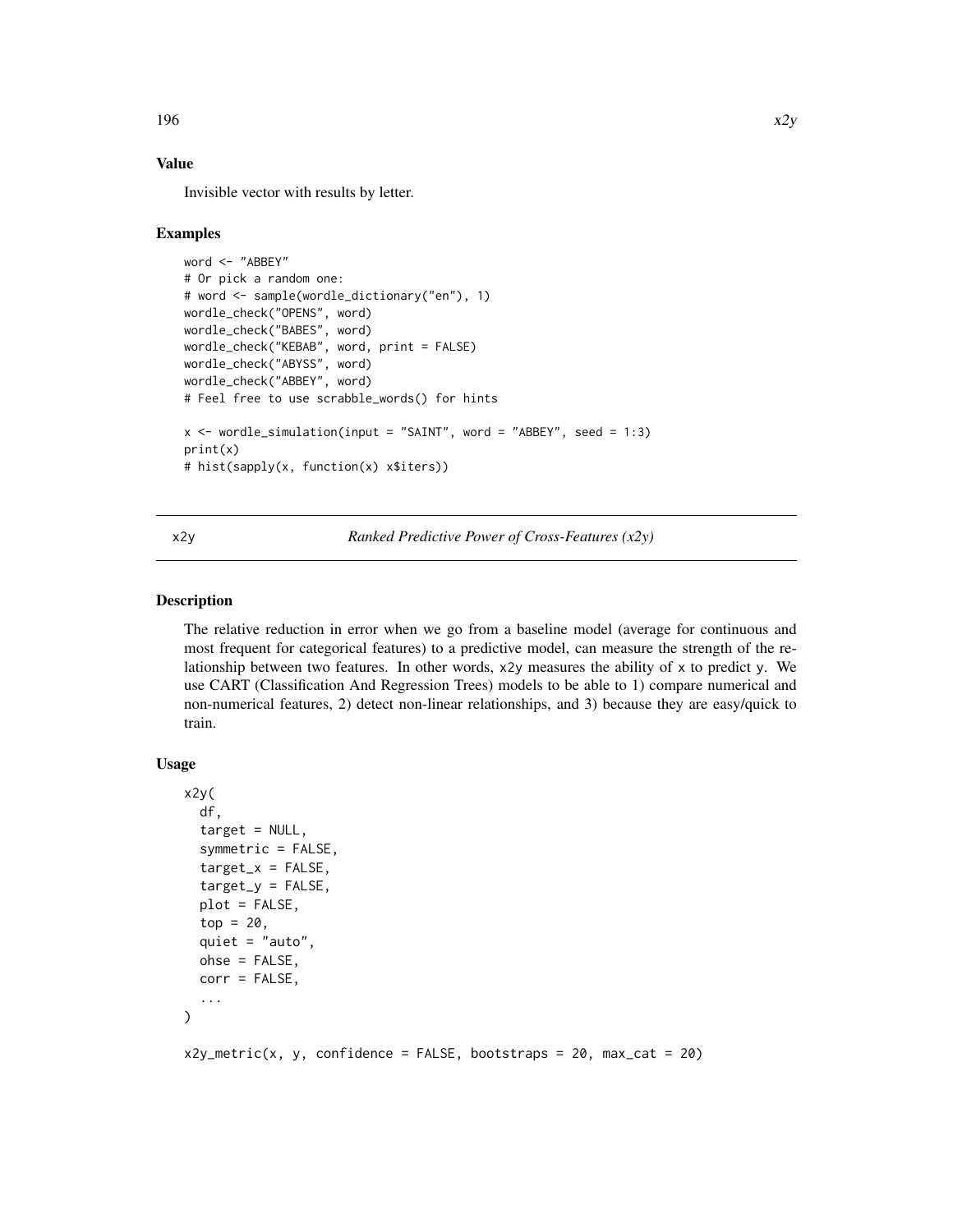```
## S3 method for class 'x2y_preds'
plot(x, corr = FALSE, ...)
```

```
## S3 method for class 'x2y'
plot(x, type = 1, ...)
```

```
x2y_preds(x, y, max_cat = 10)
```
# Arguments

| df                 | data.frame. Note that variables with no variance will be ignored.                                                                                                                                                                                                          |
|--------------------|----------------------------------------------------------------------------------------------------------------------------------------------------------------------------------------------------------------------------------------------------------------------------|
| target             | Character vector. If you are only interested in the x2y values between particular<br>variable(s) in $df$ , set name(s) of the variable(s) you are interested in. Keep<br>NULL to calculate for every variable (column). Check target_x and target_y<br>parameters as well. |
| symmetric          | Boolean. x2y metric is not symmetric with respect to x and y. The extent to<br>which x can predict y can be different from the extent to which y can predict x.<br>Set symmetric=TRUE if you wish to average both numbers.                                                 |
| target_x, target_y |                                                                                                                                                                                                                                                                            |
|                    | Boolean. Force target features to be part of x OR y?                                                                                                                                                                                                                       |
| plot               | Boolean. Return a plot? If not, only a data.frame with calculated results will be<br>returned.                                                                                                                                                                             |
| top                | Integer. Show/plot only top N predictive cross-features. Set to NULL to return<br>all.                                                                                                                                                                                     |
| quiet              | Boolean. Keep quiet? If not, show progress bar.                                                                                                                                                                                                                            |
| ohse               | Boolean. Use lares:: ohse() to pre-process the data?                                                                                                                                                                                                                       |
| corr               | Boolean. Add correlation and pvalue data to compare with? For more custom<br>studies, use lares:: corr_cross() directly.                                                                                                                                                   |
| $\ddots$ .         | Additional parameters passed to x2y_metric()                                                                                                                                                                                                                               |
| x, y               | Vectors. Categorical or numerical vectors of same length.                                                                                                                                                                                                                  |
| confidence         | Boolean. Calculate 95% confidence intervals estimated with N bootstraps.                                                                                                                                                                                                   |
| bootstraps         | Integer. If confidence=TRUE, how many bootstraps? The more iterations we<br>run the more precise the confidence internal will be.                                                                                                                                          |
| max_cat            | Integer. Maximum number of unique x or y values when categorical. Will select<br>then most frequent values and the rest will be passed as "".                                                                                                                              |
| type               | Integer. Plot type: 1 for tile plot, 2 for ranked bar plot.                                                                                                                                                                                                                |

# Details

This x2y metric is based on Rama Ramakrishnan's [post:](https://bit.ly/3sOVbei) An Alternative to the Correlation Coefficient That Works For Numeric and Categorical Variables. This analysis complements our lares::corr\_cross() output.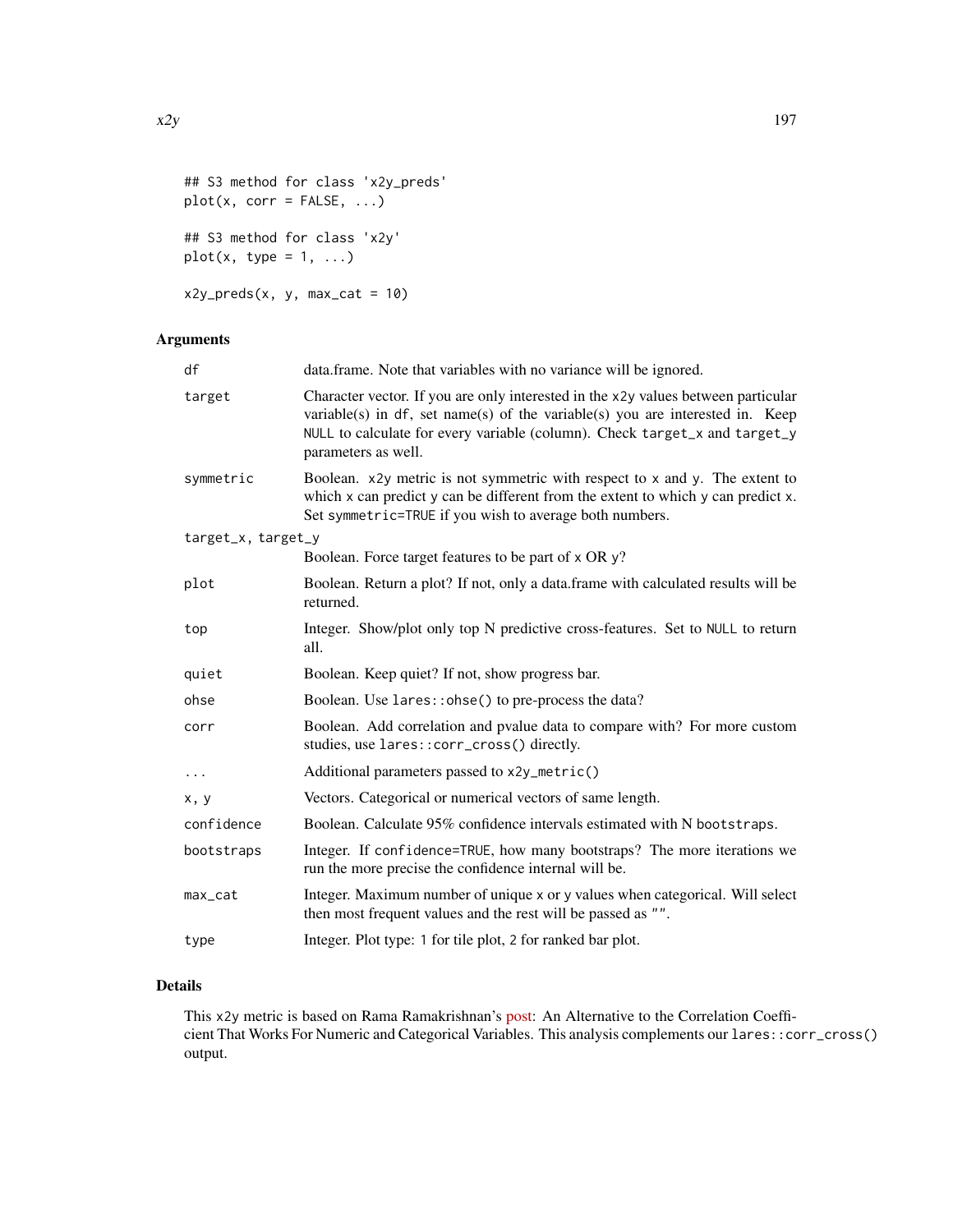# Value

Depending on plot input, a plot or a data.frame with x2y results.

# Examples

```
data(dft) # Titanic dataset
x2y_results <- x2y(dft, quiet = TRUE, max_cat = 10, top = NULL)
head(x2y_results, 10)
plot(x2y_results, type = 2)
# Confidence intervals with 10 bootstrap iterations
x2y(dft,
  target = c("Survived", "Age"),confidence = TRUE, bootstraps = 10, top = 8\lambda# Compare with mean absolute correlations
x2y(dft, "Fare", corr = TRUE, top = 6, target_x = TRUE)# Plot (symmetric) results
symm <- x2y(dft, target = "Survived", symmetric = TRUE)
plot(symm, type = 1)
# Symmetry: x2y vs y2x
on.exit(set.seed(42))
x \leq -\text{seq}(-1, 1, 0.01)y \le -sqrt(1 - x^2) + rnorm(length(x)), mean = 0, sd = 0.05)# Knowing x reduces the uncertainty about the value of y a lot more than
# knowing y reduces the uncertainty about the value of x. Note correlation.
plot(x2y_preds(x, y), corr = TRUE)
plot(x2y_preds(y, x), corr = TRUE)
```
<span id="page-197-0"></span>

year\_month *Convert Date into Year-Month, Year-Quarter or Year-Week Format*

#### Description

This function lets the user convert a date into YYYY-MM, YYYY-QX, or YYYY-WW format easily.

# Usage

```
year_month(date)
```
year\_quarter(date)

year\_week(date)

<span id="page-197-1"></span>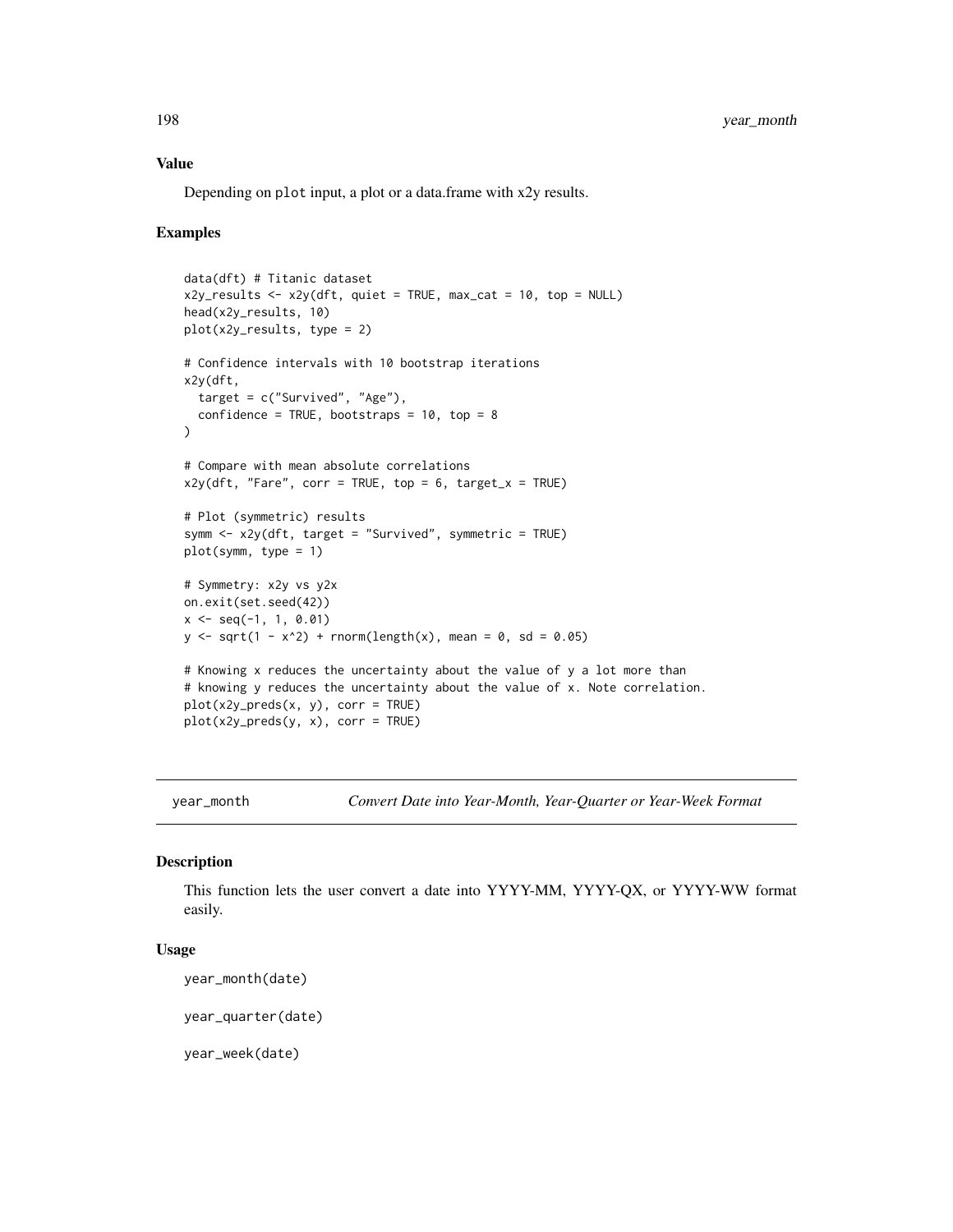#### <span id="page-198-1"></span>zerovar 199

#### **Arguments**

date Date vector. Date to transform format.

# Value

Vector with dates reformatted

#### See Also

```
balance_data(categ_reducer(cleanText(date_cuts(date_feats(),
formatNum(), holidays(), impute(), left(), normalize(), ohe_commas(), ohse(), removenacols(),
replaceall(), textFeats(), textTokenizer(), vector2text()
```
# Examples

```
year_month(Sys.Date())
year_quarter(Sys.Date())
year_week(Sys.Date())
```
<span id="page-198-0"></span>zerovar *Zero Variance Columns*

#### Description

This function detects which columns have the same value (whichever) for each column.

#### Usage

```
zerovar(df)
```
# Arguments

df Dataframe

# Value

Character vector with column names on which its values have no variance.

# See Also

```
Other Tools: autoline(), bind_files(), bring_api(), db_download(), db_upload(), export_plot(),
export_results(), get_credentials(), h2o_predict_API(), h2o_predict_MOJO(), h2o_predict_binary(),
h2o_predict_model(), h2o_selectmodel(), haveInternet(), image_metadata(), importxlsx(),
ip_data(), json2vector(), listfiles(), mail_send(), msplit(), myip(), quiet(), read.file(),
statusbar(), tic(), try_require(), updateLares()
```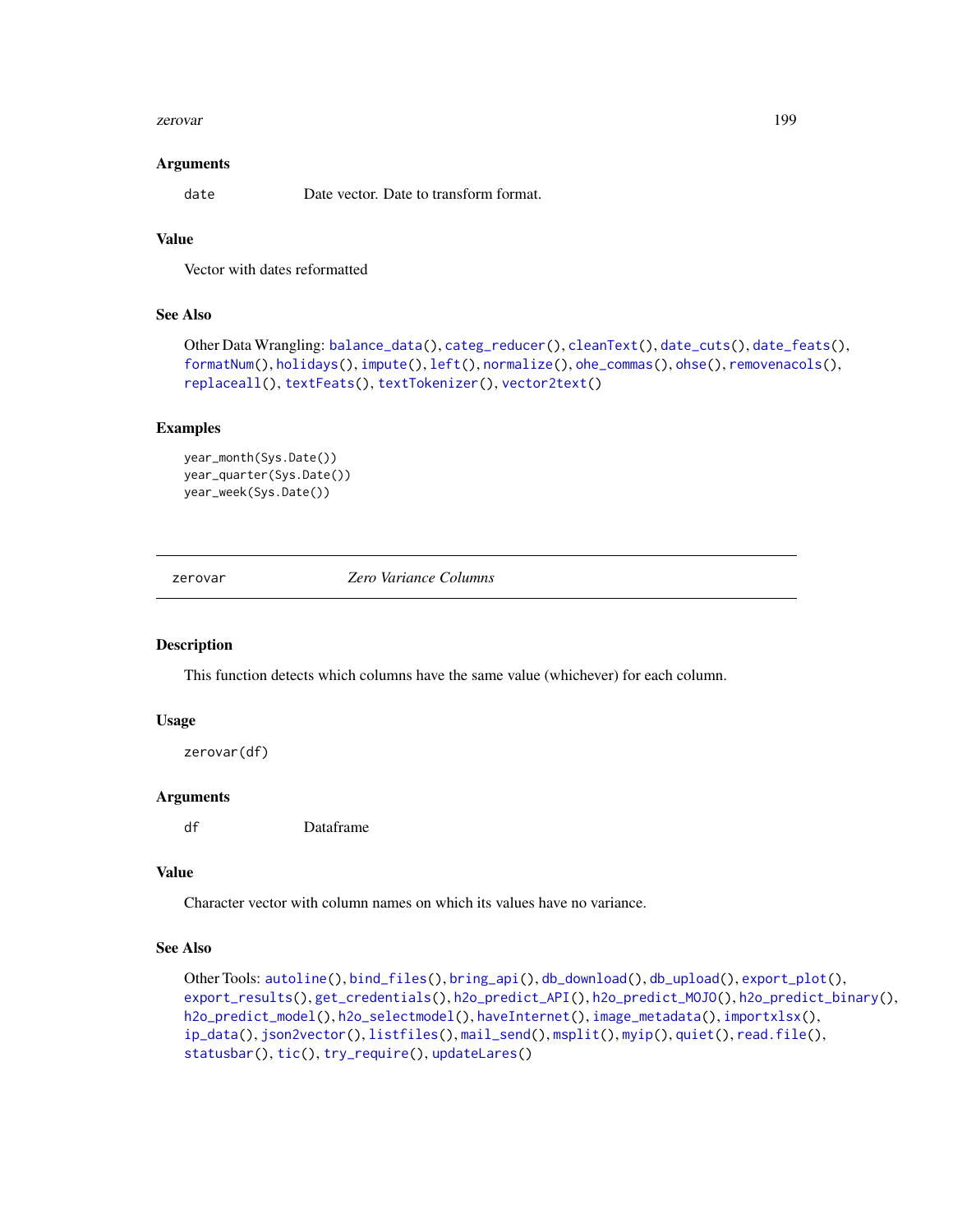200 zerovar

# Examples

```
df <- data.frame(a = c(1, NA, 3), b = rep(NA, 3), c = rep(5, 3))
print(df)
zerovar(df)
```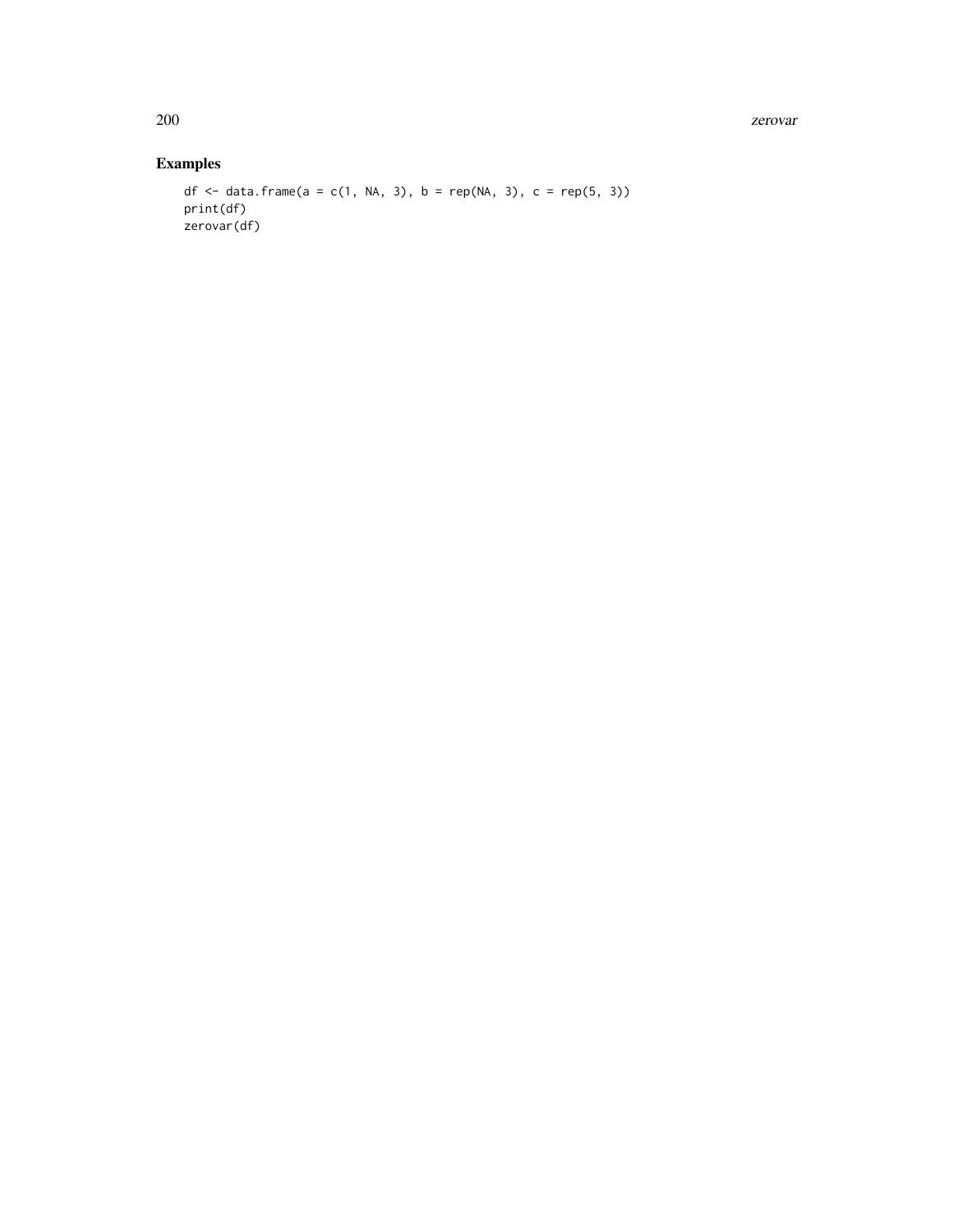# Index

∗ API bring\_api, [8](#page-7-2) fb\_accounts, [46](#page-45-0) fb\_ads, [47](#page-46-0) fb\_creatives, [48](#page-47-0) fb\_insights, [49](#page-48-0) fb\_post, [51](#page-50-0) fb\_posts, [52](#page-51-0) fb\_process, [53](#page-52-0) fb\_rf, [54](#page-53-0) fb\_token, [56](#page-55-0) li\_auth, [105](#page-104-0) li\_profile, [106](#page-105-0) queryGA, [148](#page-147-0) slackSend, [166](#page-165-0) ∗ Audio get\_mp3, [74](#page-73-1) trim\_mp3, [191](#page-190-0) ∗ Cache cache\_write, [9](#page-8-0) ∗ Calculus corr, [21](#page-20-0) dist2d, [39](#page-38-0) model\_metrics, [109](#page-108-0) quants, [147](#page-146-0) ∗ Clusters clusterKmeans, [16](#page-15-0) clusterOptimalK, [18](#page-17-0) clusterVisualK, [19](#page-18-0) reduce\_pca, [152](#page-151-0) reduce\_tsne, [153](#page-152-0) ∗ Confidence ci\_lower, [13](#page-12-0) ci\_var, [14](#page-13-1) ∗ Correlations corr, [21](#page-20-0) corr\_cross, [23](#page-22-1) corr\_var, [24](#page-23-1) ∗ Credentials

db\_download, [34](#page-33-1) db\_upload, [35](#page-34-1) get\_credentials, [71](#page-70-1) get\_tweets, [75](#page-74-0) mail\_send, [107](#page-106-1) queryDB, [148](#page-147-0) queryGA, [148](#page-147-0) slackSend, [166](#page-165-0) stocks\_file, [175](#page-174-0) stocks\_report, [179](#page-178-0) ∗ Currency get\_currency, [73](#page-72-0) ∗ Data Wrangling balance\_data, [7](#page-6-1) categ\_reducer, [10](#page-9-1) cleanText, [14](#page-13-1) date\_cuts, [32](#page-31-2) date\_feats, [32](#page-31-2) formatNum, [62](#page-61-1) holidays, [93](#page-92-1) impute, [95](#page-94-1) left, [103](#page-102-2) normalize, [134](#page-133-1) ohe\_commas, [135](#page-134-1) ohse, [136](#page-135-1) removenacols, [154](#page-153-1) replaceall, [156](#page-155-1) textFeats, [183](#page-182-1) textTokenizer, [184](#page-183-1) vector2text, [193](#page-192-1) year\_month, [198](#page-197-1) ∗ Database queryDB, [148](#page-147-0) ∗ Dataset dfr, [36](#page-35-0) dft, [37](#page-36-0) ∗ Dimensionality reduce\_pca, [152](#page-151-0) reduce\_tsne, [153](#page-152-0)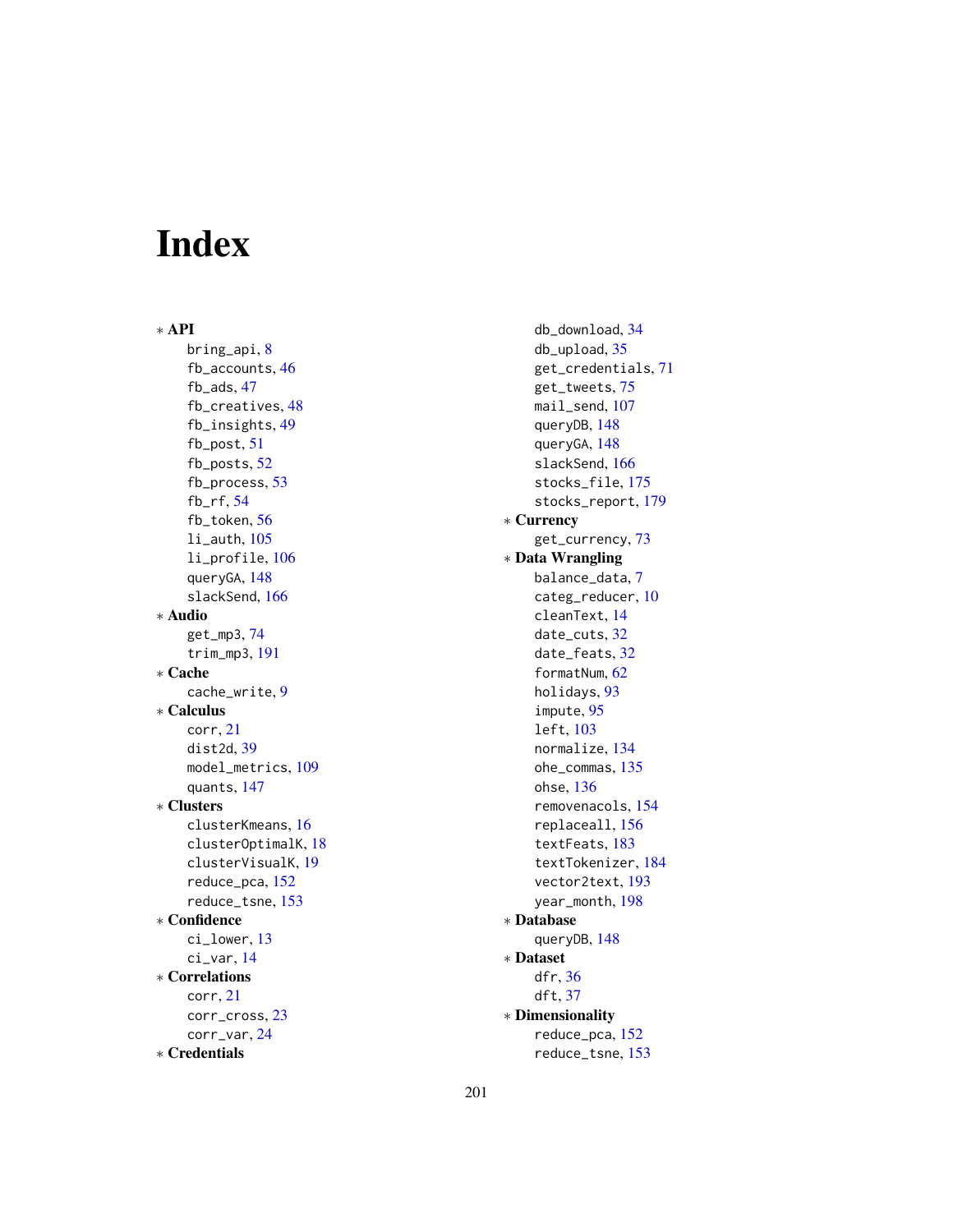# 202 **INDEX**

∗ Dropbox db\_download , [34](#page-33-1) db\_upload , [35](#page-34-1) ∗ Exploratory corr\_cross , [23](#page-22-1) corr\_var , [24](#page-23-1) crosstab , [27](#page-26-1) df\_str , [38](#page-37-1) distr , [40](#page-39-1) freqs , [64](#page-63-1) freqs\_df , [66](#page-65-1) freqs\_list , [67](#page-66-1) freqs\_plot , [69](#page-68-1) lasso\_vars , [101](#page-100-1) missingness, [108](#page-107-1) plot\_cats , [140](#page-139-2) plot\_df , [141](#page-140-1) plot\_nums , [142](#page-141-1) tree\_var , [189](#page-188-0) ∗ Facebook fb\_accounts , [46](#page-45-0) fb\_ads , [47](#page-46-0) fb\_creatives , [48](#page-47-0) fb\_insights , [49](#page-48-0) fb\_post , [51](#page-50-0) fb\_posts , [52](#page-51-0) fb\_process , [53](#page-52-0) fb\_rf , [54](#page-53-0) fb\_token , [56](#page-55-0) ∗ Feature Engineering date\_feats, [32](#page-31-2) holidays , [93](#page-92-1) ohse , [136](#page-135-1) ∗ Forecast forecast\_arima , [60](#page-59-0) prophesize , [146](#page-145-0) ∗ Frequency freqs , [64](#page-63-1) freqs\_df , [66](#page-65-1) freqs\_list , [67](#page-66-1) freqs\_plot , [69](#page-68-1) ∗ Google filesGD, [57](#page-56-0) gtrends\_related, [80](#page-79-0) queryGA , [148](#page-147-0) readGS , [151](#page-150-0) ∗ Interpretability dalex\_local , [30](#page-29-0)

dalex\_residuals , [30](#page-29-0) dalex\_variable , [31](#page-30-0) h2o\_explainer, [84](#page-83-0) ∗ Investment Plots splot\_change , [167](#page-166-0) splot\_divs , [168](#page-167-0) splot\_etf , [169](#page-168-0) splot\_growth , [170](#page-169-0) splot\_roi , [170](#page-169-0) splot\_summary , [171](#page-170-0) splot\_types , [172](#page-171-0) ∗ Investment daily\_portfolio , [28](#page-27-0) daily\_stocks , [29](#page-28-0) etf\_sector , [43](#page-42-0) splot\_change , [167](#page-166-0) splot\_divs , [168](#page-167-0) splot\_etf , [169](#page-168-0) splot\_growth , [170](#page-169-0) splot\_roi , [170](#page-169-0) splot\_summary , [171](#page-170-0) splot\_types , [172](#page-171-0) stocks\_file , [175](#page-174-0) stocks\_obj , [176](#page-175-0) stocks\_quote , [177](#page-176-0) stocks\_report , [179](#page-178-0) ∗ LinkedIn li\_auth , [105](#page-104-0) li\_profile , [106](#page-105-0) ∗ ML Visualization mplot\_conf , [114](#page-113-0) mplot\_cuts , [115](#page-114-0) mplot\_cuts\_error , [116](#page-115-0) mplot\_density , [118](#page-117-0) mplot\_full , [119](#page-118-0) mplot\_gain,[120](#page-119-0) mplot\_importance , [122](#page-121-0) mplot\_lineal , [124](#page-123-0) mplot\_metrics , [125](#page-124-0) mplot\_response, [126](#page-125-0) mplot\_roc , [127](#page-126-0) mplot\_splits , [129](#page-128-0) mplot\_topcats , [130](#page-129-0) ∗ Machine Learning conf\_mat , [20](#page-19-0) export\_results , [45](#page-44-1) gain\_lift , [70](#page-69-0) h2o\_automl , [81](#page-80-0)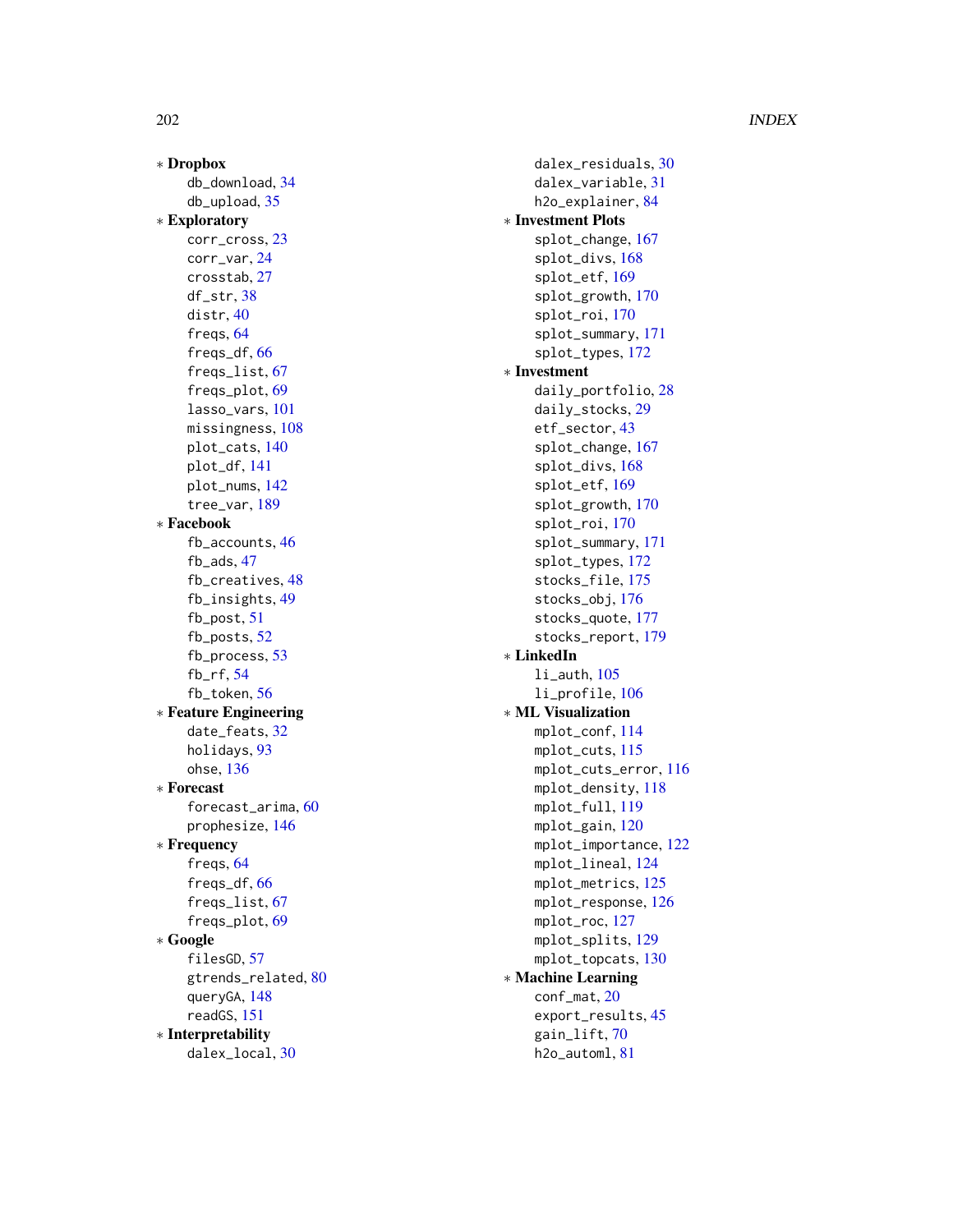#### INDEX 203

h2o\_predict\_API , [86](#page-85-2) h2o\_predict\_binary , [86](#page-85-2) h2o\_predict\_model , [87](#page-86-1) h2o\_predict\_MOJO , [88](#page-87-1) h2o\_selectmodel , [90](#page-89-1) impute , [95](#page-94-1) iter\_seeds , [98](#page-97-0) lasso\_vars , [101](#page-100-1) model\_metrics , [109](#page-108-0) model\_preprocess , [111](#page-110-0) msplit , [131](#page-130-1) ROC, [158](#page-157-0) ∗ Missing Values impute , [95](#page-94-1) missingness, [108](#page-107-1) ∗ Model metrics conf\_mat , [20](#page-19-0) errors , [42](#page-41-0) gain\_lift , [70](#page-69-0) loglossBinary , [106](#page-105-0) model\_metrics , [109](#page-108-0) ROC, [158](#page-157-0) ∗ One Hot Encoding date\_feats, [32](#page-31-2) holidays, [93](#page-92-1) ohe\_commas , [135](#page-134-1) ohse , [136](#page-135-1) ∗ Outliers outlier\_turkey , [138](#page-137-2) outlier\_zscore , [138](#page-137-2) outlier\_zscore\_plot , [139](#page-138-1) winsorize , [194](#page-193-0) ∗ SHAP h2o\_shap , [91](#page-90-0) shap\_var , [165](#page-164-0) ∗ Scrabble scrabble\_dictionary , [162](#page-161-0) ∗ Scrapper filesGD, [57](#page-56-0) get\_mp3 , [74](#page-73-1) gtrends\_related, [80](#page-79-0) holidays , [93](#page-92-1) ip\_data , [96](#page-95-1) readGS , [151](#page-150-0) splot\_etf , [169](#page-168-0) stocks\_quote , [177](#page-176-0) ∗ Text Mining cleanText , [14](#page-13-1)

ngrams , [132](#page-131-2) remove\_stopwords , [155](#page-154-1) replaceall , [156](#page-155-1) sentimentBreakdown , [164](#page-163-1) textCloud , [182](#page-181-1) textFeats , [183](#page-182-1) textTokenizer , [184](#page-183-1) topics\_rake , [188](#page-187-1) ∗ Themes gg\_fill\_customs , [76](#page-75-1) lares\_pal , [100](#page-99-1) plot\_palette , [143](#page-142-2) theme\_lares , [185](#page-184-0) ∗ Time tic , [187](#page-186-1) ∗ Tools autoline , [6](#page-5-1) bind\_files, [8](#page-7-2) bring\_api , [8](#page-7-2) db\_download , [34](#page-33-1) db\_upload , [35](#page-34-1) export\_plot , [44](#page-43-1) export\_results , [45](#page-44-1) get\_credentials , [71](#page-70-1) h2o\_predict\_API, [86](#page-85-2) h2o\_predict\_binary, [86](#page-85-2) h2o\_predict\_model , [87](#page-86-1) h2o\_predict\_MOJO , [88](#page-87-1) h2o\_selectmodel , [90](#page-89-1) haveInternet , [92](#page-91-1) image\_metadata , [94](#page-93-2) importxlsx , [94](#page-93-2) ip\_data , [96](#page-95-1) json2vector , [99](#page-98-1) listfiles , [103](#page-102-2) mail\_send, [107](#page-106-1) msplit , [131](#page-130-1) myip , [132](#page-131-2) quiet , [149](#page-148-1) read.file, [150](#page-149-1) statusbar , [174](#page-173-1) tic , [187](#page-186-1) try\_require , [192](#page-191-2) updateLares , [192](#page-191-2) zerovar , [199](#page-198-1) ∗ Twitter get\_tweets , [75](#page-74-0) ∗ Visualization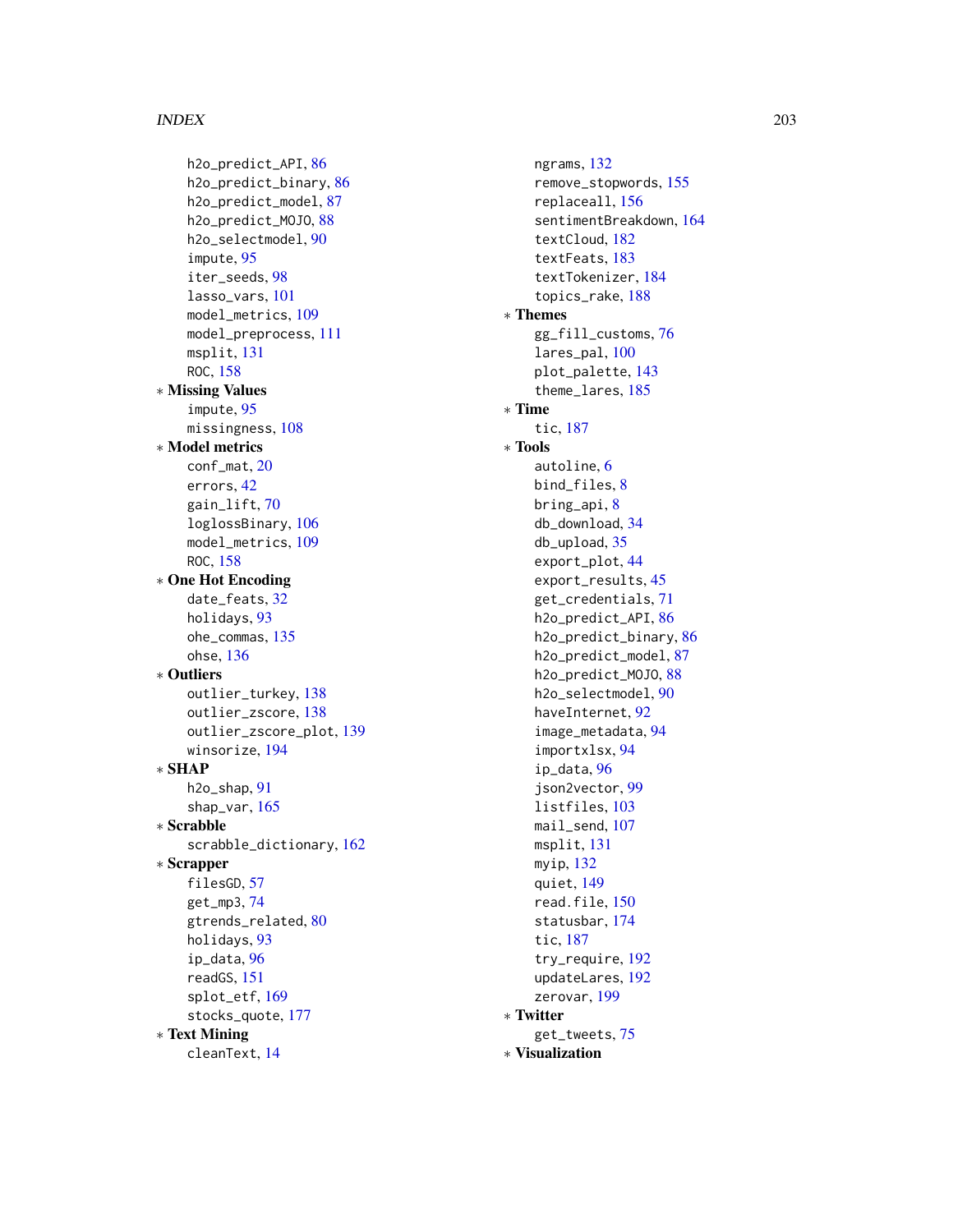```
distr, 40
    freqs, 64
    freqs_df, 66
    freqs_list, 67
    freqs_plot, 69
    noPlot, 133
    plot_chord, 140
    plot_survey, 143
    plot_timeline, 144
    tree_var, 189
∗ datasets
    dfr, 36
    dft, 37
∗ rtistry
    rtistry_sphere, 159
%>% (lares-exports), 100
are_binary (is_url), 97
are_constant (is_url), 97
are_id (is_url), 97
as.character, 79
autoline, 6, 8, 9, 35, 36, 45, 46, 72, 86–88,
         90, 93–95, 97, 99, 104, 107, 131,
         132, 150, 174, 188, 192, 193, 199
balance_data, 7, 11, 15, 32, 33, 63, 93, 95,
         103, 134, 136, 137, 155, 157, 183,
         185, 194, 199
bind_files, 6, 8, 9, 35, 36, 45, 46, 72, 86–88,
         90, 93–95, 97, 99, 104, 107, 131,
         132, 150, 174, 188, 192, 193, 199
bring_api, 6, 8, 8, 35, 36, 45–50, 52, 53, 55,
         57, 72, 86–88, 90, 93–95, 97, 99,
         104–107, 131, 132, 149, 150, 167,
         174, 188, 192, 193, 199
cache_clear (cache_write), 9
cache_exists (cache_write), 9
cache_read (cache_write), 9
cache_write, 9
categ_reducer, 7, 10, 15, 32, 33, 63, 93, 95,
         103, 134, 136, 137, 155, 157, 183,
         185, 194, 199
check_attr (check_opts), 11
check_opts, 11
```
ci\_lower, [13,](#page-12-0) *[14](#page-13-1)*

ci\_var, *[13](#page-12-0)*, [14](#page-13-1)

ci\_upper *(*ci\_lower*)*, [13](#page-12-0)

cleanNames *(*cleanText*)*, [14](#page-13-1)

cleanText, *[7](#page-6-1)*, *[11](#page-10-0)*, [14,](#page-13-1) *[32,](#page-31-2) [33](#page-32-0)*, *[63](#page-62-0)*, *[93](#page-92-1)*, *[95](#page-94-1)*, *[103](#page-102-2)*, *[133,](#page-132-1) [134](#page-133-1)*, *[136,](#page-135-1) [137](#page-136-0)*, *[155](#page-154-1)[–157](#page-156-0)*, *[165](#page-164-0)*, *[182,](#page-181-1) [183](#page-182-1)*, *[185](#page-184-0)*, *[189](#page-188-0)*, *[194](#page-193-0)*, *[199](#page-198-1)* clusterKmeans, [16,](#page-15-0) *[18,](#page-17-0) [19](#page-18-0)*, *[153,](#page-152-0) [154](#page-153-1)* clusterOptimalK, *[17](#page-16-0)*, [18,](#page-17-0) *[19](#page-18-0)*, *[153,](#page-152-0) [154](#page-153-1)* clusterVisualK, *[17,](#page-16-0) [18](#page-17-0)*, [19,](#page-18-0) *[153,](#page-152-0) [154](#page-153-1)* conf\_mat, [20,](#page-19-0) *[42](#page-41-0)*, *[46](#page-45-0)*, *[71](#page-70-1)*, *[84](#page-83-0)*, *[86](#page-85-2)[–88](#page-87-1)*, *[90](#page-89-1)*, *[95](#page-94-1)*, *[99](#page-98-1)*, *[102](#page-101-0)*, *[106](#page-105-0)*, *[110](#page-109-0)*, *[113](#page-112-0)*, *[131](#page-130-1)*, *[159](#page-158-0)* corr, [21,](#page-20-0) *[24](#page-23-1)*, *[26](#page-25-0)*, *[39](#page-38-0)*, *[110](#page-109-0)*, *[147](#page-146-0)* corr\_cross, *[22](#page-21-0)*, [23,](#page-22-1) *[26](#page-25-0)*, *[28](#page-27-0)*, *[38](#page-37-1)*, *[41](#page-40-0)*, *[65](#page-64-0)*, *[67,](#page-66-1) [68](#page-67-0)*, *[70](#page-69-0)*, *[102](#page-101-0)*, *[109](#page-108-0)*, *[140](#page-139-2)*, *[142](#page-141-1)*, *[190](#page-189-0)* corr\_var, *[22](#page-21-0)*, *[24](#page-23-1)*, [24,](#page-23-1) *[28](#page-27-0)*, *[38](#page-37-1)*, *[41](#page-40-0)*, *[65](#page-64-0)*, *[67,](#page-66-1) [68](#page-67-0)*, *[70](#page-69-0)*, *[102](#page-101-0)*, *[109](#page-108-0)*, *[140](#page-139-2)*, *[142](#page-141-1)*, *[190](#page-189-0)* cran\_logs, [26](#page-25-0) crosstab, *[24](#page-23-1)*, *[26](#page-25-0)*, [27,](#page-26-1) *[38](#page-37-1)*, *[41](#page-40-0)*, *[65](#page-64-0)*, *[67,](#page-66-1) [68](#page-67-0)*, *[70](#page-69-0)*, *[102](#page-101-0)*, *[109](#page-108-0)*, *[140](#page-139-2)*, *[142](#page-141-1)*, *[190](#page-189-0)* daily\_portfolio, [28,](#page-27-0) *[29](#page-28-0)*, *[43](#page-42-0)*, *[168](#page-167-0)[–172](#page-171-0)*, *[176](#page-175-0)[–178](#page-177-0)*, *[180](#page-179-0)* daily\_stocks, *[29](#page-28-0)*, [29,](#page-28-0) *[43](#page-42-0)*, *[168](#page-167-0)[–172](#page-171-0)*, *[176](#page-175-0)[–178](#page-177-0)*, *[180](#page-179-0)* dalex\_explainer *(*h2o\_explainer*)*, [84](#page-83-0) dalex\_local, [30,](#page-29-0) *[31](#page-30-0)*, *[85](#page-84-0)* dalex\_residuals, *[30](#page-29-0)*, [30,](#page-29-0) *[31](#page-30-0)*, *[85](#page-84-0)* dalex\_variable, *[30,](#page-29-0) [31](#page-30-0)*, [31,](#page-30-0) *[85](#page-84-0)* date\_cuts, *[7](#page-6-1)*, *[11](#page-10-0)*, *[15](#page-14-0)*, [32,](#page-31-2) *[33](#page-32-0)*, *[63](#page-62-0)*, *[93](#page-92-1)*, *[95](#page-94-1)*, *[103](#page-102-2)*, *[134](#page-133-1)*, *[136,](#page-135-1) [137](#page-136-0)*, *[155](#page-154-1)*, *[157](#page-156-0)*, *[183](#page-182-1)*, *[185](#page-184-0)*, *[194](#page-193-0)*, *[199](#page-198-1)* date\_feats, *[7](#page-6-1)*, *[11](#page-10-0)*, *[15](#page-14-0)*, *[32](#page-31-2)*, [32,](#page-31-2) *[63](#page-62-0)*, *[93](#page-92-1)*, *[95](#page-94-1)*, *[103](#page-102-2)*, *[134](#page-133-1)*, *[136,](#page-135-1) [137](#page-136-0)*, *[155](#page-154-1)*, *[157](#page-156-0)*, *[183](#page-182-1)*, *[185](#page-184-0)*, *[194](#page-193-0)*, *[199](#page-198-1)* db\_download, *[6](#page-5-1)*, *[8,](#page-7-2) [9](#page-8-0)*, [34,](#page-33-1) *[36](#page-35-0)*, *[45,](#page-44-1) [46](#page-45-0)*, *[72](#page-71-0)*, *[75](#page-74-0)*, *[86](#page-85-2)[–88](#page-87-1)*, *[90](#page-89-1)*, *[93](#page-92-1)[–95](#page-94-1)*, *[97](#page-96-0)*, *[99](#page-98-1)*, *[104](#page-103-0)*, *[107,](#page-106-1) [108](#page-107-1)*, *[131,](#page-130-1) [132](#page-131-2)*, *[148](#page-147-0)[–150](#page-149-1)*, *[167](#page-166-0)*, *[174](#page-173-1)*, *[176](#page-175-0)*, *[180](#page-179-0)*, *[188](#page-187-1)*, *[192,](#page-191-2) [193](#page-192-1)*, *[199](#page-198-1)* db\_upload, *[6](#page-5-1)*, *[8,](#page-7-2) [9](#page-8-0)*, *[35](#page-34-1)*, [35,](#page-34-1) *[45,](#page-44-1) [46](#page-45-0)*, *[72](#page-71-0)*, *[75](#page-74-0)*, *[86](#page-85-2)[–88](#page-87-1)*, *[90](#page-89-1)*, *[93](#page-92-1)[–95](#page-94-1)*, *[97](#page-96-0)*, *[99](#page-98-1)*, *[104](#page-103-0)*, *[107,](#page-106-1) [108](#page-107-1)*, *[131,](#page-130-1) [132](#page-131-2)*, *[148](#page-147-0)[–150](#page-149-1)*, *[167](#page-166-0)*, *[174](#page-173-1)*, *[176](#page-175-0)*, *[180](#page-179-0)*, *[188](#page-187-1)*, *[192,](#page-191-2) [193](#page-192-1)*, *[199](#page-198-1)* df\_str, *[24](#page-23-1)*, *[26](#page-25-0)*, *[28](#page-27-0)*, [38,](#page-37-1) *[41](#page-40-0)*, *[65](#page-64-0)*, *[67,](#page-66-1) [68](#page-67-0)*, *[70](#page-69-0)*, *[102](#page-101-0)*, *[109](#page-108-0)*, *[140](#page-139-2)*, *[142](#page-141-1)*, *[190](#page-189-0)* dfr, [36,](#page-35-0) *[38](#page-37-1)* dft, *[37](#page-36-0)*, [37](#page-36-0) dist2d, *[22](#page-21-0)*, [39,](#page-38-0) *[110](#page-109-0)*, *[147](#page-146-0)* distr, *[24](#page-23-1)*, *[26](#page-25-0)*, *[28](#page-27-0)*, *[38](#page-37-1)*, [40,](#page-39-1) *[65](#page-64-0)*, *[67,](#page-66-1) [68](#page-67-0)*, *[70](#page-69-0)*, *[102](#page-101-0)*, *[109](#page-108-0)*, *[134](#page-133-1)*, *[140](#page-139-2)[–142](#page-141-1)*, *[144,](#page-143-1) [145](#page-144-0)*, *[190](#page-189-0)*

errors, *[20](#page-19-0)*, [42,](#page-41-0) *[71](#page-70-1)*, *[106](#page-105-0)*, *[110](#page-109-0)*, *[159](#page-158-0)* etf\_sector, *[29](#page-28-0)*, [43,](#page-42-0) *[168](#page-167-0)[–172](#page-171-0)*, *[176](#page-175-0)[–178](#page-177-0)*, *[180](#page-179-0)*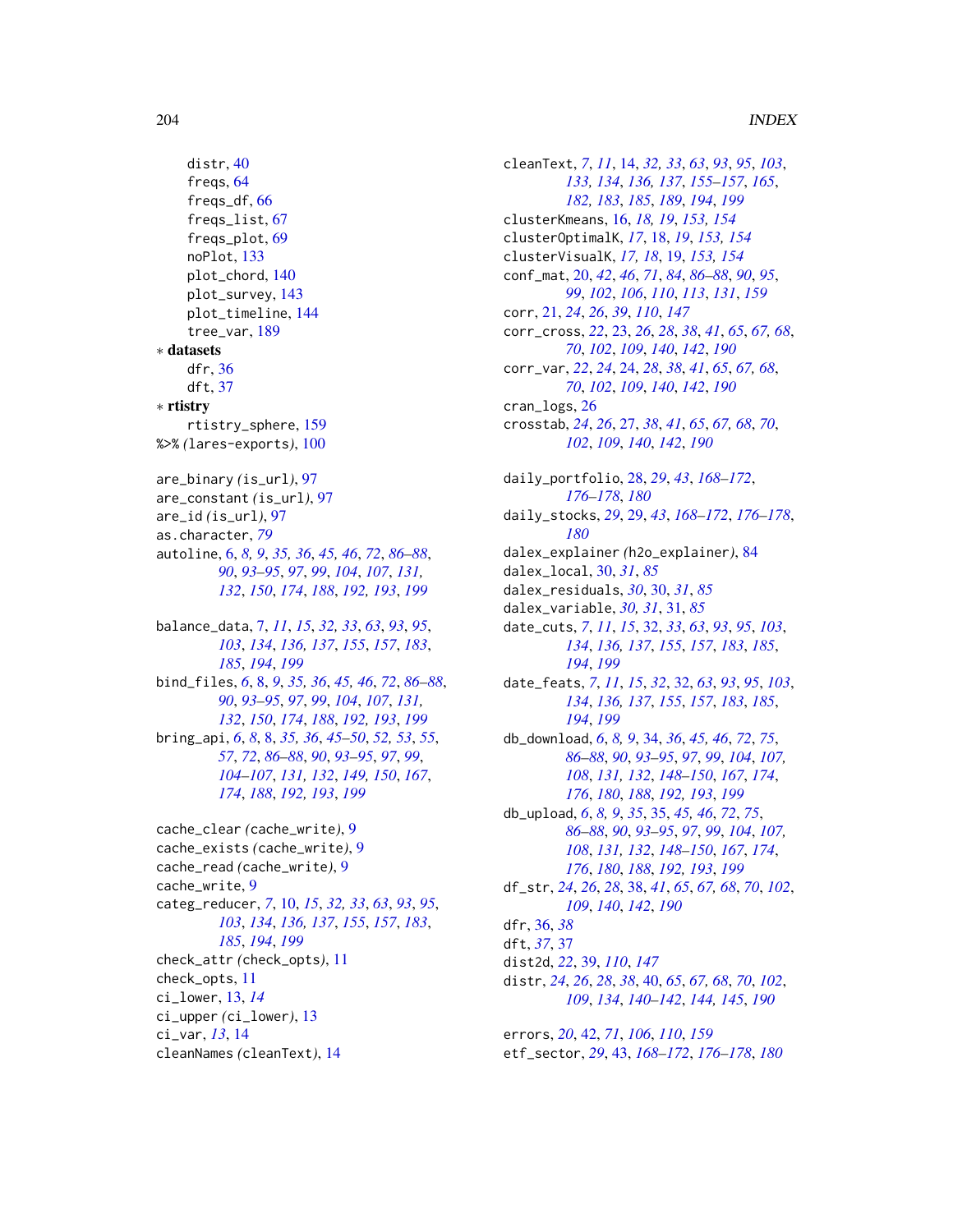export\_plot, *[6](#page-5-1)*, *[8,](#page-7-2) [9](#page-8-0)*, *[35,](#page-34-1) [36](#page-35-0)*, [44,](#page-43-1) *[46](#page-45-0)*, *[72](#page-71-0)*, *[86](#page-85-2)[–88](#page-87-1)*, *[90](#page-89-1)*, *[93–](#page-92-1)[95](#page-94-1)*, *[97](#page-96-0)*, *[99](#page-98-1)*, *[104](#page-103-0)*, *[107](#page-106-1)*, *[131,](#page-130-1) [132](#page-131-2)*, *[150](#page-149-1)*, *[174](#page-173-1)*, *[188](#page-187-1)*, *[192,](#page-191-2) [193](#page-192-1)*, *[199](#page-198-1)* export\_results, *[6](#page-5-1)*, *[8,](#page-7-2) [9](#page-8-0)*, *[20](#page-19-0)*, *[35,](#page-34-1) [36](#page-35-0)*, *[45](#page-44-1)*, [45,](#page-44-1) *[71,](#page-70-1) [72](#page-71-0)*, *[84](#page-83-0)*, *[86–](#page-85-2)[88](#page-87-1)*, *[90](#page-89-1)*, *[93–](#page-92-1)[95](#page-94-1)*, *[97](#page-96-0)*, *[99](#page-98-1)*, *[102](#page-101-0)*, *[104](#page-103-0)*, *[107](#page-106-1)*, *[110](#page-109-0)*, *[113](#page-112-0)*, *[131,](#page-130-1) [132](#page-131-2)*, *[150](#page-149-1)*, *[159](#page-158-0)*, *[174](#page-173-1)*, *[188](#page-187-1)*, *[192,](#page-191-2) [193](#page-192-1)*, *[199](#page-198-1)* fb\_accounts, *[9](#page-8-0)*, [46,](#page-45-0) *[48–](#page-47-0)[50](#page-49-0)*, *[52,](#page-51-0) [53](#page-52-0)*, *[55](#page-54-0)*, *[57](#page-56-0)*, *[105,](#page-104-0) [106](#page-105-0)*, *[149](#page-148-1)*, *[167](#page-166-0)* fb\_ads, *[9](#page-8-0)*, *[47](#page-46-0)*, [47,](#page-46-0) *[49,](#page-48-0) [50](#page-49-0)*, *[52,](#page-51-0) [53](#page-52-0)*, *[55](#page-54-0)*, *[57](#page-56-0)*, *[105,](#page-104-0) [106](#page-105-0)*, *[149](#page-148-1)*, *[167](#page-166-0)* fb\_creatives, *[9](#page-8-0)*, *[47,](#page-46-0) [48](#page-47-0)*, [48,](#page-47-0) *[50](#page-49-0)*, *[52,](#page-51-0) [53](#page-52-0)*, *[55](#page-54-0)*, *[57](#page-56-0)*, *[105,](#page-104-0) [106](#page-105-0)*, *[149](#page-148-1)*, *[167](#page-166-0)* fb\_insights, *[9](#page-8-0)*, *[47](#page-46-0)[–49](#page-48-0)*, [49,](#page-48-0) *[52,](#page-51-0) [53](#page-52-0)*, *[55](#page-54-0)*, *[57](#page-56-0)*, *[105,](#page-104-0) [106](#page-105-0)*, *[149](#page-148-1)*, *[167](#page-166-0)* fb\_post, *[9](#page-8-0)*, *[47](#page-46-0)[–50](#page-49-0)*, [51,](#page-50-0) *[53](#page-52-0)*, *[55](#page-54-0)*, *[57](#page-56-0)*, *[105,](#page-104-0) [106](#page-105-0)*, *[149](#page-148-1)*, *[167](#page-166-0)* fb\_posts, *[9](#page-8-0)*, *[47](#page-46-0)[–50](#page-49-0)*, *[52](#page-51-0)*, [52,](#page-51-0) *[53](#page-52-0)*, *[55](#page-54-0)*, *[57](#page-56-0)*, *[105,](#page-104-0) [106](#page-105-0)*, *[149](#page-148-1)*, *[167](#page-166-0)* fb\_process, *[9](#page-8-0)*, *[47](#page-46-0)[–50](#page-49-0)*, *[52,](#page-51-0) [53](#page-52-0)*, [53,](#page-52-0) *[55](#page-54-0)*, *[57](#page-56-0)*, *[105,](#page-104-0) [106](#page-105-0)*, *[149](#page-148-1)*, *[167](#page-166-0)* fb\_rf, *[9](#page-8-0)*, *[47](#page-46-0)[–50](#page-49-0)*, *[52,](#page-51-0) [53](#page-52-0)*, [54,](#page-53-0) *[57](#page-56-0)*, *[105,](#page-104-0) [106](#page-105-0)*, *[149](#page-148-1)*, *[167](#page-166-0)* fb\_token, *[9](#page-8-0)*, *[47](#page-46-0)[–50](#page-49-0)*, *[52,](#page-51-0) [53](#page-52-0)*, *[55](#page-54-0)*, [56,](#page-55-0) *[105,](#page-104-0) [106](#page-105-0)*, *[149](#page-148-1)*, *[167](#page-166-0)* file\_name. [58](#page-57-0) file\_type *(*file\_name*)*, [58](#page-57-0) files\_functions, [58](#page-57-0) filesGD, [57,](#page-56-0) *[75](#page-74-0)*, *[80](#page-79-0)*, *[93](#page-92-1)*, *[97](#page-96-0)*, *[149](#page-148-1)*, *[152](#page-151-0)*, *[169](#page-168-0)*, *[178](#page-177-0)* font\_exists, [59](#page-58-0) forecast\_arima, [60,](#page-59-0) *[146](#page-145-0)* formatColoured, [61](#page-60-0) formatHTML *(*formatNum*)*, [62](#page-61-1) formatNum, *[7](#page-6-1)*, *[11](#page-10-0)*, *[15](#page-14-0)*, *[32,](#page-31-2) [33](#page-32-0)*, [62,](#page-61-1) *[93](#page-92-1)*, *[95](#page-94-1)*, *[103](#page-102-2)*, *[134](#page-133-1)*, *[136,](#page-135-1) [137](#page-136-0)*, *[155](#page-154-1)*, *[157](#page-156-0)*, *[183](#page-182-1)*, *[185](#page-184-0)*, *[194](#page-193-0)*, *[199](#page-198-1)* freqs, *[24](#page-23-1)*, *[26](#page-25-0)*, *[28](#page-27-0)*, *[38](#page-37-1)*, *[41](#page-40-0)*, [64,](#page-63-1) *[67,](#page-66-1) [68](#page-67-0)*, *[70](#page-69-0)*, *[102](#page-101-0)*, *[109](#page-108-0)*, *[134](#page-133-1)*, *[140–](#page-139-2)[142](#page-141-1)*, *[144,](#page-143-1) [145](#page-144-0)*, *[190](#page-189-0)* freqs\_df, *[24](#page-23-1)*, *[26](#page-25-0)*, *[28](#page-27-0)*, *[38](#page-37-1)*, *[41](#page-40-0)*, *[65](#page-64-0)*, [66,](#page-65-1) *[68](#page-67-0)*, *[70](#page-69-0)*, *[102](#page-101-0)*, *[109](#page-108-0)*, *[134](#page-133-1)*, *[140–](#page-139-2)[142](#page-141-1)*, *[144,](#page-143-1) [145](#page-144-0)*, *[190](#page-189-0)* freqs\_list, *[24](#page-23-1)*, *[26](#page-25-0)*, *[28](#page-27-0)*, *[38](#page-37-1)*, *[41](#page-40-0)*, *[65](#page-64-0)*, *[67](#page-66-1)*, [67,](#page-66-1) *[70](#page-69-0)*, *[102](#page-101-0)*, *[109](#page-108-0)*, *[134](#page-133-1)*, *[140–](#page-139-2)[142](#page-141-1)*, *[144,](#page-143-1) [145](#page-144-0)*, *[190](#page-189-0)* freqs\_plot, *[24](#page-23-1)*, *[26](#page-25-0)*, *[28](#page-27-0)*, *[38](#page-37-1)*, *[41](#page-40-0)*, *[65](#page-64-0)*, *[67,](#page-66-1) [68](#page-67-0)*, [69,](#page-68-1) *[102](#page-101-0)*, *[109](#page-108-0)*, *[134](#page-133-1)*, *[140–](#page-139-2)[142](#page-141-1)*, *[144,](#page-143-1) [145](#page-144-0)*, *[190](#page-189-0)*

gain\_lift, *[20](#page-19-0)*, *[42](#page-41-0)*, *[46](#page-45-0)*, [70,](#page-69-0) *[84](#page-83-0)*, *[86](#page-85-2)[–88](#page-87-1)*, *[90](#page-89-1)*, *[95](#page-94-1)*, *[99](#page-98-1)*, *[102](#page-101-0)*, *[106](#page-105-0)*, *[110](#page-109-0)*, *[113](#page-112-0)*, *[131](#page-130-1)*, *[159](#page-158-0)* get\_credentials, *[6](#page-5-1)*, *[8,](#page-7-2) [9](#page-8-0)*, *[35,](#page-34-1) [36](#page-35-0)*, *[45,](#page-44-1) [46](#page-45-0)*, [71,](#page-70-1) *[75](#page-74-0)*, *[86](#page-85-2)[–88](#page-87-1)*, *[90](#page-89-1)*, *[93](#page-92-1)[–95](#page-94-1)*, *[97](#page-96-0)*, *[99](#page-98-1)*, *[104](#page-103-0)*, *[107,](#page-106-1) [108](#page-107-1)*, *[131,](#page-130-1) [132](#page-131-2)*, *[148](#page-147-0)[–150](#page-149-1)*, *[167](#page-166-0)*, *[174](#page-173-1)*, *[176](#page-175-0)*, *[180](#page-179-0)*, *[188](#page-187-1)*, *[192,](#page-191-2) [193](#page-192-1)*, *[199](#page-198-1)* get\_creds *(*get\_credentials*)*, [71](#page-70-1) get\_currency, [73](#page-72-0) get\_mp3, *[57](#page-56-0)*, [74,](#page-73-1) *[80](#page-79-0)*, *[93](#page-92-1)*, *[97](#page-96-0)*, *[152](#page-151-0)*, *[169](#page-168-0)*, *[178](#page-177-0)*, *[191](#page-190-0)* get\_tweets, *[35,](#page-34-1) [36](#page-35-0)*, *[72](#page-71-0)*, [75,](#page-74-0) *[108](#page-107-1)*, *[148,](#page-147-0) [149](#page-148-1)*, *[167](#page-166-0)*, *[176](#page-175-0)*, *[180](#page-179-0)* gg\_colour\_customs *(*gg\_fill\_customs*)*, [76](#page-75-1) gg\_fill\_customs, [76,](#page-75-1) *[101](#page-100-1)*, *[143](#page-142-2)*, *[186](#page-185-0)* gg\_text\_customs *(*gg\_fill\_customs*)*, [76](#page-75-1) gg\_vals *(*gg\_fill\_customs*)*, [76](#page-75-1) glued, [77](#page-76-0) grepl\_letters, [78](#page-77-0) grepm, [79](#page-78-0) gtrends\_related, *[57](#page-56-0)*, *[75](#page-74-0)*, [80,](#page-79-0) *[93](#page-92-1)*, *[97](#page-96-0)*, *[149](#page-148-1)*, *[152](#page-151-0)*, *[169](#page-168-0)*, *[178](#page-177-0)* gtrends\_time *(*gtrends\_related*)*, [80](#page-79-0) h2o\_automl, *[20](#page-19-0)*, *[46](#page-45-0)*, *[71](#page-70-1)*, [81,](#page-80-0) *[86](#page-85-2)[–88](#page-87-1)*, *[90](#page-89-1)*, *[95](#page-94-1)*, *[99](#page-98-1)*, *[102](#page-101-0)*, *[110](#page-109-0)*, *[113](#page-112-0)*, *[131](#page-130-1)*, *[159](#page-158-0)* h2o\_explainer, *[30,](#page-29-0) [31](#page-30-0)*, [84](#page-83-0) h2o\_predict\_API, *[6](#page-5-1)*, *[8,](#page-7-2) [9](#page-8-0)*, *[20](#page-19-0)*, *[35,](#page-34-1) [36](#page-35-0)*, *[45,](#page-44-1) [46](#page-45-0)*, *[71,](#page-70-1) [72](#page-71-0)*, *[84](#page-83-0)*, [86,](#page-85-2) *[87,](#page-86-1) [88](#page-87-1)*, *[90](#page-89-1)*, *[93](#page-92-1)[–95](#page-94-1)*, *[97](#page-96-0)*, *[99](#page-98-1)*, *[102](#page-101-0)*, *[104](#page-103-0)*, *[107](#page-106-1)*, *[110](#page-109-0)*, *[113](#page-112-0)*, *[131,](#page-130-1) [132](#page-131-2)*, *[150](#page-149-1)*, *[159](#page-158-0)*, *[174](#page-173-1)*, *[188](#page-187-1)*, *[192,](#page-191-2) [193](#page-192-1)*, *[199](#page-198-1)* h2o\_predict\_binary, *[6](#page-5-1)*, *[8,](#page-7-2) [9](#page-8-0)*, *[20](#page-19-0)*, *[35,](#page-34-1) [36](#page-35-0)*, *[45,](#page-44-1) [46](#page-45-0)*, *[71,](#page-70-1) [72](#page-71-0)*, *[84](#page-83-0)*, *[86](#page-85-2)*, [86,](#page-85-2) *[88](#page-87-1)*, *[90](#page-89-1)*, *[93](#page-92-1)[–95](#page-94-1)*, *[97](#page-96-0)*, *[99](#page-98-1)*, *[102](#page-101-0)*, *[104](#page-103-0)*, *[107](#page-106-1)*, *[110](#page-109-0)*, *[113](#page-112-0)*, *[131,](#page-130-1) [132](#page-131-2)*, *[150](#page-149-1)*, *[159](#page-158-0)*, *[174](#page-173-1)*, *[188](#page-187-1)*, *[192,](#page-191-2) [193](#page-192-1)*, *[199](#page-198-1)* h2o\_predict\_model, *[6](#page-5-1)*, *[8,](#page-7-2) [9](#page-8-0)*, *[20](#page-19-0)*, *[35,](#page-34-1) [36](#page-35-0)*, *[45,](#page-44-1) [46](#page-45-0)*, *[71,](#page-70-1) [72](#page-71-0)*, *[84](#page-83-0)*, *[86,](#page-85-2) [87](#page-86-1)*, [87,](#page-86-1) *[88](#page-87-1)*, *[90](#page-89-1)*, *[93](#page-92-1)[–95](#page-94-1)*, *[97](#page-96-0)*, *[99](#page-98-1)*, *[102](#page-101-0)*, *[104](#page-103-0)*, *[107](#page-106-1)*, *[110](#page-109-0)*, *[113](#page-112-0)*, *[131,](#page-130-1) [132](#page-131-2)*, *[150](#page-149-1)*, *[159](#page-158-0)*, *[174](#page-173-1)*, *[188](#page-187-1)*, *[192,](#page-191-2) [193](#page-192-1)*, *[199](#page-198-1)* h2o\_predict\_MOJO, *[6](#page-5-1)*, *[8,](#page-7-2) [9](#page-8-0)*, *[20](#page-19-0)*, *[35,](#page-34-1) [36](#page-35-0)*, *[45,](#page-44-1) [46](#page-45-0)*,

*[71,](#page-70-1) [72](#page-71-0)*, *[84](#page-83-0)*, *[86](#page-85-2)[–88](#page-87-1)*, [88,](#page-87-1) *[90](#page-89-1)*, *[93](#page-92-1)[–95](#page-94-1)*, *[97](#page-96-0)*, *[99](#page-98-1)*, *[102](#page-101-0)*, *[104](#page-103-0)*, *[107](#page-106-1)*, *[110](#page-109-0)*, *[113](#page-112-0)*, *[131,](#page-130-1) [132](#page-131-2)*, *[150](#page-149-1)*, *[159](#page-158-0)*, *[174](#page-173-1)*, *[188](#page-187-1)*, *[192,](#page-191-2) [193](#page-192-1)*, *[199](#page-198-1)*

h2o\_results, [89](#page-88-0) h2o\_selectmodel, *[6](#page-5-1)*, *[8,](#page-7-2) [9](#page-8-0)*, *[20](#page-19-0)*, *[35,](#page-34-1) [36](#page-35-0)*, *[45,](#page-44-1) [46](#page-45-0)*, *[71,](#page-70-1) [72](#page-71-0)*, *[84](#page-83-0)*, *[86](#page-85-2)[–88](#page-87-1)*, [90,](#page-89-1) *[93](#page-92-1)[–95](#page-94-1)*, *[97](#page-96-0)*, *[99](#page-98-1)*,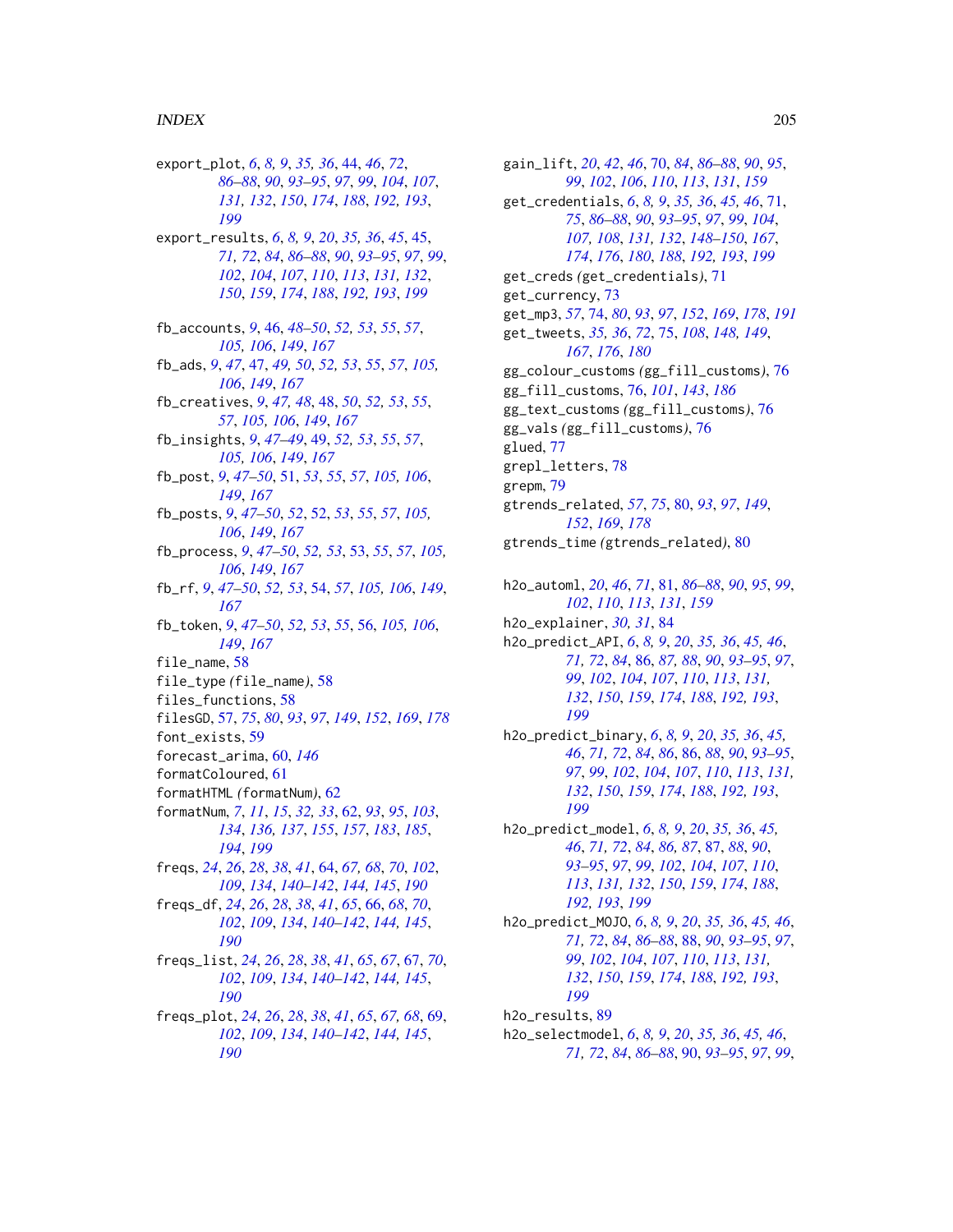*[102](#page-101-0)*, *[104](#page-103-0)*, *[107](#page-106-1)*, *[110](#page-109-0)*, *[113](#page-112-0)*, *[131,](#page-130-1) [132](#page-131-2)*, *[150](#page-149-1)*, *[159](#page-158-0)*, *[174](#page-173-1)*, *[188](#page-187-1)*, *[192,](#page-191-2) [193](#page-192-1)*, *[199](#page-198-1)* h2o\_shap, [91,](#page-90-0) *[166](#page-165-0)* haveInternet, *[6](#page-5-1)*, *[8,](#page-7-2) [9](#page-8-0)*, *[35,](#page-34-1) [36](#page-35-0)*, *[45,](#page-44-1) [46](#page-45-0)*, *[72](#page-71-0)*, *[86](#page-85-2)[–88](#page-87-1)*, *[90](#page-89-1)*, [92,](#page-91-1) *[94,](#page-93-2) [95](#page-94-1)*, *[97](#page-96-0)*, *[99](#page-98-1)*, *[104](#page-103-0)*, *[107](#page-106-1)*, *[131,](#page-130-1) [132](#page-131-2)*, *[150](#page-149-1)*, *[174](#page-173-1)*, *[188](#page-187-1)*, *[192,](#page-191-2) [193](#page-192-1)*, *[199](#page-198-1)* holidays, *[7](#page-6-1)*, *[11](#page-10-0)*, *[15](#page-14-0)*, *[32,](#page-31-2) [33](#page-32-0)*, *[57](#page-56-0)*, *[63](#page-62-0)*, *[75](#page-74-0)*, *[80](#page-79-0)*, [93,](#page-92-1) *[95](#page-94-1)*, *[97](#page-96-0)*, *[103](#page-102-2)*, *[134](#page-133-1)*, *[136,](#page-135-1) [137](#page-136-0)*, *[152](#page-151-0)*, *[155](#page-154-1)*, *[157](#page-156-0)*, *[169](#page-168-0)*, *[178](#page-177-0)*, *[183](#page-182-1)*, *[185](#page-184-0)*, *[194](#page-193-0)*, *[199](#page-198-1)* image\_metadata, *[6](#page-5-1)*, *[8,](#page-7-2) [9](#page-8-0)*, *[35,](#page-34-1) [36](#page-35-0)*, *[45,](#page-44-1) [46](#page-45-0)*, *[72](#page-71-0)*, *[86](#page-85-2)[–88](#page-87-1)*, *[90](#page-89-1)*, *[93](#page-92-1)*, [94,](#page-93-2) *[95](#page-94-1)*, *[97](#page-96-0)*, *[99](#page-98-1)*, *[104](#page-103-0)*, *[107](#page-106-1)*, *[131,](#page-130-1) [132](#page-131-2)*, *[150](#page-149-1)*, *[174](#page-173-1)*, *[188](#page-187-1)*, *[192,](#page-191-2) [193](#page-192-1)*, *[199](#page-198-1)* importxlsx, *[6](#page-5-1)*, *[8,](#page-7-2) [9](#page-8-0)*, *[35,](#page-34-1) [36](#page-35-0)*, *[45,](#page-44-1) [46](#page-45-0)*, *[72](#page-71-0)*, *[86–](#page-85-2)[88](#page-87-1)*, *[90](#page-89-1)*, *[93,](#page-92-1) [94](#page-93-2)*, [94,](#page-93-2) *[97](#page-96-0)*, *[99](#page-98-1)*, *[104](#page-103-0)*, *[107](#page-106-1)*, *[131,](#page-130-1) [132](#page-131-2)*, *[150](#page-149-1)*, *[174](#page-173-1)*, *[188](#page-187-1)*, *[192,](#page-191-2) [193](#page-192-1)*, *[199](#page-198-1)* impute, *[7](#page-6-1)*, *[11](#page-10-0)*, *[15](#page-14-0)*, *[20](#page-19-0)*, *[32,](#page-31-2) [33](#page-32-0)*, *[46](#page-45-0)*, *[63](#page-62-0)*, *[71](#page-70-1)*, *[84](#page-83-0)*, *[86](#page-85-2)[–88](#page-87-1)*, *[90](#page-89-1)*, *[93](#page-92-1)*, [95,](#page-94-1) *[99](#page-98-1)*, *[102,](#page-101-0) [103](#page-102-2)*, *[109,](#page-108-0) [110](#page-109-0)*, *[113](#page-112-0)*, *[131](#page-130-1)*, *[134](#page-133-1)*, *[136,](#page-135-1) [137](#page-136-0)*, *[155](#page-154-1)*, *[157](#page-156-0)*, *[159](#page-158-0)*, *[183](#page-182-1)*, *[185](#page-184-0)*, *[194](#page-193-0)*, *[199](#page-198-1)* install\_recommended, [96](#page-95-1) ip\_data, *[6](#page-5-1)*, *[8,](#page-7-2) [9](#page-8-0)*, *[35,](#page-34-1) [36](#page-35-0)*, *[45,](#page-44-1) [46](#page-45-0)*, *[57](#page-56-0)*, *[72](#page-71-0)*, *[75](#page-74-0)*, *[80](#page-79-0)*, *[86](#page-85-2)[–88](#page-87-1)*, *[90](#page-89-1)*, *[93–](#page-92-1)[95](#page-94-1)*, [96,](#page-95-1) *[99](#page-98-1)*, *[104](#page-103-0)*, *[108](#page-107-1)*, *[131,](#page-130-1) [132](#page-131-2)*, *[150](#page-149-1)*, *[152](#page-151-0)*, *[169](#page-168-0)*, *[174](#page-173-1)*, *[178](#page-177-0)*, *[188](#page-187-1)*, *[192,](#page-191-2) [193](#page-192-1)*, *[199](#page-198-1)* is\_ip *(*is\_url*)*, [97](#page-96-0) is\_url, [97](#page-96-0) iter\_seeds, *[20](#page-19-0)*, *[46](#page-45-0)*, *[71](#page-70-1)*, *[84](#page-83-0)*, *[86–](#page-85-2)[88](#page-87-1)*, *[90](#page-89-1)*, *[95](#page-94-1)*, [98,](#page-97-0) *[102](#page-101-0)*, *[110](#page-109-0)*, *[113](#page-112-0)*, *[131](#page-130-1)*, *[159](#page-158-0)* json2vector, *[6](#page-5-1)*, *[8,](#page-7-2) [9](#page-8-0)*, *[35,](#page-34-1) [36](#page-35-0)*, *[45,](#page-44-1) [46](#page-45-0)*, *[72](#page-71-0)*, *[86](#page-85-2)[–88](#page-87-1)*, *[90](#page-89-1)*, *[93–](#page-92-1)[95](#page-94-1)*, *[97](#page-96-0)*, [99,](#page-98-1) *[104](#page-103-0)*, *[108](#page-107-1)*, *[131,](#page-130-1) [132](#page-131-2)*, *[150](#page-149-1)*, *[174](#page-173-1)*, *[188](#page-187-1)*, *[192,](#page-191-2) [193](#page-192-1)*, *[199](#page-198-1)*

lares, [100](#page-99-1) lares-exports, [100](#page-99-1) lares-package *(*lares*)*, [100](#page-99-1) lares\_pal, *[76](#page-75-1)*, [100,](#page-99-1) *[143](#page-142-2)*, *[186](#page-185-0)* lasso\_vars, *[20](#page-19-0)*, *[24](#page-23-1)*, *[26](#page-25-0)*, *[28](#page-27-0)*, *[38](#page-37-1)*, *[41](#page-40-0)*, *[46](#page-45-0)*, *[65](#page-64-0)*, *[67,](#page-66-1) [68](#page-67-0)*, *[70,](#page-69-0) [71](#page-70-1)*, *[84](#page-83-0)*, *[86–](#page-85-2)[88](#page-87-1)*, *[90](#page-89-1)*, *[95](#page-94-1)*, *[99](#page-98-1)*, [101,](#page-100-1) *[109,](#page-108-0) [110](#page-109-0)*, *[113](#page-112-0)*, *[131](#page-130-1)*, *[140](#page-139-2)*, *[142](#page-141-1)*, *[159](#page-158-0)*, *[190](#page-189-0)* left, *[7](#page-6-1)*, *[11](#page-10-0)*, *[15](#page-14-0)*, *[32,](#page-31-2) [33](#page-32-0)*, *[63](#page-62-0)*, *[93](#page-92-1)*, *[95](#page-94-1)*, [103,](#page-102-2) *[134](#page-133-1)*, *[136,](#page-135-1) [137](#page-136-0)*, *[155](#page-154-1)*, *[157](#page-156-0)*, *[183](#page-182-1)*, *[185](#page-184-0)*, *[194](#page-193-0)*, *[199](#page-198-1)*

li\_auth, *[9](#page-8-0)*, *[47](#page-46-0)[–50](#page-49-0)*, *[52,](#page-51-0) [53](#page-52-0)*, *[55](#page-54-0)*, *[57](#page-56-0)*, [105,](#page-104-0) *[106](#page-105-0)*, *[149](#page-148-1)*, *[167](#page-166-0)* li\_profile, *[9](#page-8-0)*, *[47](#page-46-0)[–50](#page-49-0)*, *[52,](#page-51-0) [53](#page-52-0)*, *[55](#page-54-0)*, *[57](#page-56-0)*, *[105](#page-104-0)*, [106,](#page-105-0) *[149](#page-148-1)*, *[167](#page-166-0)* list\_cats, [104](#page-103-0) listfiles, *[6](#page-5-1)*, *[8,](#page-7-2) [9](#page-8-0)*, *[35,](#page-34-1) [36](#page-35-0)*, *[45,](#page-44-1) [46](#page-45-0)*, *[72](#page-71-0)*, *[86](#page-85-2)[–88](#page-87-1)*, *[90](#page-89-1)*, *[93](#page-92-1)[–95](#page-94-1)*, *[97](#page-96-0)*, *[99](#page-98-1)*, [103,](#page-102-2) *[108](#page-107-1)*, *[131,](#page-130-1) [132](#page-131-2)*, *[150](#page-149-1)*, *[174](#page-173-1)*, *[188](#page-187-1)*, *[192,](#page-191-2) [193](#page-192-1)*, *[199](#page-198-1)* loglossBinary, *[20](#page-19-0)*, *[42](#page-41-0)*, *[71](#page-70-1)*, [106,](#page-105-0) *[110](#page-109-0)*, *[159](#page-158-0)* Long vectors, *[79](#page-78-0)* mae *(*errors*)*, [42](#page-41-0) mail\_send, *[6](#page-5-1)*, *[8,](#page-7-2) [9](#page-8-0)*, *[35,](#page-34-1) [36](#page-35-0)*, *[45,](#page-44-1) [46](#page-45-0)*, *[72](#page-71-0)*, *[75](#page-74-0)*, *[86](#page-85-2)[–88](#page-87-1)*, *[90](#page-89-1)*, *[93](#page-92-1)[–95](#page-94-1)*, *[97](#page-96-0)*, *[99](#page-98-1)*, *[104](#page-103-0)*, [107,](#page-106-1) *[131,](#page-130-1) [132](#page-131-2)*, *[148](#page-147-0)[–150](#page-149-1)*, *[167](#page-166-0)*, *[174](#page-173-1)*, *[176](#page-175-0)*, *[180](#page-179-0)*, *[188](#page-187-1)*, *[192,](#page-191-2) [193](#page-192-1)*, *[199](#page-198-1)* mape *(*errors*)*, [42](#page-41-0) missingness, *[24](#page-23-1)*, *[26](#page-25-0)*, *[28](#page-27-0)*, *[38](#page-37-1)*, *[41](#page-40-0)*, *[65](#page-64-0)*, *[67,](#page-66-1) [68](#page-67-0)*, *[70](#page-69-0)*, *[95](#page-94-1)*, *[102](#page-101-0)*, [108,](#page-107-1) *[140](#page-139-2)*, *[142](#page-141-1)*, *[190](#page-189-0)* model\_metrics, *[20](#page-19-0)*, *[22](#page-21-0)*, *[39](#page-38-0)*, *[42](#page-41-0)*, *[46](#page-45-0)*, *[71](#page-70-1)*, *[84](#page-83-0)*, *[86](#page-85-2)[–88](#page-87-1)*, *[90](#page-89-1)*, *[95](#page-94-1)*, *[99](#page-98-1)*, *[102](#page-101-0)*, *[106](#page-105-0)*, [109,](#page-108-0) *[113](#page-112-0)*, *[131](#page-130-1)*, *[147](#page-146-0)*, *[159](#page-158-0)* model\_preprocess, *[20](#page-19-0)*, *[46](#page-45-0)*, *[71](#page-70-1)*, *[84](#page-83-0)*, *[86](#page-85-2)[–88](#page-87-1)*, *[90](#page-89-1)*, *[95](#page-94-1)*, *[99](#page-98-1)*, *[102](#page-101-0)*, *[110](#page-109-0)*, [111,](#page-110-0) *[131](#page-130-1)*, *[159](#page-158-0)* move\_files, [113](#page-112-0) mplot\_conf, [114,](#page-113-0) *[116](#page-115-0)[–118](#page-117-0)*, *[120](#page-119-0)*, *[122](#page-121-0)[–125](#page-124-0)*, *[127](#page-126-0)[–129](#page-128-0)*, *[131](#page-130-1)* mplot\_cuts, *[115](#page-114-0)*, [115,](#page-114-0) *[117,](#page-116-0) [118](#page-117-0)*, *[120](#page-119-0)*, *[122](#page-121-0)[–125](#page-124-0)*, *[127](#page-126-0)[–129](#page-128-0)*, *[131](#page-130-1)* mplot\_cuts\_error, *[115,](#page-114-0) [116](#page-115-0)*, [116,](#page-115-0) *[118](#page-117-0)*, *[120](#page-119-0)*, *[122](#page-121-0)[–125](#page-124-0)*, *[127](#page-126-0)[–129](#page-128-0)*, *[131](#page-130-1)* mplot\_density, *[115](#page-114-0)[–117](#page-116-0)*, [118,](#page-117-0) *[120](#page-119-0)*, *[122](#page-121-0)[–125](#page-124-0)*, *[127](#page-126-0)[–129](#page-128-0)*, *[131](#page-130-1)* mplot\_full, *[115](#page-114-0)[–118](#page-117-0)*, [119,](#page-118-0) *[122](#page-121-0)[–125](#page-124-0)*, *[127](#page-126-0)[–129](#page-128-0)*, *[131](#page-130-1)* mplot\_gain, *[115](#page-114-0)[–118](#page-117-0)*, *[120](#page-119-0)*, [120,](#page-119-0) *[123](#page-122-0)[–125](#page-124-0)*, *[127](#page-126-0)[–129](#page-128-0)*, *[131](#page-130-1)* mplot\_importance, *[115](#page-114-0)[–118](#page-117-0)*, *[120](#page-119-0)*, *[122](#page-121-0)*, [122,](#page-121-0) *[124,](#page-123-0) [125](#page-124-0)*, *[127](#page-126-0)[–129](#page-128-0)*, *[131](#page-130-1)* mplot\_lineal, *[115](#page-114-0)[–118](#page-117-0)*, *[120](#page-119-0)*, *[122,](#page-121-0) [123](#page-122-0)*, [124,](#page-123-0) *[125](#page-124-0)*, *[127](#page-126-0)[–129](#page-128-0)*, *[131](#page-130-1)* mplot\_metrics, *[115](#page-114-0)[–118](#page-117-0)*, *[120](#page-119-0)*, *[122](#page-121-0)[–124](#page-123-0)*, [125,](#page-124-0) *[127](#page-126-0)[–129](#page-128-0)*, *[131](#page-130-1)* mplot\_response, *[115](#page-114-0)[–118](#page-117-0)*, *[120](#page-119-0)*, *[122](#page-121-0)[–125](#page-124-0)*, [126,](#page-125-0) *[128,](#page-127-0) [129](#page-128-0)*, *[131](#page-130-1)* mplot\_roc, *[115](#page-114-0)[–118](#page-117-0)*, *[120](#page-119-0)*, *[122](#page-121-0)[–125](#page-124-0)*, *[127](#page-126-0)*, [127,](#page-126-0) *[129](#page-128-0)*, *[131](#page-130-1)* mplot\_splits, *[115](#page-114-0)[–118](#page-117-0)*, *[120](#page-119-0)*, *[122](#page-121-0)[–125](#page-124-0)*, *[127,](#page-126-0) [128](#page-127-0)*, [129,](#page-128-0) *[131](#page-130-1)*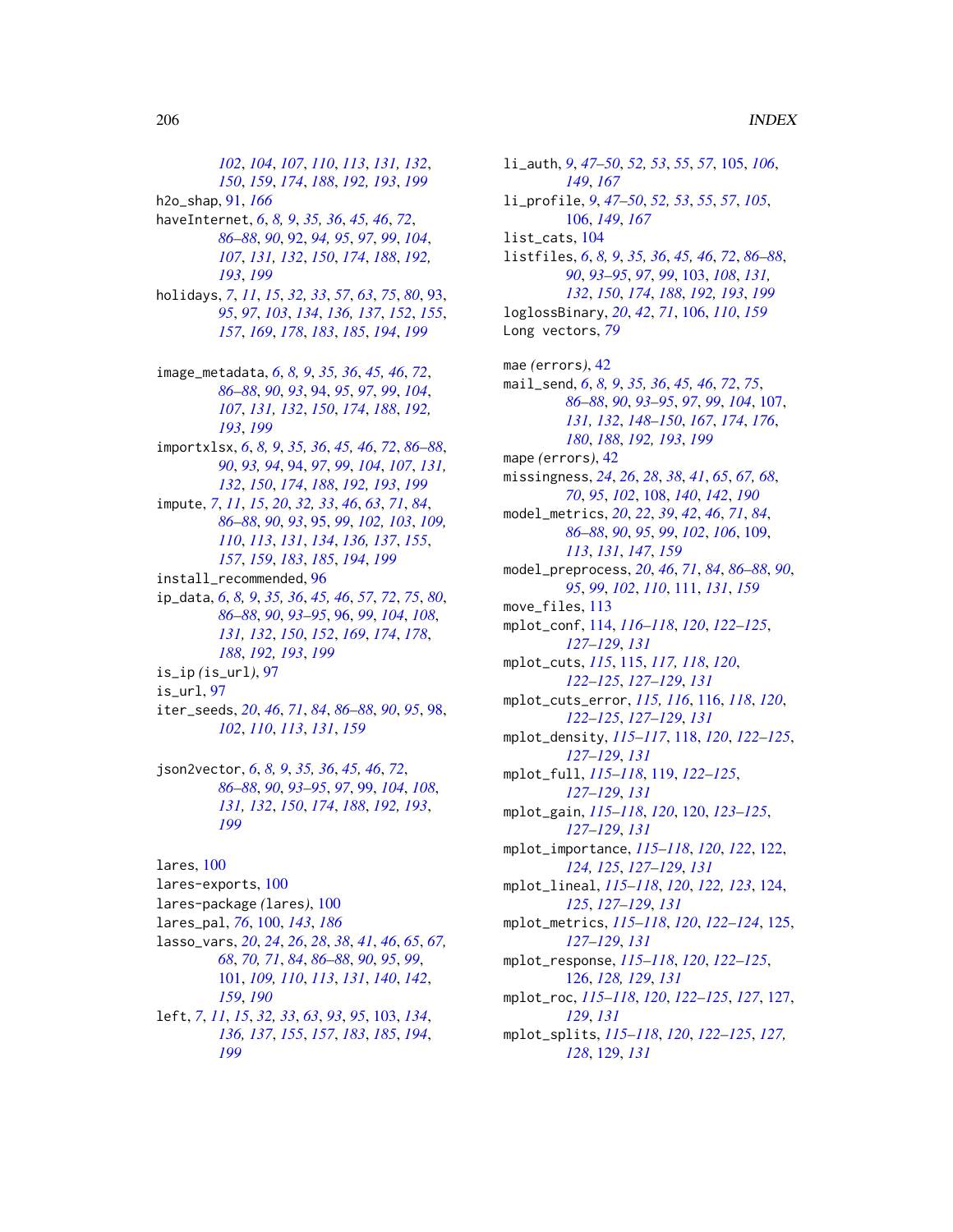#### INDEX 207

mplot\_topcats, *[115](#page-114-0)[–118](#page-117-0)*, *[120](#page-119-0)*, *[122–](#page-121-0)[125](#page-124-0)*, *[127](#page-126-0)[–129](#page-128-0)*, [130](#page-129-0) mse *(*errors*)*, [42](#page-41-0) msplit, *[6](#page-5-1)*, *[8,](#page-7-2) [9](#page-8-0)*, *[20](#page-19-0)*, *[35,](#page-34-1) [36](#page-35-0)*, *[45,](#page-44-1) [46](#page-45-0)*, *[71,](#page-70-1) [72](#page-71-0)*, *[84](#page-83-0)*, *[86](#page-85-2)[–88](#page-87-1)*, *[90](#page-89-1)*, *[93–](#page-92-1)[95](#page-94-1)*, *[97](#page-96-0)*, *[99](#page-98-1)*, *[102](#page-101-0)*, *[104](#page-103-0)*, *[108](#page-107-1)*, *[110](#page-109-0)*, *[113](#page-112-0)*, [131,](#page-130-1) *[132](#page-131-2)*, *[150](#page-149-1)*, *[159](#page-158-0)*, *[174](#page-173-1)*, *[188](#page-187-1)*, *[192,](#page-191-2) [193](#page-192-1)*, *[199](#page-198-1)* myip, *[6](#page-5-1)*, *[8,](#page-7-2) [9](#page-8-0)*, *[35,](#page-34-1) [36](#page-35-0)*, *[45,](#page-44-1) [46](#page-45-0)*, *[72](#page-71-0)*, *[86–](#page-85-2)[88](#page-87-1)*, *[90](#page-89-1)*, *[93](#page-92-1)[–95](#page-94-1)*, *[97](#page-96-0)*, *[99](#page-98-1)*, *[104](#page-103-0)*, *[108](#page-107-1)*, *[131](#page-130-1)*, [132,](#page-131-2) *[150](#page-149-1)*, *[174](#page-173-1)*, *[188](#page-187-1)*, *[192,](#page-191-2) [193](#page-192-1)*, *[199](#page-198-1)* ngrams, *[15](#page-14-0)*, [132,](#page-131-2) *[156,](#page-155-1) [157](#page-156-0)*, *[165](#page-164-0)*, *[182,](#page-181-1) [183](#page-182-1)*, *[185](#page-184-0)*, *[189](#page-188-0)* noPlot, *[41](#page-40-0)*, *[65](#page-64-0)*, *[67,](#page-66-1) [68](#page-67-0)*, *[70](#page-69-0)*, [133,](#page-132-1) *[141](#page-140-1)*, *[144,](#page-143-1) [145](#page-144-0)*, *[190](#page-189-0)* normalize, *[7](#page-6-1)*, *[11](#page-10-0)*, *[15](#page-14-0)*, *[32,](#page-31-2) [33](#page-32-0)*, *[63](#page-62-0)*, *[93](#page-92-1)*, *[95](#page-94-1)*, *[103](#page-102-2)*, [134,](#page-133-1) *[136,](#page-135-1) [137](#page-136-0)*, *[155](#page-154-1)*, *[157](#page-156-0)*, *[183](#page-182-1)*, *[185](#page-184-0)*, *[194](#page-193-0)*, *[199](#page-198-1)* num\_abbr, [135](#page-134-1) numericalonly *(*removenacols*)*, [154](#page-153-1) ohe\_commas, *[7](#page-6-1)*, *[11](#page-10-0)*, *[15](#page-14-0)*, *[32,](#page-31-2) [33](#page-32-0)*, *[63](#page-62-0)*, *[93](#page-92-1)*, *[95](#page-94-1)*, *[103](#page-102-2)*, *[134](#page-133-1)*, [135,](#page-134-1) *[137](#page-136-0)*, *[155](#page-154-1)*, *[157](#page-156-0)*, *[183](#page-182-1)*, *[185](#page-184-0)*, *[194](#page-193-0)*, *[199](#page-198-1)* ohse, *[7](#page-6-1)*, *[11](#page-10-0)*, *[15](#page-14-0)*, *[32,](#page-31-2) [33](#page-32-0)*, *[63](#page-62-0)*, *[93](#page-92-1)*, *[95](#page-94-1)*, *[103](#page-102-2)*, *[134](#page-133-1)*, *[136](#page-135-1)*, [136,](#page-135-1) *[155](#page-154-1)*, *[157](#page-156-0)*, *[183](#page-182-1)*, *[185](#page-184-0)*, *[194](#page-193-0)*, *[199](#page-198-1)* outlier\_turkey, [138,](#page-137-2) *[139](#page-138-1)*, *[194](#page-193-0)* outlier\_zscore, *[138](#page-137-2)*, [138,](#page-137-2) *[139](#page-138-1)*, *[194](#page-193-0)* outlier\_zscore\_plot, *[138,](#page-137-2) [139](#page-138-1)*, [139,](#page-138-1) *[194](#page-193-0)* plot.corr\_var *(*corr\_var*)*, [24](#page-23-1) plot.h2o\_automl *(*h2o\_automl*)*, [81](#page-80-0) plot.h2o\_shap *(*h2o\_shap*)*, [91](#page-90-0) plot.stocks\_hist *(*stocks\_quote*)*, [177](#page-176-0) plot.x2y *(*x2y*)*, [196](#page-195-0) plot.x2y\_preds *(*x2y*)*, [196](#page-195-0) plot\_cats, *[24](#page-23-1)*, *[26](#page-25-0)*, *[28](#page-27-0)*, *[38](#page-37-1)*, *[41](#page-40-0)*, *[65](#page-64-0)*, *[67,](#page-66-1) [68](#page-67-0)*, *[70](#page-69-0)*, *[102](#page-101-0)*, *[109](#page-108-0)*, [140,](#page-139-2) *[142](#page-141-1)*, *[190](#page-189-0)* plot\_chord, *[41](#page-40-0)*, *[65](#page-64-0)*, *[67,](#page-66-1) [68](#page-67-0)*, *[70](#page-69-0)*, *[134](#page-133-1)*, [140,](#page-139-2) *[144,](#page-143-1) [145](#page-144-0)*, *[190](#page-189-0)* plot\_df, *[24](#page-23-1)*, *[26](#page-25-0)*, *[28](#page-27-0)*, *[38](#page-37-1)*, *[41](#page-40-0)*, *[65](#page-64-0)*, *[67,](#page-66-1) [68](#page-67-0)*, *[70](#page-69-0)*, *[102](#page-101-0)*, *[109](#page-108-0)*, *[140](#page-139-2)*, [141,](#page-140-1) *[142](#page-141-1)*, *[190](#page-189-0)* plot\_nums, *[24](#page-23-1)*, *[26](#page-25-0)*, *[28](#page-27-0)*, *[38](#page-37-1)*, *[41](#page-40-0)*, *[65](#page-64-0)*, *[67,](#page-66-1) [68](#page-67-0)*, *[70](#page-69-0)*, *[102](#page-101-0)*, *[109](#page-108-0)*, *[140](#page-139-2)*, *[142](#page-141-1)*, [142,](#page-141-1) *[190](#page-189-0)* plot\_palette, *[76](#page-75-1)*, *[101](#page-100-1)*, [143,](#page-142-2) *[186](#page-185-0)* plot\_survey, *[41](#page-40-0)*, *[65](#page-64-0)*, *[67,](#page-66-1) [68](#page-67-0)*, *[70](#page-69-0)*, *[134](#page-133-1)*, *[141](#page-140-1)*, [143,](#page-142-2) *[145](#page-144-0)*, *[190](#page-189-0)*

plot\_timeline, *[41](#page-40-0)*, *[65](#page-64-0)*, *[67,](#page-66-1) [68](#page-67-0)*, *[70](#page-69-0)*, *[134](#page-133-1)*, *[141](#page-140-1)*, *[144](#page-143-1)*, [144,](#page-143-1) *[190](#page-189-0)* print.h2o\_automl *(*h2o\_automl*)*, [81](#page-80-0) print.wordle\_check *(*wordle\_check*)*, [195](#page-194-0) print.wordle\_simulation *(*wordle\_check*)*, [195](#page-194-0) prophesize, *[61](#page-60-0)*, [146](#page-145-0) quants, *[22](#page-21-0)*, *[39](#page-38-0)*, *[110](#page-109-0)*, [147](#page-146-0) queryDB, *[35,](#page-34-1) [36](#page-35-0)*, *[72](#page-71-0)*, *[75](#page-74-0)*, *[108](#page-107-1)*, [148,](#page-147-0) *[149](#page-148-1)*, *[167](#page-166-0)*, *[176](#page-175-0)*, *[180](#page-179-0)* queryGA, *[9](#page-8-0)*, *[35,](#page-34-1) [36](#page-35-0)*, *[47](#page-46-0)[–50](#page-49-0)*, *[52,](#page-51-0) [53](#page-52-0)*, *[55](#page-54-0)*, *[57](#page-56-0)*, *[72](#page-71-0)*, *[75](#page-74-0)*, *[80](#page-79-0)*, *[105,](#page-104-0) [106](#page-105-0)*, *[108](#page-107-1)*, *[148](#page-147-0)*, [148,](#page-147-0) *[152](#page-151-0)*, *[167](#page-166-0)*, *[176](#page-175-0)*, *[180](#page-179-0)* quiet, *[6](#page-5-1)*, *[8,](#page-7-2) [9](#page-8-0)*, *[35,](#page-34-1) [36](#page-35-0)*, *[45,](#page-44-1) [46](#page-45-0)*, *[72](#page-71-0)*, *[86](#page-85-2)[–88](#page-87-1)*, *[90](#page-89-1)*, *[93](#page-92-1)[–95](#page-94-1)*, *[97](#page-96-0)*, *[99](#page-98-1)*, *[104](#page-103-0)*, *[108](#page-107-1)*, *[131,](#page-130-1) [132](#page-131-2)*, [149,](#page-148-1) *[150](#page-149-1)*, *[174](#page-173-1)*, *[188](#page-187-1)*, *[192,](#page-191-2) [193](#page-192-1)*, *[199](#page-198-1)* read.file, *[6](#page-5-1)*, *[8,](#page-7-2) [9](#page-8-0)*, *[35,](#page-34-1) [36](#page-35-0)*, *[45,](#page-44-1) [46](#page-45-0)*, *[72](#page-71-0)*, *[86](#page-85-2)[–88](#page-87-1)*, *[90](#page-89-1)*, *[93](#page-92-1)[–95](#page-94-1)*, *[97](#page-96-0)*, *[99](#page-98-1)*, *[104](#page-103-0)*, *[108](#page-107-1)*, *[131,](#page-130-1) [132](#page-131-2)*, *[150](#page-149-1)*, [150,](#page-149-1) *[174](#page-173-1)*, *[188](#page-187-1)*, *[192,](#page-191-2) [193](#page-192-1)*, *[199](#page-198-1)* readGS, *[57](#page-56-0)*, *[75](#page-74-0)*, *[80](#page-79-0)*, *[93](#page-92-1)*, *[97](#page-96-0)*, *[149](#page-148-1)*, [151,](#page-150-0) *[169](#page-168-0)*, *[178](#page-177-0)* readGS4 *(*readGS*)*, [151](#page-150-0) reduce\_pca, *[17](#page-16-0)[–19](#page-18-0)*, [152,](#page-151-0) *[154](#page-153-1)* reduce\_tsne, *[17](#page-16-0)[–19](#page-18-0)*, *[153](#page-152-0)*, [153](#page-152-0) regular expression, *[79](#page-78-0)* remove\_stopwords, *[15](#page-14-0)*, *[133](#page-132-1)*, [155,](#page-154-1) *[157](#page-156-0)*, *[165](#page-164-0)*, *[182,](#page-181-1) [183](#page-182-1)*, *[185](#page-184-0)*, *[189](#page-188-0)* removenacols, *[7](#page-6-1)*, *[11](#page-10-0)*, *[15](#page-14-0)*, *[32,](#page-31-2) [33](#page-32-0)*, *[63](#page-62-0)*, *[93](#page-92-1)*, *[95](#page-94-1)*, *[103](#page-102-2)*, *[134](#page-133-1)*, *[136,](#page-135-1) [137](#page-136-0)*, [154,](#page-153-1) *[157](#page-156-0)*, *[183](#page-182-1)*, *[185](#page-184-0)*, *[194](#page-193-0)*, *[199](#page-198-1)* removenarows *(*removenacols*)*, [154](#page-153-1) replaceall, *[7](#page-6-1)*, *[11](#page-10-0)*, *[15](#page-14-0)*, *[32,](#page-31-2) [33](#page-32-0)*, *[63](#page-62-0)*, *[93](#page-92-1)*, *[95](#page-94-1)*, *[103](#page-102-2)*, *[133,](#page-132-1) [134](#page-133-1)*, *[136,](#page-135-1) [137](#page-136-0)*, *[155,](#page-154-1) [156](#page-155-1)*, [156,](#page-155-1) *[165](#page-164-0)*, *[182,](#page-181-1) [183](#page-182-1)*, *[185](#page-184-0)*, *[189](#page-188-0)*, *[194](#page-193-0)*, *[199](#page-198-1)* replacefactor, [157](#page-156-0) right *(*left*)*, [103](#page-102-2) rmse *(*errors*)*, [42](#page-41-0) ROC, *[20](#page-19-0)*, *[42](#page-41-0)*, *[46](#page-45-0)*, *[71](#page-70-1)*, *[84](#page-83-0)*, *[86](#page-85-2)[–88](#page-87-1)*, *[90](#page-89-1)*, *[95](#page-94-1)*, *[99](#page-98-1)*, *[102](#page-101-0)*, *[106](#page-105-0)*, *[110](#page-109-0)*, *[113](#page-112-0)*, *[131](#page-130-1)*, [158](#page-157-0) rpart, *[190](#page-189-0)* rsq *(*errors*)*, [42](#page-41-0) rsqa *(*errors*)*, [42](#page-41-0) rtistry\_sphere, [159](#page-158-0) scale\_x\_abbr *(*scale\_x\_comma*)*, [160](#page-159-0) scale\_x\_comma, [160](#page-159-0) scale\_x\_dollar *(*scale\_x\_comma*)*, [160](#page-159-0)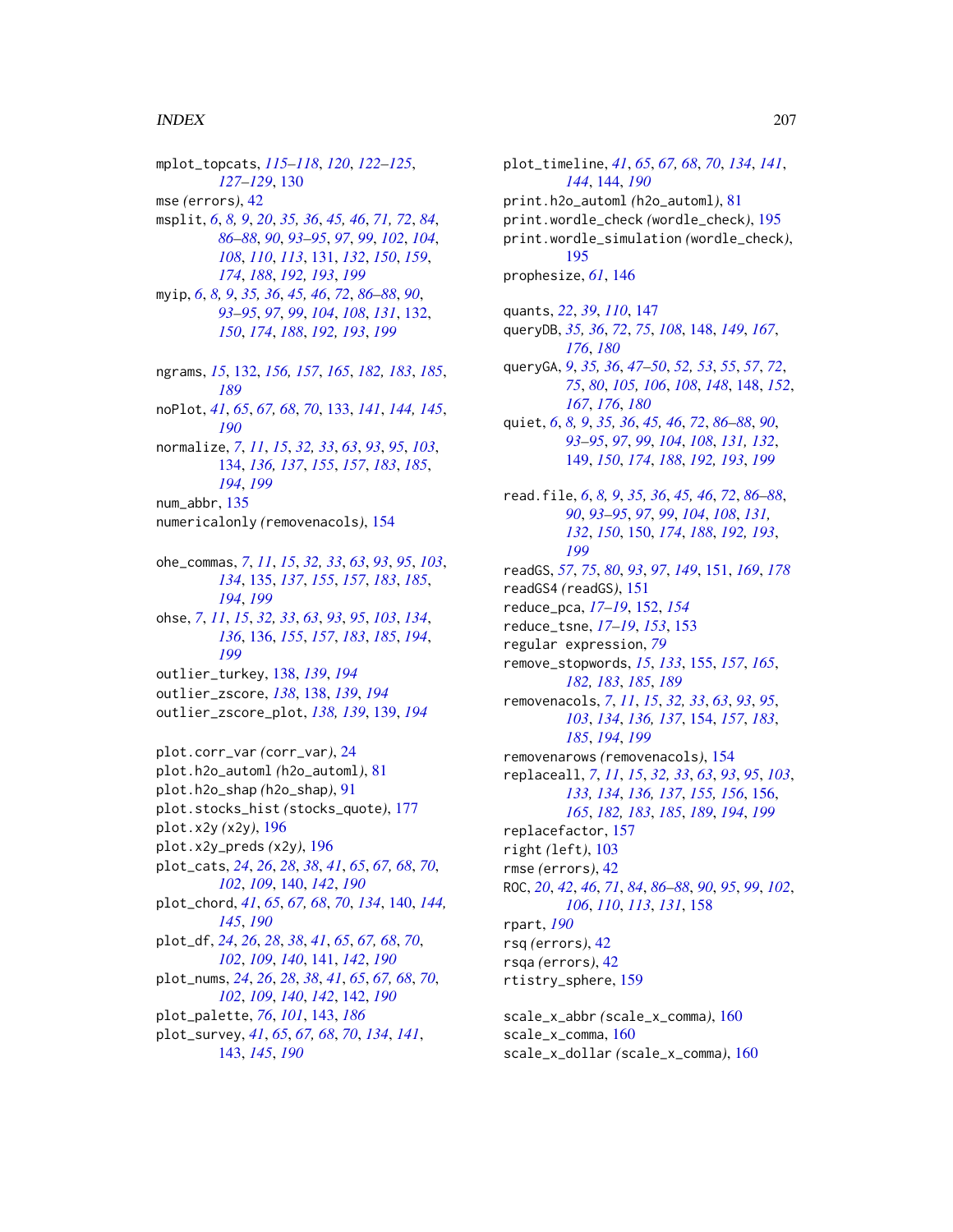scale\_x\_formatNum *(*scale\_x\_comma*)*, [160](#page-159-0) scale\_x\_percent *(*scale\_x\_comma*)*, [160](#page-159-0) scale\_y\_abbr *(*scale\_x\_comma*)*, [160](#page-159-0) scale\_y\_comma *(*scale\_x\_comma*)*, [160](#page-159-0) scale\_y\_dollar *(*scale\_x\_comma*)*, [160](#page-159-0) scale\_y\_formatNum *(*scale\_x\_comma*)*, [160](#page-159-0) scale\_y\_percent *(*scale\_x\_comma*)*, [160](#page-159-0) scrabble\_dictionary, [162](#page-161-0) scrabble\_points *(*scrabble\_dictionary*)*, [162](#page-161-0) scrabble\_score *(*scrabble\_dictionary*)*, [162](#page-161-0) scrabble\_words *(*scrabble\_dictionary*)*, [162](#page-161-0) sentimentBreakdown, *[15](#page-14-0)*, *[133](#page-132-1)*, *[156,](#page-155-1) [157](#page-156-0)*, [164,](#page-163-1) *[182,](#page-181-1) [183](#page-182-1)*, *[185](#page-184-0)*, *[189](#page-188-0)* shap\_var, *[91](#page-90-0)*, [165](#page-164-0) slackSend, *[9](#page-8-0)*, *[35,](#page-34-1) [36](#page-35-0)*, *[47–](#page-46-0)[50](#page-49-0)*, *[52,](#page-51-0) [53](#page-52-0)*, *[55](#page-54-0)*, *[57](#page-56-0)*, *[72](#page-71-0)*, *[75](#page-74-0)*, *[105,](#page-104-0) [106](#page-105-0)*, *[108](#page-107-1)*, *[148,](#page-147-0) [149](#page-148-1)*, [166,](#page-165-0) *[176](#page-175-0)*, *[180](#page-179-0)* splot\_change, *[29](#page-28-0)*, *[43](#page-42-0)*, [167,](#page-166-0) *[169–](#page-168-0)[172](#page-171-0)*, *[176](#page-175-0)[–178](#page-177-0)*, *[180](#page-179-0)* splot\_divs, *[29](#page-28-0)*, *[43](#page-42-0)*, *[168](#page-167-0)*, [168,](#page-167-0) *[169–](#page-168-0)[172](#page-171-0)*, *[176](#page-175-0)[–178](#page-177-0)*, *[180](#page-179-0)* splot\_etf, *[29](#page-28-0)*, *[43](#page-42-0)*, *[57](#page-56-0)*, *[75](#page-74-0)*, *[80](#page-79-0)*, *[93](#page-92-1)*, *[97](#page-96-0)*, *[152](#page-151-0)*, *[168,](#page-167-0) [169](#page-168-0)*, [169,](#page-168-0) *[170–](#page-169-0)[172](#page-171-0)*, *[176–](#page-175-0)[178](#page-177-0)*, *[180](#page-179-0)* splot\_growth, *[29](#page-28-0)*, *[43](#page-42-0)*, *[168,](#page-167-0) [169](#page-168-0)*, [170,](#page-169-0) *[171,](#page-170-0) [172](#page-171-0)*, *[176](#page-175-0)[–178](#page-177-0)*, *[180](#page-179-0)* splot\_roi, *[29](#page-28-0)*, *[43](#page-42-0)*, *[168–](#page-167-0)[170](#page-169-0)*, [170,](#page-169-0) *[172](#page-171-0)*, *[176](#page-175-0)[–178](#page-177-0)*, *[180](#page-179-0)* splot\_summary, *[29](#page-28-0)*, *[43](#page-42-0)*, *[168–](#page-167-0)[171](#page-170-0)*, [171,](#page-170-0) *[172](#page-171-0)*, *[176](#page-175-0)[–178](#page-177-0)*, *[180](#page-179-0)* splot\_types, *[29](#page-28-0)*, *[43](#page-42-0)*, *[168–](#page-167-0)[172](#page-171-0)*, [172,](#page-171-0) *[176–](#page-175-0)[178](#page-177-0)*, *[180](#page-179-0)* spread\_list, [173](#page-172-0) statusbar, *[6](#page-5-1)*, *[8,](#page-7-2) [9](#page-8-0)*, *[35,](#page-34-1) [36](#page-35-0)*, *[45,](#page-44-1) [46](#page-45-0)*, *[72](#page-71-0)*, *[86–](#page-85-2)[88](#page-87-1)*, *[90](#page-89-1)*, *[93](#page-92-1)[–95](#page-94-1)*, *[97](#page-96-0)*, *[99](#page-98-1)*, *[104](#page-103-0)*, *[108](#page-107-1)*, *[131,](#page-130-1) [132](#page-131-2)*, *[150](#page-149-1)*, [174,](#page-173-1) *[188](#page-187-1)*, *[192,](#page-191-2) [193](#page-192-1)*, *[199](#page-198-1)* stocks\_file, *[29](#page-28-0)*, *[35,](#page-34-1) [36](#page-35-0)*, *[43](#page-42-0)*, *[72](#page-71-0)*, *[75](#page-74-0)*, *[108](#page-107-1)*, *[148,](#page-147-0) [149](#page-148-1)*, *[167](#page-166-0)[–172](#page-171-0)*, [175,](#page-174-0) *[177,](#page-176-0) [178](#page-177-0)*, *[180](#page-179-0)* stocks\_hist *(*stocks\_quote*)*, [177](#page-176-0) stocks\_obj, *[29](#page-28-0)*, *[43](#page-42-0)*, *[168–](#page-167-0)[172](#page-171-0)*, *[176](#page-175-0)*, [176,](#page-175-0) *[178](#page-177-0)*, *[180](#page-179-0)* stocks\_quote, *[29](#page-28-0)*, *[43](#page-42-0)*, *[57](#page-56-0)*, *[75](#page-74-0)*, *[80](#page-79-0)*, *[93](#page-92-1)*, *[97](#page-96-0)*, *[152](#page-151-0)*, *[168](#page-167-0)[–172](#page-171-0)*, *[176,](#page-175-0) [177](#page-176-0)*, [177,](#page-176-0) *[180](#page-179-0)* stocks\_report, *[29](#page-28-0)*, *[35,](#page-34-1) [36](#page-35-0)*, *[43](#page-42-0)*, *[72](#page-71-0)*, *[75](#page-74-0)*, *[108](#page-107-1)*,

*[148,](#page-147-0) [149](#page-148-1)*, *[167–](#page-166-0)[172](#page-171-0)*, *[176–](#page-175-0)[178](#page-177-0)*, [179](#page-178-0)

sudoku\_solver, [180](#page-179-0) target\_set, [181](#page-180-0) textCloud, *[15](#page-14-0)*, *[133](#page-132-1)*, *[156,](#page-155-1) [157](#page-156-0)*, *[165](#page-164-0)*, [182,](#page-181-1) *[183](#page-182-1)*, *[185](#page-184-0)*, *[189](#page-188-0)* textFeats, *[7](#page-6-1)*, *[11](#page-10-0)*, *[15](#page-14-0)*, *[32,](#page-31-2) [33](#page-32-0)*, *[63](#page-62-0)*, *[93](#page-92-1)*, *[95](#page-94-1)*, *[103](#page-102-2)*, *[133,](#page-132-1) [134](#page-133-1)*, *[136,](#page-135-1) [137](#page-136-0)*, *[155](#page-154-1)[–157](#page-156-0)*, *[165](#page-164-0)*, *[182](#page-181-1)*, [183,](#page-182-1) *[185](#page-184-0)*, *[189](#page-188-0)*, *[194](#page-193-0)*, *[199](#page-198-1)* textTokenizer, *[7](#page-6-1)*, *[11](#page-10-0)*, *[15](#page-14-0)*, *[32,](#page-31-2) [33](#page-32-0)*, *[63](#page-62-0)*, *[93](#page-92-1)*, *[95](#page-94-1)*, *[103](#page-102-2)*, *[133,](#page-132-1) [134](#page-133-1)*, *[136,](#page-135-1) [137](#page-136-0)*, *[155](#page-154-1)[–157](#page-156-0)*, *[165](#page-164-0)*, *[182,](#page-181-1) [183](#page-182-1)*, [184,](#page-183-1) *[189](#page-188-0)*, *[194](#page-193-0)*, *[199](#page-198-1)* theme\_lares, *[76](#page-75-1)*, *[101](#page-100-1)*, *[143](#page-142-2)*, [185](#page-184-0) tic, *[6](#page-5-1)*, *[8,](#page-7-2) [9](#page-8-0)*, *[35,](#page-34-1) [36](#page-35-0)*, *[45,](#page-44-1) [46](#page-45-0)*, *[72](#page-71-0)*, *[86](#page-85-2)[–88](#page-87-1)*, *[90](#page-89-1)*, *[93](#page-92-1)[–95](#page-94-1)*, *[97](#page-96-0)*, *[99](#page-98-1)*, *[104](#page-103-0)*, *[108](#page-107-1)*, *[131,](#page-130-1) [132](#page-131-2)*, *[150](#page-149-1)*, *[174](#page-173-1)*, [187,](#page-186-1) *[192,](#page-191-2) [193](#page-192-1)*, *[199](#page-198-1)* toc *(*tic*)*, [187](#page-186-1) topics\_rake, *[15](#page-14-0)*, *[133](#page-132-1)*, *[156,](#page-155-1) [157](#page-156-0)*, *[165](#page-164-0)*, *[182,](#page-181-1) [183](#page-182-1)*, *[185](#page-184-0)*, [188](#page-187-1) tree\_var, *[24](#page-23-1)*, *[26](#page-25-0)*, *[28](#page-27-0)*, *[38](#page-37-1)*, *[41](#page-40-0)*, *[65](#page-64-0)*, *[67,](#page-66-1) [68](#page-67-0)*, *[70](#page-69-0)*, *[102](#page-101-0)*, *[109](#page-108-0)*, *[134](#page-133-1)*, *[140](#page-139-2)[–142](#page-141-1)*, *[144,](#page-143-1) [145](#page-144-0)*, [189](#page-188-0) trendsRelated *(*gtrends\_related*)*, [80](#page-79-0) trendsTime *(*gtrends\_related*)*, [80](#page-79-0) trim\_mp3, *[75](#page-74-0)*, [191](#page-190-0) try\_require, *[6](#page-5-1)*, *[8,](#page-7-2) [9](#page-8-0)*, *[35,](#page-34-1) [36](#page-35-0)*, *[45,](#page-44-1) [46](#page-45-0)*, *[72](#page-71-0)*, *[86](#page-85-2)[–88](#page-87-1)*, *[90](#page-89-1)*, *[93](#page-92-1)[–95](#page-94-1)*, *[97](#page-96-0)*, *[99](#page-98-1)*, *[104](#page-103-0)*, *[108](#page-107-1)*, *[131,](#page-130-1) [132](#page-131-2)*, *[150](#page-149-1)*, *[174](#page-173-1)*, *[188](#page-187-1)*, [192,](#page-191-2) *[193](#page-192-1)*, *[199](#page-198-1)*

updateLares, *[6](#page-5-1)*, *[8,](#page-7-2) [9](#page-8-0)*, *[35,](#page-34-1) [36](#page-35-0)*, *[45,](#page-44-1) [46](#page-45-0)*, *[72](#page-71-0)*, *[86](#page-85-2)[–88](#page-87-1)*, *[90](#page-89-1)*, *[93](#page-92-1)[–95](#page-94-1)*, *[97](#page-96-0)*, *[99](#page-98-1)*, *[104](#page-103-0)*, *[108](#page-107-1)*, *[131,](#page-130-1) [132](#page-131-2)*, *[150](#page-149-1)*, *[174](#page-173-1)*, *[188](#page-187-1)*, *[192](#page-191-2)*, [192,](#page-191-2) *[199](#page-198-1)*

v2t *(*vector2text*)*, [193](#page-192-1) vector2text, *[7](#page-6-1)*, *[11](#page-10-0)*, *[15](#page-14-0)*, *[32,](#page-31-2) [33](#page-32-0)*, *[63](#page-62-0)*, *[93](#page-92-1)*, *[95](#page-94-1)*, *[103](#page-102-2)*, *[134](#page-133-1)*, *[136,](#page-135-1) [137](#page-136-0)*, *[155](#page-154-1)*, *[157](#page-156-0)*, *[183](#page-182-1)*, *[185](#page-184-0)*, [193,](#page-192-1) *[199](#page-198-1)*

winsorize, *[138,](#page-137-2) [139](#page-138-1)*, [194](#page-193-0) wordle\_check, [195](#page-194-0) wordle\_dictionary *(*wordle\_check*)*, [195](#page-194-0) wordle\_simulation *(*wordle\_check*)*, [195](#page-194-0) writeGS *(*readGS*)*, [151](#page-150-0) writeGS4 *(*readGS*)*, [151](#page-150-0)

x2y, [196](#page-195-0) x2y\_metric *(*x2y*)*, [196](#page-195-0) x2y\_preds *(*x2y*)*, [196](#page-195-0)